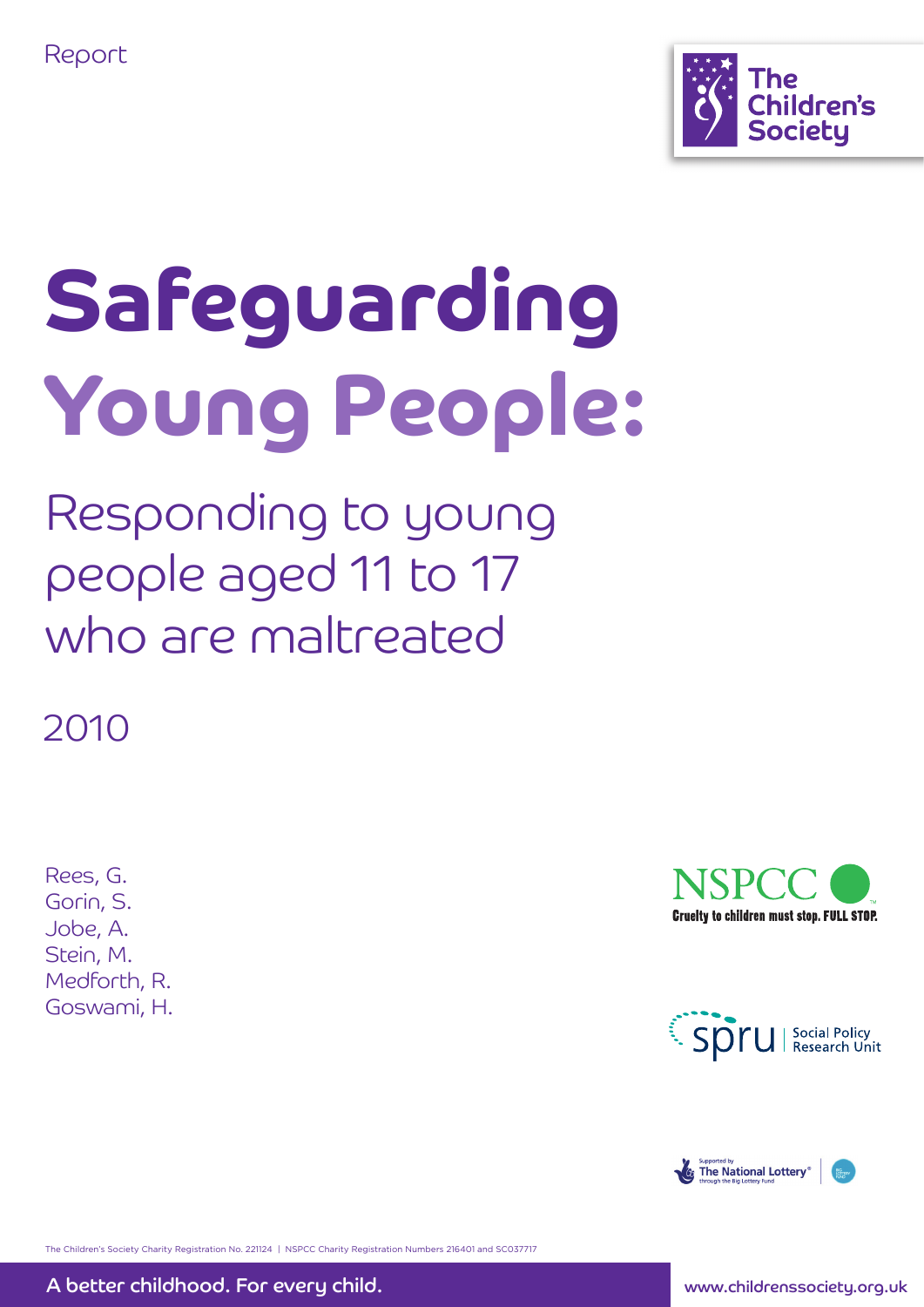# **Safeguarding Young People:**

Responding to young people aged 11 to 17 who are maltreated

Gwyther Rees, Sarah Gorin, Alison Jobe, Mike Stein, Ros Medforth and Haridhan Goswami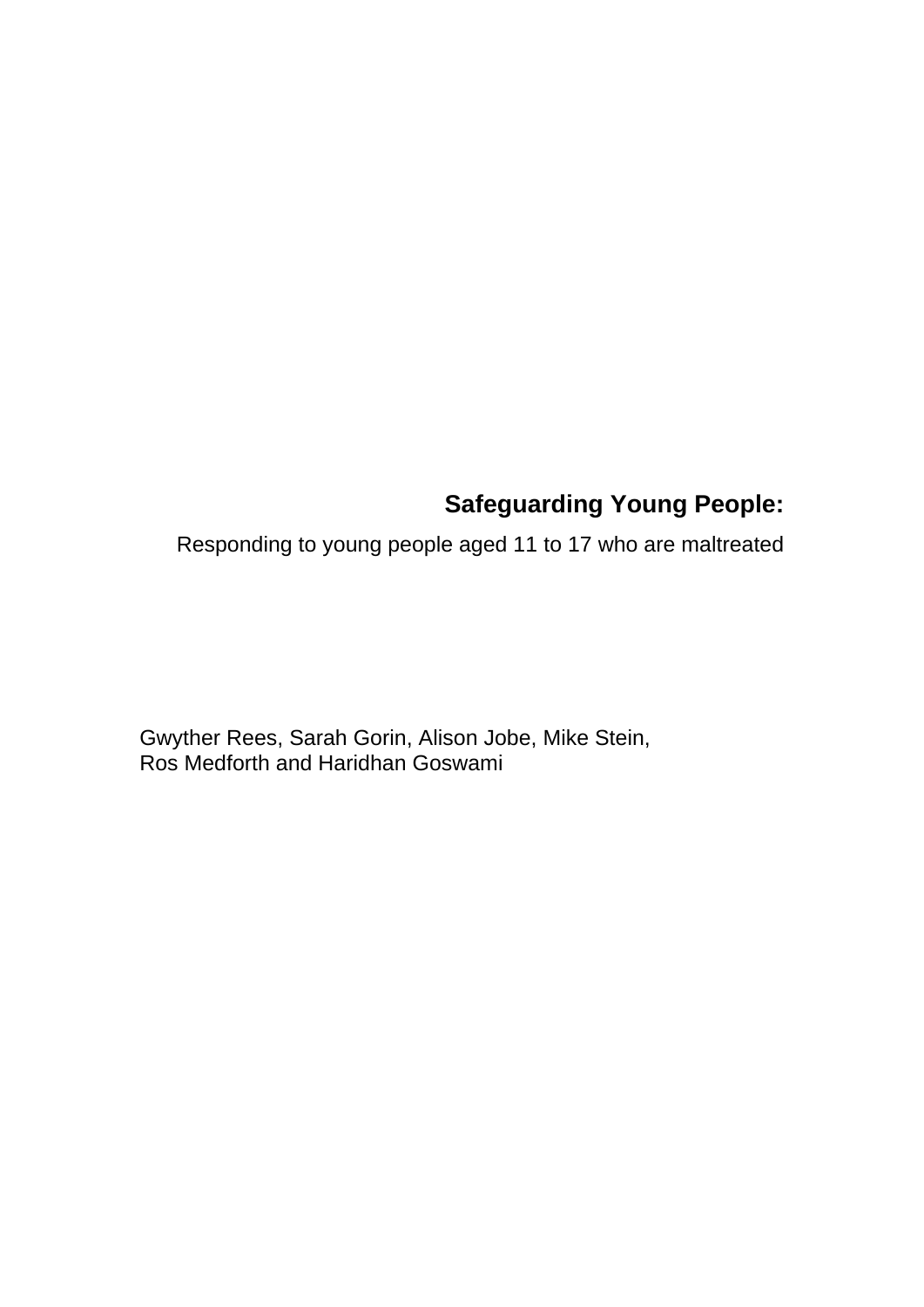The Children's Society is a leading children's charity committed to making childhood better for all children in the UK. We take action to prevent, rescue and support children facing violence, neglect, poverty and discrimination in their daily lives. We give children the hope and confidence they need to face the future with optimism. We never turn away.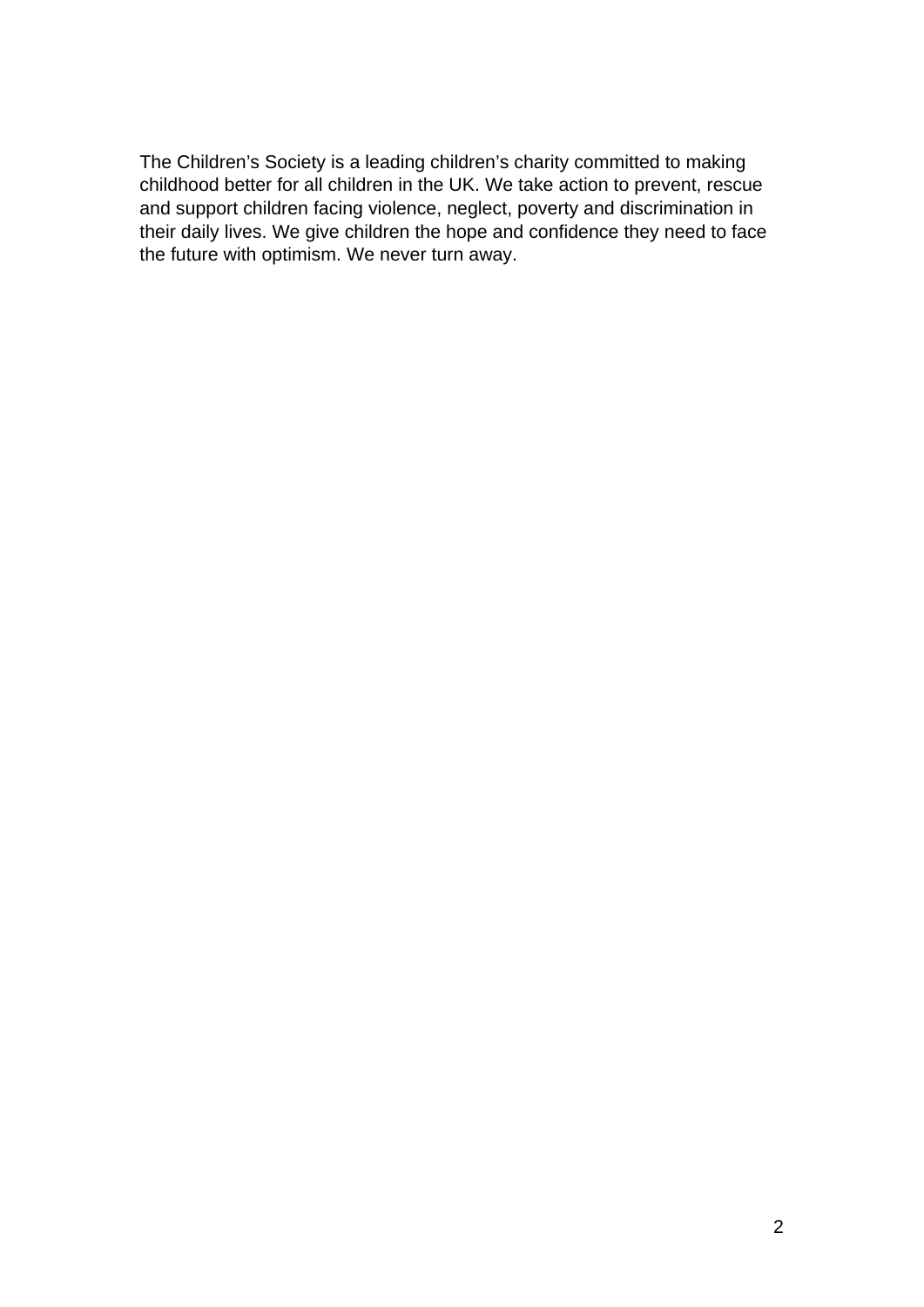# **Acknowledgements**

First and foremost we would like to thank all the young people who generously took part in the research. We are particularly grateful to them for allowing us to share sensitive details about their lives and experiences.

We would like to thank all the organisations which agreed to participate in this research project, including the local authorities, police forces, youth offending teams, schools and voluntary sector organisations in the 12 participating local areas, and representatives from national organisations. We would also like to thank the individual professionals within these organisations who contributed their views and experiences to the research.

We are grateful to the Advisory Group who provided advice and support throughout the project.

We would like to acknowledge the contributions of the following members of current and former members of staff who worked on the study: Jasmine Clayden (University of York); Ben Fitton, Fiona Mitchell, Anita Franklin and Deborah Bowness (The Children's Society); Silvie Bovarnick and Jill Roberts (NSPCC); and staff at The Children's Society and the NSPCC who provided support during the project.

The views presented in this report are the authors' and do not necessarily reflect those of The Children's Society, the NSPCC or the University of York.

This research was funded by a grant from the Big Lottery Fund Research Grants Programme.

# **Further information**

An electronic copy of this report and further information about the research study are available at:

www.childrenssociety.org.uk/research/safeguarding

If you have any queries about this report or about the research project in general, please e-mail: research@childsoc.org.uk.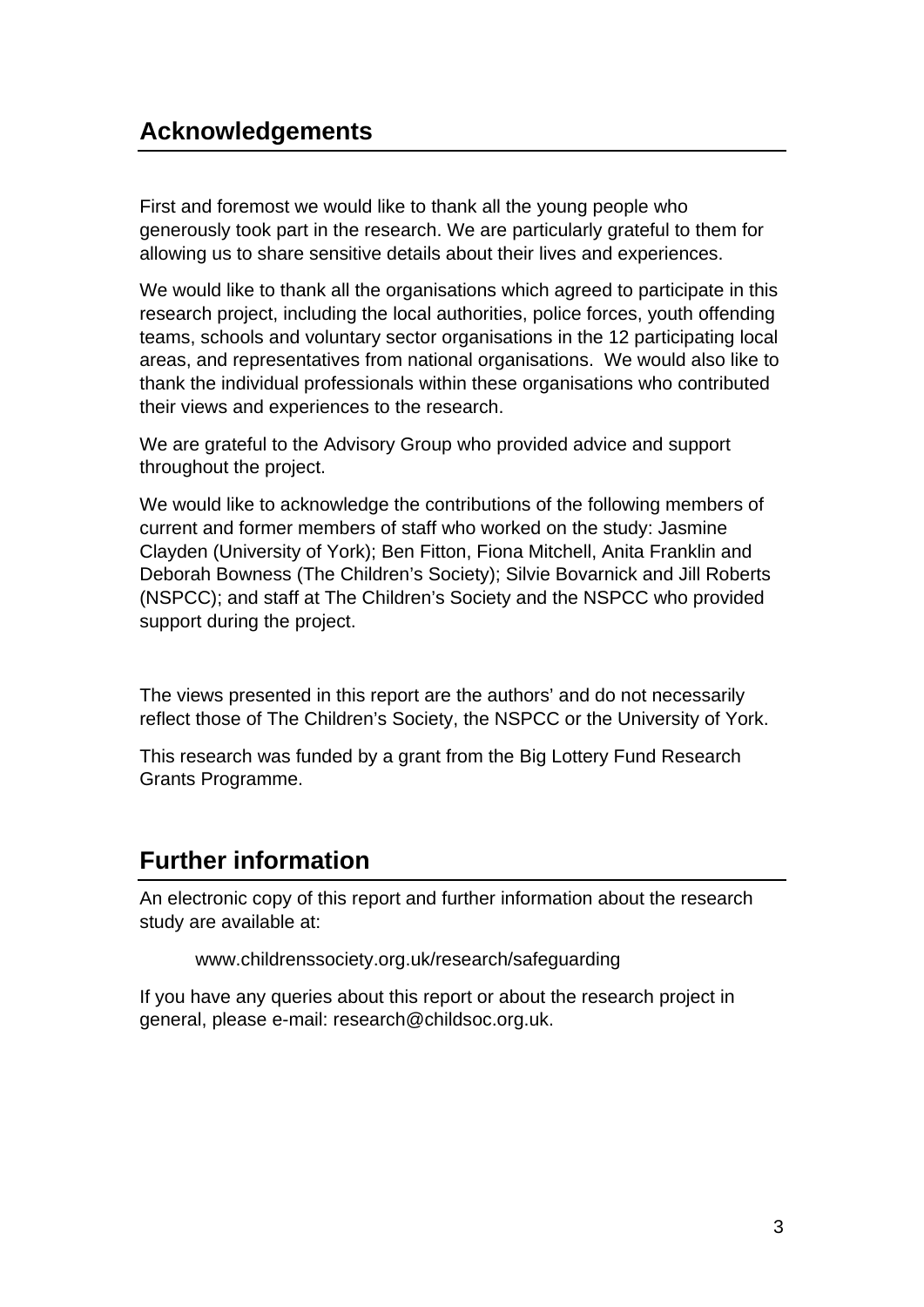# **Contents**

| The background context to the maltreatment of young people25         |  |
|----------------------------------------------------------------------|--|
|                                                                      |  |
|                                                                      |  |
|                                                                      |  |
|                                                                      |  |
|                                                                      |  |
|                                                                      |  |
|                                                                      |  |
|                                                                      |  |
| Young people's experiences of contact with children's social care 51 |  |
|                                                                      |  |
|                                                                      |  |
|                                                                      |  |
|                                                                      |  |
|                                                                      |  |
|                                                                      |  |
|                                                                      |  |
|                                                                      |  |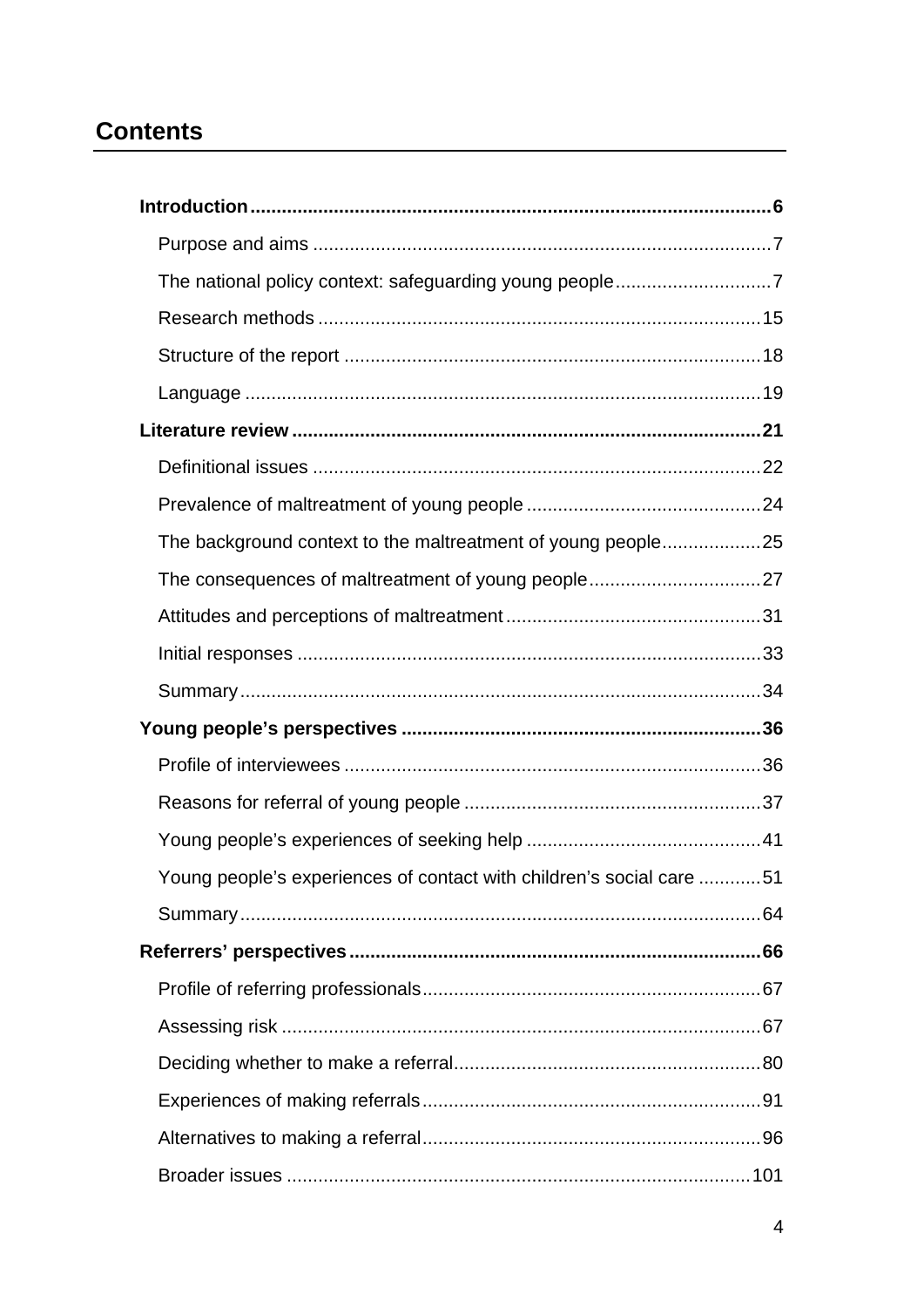| Statistics on processing of referrals to children's social care109 |  |
|--------------------------------------------------------------------|--|
|                                                                    |  |
|                                                                    |  |
|                                                                    |  |
|                                                                    |  |
|                                                                    |  |
|                                                                    |  |
|                                                                    |  |
|                                                                    |  |
|                                                                    |  |
|                                                                    |  |
|                                                                    |  |
|                                                                    |  |
|                                                                    |  |
|                                                                    |  |
|                                                                    |  |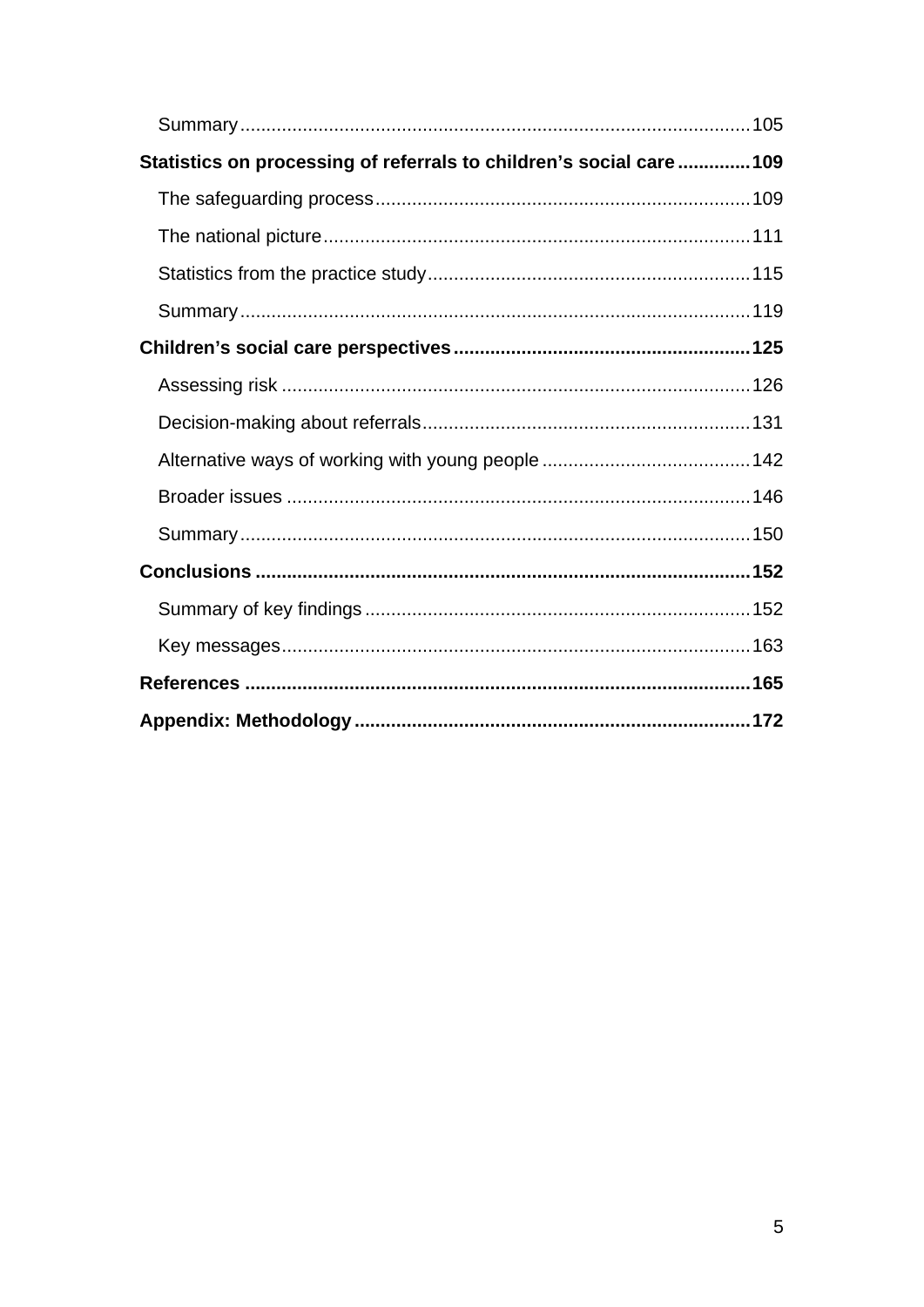**1** 

1

# **Introduction**

The protection of children and young people from abuse and neglect is currently a topic of considerable debate in professional circles, in the media and amongst the general public. The death of Baby Peter which hit the headlines in November 2008 was the latest in a series of disturbing cases<sup>1</sup> over the last few decades which have caused considerable public concern about the most effective way of safeguarding children at risk of harm.

These cases have generally involved death or serious injury to a child under the age of 11. Yet recently there has also been some recognition of the risks faced by young people in the 11- to 17-year old age group. For example studies of Serious Case Reviews – which take place in cases of death of, or serious injury to, a child or young person – have shown that over a fifth of such cases related to young people aged 11 and over (Brandon et al, 2009). There are over 9,000 young people aged 11 to 17 subject to a child protection plan in England. Research in other countries has highlighted the importance of acknowledging the different maltreatment experiences and needs of young people, as compared with younger children. Yet, in the UK, the issue has received very little attention.

By virtue of their generally different capacities and lifestyles, it seems reasonable to suggest that the risks faced by these older young people are likely to be quite different to those faced by very young children and that therefore ensuring the safety of these young people requires specific attention. However, child protection research has paid relatively little attention to this issue – often tending to treat all children and young people between the ages of 0 and 17 as a homogeneous group. An international review undertaken a decade ago (Rees & Stein, 1999) found very little research on child protection issues with a specific focus on older young people. By the

<sup>&</sup>lt;sup>1</sup> Earlier cases include Maria Colwell in 1973; Jasmine Beckford in 1984; Leanne White in 1992; Victoria Climbié in 2000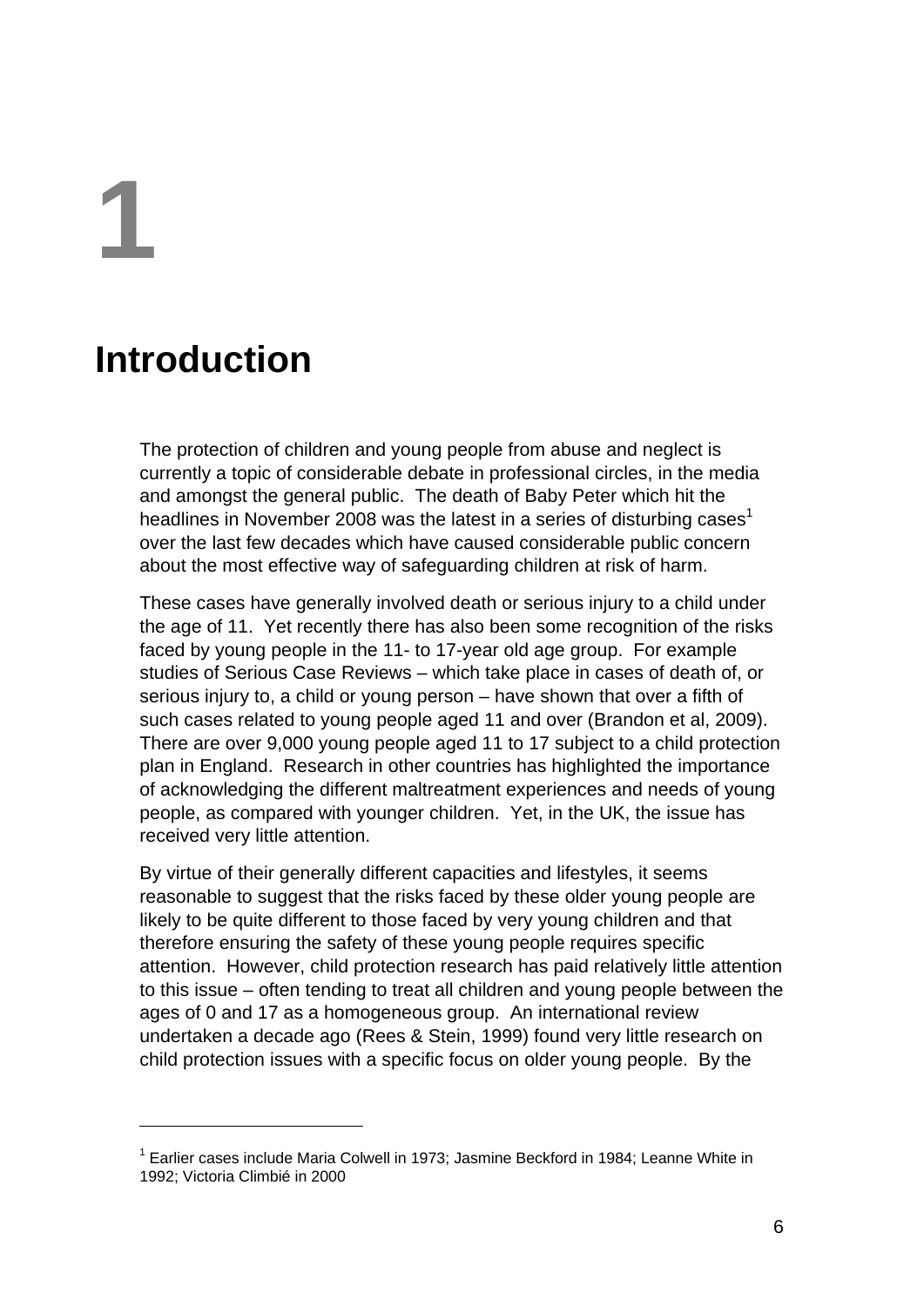mid 2000s, when the funding proposal for the current project was prepared, there was little change in this picture.

The study described in this report was intended to fill this research gap. The *Safeguarding Young People* research study was a three-and-a-half year project undertaken in partnership by The Children's Society, NSPCC and the Social Policy Research Unit at the University of York with funding from the Big Lottery Research Grants Programme.

In this introductory chapter we briefly describe the aims of the research study; the policy context within which it has taken place, the research methods, and also provide an overview of the structure of the remainder of the report.

#### **Purpose and aims**

The purpose of the research is:

To explore access to, and initial responses of, services for young people with potential maltreatment issues

in order to:

- inform future policy
- inform practitioners in statutory and voluntary agencies
- inform future training of practitioners working with young people

The aim of the research is to promote improved protective responses for this target group.

# **The national policy context: safeguarding young people**

The purpose of this section is twofold: first, to summarise recent policy developments in safeguarding children; second, given the underlying rationale of the study – that the needs of maltreated teenagers have received very little attention, as compared to younger children - to identify the focus given to 'age and development' within the safeguarding policy context.

It is important to note that the material in this section describes the policy context during the period when this research project was undertaken (early 2007 to mid 2010). It covers policy developments up to March 2010. At the time of writing (July 2010) the new Government has commissioned an independent review relating to child protection.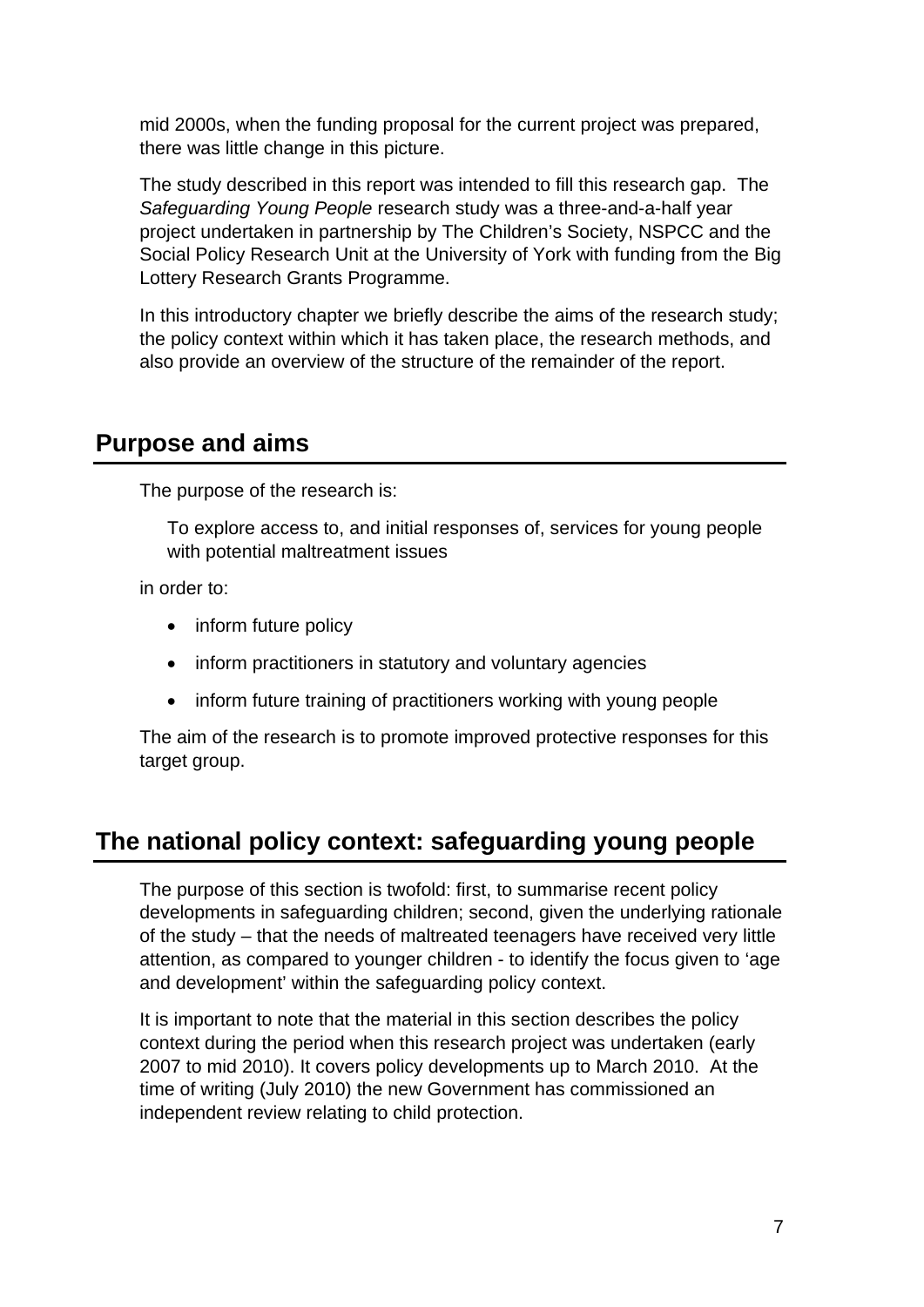#### **Recent policy developments in safeguarding**

The policy framework for children and young people living in England is based on the belief that 'all children deserve the opportunity to achieve their full potential' (DCSF 2010: 29). The vision is of a continuum of policy and practice responses, from universal services, including access to information and advice, to highly specialist services for the most vulnerable children, including maltreated teenagers.

The Victoria Climbié Inquiry Report and the Government's Green Paper, *Every Child Matters*, published together in 2003, provided the catalyst for change, both in the organisation and delivery of children's services and the location of 'child protection' within a wider safeguarding agenda. The Climbié Report identified many issues that had been raised by earlier inquiries and research studies including: poor inter-agency working and the failure to follow agreed protocols; a failure to 'share information', so nobody had an overall picture of the child and family; a failure to connect 'family support' with child protection and insufficient awareness of child protection issues.

In *Every Child Matters*, the Government's aim for all children and young people, whatever their background or circumstances, was to have the support they need to improve outcomes in five key areas:

- being healthy
- staying safe
- enjoying and achieving
- making a positive contribution
- achieving economic well-being

*Every Child Matters* also set out four key themes: increasing the focus on supporting parents and carers; early intervention and effective protection; strengthening accountability and integration of services at all levels, and; workforce reform. These two documents laid the foundations for the new safeguarding agenda – connecting what was regarded as 'child protection' with 'staying safe' and the other *Every Child Matters* universal outcomes.

*Every Child Matters* resulted in a major consultation exercise and review of children's services. This led to the publication of *Every Child Matters: the Next Steps* and the Children Act 2004, the latter strengthening the legal framework to protect and safeguard children from harm. This included: setting out the *Every Child Matters* outcomes in statute; a requirement that local authorities combine their children's social care and education functions under a new Director of Children's Services; the replacement of Area Child Protection Committees by Local Safeguarding Children Boards with membership drawn from all the agencies that are involved in improving outcomes for children and young people; the creation of Children's Trusts under the duty to co-operate,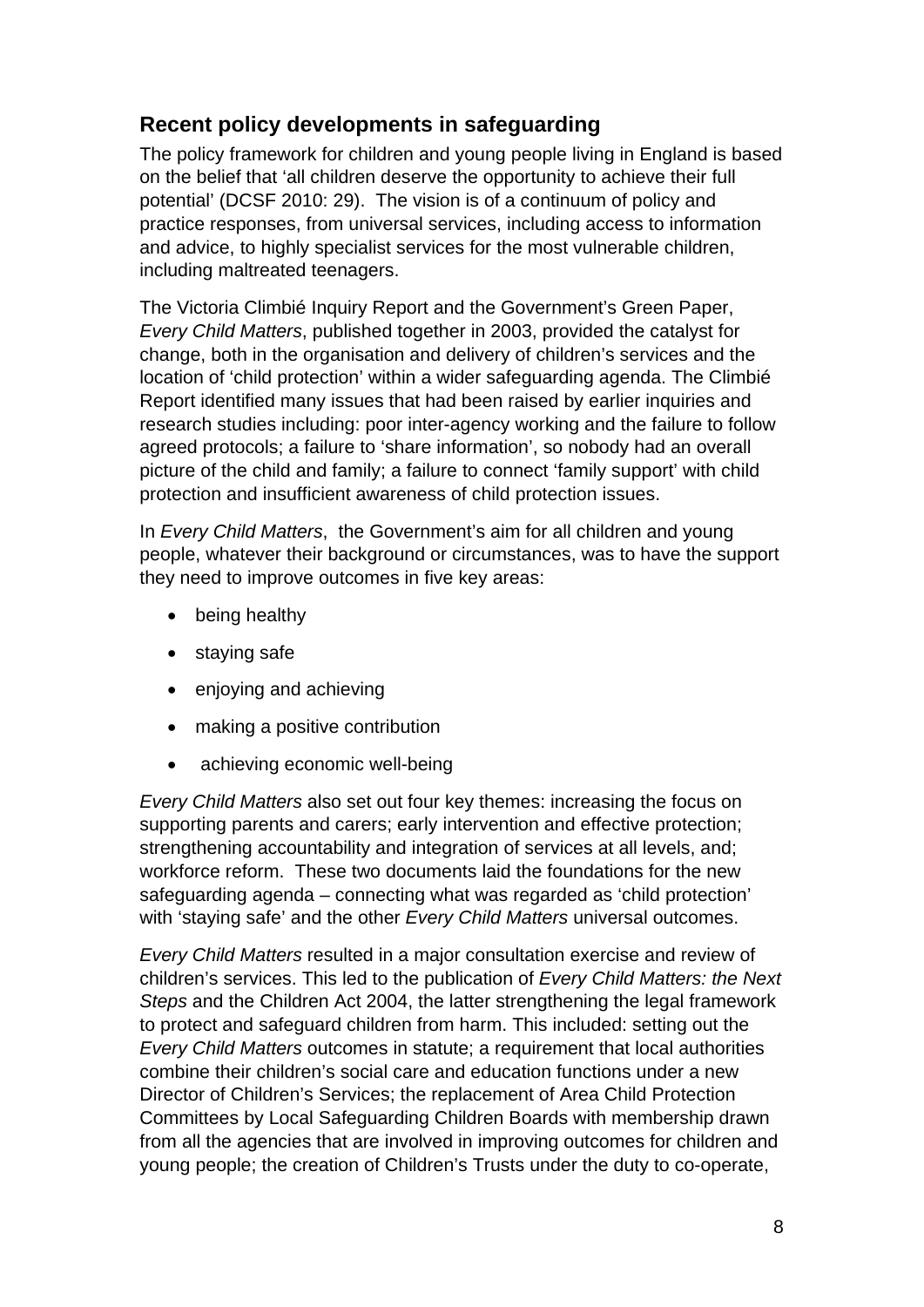and the duty on all agencies to make arrangements to safeguard and promote the welfare of children. The 2004 Act also made provision for the establishment of a Children's Commissioner for England, and authorised the setting up of a national index containing basic data on all children.

In April 2006 the Government published its statutory guidance *Working Together to Safeguard Children* (HM Government, 2006). This built upon the foundations and principles of its 1999 'working together' guidance but was updated to take into account further development including: the 2003 Laming Report into the death of Victoria Climbié; Joint Inspectors Reports; changes introduced by the *Every Child Matters: Change for Children Programme* and; the introduction of the Children Act 2004.

In December 2007, the Department for Children, Schools and Families published *The Children's Plan: Building Brighter Futures,* setting out goals for improving the well-being and health, safety, education and careers, of children and young people, by 2020. Also linked to the *Children's Plan* was the issuing of statutory guidance on Children's Trusts – entrusted with responsibility of delivering the 'high ambitions' of the Children's Plan, in placing the family *'at the centre of excellent integrated services'*.

*The Children's Plan* included a commitment to a *Staying Safe: Action Plan.*  Following a consultation document this was published in 2008, covering the full span of the *Every Child Matters* 'staying safe' outcome, with proposals organised to cover *'*universal' (all children and young people), 'targeted' (vulnerable groups of children and young people) and 'responsive' (children and young people who have been harmed) safety issues.

In November 2008, in response to the death of Baby Peter, Lord Laming was asked by the Secretary of State for Children, Schools and Families to '*provide an urgent report of the progress being made across the country to implement effective arrangements for safeguarding children'* (HM Government 2010: 30). In March 2009 he published *The Protection of Children in England: A Progress Report.* His report concluded that '*robust legislative, structural and policy foundations are in place*' but made 58 recommendations '*to ensure that services are as effective as possible at working together to achieve positive outcomes for children*' (HM Government, 2010: 30; Laming 2009).

#### **Working Together to Safeguard Children 2010**

The Government accepted all of Lord Laming's recommendations and in May 2009, published *The Protection of Children in England: Action Plan* detailing their response. In March 2010 the Government published *Working Together to Safeguard Children* which revised and updated their 2006 guidance and addressed 23 of Lord Laming's recommendations (HM Government, 2010b)

Its statutory guidance for all agencies and professionals, describes 'safeguarding and promoting the welfare of children' as: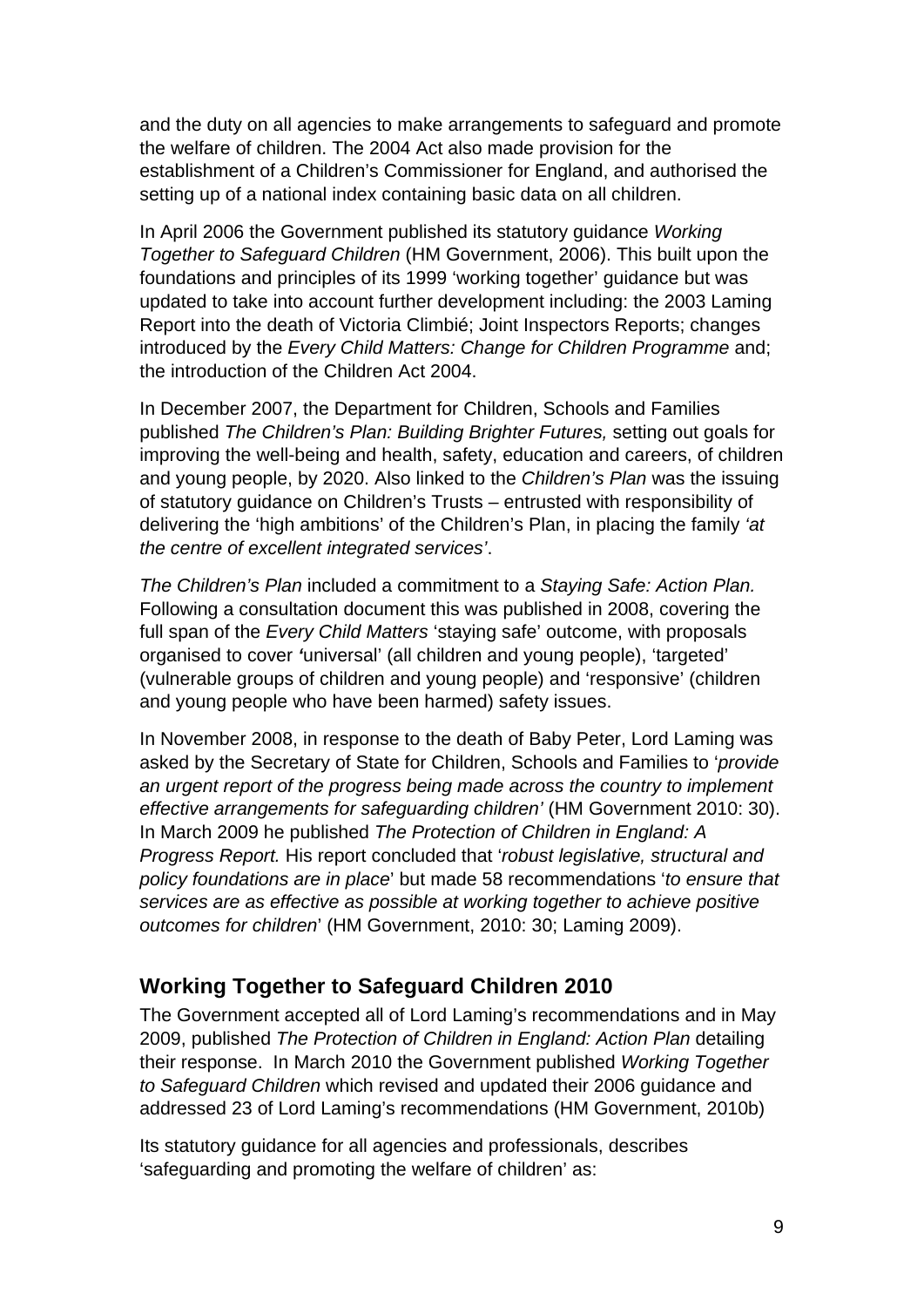- Protecting children from maltreatment
- Preventing impairment of children's health or development
- Ensuring that children are growing up in circumstances consistent with the provision of safe and effective care, and
- Undertaking that role so as to enable these children to have optimum life chances and to enter adulthood successfully

 *HM Government, 2010b:34* 

*Working Together* also details how 'child protection' relates to 'safeguarding':

*Child protection is a part of safeguarding and promoting welfare. This refers to the activity which is undertaken to protect specific children who are suffering or are at risk of suffering significant harm.*

*HM Government, 2010b: 35* 

The developments detailed above have led to the current framework for organisations which work with children and young. This consists of three connected levels: universal outcomes for all children; safeguarding children, including prevention and promotion; and child protection, focussing on the children most 'at risk' of harm. The latter group include maltreated children and young people. They may '*be abused in the family or in an institution or a community setting, by those known to them or, more rarely, by a stranger for example via the internet. They might be abused by an adult or adults, or another child or children*' (HM Governement, 2010b: 38). The categories of maltreatment included in this report are physical abuse; emotional abuse; sexual abuse and neglect.

Local authorities have the responsibility for '*safeguarding and promoting the welfare of children, working in partnership with other public organisations, the voluntary sector, children and young people, parents and cares and the wider community*' (HM Government 2010b: 9). As well as children's services, '*other functions of local authorities that make an important contribution to safeguarding are housing, sport, culture and leisure services, and youth service*' (HM Government 2010b: 9). The range of organisations that work directly with, and whose work affects children and young people, identified in *Working Together* includes: health services and organisations, criminal justice organisations, schools and further education institutions, early years services, the Family Court Advisory and Support Service (Cafcass), the armed services, the voluntary and private sectors, and faith communities.

Children and young people who generate professional concern are regarded as having 'additional needs' – who require targeted or specialist support to progress towards the five universal outcomes. The Common Assessment Framework is used to identify these additional needs and the involvement of agencies. If there are concerns about children's welfare then the processes outlined in *Working Together* are followed: assessment (by completing the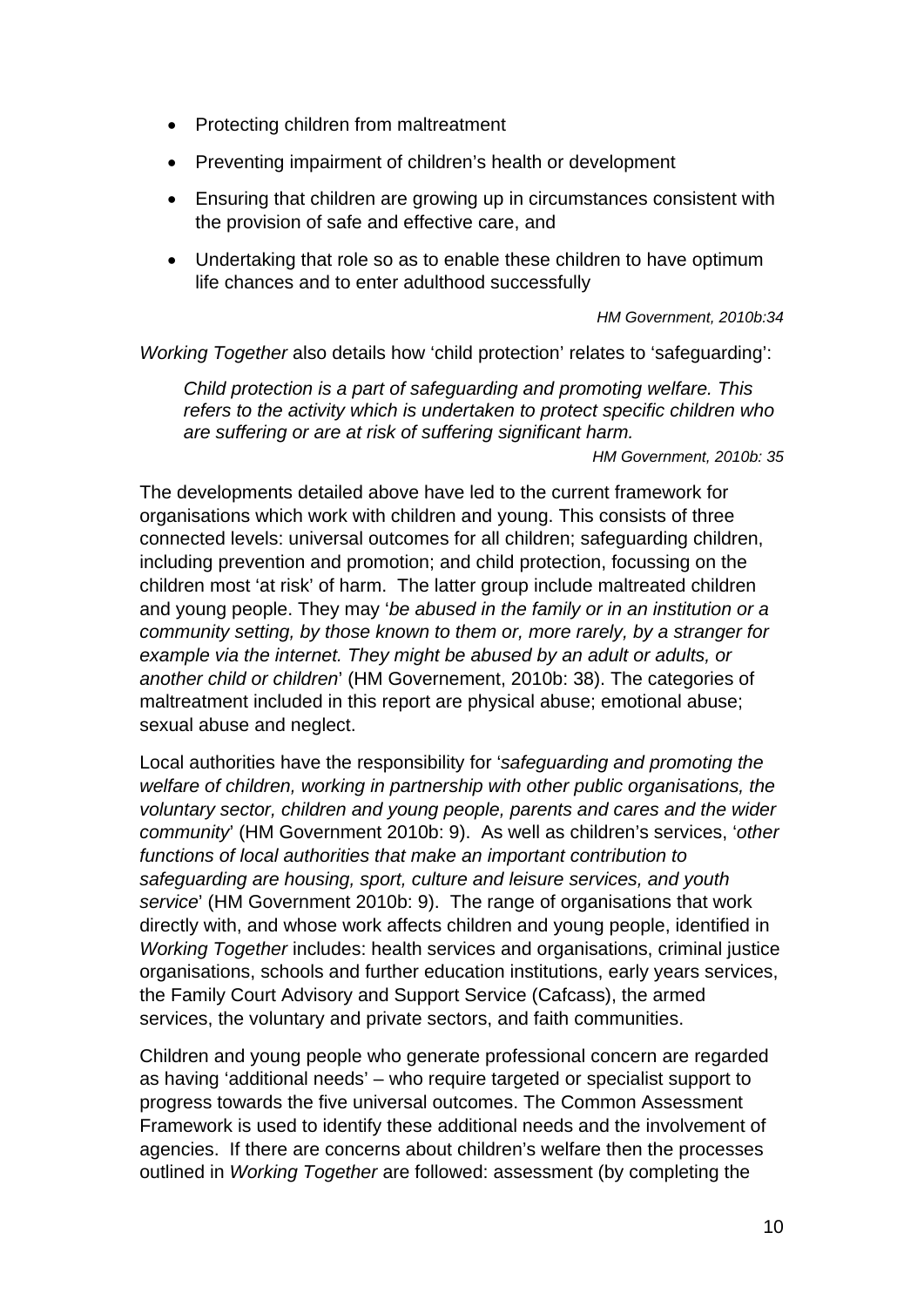*Assessment Framework* on children in need and their families); planning; intervention; and reviewing.

The main responses to individual children and young people when there are concerns about their welfare, outlined in *Working Together* include: referral to a statutory organisation; undertaking an initial assessment; taking urgent action, if necessary to protect the child from harm; holding a strategy discussion, or where appropriate convening a child protection conference; undertaking a core assessment as part of the section 47 enquiries to decide whether a child is at continuing risk of significant harm and, if so, putting a child protection plan in place; implementing the plan; and reviewing it at intervals.

In light of the Laming recommendations, the importance of being 'child centred' is emphasised. The child's '*welfare should be kept sharply in focus in all work with the child and family. The significance of seeing and observing the child cannot be overstated*' (HM Government 2010b:133).

#### **Age and development in safeguarding policy**

The needs and experiences of maltreated teenagers has received very little attention – even though there are substantial numbers of young people aged 11 and above who are the subject of a child protection plan. This study has explored the extent to which this may be shaped by the attitudes and practice of those who work with children and young people. A consideration of the priority afforded to 'age and development' in official policy documentation, is a useful starting point.

#### **The Common Assessment Framework**

The Common Assessment Framework (CAF) is used '*to enable early and effective assessment of children and young people who need additional services or support from more than one agency*' (HM Government 2010b: 44). The Children's Trust Board have the responsibility for having '*clear arrangements in place for implementing the CAF locally…ensuring that the whole children and young people's work force are aware of it and how it is used, and that there are enough people in the local area with the necessary skills, training and support to undertake a CAF*' (HM Government 2010b: 45)

Its three main domains are: development of the baby, child or young person; parents and carers; and, family and environments. There is clear evidence of attention to 'age and development' within the elements of the CAF including health, emotional and social development, behavioural development, family and social relationships, self-care skills and independence, participation in learning, education and employment, and progress and achievement in learning.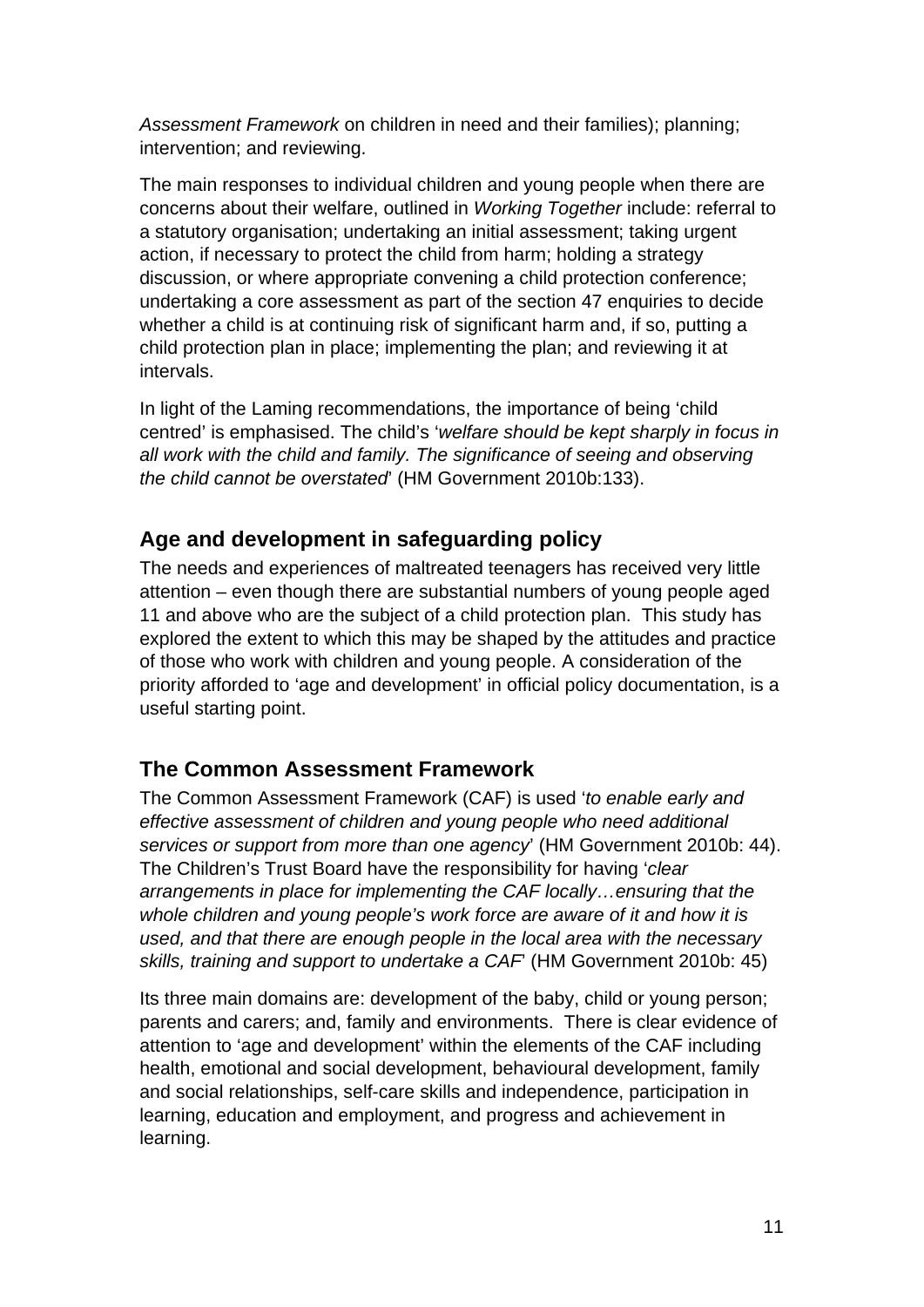#### **The Framework for the Assessment of Children in Need and the Families**

The Assessment Framework is used for the assessment of all children in need, including where there are concerns that a child or young person may be suffering significant harm. 'A child's developmental needs' is one of the three domains of the Assessment Framework and 'evidence about children's developmental progress – and their parents' capacity to respond appropriately to the child's needs within the wider family and environmental context' is seen as central to judgements about 'the child's welfare and safety'.

All the dimensions of 'the children's developmental needs' highlight the significance of age and development: for example by reference to 'and for older children, appropriate advice and information on issues that have an impact on health' (health); 'covers all areas of a child's cognitive development which begins from birth (education)'; 'as the child grows older' (emotional and behavioural development); 'age may contribute to this' (identity); 'age appropriate friendships' (family and social relationships); 'appropriateness of dress for age' (social presentation), and; 'independent living skills as older children' (self care skills).

#### **The Core Assessment Records**

Some of the potential differences to be considered when identifying maltreatment according to the age of the child or young person are illustrated in the Core Assessment Records produced to support the implementation of the Assessment Framework.

The records are set out in the following age bands: 0 to 2 years old (including background information on pre-birth influences); 3 to 4 years old; 5 to 9 years old; 10 to 14 years old; 15 years and over. Each record includes the seven dimensions of the child's developmental needs identified in the Assessment Framework. Within each of these dimensions a number of statements relating to parenting capacity are identified under each dimension of parenting capacity in the Assessment Framework. There are differences in how parents nurture and provide care for children in the 5- to 9-year-old and the 10- to 14 year-old age bands, with an emphasis on direct care for the younger age group and on facilitative parenting for the older age group.

There are additional relevant differences between bringing up children and young people in the 10- to 14-year-old and the 15 years and over age bands, for example: parental support for young people in further education and employment; recognition of parental acceptance of a young person's sexual orientation and in providing information on the risks to health of unprotected sex; and a greater recognition of young people's independence, which for some young people may include living in their own accommodation and looking after their own children. These distinctive elements of appropriate parenting for adolescents provide important information for practitioners to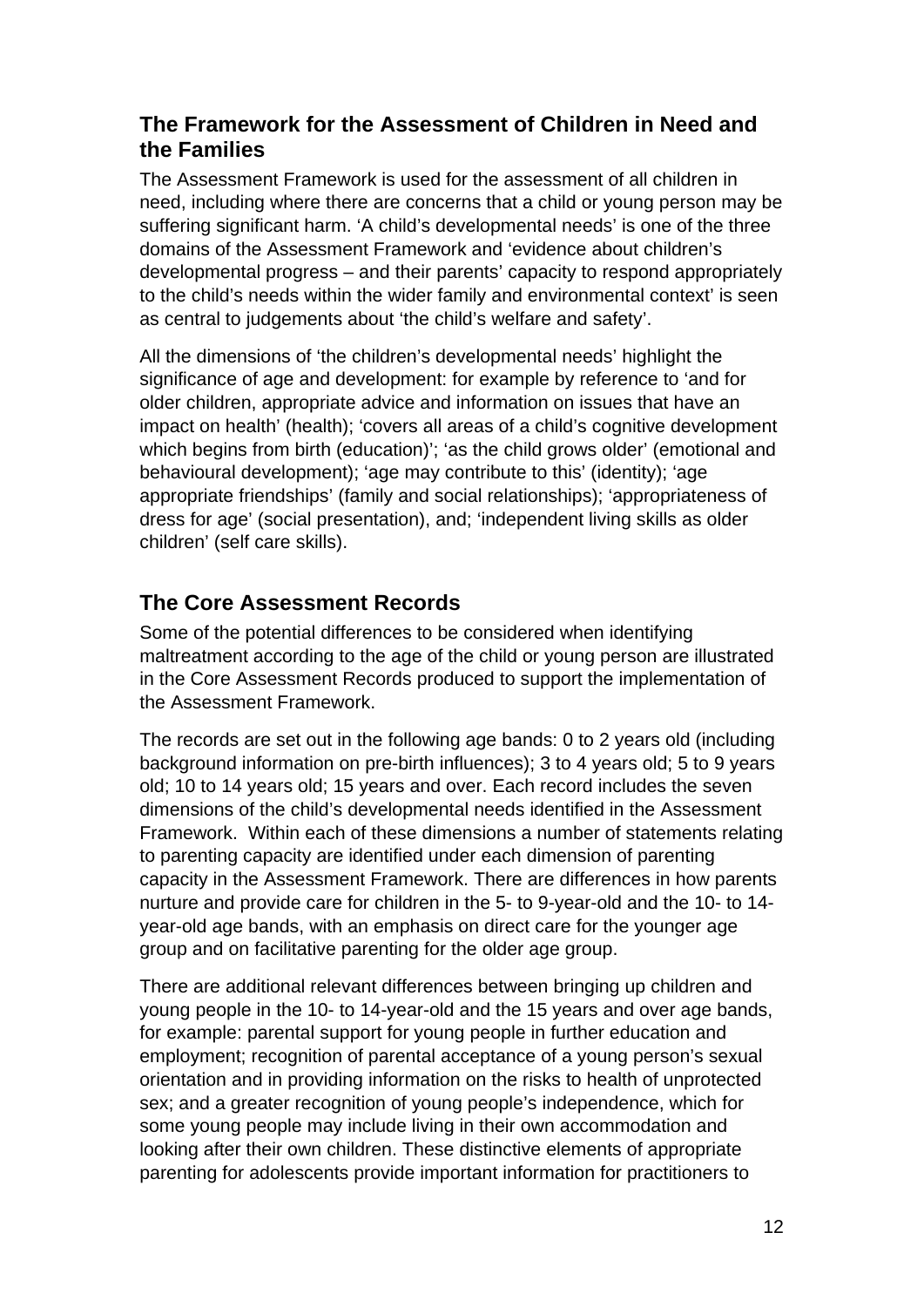use when considering the ways that maltreatment may be identified in this age group.

To provide one example of the approach taken here, the following is a comparison of the expected parental behaviours to ensure safety of young people in relation to education:

| 5- to 9-year-olds                                              | 10- to 14-year-olds     | 15 years and over       |
|----------------------------------------------------------------|-------------------------|-------------------------|
| Where appropriate, the                                         | Parent tries to ensure  | Parent tries to ensure  |
| child is always                                                | the journey to and from | the journey to and from |
| accompanied to school                                          | school is safe          | school/work is safe     |
| Responsible, known                                             | Where necessary,        | Where necessary,        |
| adults take and fetch the                                      | parents have taken      | parents have taken      |
| child from school                                              | action over bullying    | action over bullying    |
| Where necessary,<br>parents have taken<br>action over bullying |                         |                         |

*Child's developmental need: Education; Parental capacity: Ensuring safety* 

# **Working Together 2010**

In *Working Together* the importance of 'child development' is stressed: '*Each stage from infancy through middle years to adolescence, lays the foundation for more complex development…planned action should also be timely and appropriate for the child's age and stage of development*' (HM Government 2010b:134).

In Chapter 9 of *Working Together* – *Lessons from research*, 'the children's age' is recognised as important in considering the impact of neglect. This makes reference to *Neglected Adolescents: a review of the research* (Stein et al 2009). In the same chapter research evidence on the consequences of social exclusion, domestic violence and the mental illness of a parent or carer are explored in relation to '*four stages of childhood: the unborn child; babies and infants (under 5 years), middle childhood (5 to10 years) and adolescence (11 to16 plus years)*.'

As indicated above, *Working Together* also details the wide range of organisations involved in safeguarding children and young people, including those who work specifically with teenagers, and the use of the Common Assessment Framework in identifying and responding to young people's 'additional needs'.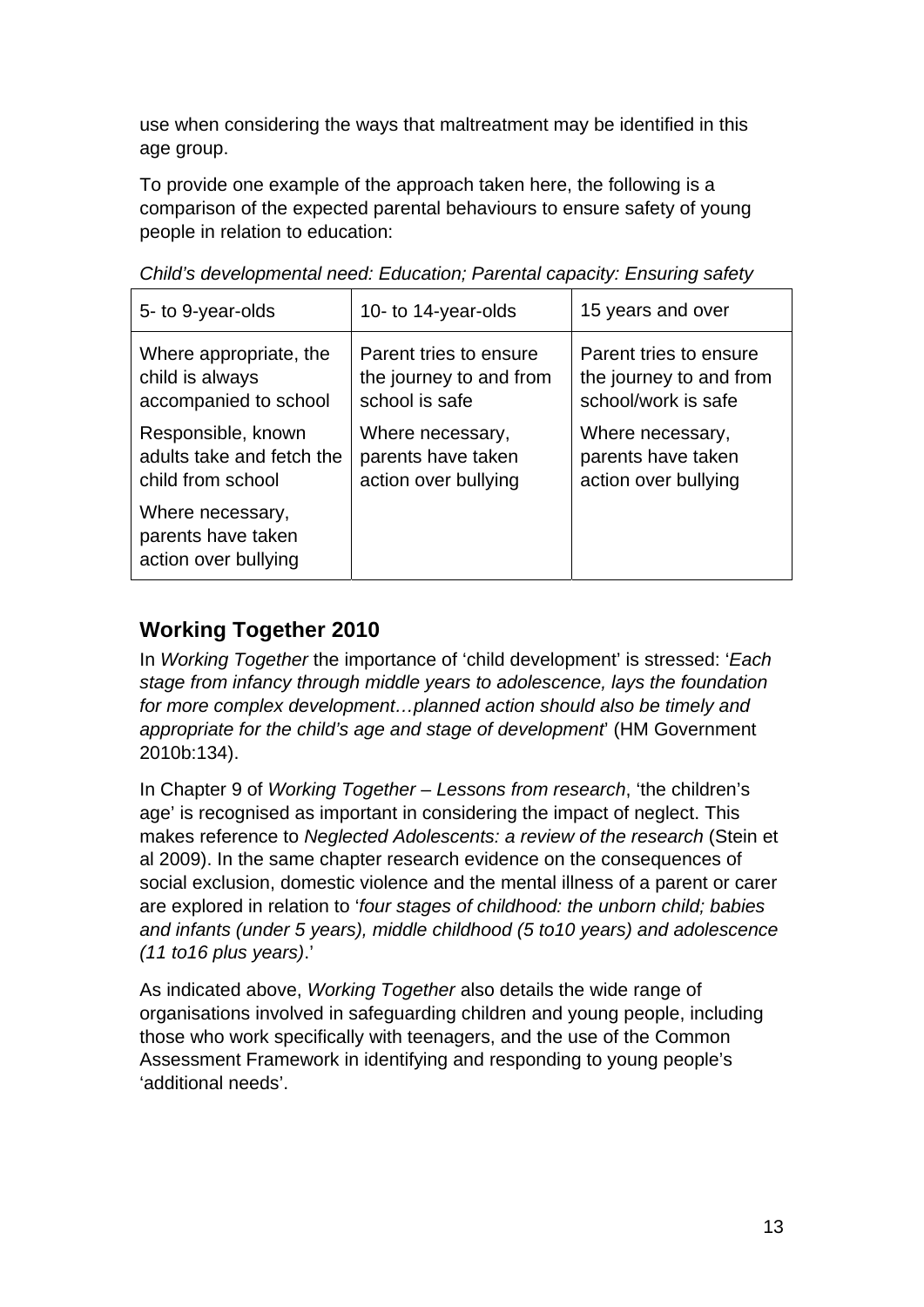### **Youth Policy**

Local authorities are expected to provide 'integrated youth support services', bringing together both universal and targeted services based on what young people need. The former includes helping all children and young people achieve the five *Every Child Matters* outcomes through agencies working in partnership - as set out in the *Children's Plan* (DCSF 2007b) and *Aiming high for young people: a ten year strategy for positive activities* (HM Treasury, 2007a)*.*

The latter, Targeted Youth Support, '*aims to ensure that the needs of vulnerable teenagers are identified early and met by agencies working together effectively*.' (DCSF, 2007a: 4).

*Targeted Youth Support, A Guide* (DCSF, 2007a), draws upon the experience of 14 pathfinder areas. It identifies seven key elements:

- Strengthening the influence of vulnerable young people, and their families and communities, and their ability to bring about positive change
- Identifying vulnerable young people early, in the context of their everyday lives
- Building a clear picture of individual needs, shared by young people and the agencies working with them, using the Common Assessment Framework
- Enabling vulnerable young people to receive early support in universal settings. Helping all agencies to draw in extra help on behalf of young people, through links with other agencies and organisations
- Ensuring vulnerable young people receive a personalised package of support, information, advice and guidance, and learning and development opportunities, with support for their parents or carers as appropriate. This should be co-ordinated by a trusted lead professional and delivered by agencies working well together
- Providing support for vulnerable young people across transitions, for example, moving on from school or from the support of one service to another as needs change
- Making services more accessible, attractive and relevant for vulnerable young people

Although a central aim of targeted youth support is early intervention, there is also recognition of 'entrenched problems', and the need to *'dovetail with the specialist or statutory provision they may already be receiving'* (DCSF, 2007a: 5)*.* Effective targeted support is seen as addressing the risk factors that may result in poor outcomes (as identified in *Every Child Matters*), and in building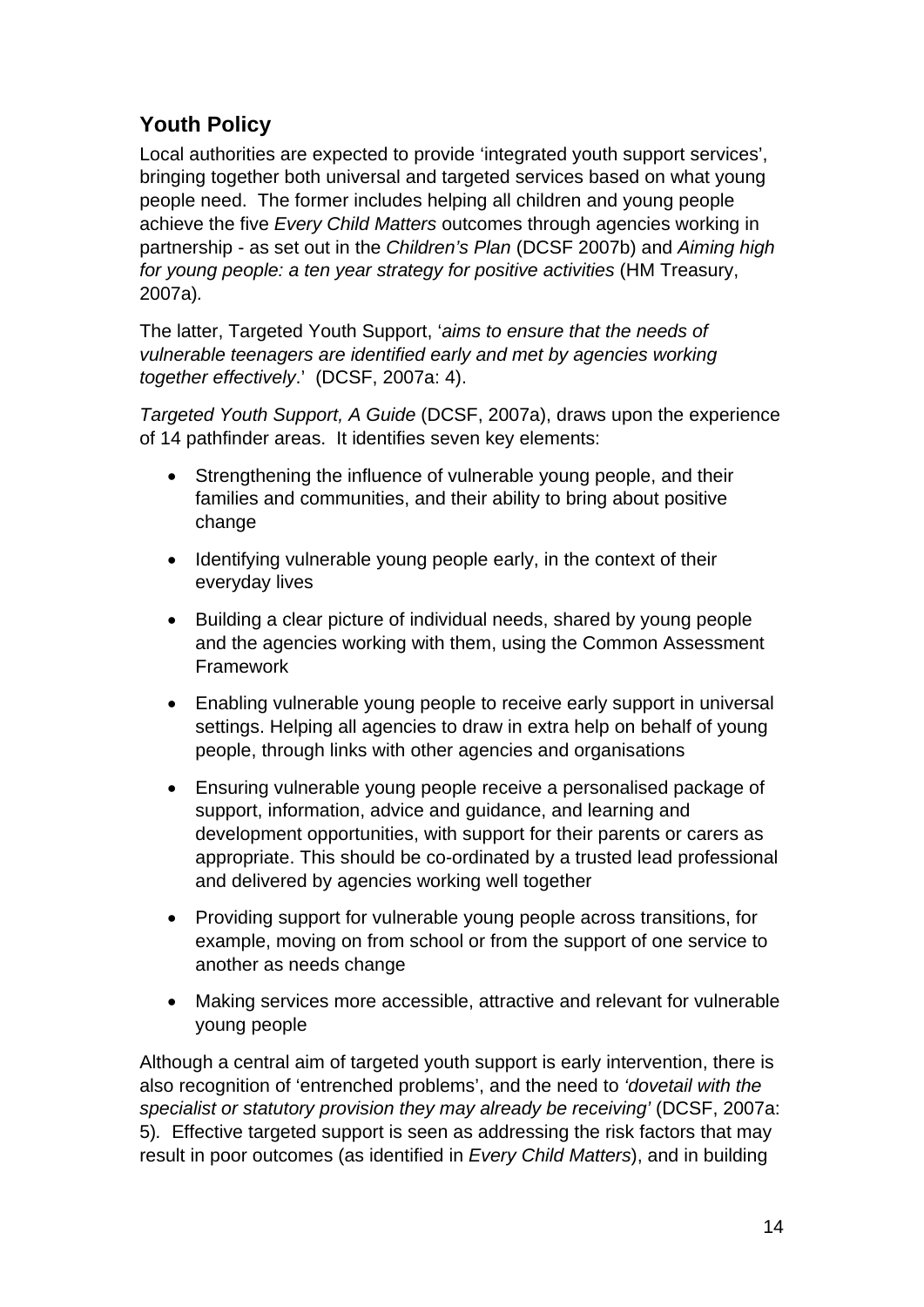young people's resilience – responses also highlighted in the Treasury *Policy Review of Children and Young People* (HM Treasury, 2007b).

Services which are seen as 'essential' to the delivery of targeted youth support are: schools and extended services; youth work providers; health, child and adolescent mental health services; connexions; housing and supporting people; voluntary and community organisations; children's services; police; youth justice; post 16 education providers; and parenting support. As detailed above, Targeted Youth Support uses the Common Assessment Framework to identify young people needs and services.

*Aiming high for young people – three years on* (HM Government 2010a) reviews the commitments aimed 'at reaching out to engage and support the most vulnerable and disadvantaged teenagers' (HM Government 2010a: 31). It refers to the development of 'targeted youth support services' in every local authority including 'arrangements in place that meet needs earlier and better' (HM Government 2010a: 33). Also in relation to engaging the most vulnerable young people, the report highlights Government investment in *myplace* centres, Positive Activities for Young People Programme (PAYP), the Positive Futures programme, and the Do it 4 Real residential activity programme.

Finally, other Government programmes aimed at specific groups of very vulnerable young people include: Young Runaways Action Plan; the Youth Task Force Action Plan; the Youth Crime Action Plan; the Youth Alcohol Action Plan; the Tackling Knives Action Programme and the Teenage Pregnancy strategy.

#### **Summary**

As detailed above, this study has been carried out against a background of major changes in law, policy and practice in relation to safeguarding children, including maltreated teenagers. There is clear evidence in official safeguarding and youth policy documentation (and related processes) that 'age and development' should be addressed in assessment and the provision of services. How far this is reflected in the attitudes and practice of those who work with maltreated teenagers is explored in the substantive chapters of the report.

# **Research methods**

The research consisted of four linked components:

- A literature review
- A policy study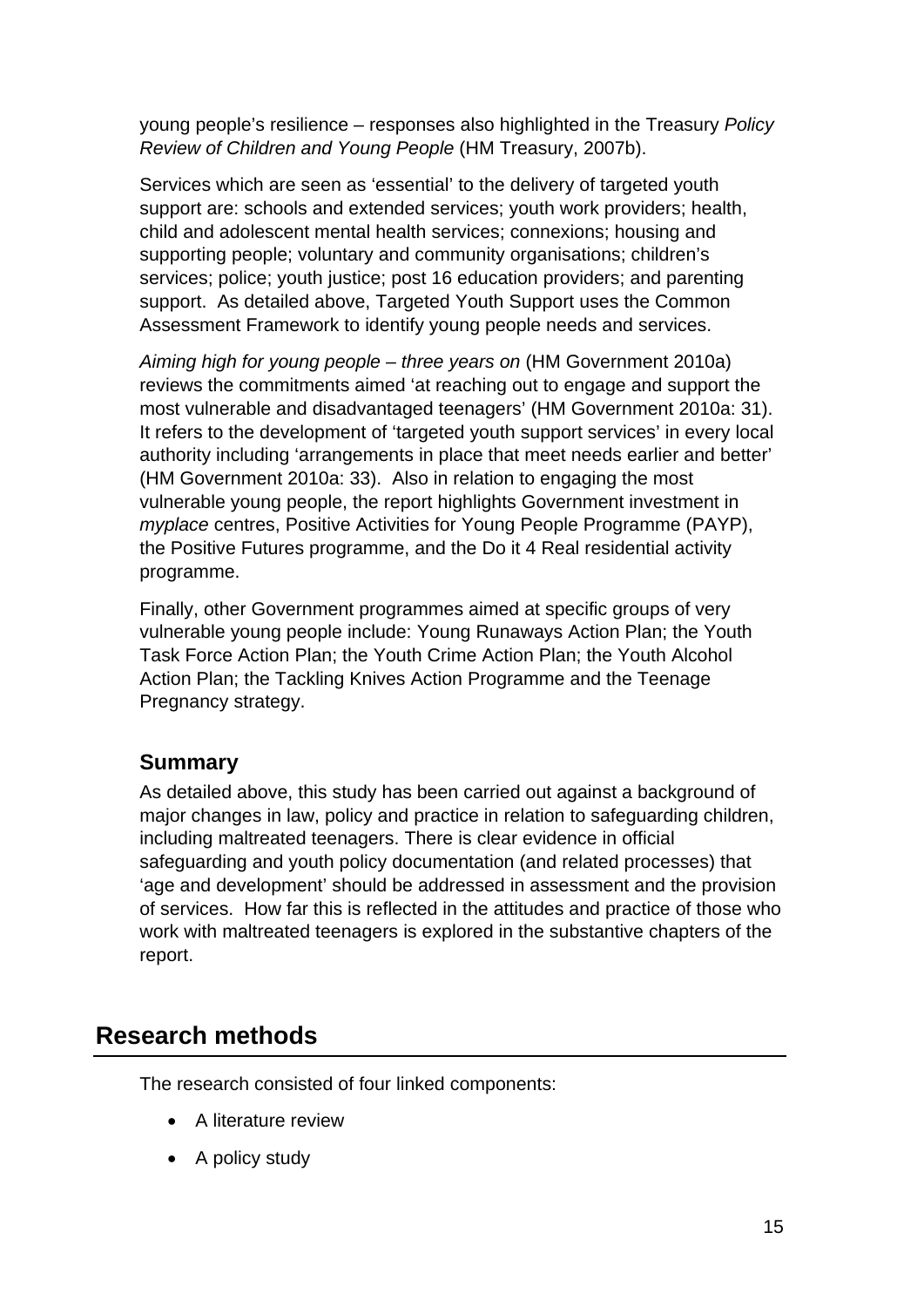- A survey of professionals
- A study of practice

In this section we provide a brief overview of the each of these components. More detailed information on methodology is provided in an appendix.

#### **Literature review**

This component involved a search and review of international research literature, published in peer-reviewed academic journals on the prevalence and incidence of maltreatment of young people, contexts and outcomes of maltreatment, and assessments and initial service responses. The purpose of the review was to update a similar previous review published in 1999 (Rees & Stein, 1999). The key findings from the review are presented in Chapter 2.

#### **Policy study**

This component included an analysis of policy and guidance literature; and telephone interviews and consultation with key informants in local and national statutory and voluntary sector agencies.

The analysis of policy and guidance literature has been presented earlier in this chapter.

Eleven professionals (six from local authorities and five national stakeholders) contributed views to the research through telephone interviews and e-mail consultation. A further 17 professionals from government, voluntary agencies and the academic sector participated in a seminar held in January 2009 to discuss emerging findings from the project.

#### **Professional survey**

This component involved a vignettes-based survey of professionals in children's social care services and potential referring agencies (statutory and voluntary sectors) in a representative sample of 12 areas of England.

The main purpose of this survey was to examine how professional perceptions and decisions about hypothetical scenarios of potential maltreatment varied according to the age of the child or young person in the scenario. To this end, respondents were presented with ten scenarios representing different types of potential maltreatment. The age of the child or young person in the scenario was varied randomly between 8 and 17 years of age. This method has been used in a number of previous similar studies in other countries (see Chapter 2 for a brief review). Further explanation of this method is provided within the text of Chapters 4 and 6. In addition, respondents were asked some more general questions regarding their views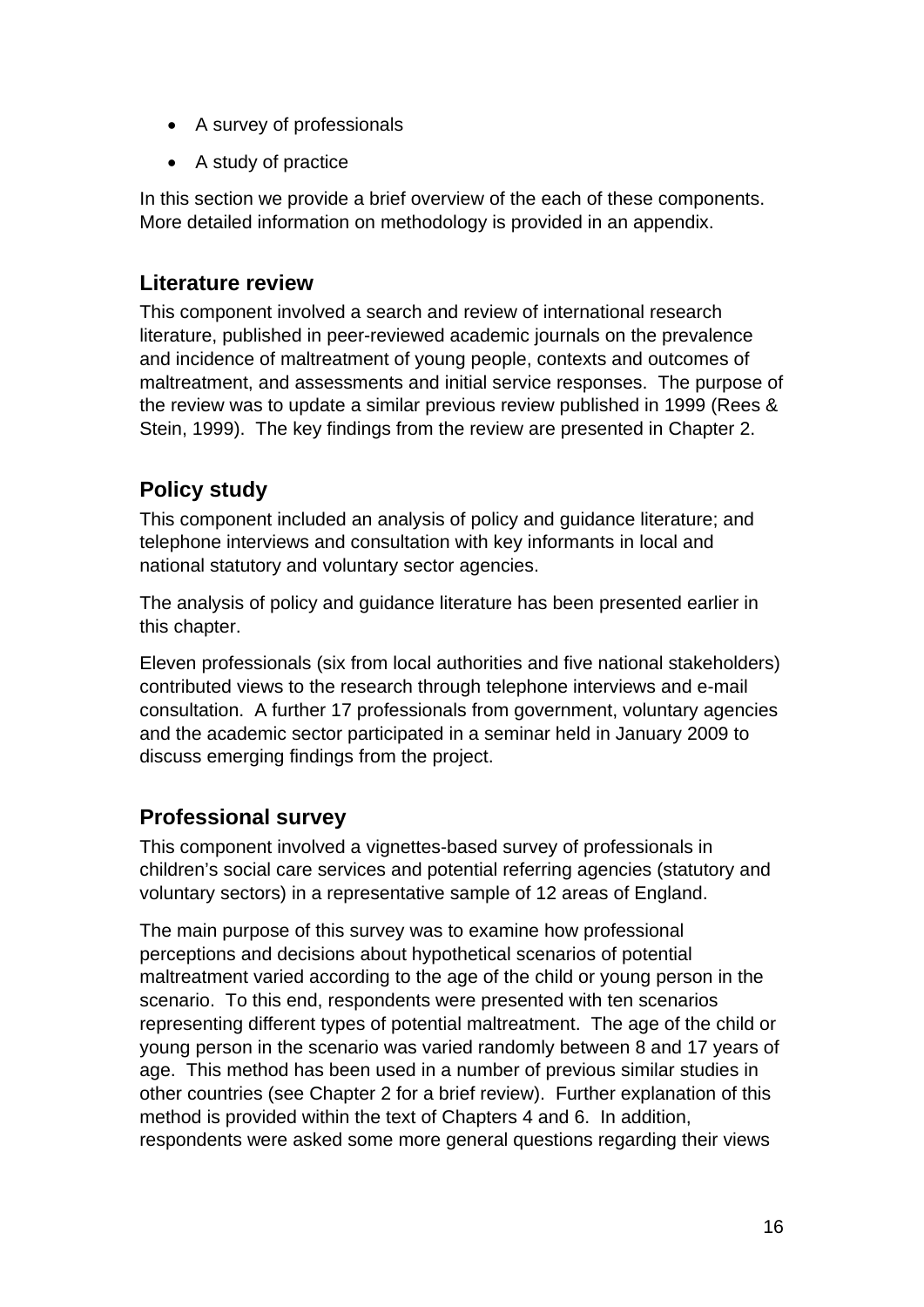about the workings of the safeguarding system in relation to young people aged 11 to 17.

A total of 161 professionals across the 12 areas participated in the survey. This included 119 professionals from referring agencies (Police, teachers, voluntary sector workers and youth justice workers<sup>2</sup>) and 42 professionals within children's social care services.

The survey yielded both quantitative and qualitative data. The findings from this survey are presented in Chapters 4 and 5.

#### **Practice study**

1

This component involved an analysis of child protection referral data and interviews with young people and professionals in four areas of England. These four areas were selected from within the 12 areas covered by the professional survey to include one area of each of the following four types – shire county, unitary authority, metropolitan area outside London, area within Greater London.

The quantitative part of this study involved gathering age-specific data on referrals to children's social care and the processing of these referrals over a 12 month period in each of the four areas. The purpose of this was to explore age-related patterns in service responses. The findings from this part of the study are presented in Chapter 5.

The qualitative part of the study involved in-depth interviews with young people who had experience of safeguarding processes, professionals within children's social care services who worked on child protection issues, and professionals within other agencies who had experience of making referrals to children's social care services of young people aged 11 to 17 on the basis of child protection concerns.

The final interview sample consisted of 24 young people, 22 children's social care professionals and 34 professionals from referring agencies (Police, teachers, voluntary sector workers, Connexions staff and youth justice workers).

The findings from this component of the study are presented in Chapters 4, 5 and 6.

 $2$  The intention was also to include health professionals (GPs and Child and Adolescent Mental Health Services staff) in the survey and practice study. However unfortunately it did not prove to be possible to conduct the research with these professional groups within the same time scales. Details of that aspect of the work will be published at a later date.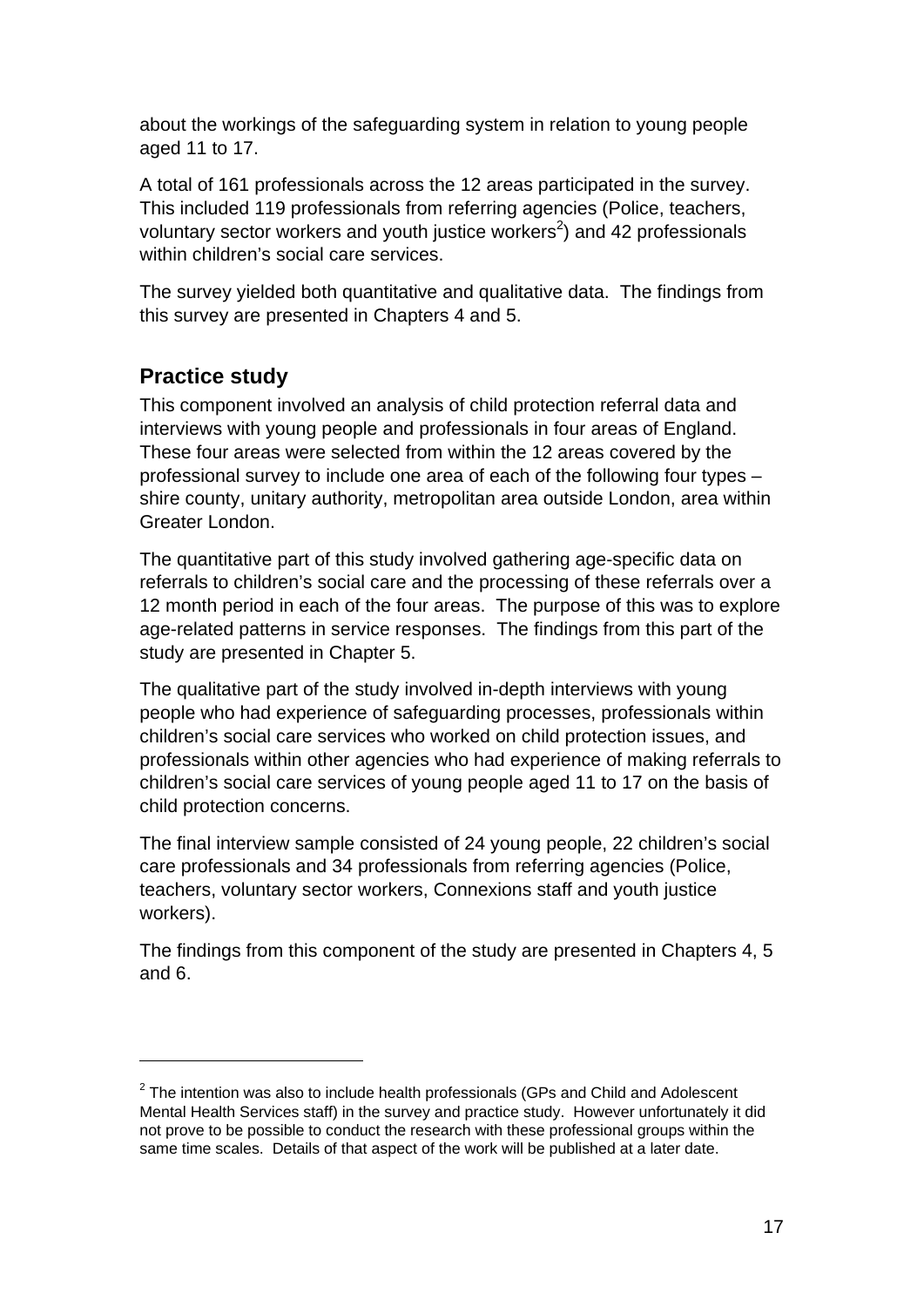#### **General information**

#### *Ethics and research governance*

The research project received approval from the Research Group of the Association of Directors of Children's Services; an ethics committee at the University of York; through research governance frameworks of participating local authorities where required; and from a health ethics research committee.

#### *Challenges*

There were three particular challenges experienced during the conduct of this research project which had an impact on the progress of the study and the final samples achieved.

First, some of the ethics and research governance approaches described above were quiet arduous and time-consuming, involving a number of stages and processes. This meant that progress with gaining approval for the research was slower than anticipated.

Second, the main data collection phase of this research project was undertaken during a particularly pressurised period for agencies working in the child protection field. The Baby Peter case was publicised at a time when approaches were being made to local authorities and other agencies to participate in the project and this inevitably had an impact on the capacity of agencies and individual professionals to participate in the research. This affected the sample sizes of professionals achieved for both the survey and the practice study.

Third, the final phases of the project were undertaken at the time of the 2010 General Election, and this affected participation rates of national stakeholders in the policy study.

#### **Structure of the report**

The structure of the remainder of the report is as follows:

Chapter 2 summarises the results of the literature review focusing on previous published research which specifically addressed issues of maltreatment amongst older young people.

Chapter 3 explores maltreatment from young people's perspective – focusing on qualitative interviews with young people. It explores young people's experiences of referring agencies and children's social care staff.

Chapter 4 explores the perspectives of some of the key referring agencies – the police, schools, youth justice teams and the voluntary sector. It discusses how risk is assessed and decisions to refer are made by these professionals and their experiences of making referrals to children's social care.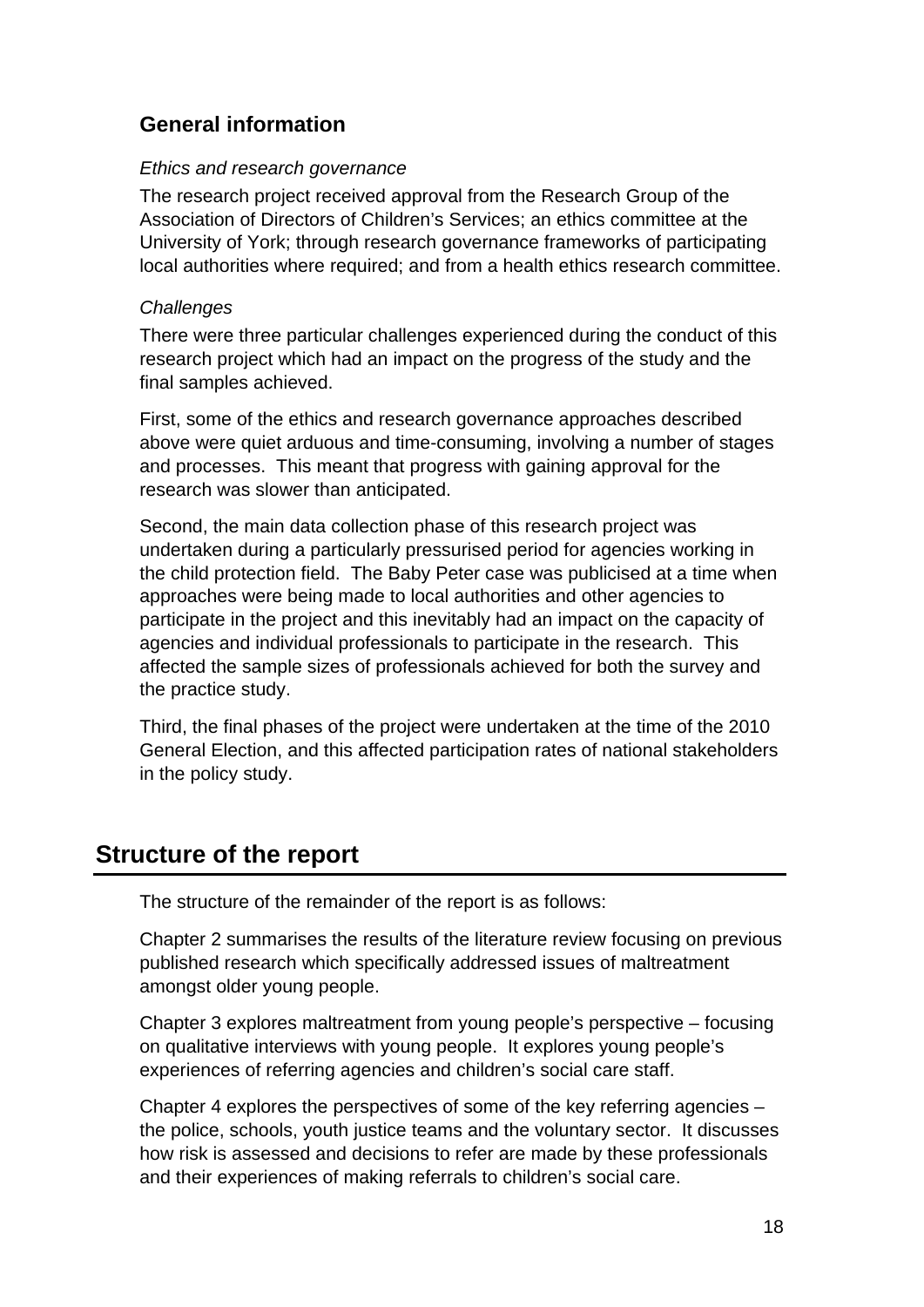Chapter 5 summarises statistics on young people involved in the child protection system in England, including a detailed analysis of statistics provided for this study by four of the participating local authorities.

Chapter 6 explores responses to cases of potential maltreatment of young people by social work staff in local authority children's social care services – including risk assessment, decision-making about referrals and initial responses.

Chapter 7 draws together the material presented in Chapters 2 to 6. It summarises the key findings of the study, discusses the implications and concludes with a set of key messages about future policy, practice and research in relation to the maltreatment of older young people.

#### **Language**

A number of terms and abbreviations are used regularly in the report which may require some clarification.

#### **Age groups**

First of all, as the research focuses on young people aged 11 to 17 it is often necessary to compare this group with younger children. In the interests of brevity we have adopted the following convention throughout the report, unless additional specific reference is made to age groups:

- The terms 'young person' and 'young people' always refer to the 11 to 17 age group unless otherwise qualified.
- Similarly the terms 'child' and 'children' always refer to the 0 to 10 age group.
- Where we refer to the entire age group from 0 to 17 we use the terms 'child or young person' and 'children and young people'.

#### **Maltreatment**

We have used the term 'maltreatment' throughout the report as an umbrella term to describe all forms of abuse and neglect.

#### **Abbreviations**

We have also used a number of abbreviations in the report, as follows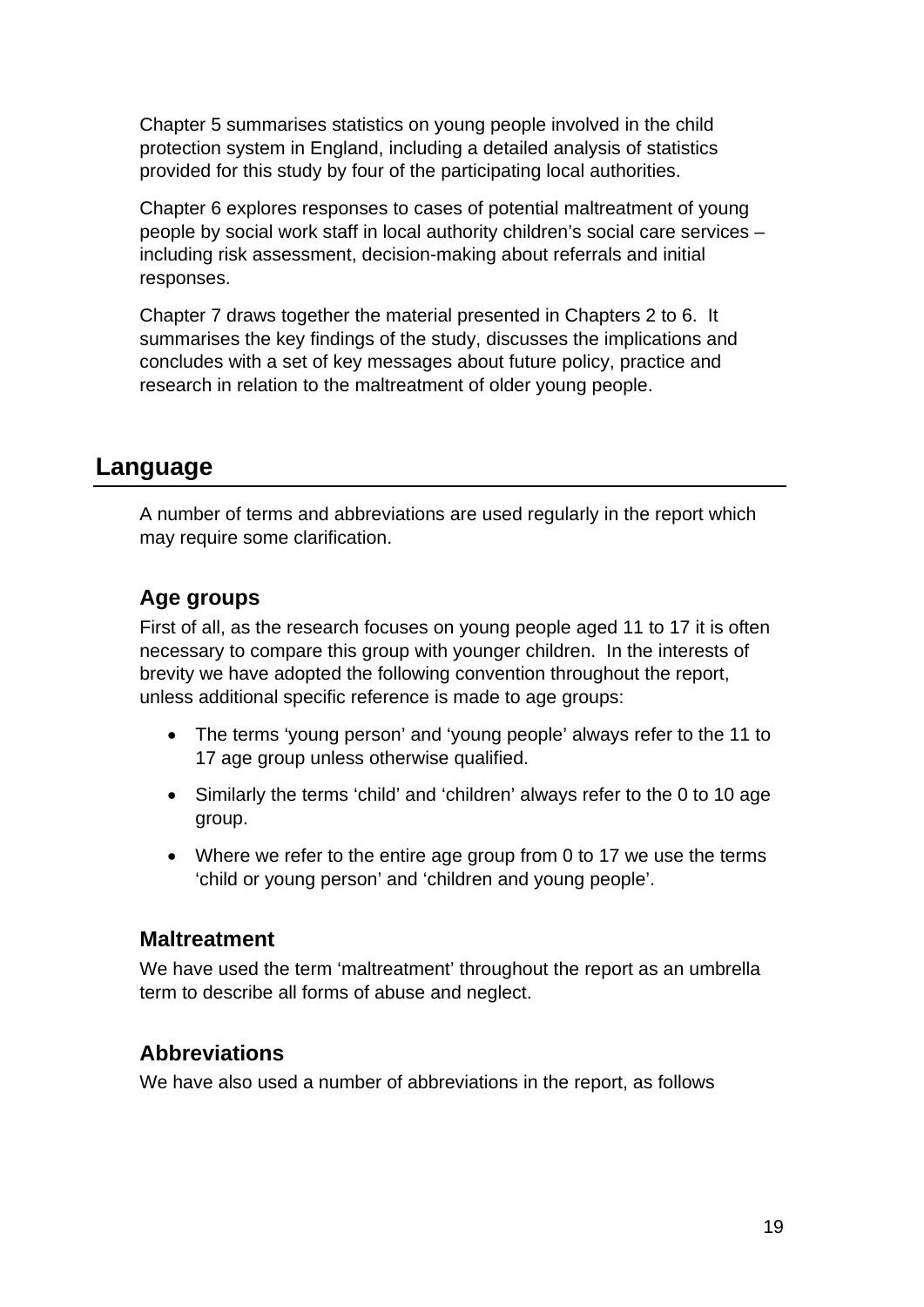| <b>CAF</b>   | <b>Common Assessment Framework</b>                                                  |
|--------------|-------------------------------------------------------------------------------------|
| <b>DCSF</b>  | Department for Children, Schools and Families – now the<br>Department for Education |
| <b>CIN</b>   | Child in Need                                                                       |
| <b>CPP</b>   | <b>Child Protection Plan</b>                                                        |
| <b>TAC</b>   | Team Around the Child                                                               |
| <b>YOT</b>   | <b>Youth Offending Team</b>                                                         |
| <b>CAMHS</b> | <b>Child and Adolescent Mental Health Services</b>                                  |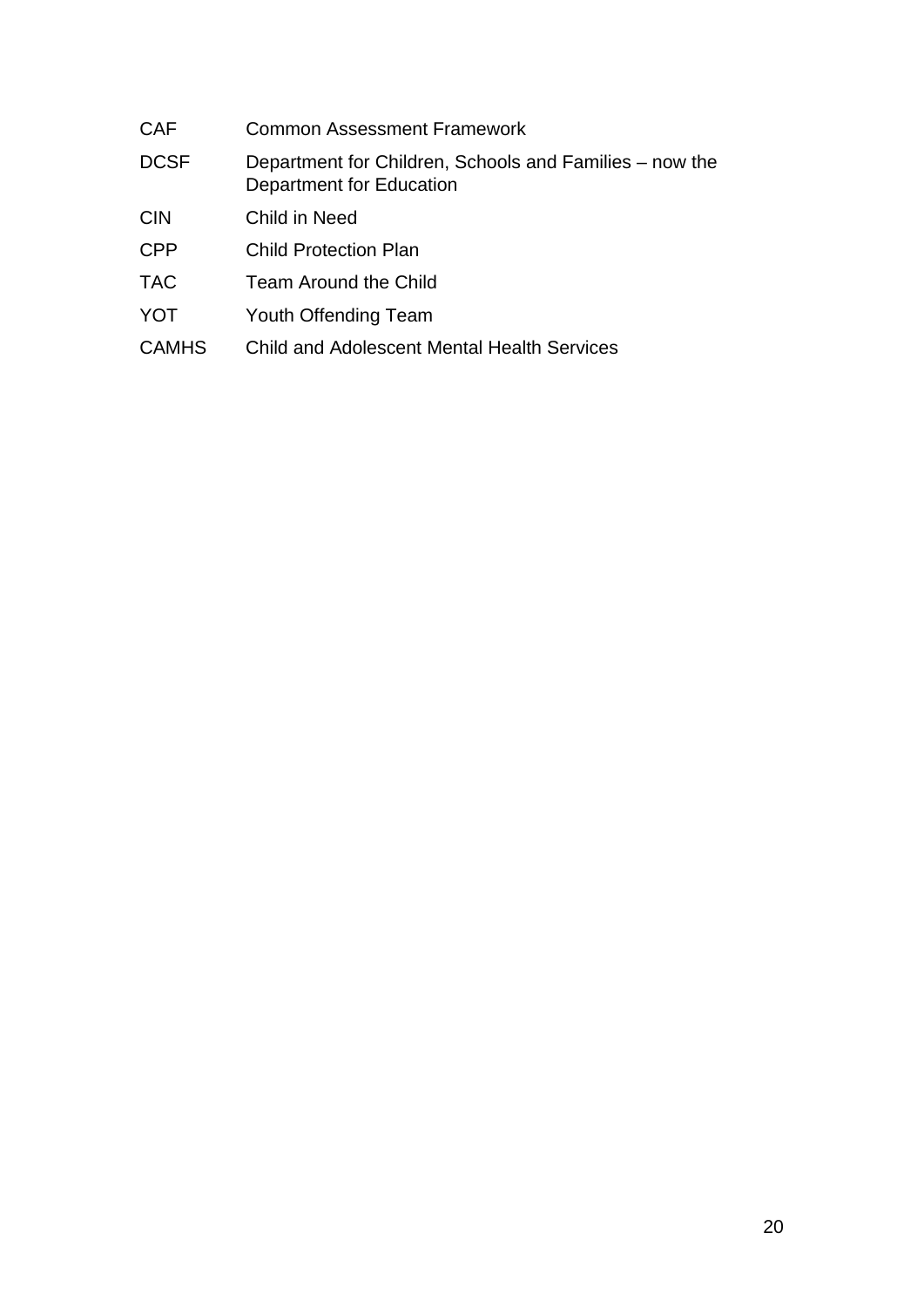# **2**

# **Literature review**

This chapter summarises a review of literature in academic journals which makes specific reference to the maltreatment of young people. An initial literature search and review was undertaken at the beginning of the project in 2007 to inform the detailed development of the research methodology. This was then updated in early 2010 to integrate additional literature published in the intervening period. Some additional relevant material was also identified in books and reports on maltreatment. The methodology of the review is described in detail in the appendix.

The chapter focuses on published evidence on the following key topics:

- Definitional issues
- Prevalence of maltreatment of young people
- The background context to the maltreatment of young people
- The consequences of maltreatment of young people
- Attitudes and perceptions of what constitutes maltreatment of young people
- How child protection / safeguarding services initially respond to referred cases of maltreated young people

The aim of this chapter is to set the current research project within a wider context of research on this particular topic. It should be noted that conducting a review of literature on this topic was a major challenge. There was a relatively small amount of literature identified which focused specifically on issues of maltreatment of young people. However it is evident that there is a much larger range of literature which makes some reference to age-specific issues. The literature search identified over 3,500 potentially relevant references. It was a major task to work through the abstracts of these references to reduce the number to a manageable amount. As a result, whilst every effort has been made to be as comprehensive as possible, we clearly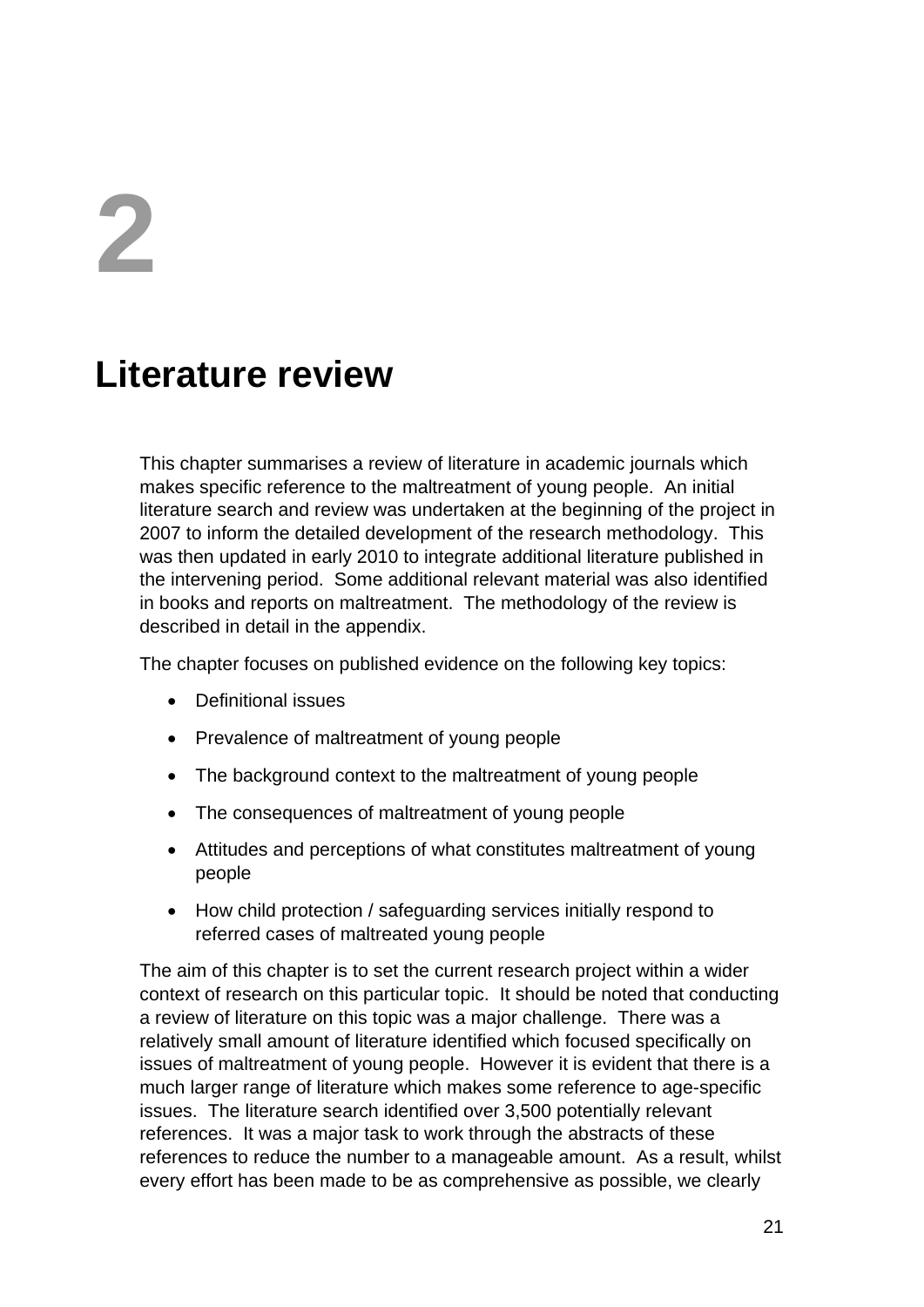can not claim that the material presented in this chapter represents a complete picture of all relevant research related to young people aged 11 to 17 who are maltreated.

We have focused primarily on literature published since 1997 (a previous review – Rees & Stein, 1999) had covered literature up to that time. However, in some cases we have included earlier literature where it is particularly relevant or where there is a lack in more recent work on particular topics.

### **Definitional issues**

Clearly issues of definition are critical to any discussion of a social issue such as the maltreatment of young people. Clarity of definition is important both for professional practice and also for research studies. In this section we focus on issues of age-sensitive definitions of maltreatment.

In considering this issue it quickly becomes clear that age is a critical dimension of definitions of maltreatment, as illustrated by the following example:

*.. a caregiver must be able to adapt to the changing needs of a child. Failure to do so could constitute an act of maltreatment, depending on the development level of the child. For example, whereas close monitoring and physical proximity are expected with a new-born, a similar parenting style with an adolescent would be inappropriate and, taken to extremes, emotionally abusive.* 

*Cicchetti & Toth, 1995* 

We found relatively little research-based literature which considers definitions from an age-specific viewpoint. However the issue is discussed in some detail in a few texts.

A potentially key issue in thinking about age-related definitions of neglect is the nature of the developmental issues and tasks which, on average, a young person will be faced with at different ages. This issue is relevant in that it helps to clarify the nature of the support which adolescents might need from parents and carers and the ways in which this might differ from the support needed by younger children.

A useful overview is provided by Scannapieco & Connell-Carrick (2005) who note that the transitions during adolescence involve changes which are physical, cognitive, social and psychodynamic. They observe that one of the '*primary tasks of adolescence is the discovery of self'*. This sometimes entails difficult adjustments where, along with physical changes, common manifestations of the transition include delinquency, depression and suicide.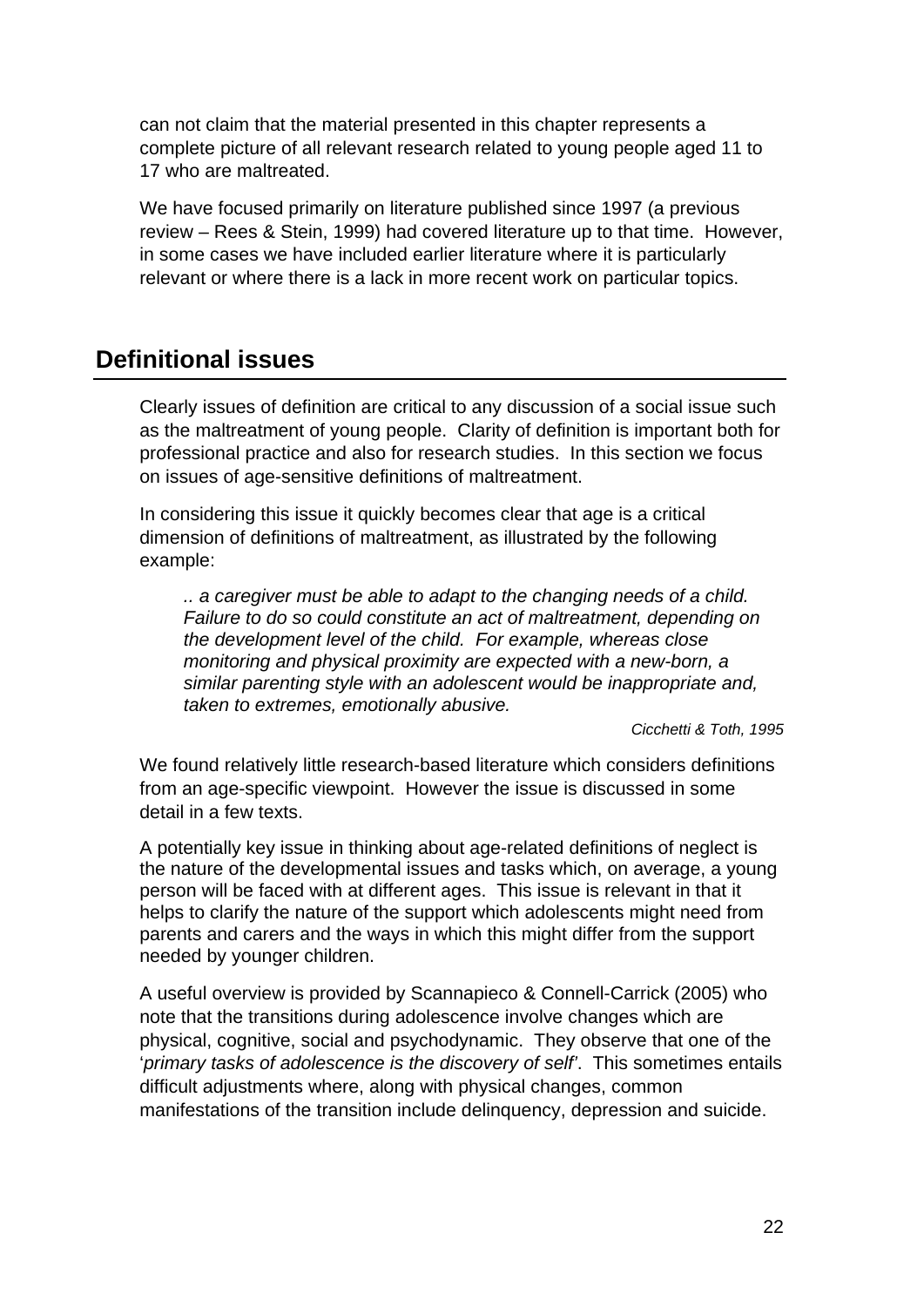Scannapieco and Connell-Carrick go on to investigate the consequences of maltreatment in line with stages of development. For example in relation to neglect they summarise as follows:

- *Cognitive-behavioural* : Poor school performance; low overall intelligence levels, low achievement scores and difficulty with problem solving; academic failure; lack coping and problem solving skills
- *Socio-emotional:* Heavy alcohol and drug use during adolescence; more likely to have attempted suicide; appear apathetic and indifferent to identity; serious social and personal difficulties
- *Physical:* The effects of neglect may continue from childhood; experiencing neglect and physical abuse and neglect together increases the risk of parenthood in both sexes in adolescence

A similar approach has been taken in relation to emotional abuse by Garbarino (1989). For example in relation to maltreatment through isolating a child or young person, Garbarino suggests that, for an infant this could involve '*.. denying the child the experience of enduring patterns of active interaction with parents or parent substitutes'* whereas for an adolescent it could involve the parents trying '*to prevent the child from participating in organised and informal activities outside the home'* (cited in Rees & Stein, 1999).

In relation to maltreatment research, age-related issues of definition are not commonplace. In many studies, the questions used to assess maltreatment are applied uniformly across the age group being studied – in some cases even when this relates to all children and young people under the age of 18.

There are however some examples of a more sophisticated approach to definition and measurement.

In the UK, in a retrospective survey of young adults, Cawson et al (2000) took an age-sensitive approach to defining supervisory neglect. For example, in this study a 'serious absence of supervision' was defined as being allowed to stay at home overnight without adult supervision at the age of 10 to 11; and being allowed out overnight without parents knowing their whereabouts at the age of 14 to 15. This is a good example of the way in which operational definitions of specific aspects of maltreatment may need to be varied according to the age of the young person concerned.

This would appear to be an issue that needs further attention in the maltreatment literature. It is apparent from the above discussion that, in particular in relation to neglect and emotional abuse, there are age-distinctive issues within current accepted boundaries of maltreatment definitions. There may also be issues to consider in relation to physical and sexual abuse.

A general point on the issue of definitions relates to the distinction between different forms of maltreatment. As we will discuss in the next section, prevalence studies typically find a high degree of overlap between occurrence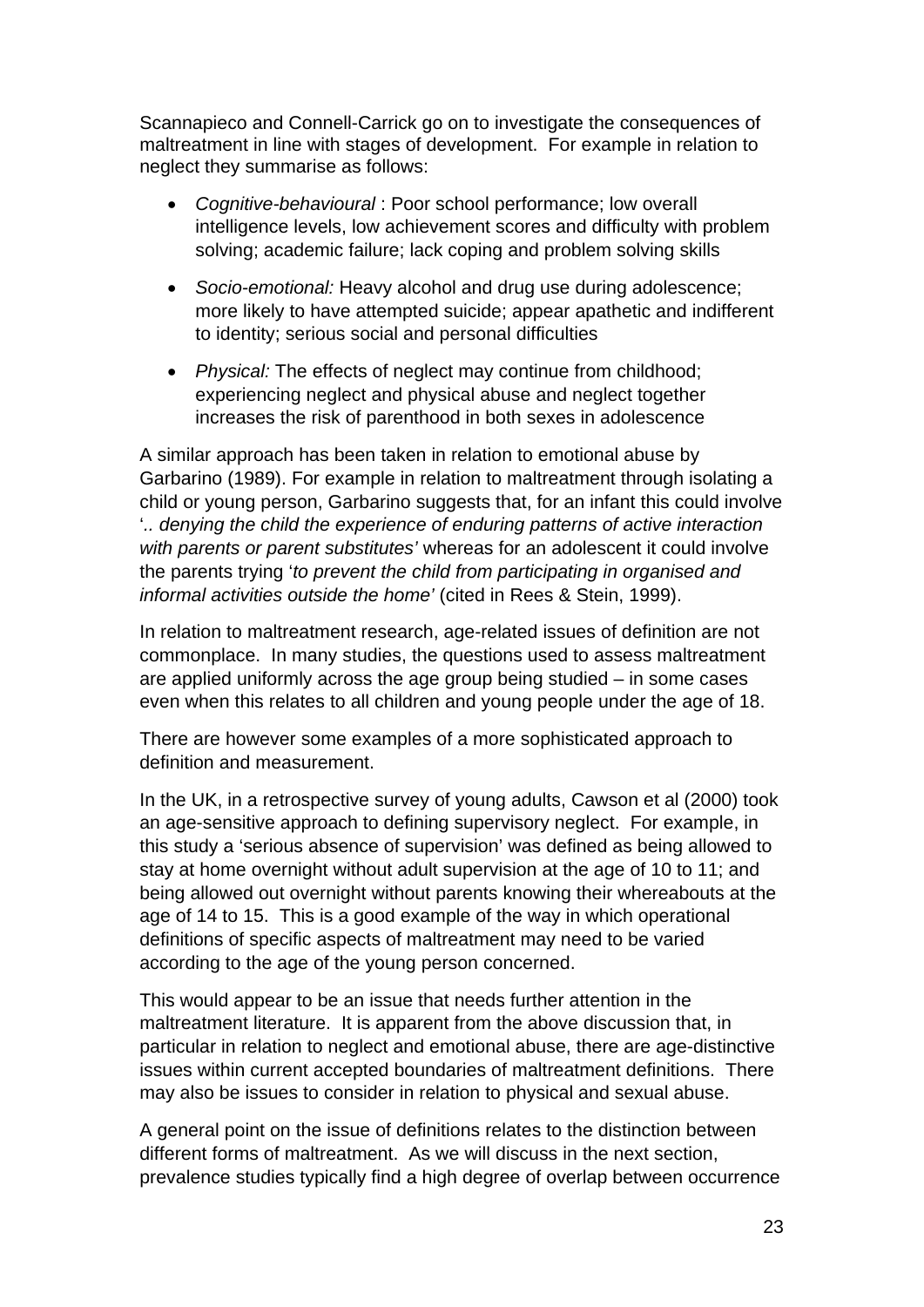of different maltreatment types, with emotional abuse being very common in conjunction with other aspects. McGee et al (1995) found that multi-type maltreatment was significantly under-estimated in professional case notes in relation to cases of maltreatment. Trickett et al (2009), also through a study of case records in the US, highlight the lack of attention to emotional abuse linked to the substantial overlaps with other forms of maltreatment. They found that '*emotional abuse, while frequent, was seldom the focus of the child protection services investigation'.* 

A second major area with regard to definitions, which is relatively underexplored in the literature, is the extent to which current boundaries may exclude some issues which tend to be most prevalent for young people. For example, research on young runaways in the UK (Rees & Lee, 2005) and elsewhere has drawn attention to the issue of young people under the age of 16 being forced to leave home by parents. A recent review of the literature on adolescent neglect undertaken by the same research team responsible for this study (Stein et al, 2009) raises the question of whether young people being forced to leave home should be defined as 'neglect' even though it is an act of commission rather than an act of omission. Given the risks faced by young people it would certainly appear to be a legitimate area of concern in relation to overall definitions of what constitutes maltreatment of young people.

Bearing these limitations of current research definitions in mind we now move on to consider evidence of the prevalence of maltreatment of young people.

# **Prevalence of maltreatment of young people**

We will review official statistics on young people subject to child protection plans in England in the next chapter. Here we focus on self-report studies, either contemporaneous, or retrospective, of experiences of maltreatment.

Clearly this is a difficult topic to research from an ethical point of view and we are not aware of any contemporaneous self-report studies on maltreatment of young people which have been undertaken in the UK.

However, Cawson et al (2000) undertook a retrospective study of a random sample of 2,869 young people aged 18 to 24 which does provide some agespecific information. The research found, for example, that 5 percent of children experienced serious absence of supervision (see definition presented earlier) during childhood.

This research also shows that young children may not necessarily be those at most risk of experiencing abuse. Two patterns of abusive relationships were identified – continual abuse since early childhood, and onset of abuse during adolescence. For example, over half (56%) of the young people who had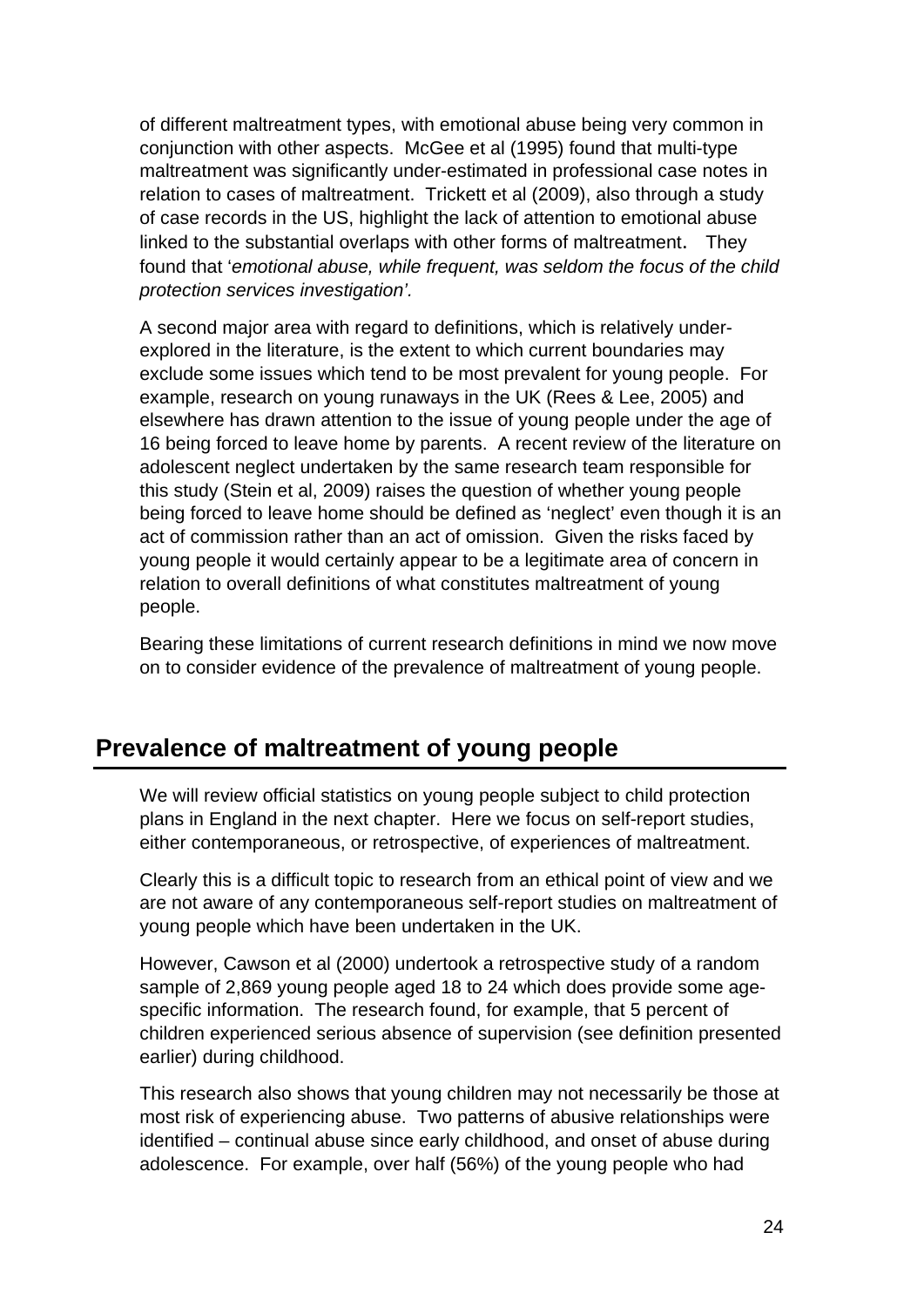experienced violent treatment by parents/carers said that this started at the age of nine or over.

A number of self-report studies have been conducted in other countries with young people (e.g Newcomb et al, 2009; Priebe & Svedin, 2008; Wong et al, 2009). Some of these studies have gathered information on lifetime prevalence of maltreatment, whilst some others have focused more specifically on maltreatment during adolescence. We do not provide a detailed summary of these findings here as there is considerable variation in the size of prevalence estimates depending on the definitions and measures used and the cultural context. This raises questions about the applicability of these findings to the UK. However an important recurring theme of these selfreport studies is that the prevalence of various forms of maltreatment may be much greater than recognised from known cases within the country concerned. Some earlier research estimating that 50% to 80% of maltreatment is not reported is cited in Fallon et al (2010). There are important issues to consider here also about the extent to which experiences of maltreatment may be more or less likely to be reported and recognised for children and young people of different ages.

An important development in terms of the potential for self-report studies is an initiative by the International Society for Prevention of Child Abuse and Neglect (ISPCAN) to develop standard measures of maltreatment. This initiative includes questionnaires for parents, for young adults (retrospective reporting) and for young people (suitable for use from age 12 upwards). The latter questionnaire has been piloted with convenience samples of young people in four countries (Zolotor et al, 2009). The data can not be seen as representative but it is worth noting that it found a very high rate of selfreported prevalence of various forms of maltreatment amongst young people age 12 to 18 and also evidence of increases in prevalence with age for some maltreatment types. This research instrument includes a specific focus on the age-related timing of maltreatment and could therefore be a very useful means of exploring prevalence of adolescent maltreatment in the future.

# **The background context to the maltreatment of young people**

A great deal is known about the background factors likely to be associated with child maltreatment in general. It is clear that there is a complex network of factors which make experiencing maltreatment either more or less likely. 'Ecological system' approaches, derived from work by Bronfenbrenner, which take into account a wide range of individual, family and community factors are often seen as a helpful way of understanding the context to child maltreatment (See, for example, Asmussen (2010) for a summary of key risk and protective factors, based on the extensive research on this topic). In England, the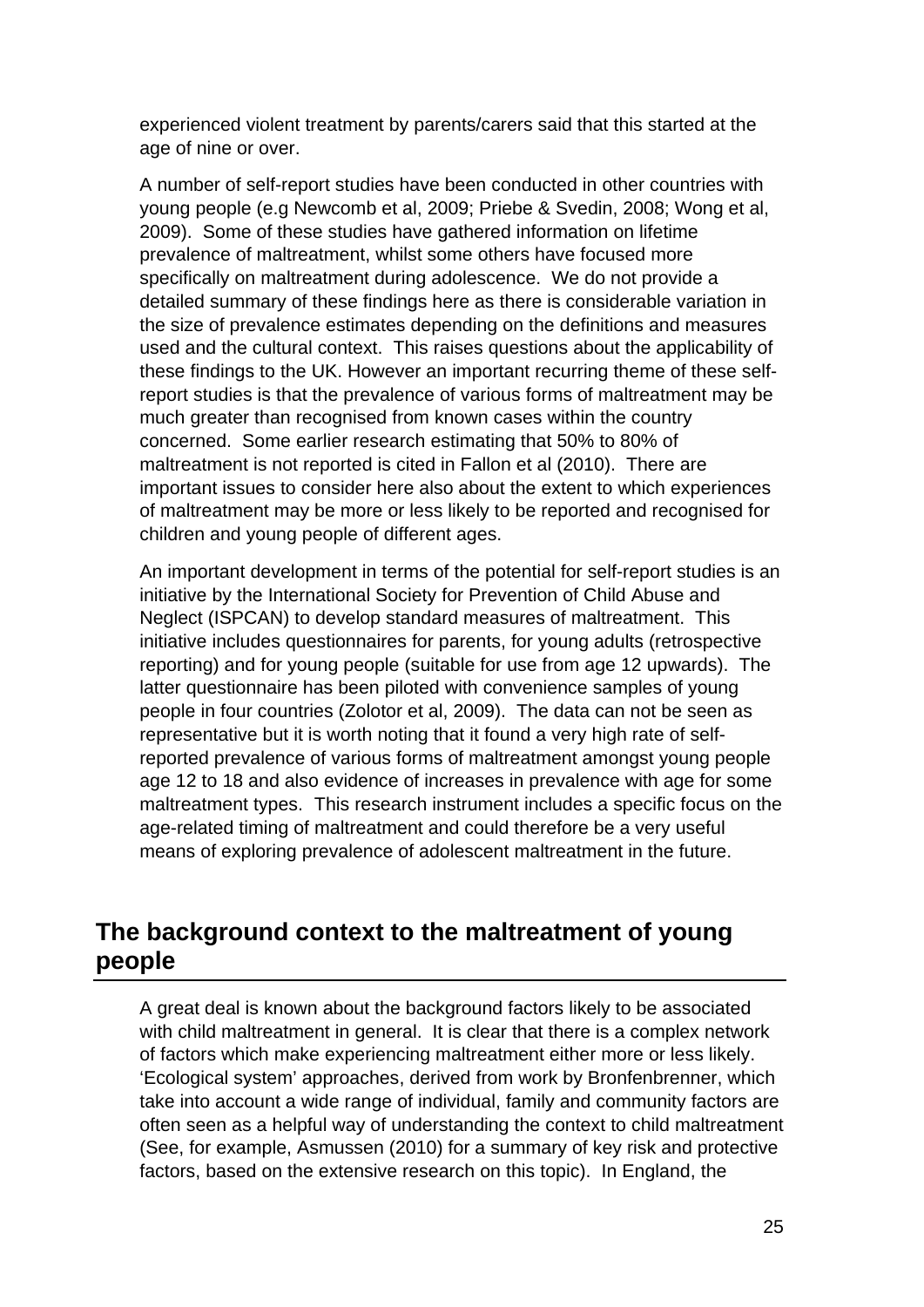Framework for the Assessment of Children in Need adopts an ecological approach focusing on the interaction between parenting capacity (basic care, ensuring safety, emotional warmth, stimulation, guidance and boundaries and stability); family and environmental factors (family history and functioning, wider family, housing, employment, income, family's social integration and community resources); and children's developmental needs.

However, our literature review identified relatively little evidence specifically on the background context to maltreatment of young people. Cameron and Karabanow (2003) summarise evidence accumulated up to that point, mostly in the US, identified from literature on adolescent maltreatment and also on a wider range of problems. The factors identified are broadly similar to those identified for child maltreatment in general, including:

- parental substance abuse and maltreatment history
- family problems (including conflict between the young person and parents, family norms, inadequate supervision, harsh parenting and poor attachment)
- family structure
- lack of social integration
- lack of economic resources.

In addition, Cameron and Karabanow identify some known correlates of adolescent maltreatment which include substance abuse, problems at school, anti-social behaviour and peer-related problems. In terms of timing and directions of causality it is not clear whether these issues precede maltreatment, co-occur or are a result of experiences of maltreatment.

We have found very little literature specifically on maltreatment of young people published since that time. A study by Sunday et al (2008) noted poor parenting by both parents as background factors to adolescent physical abuse, especially for females. This study relating to physical abuse, and also Newcomb et al (2009) in relation to sexual abuse, draw attention to the possibility that perpetration of abuse by female adults, including mothers, may be higher than previously thought. Mersky et al (2009) look separately at a range of risk factors for child (6 to 11 years of age) and adolescent (12 to 17 years of age) maltreatment in a sample of 1,539 minority children from low income families in Chicago. They found some differences across the two age groups, with adolescent maltreatment being less closely associated with early childhood factors. They note that *'we know of no studies that evaluate whether the same set of predictors are associated with maltreatment for children in different developmental stages'* (Mersky et al, 2009: 76).

This lack of research attention to age-related contextual factors of maltreatment is potentially problematic for two reasons.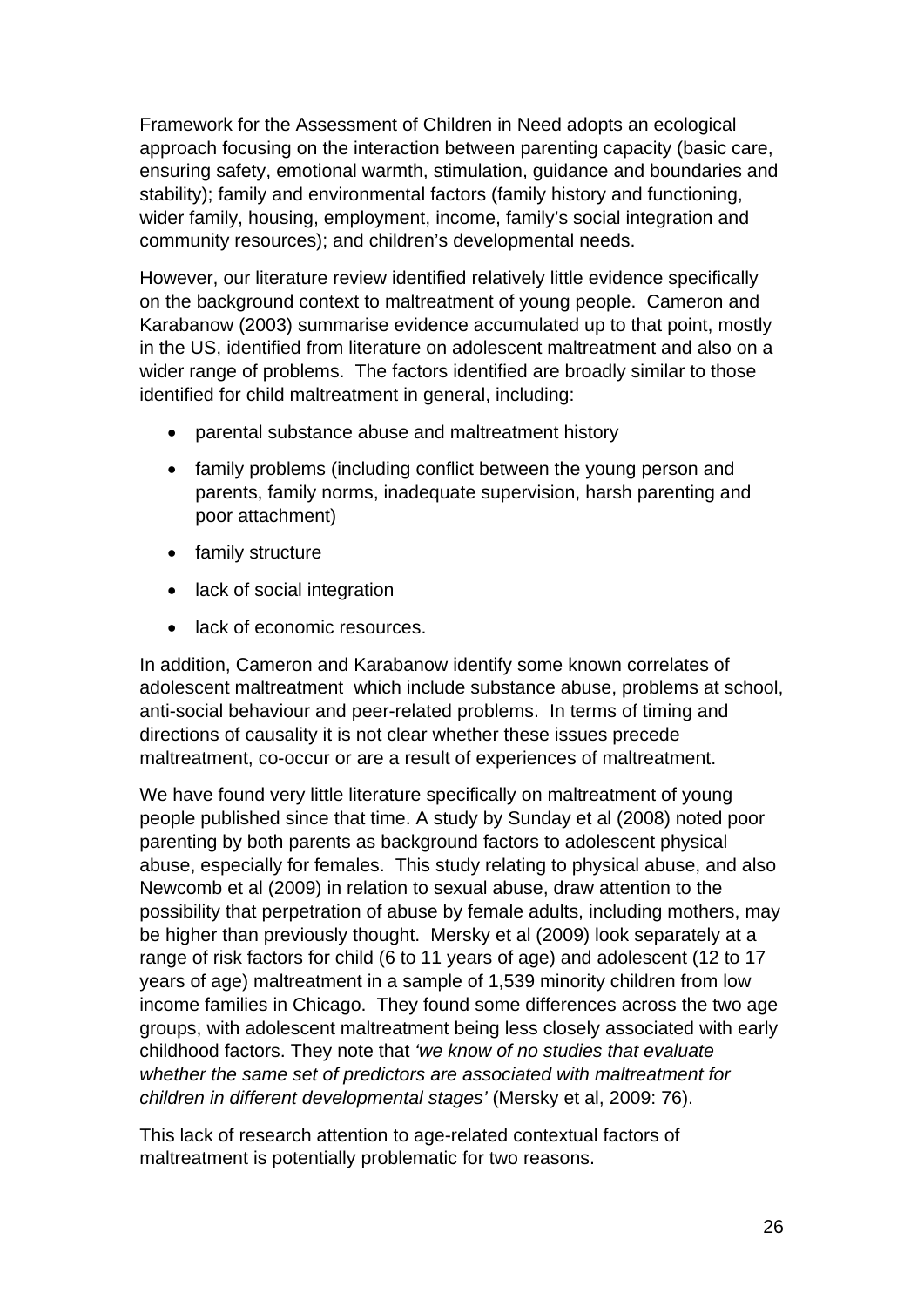First, even within the factors identified for child maltreatment in general, the relative importance of different factors may vary with the age of the child or young person. Children are more likely to have experienced changes in family structure as they grow older and this may mean that this factor has greater prominence in cases of adolescent maltreatment. Research on running away in the UK (Safe on the Streets Research Team, 1999) has highlighted the way in which family dynamics in reconstituted families may have a particular impact on young people as they grow older, sometimes leading to young people being forced to leave home. Factors such as parental substance abuse and mental ill-health may also have different impacts on young people as they grow older, with young people taking on a role as a young carer as their own capacities develop.

Second, it is possible that there are distinctive background factors associated with increased likelihood of adolescent maltreatment which are not present for maltreatment of younger children. For example, the influence of local environmental factors may be particularly significant as young people get older and their social networks expand.

All in all, our review suggests a significant gap in the literature on child and adolescent maltreatment in relation to age-specific dimensions to the background contextual factors associated with maltreatment.

# **The consequences of maltreatment of young people**

As with context, there has been a great deal of work published on the general consequences of maltreatment during childhood and adolescence. As would be expected, studies have found evidence of a wide range of negative outcomes of maltreatment in childhood, youth and adulthood.

Again, less attention seems to have been paid to variations in outcomes according to the age when maltreatment is experienced. However, a small number of studies have been published and there is additional relevant information available from the literature on parenting styles and on other issues faced by adolescents.

Dealing with the latter first, a 'neglectful' style of parenting has been found to be associated with a wide range of negative outcomes for young people. These include:

- poor mental health and well-being (e.g. Vazsnoyi et al, 2003)
- risky health behaviours such as drug and alcohol misuse (e.g. Claes et al, 2005; Cleveland et al, 2005)
- poor academic achievement (e.g. Paulson et al, 1998; Aunola at al, 2000)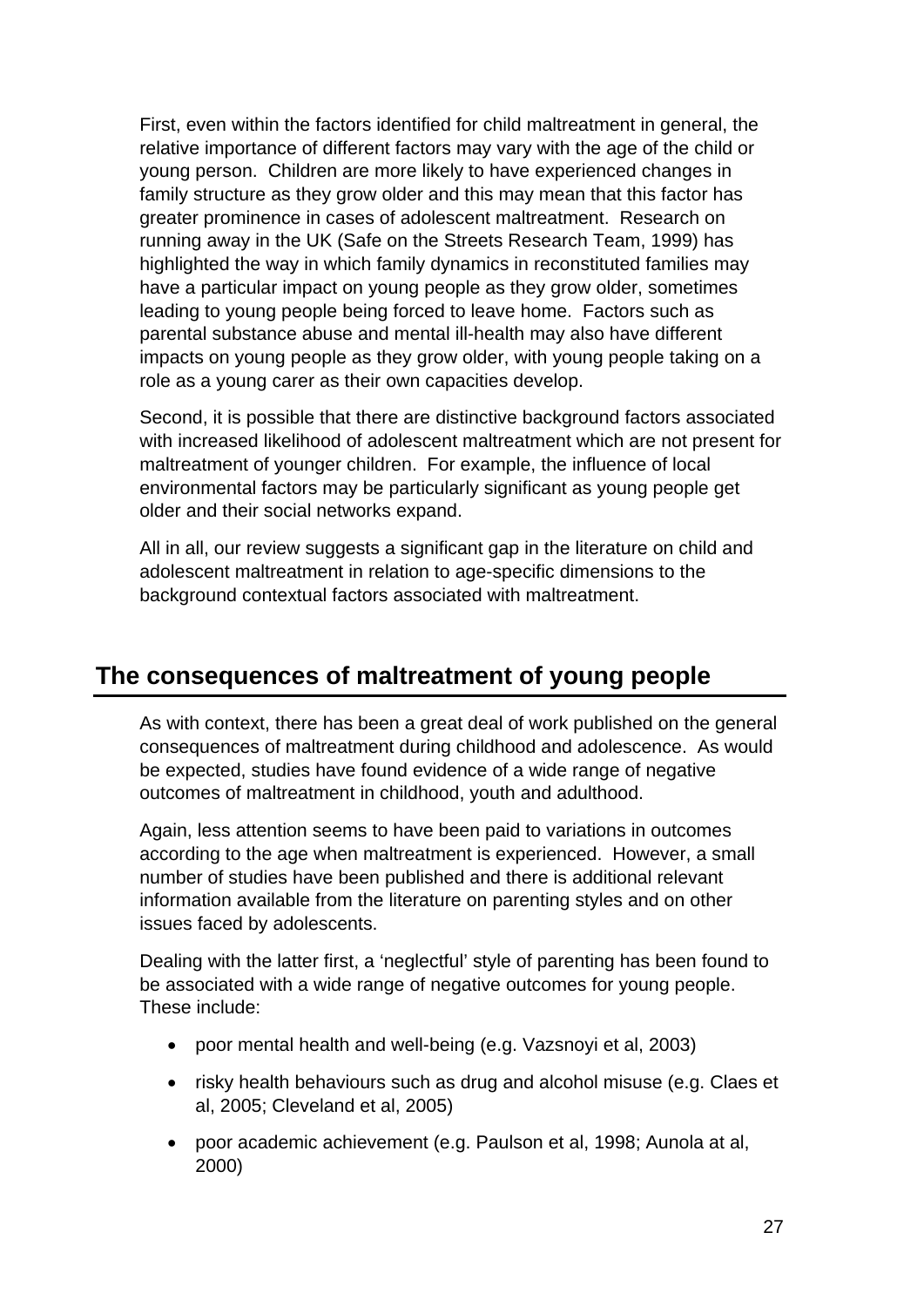• anti-social behaviour and offending (e.g. Reitz et al, 2006)

However, the above associations can not necessarily be taken to indicate causal links between neglectful parenting and negative outcomes. There is some evidence of reciprocal links here – for example, young people's involvement in offending may put a strain on their relationships with parents and cause parents to disengage. A number of studies have found evidence of such two-way links (e.g. Reitz et al, 2006; Kerr and Stattin, 2003; Buist et al, 2004; Huh et al, 2006).

A second source of evidence of consequences of maltreatment during adolescence has been research on other problems and issues faced by adolescents. A substantial amount of research has been done in the UK and overseas on the background factors leading young people to run away from home. Experiences of maltreatment have been found to be a key factor (Safe on the Streets Research Team, 1999; Rees and Lee, 2005; Peled & Cohavi, 2009; Thrane et al, 2006).

In addition to the above, over recent years several studies in the US have sought specifically to explore the impact of maltreatment at different ages on well-being and outcomes.

A longitudinal study – the Rochester Youth Development Study – has so far followed a community-based sample of young people from the ages of 14 to 31. The first findings on age-specific outcomes of maltreatment were published in Thornberry et al (2001). These showed that

*Overall, our results suggest that adolescent and persistent maltreatment have stronger and more consistent negative consequences during adolescence than does maltreatment experienced only in childhood. Thornberry et al, 2001* 

This has been followed by several other articles from the study exploring the same issue. Smith et al (2005) found that experiences of adolescent maltreatment increased the chance of offending and drug use in early adulthood. Further, Thornberry et al (2010) distinguished the causal effects of childhood-only maltreatment which were primarily seen through internalising problems in early adulthood, from the effects of maltreatment experienced during adolescence which *'had a stronger and more pervasive effect on later adjustment'.* These wider effects include criminal behaviour, substance use and health-risking behaviours.

A helpful summary of theoretical perspectives on the impact of age of maltreatment on outcome is provided in Kaplow & Widom (2007). They distinguish two perspectives. The first postulates the effects of early maltreatment are amplified through their negative impact on achievement of developmental milestones thus leading to a greater impact than for maltreatment experienced later in childhood. The second perspective suggests that younger children may be '*buffered against many of the*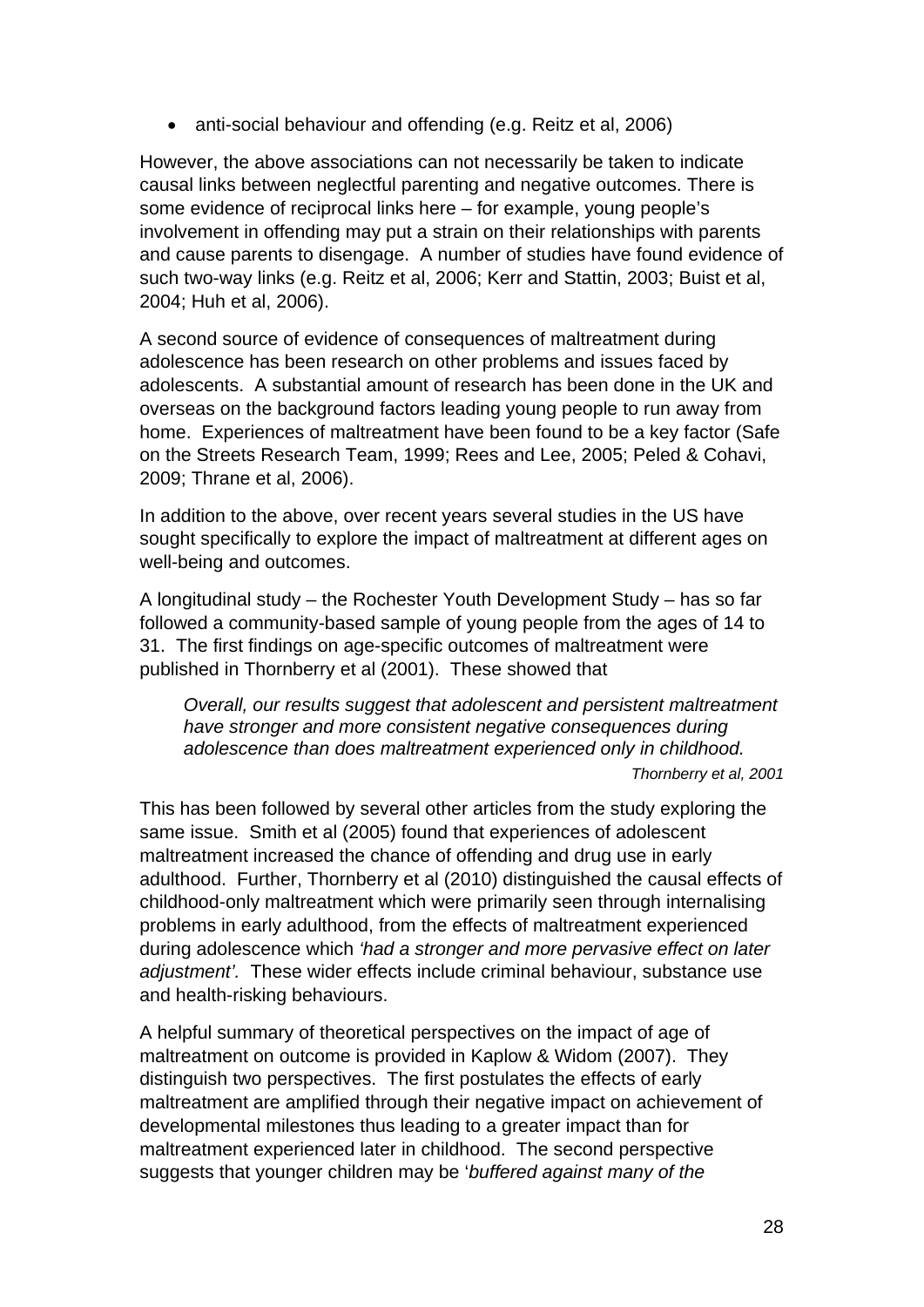*phenomena that would produce distress in older children'.* Kaplow & Widom's study is not directly relevant to the current report as it only focused on maltreatment experienced between birth and 11 years of age. However it is notable that the age effects were similar to those found in the Rochester Youth Development study above in that earlier onset of maltreatment was predictive of greater internalising problems in adulthood while later onset was predictive of more behaviour problems in adulthood. On the other hand, in another study focusing on younger children (aged 5 to 11) Manly et al (2001) found higher negative outcomes for children who had been maltreated at a very early age than for children maltreated later in childhood.

Thornberry et al (2010) call for more attention to understanding the ways in which adolescent maltreatment can lead to negative outcomes, and also provides some hypothetical lines for future research:

*Given the breadth of its effect on early adult functioning, it is imperative both to identify the mechanisms by which adolescent maltreatment generates those consequences and to understand why adolescent maltreatment differs so substantially from childhood-limited maltreatment in this regard. Adolescents face more adjustment demands from the intense emotional experiences of puberty and complex peer and romantic relationships, and they have greater cognitive sophistication that leads to new appraisals of maltreatment that are likely to increase negative emotions such as shame and anger. All of this may heighten oppositional behaviour and promote further victimization at home and on the streets, leading to long-term adjustment problems.* 

*Thornberry et al: 2010: 363* 

Recently several other studies have also identified consequences of maltreatment during adolescence either in isolation or in comparison with experiences at a younger age.

Sternberg et al (2005) studied issues of the timing of maltreatment in relation to current attachment to mothers in a sample of adolescents some of whom had recently been abused. They found that abuse experienced five to six years ago did not have an association with current attachments but that recent abuse did.

Tyler et al (2008) report on a longitudinal study of a sample of 360 young people aged 11 to 14 who had recently been the subject of an investigation for potential maltreatment. The study explored some of the pathways between three factors – experience of maltreatment, parenting and disadvantage – and later outcomes. Key findings were that running away and school engagement were key intervening variables in the linkages between these factors and later outcomes – delinquency, victimisation and well-being.

Stewart et al (2008), in a study of a sample of over 5,000 children in contact with child protection services in Australia, explored different maltreatment trajectories. In line with some of the evidence discussed above they found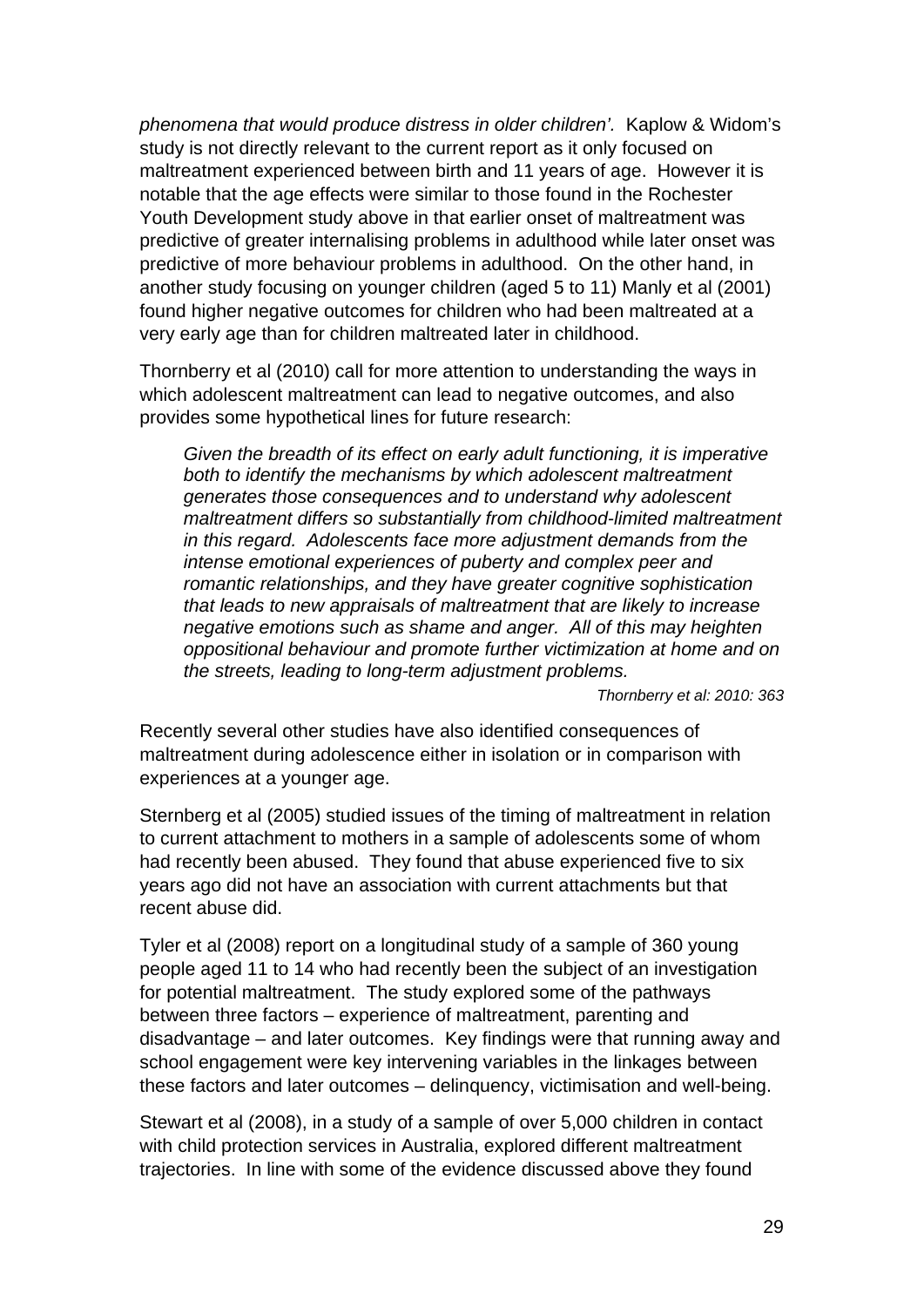that *'children whose maltreatment trajectory started or extended into adolescence were more likely to offend as juveniles than children whose maltreatment occurred prior to, but not during, adolescence'.* 

Newcomb et al (2009) looked at the incidence of sexual abuse in a community sample of 223 Latino and European American adolescents in California. In terms of outcomes they found a significant link between experience of abuse and psychological distress.

Southerland et al (2009) researched outcomes during young adulthood (18 to 21 years) of 620 young people in the US who had been involved with child welfare services between the ages of 12 and 15. They compare data gathered for this sample with findings for the general population in the same age group. These comparisons show that the sample were at significantly higher risk of mental health problems.

Finally, in a study of young people in high schools in China, Wong et al (2009) found that young people who said that they had been maltreated had higher rates of physical and psychological problems. Severity of maltreatment was also associated with these rates.

In addition to this evidence from international research studies, recent analysis of Serious Case Reviews in the UK has raised concerns about the consequences of maltreatment for adolescents. Serious Case Reviews are undertaken where there has been an incident involving either death or serious harm to a child or young person. Brandon et al (2009) analysed 189 such cases during 2005 to 2007 and reported that 22% of these cases involved a young person aged 11 to 17 years at the time of the incident. Around half of these young people were aged 16 to 17.

In summary, there has recently been an increasing amount of evidence on the outcomes of maltreatment during adolescence. Generally this evidence confirms the wide-ranging negative consequences of experiencing maltreatment for young people. These consequences can extend into adulthood. Moreover, the small amount of research that has explored the relative outcomes for children and young people maltreated at different ages suggests that there may be distinctive outcomes according to age of maltreatment. It would appear from the evidence so far that earlier experiences of maltreatment are likely primarily to lead to internalising problems at a later stage, whereas later experiences of maltreatment may lead to a wider range of negative outcomes including behaviour towards others.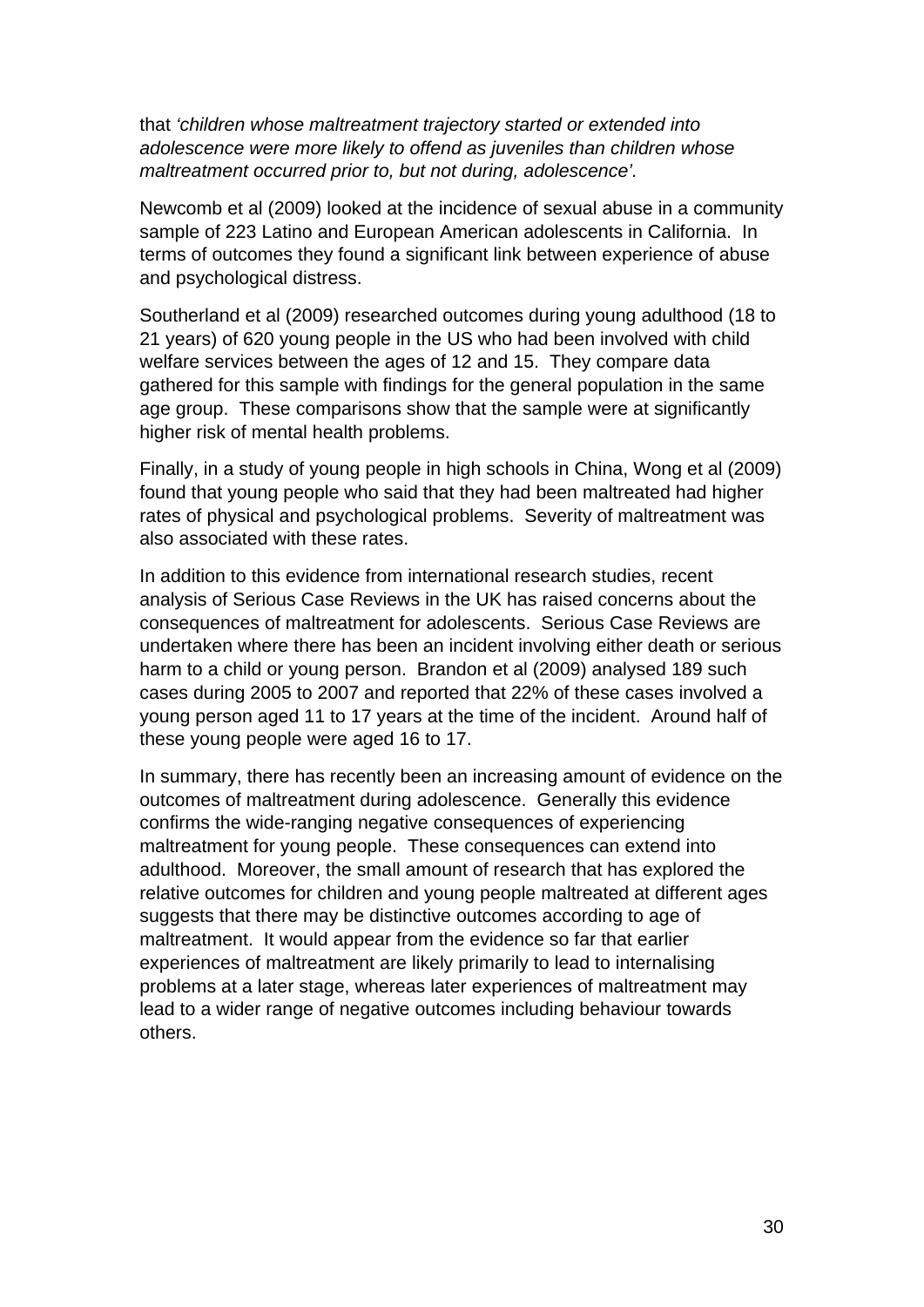# **Attitudes and perceptions of maltreatment**

#### **Vignettes-based studies**

The current research project includes a questionnaire survey of professionals using hypothetical vignettes which represent cases of potential maltreatment. The age (and other characteristics) of young people in the vignettes is randomly varied from one respondent to another in order to explore the impact of age on respondents' assessment of the scenario.

This is a fairly common research method to explore human judgements (Wallander, 2009) and has been used in a number of studies of social work decision-making (Taylor, 2006). Internationally a number of similar studies have been undertaken on the topic of maltreatment with samples of various professional groups as well as with members of the general public. We identified over 100 studies of this kind on child maltreatment through our literature search. Within this list we were able to identify a number of studies which specifically explored the effect of victim age on responses, although most related to sexual abuse only.

Zellman (1992) found that age was a significant factor in professional responses to three out of four vignettes where the age of the child was varied – with scenarios involving older children being less likely to be judged as serious and, for a scenario involving neglect, also less likely to be reported.

Several studies published in the 1990s which focused specifically on sexual abuse also reported some age-related patterns in responses. Collings and Payne (1991) found significant differences in attributions of responsibility in scenarios of father-daughter incest with children being more likely to be attributed causal and, in some cases, moral responsibility at age 15 than at age 7. Maynard and Wiederman (1997) found that, in a survey of 400 undergraduate students in the US, '*Scenarios depicting a 15-year-old were rated as less abusive, and less responsibility was attributed to the adult, relative to vignettes involving a 7-year-old*'. Back and Lips (1998) similarly found that greater responsibility was attributed to a 13-year-old than a sixyear-old in a vignettes-based study of 145 undergraduate students. They also draw attention to earlier literature which found similar results. On the basis of this literature they suggest that factors explaining the findings included respondents' views of adolescents' increased understanding, capacity for selfdetermination and ability to defend themselves.

More recently in the UK, Rogers and Davies (2007) explored attributions of blame and credibility in relation to a hypothetical sexual abuse case with a sample of 337 undergraduate students and members of the general public. The study found some significant effects of victim age (either 10 or 15) in interaction with other factors. They also note that some previous studies had not found age-related differences – for example citing research by McCauley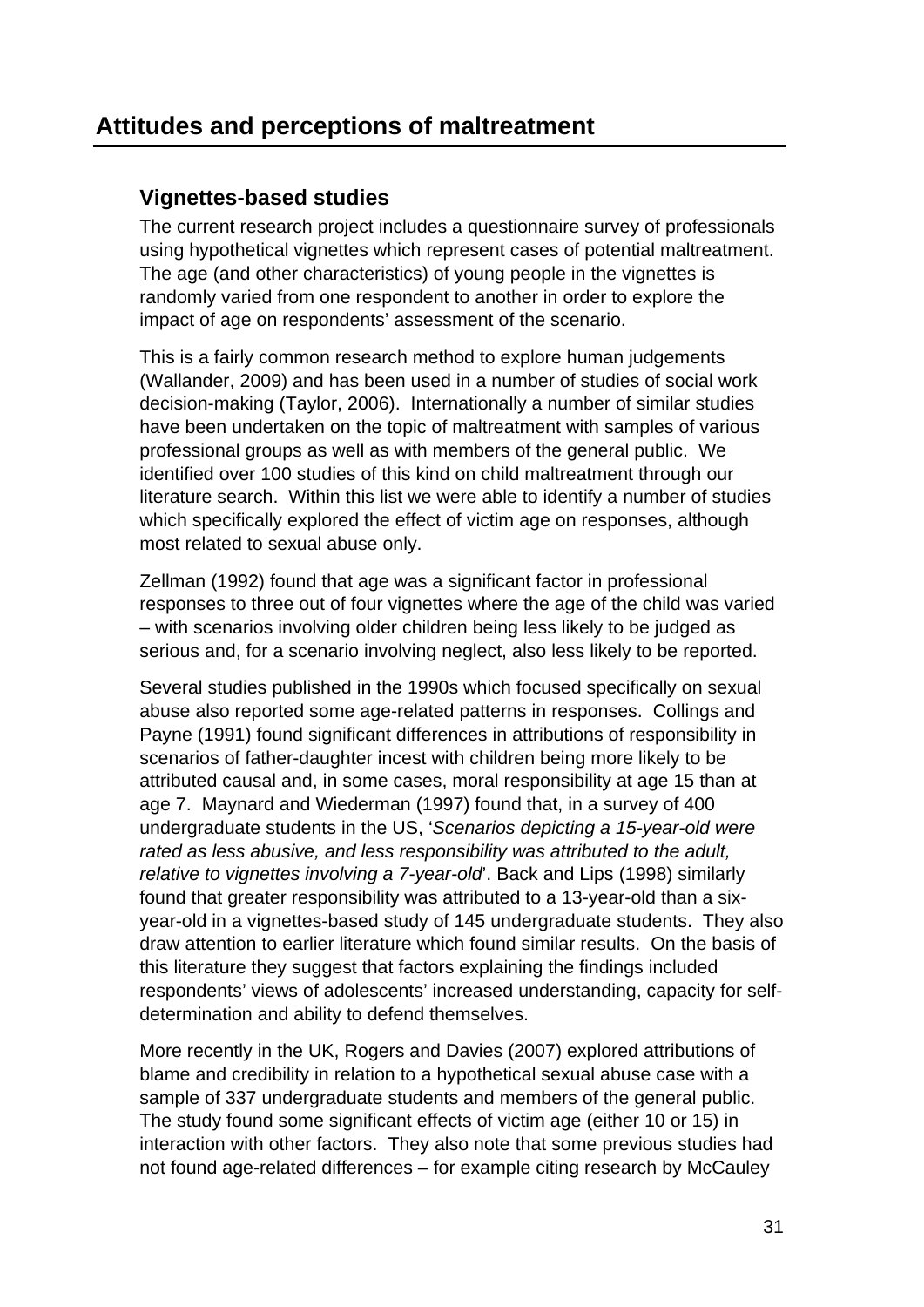and Parker which had found '*no differences in credibility or perceptions of victim honesty when the victim was portrayed as either a 6-year-old or a 13 year-old girl'.* Rogers and Davies suggest that some of the variability in findings may due to different measurement approaches to issues such as credibility.

O'Toole et al (1999) and Webster et al (2005) both report findings from a study of decision-making by teachers in the US regarding scenarios of potential physical, sexual and emotional abuse. O'Toole et al did not find a significant link between the age of the child and either recognition or likelihood of reporting the case to child protection services. However Webster et al found that the age of the child was one of a number of factors which was significantly associated with likelihood of under-reporting (relative to recognition) in that as the age of the child in the scenario increased (between the ages of 5 and 15) under-reporting became more likely.

In summary the limited number of studies we identified through the literature search that have considered the age of the child as a factor in respondents' assessments of hypothetical scenarios of maltreatment have often found some evidence of age-related effects – with older young people being seen as more likely to be blamed, less likely to be assessed at risk and less likely to be reported by potential referrers. However there has been a shortage of UK research using this methodology.

#### **Comparison of professionals' and young people's assessments**

In addition to the above studies about assessments of hypothetical scenarios, the literature search identified two studies which sought to compare the assessments of professionals with those of young people in cases of maltreatment.

McGee et al (1995), in the US, compared the assessments of the existence and severity of 160 maltreatment cases between maltreated young people, the social work professional involved in the case and a researcher. There were two key findings from this study of relevance to this report. First, there was a variation in agreement between professionals and young people about whether maltreatment had occurred. Levels of agreement where highest in cases of sexual abuse and lowest in cases of neglect. There was also considerable disagreement about the severity of maltreatment for all maltreatment types. Second, the authors linked the ratings of cases given by each respondent group to known outcomes in terms of later indicators of internalising and externalising issues. Young people's ratings of the severity of maltreatment significantly predicted variation in self-reported internalising and externalising outcomes and caretaker-reported internalising outcomes. In contrast social worker professionals' ratings were more weakly correlated with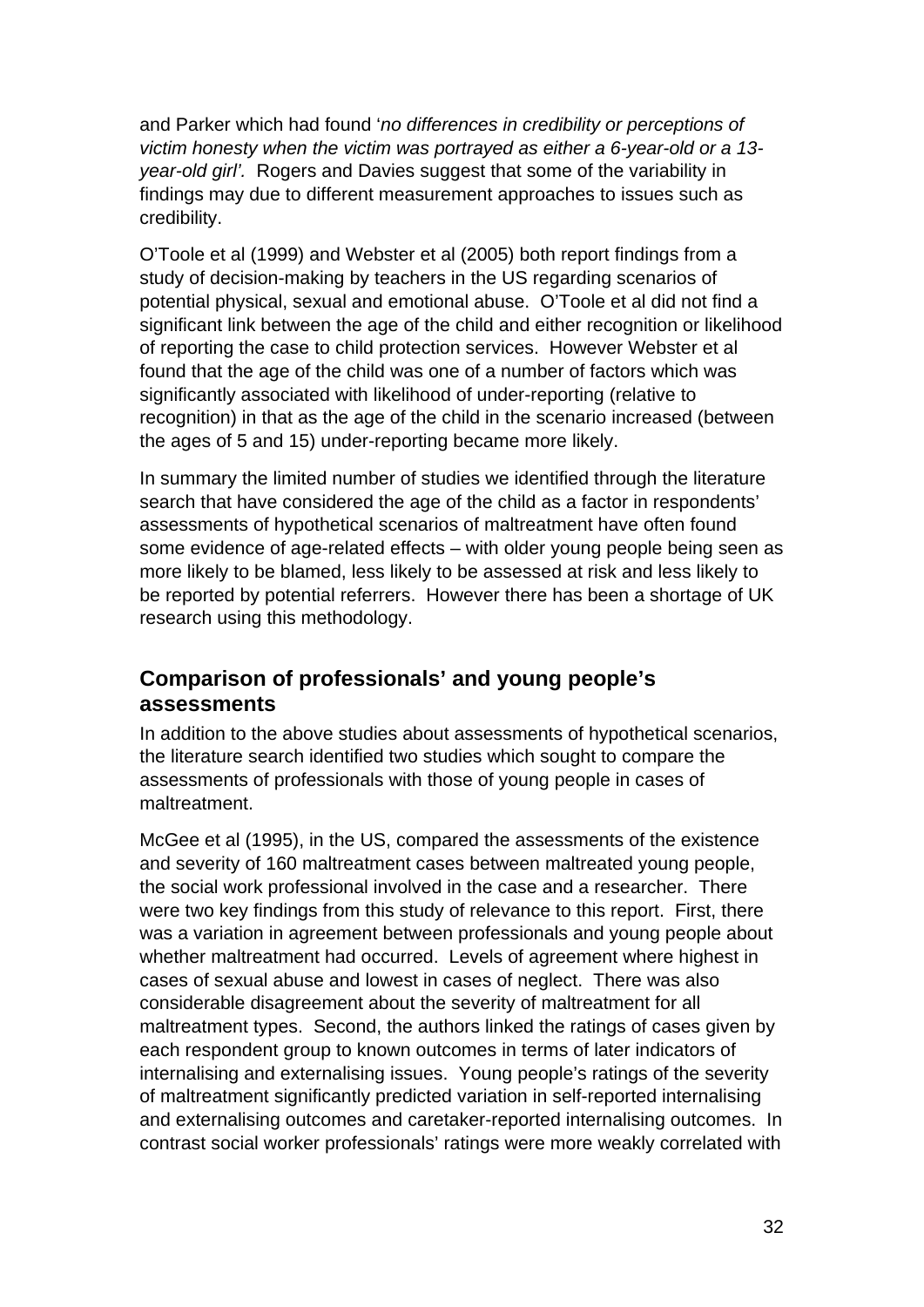known outcomes and did not add predictive value once young people's ratings were taken into account.

More recently, Everson et al (2008) undertook a similar study with a sample of 350 early adolescents who were defined as 'at risk' rather than necessarily as having experienced maltreatment. This study compared young people's own assessments of whether maltreatment had occurred with those drawn from child protection records in relation to each case. Outcomes measures were gathered from young people themselves and from their parents. This study again found evidence of lack of concordance between the assessments of young people and professionals on whether maltreatment had occurred – with young people being more likely to consider that it had occurred than professionals. Rates of disagreement were highest for psychological abuse and lowest for sexual abuse. This study again found that young people's own assessments of maltreatment were more strongly associated with their psychological adjustment – although here also the correlations were stronger for young people's own definitions of outcomes than for those of parents' or carer's.

These two studies raise important issues both about the validity of young people's and professionals' definitions and assessments of what constitutes maltreatment and of the predictive validity of these assessments. They draw attention to the potential value of taking young people's views into account in defining and acting upon potential cases of maltreatment.

# **Initial responses**

The final issue which we explored through the literature search and review process is research into initial practice responses by professionals in cases of possible maltreatment. Again, here, our focus is on studies which have explored the impact which the age of the young person may have on professional responses. Unfortunately our search did not identify a great deal of material on this particular issue.

Two studies in the US in the 1990s explored age-related effects on professional decision-making. Wells et al (1995) in a study of child protection services found a significant difference in the likelihood of deciding to investigate referrals based on age group. For cases involving children under the age of two, 74% were investigated. The corresponding rates for the twoto 12-year-old age group and the teenage age group were 67% and 58% respectively. On the other hand a similar study by Karski (1999) did not find that age was a significant factor overall in predicting whether professionals would decide to investigate a referred case, although it did have some part to play in risk assessments of physical abuse.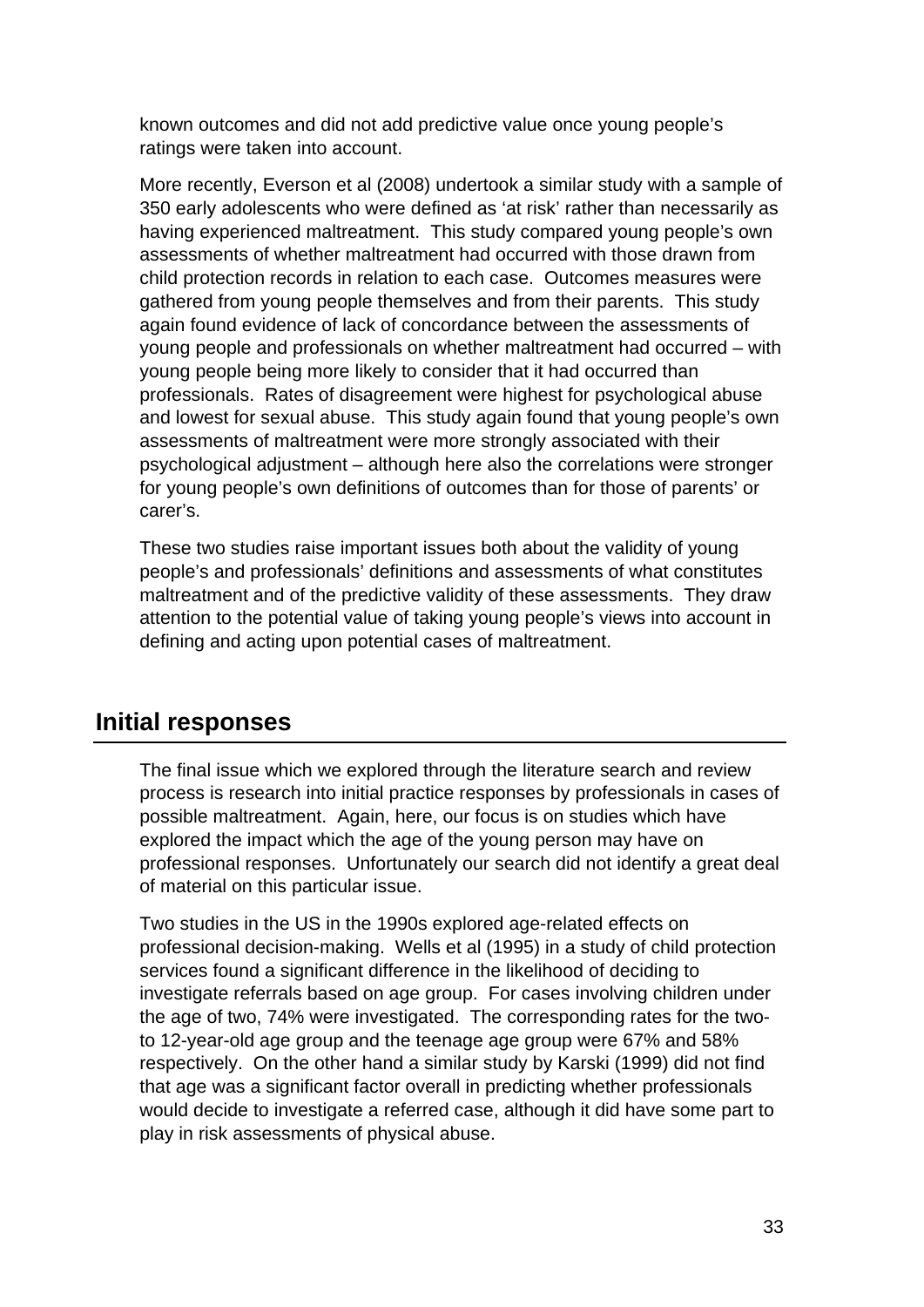The only relevant research we have identified in the UK on this issue is Cleaver and Walker's (2004) study of assessment processes in a sample of 24 local authorities in England. The study found that the volume of referrals, and the proportion of child protection referrals, decreased with age whilst '*issues around parental control generally featured older children'* (Cleaver & Walker, 2004: 85). Age of the young person was also one of two factors (along with reason for referral) which were associated with the likelihood of cases progressing from referral to initial assessment, with this likelihood being lower for referrals relating to young people aged 15 years and over.

#### **Summary**

This chapter has summarised previous research relevant to the maltreatment of young people. Our literature search and review sought to identify research studies which either specifically focused on young people, as opposed to the broader age range of children and young people, and/or explored age-related differences. The material in this chapter is an update of a similar review conducted by two of the authors of this report in the late 1990s. In comparison with that earlier review, there is now a lot more research evidence on some aspects of the maltreatment of young people. However it remains a relatively under-researched area and there appear still to be major gaps in knowledge:

- In relation to definitions of maltreatment, our review has highlighted literature which has drawn attention to the need to take a developmental approach to definitions. There are positive signs of recent UK practice guidance on maltreatment recognising the value of this approach. There are still issues to be considered regarding the boundaries of maltreatment and whether current definitions are inclusive of the range of issues faced by young people.
- There is limited evidence on self-reported maltreatment in the UK. Self-report studies from other countries suggest that there may be substantial levels of under-reporting of maltreatment of young people in this age group.
- Our literature search suggests that there is still a major gap in research knowledge regarding the background context to the maltreatment of young people. Whilst much is known about the context of child maltreatment in general, very little attention appears to have been paid to age-specific issues. Yet, the importance of various background factors may well vary with the age and development of young people. This is an area where more research is required.
- In contrast, there have been important developments over the last decade in the evidence base regarding the potential consequences of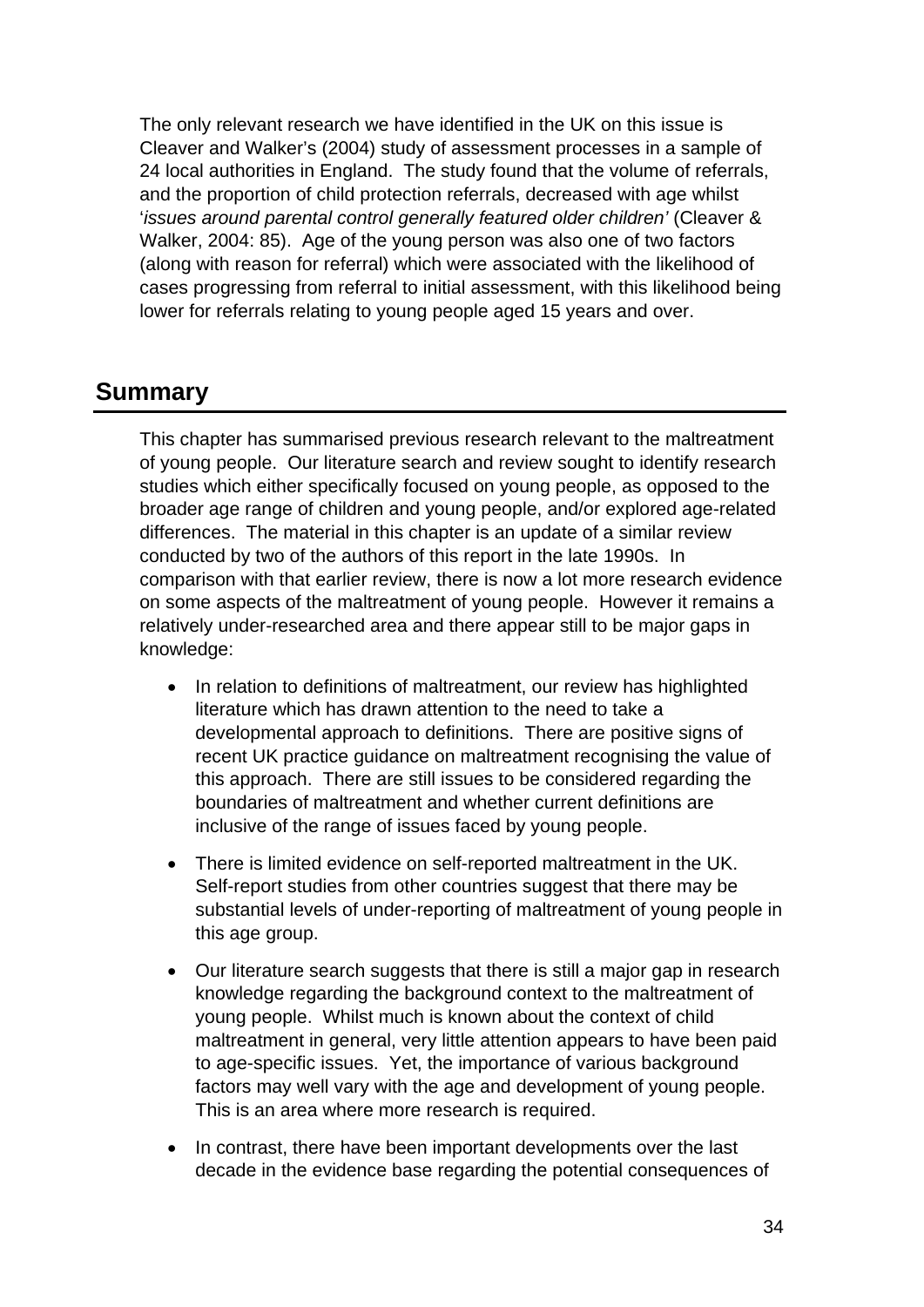maltreatment of young people. The cumulative results of a number of studies have begun to build up a coherent picture on this issue. First it is clear that maltreatment can have substantial negative consequences for this older age group as for younger children. Second, the results of several studies challenge the assumption that the impact of maltreatment declines with the age at which it is experienced. Certainly it seems that maltreatment experienced at an older age is more likely to be associated with a wider range of negative outcomes. However, none of the evidence reviewed on this topic relates to the UK.

- Our review of evidence on age-related dimensions of assessing cases of potential maltreatment suggests two key things. First, it appears that the age of the child or young person to which the case relates can be a significant factor in affecting the assessment of professionals and members of the general public about the case. Second, two US studies have found substantial disagreement between young people's and professionals' assessments of the existence and severity of maltreatment.
- Finally, the review sought to identify evidence of the impact of age on professional decision-making in relation to actual cases. We found relatively little material here, but two of the three studies identified in the US and the UK found some evidence of differential responses to cases involving children and young people of different ages.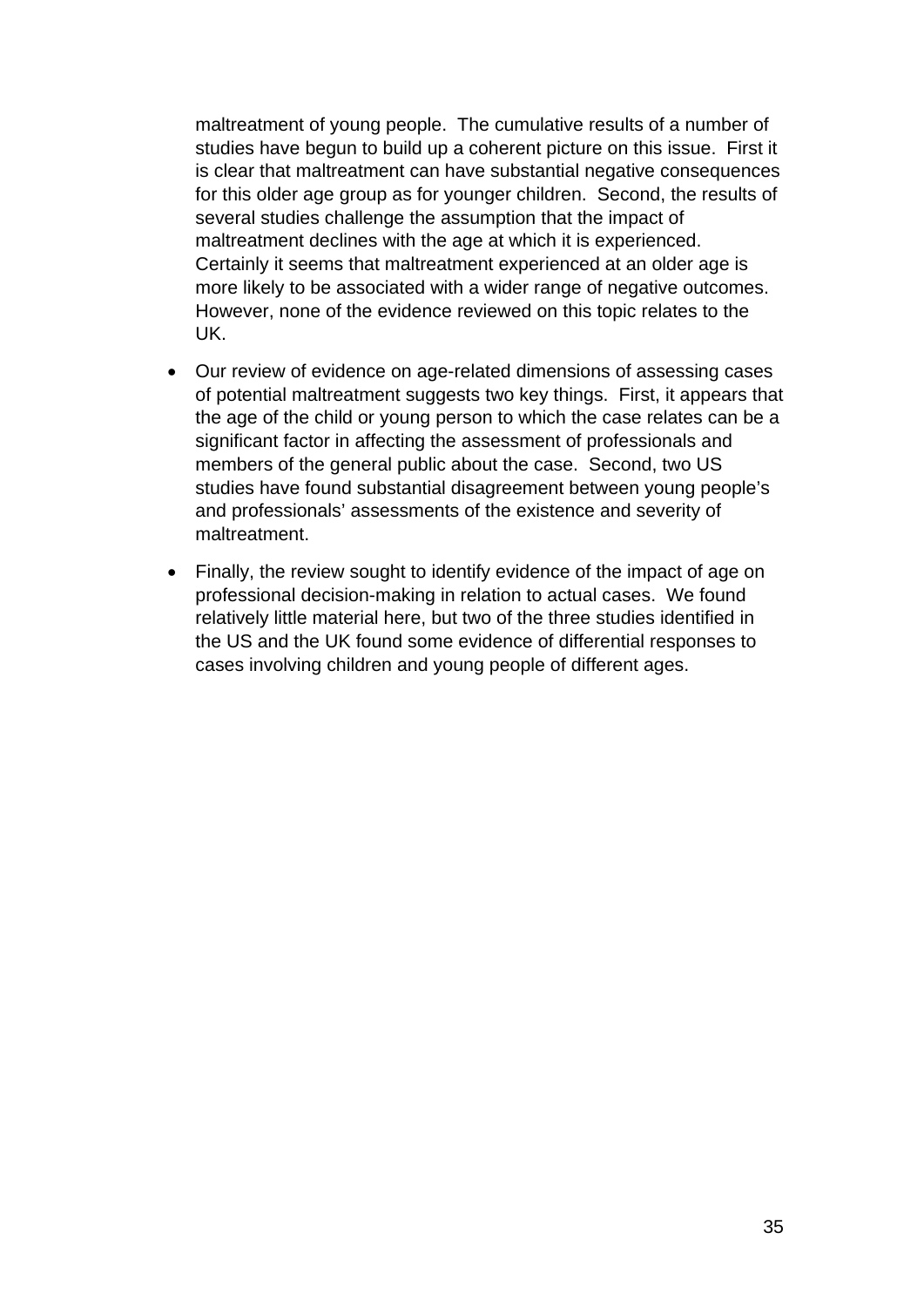# **3**

# **Young people's perspectives**

This chapter is the first of three which explore the child protection system from different perspectives. Here we focus on the experiences and perspectives of young people. The material in this chapter is based on the 24 interviews with young people conducted as part of the practice study. To protect young people's confidentiality and anonymity, the names used in this chapter are not those of the young people themselves.

# **Profile of interviewees**

Twenty-four young people (aged 11 to 18), who had been in contact with children's social care services due to safeguarding concerns, were interviewed for the practice study. These interviews took place from December 2008 to March 2010. Young people were asked about their experiences of accessing help and services, the referral process (if they could remember it) and their opinions of the help and assistance they had received from children's social care services and other professional groups. The interviews were semi-structured and were conducted face to face.

Fourteen of the young people interviewed were male and ten were female. The age range was from 11 to 18 years old at the time of interview, with the mean age being 15 years old. Most of the young people were of White British ethnicity, with six young people from different ethnic groups.

Twenty of the young people were referred to children's social care services within the four local authorities participating in the practice study. The remaining four young people were referred to children's social care services in other local authorities.

Young people interviewed for the practice study had either had social care intervention from an early age (n=6), or had first come to the attention of children's social care services in between the ages of 11 and 17 (n=18). Previous research has highlighted that abuse of young people tends to fall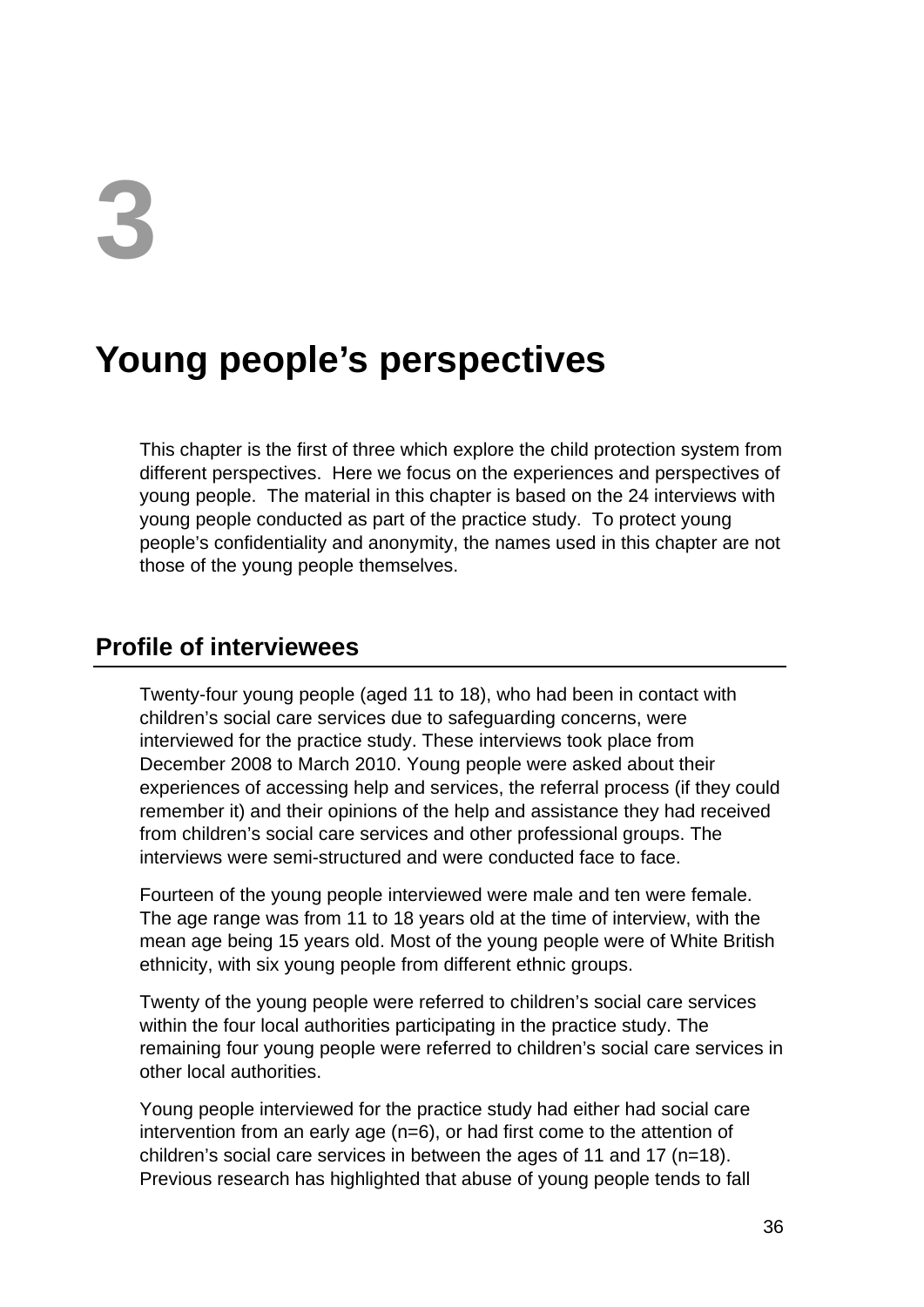into two categories – either continual abuse since early childhood or onset of abuse during adolescence (Cawson et al, 2000).

For those young people who had social care intervention from an early age (n=6), difficulties and consequently social care interventions often escalated in between the ages of 11 and 17. This was due to a number of factors including escalating difficulties in family relationships; violence, risk taking behaviour or acting out behaviour by the young person; and/or new disclosures by the young person concerning maltreatment which was taking place. Young people who had been in contact with social workers for most of their lives often did not remember the background to the initial referral, but could recall circumstances later on in their lives.

In our sample it was more common to first come to the attention of children's social care services when aged 11 and 17 (n=18). Some young people had a history of undisclosed abuse within, or from outside the family. This abuse was first disclosed by the young person when the young person was aged 11 to 17. Others were referred in relation to new incidents of abuse which occurred when the young person was aged 11 to 17. In these latter cases, new safeguarding risks often arose as young people become more independent from family members and/or encountered new people and situations.

The outcomes of the referral to children's social care services for the twentyfour young people interviewed vary. Some have been taken into local authority care as a result of their referral (n=16). Others have had social care intervention in their lives for short periods of time. The outcome for each young person has depended upon the nature of the referral, their family situation and circumstances and the safeguarding measures considered appropriate in each case.

# **Reasons for referral of young people**

The young people interviewed for the practice study had been referred and were in contact with children's social care services for various reasons. These included concerns about maltreatment, witnessing domestic violence and parental illness (and subsequent incapacity to care). Reasons for referral of young people also included a wider range of issues that disproportionately affect 11- to 17-year-olds, such as homelessness, being thrown out of home, mental health problems, alcohol/drug misuse, behavioural problems, risktaking behaviour, violence and conflict with parents. These problems were often interconnected and occurred alongside maltreatment. Professionals that we interviewed noted that these issues made young people's experiences distinct and more complex to deal with than those of younger children. Many social work professionals also observed that these issues tended to be more prevalent among 14- to 17-year-olds.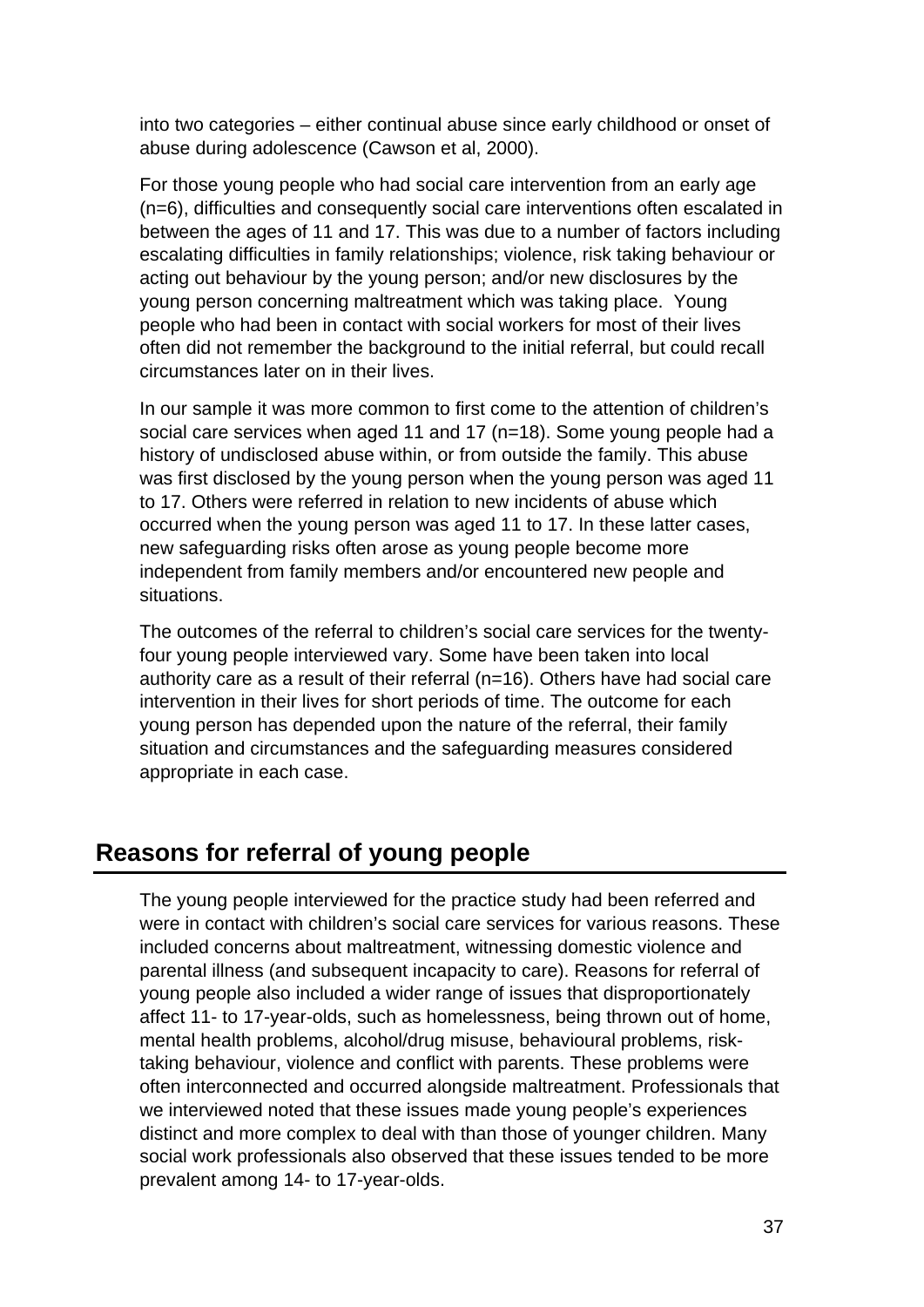Those young people who had been in contact with social workers for most of their lives often did not remember the background to the initial referral, but could recall circumstances later on in their lives.

# **Behavioural problems and risk taking behaviour**

A number of young people recalled that their parents had contacted children's social care services due to believing them to be 'out of control' and feeling unable to look after them. In these cases some young people believed that their own behaviour at home and/or in school had contributed in some way towards their referral.

*Interviewer: Do you know why [your teacher] contacted social services? Carly: I'm not too sure why, but I'm pretty certain it was because I was*  like off the rails at school. I was like quite suicidal and just really defiant *and stuff and I had a lot of troubles at home… I don't know, I was just like really bad at home and mum was finding it really hard to cope with me, and then she wanted to put me in care, but social services got involved instead.* 

*Carly, age 16* 

Similarly, many of the social workers interviewed for the study described situations in which parents would contact children's social care services due to feeling unable to cope with their child's behaviour. Professionals also described conflict between parents and young people as being a reason for referrals of 11- to 17-year-olds:

*Interviewer: What do you tend to make most referrals about for the 11 to 17-year-old age group?* 

*Police officer: I think it depends really where the information is coming from, what referrals I would make. But certainly if we were to look at as I say a lot of the challenging teenage behaviours that result in the police being called for disputes between parents and young people, quite a lot of work around that … like you say, the thing is 11 to 17 … if it was an 11 year old, then I may make a referral, whereas if you've got a 17 year old who's living independently, at 16 a young person can legally get married, can't they?* 

In some cases, the young person's behaviour can be assumed to be linked to abuse they were experiencing at this time. For example, Carly (quoted above) recalls being referred to children's social care services due to her own aggressive behaviour at home and in school. Her teachers had raised issues regarding her behaviour at school with her parents. At the same time, her parents were struggling to cope with her behaviour at home and wanted to place her in local authority care. The family were referred to children's social care services for help and assigned a family social worker. Two years later, Carly disclosed that she had been sexually abused by a non family member over a number of years. Carly acknowledged in our interview with her that the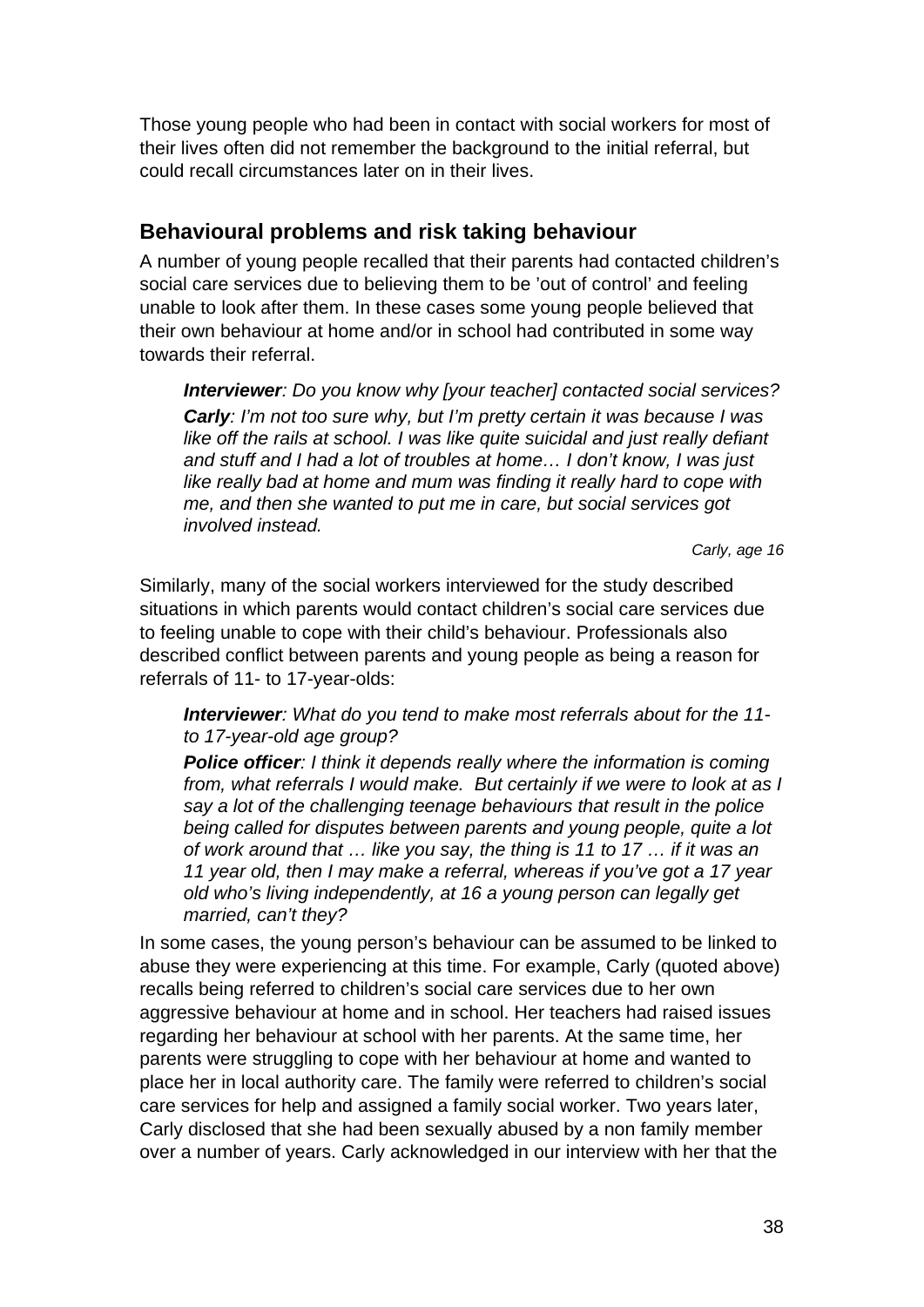abuse has made her angry and that this has contributed towards her aggressive and self harming behaviour.

### **Mental health issues**

Some young people, like Carly above, described having mental health difficulties. This included self harming and risk taking behaviour, which were also highlighted by social work professionals, as well as other professional groups as problems typically faced by the older age group. Mental health problems often occurred alongside behavioural issues and were frequently understood by young people to be linked to, or a result of, the abuse they had suffered:

*Interviewer: Say you were a social worker now and you came across a young person in your situation what kind of help do you think that they would need? How would you go about helping them?* 

*Emma: Again, it would depend on the circumstance because obviously there are always different problems, but the pain you get from it is equal, but people go around in different ways. Like I isolated myself from everyone, where me sister's<sup>3</sup> … starting to get like more depressed over it... Everyone reacts differently and like if you self harm that's your way but if you isolate yourself then that's again another way.* 

*Emma, age 14* 

# **Alcohol/drug misuse**

Some young people discussed their own alcohol and drug use and linked this to social care involvement.

*Interviewer: Did you know that social services were concerned about you?* 

*Sam: Yeah.* 

*Interviewer: Do you know what they were concerned about?*  Sam: Not when I was younger<sup>4</sup>, but when I was about 11, 12, I was out *all night smoking weed, out with my mates, getting in trouble. And I wasn't going home … and I think they had concern there.* 

*Sam, age 17* 

#### **Homelessness**

1

In some cases, the young person's behaviour and/or family conflict led to a situation in which the young person was thrown out of the family home and/or consistently ran away from the family home and became homeless.

 $3$  Emma and her sister were both sexually abused by the same person.

 $<sup>4</sup>$  Sam had social work involvement throughout his life, but it was at age 12 that he was first</sup> taken into care.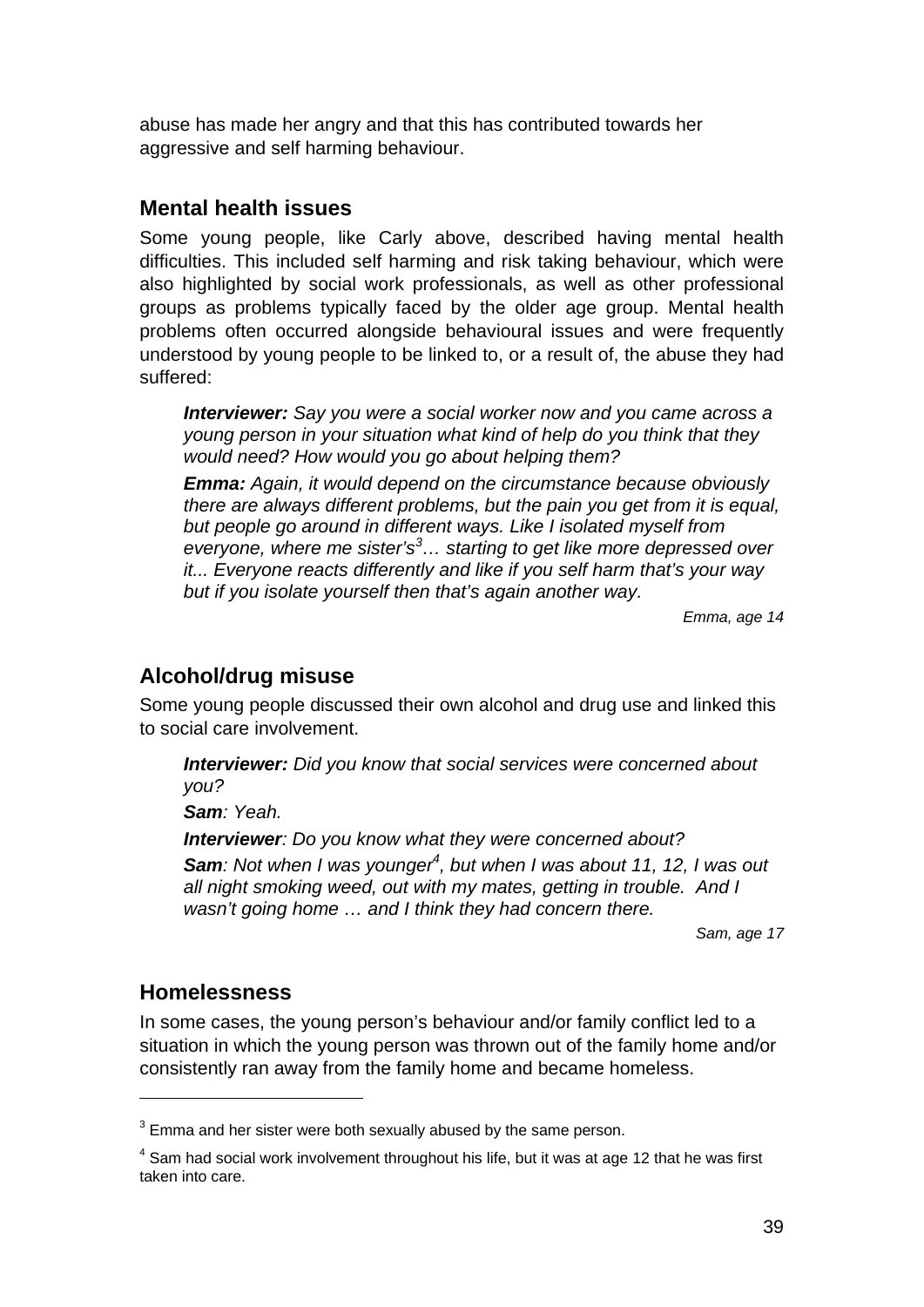*Before I went [into care] I was living with my mum. I lived with her for … because what happened was… I was living with my aunt there was a massive kick off and I hit something and put it through ... it was a door or a cupboard I cannot remember … and then I got kicked out of [my] aunt's and I went to live with my mum for six days. Then I got kicked out of my mum's, because my mum and dad just didn't want me back. And then … I was missing for like a week and a bit….Just like every night though the police would look for us. And every like couple of nights then they would find us, take us back to my mum's and I would just run off again.* 

*David, age 16* 

In other accounts, where the young person described running away this was linked to abuse taking place in the home. This link between abuse and running away supports findings of previous research (Rees, 1993; Stein, Rees & Frost, 1994; Barter, 1996; Macaskill; 2006).

# **Violence and conflict with family members**

In a number of interviews, young people described having been violent towards others, including parents and siblings. Where young people spoke about being violent towards their parents or carers this was often in self defence or as a reaction to violence against them.

*Another reason social services got involved is because I beat up my mum. She'd like come to attack me and to block her from attacking me I kind of like started kicking her in the stomach* 

*Carly, age 16* 

*Since I was about 9 or something my dad's been hitting us… [one day my Dad] follows and he grabs me by my hair. And he threw me down some little steps… and he grabbed me and threw me down a couple of steps and picked me up and sort of chucked me about … and that was the top of the stairs. My mum came up and that and attacked me and stuff … I ended up swinging for my mum, nutting my dad … and then I walked off and went to school......I mean he stood and shouted in my*  face. I've got a really really really bad temper problem, like I black out *and I cannot help myself. He slapped us in the face and that was it, I kicked off and I nutted him and popped his nose and his lips.* 

*Peter, age 15* 

Sometimes, young people's behaviour may lead to a situation where a young person is thrown out of the family home or where parents want their child to be taken into local authority care. In some cases, the young person's behaviour appeared to be unlinked to maltreatment. In other cases, young people's behaviour was linked to abuse, whether this was 'acting out' behaviour, running away from abusive situations at home or as a direct and more immediate response to violence being perpetrated against the young person.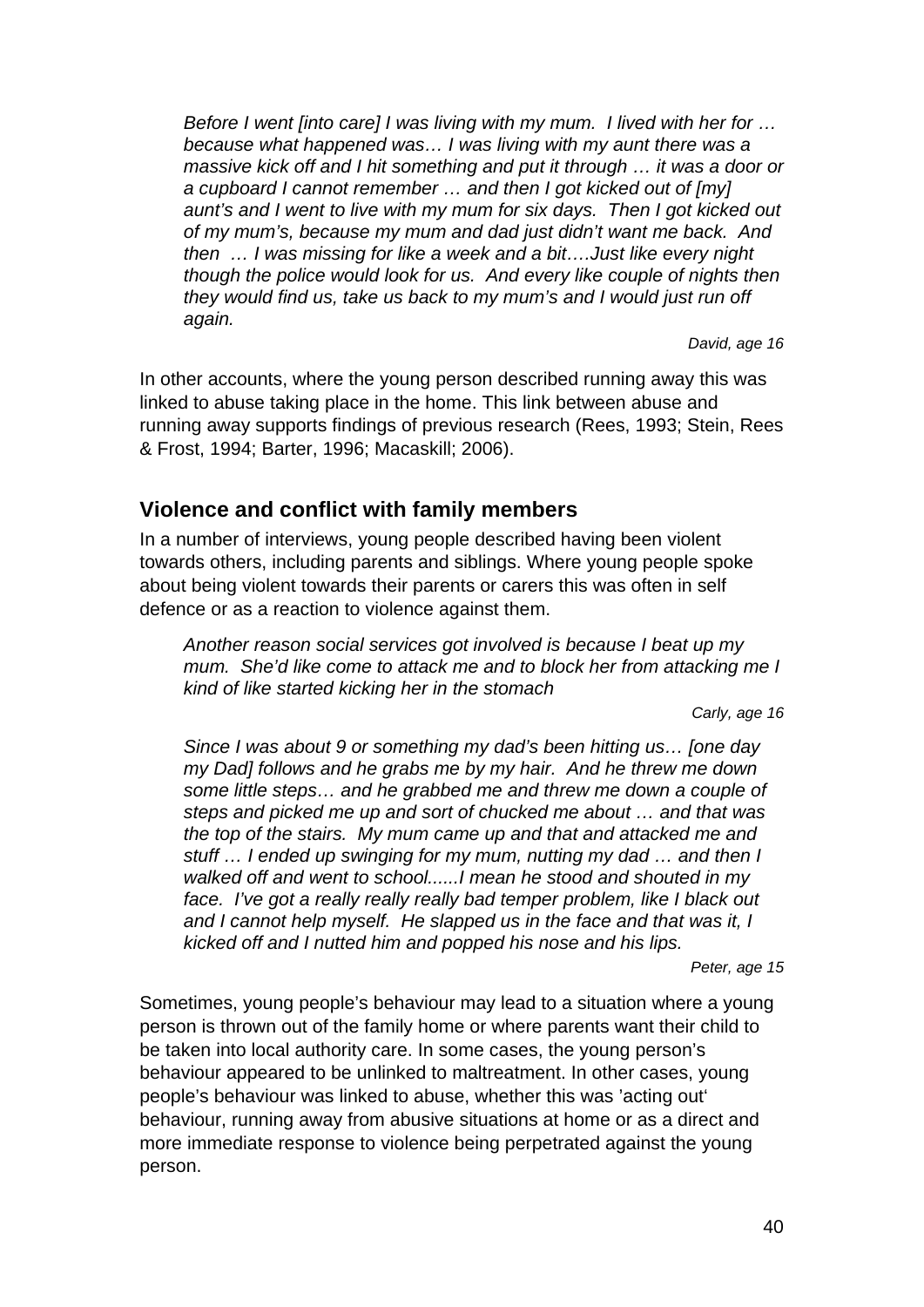It is apparent from young people's accounts that as they grow older they are more able to defend themselves and violence can escalate. This two-way violence can blur the boundaries between the child as a victim and a perpetrator. This makes child protection of young people more complex and more difficult for professionals to manage and crucially may result in leaving young people in vulnerable situations. In an interview with a police officer a similar scenario was discussed (see Chapter 4). These kinds of situations highlight the importance of ensuring that young people see a professional alone on a regular basis and that communication between professionals about families and an accurate history of contact and incidents within families are maintained.

# **Perpetrators of abuse**

In the young people's accounts, perpetrators of abuse had a range of relationships to young people. Some young people described perpetrators as family members who lived in the family home with the young person. Other young people were maltreated by people outside of the family home including friends' parents and neighbours. A number of social work professionals interviewed indicated that young people's growing independence sometimes may put them at risk of abuse outside of the family. Conversely, this independence was also acknowledged to contribute towards resilience when escaping abuse taking place within the family home.

# **Unaccompanied Asylum Seeking Children**

Five of the young people who took part in the interviews were unaccompanied asylum seeking children (UASC). These young people were referred to children's social care services upon their arrival to the UK as they were unaccompanied and under the age of 18. The UASC interviewed had experienced maltreatment in their countries of origin or en route to the UK. The UASC's accounts included descriptions of physical violence, homelessness, imprisonment and being forced to work as a child soldier in their countries of origin. It is worth noting that their experiences within the referral process will be different to the other young people in the study as they were referred directly to specialist teams who work with UASC rather than through the standard referral process.

# **Young people's experiences of seeking help**

Young people were asked about their experiences prior to referral and if they had tried to seek help from anyone or told anyone what was happening. As has been found in previous research, some young people had attempted to seek help from others, while other young people had not sought any help at all and had been referred to children's social care services by someone else.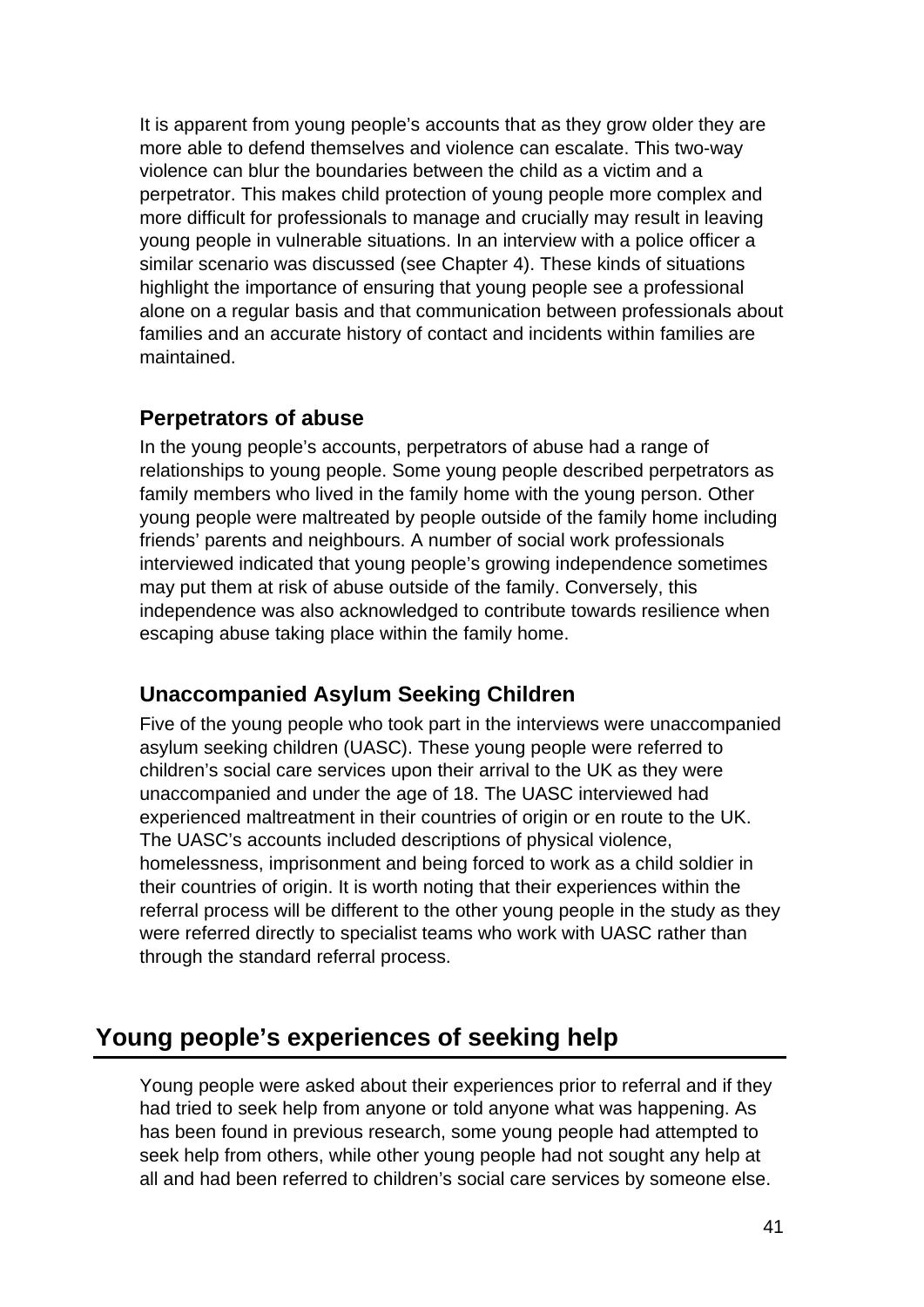Research by Ungar et al (2009) in Canada found that less than a quarter of young people in their study of almost 1,100 young people who had abuse experiences made a disclosure. Of those young people in our study who sought help from others, some were unsuccessful or felt that they had not been helped in the way that they had wanted to be, while others had more positive experiences and felt that their disclosures had led to the help they wanted.

# **Difficulties with seeking help**

Many young people discussed how difficult it was to seek help. The barriers that they identified to seeking help, support findings of previous research with young people (Butler and Williamson, 1994; Featherstone and Evans, 2004; Gorin, 2004; Scottish Executive, 2002; Rees et al, 2009). Young people were often concerned that they would not be believed by those they told or simply did not know who to tell.

Some young people were worried that if they told anyone what was happening in the family home they would be placed in local authority care. This often led to young people holding back information from professionals to prevent this from happening.

*Interviewer: And was there anything that anyone could have done to make things any easier?* 

*Anna: Probably, but it's a difficult situation because sometimes there's only certain things you want to tell social services, because if you tell them too much about a situation that's going on. I mean cos when I went … I didn't even want to go into foster care – I basically had no choice because I had no family I could stay with… so I had to go into foster care at the end of the day. And I knew that if I told them everything that was going on at home, they would have shoved me in foster care ages ago – and I didn't want that.* 

 *Anna, age 17* 

In Anna's account this fear of becoming looked after, resulted in her colluding with an abusive parent to disguise abuse from her social worker: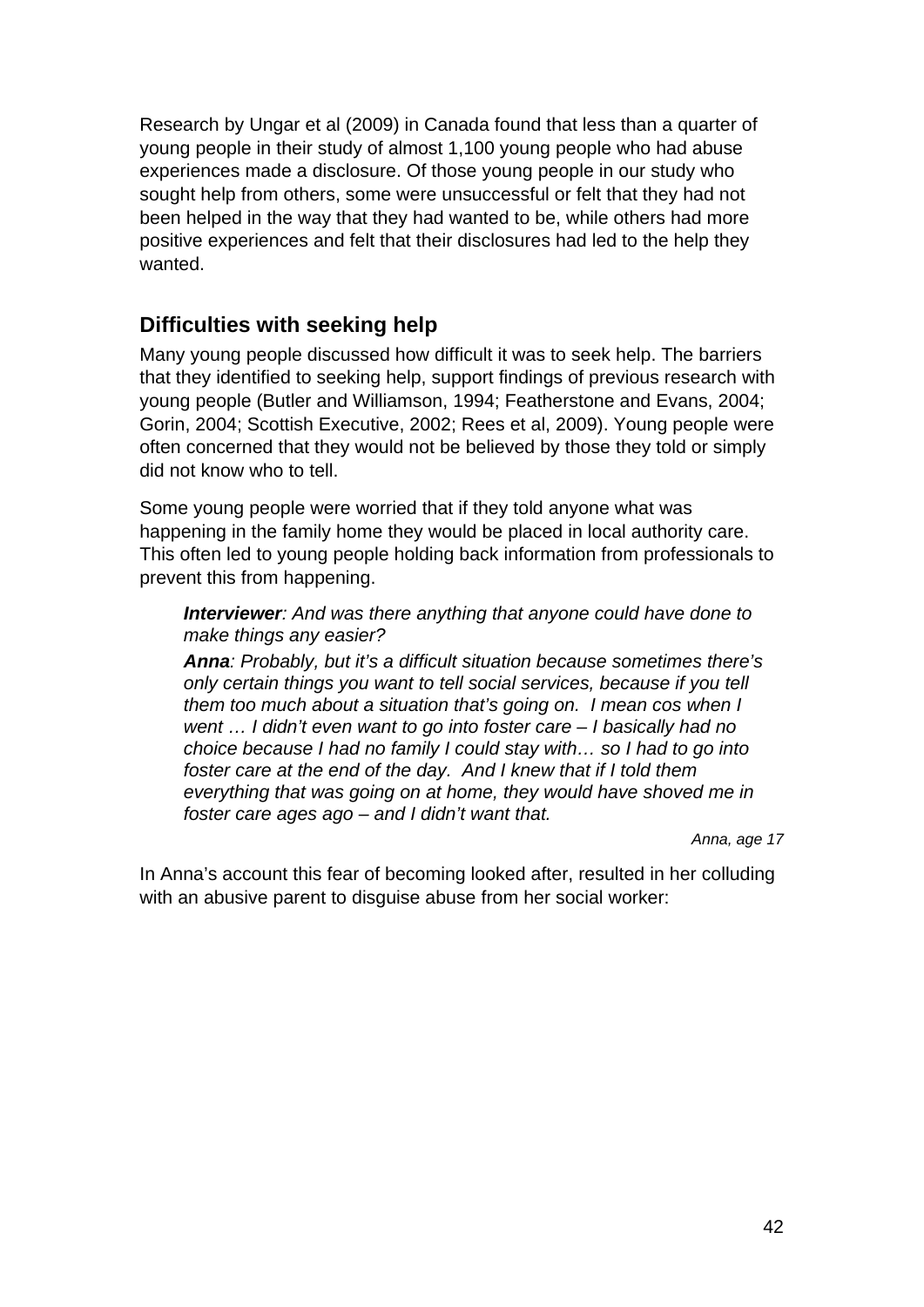*Cos me and my mum used to cover it up. I used to have bruises, the lot, and we just used to make up stories and just … so at the same time it's what the child wants to tell you and it's what the parent wants to tell you. Because things can easily get covered up. Because I've done it many a time before and that's only purely because I was so loyal to my mum and I thought social services were the bad ones. And it's just … I think that's when the whole close relationship thing comes in, because if the child really is hurting and they do need someone to talk to, then you've got to get their trust first before they'll do that. Like cos social services just used to walk into my house and think I'm just going to tell them everything and it's not like that.* 

*Anna, age 17* 

Other young people actively sought a placement outside of their parental home.

A number of young people were concerned about and unsure what would happen if they did tell someone about their maltreatment and of the consequences for themselves and/or their families. Young people were often reluctant to expose family members and were concerned about the effect of exposure on the abuser and the rest of the family. For instance, Emma was sexually abused by her step-brother and feared the consequences of telling anyone what was happening. She was afraid of the consequences for her step-brother and the reaction of her parents.

*Interviewer : You also tried to talk to your mum and dad. Did you feel they didn't understand what you trying to tell them?* 

*Emma: It was too difficult to say cos I knew how they were gonna react. It's my dad's son… And also cos I loved my brother, I did, anyway, I just didn't want to tell.* 

*Emma, age 14* 

Fear of the consequences of telling about abuse has been identified in previous research as a major barrier to disclosure and our research supports findings that adults and children lack understanding of the role of children's social care services, fear loss of control over intervention in their lives and that intervention will result in immediate removal of the child from their family (Baginsky, 2001; Ungar et al, 2009; Scottish Executive, 2002; Gorin, 2004; Featherstone and Evans, 2004).

Another concern expressed by young people was that they had feared the reaction of their abuser or feared that telling someone might escalate the problem and/or escalate the abuse against them (Mullender et al, 2002).

Some young people described being prevented by an abusive parent from seeking outside help. This ranged from being physically prevented from ringing for help – in one instance to ChildLine and in another while attempting to contact a social worker – or being stopped by a parent from attending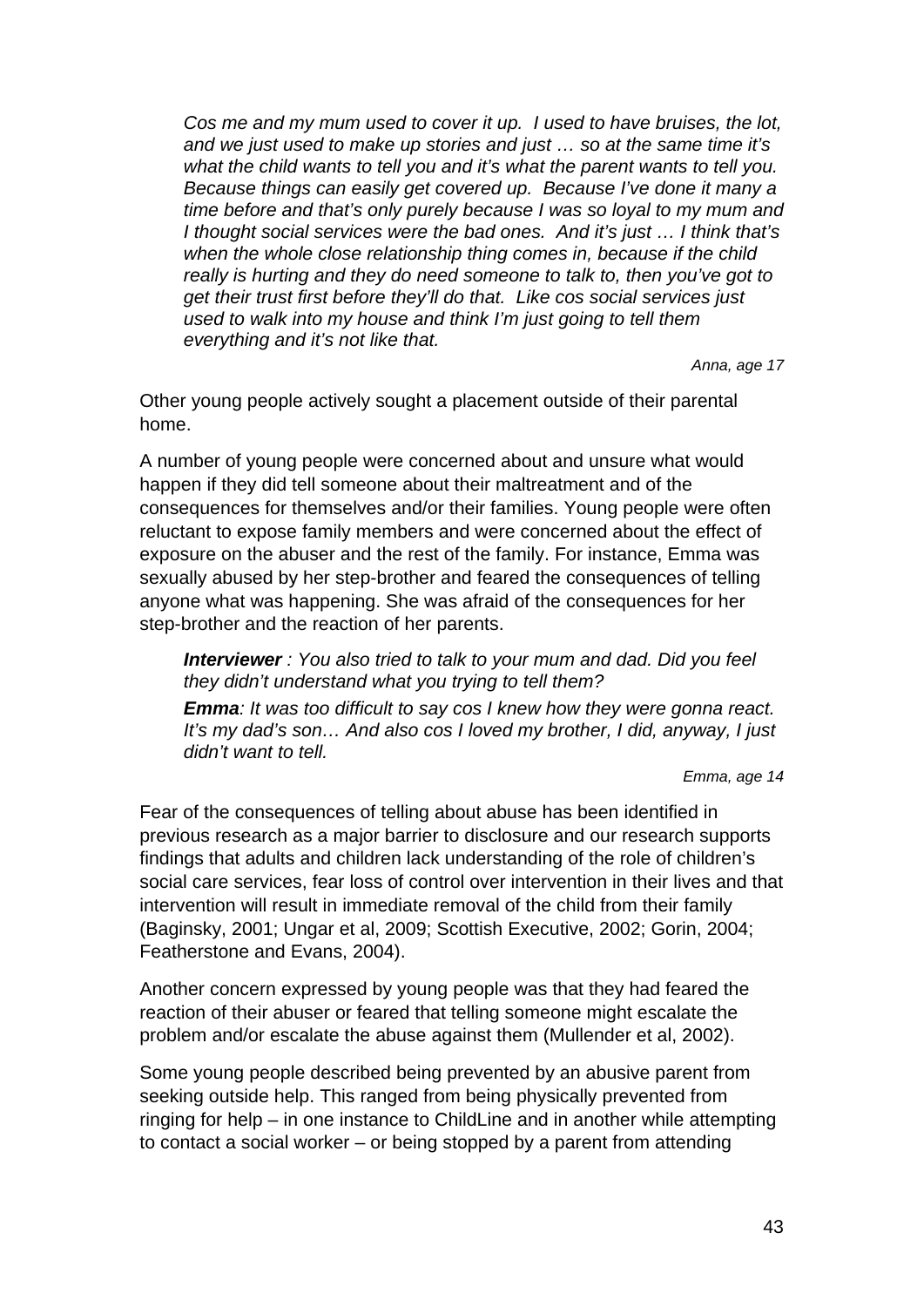school and prevented from coming into contact with people that the young person might be able to speak to.

It is apparent from the young people interviewed for this study that disclosing abuse is difficult for young people and that young people disclose with many concerns about the consequences of their disclosure (see also Ungar et al. 2009). Our interviews with professionals and social workers found that most believed it to be easier for young people to disclose than for children. However, the interviews with young people suggest that whilst some young people may have better communication skills and more access to professionals than younger children, a different set of barriers exist because young people are more aware of the impact of disclosure.

Supporting the findings of other research, when young people did disclose to others they usually had an established relationship of trust with that person (a teacher or a youth worker) (see Gorin, 2004; Featherstone and Evans, 2004). The young people interviewed for this study indicated that the most important elements for disclosure of abuse were confidence in themselves, feeling safe to speak out and trust in others.

*Interviewer: So what do you think might help young people speak out? Emma: Confidence and safety. That's the only reason why I didn't speak out for nine months because of low self esteem and I was terrified. Have to have the confidence and they have to have a big safety net around them cos if kids don't feel safe they don't do anything.* 

*Emma, age 14* 

#### **Seeking help from peers**

Many of the young people interviewed said they had spoken to their peers about the abuse they were experiencing rather than speaking to or seeking help from a professional. Young people often spoke to peers about abuse before approaching a family member or professional and this disclosure was sometimes a long time before approaching anyone else for help. Additionally where professionals were approached it was often on the advice of, or with the support of, the peers they had initially disclosed to: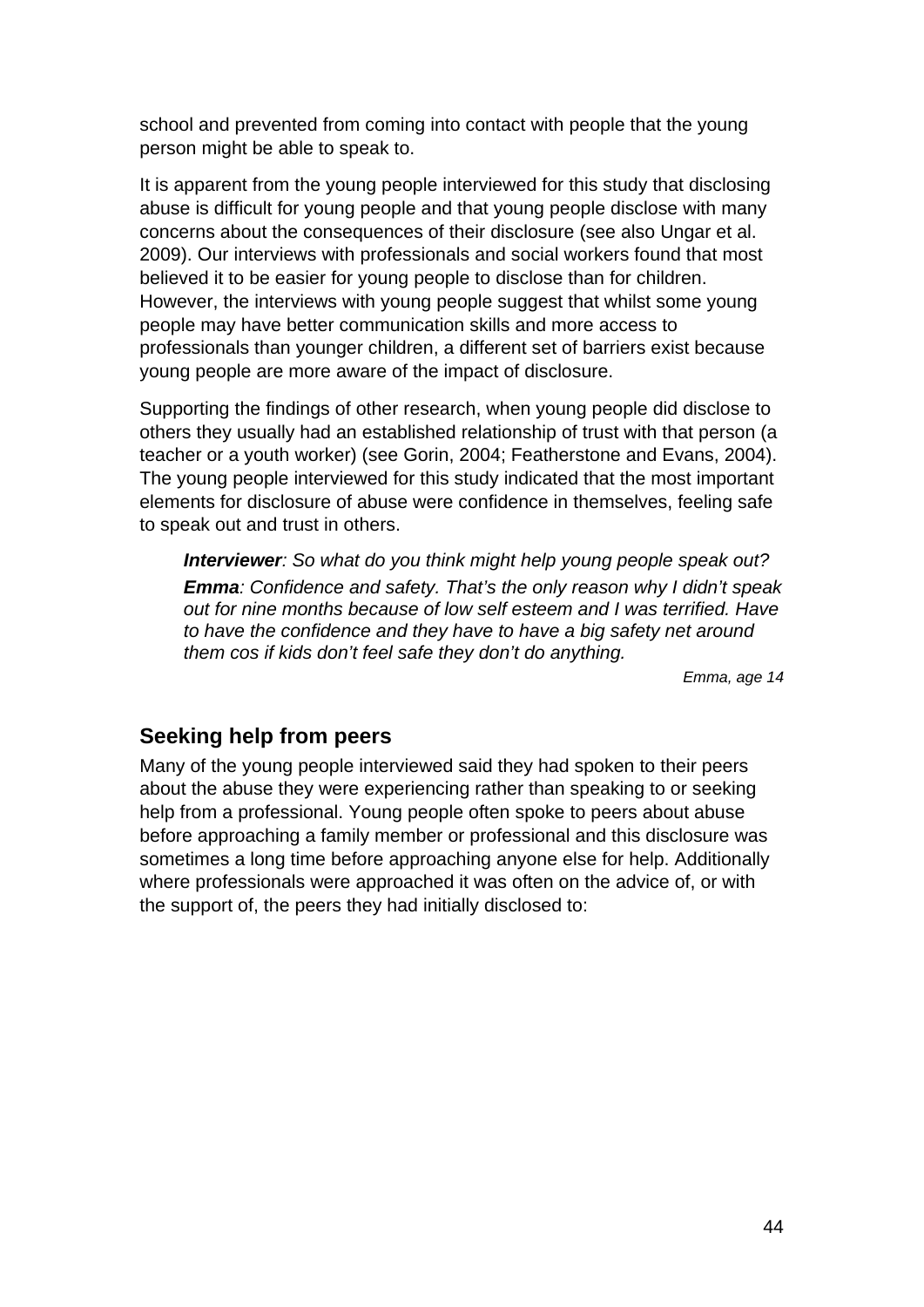*Interviewer: Do you know who first made contact with social services about you?* 

*Nicola: My deputy head teacher…cos my friend took me to go and visit her and tell her about my mum and that and … then she got in touch with them.* 

*Interviewer: Was it quite difficult to go and speak to the deputy head about what's happening?* 

*Nicola: No, because I had no choice, my friend took me.* 

*Interviewer: Right okay. And have you told your friends a lot about what happens at home?* 

*Nicola: Yeah.* 

*Interviewer: Are they quite good about knowing what to do? Nicola: Yeah I talk to my friends and then they tell us what to do.* 

*Nicola, age 15* 

Support from peers was frequently the support that young people valued most highly.

The importance of friends to young people who have been abused has been highlighted in much of the previous research (see Butler and Williamson, 1994; Featherstone and Evans, 2004; Gorin, 2004; Mullender et al, 2002) and this finding continues to highlight the need to target more information at young people about forms of abuse and where to seek help.

 Interestingly our study also found that a few young people experienced difficulties with disclosing to peers. In these instances the peers they had disclosed abuse to, had spoken to adults or professionals without the young person's consent. There were also some incidents where peers had used the young people's disclosures of abuse as a way of bullying that young person.

# **Seeking help from family members**

As with previous research a number of young people sought help from family members and a parent was often the first adult a young person would disclose abuse to. Where a parent was the perpetrator of abuse, other adults from the extended family were often disclosed to. Usually this was a grandparent or an aunt or uncle. In a number of these cases young people were either not believed by family members or were discouraged from seeking help outside of the family. A number of young people said that they had disclosed abuse to family members but that family members had not referred this on to children's social care services. Often, young people subsequently felt dissuaded from seeking help outside of the family as they felt they would not be believed.

*Interviewer: Was there anyone else that you tried to talk to? Fatima: My auntie – she didn't like my dad, either. She was on my side. Interviewer: And did anybody make any referrals to Social Services or do anything?*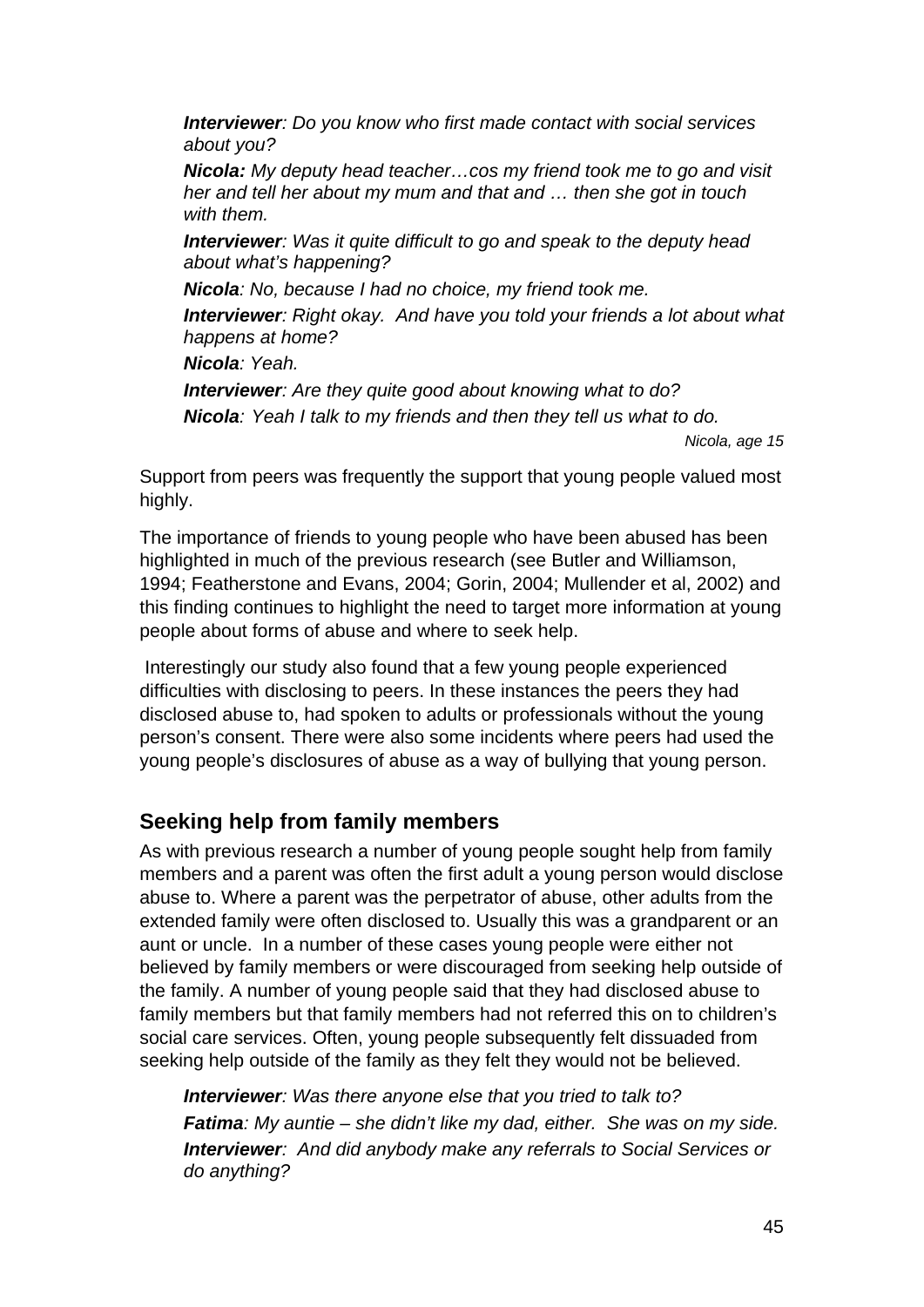*Fatima: No.* 

*Interviewer: So what did you say to your auntie? Fatima: That my dad hits me and stuff like that. But she just said that – well, she couldn't do anything because, like, family and stuff. So she just told me to stay out of his way.* 

*Fatima, age 15* 

Other young people were referred to children's social care services after disclosing abuse to a family member. This was usually, though not always, when the perpetrator of abuse was independent of the family.

# **Seeking help from professionals**

When young people described approaching professionals directly for help. this was usually a school teacher, although there was one young person who approached the police and the five UASC interviewed for the study were referred to children's social care services by the police. Similar to other studies about young people's disclosure, in many young people's accounts, help from professionals was often sought after having first sought help from peers, or in some cases family members (Featherstone and Evans, 2004; Gorin, 2004). Research by Wade (2002) found that none of the young people interviewed expressed their need for support in terms of help from professionals as they did not trust them to be discrete.

In our study some young people were unclear which professionals they could have approached for help and felt that professionals who might be able to help were not visible to them when they were looking for someone to disclose to. Lisa and her friend went to their local police station to disclose sexual abuse as they weren't sure who they could approach in their school:

*Interviewer: Would you have rather spoken to someone other than the police?* 

*Lisa: I think so. I think I would have rather spoken to someone who knew more about it because we got referred to someone who didn't knew anything about it – who wasn't in that department and knew nothing about child protection.* 

*Interviewer: So who for you would have been the ideal person for you to approach?* 

*Lisa: Probably a child protection officer or a social worker.* 

*Interviewer: Is there no-one like that in your school?* 

*Lisa: We've got Connexions but I don't know what they do really – we haven't really got enough information about them and then there's obviously [school counsellor's name] who is that counsellor person who isn't a counsellor. …There is a liaison officer who walks around but there's no child protection officer I don't think.* 

*Interviewer: You didn't think of speaking to the liaison officer?*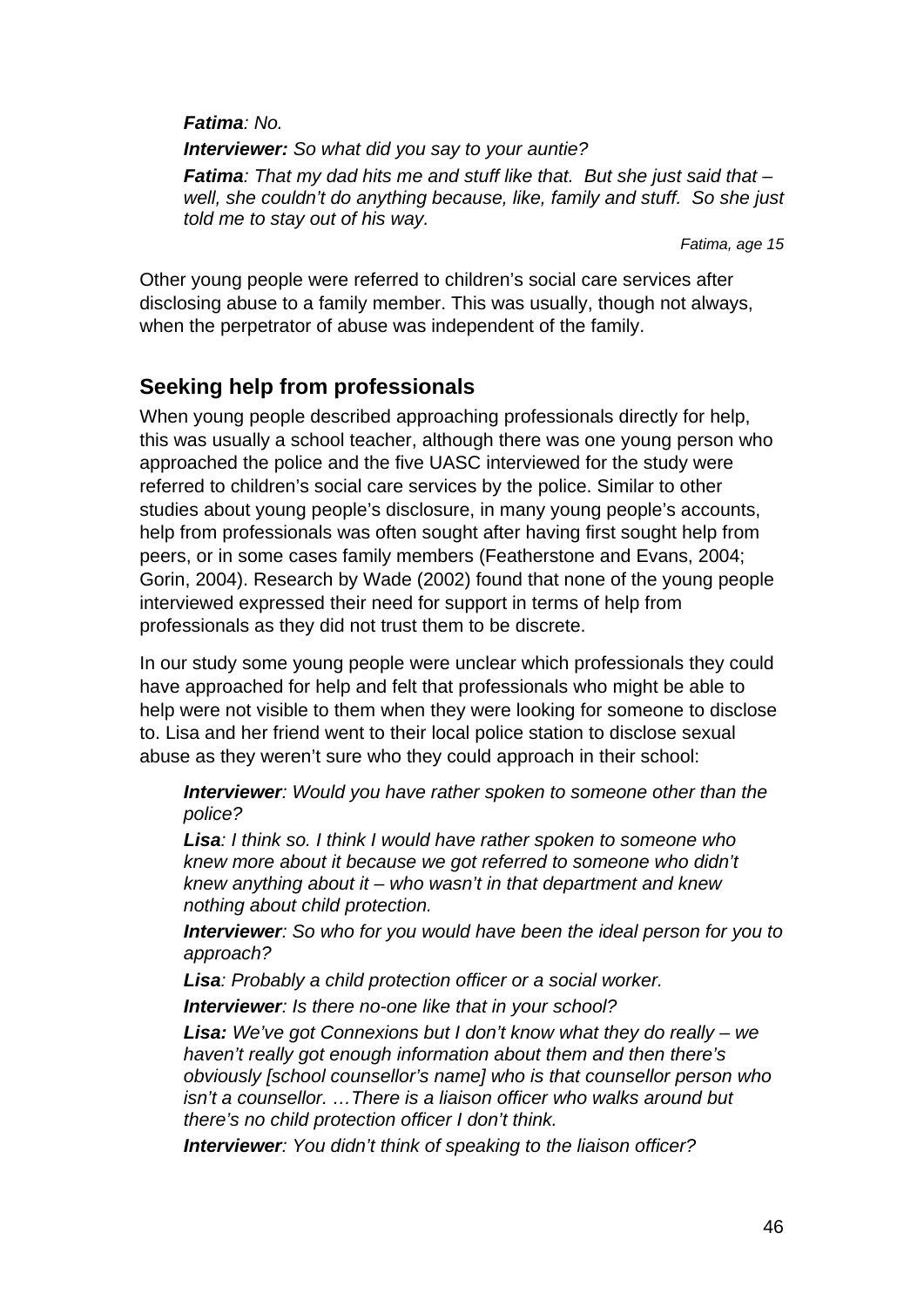*Lisa: Not really cos I didn't really know her then. I didn't know who she was until we really spoke about it after.* 

*Lisa, age 15* 

Other young people were also unclear regarding the roles of the professionals they had encountered before and during the referral process.

#### *Approaching teachers for help*

Young people had varied experiences with the education professionals they approached. Some young people were very positive about the relationship they had with school teachers and the help they had received, while others felt unsupported by their school teachers and felt that their disclosures had not been taken seriously enough.

Where young people had approached teachers this was usually a teacher known to them with whom they described having an established and valued relationship

*Interviewer: So why did you go and see the deputy head at that point? Nicola: Because she's always sorted out my problems. She always has. Nicola, age 15* 

A number of young people discussed the benefits of having teachers who were approachable and who young people could trust with disclosures:

*Interviewer: Is there any way that you think that people such as teachers could become more approachable for young people to speak to about these issues?* 

*Lisa: I don't know – just sort of it's all about trust isn't it – some people you get on with and some people you don't like – some people you can trust and some people you can't so I don't know really just keep trying to be approachable and then people would probably go to you. Teachers, I think, just need to be a bit more aware of what is going on because you get some teachers are like – well they are very understanding – and then others they aren't at all and they don't care. And it's sort of like, I don't know, they need to be more aware of, well more looking out for signs because obviously if someone's like upset and I don't know – they might not feel able to talk about it but if they were approachable enough they might – young people might be able to come to teachers and then they should know where to refer it – things like that.* 

*Lisa, age 15* 

A few of the young people approached school teachers for help and nothing appeared to have been done regarding their disclosure. This left these young people feeling unsupported.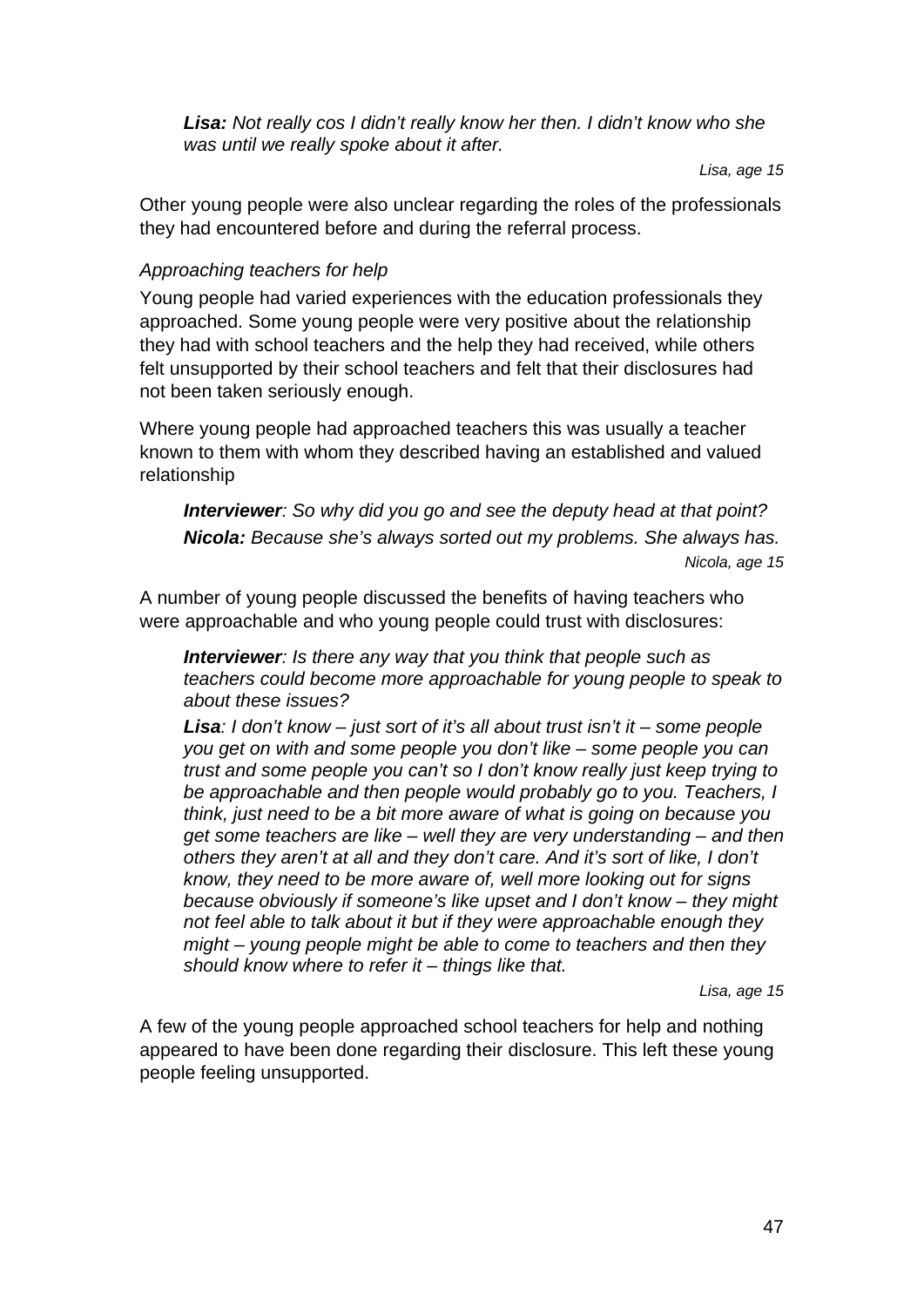*Laura: I think … like sometimes like they listen but they're not really listening…And it was kind of like I wanted them to do something about it. But nobody ever did.* 

*Interviewer: So you don't think they helped you at that point?* 

*Laura: Not really…it would have been nice to have a little bit more help and support from them. I told my form teacher everything that was going on at home with my stepdad's violence and stuff. And she was like well I'll talk it out with your head of year and everything and we can see what can be done … and then nothing was ever done from there.* 

 *Laura, age 15* 

#### *Young people's experiences with the police*

One young person approached the police for help directly. As explored above, Lisa and her friend went directly to the police station to disclose sexual abuse. In her account Lisa describes approaching the police as a daunting experience:

*Interviewer: What kind of things do you think we should be saying to them about how they can better help young people?* 

*Lisa: I don't know – I suppose they need to be sort of not as dismissive with young people. I suppose – when we first went into the station I got the feeling we were looked down on… The people at the reception weren't – they were very – I don't know- I suppose I got the feeling because we were young – young, youths and that, that they thought we were in trouble but it wasn't like that and it felt like they dismissed us a little bit and that when we were in the waiting room, but the woman we spoke to was really nice. I suppose they should be more welcoming and have more people on hand at police stations and things like that specifically for young people cos when I first went and I spoke to someone who I don't think had anything to do with child protection or anything like that. Spoke to someone completely different who then referred it over. So maybe if there was more people, people who were aimed at talking to younger people then people would feel more able to sort of speak out and come forward with things like that.* 

*Lisa, age 15* 

Lisa had various experiences with different police officers but highlighted difficulties with the child protection officer who interviewed her: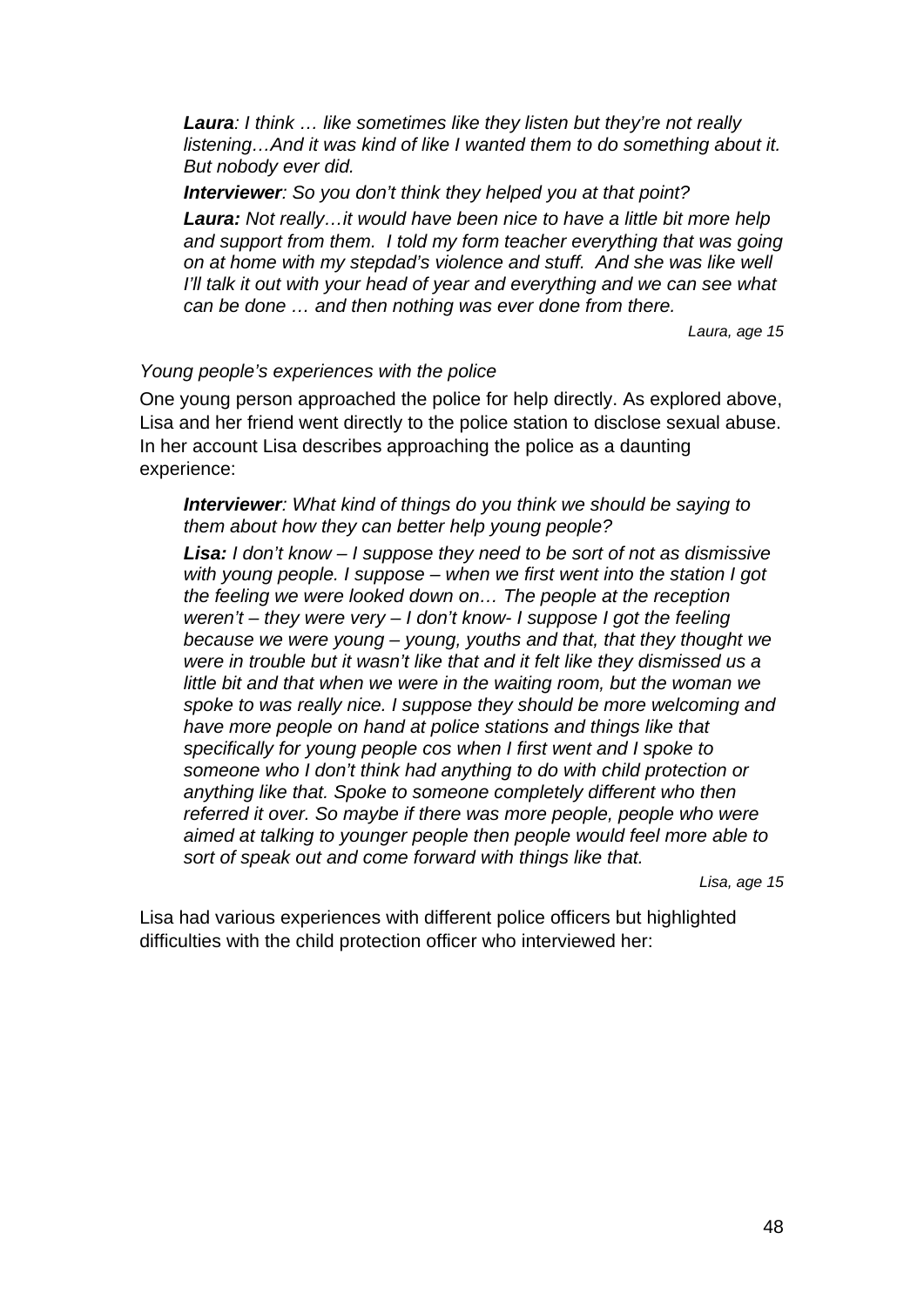*Lisa: I didn't think the child protection officer [from the police] was very good…I didn't feel very comfortable with her. She weren't very approachable for me to sort of talk to.* 

*Interviewer: What do you think might have made you feel more comfortable?* 

*Lisa: [It was] probably just her manner. I know obviously she has to get the interview done but she could have been a bit more, I suppose,*  patient with me because it's obviously like a really like, I don't know, it *was a not nice experience and obviously like I'm gonna need time to think about it and sort of go back and she's sort of, it felt like she was rushing me quite a lot to sort of get it done.* 

*Lisa, age 15* 

Lisa's comments are similar to many other young people interviewed for this study. Young people appreciated having space to express themselves and time to develop relationships of trust with a professional. Young people frequently linked this to their ability to disclose to a professional. An evaluation of the NSPCC Family Alcohol Service (Templeton et al, 2003) had very similar findings with regard to disclosure. Baginsky (2001) says that it is impossible to generalise about the conditions that lead to disclosure of sexual abuse, but also identified the following factors that make disclosure more likely: a child's educational awareness; anger; perpetrator proximity; peer influence; a safe environment or a precipitating event.

UASC often encounter the police on arrival in the UK and are referred to Children's Social Services by them. Of the five UASC interviewed for this study most described their encounters with the police as fleeting as they were referred immediately onto children's social care services. Four of the UASC did not speak English when they first encountered the UK police and spoke to the police via interpreters. Most of the UASC described their encounter with the police positively. However, one UASC described his encounter with the police and immigration services as follows: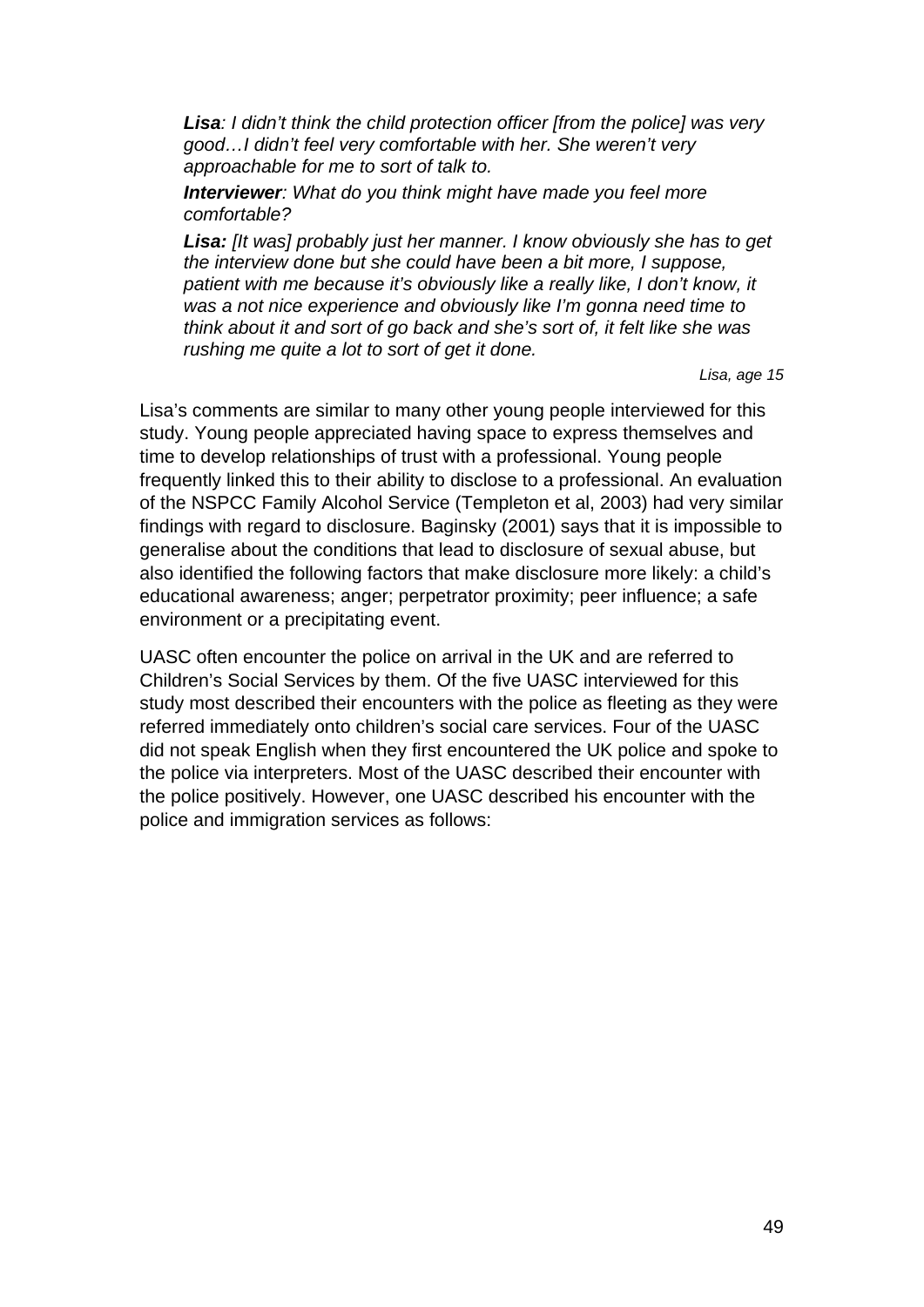*Interviewer: What did you think about the police, can you remember?* 

*Khalid: I mean they was not like helpful. Like when we come to this country … I speak several language, I can speak seven, eight languages … and they were really swearing to us, and they were very bad at that time, but they didn't know that I can understand them. But I didn't say nothing to them because I was very scared that time because we don't know what will happen to us.* 

*Interviewer: Did you also meet anyone from Immigration around that time?* 

*Khalid: Yeah somebody turned up.* 

*Interviewer: And how did you find them?* 

*Khalid: Yeah uh … that was not a good experience with them either, they just took us the finger prints and other stuff … like nothing has been explained to us that what will happen. But like we don't know at that time that what they should ask, but now I know that they should explain. Khalid, age 18* 

# **Encountering professionals during the referral process**

Young people also sometimes encountered the police during the referral or subsequent safeguarding process. Emma met the police during the prosecution of her abuser. She describes feeling powerless when she was interviewed by the police.

*Interviewer: How do you feel that the police handled the situation? Emma: They could have helped differently... I was eleven, no-one would*  have listened to me. I just kind of felt like the cat and the ant – I was kind *of like the ant in there. I had no power over what happened whatsoever. Emma, age 14* 

Some young people found it difficult to trust the police when they came to investigate allegations of abuse in the family home:

*Interviewer: So what do you think could have been done differently? Fatima: Because they like…whenever I told them about my dad and stuff, yeah, they told my mum and my mum told my dad. They were just…I don't understand why they would say stuff to me like… Then I used to just not tell them. I stopped telling them.* 

*Interviewer: You don't trust them?* 

*Fatima: No.* 

*Interviewer: Was what they did what you think you needed at the time? Fatima: No, 'cos when the police come to my house it just makes it worse.* 

*Fatima, age 15* 

Three young people who had experienced sexual abuse described some difficulties accessing counselling to help them come to terms with their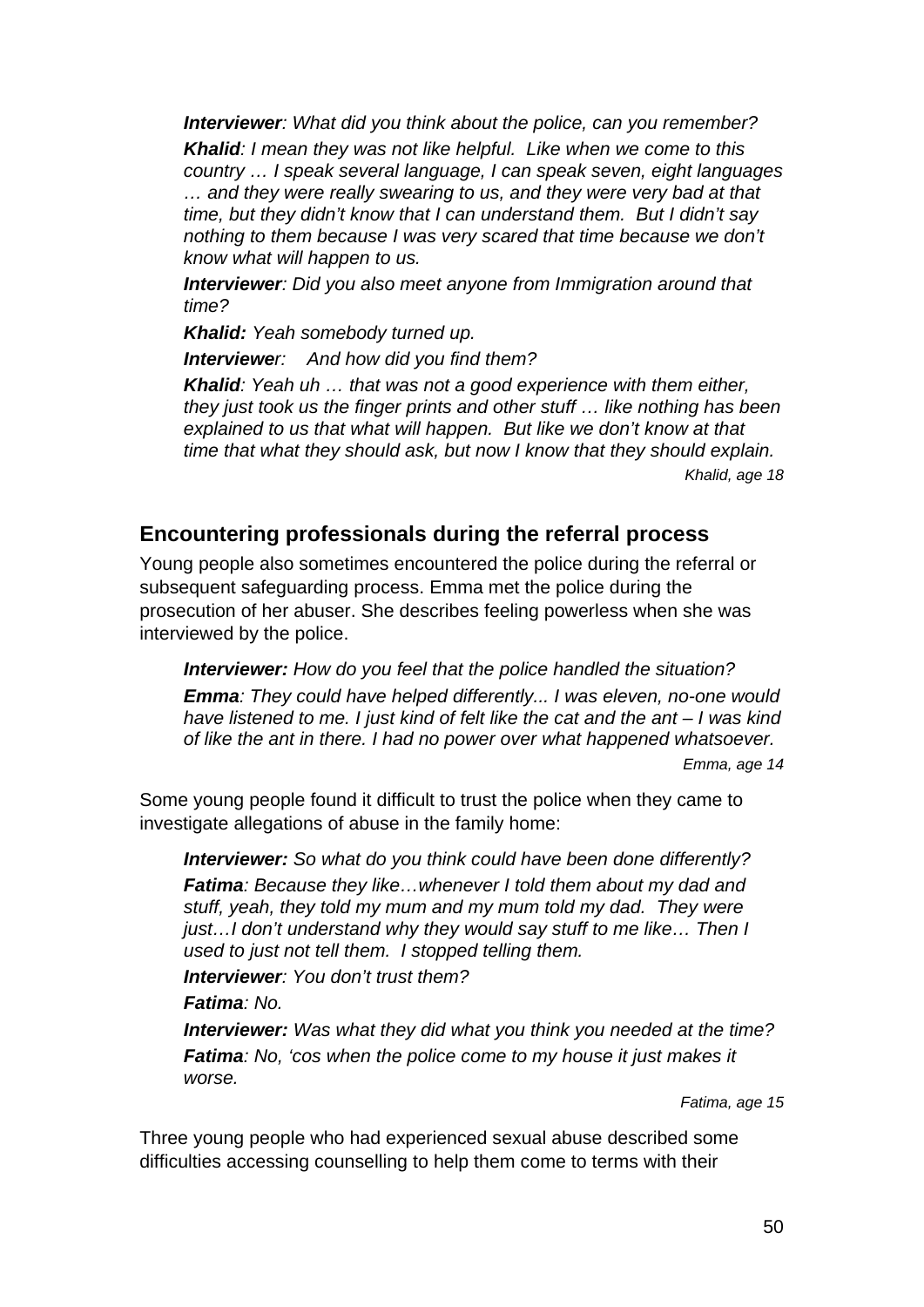experiences. In two cases, this was because they had not been signposted onto a service by children's social care services. These findings are similar to previous research that has found that young people's needs for support post sexual abuse are often not addressed (see also Allnock et al, 2009). In two cases young people expressed frustration at not being able to access counselling due to an upcoming prosecution of their abuser at which they would have to give evidence. The following quote highlights the significant impact this can have on young people and echoes the findings of another research project that interviewed young people who had been sexually abused (Hooper et al, 2007):

*Carly: I'm not allowed counselling until the court case has been in case if his solicitor wants to ask me questions, which is stupid because they could go and put words into my mouth.* 

*Interviewer: And how do you feel about not being able to have a counsellor at this point?* 

*Carly: It's stupid. I think it's ridiculous.* 

*Interviewer: Would you like to have had a counsellor at this point? Carly: Uh.....I would have done when at first it all came out, because I*  was very depressed. I was suicidal. I just felt as if the world had turned *against me and I weren't getting no support or nothing so I just didn't want to be alive anymore. I didn't care what happened to me.* 

*Carly, age 16* 

# **Young people's experiences of contact with children's social care**

Experiences of children's social care services varied between young people's accounts and within them. As discussed above, some young people did not recall the first time they were referred to children's social care services. Other young people who were referred for the first time in between the ages of 11 to 17 were unsure who had referred them. Many young people were unable to remember the referral process as distinct from other subsequent interactions they had with children's social care services. The data presented in the following sections reflects this and is presented as young people's experiences with children's social care services as a whole rather than limited to their experiences of the referral process.

# **Young people's relationships with social work professionals**

Young people often judged the service they received from children's social care services by their contact with social work professionals. For most young people this contact represented the work of children's social care services. All young people interviewed placed more emphasis on their relationships with social work professionals than on child protection plans they were subject to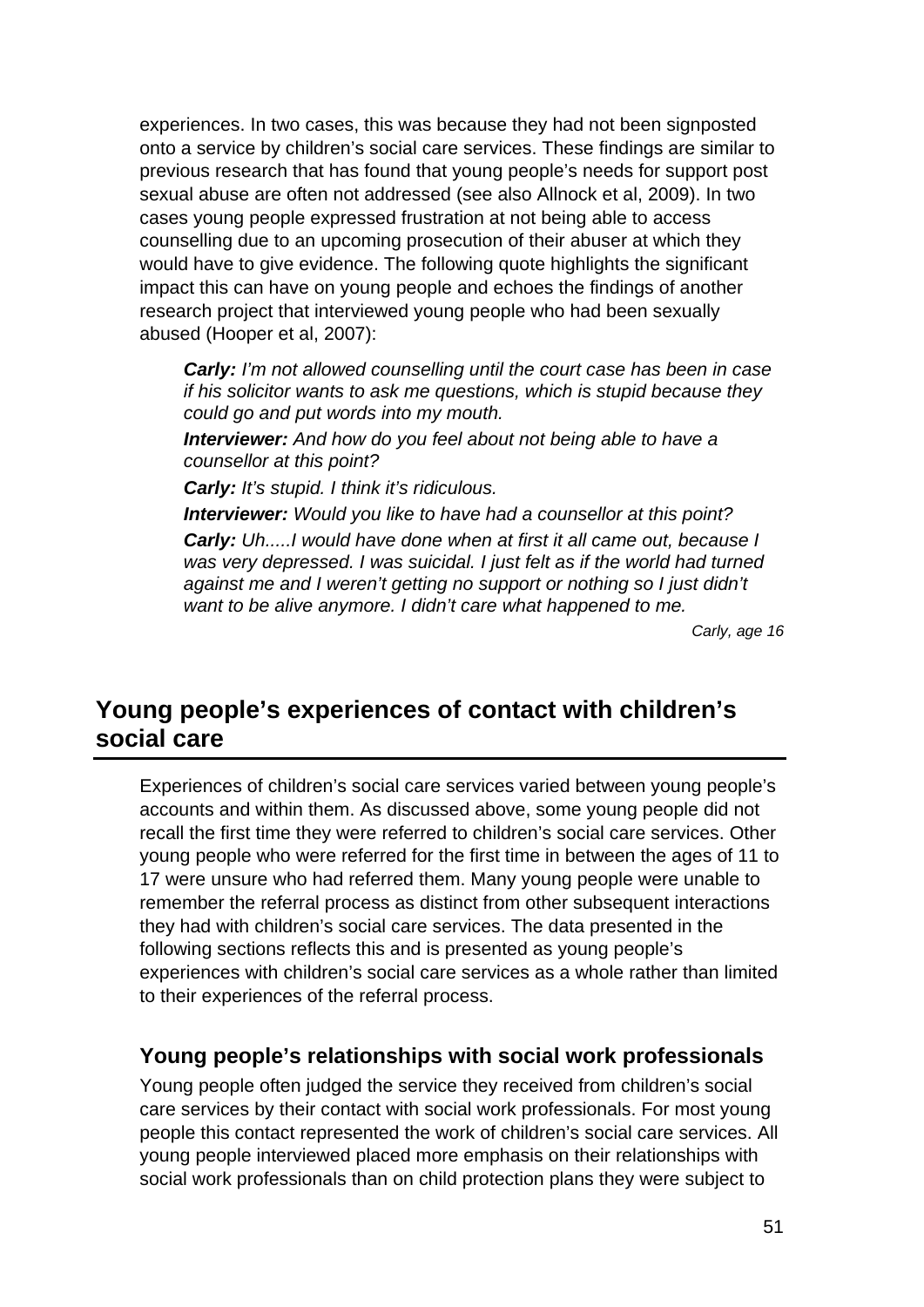or child protection conferences they had attended. For young people, the relationship with social work practitioners was central to disclosure and protection. Young people's experiences often differed at different points in the referral / protection process usually as a direct result of interaction with the individual social work professionals they had encountered.

Findings about children's social workers echo previous research. Young people valued contact with professionals where they felt their views were taken into account; they were listened to and kept informed about what was happening (see Butler and Williamson, 1994; Osbourne, 2001; Gorin, 2004; Willow; 2009). Young people valued having a consistent relationship with a professional they felt they could trust. Young people spoke positively about their social workers when they had regular meetings with them and when social work professionals had time to work with young people and build relationships.

*Interviewer: And what about the second social worker?* 

*Laura: She's really … I've still got her now, she's really, really nice…Like she's really easy to talk to and really chatty. She's a lot more helpful than the first one, like I've had regular meetings with her, and we've done like mind maps of family and like putting people who are closer in the inner circles and stuff like that.* 

*Laura, age 15* 

The first social worker Laura was referred to was a duty social worker and therefore would not be able to develop the same relationship with her as a long term social worker. However interestingly professionals also discussed this and highlighted that young people do not understand the roles or differences between professionals, therefore their expectations and perceptions of social workers they encounter reflect this.

The UASC interviewed for the study were referred directly to a specialist unaccompanied minors team and valued the support they received from their key workers, with whom they were able to build a consistent relationship.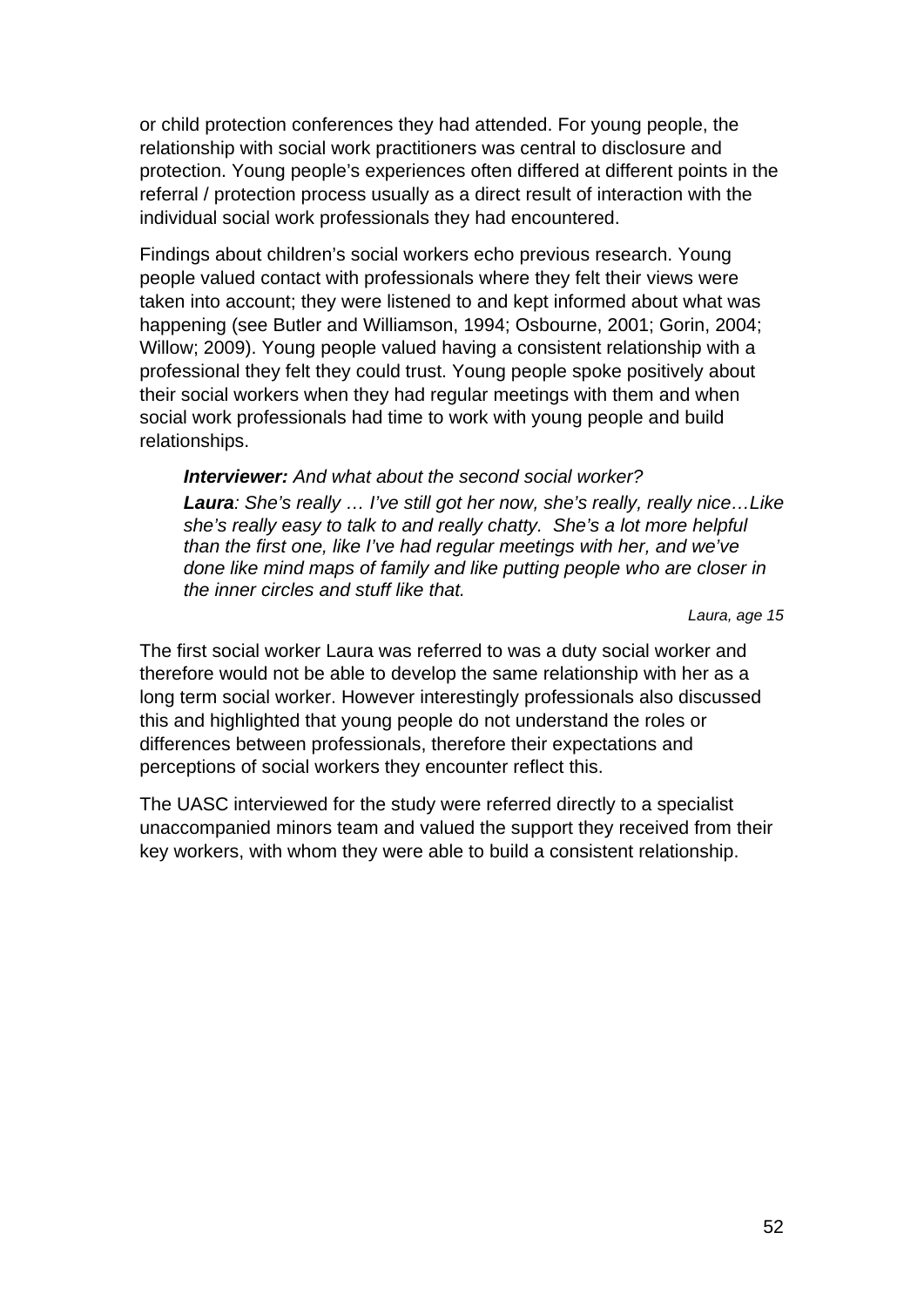*They have done a lot of things and they will regularly keep in contact with me every day … and then they come to see me every day. I don't know about this country or anything … I didn't know about mental health services or the other stuff that she refer me to the places. Before my life was very worse … and then every day she was taking me, and keep in contact with the GP and the psychiatrist. They did help me a lot. Even with the Home Office decision, they write a report about me – that was really quite helpful.* 

*Khalid, age 18* 

*They help me do everything … everything, everything. When I come to [social services office] when I have an appointment… I just go reception 'I want to speak to my social worker' - he will call her, [and she is] coming down…I like social services, they're really nice.* 

*Ajani, age 17* 

In other cases young people had not established such positive relationships with their social workers. A number of young people were unhappy about having an inconsistent relationship with social work professionals. Many expressed frustration at being assigned a new social worker, especially when they had built up a good relationship with their previous social worker. Previous research has highlighted the same issue – Hooper et al (2007) found that one family had eight social workers in three years and the result was that the young girl, who had experienced sexual abuse was not willing to go through building a relationship with another worker again.

Similarly other young people in this study did not like telling a new social worker their stories, as they found it difficult to speak about / relive difficult experiences.

*Kerry: Sometimes my social worker … cos it's changed now … and it's a new one … she doesn't really know me that well so she just tries and pretends that she knows everything. And then she always gets things wrong, and then she makes like … she ends up getting things mixed up, and then makes up different things.* 

*Interviewer: Right. That must be quite frustrating. Kerry: Aye because my other social worker was nice.* 

*Kerry, age 15*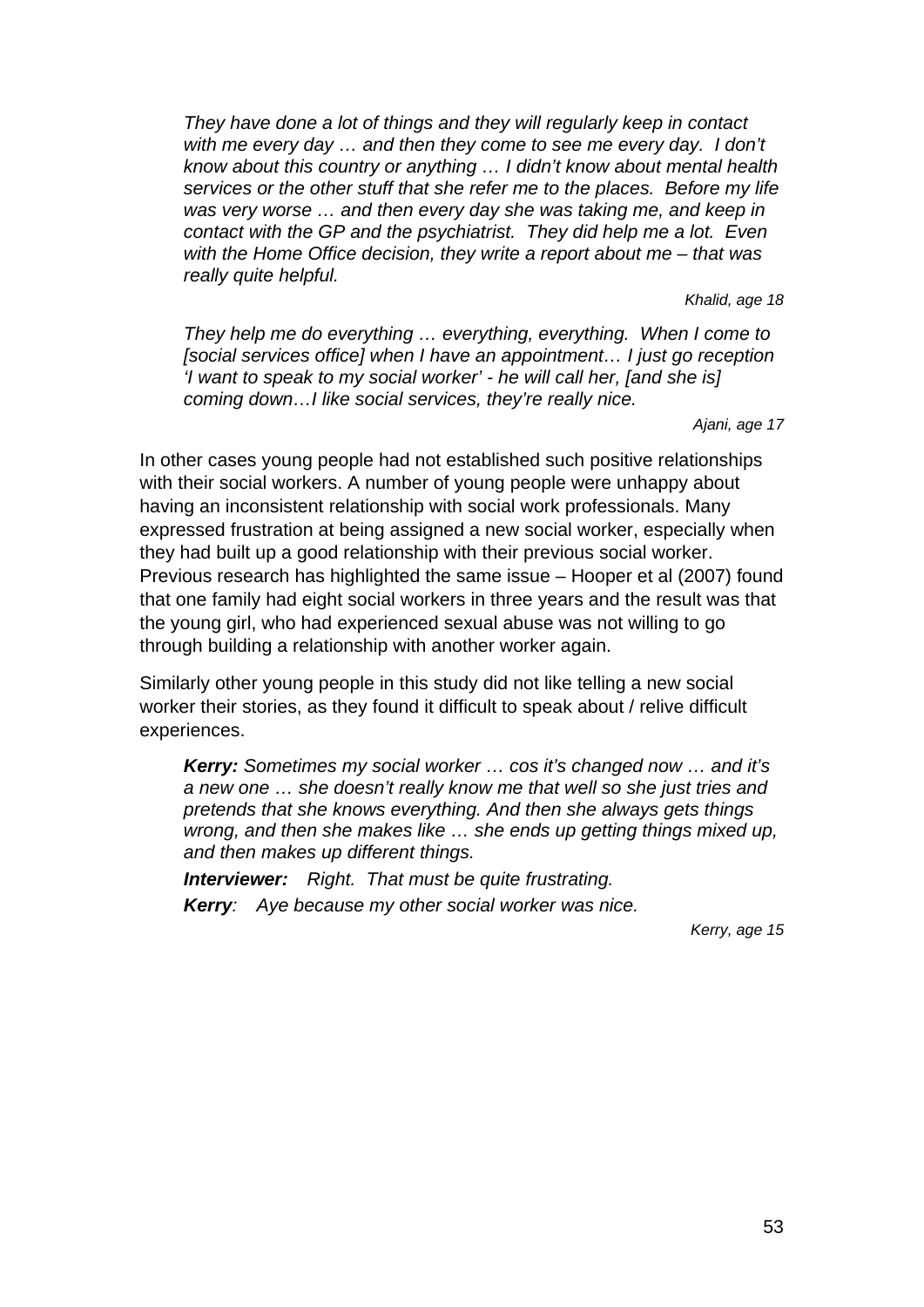*Interviewer: How do you feel about having all those different social workers? Is it all right?* 

*Chris: I feel that I'm repeating myself over and over and over and over again. I'm telling the same stories, like what's happened … cos they've always asked … and you've got tell them about every … every time you've got a new social worker. It's only three times but it's like I don't like going back and talking about all of it.* 

*Chris, age 15* 

Some young people described their frustration at having very little contact with social work professionals or infrequent meetings with their assigned social workers. Young people were often upset that they were unable to contact their social worker. This was sometimes because they were not given contact details for their social worker or because when they did contact their social worker they were consistently unavailable. See Chapter 4 in which professionals also discuss the problems for them in contacting social workers.

*Interviewer: So were there any times when you felt any professionals weren't very helpful?* 

*Emma: That social worker weren't helpful* 

*Interviewer: Can you tell me a little more about that? How you felt about that at the time.* 

*Emma: She just…it emotionally struck me like running straight into a wall, it just knocked the wind out of me, cos it's every time something happened I was like [my Social Worker's] got to come, she just got to come, our families need her and she never showed up, never.* 

*Interviewer: Did you contact her at all?* 

*Emma: Tried to, phone was always off, or she was always putting it on busy or something, I don't know. All I know is that she wasn't doing her job right and I knew that, because if a social worker tells you she's going to be there at a certain time she's got to be there at a certain time because she's assigned for that family. She don't go there and never show, then she's obviously not doing her job right and I know that. I weren't that stupid, I knew she weren't gonna come.* 

*Emma, age 14*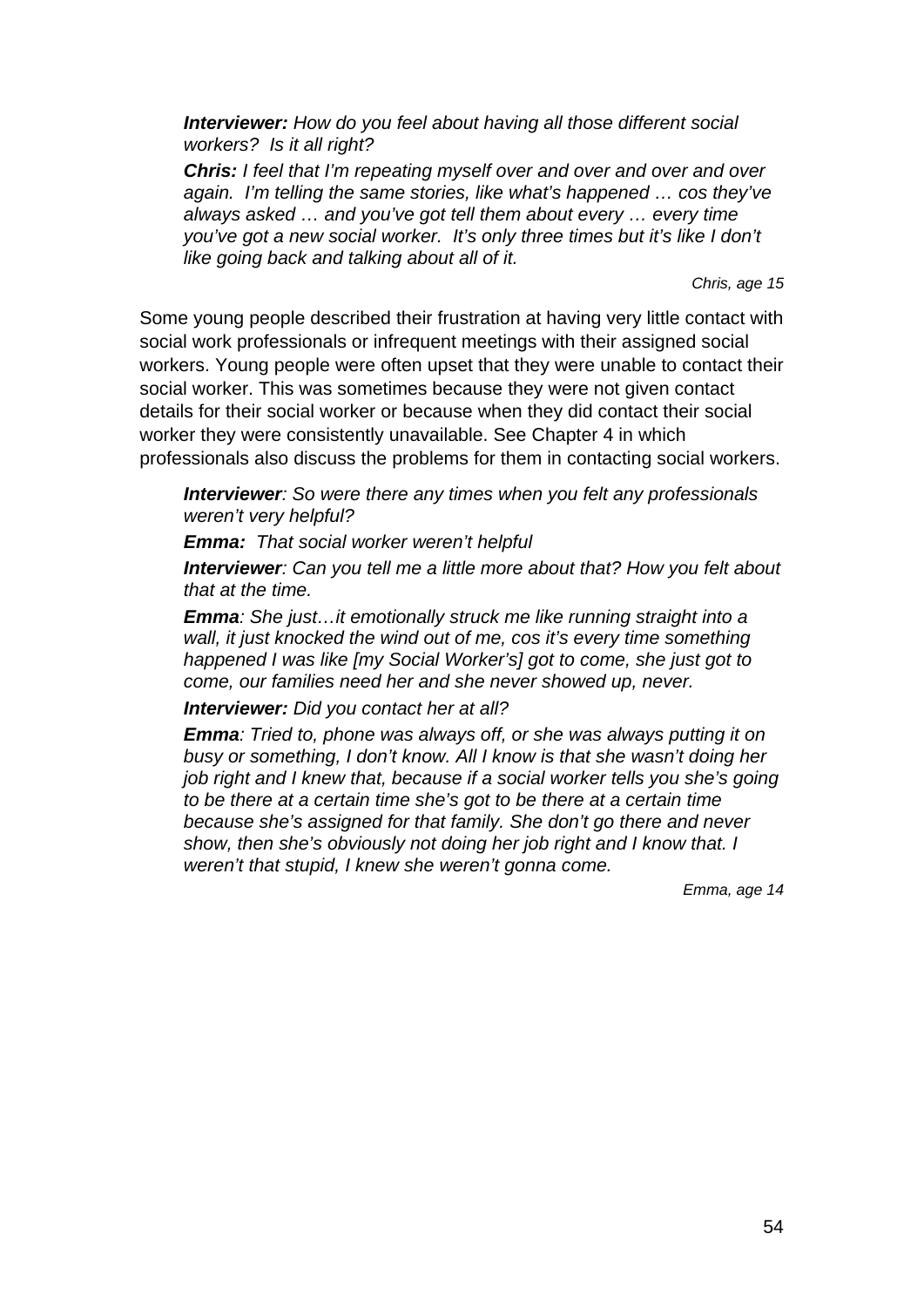*Kerry: Sometimes when I ring [my social worker] she never ever rings us back. Like all last week I rang her, she never rang back… But then when I rang her last week she ignored us all last week so … I don't know. Maybe she might tell us today. I don't know if she's coming.* 

*Interviewer: Does she come at regular times?* 

*Kerry: No. She just comes usually when there's a meeting or whenever she wants to come.* 

*Interviewer: Right.* 

*Kerry: I don't see her regularly* 

*Kerry, age 15* 

As a result of this lack of contact some young people concluded that social workers weren't engaged in helping them:

*Interviewer: Can you tell me about a time when you feel other people weren't very helpful? That can be anybody.* 

*Laura: My first social worker, I don't think she was good at all…Like she did some stuff, but I just don't think like … she just didn't seem like she cared that much. It was just like a job. It was just something she had to do. So I think it was just like … just something really that she had to do so she wasn't bothered or anything.* 

*Interviewer: Right. And would you have liked like her phone number to get in contact with her when you wanted to get in contact with her? Laura: Yeah.* 

*Laura, age 15* 

For many of the young people interviewed for this study a consistent, long term relationship with a professional throughout the referral and safeguarding process was the most important factor in disclosure and protection.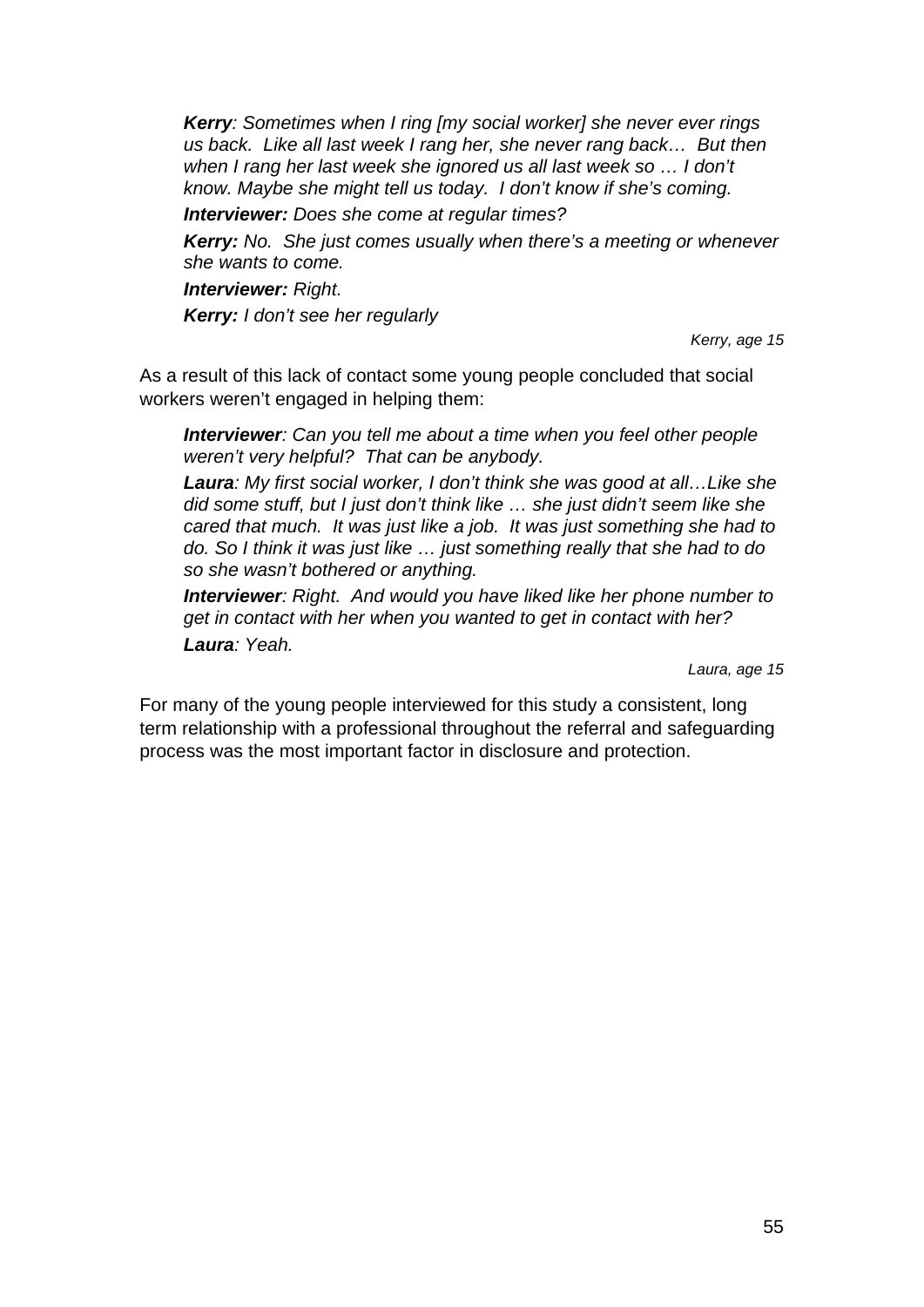I think one of the main things is that when a social worker is designated, *you should keep that social worker for as long as possible…I really think that they should try and keep that same social worker with that child for as long as possible, so then a relationship can get built up, the trust can get built up. And then at the end of the day the social worker will find out a lot more … if she's just walking in 'Oh yeah, how are you?'… I think if they expect children to tell them things and put trust in them, then you need to put the work in and be with them for a long period of time, and just make a relationship with them. Because if you're getting a different social worker every 3 months it's not going to do anything good for you, it's just annoying. So it's just like another suited and booted person walking into your house telling you this is right and this wrong – you don't want that really.* 

*Anna, age 17* 

# **Obstacles to building positive relationships**

#### *Lack of clarity*

1

A number of young people described social work involvement as confusing and did not understand what had happened during the safeguarding process. Young people often were unsure about who professionals were and what their roles were.

*Emma: Its only when I went to the video interview<sup>5</sup> that I actually found out I had a social worker.* 

*Interviewer: And how did that make you feel? Would you have liked to have known earlier?* 

*Emma: Yeah I would have liked to have known earlier. To be honest having a social worker kind of confused me a bit, she was asking all these complicated questions and I was 11 at the time, thinking, what? What's that mean? (Laughs) Really confusing.* 

*Emma, age 14* 

*Because I didn't even know this person who I was … like they say 'You're moving in your foster carer's now' … I just don't know them, and I'm like well I feel really awkward, do you know what I mean?* 

*Katy, age 16* 

Confusion about the roles of professionals has been highlighted in research with children who have run away from home (Scottish Executive, 2003) and Fuller et al (2000) found that agencies that could help children were much better known to those children that had been in residential care than those who had not.

Similarly, in this research young people's experiences with children's social care services often differed depending on whether they were in local authority

<sup>&</sup>lt;sup>5</sup> Emma was interviewed in relation to the prosecution of her abuser.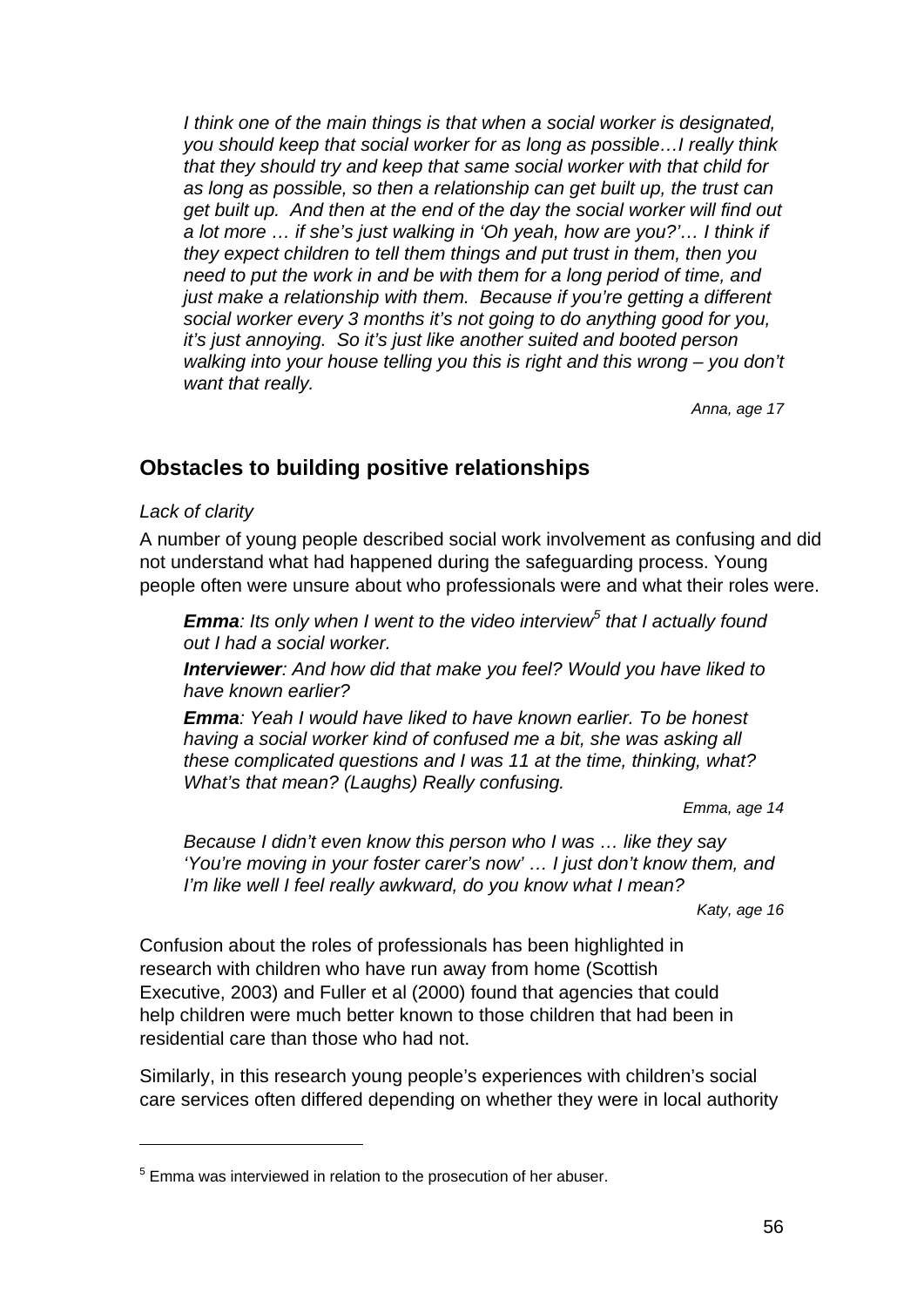care or not. Those young people who were looked after (16 of the 24 young people interviewed) tended to have a much clearer picture of professional roles and a better understanding of the child protection process in comparison to young people who had social care involvement for a shorter period of time. Young people who were under local authority care also typically described having access to a range of professionals in addition to social work practitioners for turn to for help. This often contrasted with the experiences of young people who were not in Local Authority care, who often found it difficult to access support services (see Emma's and Lisa's stories below).

#### *Being listened to and informed*

Some young people felt that they had not been listened to, that their views had not been taken into account and they did not feel informed of what was happening to them. These experiences undermined young people's confidence.

The following example describes how Fatima was confused about what was happening to her after she was admitted to A&E after a physical attack by her father. The medical staff who treated her contacted children's social care services in relation to her injuries. This is her description of what followed:

*Interviewer: When the doctors first made contact with social services did they tell you that they made contact?* 

*Fatima: No, the social worker just came to the emergency room…I was kind of confused… I didn't talk to them they just talked to my mum and dad and that was it.* 

*Fatima, age 15* 

#### *Managing expectations*

Young people also felt let down when they were given false expectations by professionals about what might happen.

*well there was trouble at my ma's house, because I used to have a nasty temper, and they [children's social care services] suggested to us that I could go in temporary foster care to cool things down … and she told me to think on it. I started thinking and I decided that would be a good idea. But then she said it'd only be for about 3 or 4 months, and it ended up being a year and a half. And I wasn't impressed because she didn't tell me that it would be any longer… and she said I could go back to my mum at any time I like.* 

*Sam, age 17* 

#### *Young people not being given a say/ autonomy*

In young people's accounts there was often tension between the needs of young people and parents. One of the young people interviewed for the study was referred to children's social care services due to domestic violence between his parents at home. This young person believed that social work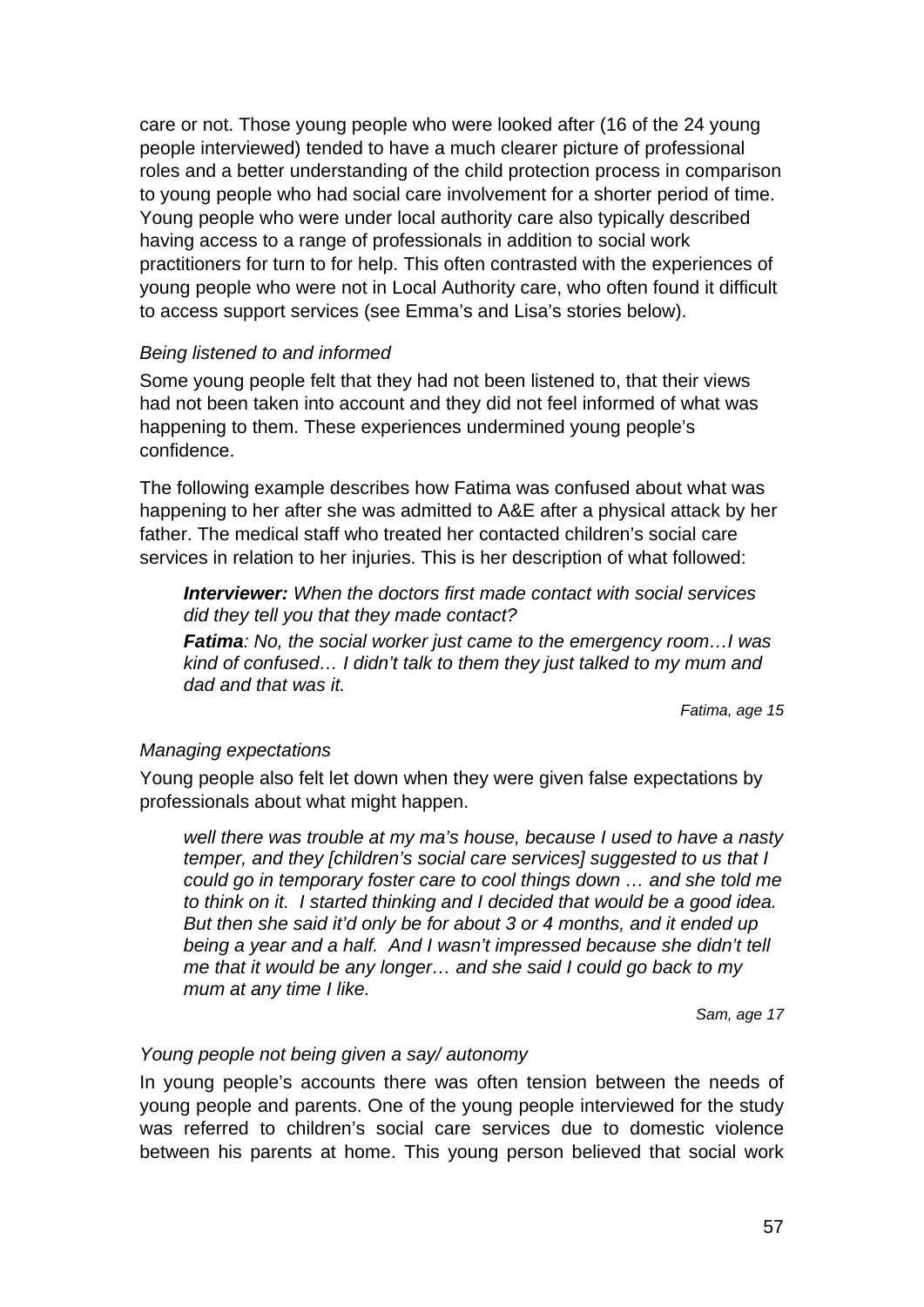practitioners had taken the side of one parent over another and had not taken into account his and his siblings opinions of the situation:

*Interviewer: What kind of things would you like to us to say to social workers about young people's experiences- what kind of things should we be telling them?* 

*Tom: That they have got to listen because it's said that every child has the right to be heard and that's, because they're not listening they are just denying people's rights which is bad because they are supposed to be concerned about children…Well they took Mum away and then they barely even talked to us. They just said hello and then that was literally it.* 

*Interviewer: Do you feel that they listened to you? Tom: No, they didn't talk to us. Interviewer: They didn't come and see you at all or anything like that. Tom: No, no.* 

*Tom, age 12* 

Young people were also sometimes upset when they felt that their parent's views had been given preference over their own. For instance, Nicola had built up a positive relationship with her social worker and was assigned another one because her mother had complained about the social worker:

*Nicola I rung her up the other day and she went 'I'm not your social worker no more' .. And she went 'I'll put you through to X I think his name is.* 

*Interviewer: Right. And how did you feel about that?* 

*Nicola: I was like 'Oh, for God's sakes'.* 

*Interviewer: So why have you got a different social worker do you know?* 

*Nicola: Cos my mam complained about the other one. Interviewer: Oh right, okay, and did you like the other one? Nicola: Yeah.* 

*Nicola, age 15* 

Confidentiality between young people and social work practitioners was another issue that was raised. Fatima was physically abused by her father and as a result was placed on a child protection plan by children's social care services. She recalls that she felt unable to confide in her social worker because the social worker would then inform her parents what she had said. She describes how this would create additional tension in the family and that on occasions the abuse would escalate as a result. This made Fatima reluctant to tell her social worker what was going on in the family home.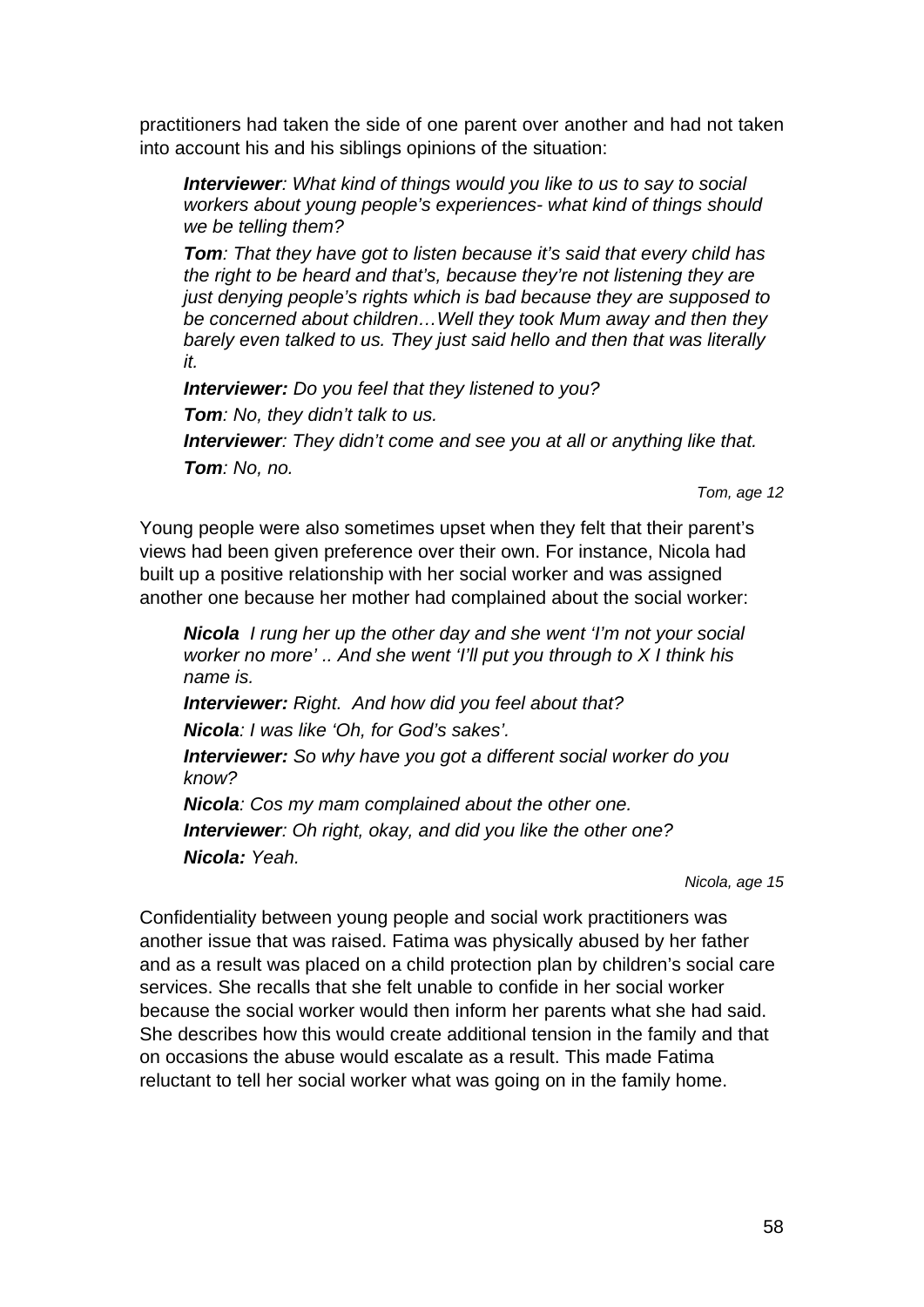*Interviewer: Did you understand what was happening or what people were doing?* 

*Fatima: No, it all it felt like what ever I told them they would go and tell my mum….so I would just stop telling them* 

*Interviewer: What did you expect to happen or what did you want to happen?* 

*Fatima: I thought that they were going to help me and not tell my mum when I told them stuff…….* 

*Interviewer: Do you feel that they listened to what you had to say? Fatima: No, they listened to what my mum had to say.* 

*Interviewer: Can you tell me about a time when you feel other people weren't very helpful?* 

*Fatima: When my dad, yeah, he came to my new house, yeah. He hit my brother. I told [my social worker] not to say that I told… but then police came to my house and said, 'Your daughter said that this happened,' and my brother denied it…and it kicked off again. They [the police] went and it started again!* 

*Fatima, age 15* 

Fatima's experience reflects concerns raised by social work practitioners regarding the lack of control given to young people over information sharing when child protection is used (see Chapter 6).

# **Social work responses**

Some young people described situations where they felt that children's social care services had not acted to protect them soon enough. For instance, Peter disclosed to his head teacher that he was being physically abused at home by his parents and his head teacher referred this to children's social care services. Peter described in his interview how he would have liked to be taken out of the family home and placed in a safer environment. After his first disclosure he was returned to the family home where he describes the physical abuse escalating. He also stated that children's social care services were not monitoring his situation after his first disclosure and that he felt his only option was to escalate the risk to himself to receive a service. One year later, Peter was placed in local authority care.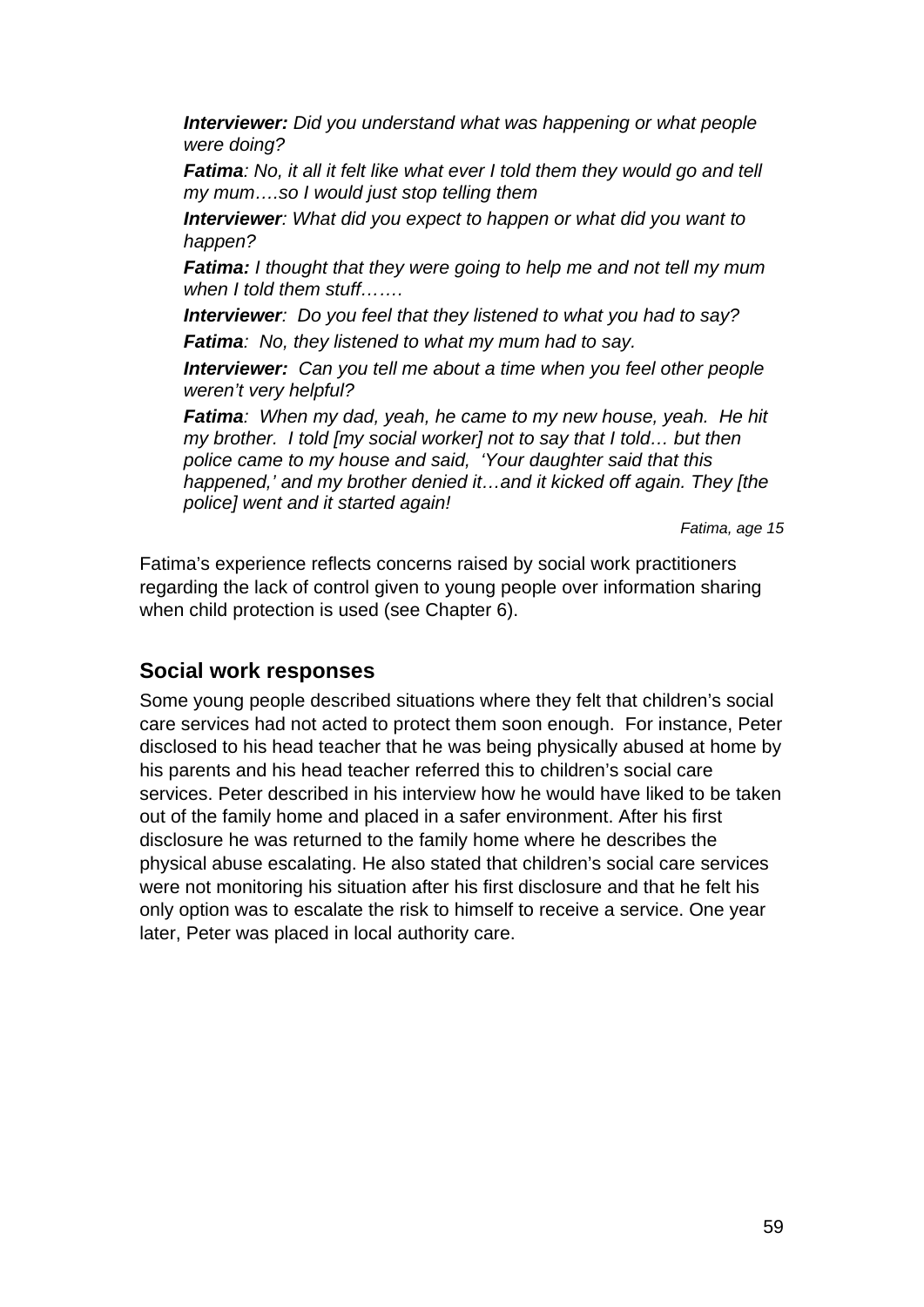*Peter: It would have been nice to not have to go through all that. It would have been nice if they actually had have just done what they were meant to do instead of me ending up here a year later.* 

*Interviewer: Right. So what would you have wanted them to do like ideally?* 

*Peter: I says 'Can you just find us a placement, I don't want to go back' … and they made us go back to my mum's…* 

*The only thing they said to us was … they cannot find us a placement so they give us two choices – to either come with them back to my mum's or walk out the school gates and go missing…* 

*(later in interview)* 

1

*Interviewer*: *Did your social workers get you a place at [name of children's home] eventually then?* 

*Peter: Yeah…This was after me going missing for a week, living at my grandma's<sup>6</sup> being punched all over and that, no contact [from social services].* 

*Peter, age 15* 

Peter's experience perhaps highlights the difficulties with a lack of care placements for this age group.

David also felt that social care services were slow to respond to his case. In his description of when he contacted social care services for help he had to walk several miles to see his social worker and was left walking the streets for several hours at night.

*Like when my mam threw us out I had to go to like the phone box and … ring social services and [I] said that I'm like walking the streets and got nowhere to stay but I mean like every time I rang them up they always tell us to ring them back or they would ring me back or stuff like that and it always took ages. Like you have to stand round the streets for hours and that waiting for them to ring us back and sort things out…They wanted us to stay in my dad's house, so they took us across there. But they didn't tell my dad cos he wasn't answering his phone. And my dad wasn't in when I got there when the taxi took us over, so I had to walk back [describes a distance covering several miles]. And like all the phone boxes like were broke and stuff, and every time I rang them they said they'd needed the number off the phone box, but like there was never a phone box so I'd have to like walk an hour or something just find a phone box.* 

*David, age 16* 

Another young person, Sam, felt that his allegation of abuse against his foster carer was not taken seriously by his social workers:

 $6$  Between his initial disclosure and being placed in local authority care. Peter lived at his Grandma's for a short period of time to escape the abuse.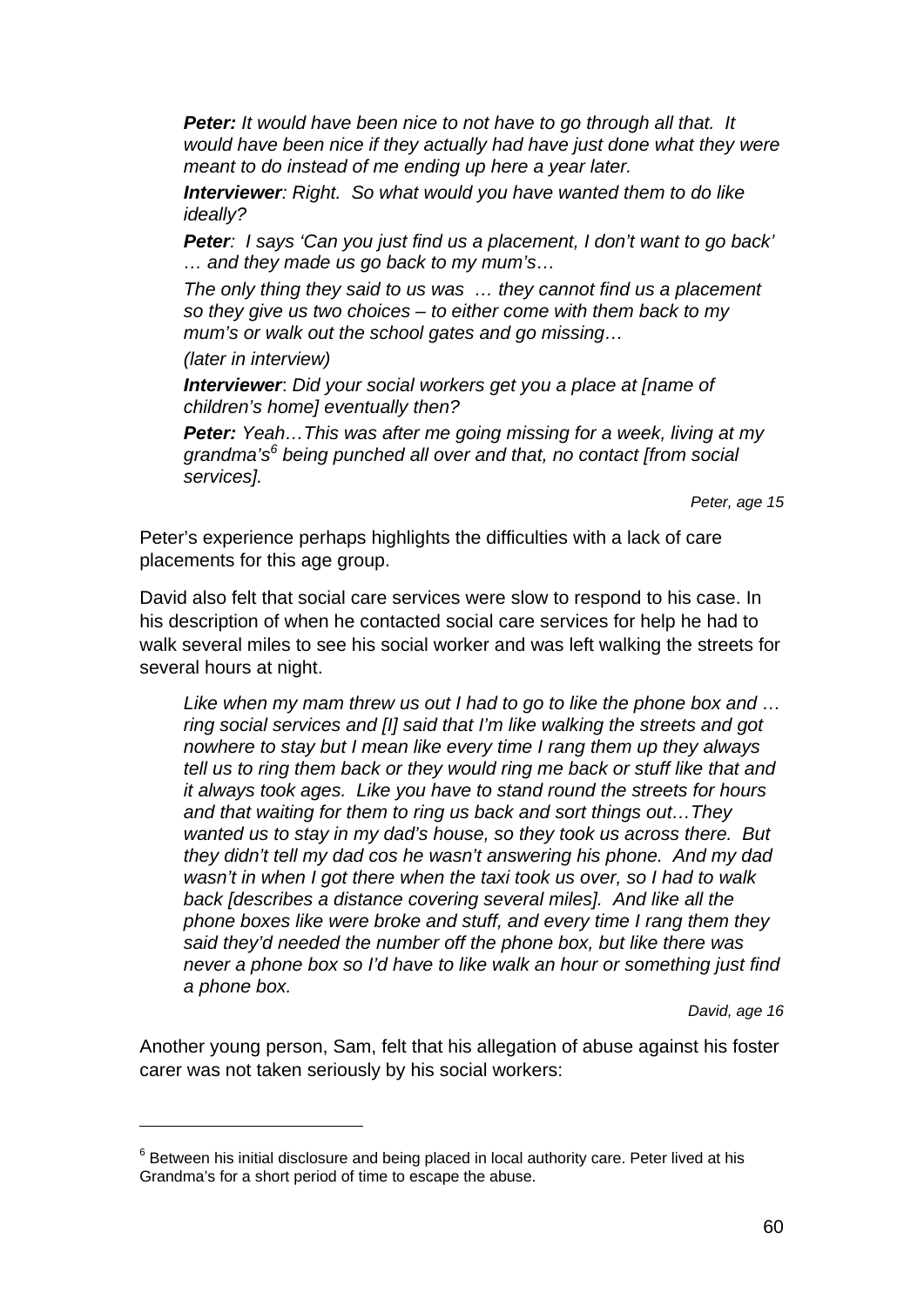*Everyone told me it was assault so I said to my social worker at the end of the day 'This happened'. And I showed my social worker the mark, no complaint got put in. I thought it was just wrong like how she gripped me … and they didn't do nothing about it.* 

*Sam, age 17* 

Peter's, David's and Sam's cases highlight the difficulties experienced by young people when they are not seen as a safeguarding priority due to their age or in the case of David where they are not responded fast to enough by often under-resourced children's social care services.

# **Length of social work involvement**

Some young people described a short period of social care intervention. This was often when the young person was not in immediate danger of further maltreatment. However, these young people felt that they were not offered enough support from children's social care services and were not signposted onto other services which could help them. Emma was sexually abused by an older step sibling and met her social worker in relation to the court proceedings she was involved in. She was disappointed that she did not receive more support:

*Interviewer: Do you feel like you need any more help now? Emma: From a social worker? Not now because our family managed but she could have stuck around a little while longer though.* 

*Interviewer: Your social worker? Do you feel that she left your life too early?* 

*Emma: Well yeah, she said like 'we'll see ya in this months time' and she never came, we never got a phone call, letter or no. She just disappeared.* 

*Interviewer: How often did she come to see you then?* 

*Emma: I think I saw her twice and that's it…She could have explained what social services was about and she was doing and what her job was to do with our particular family. So they could give more detail of why they have been assigned to that one particular family, sort of thing, because obviously I didn't know what was going on* 

*Interviewer: What would you liked them to have done?* 

*Emma: Could have told me what was going on first, could have like had a meeting with [my sister] and the parents like, explaining what happens*  and talked to me privately about it or somemic like that and see if I got it *cos I didn't know anything that was going on.* 

*Emma, age 14* 

Another young person, Lisa, described a similar experience to Emma. Lisa disclosed sexual abuse by a neighbour directly to the police (see above). She had social work involvement in relation to the prosecution of her abuser but no other help from children's social care services. She met her social worker on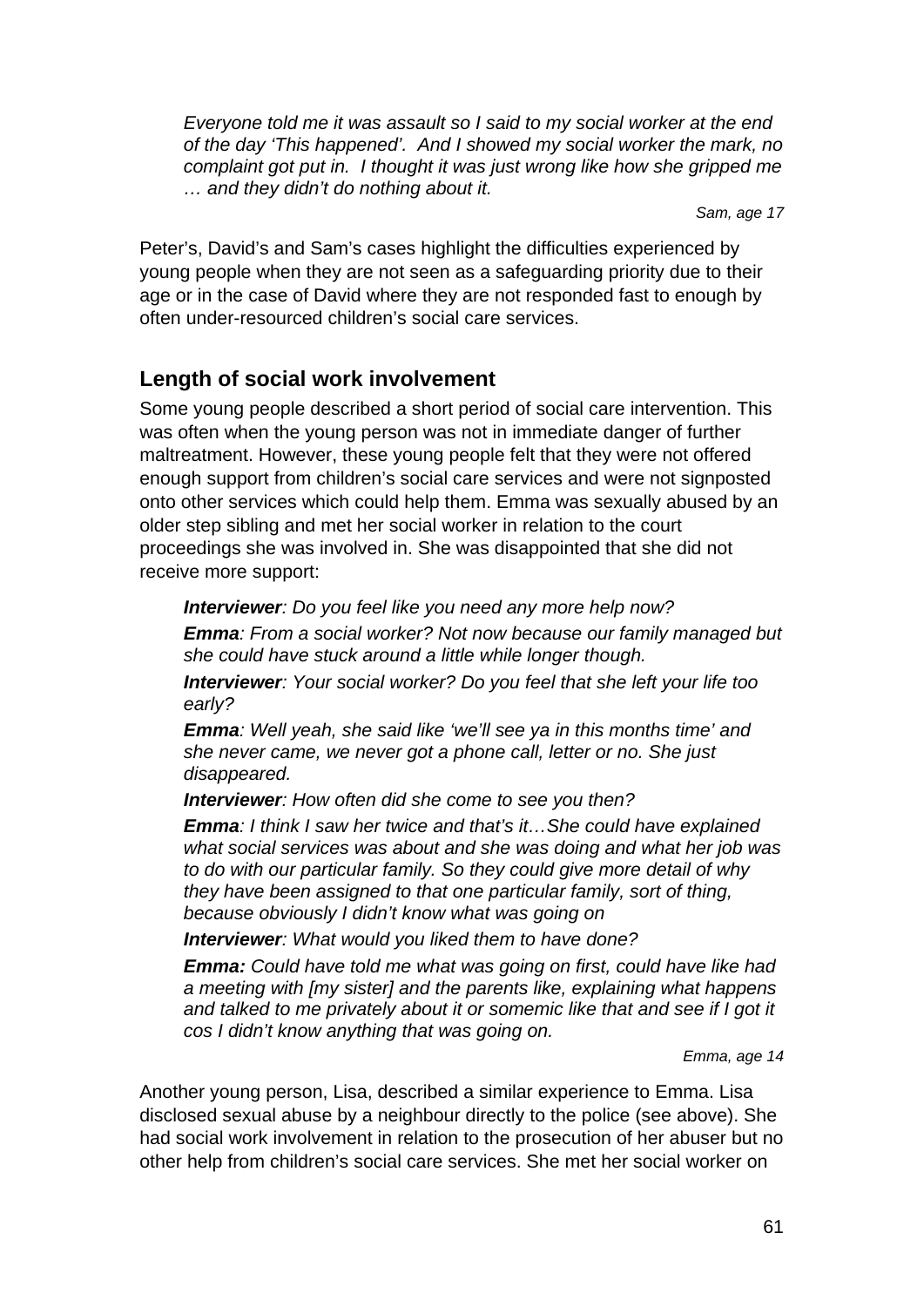one occasion. She also felt let down that she and her family had not been offered any additional help by children's social care services in relation to her disclosure. The family were not signposted to any other services and Lisa felt they had been left without the support they needed to deal with the aftermath of her disclosure (see also Allnock et al, 2009 and Hooper et al, 2007).

*Interviewer: So did you have any meetings with the social worker and any family members or anything like that?* 

*Lisa: Apart from the house visit – I can't remember – I don't think so. Interviewer: So after the house visit you didn't see your social worker again?* 

*Lisa: No… I think they could have given me and my family more support like afterwards cos it was sort of like as soon as we find out it wasn't going to court or anything and then you're left stuck in that situation. It was like 'oh well' we was left with like the aftermath sort of thing but no support or anything. We were just sort of left to cope with it.* 

*Lisa, age 15* 

#### **Safeguarding processes**

Many of the young people interviewed were unclear about the safeguarding processes they were subject to. Some young people were unclear about what having a child protection plan meant.

*Interviewer: Do you know social services have a special plan called a child protection plan?* 

*Fatima: Yeah.* 

*Interviewer: And how did you feel about that?* 

*Fatima: I didn't understand, all I know is that I am on a child protection register.* 

*Interviewer: Ok. you didn't really understand what that meant? Did no one ever explain any of that to you?* 

*Fatima: No.* 

*Fatima, age 15* 

This finding is similar to other research with families that found that parents were sometimes confused about the nature of concerns about their children, why they had child protection plans and the meaning of interventions (see Hooper et al, 2007).

# **Experience of child protection conferences and looked after children reviews**

Some of the young people interviewed for the study had attended child protection conferences and/or looked after children reviews. Their experiences of these meetings varied. Some young people described these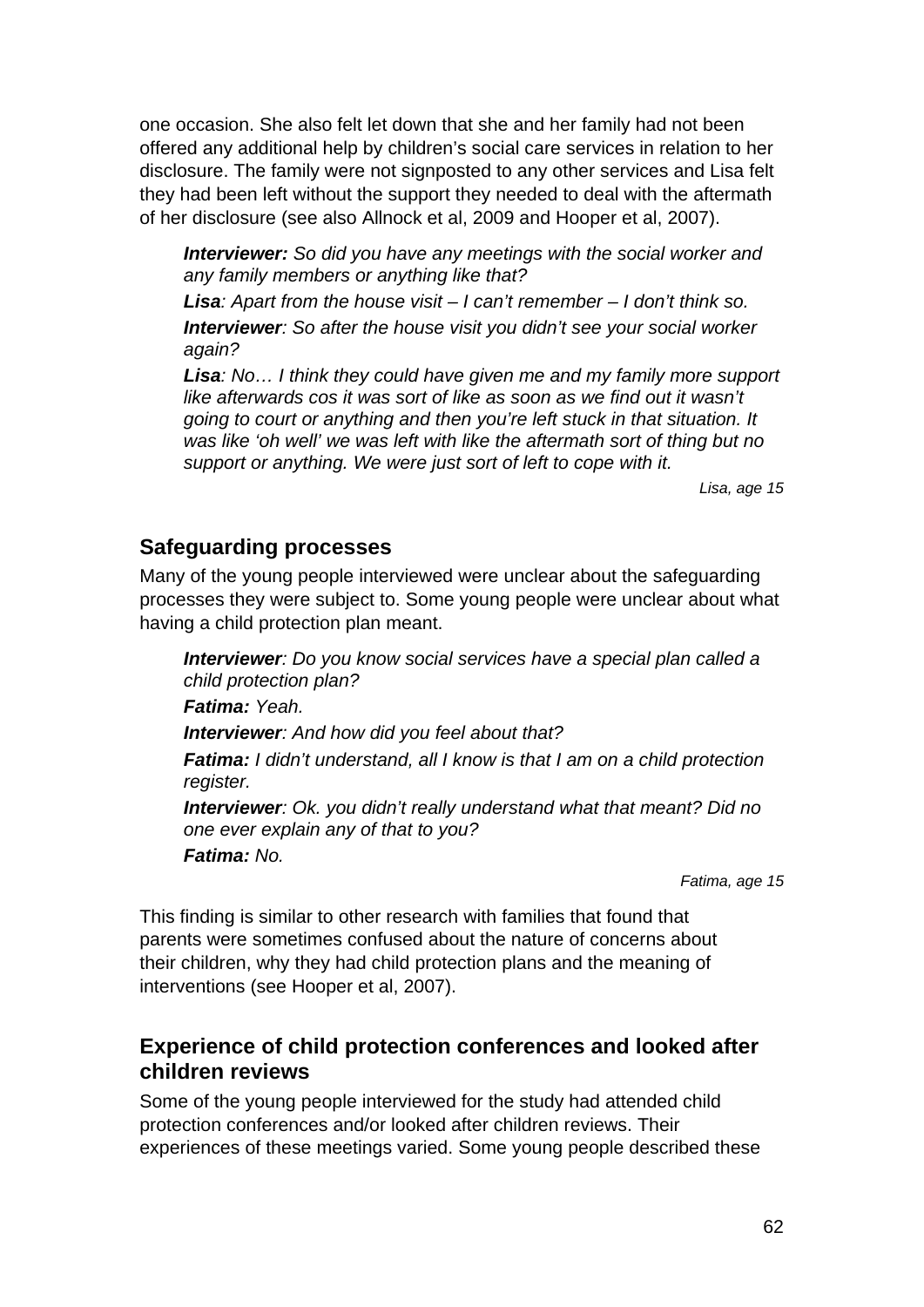meetings as un-engaging and over long and some young people felt that it was difficult to get their say.

*Interviewer: What are [LAC reviews] they like for you? David: Boring. I hate being sat anywhere for the same … for an hour. Interviewer: Right okay. I won't keep you here long. (laughs) David: No no, I don't mind as long as it's not people talking about us … Interviewer: Do you get to speak in the meetings? David: Aye, just about.* 

*David, age 16* 

Some young people felt that it was important that they had a relationship with all of the professionals who attended meetings as this made them feel more comfortable.

*It's just like the chairperson that comes, I just don't know them and I'm like 'Well can you not keep the same chairperson to like handle the meetings, so like I actually know them?' Because it's not very good somebody coming into the meeting and you … and you're discussing your personal issues with everyone, bar one person that you don't know. I* mean *I* know they're not going to say anything, but it's just *I* feel ... well *I don't really want them to know because I don't really know them.* 

*Katy, age 16* 

Other young people felt that they got to have a say at their LAC reviews.

*Chris: I've been to loads of LAC reviews. Interviewer: And how do you find those? Chris: I enjoy going to them, cos I get my say really.* 

*Chris, age 15* 

Young people valued having an advocate at child protection conferences who was there to represent them.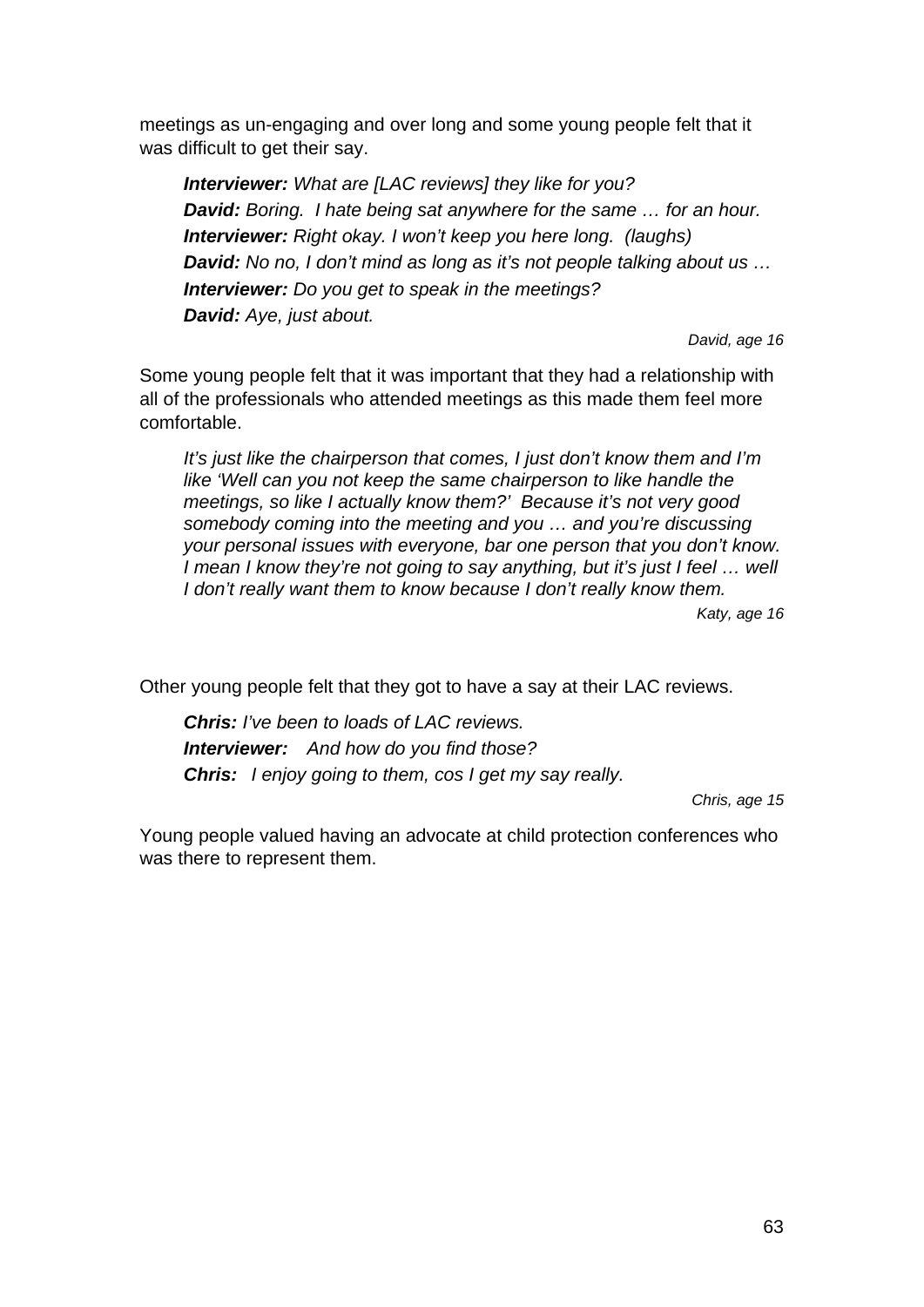*Interviewer: so what were those meetings like for you?* 

*Laura: Um, the first one was okay and then the second one wasn't so good. Cos I was back into like skiving off school, going out with friends drinking. …like my advocate and everything weren't there, so it wasn't as easy.* 

*Interviewer: What, your advocate wasn't there?* 

*Laura: No. Cos we'd agreed like … she said she couldn't make that day, and I'd said well that's fine. Cos I didn't really need her the first time, but the second time I could have done with having like the advocate there… So the meeting didn't last as long, cos I wouldn't talk. Laura, age 15* 

# **Summary**

This chapter has presented the research findings on the perspectives of young people who have been in contact with children's social care services. A brief summary of key findings from the chapter is as follows:

#### *Reasons for the referral of young people*

 Abuse of young people is complicated by a range of issues that tend not to be present with younger children, e.g. substance misuse, homelessness, being thrown out of home, alcohol/drug misuse, risktaking behaviour, violence and conflict with parents. This makes young people's case histories distinct and often more complex than those of younger children.

#### *Young people's experiences of seeking help*

- Young people found it difficult to disclose maltreatment. Disclosure was not necessarily easier for young people than for children as they faced different barriers, in particular being acutely aware of the impact a disclosure could have on themselves, family and the abuser themselves. When young people did disclose maltreatment they were likely to speak to a peer first.
- If young people did approach a professional this was likely to be a professional with whom they had an existing relationship, such as a teacher.

#### *Experiences of young people during the referral process*

 Lack of consistency of social workers and large social work caseloads are a barrier to young people disclosing abuse and neglect during the referral process. Young people were more likely to disclose abuse if they develop a relationship of trust over time with a professional. Young people may hide abuse as they are afraid of the consequences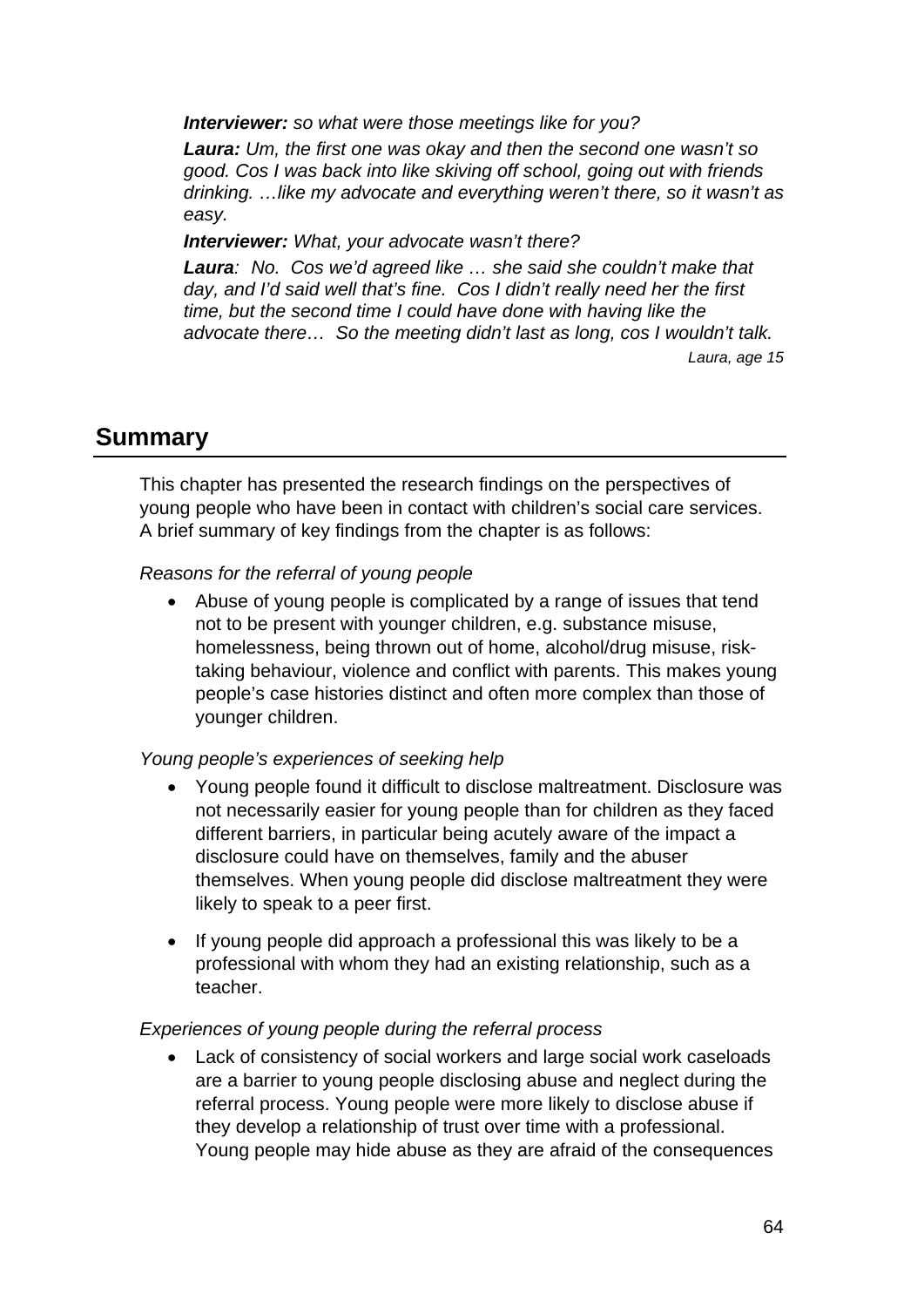of telling. Talking to young people on a one-off occasion may not elicit an accurate picture of what is happening to them.

- Young people were often unable to contact social workers when they needed them and this coupled with a lack of consistent support meant they could feel social workers were not engaged in helping them.
- Young people were ill informed about the safeguarding process. Many were confused about what had happened to them and why, and did not feel that their views had been listened to.
- Some young people felt that action to safeguard them had not happened quickly enough or that the actions of individual social care professionals had put them at further risk of harm.
- There was evidence of tensions between managing the needs of young people and of parents. Problems with confidentiality between young people and parents was a particular issue.
- Where young people had been subject to maltreatment but were no longer at risk of further significant harm there appeared to be a gap in providing support and/or the signposting of young people towards relevant support. This was particularly the case for young people who wished to access counselling support after sexual abuse.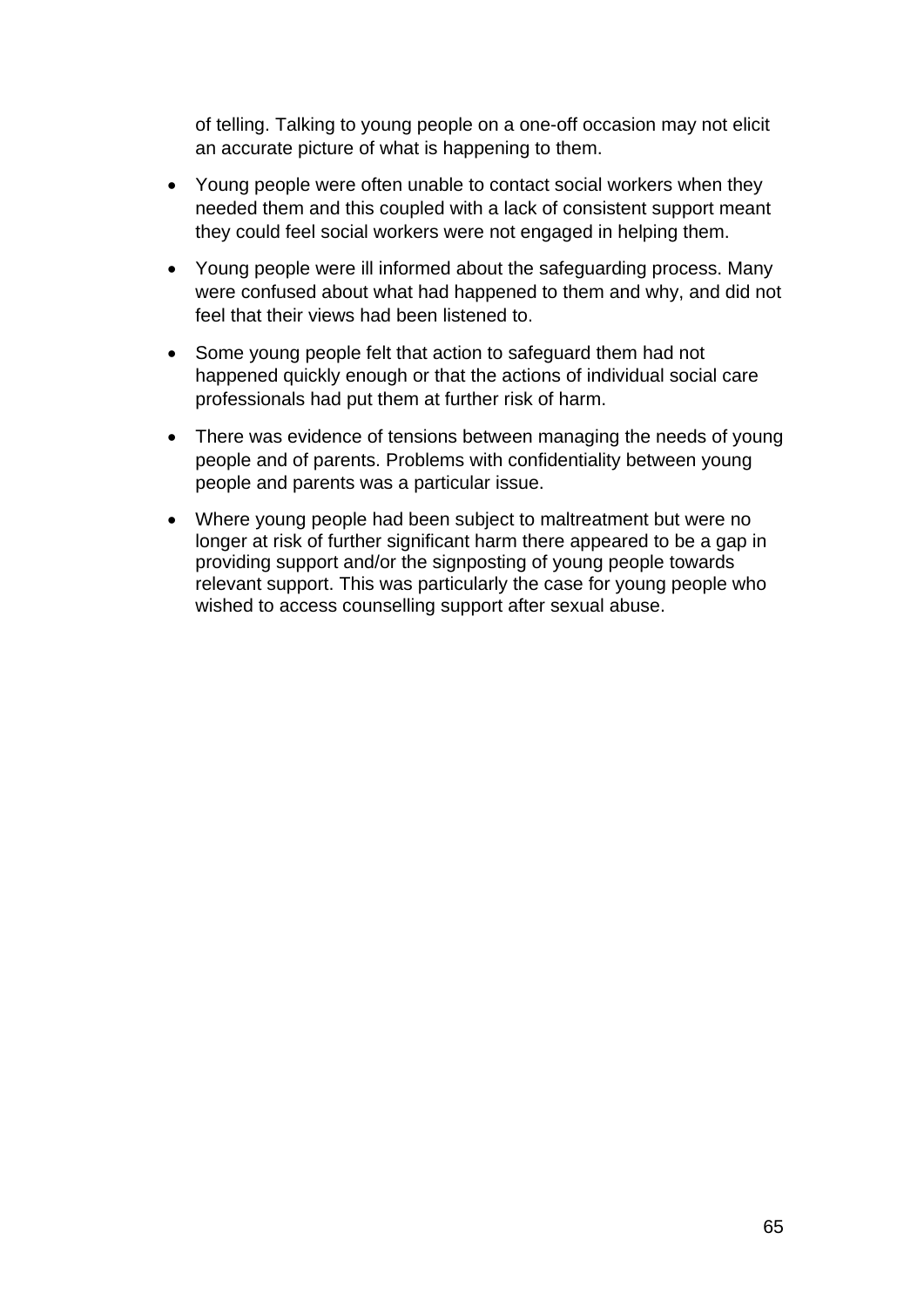# **4**

# **Referrers' perspectives**

This chapter explores the perspectives of potential referring professionals about dealing with issues of potential maltreatment of young people. We explore material from professionals in the police, schools, youth offending teams and the voluntary sector who contributed to the research through returning survey questionnaires and participating in interviews for the practice study.

We focus in this chapter on four key questions:

- How do professionals in potential referring agencies assess risk in relation to cases of possible maltreatment, and specifically how does the age of the young person affect perceptions of risk?
- Similarly, how do these professionals make decisions about whether to refer a case to children's social care services on the basis of child protection concerns, and how does the age of the young person affect these decisions?
- What is professionals' experience of making referrals of young people on the basis of child protection concerns to children's social care services?
- What alternative actions do professionals take when they do not make a referral to children's social care services?

We also consider referring professionals' responses to broader questions about the workings of the safeguarding system in relation to young people aged 11 to 17.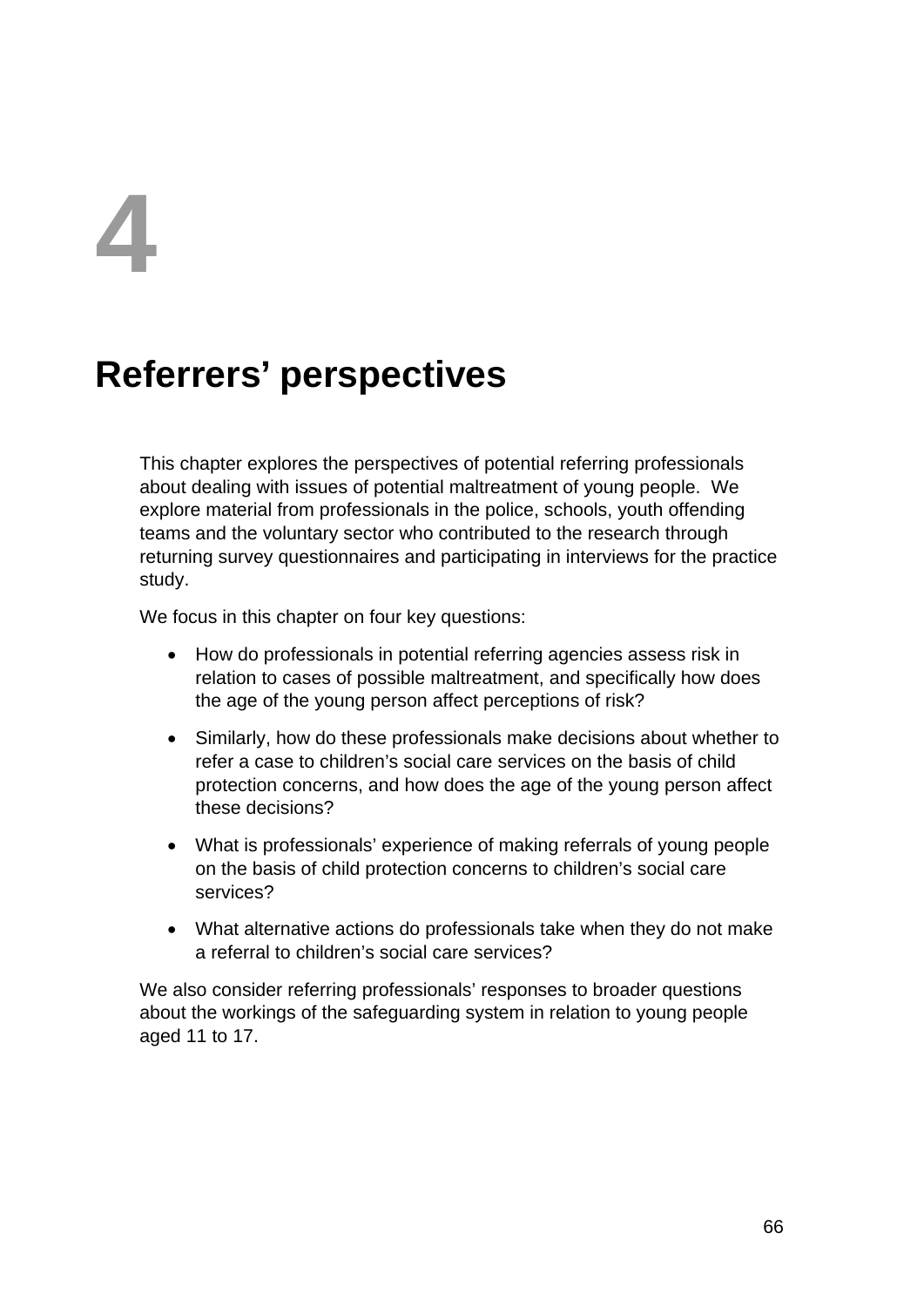# **Survey**

The survey included 119 professionals in referring agencies across 12 local authority areas – 47 working within the police, 40 in schools, 20 in the voluntary sector and 12 in youth offending teams.

# **Practice study**

The practice study included a range of professionals who have referred young people to children's social care services. This included 12 voluntary sector workers; nine teachers; nine police officers, two professionals working within Youth Offending Teams (YOTs) and two Connexions workers. The majority of the interviewees worked within the four participating authorities, however four interviewees worked within other local authorities and another four worked with and across a broad range of local authorities.

# **Assessing risk**

This first section focuses primarily on material from the survey of referring professionals. We begin by providing an overview of professionals' responses to the scenarios and some of the key factors taken into account in decision-making which professionals identified in their notes under each scenario. We then move on to discuss age-related dimensions of the risk assessment and look in more detail into the responses to different types of scenarios.

The survey consisted of a self-completion questionnaire which mainly focused on a set of 11 hypothetical scenarios of potential cases of maltreatment. Respondents were asked to give several ratings for each scenario. One scenario was identical for all respondents to provide a reference point for comparisons. For the remaining ten scenarios, key characteristics of each vignette (the age, gender, ethnicity and abilities of the child or young person and the severity of the scenario) were randomly varied. These ten scenarios covered the following categories of maltreatment:

- Neglect four scenarios focusing on supervisory, educational, medical and emotional neglect
- Emotional abuse four scenarios focusing on isolating, ridiculing, ignoring and confining
- Physical abuse one scenario
- Sexual abuse one scenario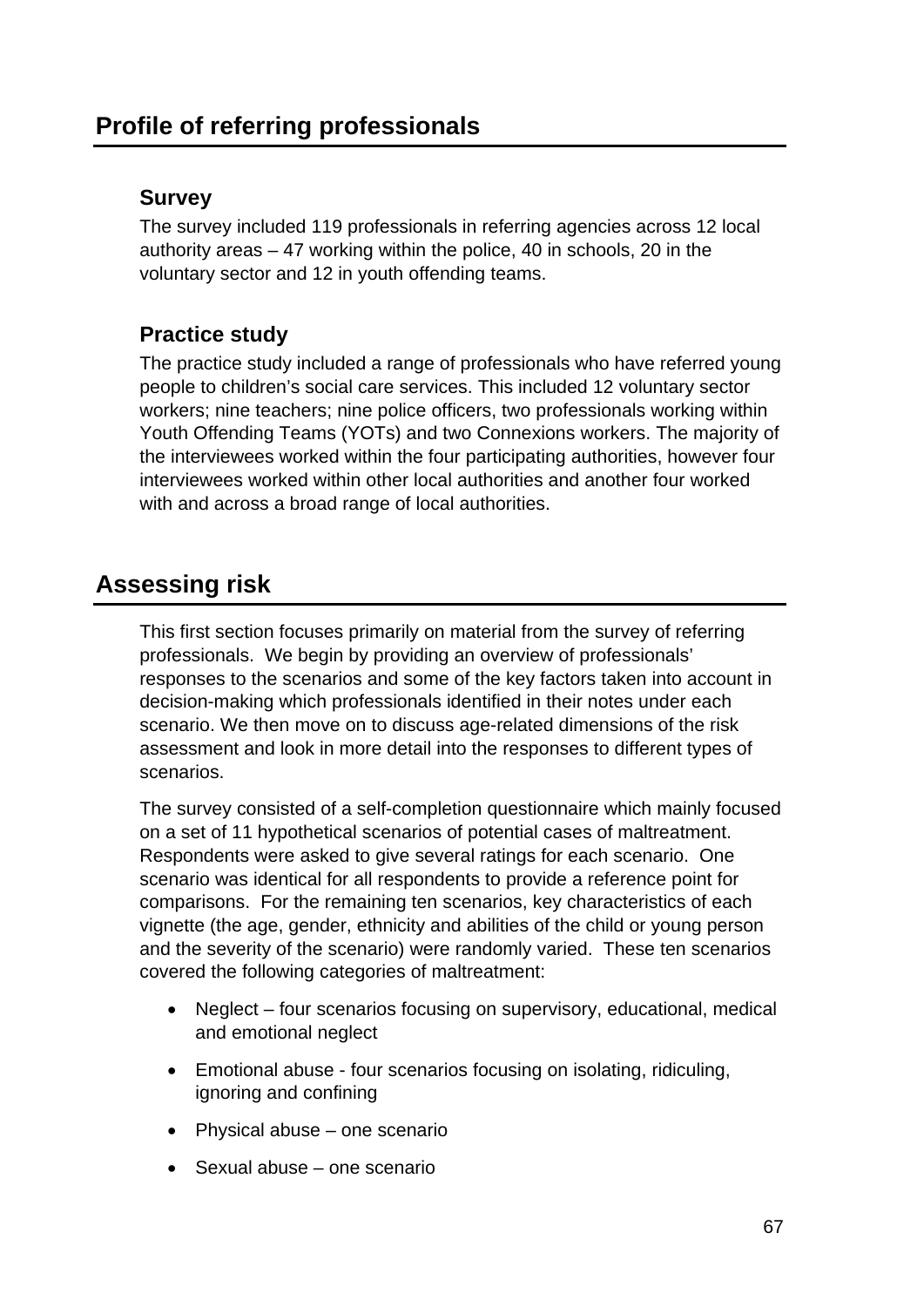Examples of some of these scenarios are presented later in the chapter and a sample of the full questionnaire is contained in the appendix.

The analysis here focuses on professionals' responses to two questions in relation to each variable scenario:

- To what extent do you think that this situation means that the young person is at risk of immediate harm?
- To what extent do you think that this situation means that the young person is at risk of longer-term negative outcomes?

Respondents were asked to respond to each question on an 11-point scale where 0 represented 'Minimal risk' and 10 represented 'Very high risk'.

# **Overall risk ratings**

Overall, the mean risk ratings across the ten variable scenarios were around 5.2 for immediate risk and 6.9 for longer-term risk.

Our main focus in this report is on age-related aspects of these responses. We will begin to explore this issue later in this section. However it is worth noting first some of the general factors which professionals took into account in assessing the scenarios (identified in participants' notes to each scenario).

There was often a wish for more information before coming to a decision about the scenario. One key issue for respondents was whether there was a history of related issues within the family. The types of issues included previous child protection issues and domestic violence. A second broad area of concern was the current situation within the family. A number of respondents said that they would seek further information about siblings, and there were a range of other issues mentioned such as whether a young person might be acting as a young carer, parental mental health issues and so on. Generally these areas of concern reflect the range of factors that can be connected with maltreatment and many of the key dimensions identified in the Assessment Framework.

Many respondents identified the parents as a key source of further information. In contrast, relatively few respondents identified the child or young person as a key source of further information. This may be partly a result of the way some of the scenarios were phrased in the sense that there was an implication that the young person had spoken to the respondent. However, this is still a potentially important issue. Some professionals appeared perhaps to doubt the young person's account: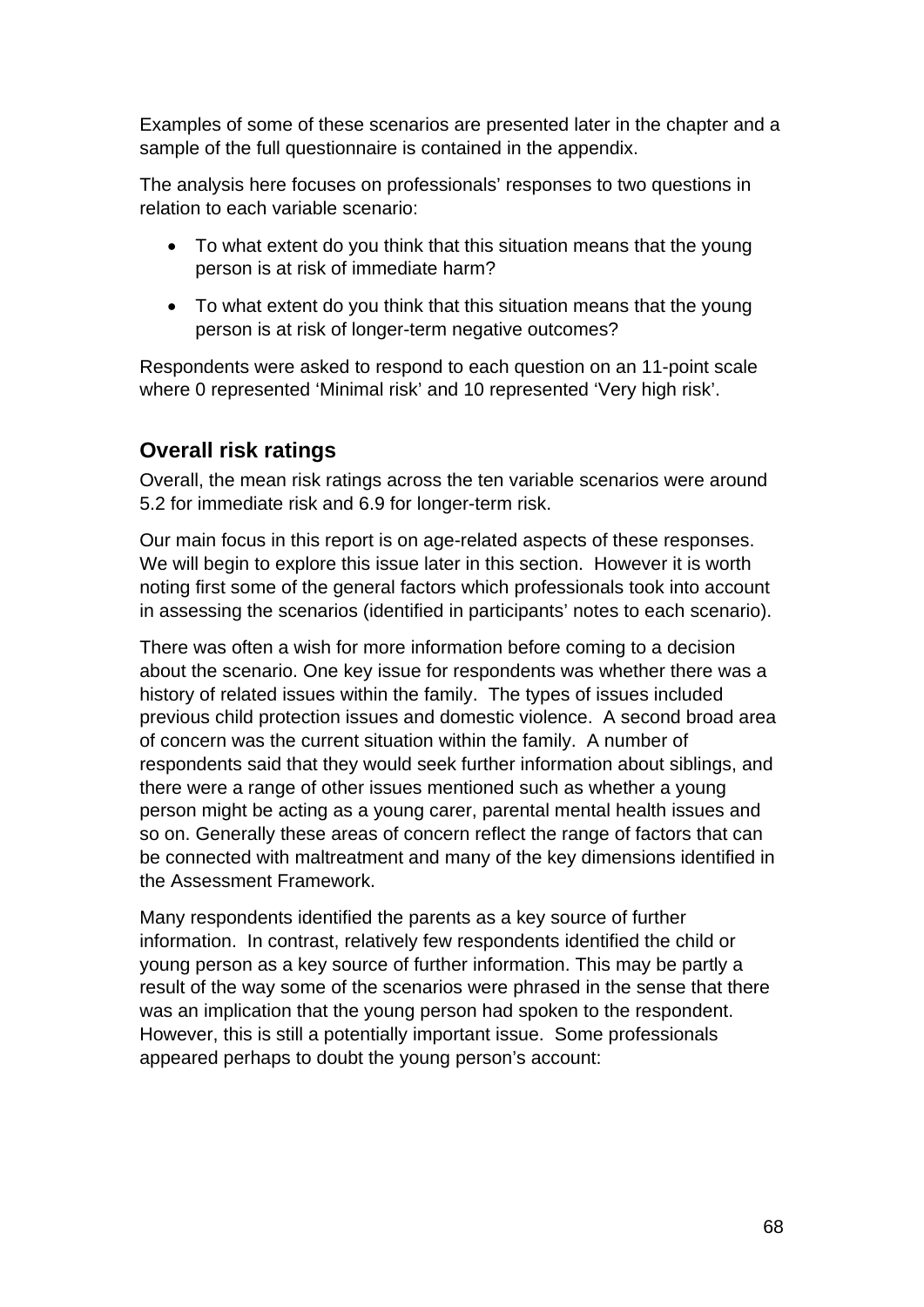*I would need to establish the facts by talking to parents first. Teacher, Supervisory Neglect scenario* 

*Variations by characteristics of young person in the scenario* 

We can look at how the characteristics of the young person in the scenario, which were randomly varied, affected responses. Table 1 summarises the result of a statistical analysis of these patterns.

- There was a small but significant association between age and assessment of long-term negative outcomes which were seen as being less likely as age increased.
- Where the young person in the scenario was cited as having mobility difficulties, ratings of immediate risk were significantly higher
- There were some apparent patterns according to the ethnicity of the child or young person – with scenarios involving African-Caribbean young people having the lowest ratings. These differences did not however reach statistical significance.
- There were no significant differences in responses according to the gender of the child or whether the child or young person was defined as having moderate or no learning difficulties.

So, in relation to the main topic of this research project, there was some statistical evidence of differential responses to scenarios based on the age of the child or young person.

It is also noteworthy that there were significant differences in risk assessments depending on whether the scenario related to a disabled child or young person. We provide some qualitative examples of how this factor may interact with age to affect professionals' perceptions of risk and decisionmaking later in the chapter.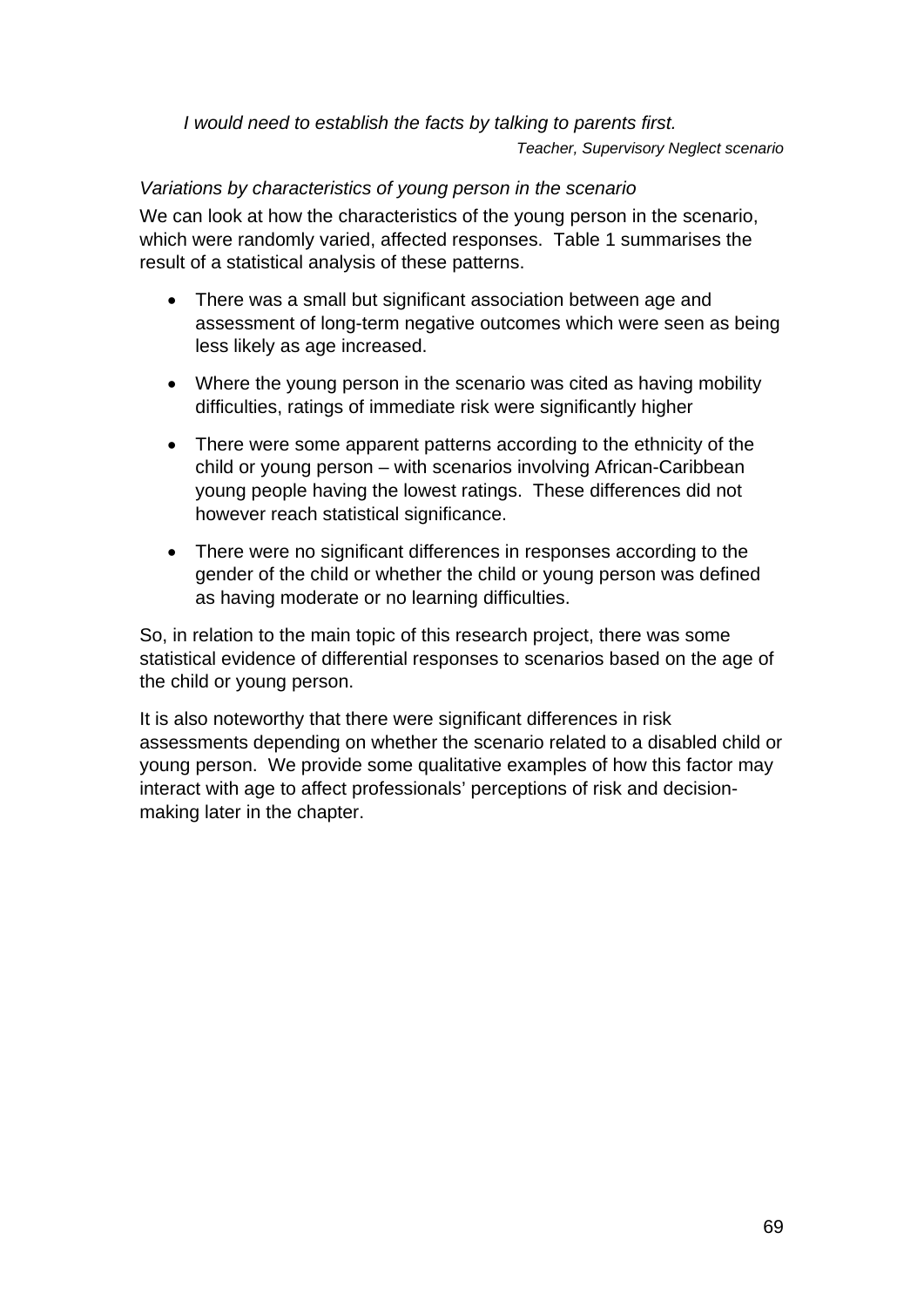| Variable (base for comparison)          | Immediate risk | Longer-term<br>harm |
|-----------------------------------------|----------------|---------------------|
| Year group                              |                | $\star$             |
| 8 to 12                                 | 5.3            | 7.0                 |
| 13 to 17                                | 5.1            | 6.8                 |
| <b>Gender</b>                           |                |                     |
| Female                                  | 5.2            | 6.9                 |
| Male                                    | 5.2            | 6.8                 |
| <b>Disability</b>                       | $\star$        |                     |
| No physical disabilities                | 5.1            | 6.8                 |
| Some mobility difficulties              | 5.5            | 7.2                 |
| <b>Learning difficulty</b>              |                |                     |
| <b>No</b>                               | 5.2            | 6.8                 |
| Moderate                                | 5.2            | 7.0                 |
| <b>Ethnicity</b>                        |                |                     |
| Asian                                   | 5.3            | 6.7                 |
| African                                 | 5.4            | 7.2                 |
| African-Caribbean                       | 4.8            | 6.5                 |
| White                                   | 5.2            | 6.9                 |
| <b>Total for all variable scenarios</b> | 5.2            | 6.9                 |

#### **Table 1: Young people's characteristics and responses (referring agencies)<sup>7</sup>**

# **Age related assessments of risk**

1

We now turn to the key focus of the survey of referring professionals regarding the extent to which the age of the young person affects professional assessment of the case.

Figure 1 shows the mean responses for young people of different ages. It can be seen that whilst there is a general downward trend, the overall effect is not that substantial. Regression analysis indicates that age explained less than 1% of the variation in perceptions of longer-term negative outcomes and likelihood of referral. Visual inspection of this graph suggests that there is a

 $7$  Significant differences at a 95% confidence level using Pearson correlations for age and and non-parametric tests (Mann-Whitney and Kruskal-Wallis as appropriate) for other variables are indicated by an asterisk. Means for these differences are shown in bold. Means for age groups are for illustrative purposes, exact age was used for statistical testing.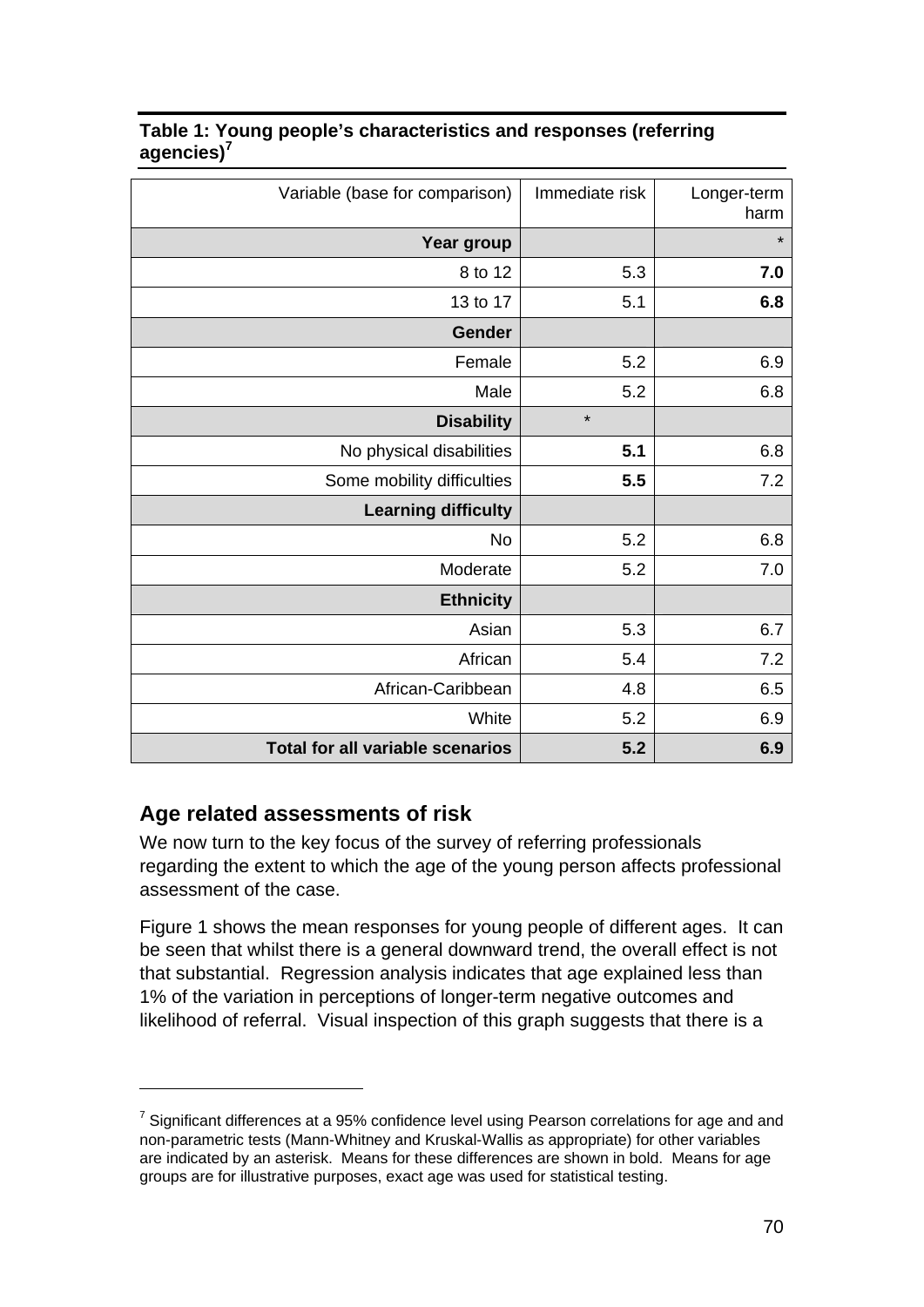particular downward trend in responses to scenarios if the young person is aged 17.



#### **Figure 1: Perceptions of risk of longer-term outcomes for different ages**

An analysis of professionals' notes on responses to the scenarios as a whole group, identified some general themes in professionals' additional notes about scenarios which relate either directly or indirectly to the age of the child or young person in the scenario. Three key themes emerged from this analysis:

First, young people were sometimes seen as contributing to or exacerbating the situation through their own behaviours

*Definition of 'hits'. Concern over the hitting to the head. Concern that the parent is also at risk of harm from the child and that the child could also lash out with the angry feelings to other children at school.*

*Teacher, Physical abuse I would be concerned about the reasons for his parents stopping him socialising and would attempt to raise this with the parents - discuss with child if this was a punishment (like being grounded) for naughty behaviour? Try to understand parents perspective behind the move.* 

*YOTs, Emotional isolating* 

Second, young people tended to be perceived as more competent than children. This was seen as meaning that they were more able to seek support directly or that they were more able to avoid or extricate themselves from risky situations: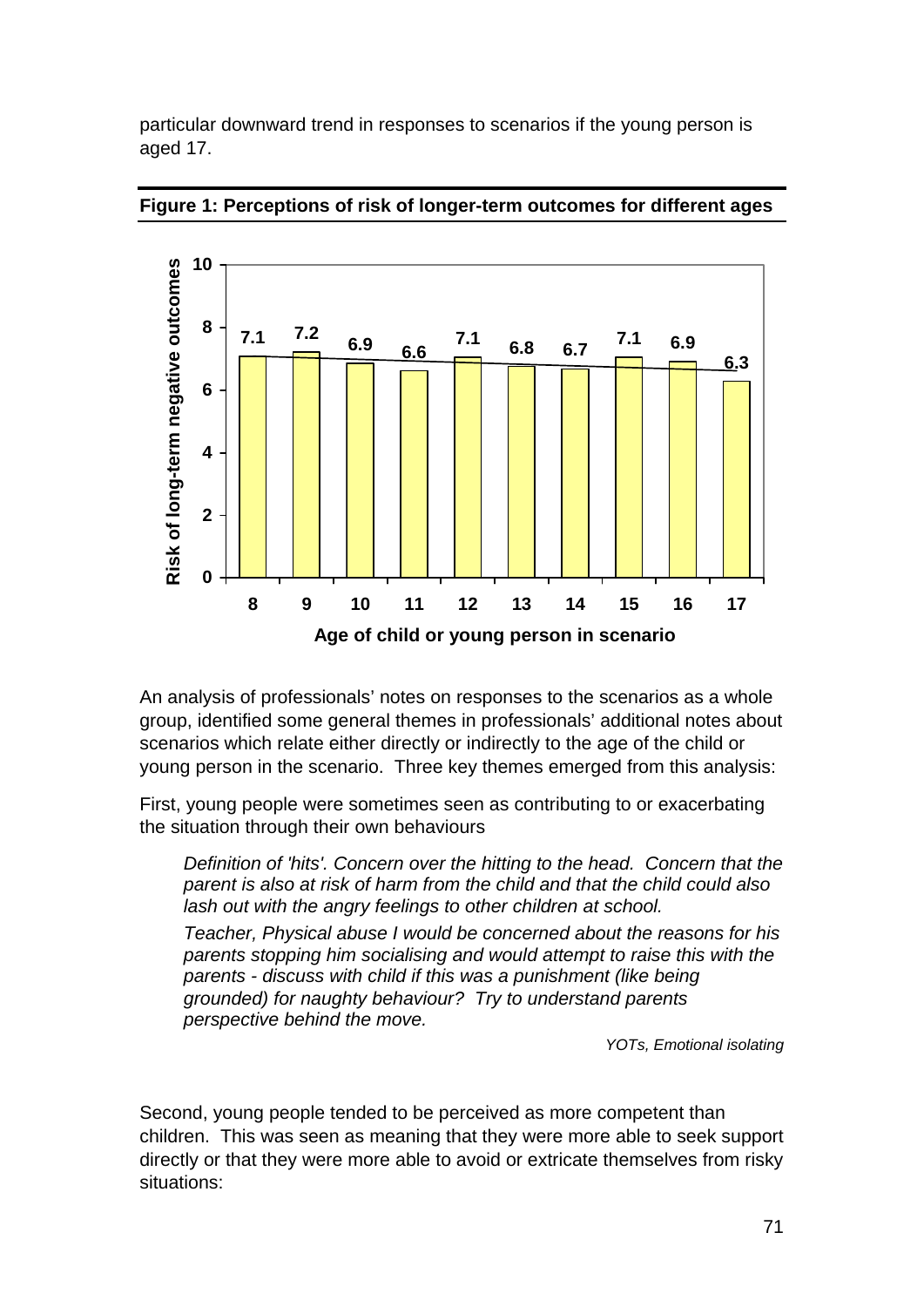*D's father probably feels D should sort it out himself, dad can't make friends for him*!

*Voluntary sector, Emotional neglect* 

*The student is 16 and therefore old enough to access services himself. However mum still has a duty of care and he should not be left without appropriate medical support. Rather than make a referral I would try to work with mum. Again, there is not enough evidence about the environment and circumstances of the family to make a final decision.* 

*Teacher, Medical neglect* 

For some professionals young people were also viewed as actively avoiding engagement with services that might help them.

Third, young people were seen as putting themselves at risk. There was an increased focus in professionals' comments on risks outside the home, often connected to young people's own activities and behaviours including involvement in crime and substance use:.

*Depending on how the student spends the time that she is out of school she could be at greater or lesser risk. I feel that this is a case for school and Education Welfare Officer to deal with. This student is at risk of leaving school with no qualifications and thus affecting her life chances.*  Teacher, Educational neglect

*She is at great risk of physical and sexual abuse being away from home and parents not aware of where she is nor do they appear to make efforts to find out. Young people drink alcohol, which puts them at greater risk unable to keep themselves safe. At 11 years old she is open to suggestion from her peers.* 

*Police, Supervisory neglect* 

These are three important themes which will be explored further later in the report.

# **Responses to specific scenarios**

:

We have already seen in the previous section that, taking all the scenarios together, there was a small significant association between the age of the child or young person in the scenario and two of the response variables – perceived risk of long-term negative outcomes and the likelihood of referral. In this section we look in more detail at the way in which age was associated with responses for specific scenarios, making use of the quantitative and qualitative data gathered.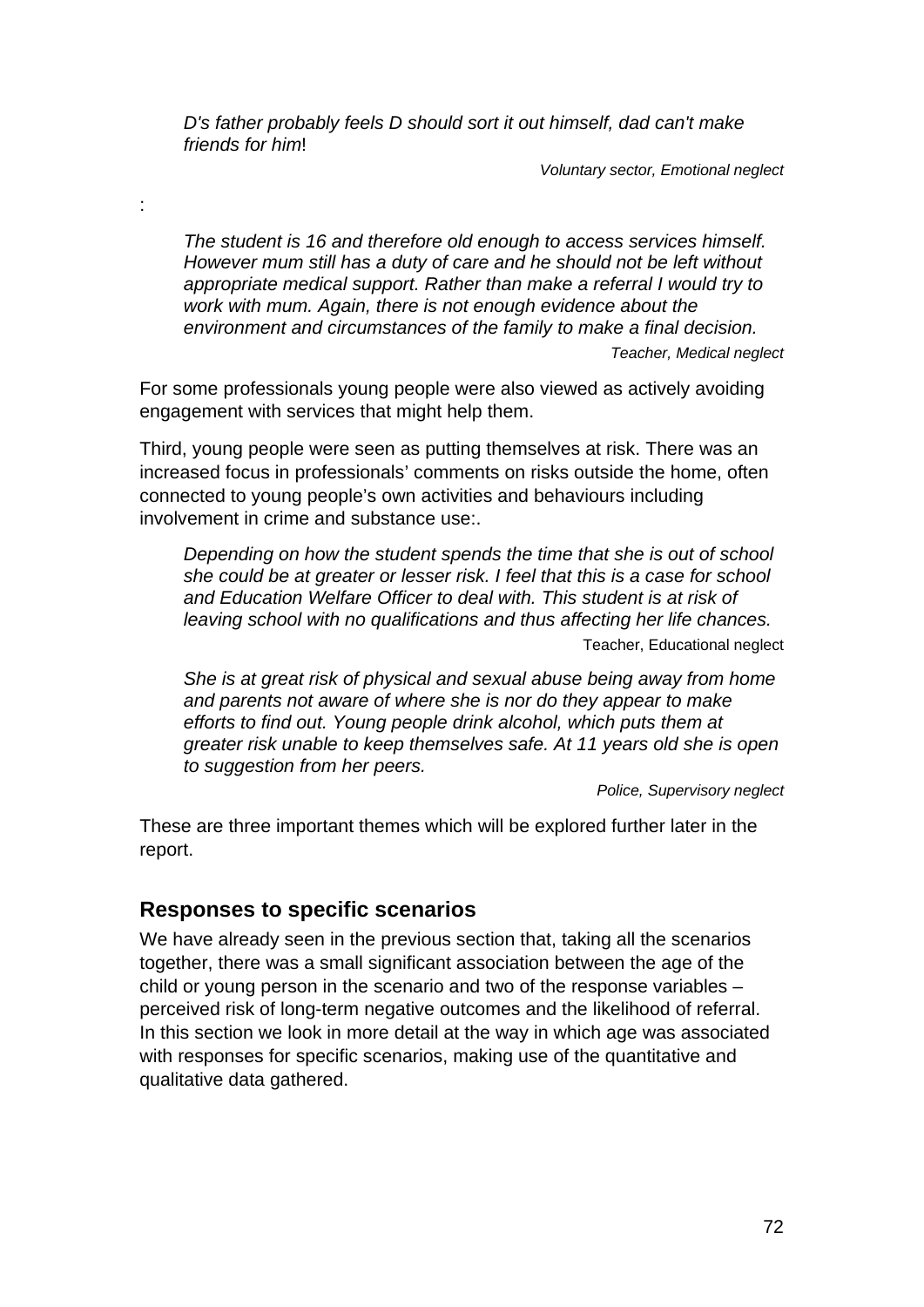### **Figure 2: Relative risk ratings for each scenario**



### *Relative risk ratings of different scenarios*

Figure 2 shows the overall ratings for referring professionals for each scenario. The scenarios perceived to represent the highest risk related to sexual abuse and confining a young person. The lowest risk scenarios related to emotional neglect.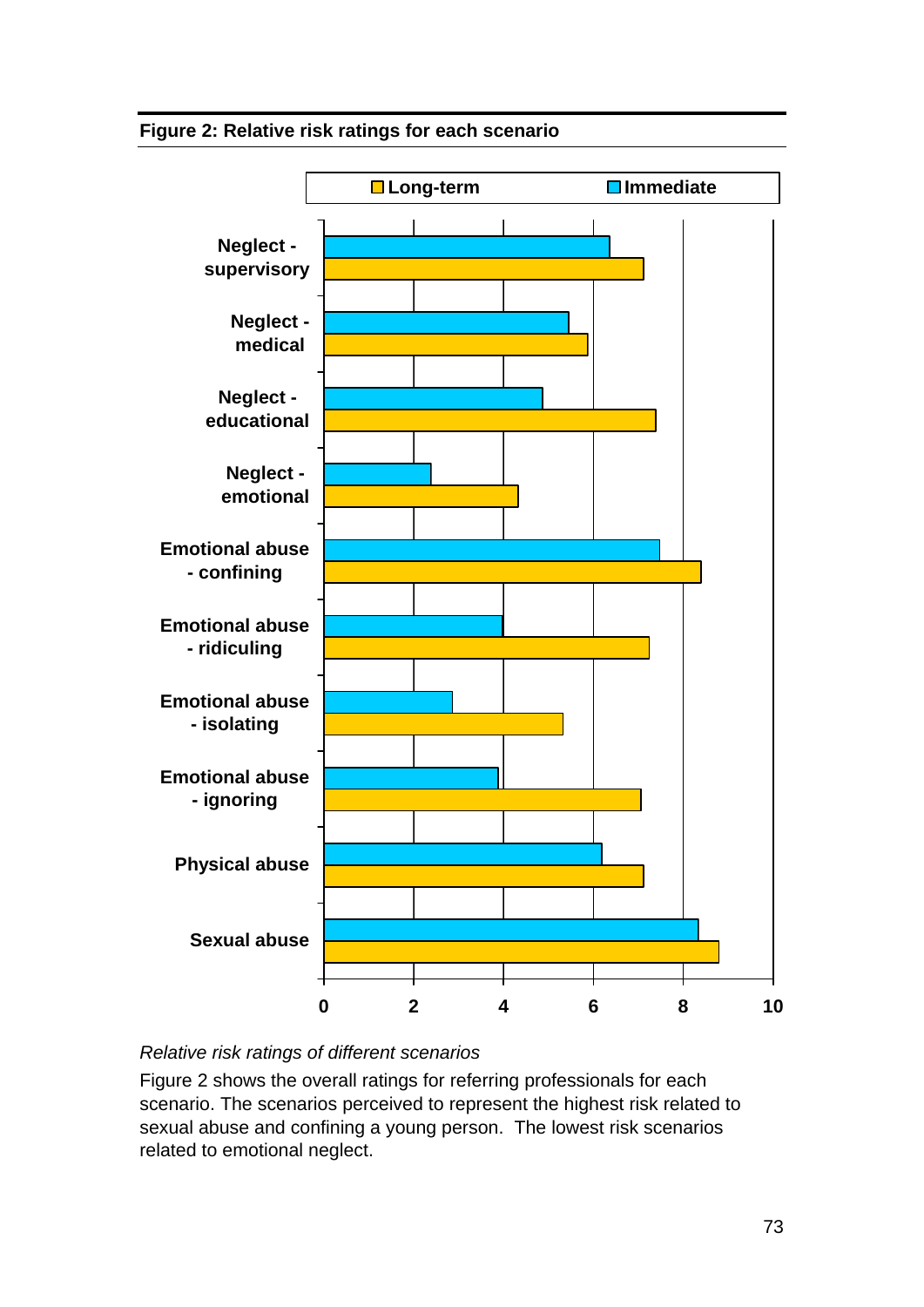Note that these statistics are presented in this way to provide the background contexts for the following sections. They are not intended as a reliable means of comparing views on different forms of maltreatment as in each case only one scenario was considered. It could be, for example, that the emotional neglect scenario was a relatively low risk scenario for its category while the physical abuse scenario was a relatively high risk scenario for its category.

#### *Age and responses to the different scenarios*

We now move on to consider the influence of the age of the child or young person in the scenarios on professional responses for each type of scenario. Table 2 summarises the correlations between age and response variables for each scenario.

There were statistically significant correlations for only two of the ten scenarios:

- First, for Supervisory Neglect the immediate and longer-term risk ratings decreased substantially as the age of the young person increased.
- Second, for Emotional Abuse Isolating, the perceived longer-term risk also declined with age.

For two other scenarios there were marginally significant correlations<sup>8</sup> which offer some tentative suggestions for future research, as follows:

- The perceived risks associated with the Educational Neglect scenario decreased as the age of the young person increased.
- The Physical Abuse scenario was perceived by professionals as likely to pose a higher (rather than lower) risk of immediate harm and longerterm negative outcomes as the age of the young person in the scenario increased.

For the other six scenarios the correlations were non-significant and generally very close to zero.

1

 $8$  We have conducted some post hoc power analysis which indicates that in these cases a considerably larger sample would have been required to obtain a statistically significant result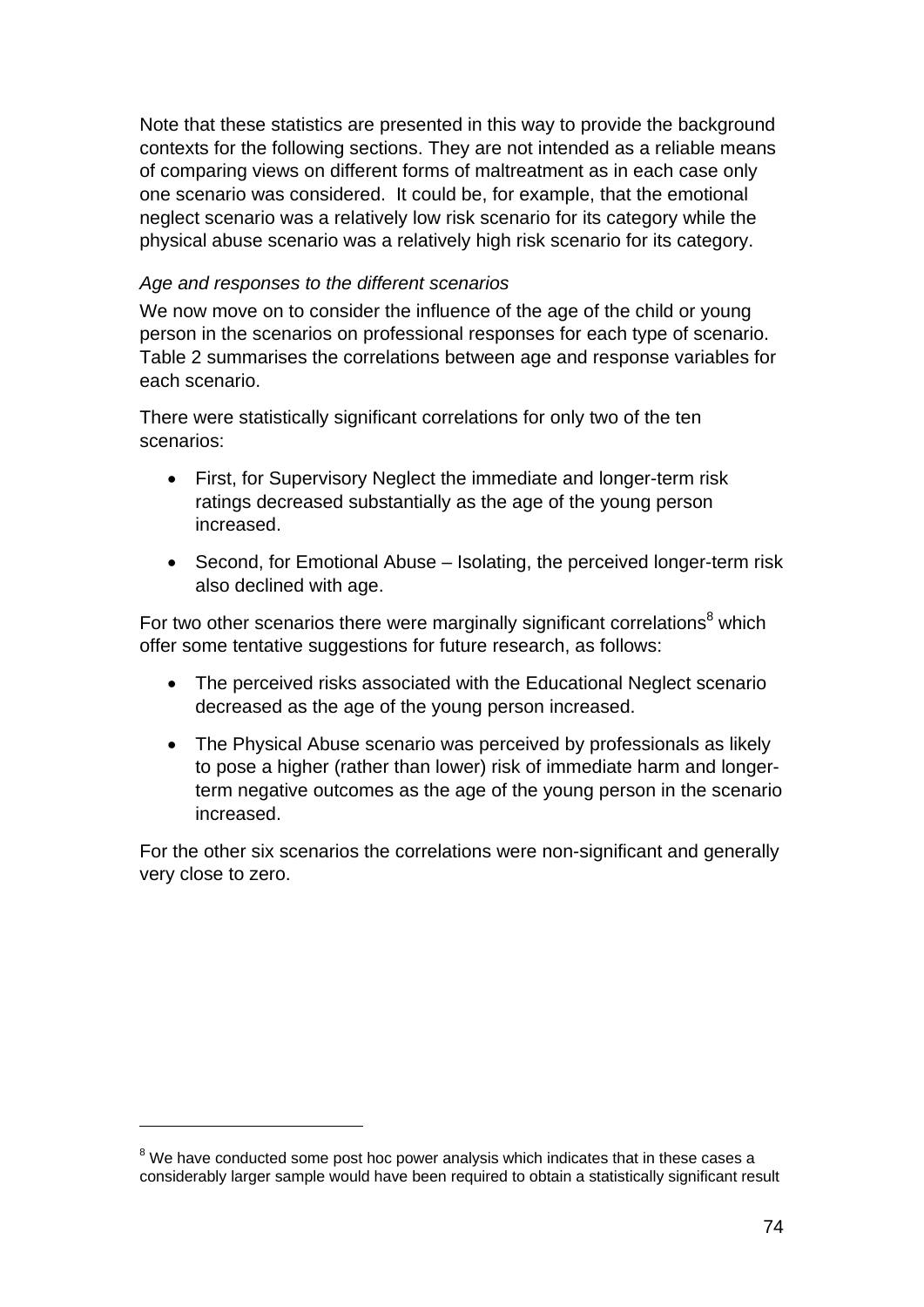|                              | Immediate harm | Longer-term<br>harm |
|------------------------------|----------------|---------------------|
| Neglect – supervisory        | $-0.364**$     | $-.278**$           |
| Neglect – medical            | ns             | ns                  |
| Neglect – educational        | $-155$         | $-128$              |
| Neglect – emotional          | ns             | ns                  |
| Emotional abuse – confining  | ns             | ns                  |
| Emotional abuse – ridiculing | ns             | ns                  |
| Emotional abuse – isolating  | ns             | $-196*$             |
| Emotional abuse – ignoring   | ns             | ns                  |
| Physical abuse               | .094           | .095                |
| Sexual abuse                 | ns             | ns                  |

#### **Table 2: Associations between age of child or young person and responses for each scenario9**

From our analysis of the open-ended responses to each scenario we were able to identify instances where professionals had, or appeared to have, taken into account age-related factors in making their assessments of risk. In the sections below we discuss these factors in relation to three of the four scenarios noted above – Supervisory Neglect, Emotional Abuse (isolating) and Physical Abuse. There were no age-related comments relating to Educational Neglect (despite the statistical pattern noted above).

### *Supervisory neglect*

1

Supervisory neglect is perhaps the most straightforward scenario type to discuss in terms of age-related differences. The following is a sample randomly generated scenario. Severity was varied by changing the timing from nine o'clock to eleven o'clock.

 $9$  This table shows Pearson correlations. Signifiicant correlations are in bold.  $*$  and  $**$ indicate significant differences at the 95% and 99% confidence level respectively; 'ns' signifies that there was no significant correlation.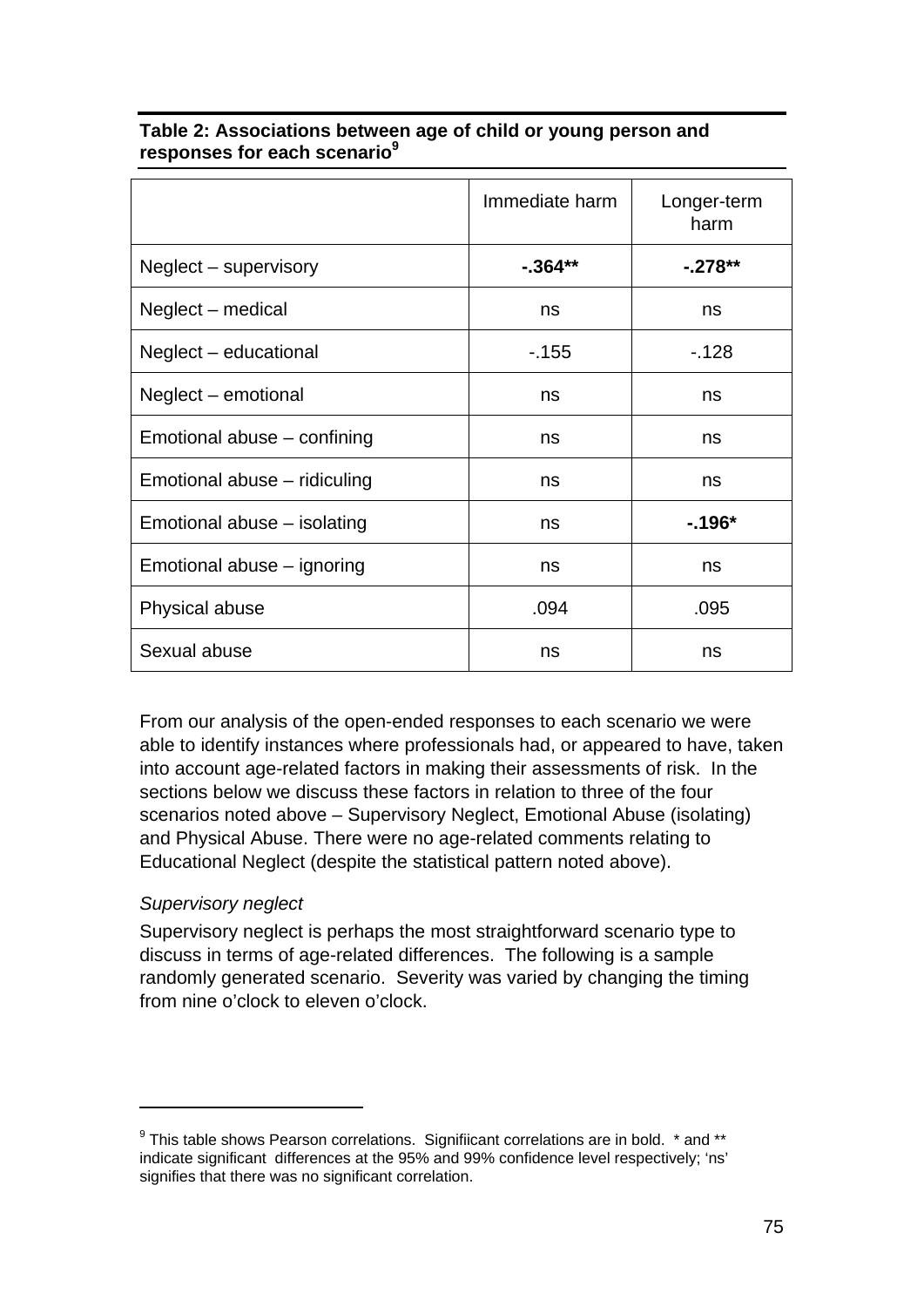*G is a 13-year-old female of White ethnic origin. She lives with her family (mother, stepfather, and one younger brother). She has no learning difficulties and no physical disabilities. G tells you that she regularly spends time on the streets in her local neighbourhood and at the houses of people she knows, after nine o'clock at night. During these times her parents do not know her whereabouts.* 

Figure 3 shows the mean responses to this scenario for the two response variables by age band. Ages have been grouped into two-year bands due to the relatively small number of cases involved (just over 100 in total). It can be seen that the risks were seen as particularly high for the 8 to 9 age group and then declined with age – particularly for the 16 to 17 age group.



#### **Figure 3: Age-related responses to the supervisory neglect scenario**

A number of professionals when commenting on this scenario specifically highlight the age (either by year or more generally) of the young person within the scenario in relation to their judgements on immediate and long term risks. In particular children aged eight to nine are seen to be very vulnerable to harm whether they are out on the streets after 11pm or after 9pm. Parental neglect is often identified as an issue in these cases.

*Very young age to be out so late without parental supervision. Need to address boundaries etc with parents and ensure they have the capacity to parent appropriately. Other needs may also not be met (potential neglect)* 

 *YOT worker (Female, 8)* 

Some referrers also view 11-year-olds as still being extremely vulnerable to abuse by others while on the streets if they are out after 11pm. Young people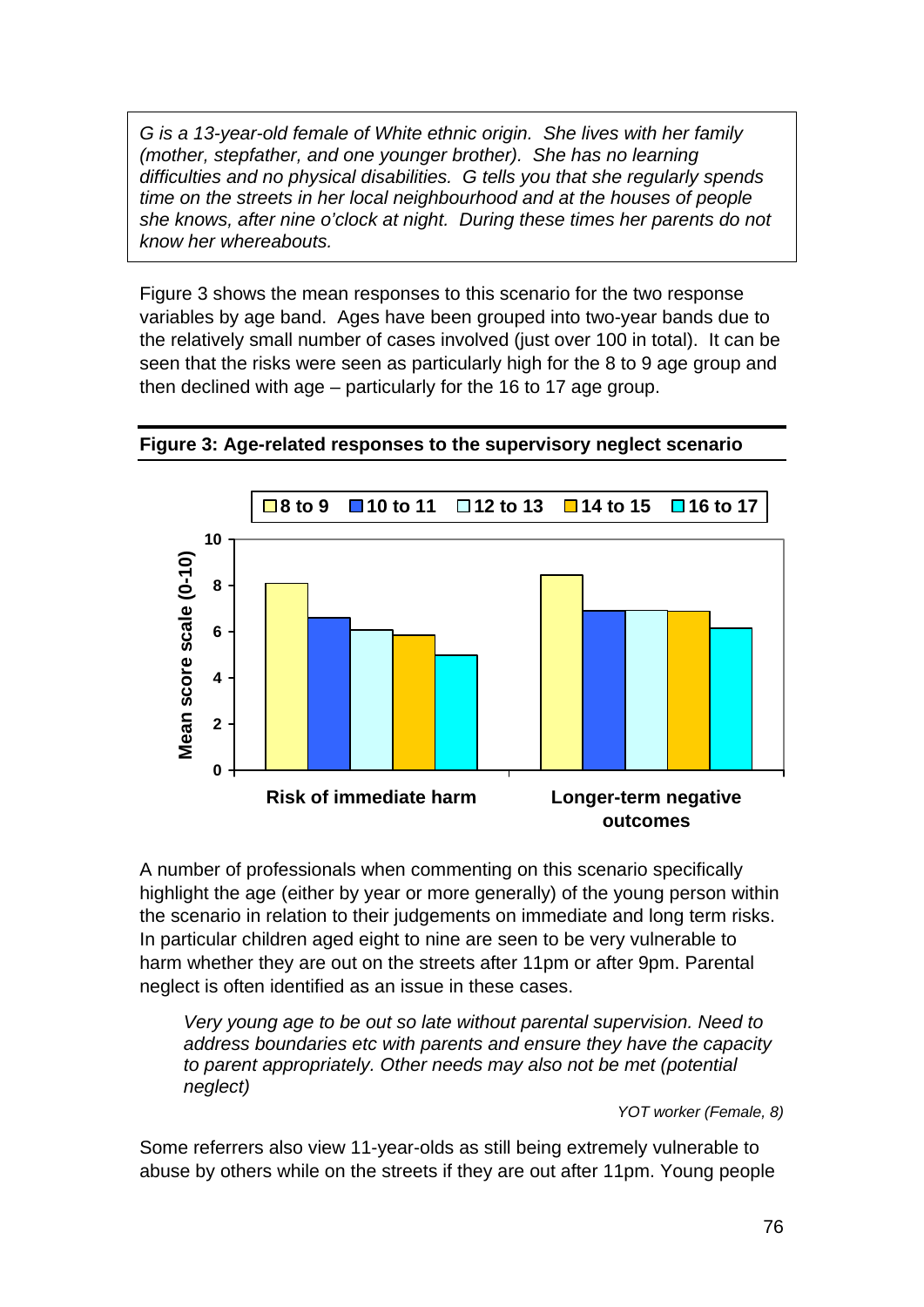in this age group are seen to be at risk of physical and sexual abuse by strangers and also abduction whilst out on the streets. Parental neglect is still highlighted by referrers.

*An eleven year old boy who is on the streets by himself is extremely vulnerable to all sorts of dangers including abduction or abuse by strangers. The parents may be being wilfully neglectful or they may need support in parenting.* 

*Teacher (Male, 11)* 

For this scenario, learning and mobility difficulties are also identified as making a young person more vulnerable.

*13 years old with learning and mobility difficulties. I would have concerns about his parents ability to parent and protect their child if he is out after 11pm at night having regard to his age and the fact that his learning and mobility difficulties make him vulnerable.* 

*YOT worker (Male, 13)* 

However, in general, as the age of the child increases, the situation often becomes more complex for referrers, and the young people's own behaviours are factored in. At age 14, 15 and 16, some referrers still perceive that a young person is still very vulnerable to risk, but this varies greatly amongst individuals. For some professionals, as young people get older, the emphasis appears to shift over more to the young people's behaviour, rather than the scenario being seen purely as relating to parental neglect or abuse in itself. The risks of getting into trouble, becoming involved in use of alcohol and drugs are highlighted (as opposed to risks of abuse and abduction, and exploitation).

*There appears to be no boundaries or parental guidance for this child, therefore making him vulnerable. I believe he is more likely to become involved in crime and substance misuse. (However, given his age and Children services workload, I do not believe this would be actioned, sorry to say this) I would make a child in need referral as opposed to a Child Protection referral.* 

*Police (Male, 15)* 

#### *Emotional abuse – isolating*

An example of the 'isolating' scenario is shown below. As with other scenarios there were two levels of severity. The example is the lower level. In the higher level of severity the young person was banned from seeing any friends outside school.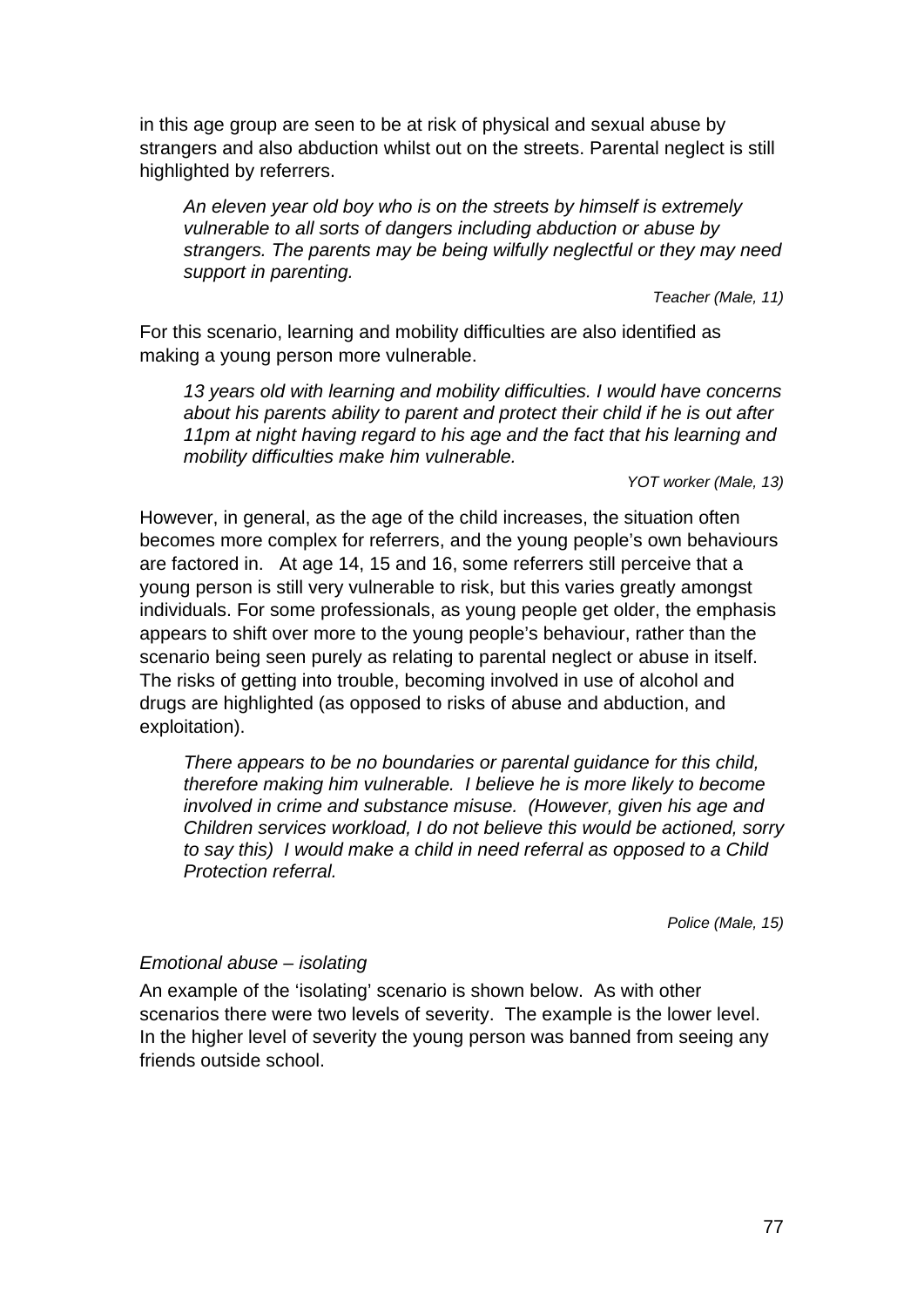*P lives with her family (stepmother and father and one brother). She is 13 years old and of white ethnic origin. Her development is average for her age, and she has no disabilities. P isn't allowed to see two of her closest friends. She says that her parents have stopped her seeing them and she doesn't know why. She says that they didn't do anything wrong and they haven't been in any trouble, and that she feels lonely when she doesn't see them.* 

There were some age-related responses in relation to parents being seen as 'over-controlling' in scenarios where the young person was at the higher end of the age range, for example:

*Would seek advice from Duty Social Worker before referring - am concerned at age of P - parents appear far too controlling. Shall probably refer anyway therefore.* 

*Male, 16, high severity* 

*Age. Over protection?* 

*Female, 17 , high severity*

There were also some comments about lack of perceived risk:

*1. No risk of physical harm, however perhaps a risk of mental abuse. 2. 17 years old, I would think that she would not be at great risk. 3. Referred to police the SSD would be made aware.* 

*Female, 17, high severity* 

In general, irrespective of age there was a perception that this type of scenario would not meet the threshold for intervention by children's social care services. Many referrers said that they would like to talk to parents to find out their perspective and reasons for preventing the young person from seeing their friends. Some feel they may have good reasons for this action:

*Staff would be asked to make sure he sat with someone he was happy with in all lessons. Social Care would not be interested in this case at all. Parents make decisions for all sorts of reasons. I might contact parents to get a clearer picture of the situation.* 

 *Male 12, low severity* 

#### *Physical abuse*

A sample of the low severity version of the Physical Abuse scenario is as follows:

*K is 11 years old and of Asian ethnic origin. Her development is average for her age, and she has no disabilities. She lives with her mother and father. K says that her father hits her when she does something bad. Her father never uses anything but his hand and he usually hits her somewhere on her body*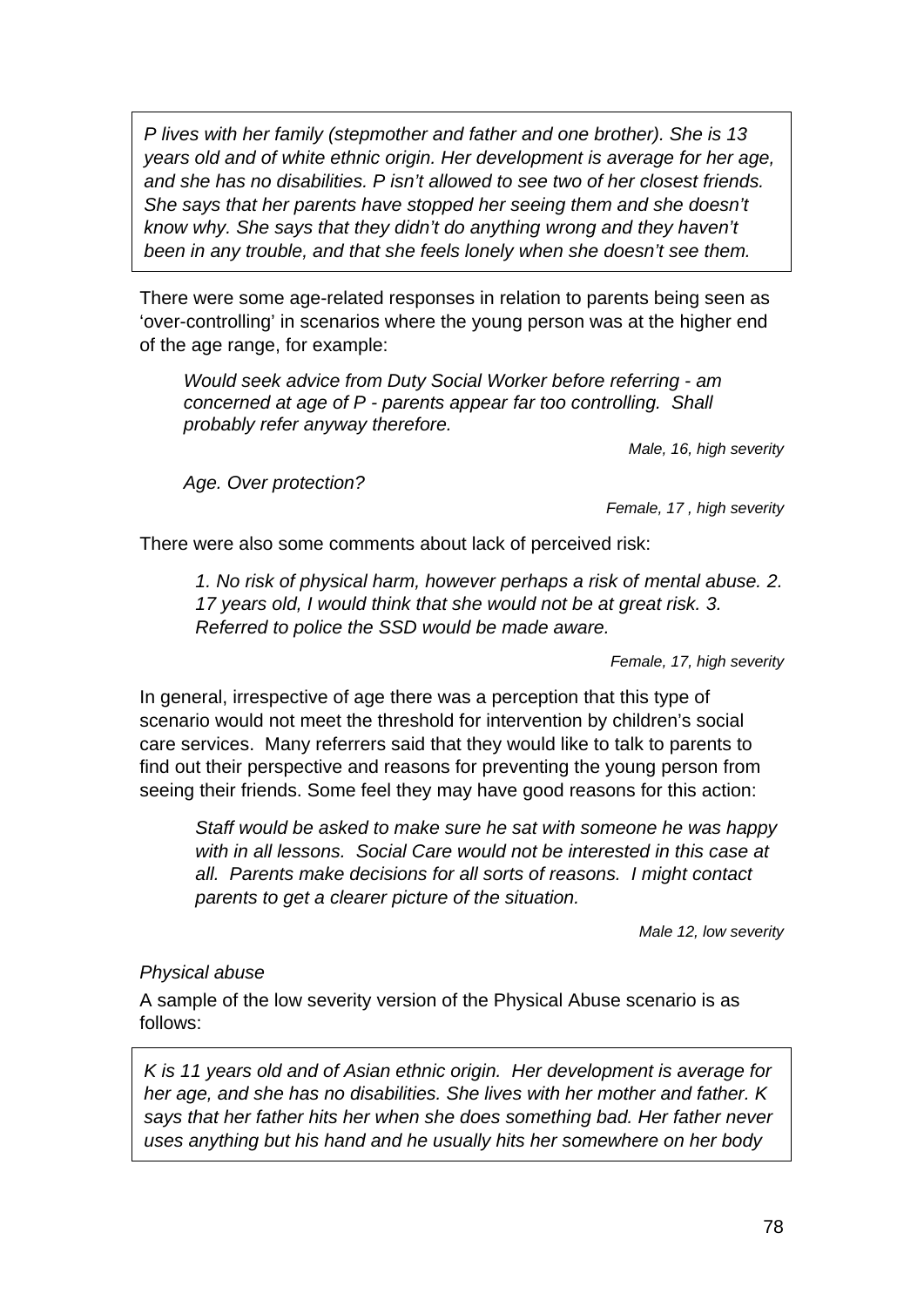The higher severity scenario involved the father hitting K in relation to her losing her temper and hitting him.

As discussed above, although the association between the age of the young person and perceived risk was not statistically significant, there was some evidence of a positive correlation here – i.e. that as young people got older physical abuse was seen as being more harmful. The more detailed comments from professionals provide some insights into why this may be the case.

For younger children, some professionals saw the scenario as very high risk:

*1. There is a risk of immediate physical harm that could easily amount to a criminal offence of assault. 2. Potential long term emotional effects. 3. A referral would be made.* 

*Male, 9, low severity* 

And several professionals were concerned that the fact that the father hit the child on the body could be a deliberate attempt to hide the abuse:

*By hitting on the body, dad may be trying to conceal injuries. Further investigation required* 

*Male 9, low severity* 

On the other hand, some professionals discussed the concept of lawful chastisement:

*This may be a case of lawful chastisement, it would not be known until the child is spoken to. It is likely that the child would be spoken to by a CAIU officer and a social worker. If it was a case of getting hit when he is naughty and the hit leaves no marks then this case would not progress*  further. However, if the hit leaves more than slight reddening, *i.e. a bruise then the suspect would be spoken to and possibly interviewed by Police regarding over chastisement. Again the agencies would have to be satisfied that the child isn't at risk of harm. If they are not satisfied then consideration to remove the child must be given.* 

*Male 10, low severity* 

And there was also discussion about normative parenting:

*This is considered 'normal' in many communities in this city. What kind of hitting? a slap, a punch, a kick? How hard? To register disapproval nonverbally or to cause pain as a punishment or injure as intimidation? Is it escalating? Does the father see him as a competing male? Who might support him in challenging the behaviour? Who else is subject to it? Is this a case of domestic violence? We would enquire and monitor, but not act on this information.* 

*Male 13, low severity* 

These kinds of considerations link with much wider debates in our society about the acceptability of hitting children and young people.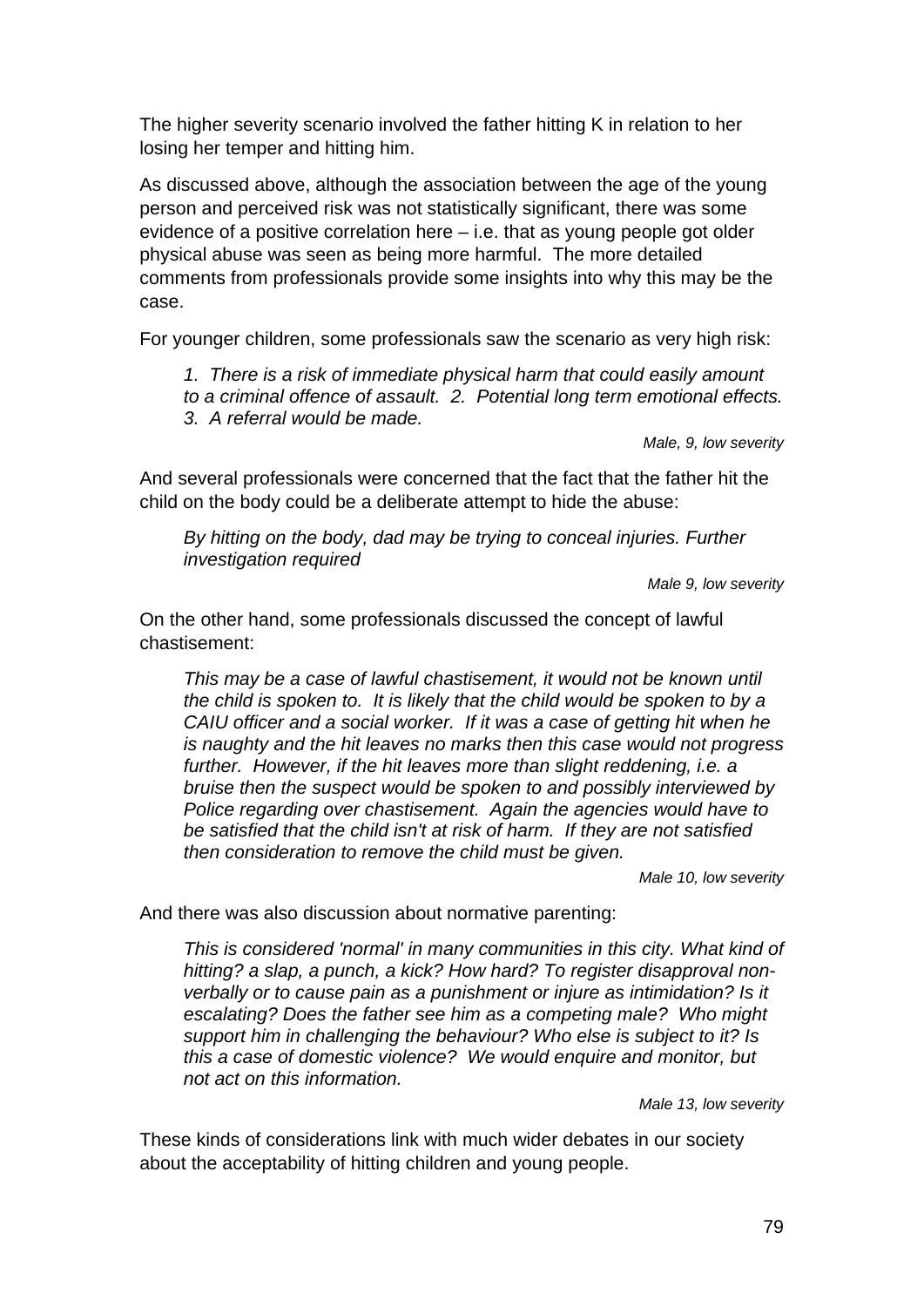For older young people, these debates were less apparent and several of the professionals indicated that the age of the young person was a factor in their assessments of the scenario:

*There is clearly violence between both child and parent within this home, regardless of who the aggressor is. Any violence between parent and child needs addressing, This child is 15 years and should be spoken to in a manner that she can understand, not physical violence, this goes beyond chastisement.* 

*Female 15, high severity* 

The following quote also illustrates the concern about the repercussions of physical abuse for older children:

*- No injuries seen at the point when she first disclosed. Presumably no injuries noted before this at school but check up on this.* 

*- Talk to Children's Services about family. Are they known?* 

*- How frequently has this happened? Any marks/injuries before* 

*- Why is she telling us now? Is she scared? Etc* 

*- Now 10 - could get worse as she gets older and more confrontational! Male 10, high severity* 

# **Deciding whether to make a referral**

We now move on to an exploration of how referring professionals made decisions about whether to make a referral of a young person to children's social care services on the basis of child protection or safeguarding concerns. First we look at the evidence from the survey of professionals and then move on to evidence gathered through the interviews with professionals in the practice study.

# **Overall decision-making about referral**

The third question in relation to each hypothetical scenario in the survey of professionals asked:

 *Within your current professional role, what is the likelihood that you would make a referral of this young person to local authority Children's Services on the basis of child protection concerns?* 

Respondents were asked to rate the likelihood on an 11-point scale where 0 indicated 'Definitely not' and 10 indicated 'Definitely'. Overall the mean likelihood of referral was around  $6.7 -$  roughly the same as the mean perceived risk of longer-term negative outcomes.

There was a statistically significant difference in likelihood of referral across different professions. As shown in Figure 4, respondents in the police were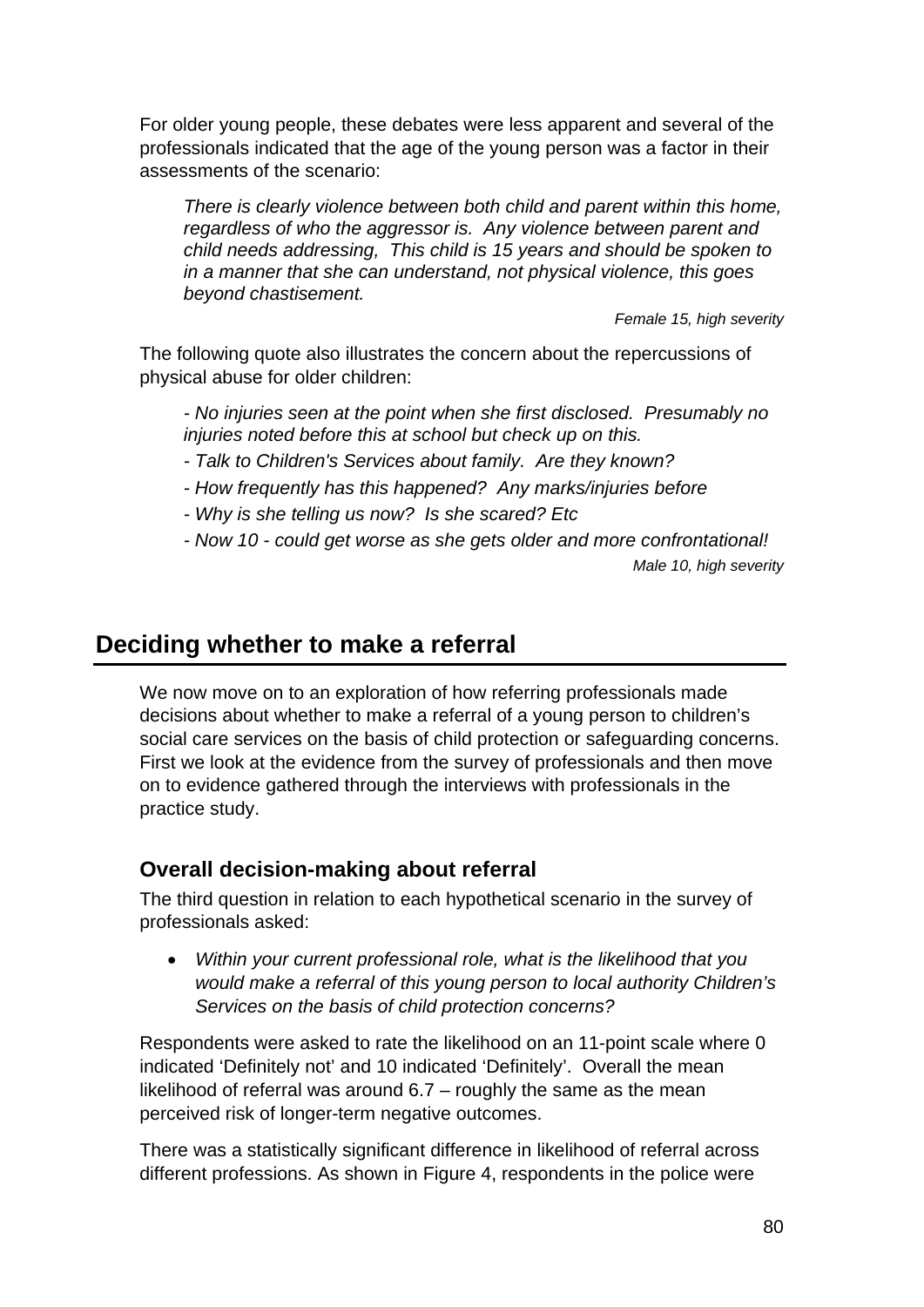much more likely (mean of 8.3 out of 10) to make a referral to children's social care services than respondents in other agencies (mean of around 5.5 out of 10).



### **Figure 4: Variations in likelihood of referring by professional group (referring agencies)**

It is possible to explore the link between the two assessments of risk discussed earlier and the likelihood of making a referral amongst referring professionals. Overall, the two risk assessments are both statistically significant and appear to have a roughly equal influence on likelihood of referral. Together they explain well over a third (38%) of the variation in likelihood of referral (Table 3). This suggests that professionals' decisions about referral are substantially driven by their perceptions of risk.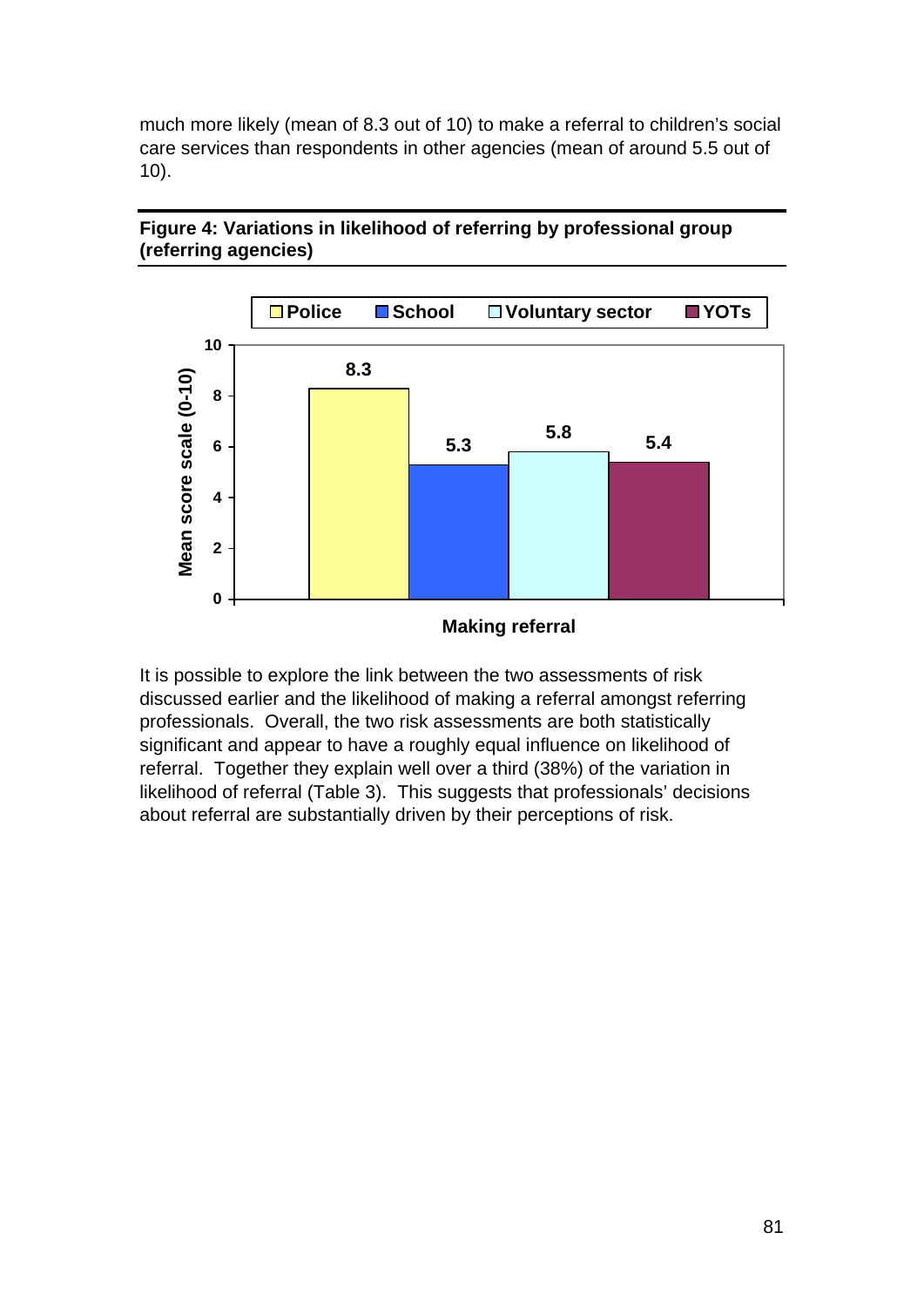|                                       | Standardized<br>Coefficients |       | Sig  |
|---------------------------------------|------------------------------|-------|------|
|                                       | <b>Beta</b>                  |       |      |
| (Constant)                            |                              | 4.552 | .000 |
| Risk of immediate harm                | .332                         | 9.541 | .000 |
| Risk of longer-term negative outcomes | .336                         | 9.669 | .000 |

| Table 3: Regression of risk assessments onto likelihood of referral $^{\mathsf{10}}$ |  |
|--------------------------------------------------------------------------------------|--|
|--------------------------------------------------------------------------------------|--|

 $N = 1007$ , Adjusted  $R^2 = 0.378$ 

Given the particular focus on age-related issues of this research project, we were interested to explore how age might influence professional decisionmaking about referrals. We found a small correlation between age and likelihood of referral of modest statistical significance<sup>11</sup>. This suggests a slight tendency for the likelihood of referral to decrease as the age of the young person increases. However, a regression analysis indicates that age explained less than 1% of the variation in likelihood of referral across all scenarios.

Furthermore, additional analysis (Table 4) indicates that, for a given level of assessed risk, the age of the child or young person in the scenario did not have a significant impact on the likelihood of referral. Our analysis therefore suggests that the modest influence of age on likelihood of referral is indirect and is a result of age influencing the assessment of risk.

| Table 4: Regression of risk assessments and age of child or young |  |
|-------------------------------------------------------------------|--|
| person on to likelihood of referral (referring agencies)          |  |

|                                       | Standardized<br>Coefficients |          | Sig  |
|---------------------------------------|------------------------------|----------|------|
|                                       | <b>Beta</b>                  |          |      |
| (Constant)                            |                              | 3.688    | .000 |
| Risk of immediate harm                | .332                         | 9.565    | .000 |
| Risk of longer-term negative outcomes | .333                         | 9.577    | .000 |
| Age                                   | $-0.035$                     | $-1.407$ | .160 |

 $N = 1007$ , Adjusted  $R^2 = 0.378$ 

1

 $10$  There was a relative hgh correlation (around 0.7) between the two explanatory variables here. However, tests for multicollijnearity were within acceptable levels.

<sup>&</sup>lt;sup>11</sup> Pearson's correlation coefficient =  $-.076$ , p =  $.014$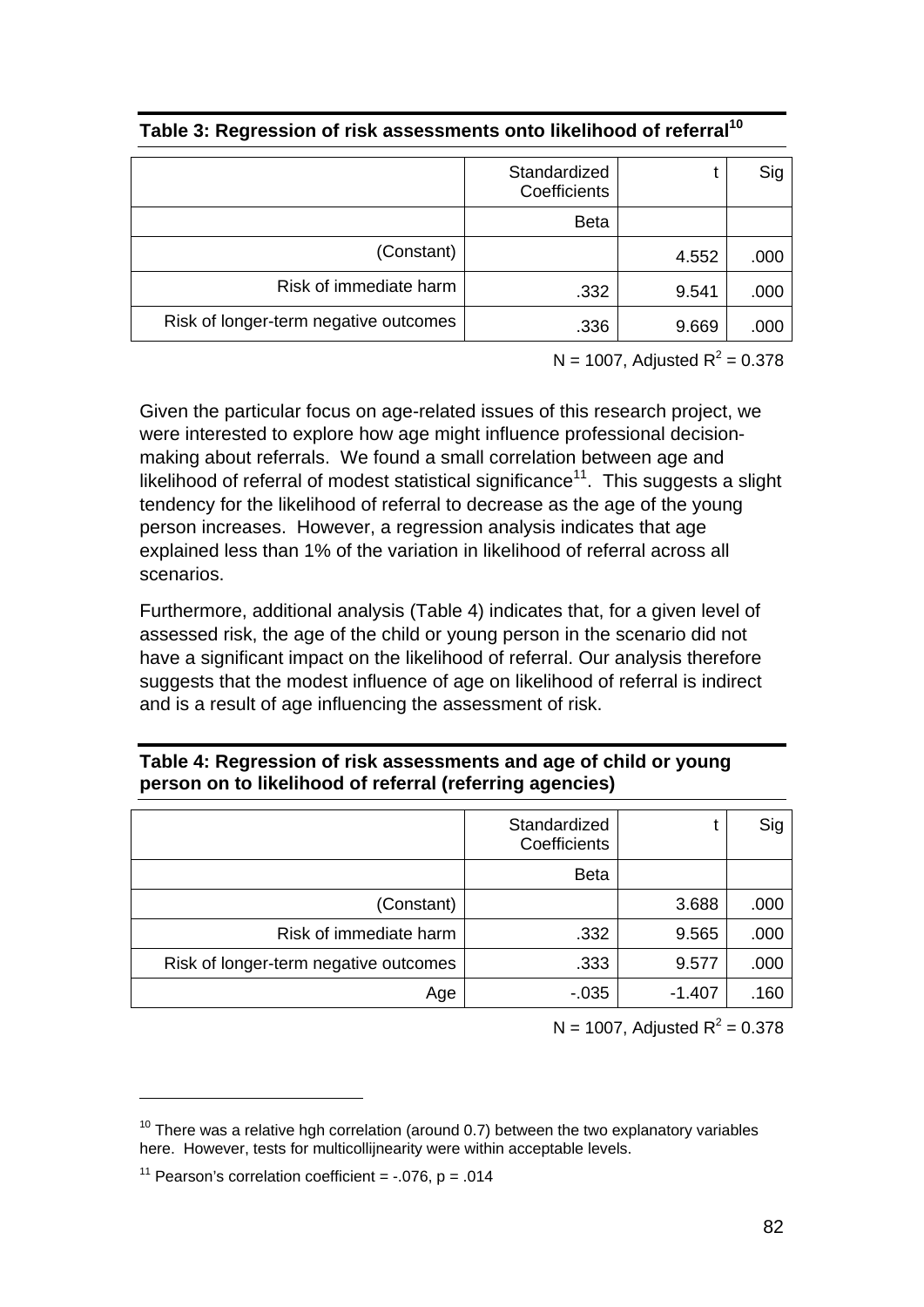# **Age-related issues in relation to specific scenarios**

As would be expected there was considerable variation in likelihood of referral across the ten variable scenarios (Figure 5). Referrals were most likely in relation to the sexual abuse and emotional abuse (confining) scenarios and least likely in relation to other emotional abuse scenarios and emotional neglect. As noted for the findings on risk assessment these patterns can not be read as a reliable indicator of the relative likelihood of referral of different types of maltreatment overall, as the severity of different scenarios may not be comparable. However the patterns do correspond with issues raised in the research by professionals about the relatively low priority given to emotional abuse and neglect.

### **Figure 5: Relative likelihood of referral for each scenario**



As with assessments of risk, the survey data also enables an exploration of age-related issues in relation to likelihood of referral for the different scenarios. Table 5 shows the correlation between the age of the young person in the scenario and the professional's assessment of the likelihood of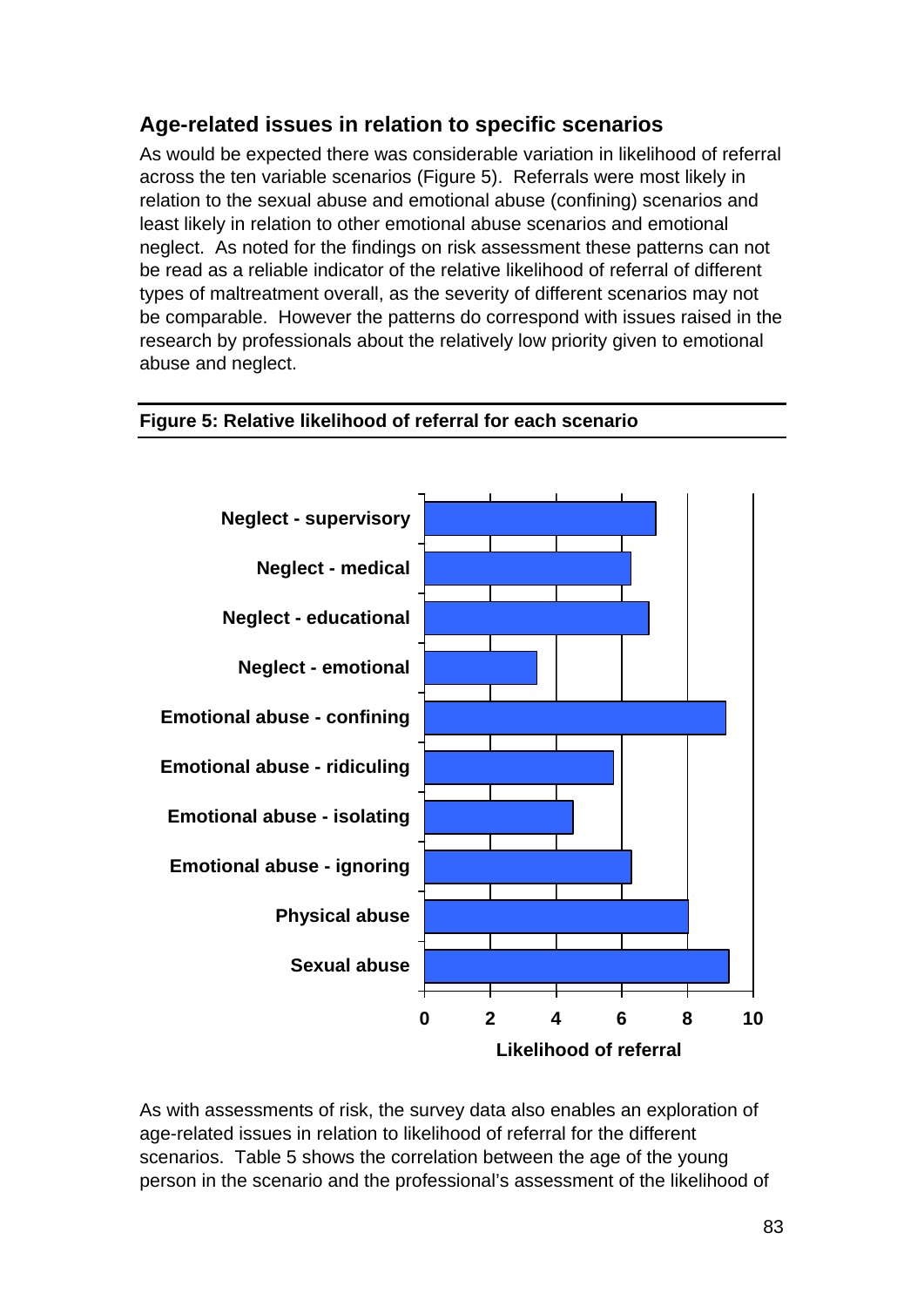making a referral to children's social care services for each type of scenario. There were statistically significant associations between age and likelihood of referral for supervisory neglect and sexual abuse. In both cases the association was negative – meaning that as the age of the young person increased the likelihood of referral decreased. There were also smaller (non significant) negative correlations for emotional neglect, educational neglect and emotional abuse (isolating).

#### **Table 5: Associations between age of child or young person and**  likelihood of referral for each scenario<sup>12</sup>

|                              | Likelihood of referral |
|------------------------------|------------------------|
| Neglect – supervisory        | -.374**                |
| Neglect – medical            | ns                     |
| Neglect – educational        | $-118$                 |
| Neglect – emotional          | - 156                  |
| Emotional abuse – confining  | ns                     |
| Emotional abuse - ridiculing | ns                     |
| Emotional abuse – isolating  | $-0.093$               |
| Emotional abuse – ignoring   | ns                     |
| Physical abuse               | ns                     |
| Sexual abuse                 | -.248**                |

We provide some more detail here of the kinds of age-related issues which professionals noted in relation to the two scenarios where statistically significant patterns were found – supervisory neglect and sexual abuse.

### *Supervisory neglect*

1

First, in relation to the supervisory neglect scenario, some referrers, although highlighting high immediate and long term risks to the young person, felt that children's social care services would not be likely to action a child protection referral in this scenario, given the age of the child and their workload:

 $12$  This table shows Pearson correlations. Significant correlations are in bold.  $*$  and  $**$ indicate significant differences at the 95% and 99% confidence level respectively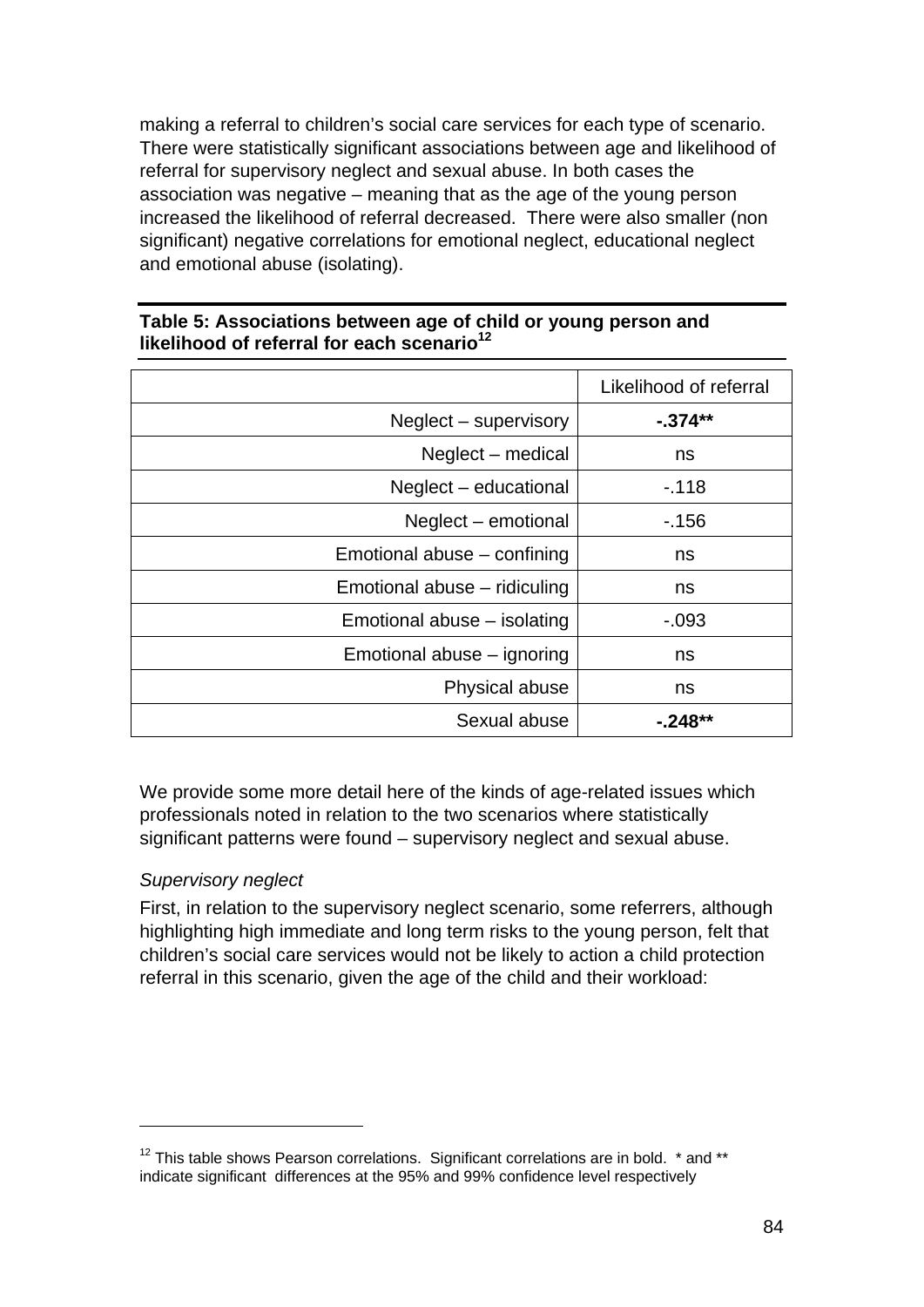*There appears to be no boundaries or parental guidance for this child, therefore making him vulnerable. I believe he is more likely to become involved in crime and substance misuse. (However, given his age and Children services workload, I do not believe this would be actioned, sorry to say this*) *I would make a child in need referral as opposed to a Child Protection referral* 

*Male 15* 

Some referrers would consider alternative options rather than making a referral:

*Because of his age I would not refer but would offer him opportunities to spend his spare time more productively* 

 *Male, 17* 

#### *Sexual abuse*

The sexual abuse scenario focused on the following basic scenario.

*B is (8-17) years old and of White ethnic origin. He has no learning difficulties and no physical disabilities. He lives with his mother and father, and two younger brothers. B sees a lot of his extended family who live nearby, and is disturbed by the behaviour of his older cousin. His cousin is 16 and he says that when he comes to visit or when his family visits his he always tries to get him alone. When he succeeds, B says that he touches him and tries to kiss him. He hasn't told anyone about it because he is scared what will happen.* 

The above is the lower severity scenario involving a cousin. The higher severity version involved an uncle the same age as the young person's father.

As with other scenarios, in addition to age, other factors (gender, ethnicity, disability, learning difficulties) were also randomly varied.

Figure 6 shows the profile of age-related responses to the scenario. This visually confirms the analysis presented earlier that age did not have a significant impact on assessments of risk but did have some impact on likelihood of referral. It appears from the chart that this is particularly true for the 16 to 17 age group.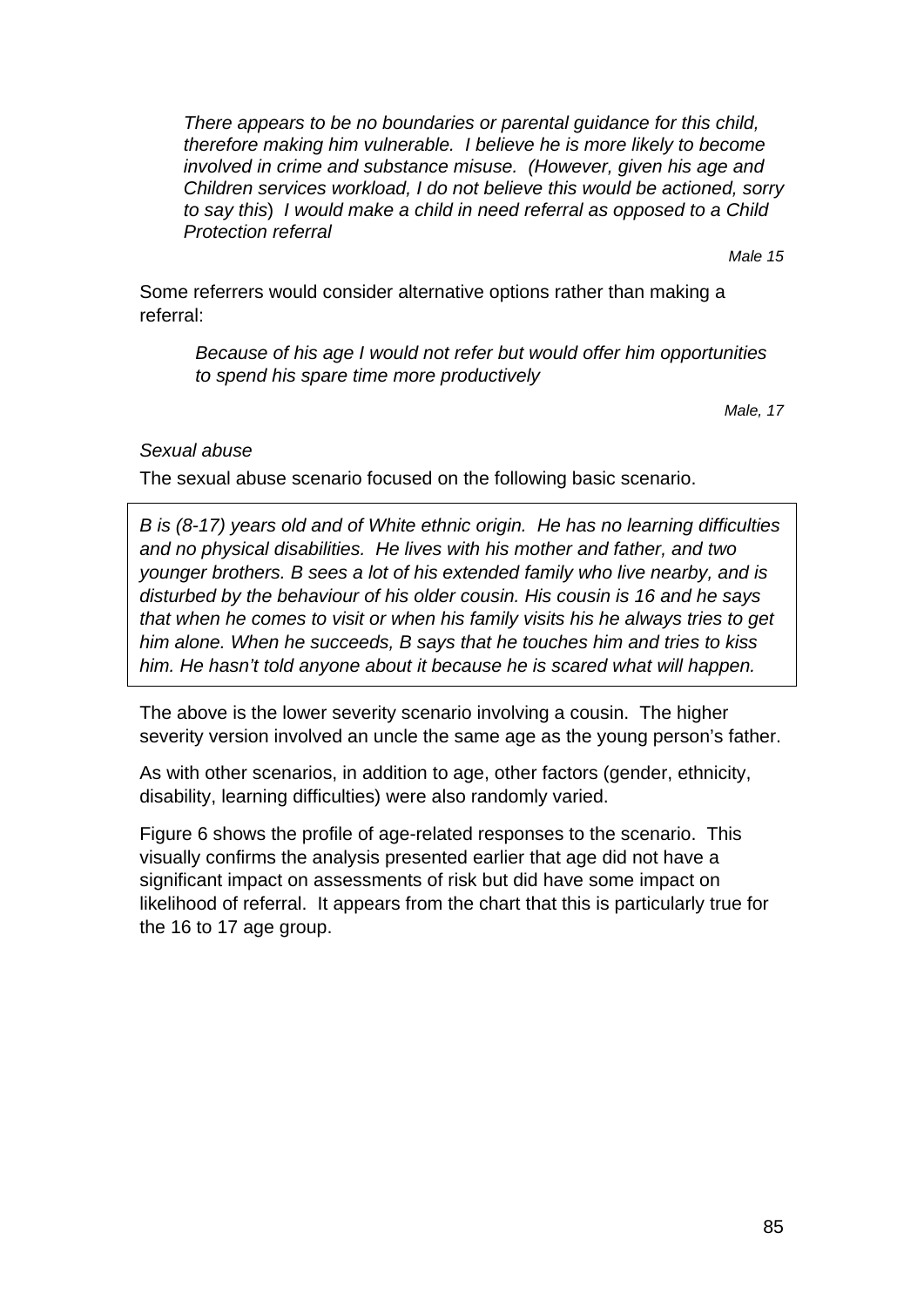**Figure 6: Age-related responses to the sexual abuse scenario** 



For children aged 8 to 9 the likelihood of professionals making a referral was very high and they usually deemed the child to be extremely vulnerable and at great risk. When the cousin is involved in the scenario, a referrer comments:

*B is being groomed and sexually abused by her cousin* 

 *Female 9* 

Likewise, when the uncle is involved referrers comment on the urgency of the situation (though some believe that immediate risk is lower as cousin/uncle are not living with the young person). Referrers comment:

*A worrying scenario, all too common. Although the girl does not reside with her uncle, she would be deemed as at risk due to regular contact with him. Also is likely to have long-term issues. I would refer this matter to CSd as a matter of urgency, with a view to strategy meeting / joint investigation.* 

*Female, 9* 

From 10 to 15 years of age the situation appears to become slightly more complex for some referrers. The likelihood of referral for the majority of professionals tends to remain high to very high – regardless of the age of the young person. However, for example, one professional would be less likely to refer a 12-year-old male: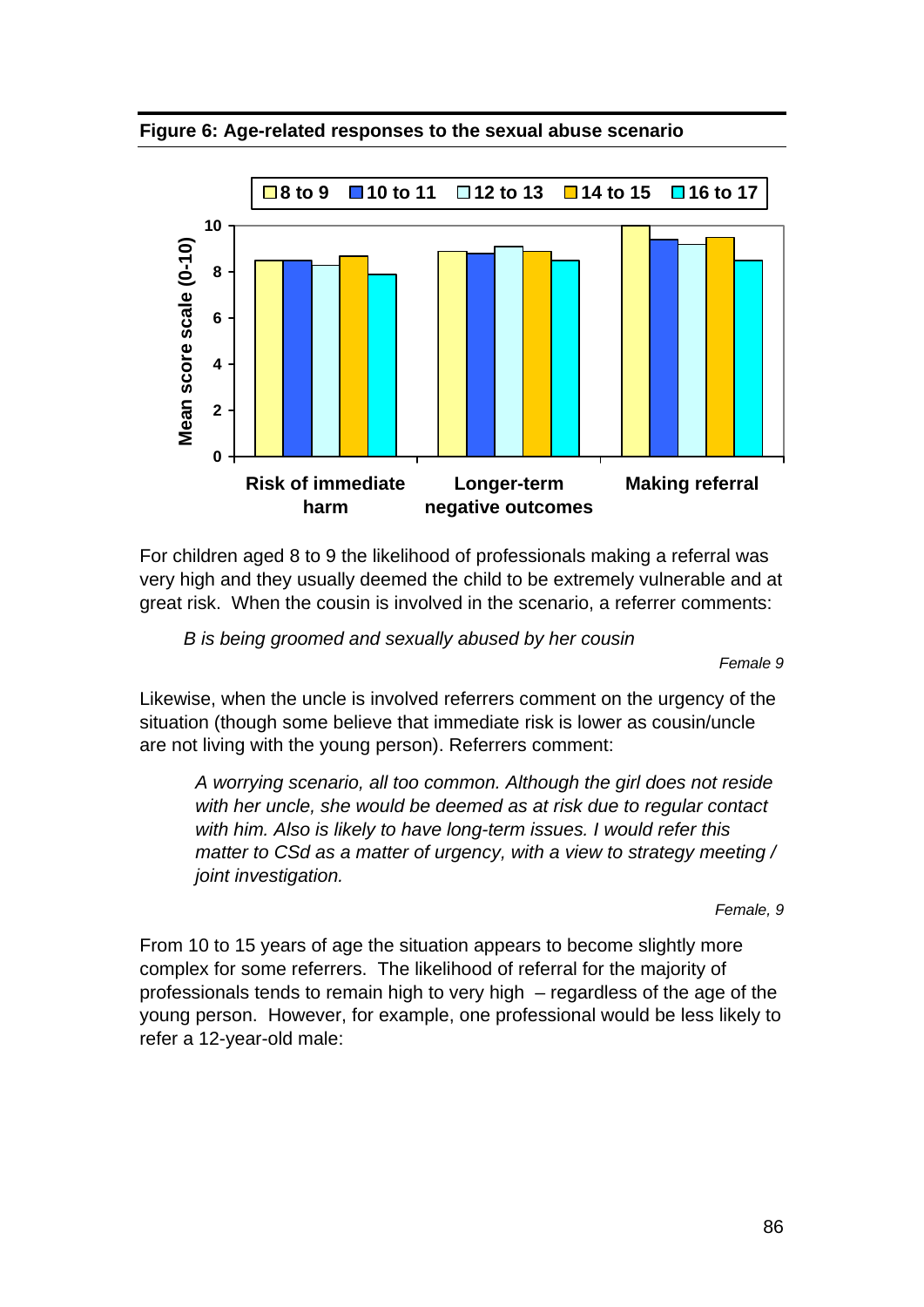*I would talk to B's family about this and we would mentor B about it not being his fault and also how to keep himself safe and reject approaches he doesn't like - good life skills.* 

*Male, 12*

For young people aged 16 and 17, a small number of professionals appear to be less likely to think they would make a referral (although advice may be provided and checks made on the cousin):

*The safeguarding issue here appears to be one of advice to the young person in relation to the limited risks described in the scenario and further clarification of the alleged behaviour of the cousin. Cross-agency checks as to the identity of the cousin might be useful, to identify if there was any professional contact with the cousin which could be followed-up to address the issue from both sides or to raise any concerns known (egg at worst, is the cousin a known risk). Action would need to be taken by the worker, in consultation with the young person, with the offer of advice - but at 16 the young person appears to be competent to take his own decisions, but might need support in either clarifying boundaries with his cousin or exploring any issues of sexual identity which the situation has for him.* 

 *Male 16* 

As the young person is 16, this professional feels he is competent to make his own decisions. Other professionals require further clarification / contextual information or would need to seek advice from elsewhere. Some referrers felt that a CAF response is appropriate:

*This depends on the relationship I have with the family. Can I speak to someone I know and let them know what has happened (depends really on how/how often its happened). Can the cousin be kept away from her? I would complete a CAF.* 

*Female 16* 

On the other hand many other referrers viewed this case as requiring urgent referral even for 16- and 17-year-olds

*If this was referred to me I would refer straight to Social Services. As the offender is a member of extended family they can be separated which would prevent further incidents. Due to this I have downgraded the risk posed to him. If however B does not tell anyone then I would upgrade his risk to 10 as in the outlined circumstances he is unable to stop it himself which could lead to an incident of rape. It would appear that we already have serious sexual offences committed on him which would need investigating.*

*Male 16* 

When the uncle as opposed to the cousin is making the unwanted advances, all the professionals regardless of the age of the young person would be very highly likely to make a referral: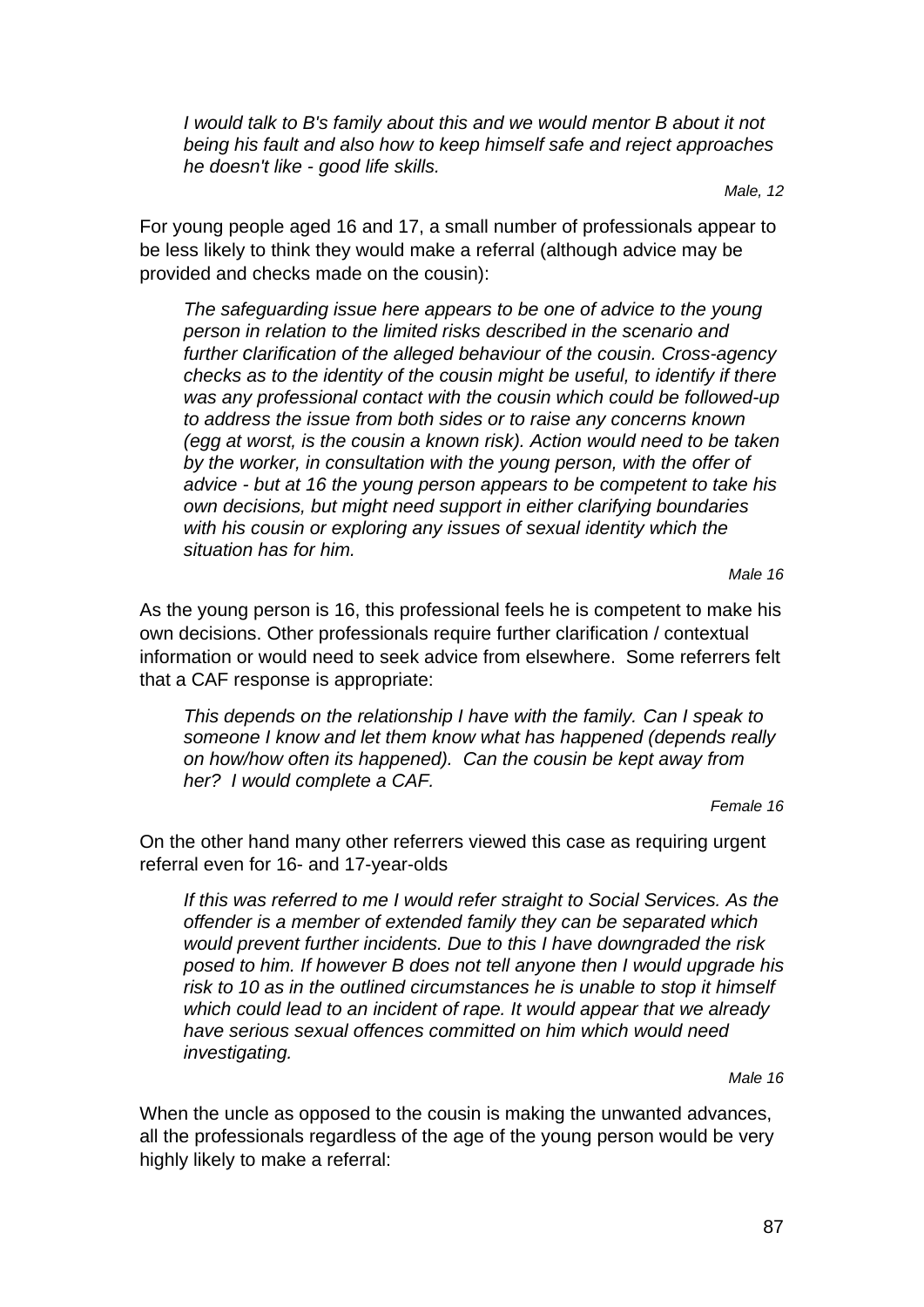*The uncle appears to be taking advantage of B's vulnerability, he is trying to touch her and kiss her and this may lead to more unless he stopped. B should be video interviewed. Her family should safeguard her from her uncle, she should stay away from him. He may also be threatening her as B stated she is scared what will happen if she tells anyone. The uncle may also be doing this to other members of the family.* 

*Female 17* 

# **Evidence from the practice study interviews with professionals**

We now move on to a further exploration of some of the issues professionals discussed regarding decisions to make referrals, focusing primarily on material gathered through the practice study interviews.

Professionals in the practice study were asked about whether they had experienced any dilemmas in knowing when to make a referral. Their comments can be broken down into two broad categories – the first focusing on issues of definitions and thresholds and the second relating to perceived characteristics of the particular age group.

#### *Definitions and thresholds*

Government guidance about definitions of maltreatment were mostly seen as clear, but thresholds seemed to be predominantly driven locally, usually by availability of resources (see also the evidence on variability of responses across local areas in Chapter 5). Thresholds could be confusing as different agencies have different thresholds for working with young people. This could lead to complications with multi-agency working. A YOT worker who had worked within youth services for over twenty years said:

*I've had a number of conversations with team managers myself whereby things that I thought were quite clearly a clinical case of child protection and safeguarding, when you work through the thresholds and what's there, then okay, there might not be an immediacy that I first thought there was. But it is picked up, do you know what I mean, so I think it comes through practice of working within the system.* 

*YOT worker* 

He suggested there needed to be a shorter, more accessible form of guidance on thresholds and other professionals also felt there should be more open discussion about thresholds within local authorities.

Issues around defining and also prosecuting cases of neglect and emotional abuse were highlighted as most problematic in terms of identifying whether or not they would meet local authority thresholds. This supports previous research that suggests that despite increased awareness of the effects of neglect, referrals to services tend to be triggered by a particular event or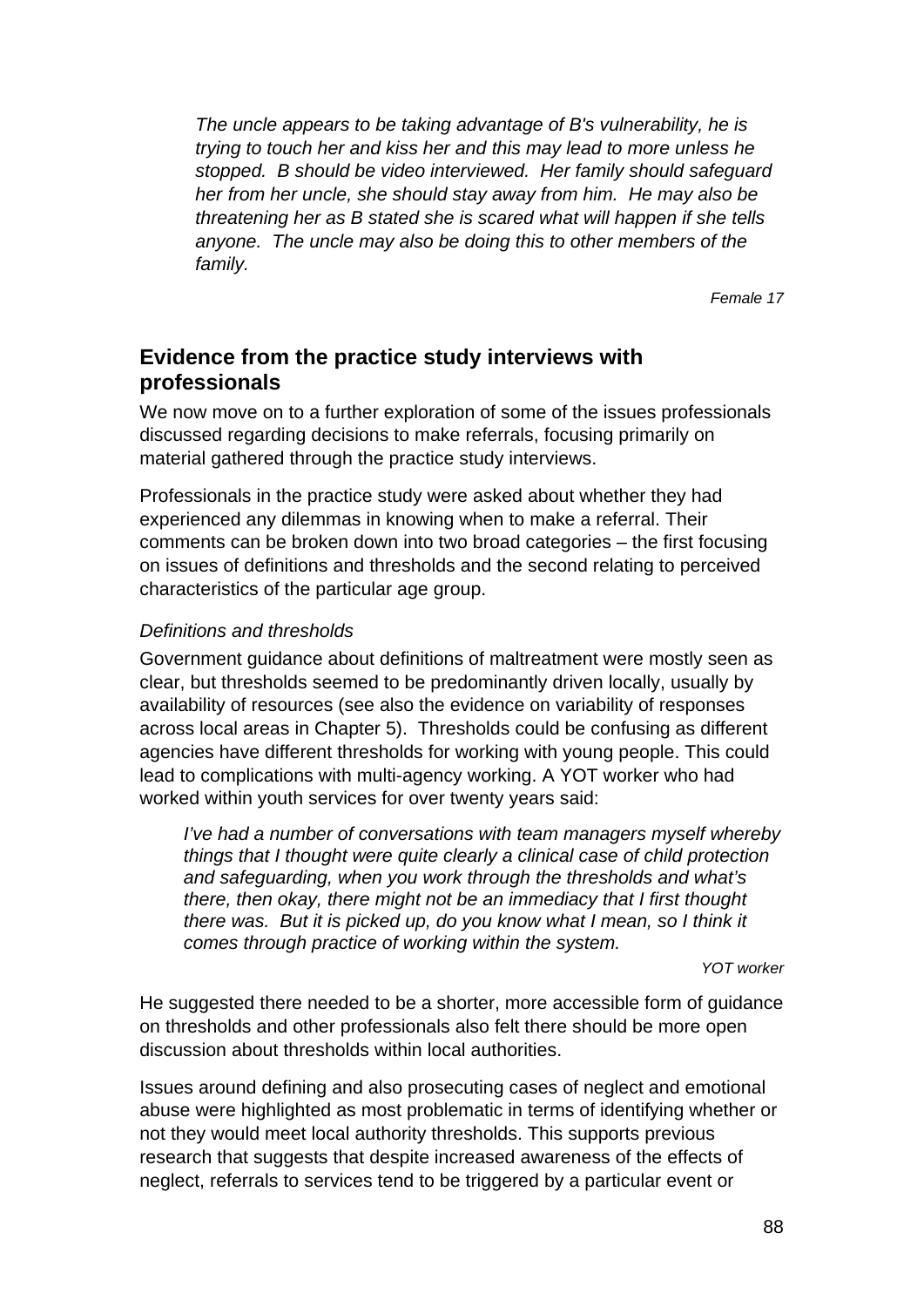another concern, such as sexual, physical abuse or severe domestic violence rather than because of ongoing concerns about neglect (Daniel et al, 2009; Farmer and Lutman, 2010). Research with teachers has found that they struggled to know at what point poor parenting should be reported (Baginsky, 2007). Amongst the professionals we spoke to there was frustration about the inability of children's social care services to respond to these cases, often because they were not acute and there were concerns that opportunities for early intervention were missed:

*You know it's always isn't it the kind of neglect … the long term neglect type cases that seem to go on for ages and you come in from another agency's perspective and you think 'Why?' you know 'What's going on here?' And yet the response you get is 'This family are working with us, they're cooperating with us, therefore we don't need to do anything else. YOT worker* 

Several professionals felt that there was a tendency to treat referrals about neglect and emotional abuse in isolation, with the danger that patterns over time could be missed. Farmer and Lutman (2010) highlight that over time neglect may be minimised so that referrals do not always lead to sufficient action to protect children and young people. Their research showed that outcomes were much better for children than for young people and that after the age of six, action to safeguard children and plan for their future was reduced. Professionals in this study highlighted the need to improve information sharing about such cases.

Most professionals thought that the level of thresholds were influenced by age, but as a necessary part of determining risk and protective factors and that cases were dealt with on an individual basis. Many professionals talked about capacity and age not necessarily being linked and capacity needing to be individually assessed depending upon the circumstances of each child. As discussed earlier, they recognised that young people are more likely to be put at risk by people outside the home or by their own actions than younger children and therefore there are different risks of significant harm.

Many professionals also commented that thresholds were different once young people neared their  $16<sup>th</sup>$  birthday:

*Yes, and some of that is to do with the different thresholds that local authorities have around what they will pick up as an active case and what they won't, you know. I mean once you're hitting sort of like the 15 plus, technically they still fall … well not technically … they fall well within the legislation. …. Then a lot of local authorities … they'll (take) no*  further action.....They'll take the referral in, they'll make a visit, but then *it's a straight no further action.* 

*Voluntary sector worker* 

Lack of resources was undoubtedly seen as the main reason that children's social care services were unable to respond: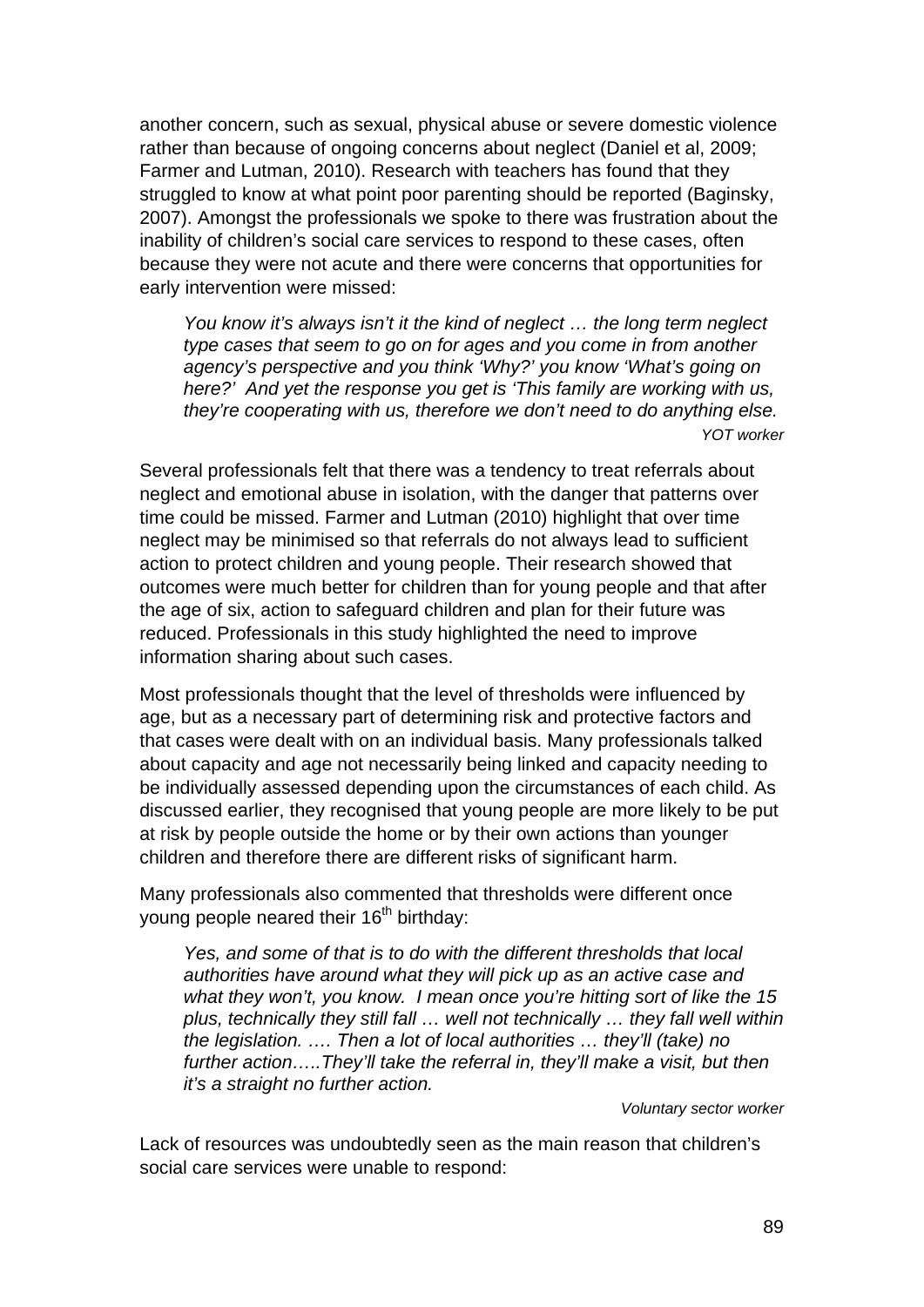*I sometimes think that they're too high….and that's because of capacity rather than anything else. I sometimes think that the level of need has to be, you know, quite dire before something positive can happen…I think in situations where, you know, perhaps we've been concerned that, you know, there's a situation of neglect maybe.* 

*Teacher* 

#### *Working with young people and their families*

Some professionals said that it was more difficult to make a difference for the older age group. This was highlighted in an analysis of serious case reviews in which young people were seen as hard to help, and agencies were described as appearing to have run out of helping strategies (Brandon et al, 2009). The ability of young people to articulate experiences meant some professionals feared that they were not seen as being vulnerable and that, at times, real concerns were passed off as part of 'normal' teenage behaviour. The two-way nature of violence in some households make decision making about risk more complex. The following quote highlights this dilemma and how, rightly or wrongly age can influence perceptions of situations:

*If I've got an allegation that mum has slapped a child round the face, then I'm not condoning that at all, but if we're talking about a teenage person who's been slapped round the face for basically gobbing off at mum, I may take that a little less seriously than if the child is 2 or 3 years old. Because it's a completely different scenario in my opinion. I appreciate that the assault is exactly the same, but the circumstances are different and you know the response again you know in my opinion can be different.* 

#### *Police officer*

This supports previous research with young runaways that has indicated that when issues of maltreatment are identified in relation to young people, projects working with them often find it difficult to elicit a protective response from statutory services (Rees, 2001; Rees et al, 2005).

Examples of particular dilemmas with referrals of young people were discussed by some professionals. These included: deciding whether to act if a young person does not want to be referred to children's social care services or does not want their parents to know about abuse; knowing whether to make a referral if a young woman is in a sexual relationship with an older man; and not knowing whether to make a referral if they are unsure what response a young person is likely to get. This issue raised concerns for many professionals either because they felt they may raise young people's expectations of a service being provided; because they may put the young person at further risk of harm by the perpetrator if no action is taken; and also because they may put the young person through unnecessary processes in which they will be expected to re-live painful experiences. A voluntary sector worker felt that working within the system and knowing what outcomes are likely (due to age) when making referrals can influence decisions about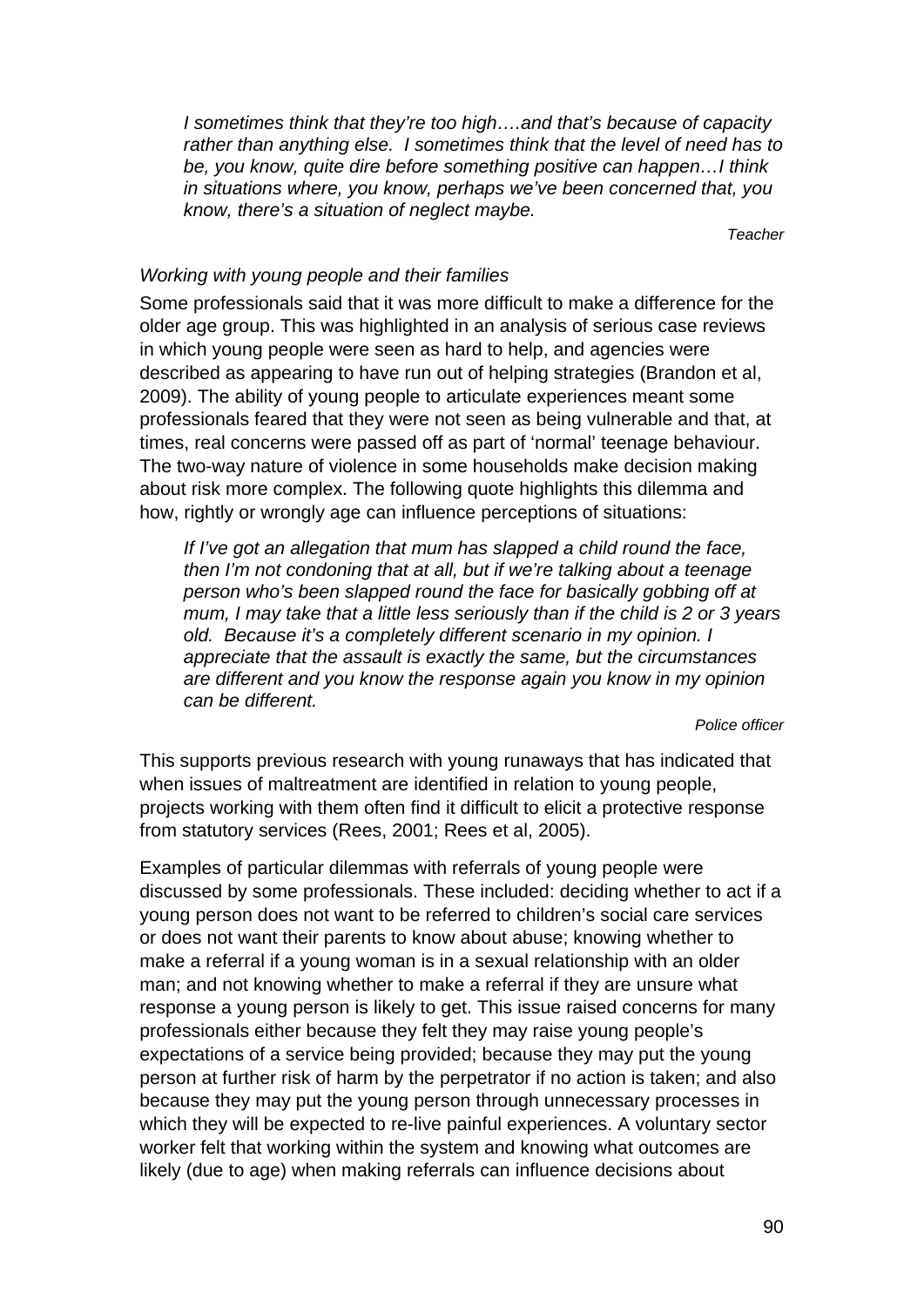whether or not to make a referral. This experience was echoed by a police officer:

*I think if you had a domestic incident and you had a 16-year-old that was present, you're probably less likely to refer that than you were if it was a four-year-old…..rightly or wrongly. But I think because you tend to sort of think 'oh well last time I referred that to social services they didn't do anything, and they said the child would be able to protect themselves'. And you sort of go along those lines if you like…..what I would try to do is to speak to the social worker or speak to the duty team and say 'Before I send this over would you accept it?' and nine times out of ten they'll ring back and say 'No.'* 

*Police officer* 

Risking existing relationships with young people and families if a referral was made and no action was taken was also a consideration for voluntary sector workers. One voluntary sector worker talked of the aftermath of disclosure being as traumatic for many young people as the abuse and stressed the desire of many young people to maintain confidentiality about abuse.

# **Experiences of making referrals**

The above two sections have considered in detail the factors that referring professionals take into account when assessing risk and making referral decisions in relation to young people who may be experiencing maltreatment. We now move on to explore professionals' experiences of making referrals of young people to children's social care services on the basis of child protection concerns.

Many of the professionals we spoke to had worked for different agencies within their own profession and some had experience in the voluntary as well as the statutory sector. All of the professionals we interviewed dealt with safeguarding issues on a regular basis. Their experience in their current job, or a similar field spanned from 18 months to 31 years, with most having over five years of experience. All of them had significant experience in dealing with child protection concerns and therefore the process of making a referral to children's social care services was familiar to them.

# **Numbers of referrals**

We asked professionals about their perceptions of how many referrals they make of older children. Most professionals who worked across the whole age range felt that they made more referrals of younger children (i.e. 0- to 10-yearolds) than older children (i.e. 11 years old and above), with the fewest referrals likely to be made for the over 14s. The exception to this was some teachers who said they made more referrals of older children (14 and above).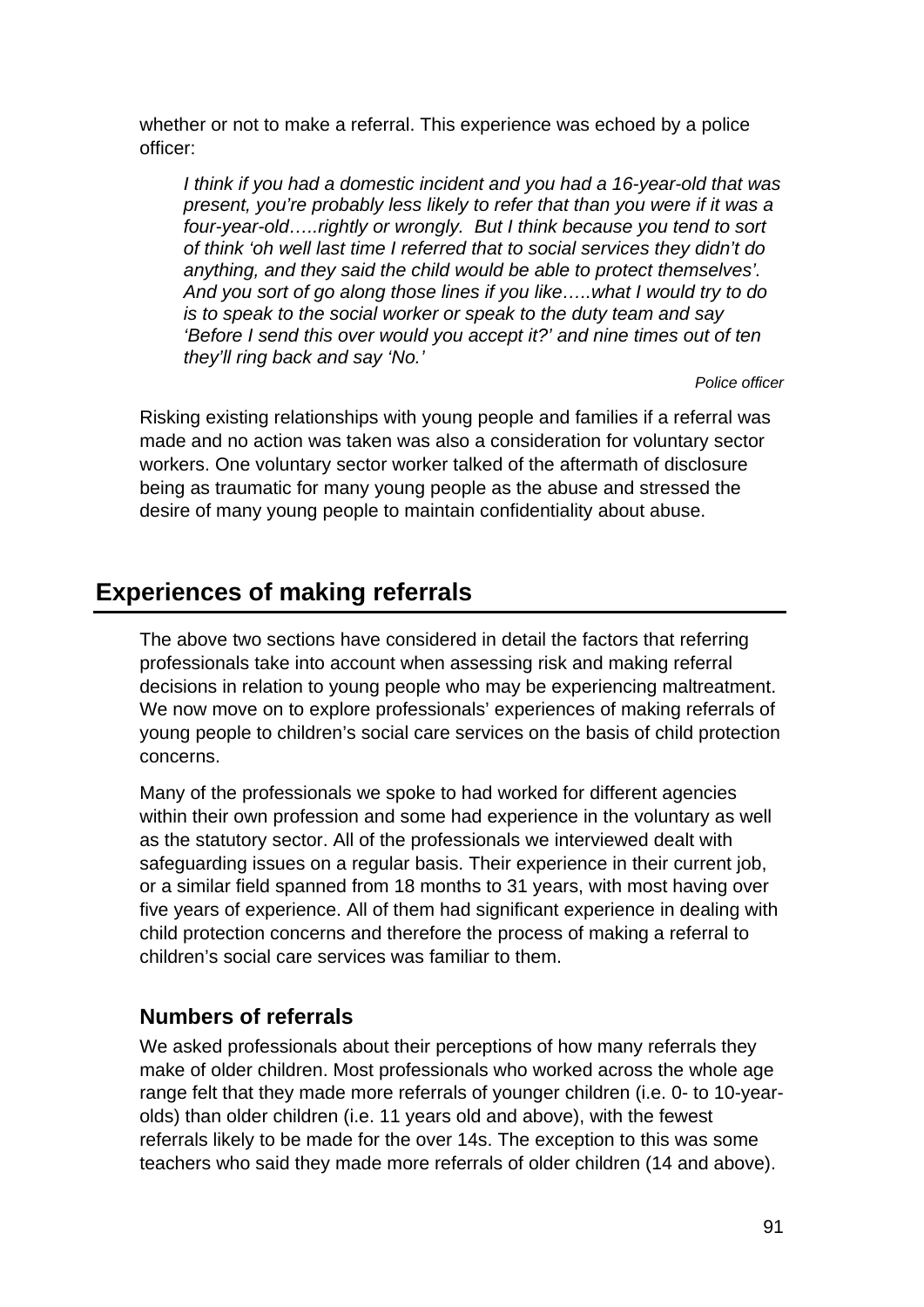This may be because young people are more likely to disclose abuse directly to teachers than the other professionals we spoke to. One police officer said:

*We don't tend to get so many for the older age groups, it seems to be for the younger ones we seem to get a lot more than the older ones. For the older group you don't tend to get as many because they will self refer more through the schools.* 

#### *Police officer*

The professionals who said they made more referrals of younger children put this down to the different capabilities of younger children, that is, they can be more vulnerable and less able to self refer. In common with the material already discussed from the survey, many professionals we interviewed felt that older young people were more willing to be referred than younger children, more likely to be able to remove themselves from situations and more likely to make allegations of abuse themselves:

*You do tend to have more referrals about younger children … so the younger children, the more vulnerable I suppose … you know in inverted commas, the more vulnerable children, the ones who can't articulate themselves … who people see kind of roaming the streets without any parental supervision, that type of thing* 

*National voluntary sector worker* 

*I often think it's about the young person's resilience and their ability to cope in certain situations, their current level of development as a child or a young person themselves. I think the younger ones are often more vulnerable and some of the older kids have developed that resilience and are able to articulate their thoughts and feelings a bit better and so don't find themselves in that situation.* 

*YOT worker* 

Whilst most professionals said they dealt with more cases of younger children, many also recognised that older children could be as vulnerable as younger ones.

### **Referral process**

Professionals felt that on most occasions the referral process worked well and many remarked that they felt they had established good working relationships with children's social care services. An example of good practice was a teacher who remarked that she was able to ring to discuss cases at any time should she have a concern, and this support was highly valued: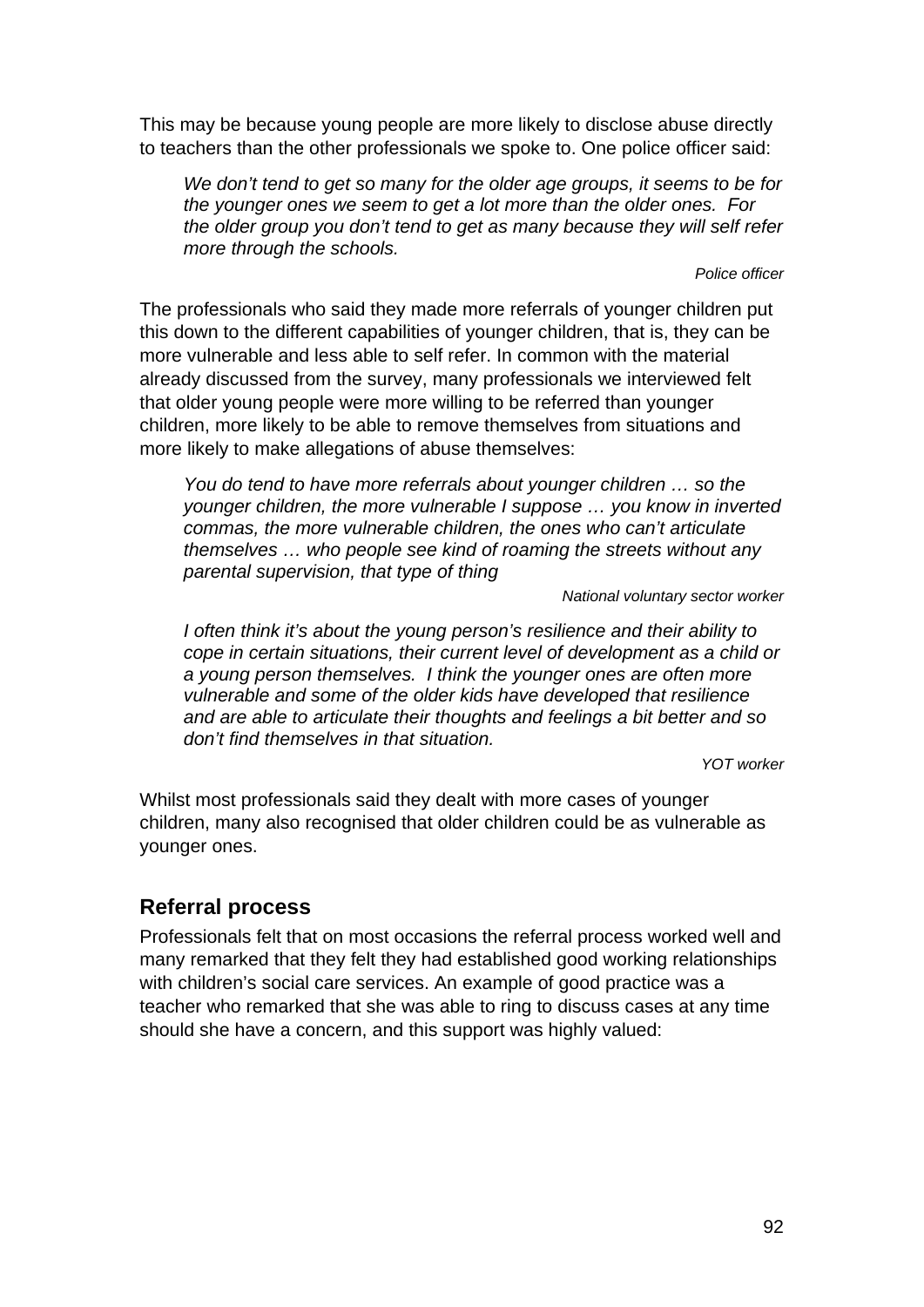*Sometimes it's a clear referral and I ring up and say 'I need to make a referral', sometimes I'm not quite sure but we have a system where we can contact Social Services and talk about a child without it being a formal referral and they will then advise us and say, 'yes we feel this needs to be referred or this needs to be dealt with in a different way'.* 

*Teacher* 

Similarly a YOT worker discussed feeling able to challenge decisions made by children's social care services openly should he feel it was necessary:

*I think the system works well and we've developed a good relationship with the Initial Response team, that if initially they say 'no further action is required' then I'll quite comfortably and openly challenge that if I have something that I feel warrants that and then it's often picked up.* 

*YOT worker* 

This particular professional felt that the positive relationship that had been built up was enabled by the youth offending team being within the same division of children's social care services. The benefits of being located together and working alongside social workers, hence building up a relationship and understanding of each other's work was also commented on by other professionals.

Experiences of making referrals were not always positive however and some professionals felt that practice was varied. This was particularly apparent (although not exclusively) amongst professionals who worked across different local authorities. One teacher whose pupils lived in three different local authority areas felt that there was a need for a unified approach across all children's social care services in terms of procedures and referral systems as the variation made her job more complicated.

Another difficulty with the referral process that was cited was that in some cases referrals were not made directly to a qualified social worker, but instead to a central call centre. Participants felt that this hampered their ability to discuss the case as they would have liked, and made it more difficult to convey the level of risk they felt was present in each individual case:

*I've encountered situations where I've had very serious concerns about a child, I've referred it out to a call centre and the call handler has made the decision as to what he's going to do … and basically told me that this is not going to happen. You know this is not going to be seen as a priority … when actually that's not his or her decision to make. That decision needs to be made by a social worker, not by somebody who's not qualified. And that's incredibly frustrating.* 

#### *National voluntary sector worker*

Professionals' dislike of making referrals to call centres was also found in Baginsky's research (2007) which highlighted that it could lead to problems in developing consistent relationships with individual practitioners.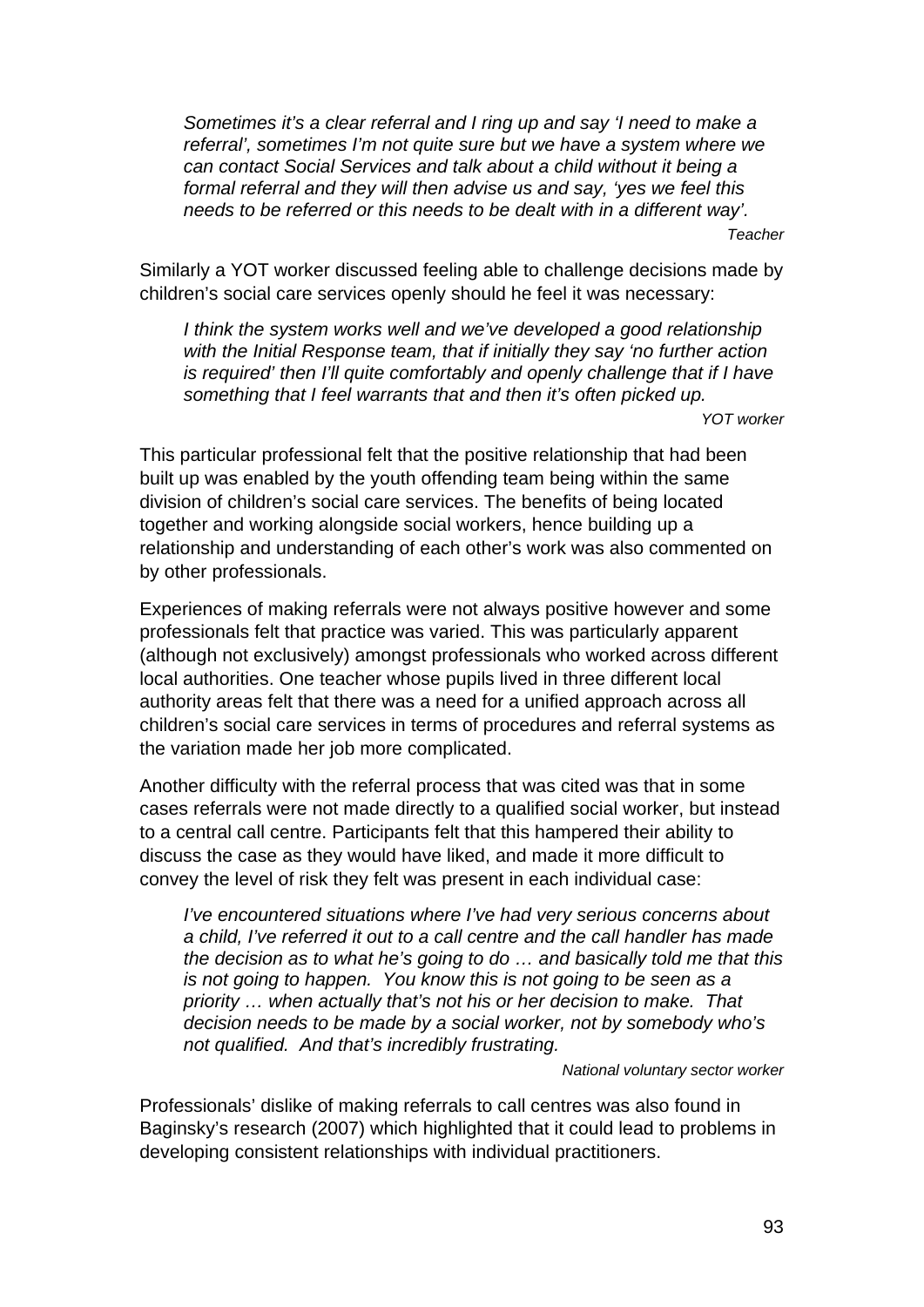Other problems that were discussed related to poor communication. Many professionals were frustrated by lack of feedback once referrals had been made. Written acknowledgement of the referral was frequently not received and many professionals were left not knowing what action had been taken in respect of the referral. This could then mean they had to spend time chasing up referrals to find out about outcomes. Again this echoes the findings of Baginsky's research (2007).

Communication problems within the referral process also included difficulties with electronic referral systems (if at times e-mail referrals were not received); time delays that could be experienced in taking action on non-urgent referrals because of pressure of workloads in children's social care services; and inability to contact relevant social workers once referrals had been made. This was also an issue raised by young people. One teacher when asked about any problems experienced with the referral system said:

*I think sort of getting hold of them on occasion, they're not the easiest people to sort of track down if you're trying to phone them and get to speak to somebody. Cos obviously…… they've got a case load and they're out and about and it's not always easy to track them down if we've got concerns.* 

 *Teacher* 

A voluntary sector worker when asked what could be improved in terms of their relationship with social services said:

*In terms of the relationship, not really, I mean, we have got a good relationship and we do work together on stuff and I think they've got quite a good understanding of what our role is and things like that, I mean, there's stuff like you ring a social worker and they're not there and you ring them the next day and they're not there and you ring them the day after and they're not there but that's not necessarily their fault, you know.* 

*Voluntary sector worker* 

Voluntary sector workers highlighted the importance of developing relationships with young people and parents over time but felt that resource pressure on social workers means that this can not be undertaken. As young people also said, this has an impact on their ability to feel able to disclose abuse or neglect initially and means that parents and young people can more easily cover up what is happening at home once a referral is made: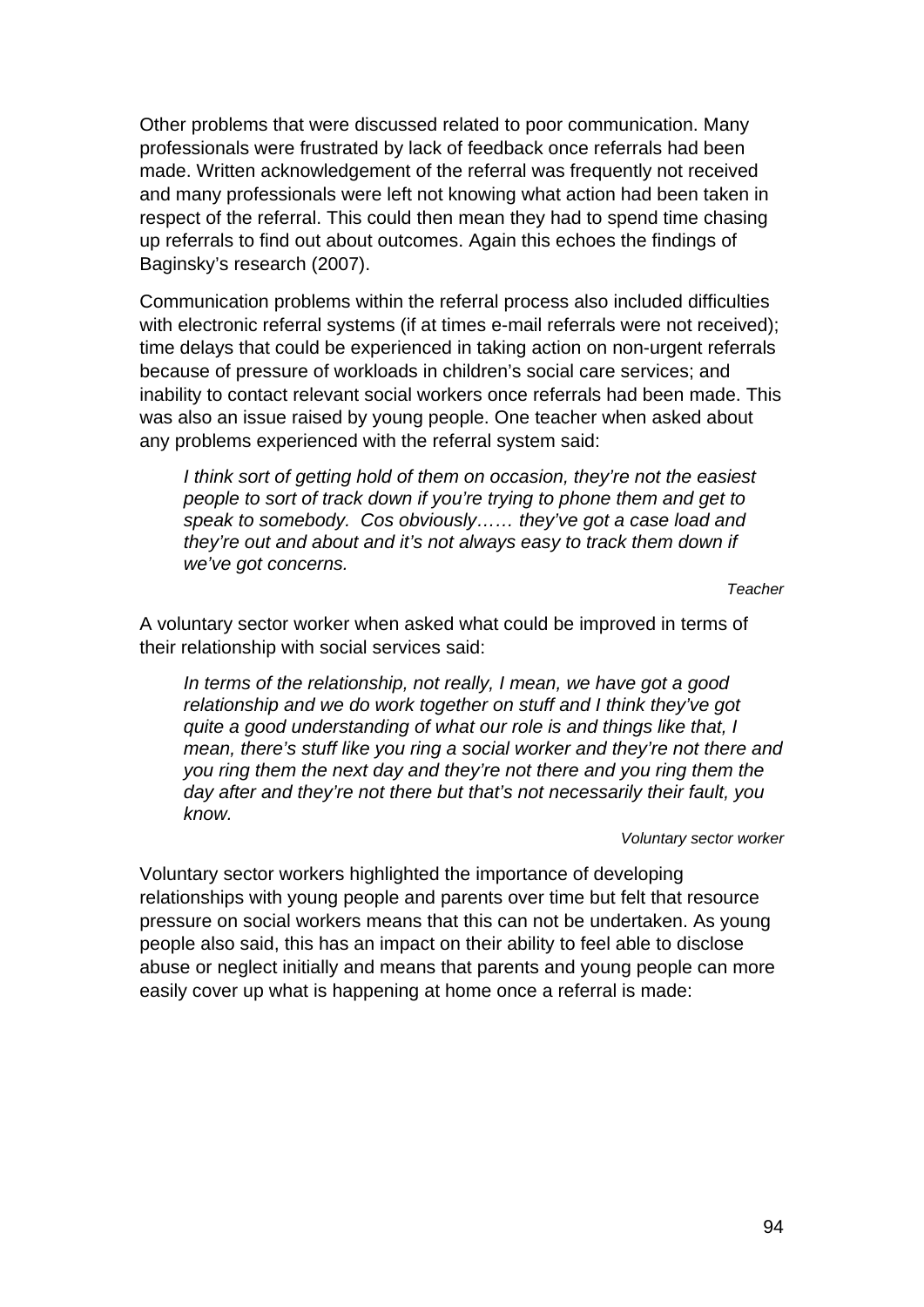*you know if you have a child protection situation going on and you've got people visiting, you've got parents that are … the majority of parents are extremely concerned about that and very frightened about it, and they'll tend to say what they think you want to hear, and you don't get a true picture. Whereas if you take that extra bit of time you get a better picture, you get more information, you get the quality of the information is better, and you also have the thing that over a longer period of time the family can't hide things.* 

 *Voluntary sector worker* 

Many young people were said to have had inconsistent relationships with social workers and were not able to contact them (see Chapter 3):

*I mean, I've got some (young people) who've had loads of social workers, different ones and that, and I don't think kids really understand the difference between the Initial Response Service and the long-term and stuff like that….and also, because it is centralised, if you don't live anywhere near that particular area then you're not going to be able to access your social worker particularly. It's never kind of, I suppose, promoted if you like that a young person could contact their social worker. Sometimes it can seem like they're quite distant, like the kids only see their social worker when there's a meeting or something, they don't like see them in the meantime kind of thing.* 

 *Voluntary sector worker* 

### **After the referral**

Professionals in the practice study were asked about the response of children's social care services to 11- to 17-year-olds once referrals had been made. Professionals were aware of the resource constraints but said that older children were often unlikely to receive a service and that service provision was poorest for the 16- to 18-year-old age range:

*We do have a good relationship with people in social care and I don't want to sort of constantly seem to slag them off. But it does seem to be very difficult to get them to take any referrals for over 12s …whatever their situation. And that's not a policy that's written down anywhere, but every social worker you talk to will say that in practice that's what's happened – if they're over 12 – forget it you know.* 

 *YOT worker* 

Several voluntary sector workers and other professionals stressed the importance of developing long term services for young people that have experienced abuse: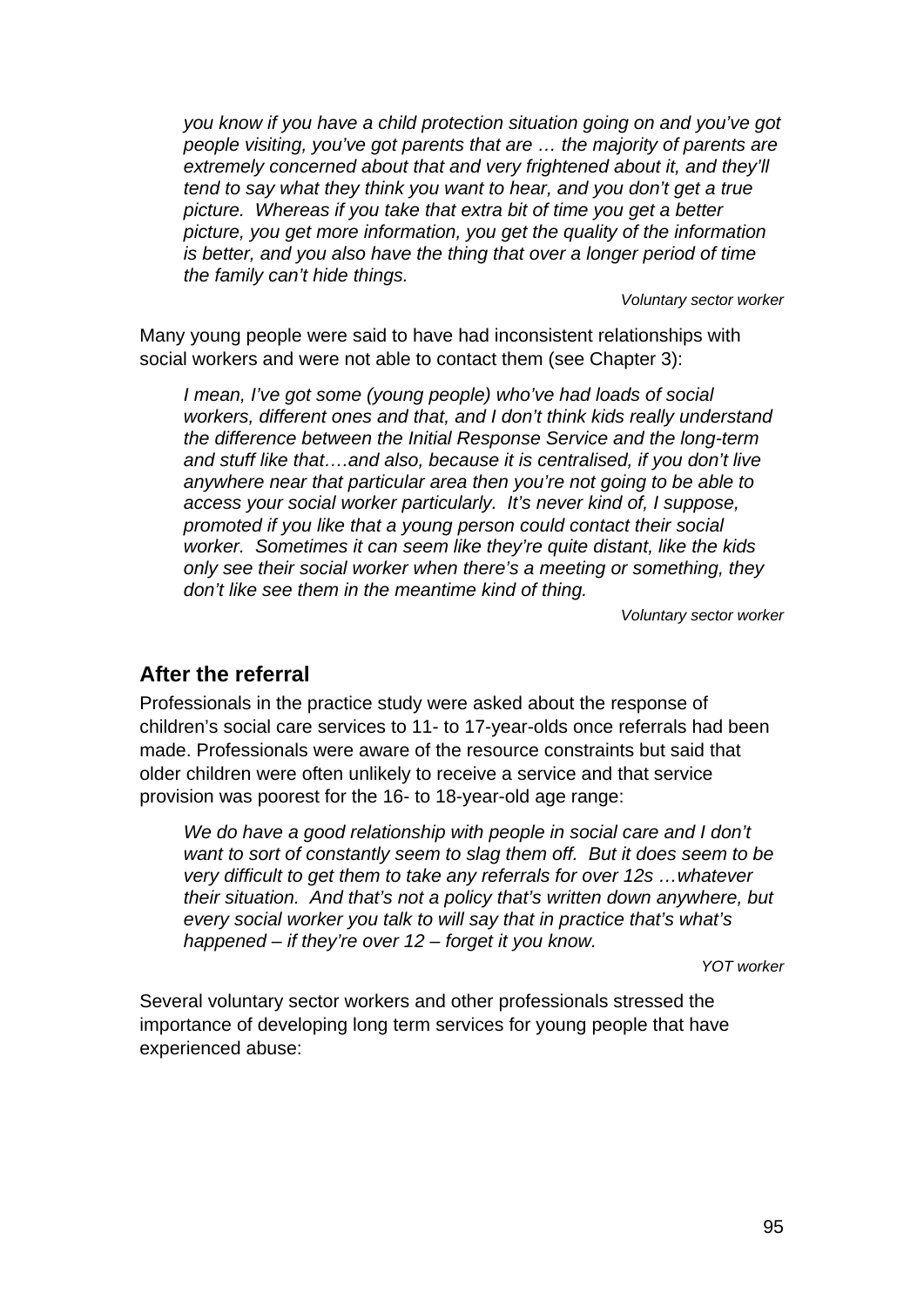*I* believe it's the quality of the relationship with professionals that young *people have and if it's a one that's based on mutual trust and respect and honesty, then I think the barriers are lowered somewhat. I don't think there's a single magic wand that we could wave to say 'oh well, if we'd done this, young people would feel more comfortable and confident in disclosing things and talking to professionals directly'. I do think it is all based upon the quality of that relationship.* 

 *YOT worker* 

It was felt that older children were more likely to be left at home than younger children and that situations often had to reach a major crisis for action to be taken for older children. One police officer talked of feeling confused about how children's social care services work with young people. He gave an example of a family in which domestic violence was taking place and assessments of younger children were undertaken and not of a teenage child who was also present.

Despite this, professionals also recognised the different range of challenges that social workers face with the older age group, for example young people aged 11 to 17 being more likely to be recalcitrant, display rebellious behaviours and be more difficult to engage in work. Many families and young people were described as needing sustained and ongoing support and it was recognised that often existing resources were simply not able to stretch to provision of such services. One voluntary sector worker said:

*I think the dilemma is that for a lot of, even for the practitioners, in their heart of hearts they're thinking, no-one's going to do anything about this young person and they feel really, really kind of upset …. there don't seem to be enough services for young people or social services doesn't appear to take the older young people's issues seriously.* 

 *National voluntary sector worker* 

Lack of support for young people who have experienced abuse and neglect, and for parents who are struggling to cope with their children's emotional or behavioural problems, has been found in previous research (Hooper et al, 2007). Farmer and Lutman (2010) found that parents of older children received significantly less support than those with younger children, even though many were struggling with young people's serious emotional and behavioural problems. Older children were said to receive more types of support but insufficient support and that lack of specialist help for parents was linked to poorer outcomes for children.

# **Alternatives to making a referral**

The professionals we spoke to also recognised that there may be 'grey areas' when dealing with concerns about young people, for example if cases do not reach the thresholds for intervention from children's social care services, if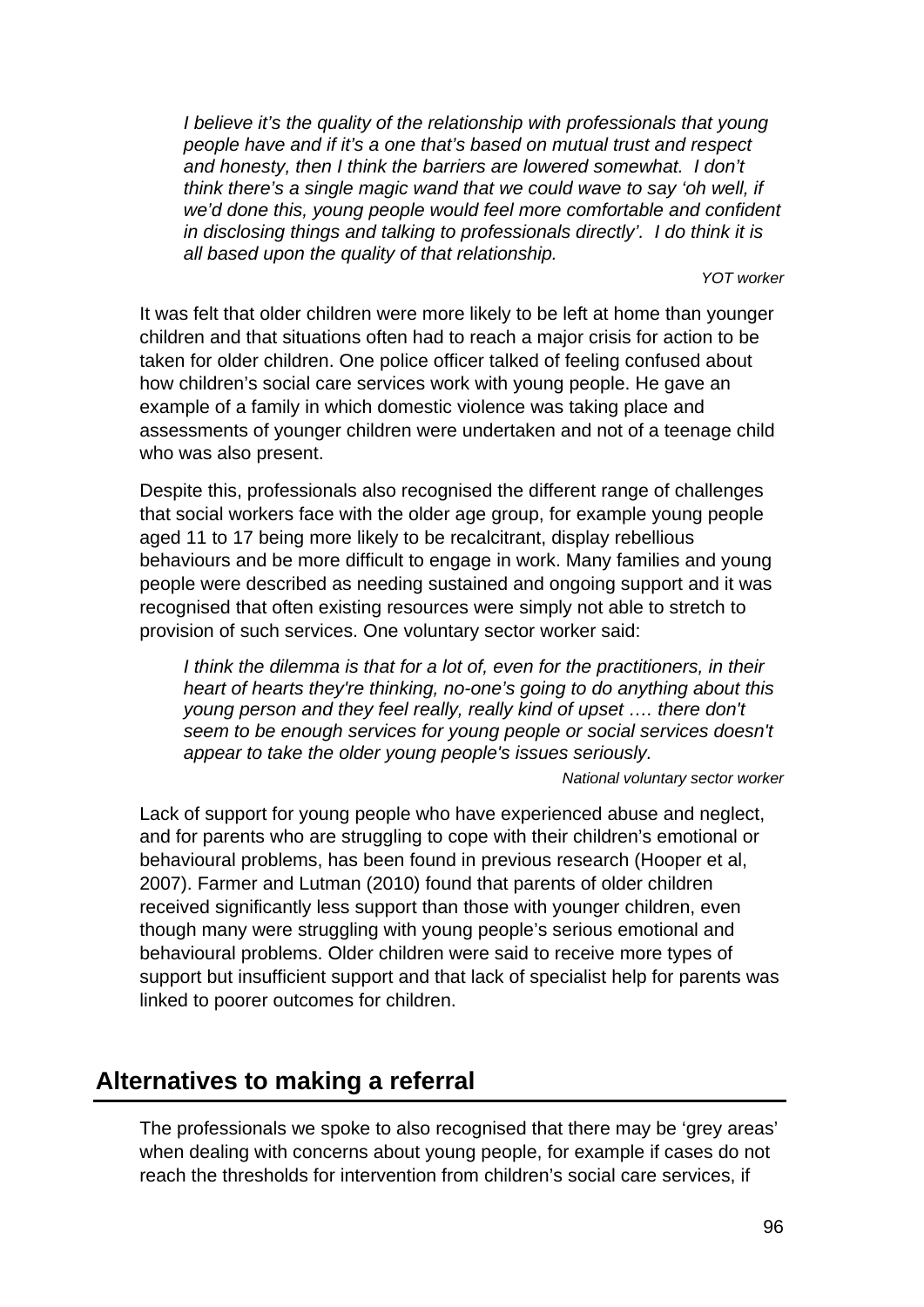parents and young people have conflicting accounts or if an older child does not want intervention. In these cases some professionals discussed the use of other approaches that may work better for the young person:

*When it's not appropriate [child protection] is when the child herself particularly at the top of that age range, fifteen, sixteen, seventeen doesn't want it. When it's clear social services aren't going to do anything anyway because it doesn't meet their threshold and also I think the top end of the age range are you know fifteen, sixteen, seventeen they are beginning to be young people and I think sometimes a response that helps them to find their own way forward is better than the heavy handed social services bit.* 

 *Teacher* 

*I think there are some issues where it is a clear child protection issue and child protection referral but as I said, there are some issues which are probably borderline child protection where other agencies could step in and actually solve the problem in a more appropriate way.* 

 *Teacher* 

In cases where professionals thought it unlikely that they would make a referral to Children's Services on the basis of child protection concerns a number of different alternative courses of action were identified through the information from the survey and the interviews.

These fell broadly under the following headings:

# **Monitoring the situation**

This option was most commonly suggested by schools staff who are in a good position to monitor due to their ongoing engagement with young people.

*I would call a meeting with parents, explain how this is affecting the child. I'd monitor the situation and make a referral if it didn't improve Teacher, Emotional Abuse – Ridiculing scenario* 

### **Offering services**

This option was often identified by voluntary sector professionals (as in the quote below) but also in some cases in schools – for example the provision of educational welfare support in cases of educational neglect. In general, interventions typically focused either on the parent(s) or jointly on the parent(s) and child: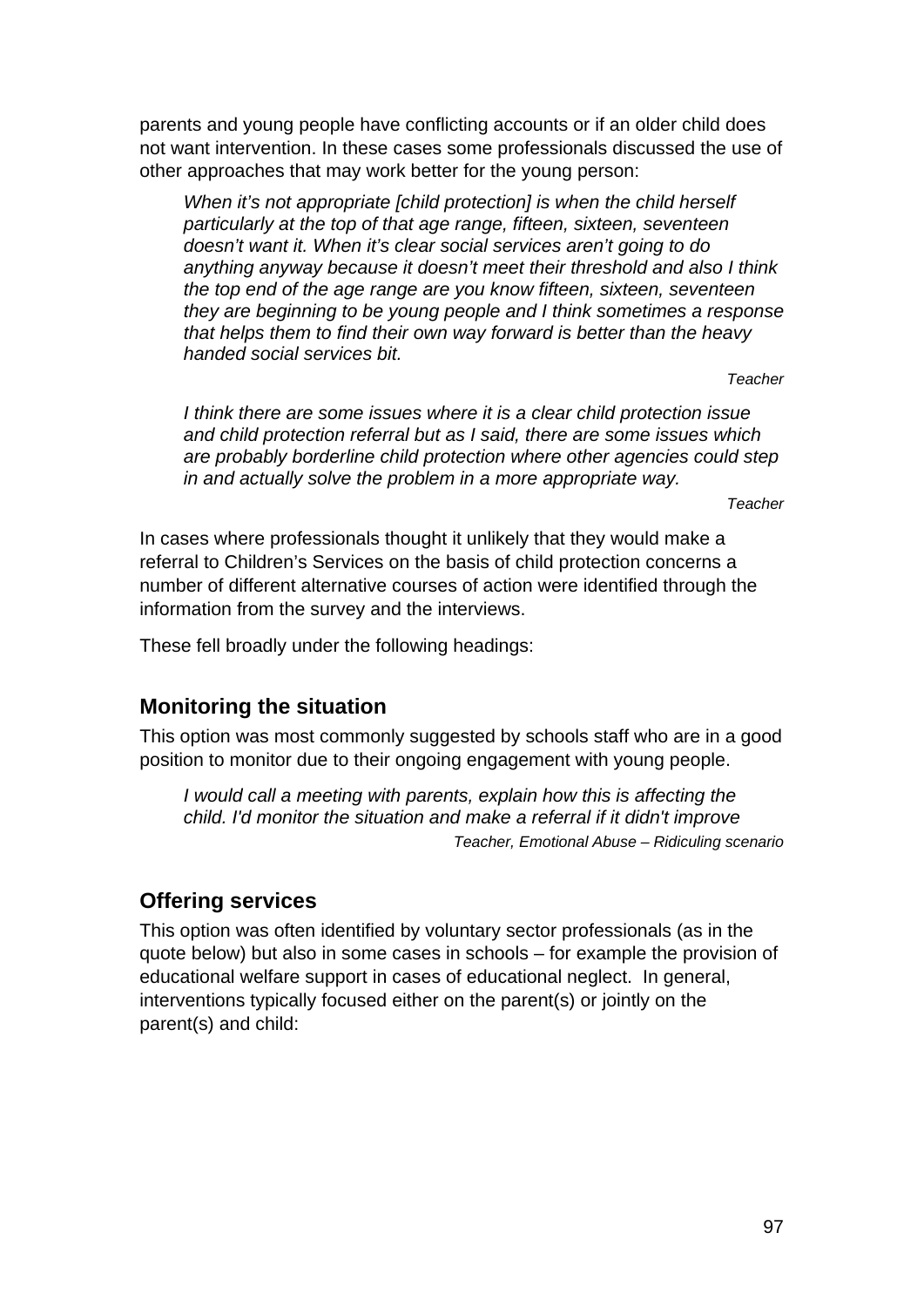*The family need support. We usually work with parent and child together in this scenario. The child is experiencing profound emotional abuse with potential lifelong consequences.* 

*Voluntary Sector worker, Emotional Abuse scenario* 

# **Working together with or referring to other services**

This option was common across all professional referring groups. For example:

*I would address directly with parents and would consider enforcement action (i.e. Parenting Order etc) if parents did not apply more suitable boundaries on child. Would consider joint work/visit with local Safer Neighbourhood Police Team.* 

*YOT worker, Supervisory Neglect scenario* 

# **Combinations of responses**

In some cases, all of the above actions were considered, as in the following example:

- *Contact family inform them that we have been informed*
- *Monitor for bruising*
- *Offer parenting course*
- *Counselling for student*
- *Collect other information from younger sibling school*
- *Speak to other professionals, set up CAF*

*Teacher, Physical Abuse scenario* 

# **The use of the Common Assessment Framework**

There was also considerable mention of the potential use of the CAF in cases which were not perceived by referrers as meeting the thresholds for a child protection referral.

The CAF was also generally viewed as a positive tool by professionals outside children's social care services, if it was used appropriately to support young people and not as a means of meeting the needs of young people who should receive child protection services: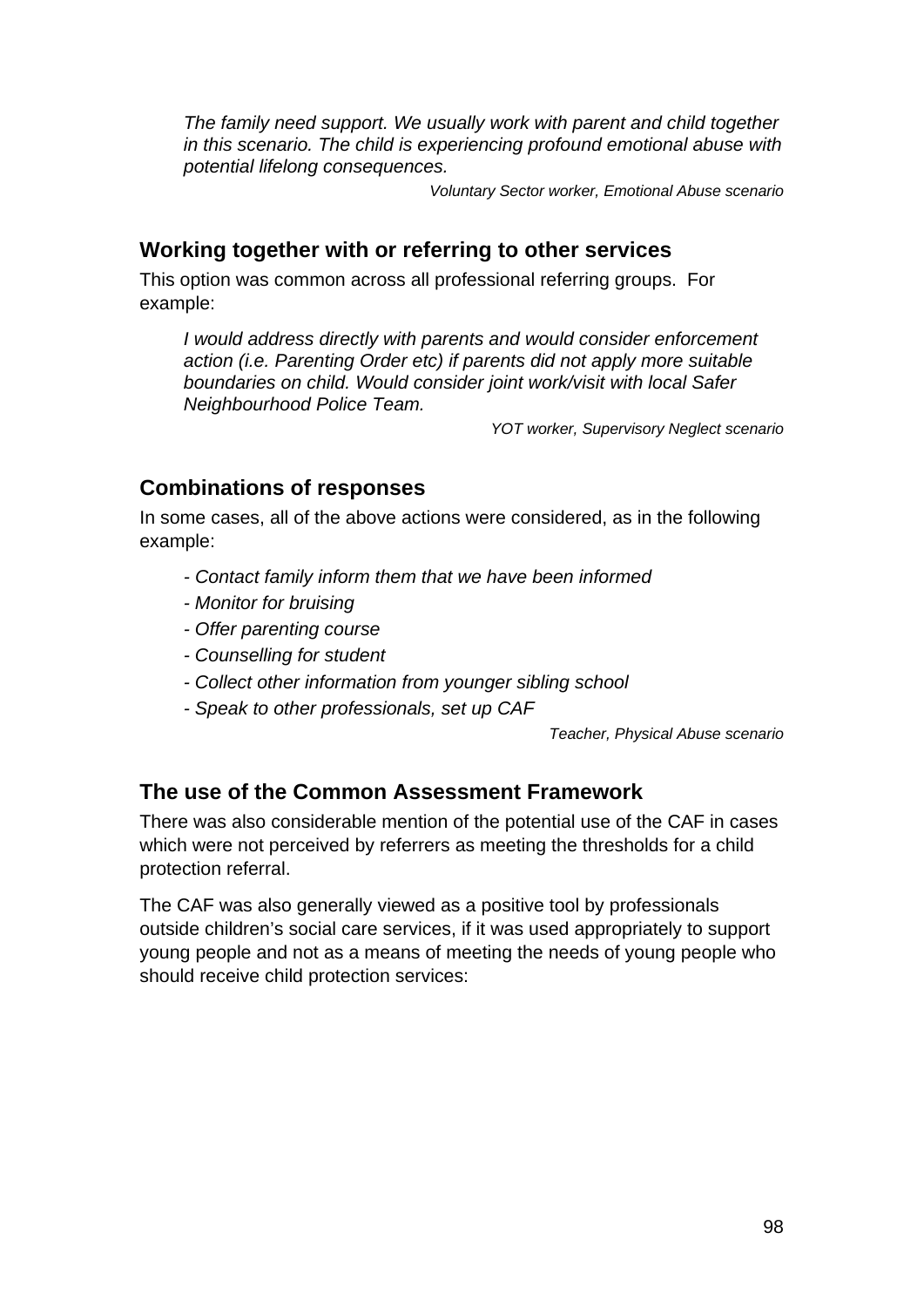*I think in some instances it can be a really good thing, because the young person will get a lot of services kind of pushed around them to support them and bolster them, which might mean that they don't ever then get up to child protection level. Or for some it's not enough so it's just prolonging that you know … kind of putting a little bit of an elastoplast on a very difficult situation.* 

#### *Voluntary sector worker*

*I think if it's a case where the levels are not perhaps severe enough to trigger a Social Services referral, I think very often working with the parents and perhaps going down the CAF route is a better alternative because it brings in more agencies who can perhaps support a family before they get to the sort of referring threshold.* 

 *Teacher* 

Whilst most of the professionals we spoke to were positive about undertaking the CAF process, there was evidence of some resistance, particularly from those professionals who did not feel equipped to undertake assessments. There were also genuine concerns around the increase in the workload and the ability of professionals to take this on, on top of their existing responsibilities:

*I do think they [CAF processes] work, I'm not sure that they're as fully embedded in people's practice as they should be and I think there's an inherent fear from some workers that it's going to increase work for them. My experience is that it decreases work because you can actually get people sat round a table who are responsible for doing specific pieces of work and they can be held to account for doing or not doing, as the case may be. So from my perspective, working in an integrated way is just what we do and that's what the CAF process brings people together to work in an integrated way and I find it an efficient and effective way of dealing with issues within a family or around a particular young person.* 

 *YOT worker* 

Teachers in particular felt that the burden of undertaking the CAF process was falling to them:

*And unfortunately the CAF seems to be more and more becoming a burden for schools because social services don't have to do them, police don't have to do them, the Youth Offending Team don't have to do them. So there's not many people left to do them, and it seems to fall on schools an awful lot and we just don't have the time.* 

 *Teacher* 

Many professionals felt it was early days in terms of the implementation of the CAF and that it was not necessarily being used appropriately: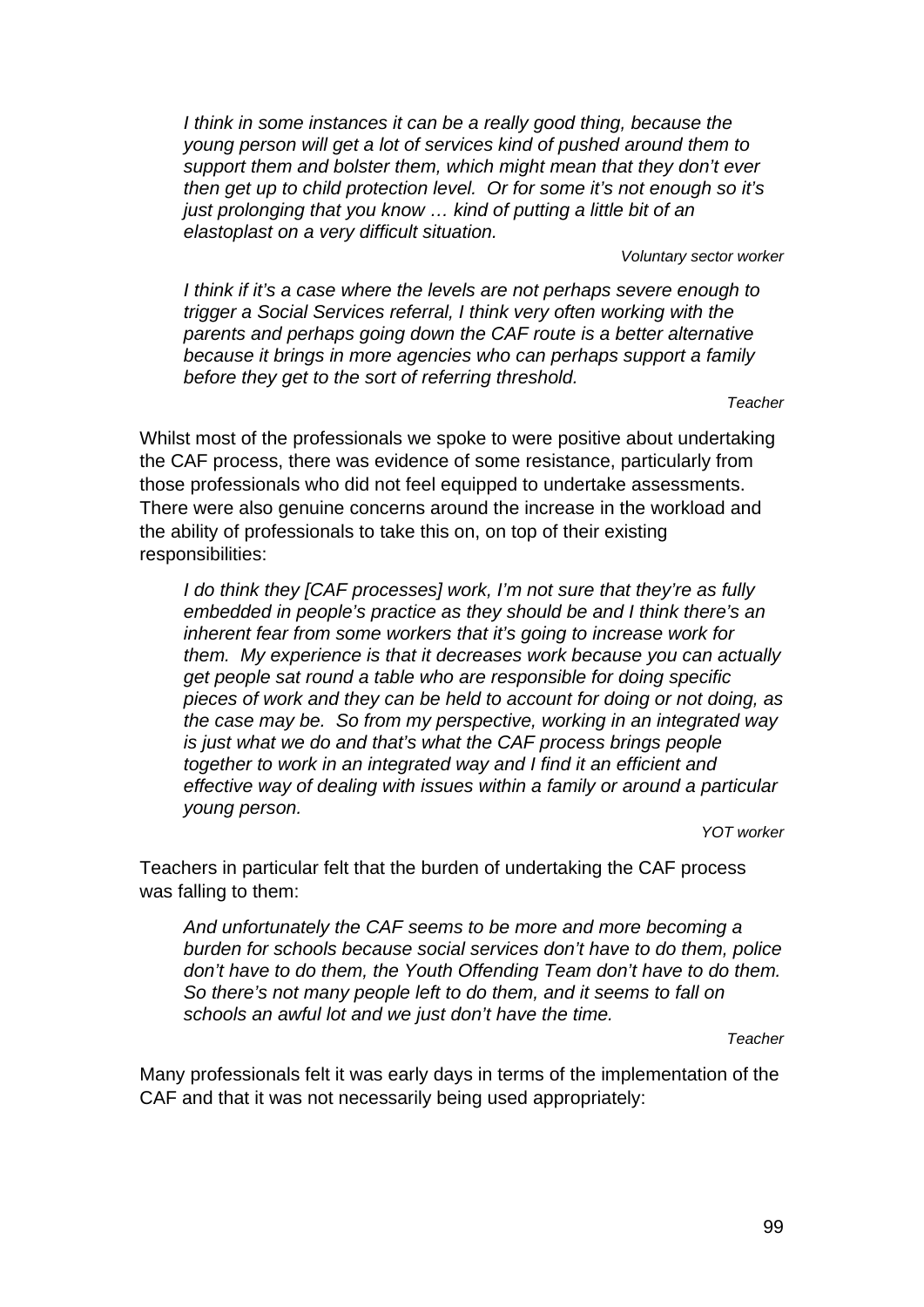*I know that when the CAF was set up it was supposed to be for the low ended rather than heavy ended situations so that it was meant to be a more preventative tool than a reactionary tool but I also know that it's used widely, certainly in [name of area], for more heavy ended cases because we have to use something to sort of move kids forward. So I think that, you know, there will be a number of cases that we have to work our way through until we get to the point where actually it's being used appropriately as a preventative tool.* 

 *Teacher* 

In terms of the practical use of the CAF the main issue that arose amongst professionals outside of children's social care services was in relation to how long it takes to complete. Many professionals felt it was too time consuming, unwieldy and that it could be shortened or have specific parts for certain professionals to complete:

*You have to allow like a couple of hours really to be doing and it's quite hefty, if you're going to do it properly, really get to the bottom of what's going on then you can't do it in ten minutes.* 

 *Connexions worker* 

*Parts of it are very good. Because they're sort of school specific, I think sometimes when … some of the sections obviously we're not really in a position to add a great deal to them … I mean in terms of the referral section, you know the page 10 that I talked about – that's fine, that literally you know has got the sort of students' details and everything like that on it and then there's a referral box for us to put our commentary in and things to be signed off and so on. The rest of the form is a bit unwieldy, particularly if we're using it with parents you know. If it's not necessarily you know a CAF that's going to lead to a referral in terms of a safeguarding referral, it's unwieldy at times.* 

 *Teacher* 

For teachers, the time taken to do the CAF and to be present at a CAF panel, (that may not be located nearby) can take out valuable time from teaching and some teachers, particularly those teaching young people for GCSEs found this difficult:

*It's very difficult for teachers to become key workers because teachers have timetables and a really full day and can't readily just sort of abandon a class to become a key person. It's a lot of work that a teacher is doing for a social worker though then cos then the social worker has got all of it there in front of them and I'm not certain that in every school teachers who do the job that I do get sufficient time to allow them to do a CAF properly.* 

 *Teacher* 

In some authorities the time it takes for a case to get to a CAF panel was a particular issue: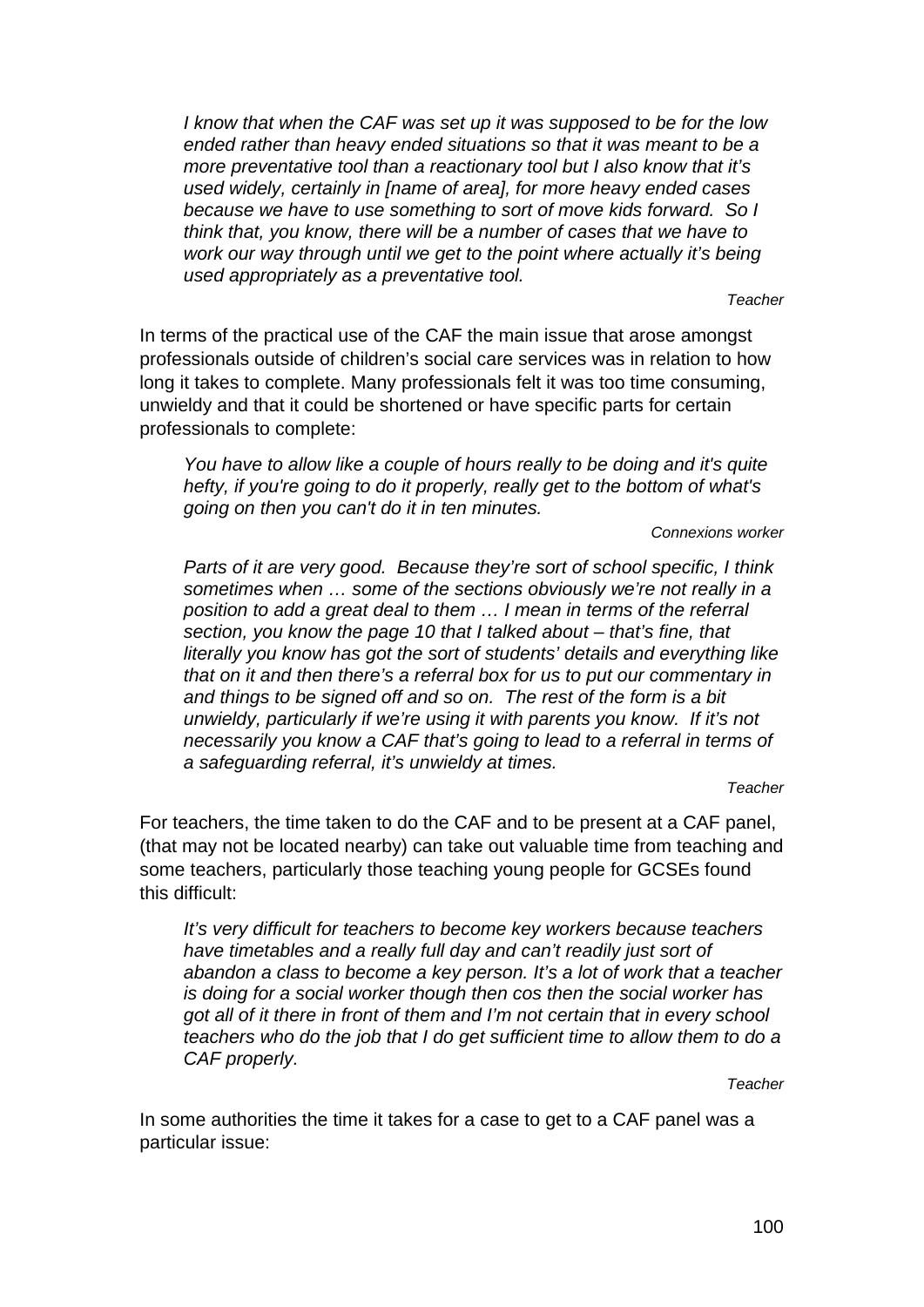*I don't think it's always, the right thing, I don't think it always works. In* fact I think because there is such an awfully long waiting list to go to *panel, that by that time, some of the issues that were first presented, have actually got worse.* 

 *Teacher* 

This teacher said what would help is:

*A less laborious system of referring the family, or the individual; um, a quicker turnaround of the panel meetings, so that we at the moment have to wait for, maybe two and a half to three months before a panel can be conferred, and then, when we do have that, the lead professional, is obviously chosen while you're at the panel, but in a lot of cases, we found that it has come back to the school, so we do feel that because we have got a lot of agencies in school already, we might as well have just done it from here.* 

*Teacher* 

Despite experiencing initial problems with the CAF, most professionals were positive about the opportunities it presented in terms of working with young people in a more flexible way. In one authority new initiatives such as shadowing and support groups were helping professionals:

*As I say, I think there's a bit of an inherent fear, particularly the first few times they do a CAF, but what we have done in [our local authority], we've set up support groups where people can shadow each other and regularly come together to talk about their experiences of delivering CAFs and what the benefits have been, what the pitfalls have been and things like that. So I think things are getting better.* 

 *YOT Worker* 

The final key theme raised by referring professionals in relation to working with maltreated young people in this age group was the challenge involved in engaging with young people themselves.

# **Broader issues**

In addition to the above issues, professionals participating in the survey were asked two broader questions about the workings of the safeguarding system in relation to young people aged 11 to 17. These were:

- *What do you feel are the main challenges (both within your organisation and more widely) in dealing with safeguarding issues in relation to young people aged 11 to 17?*
- *What do you feel are the most effective ways (both within your organisation and more widely) of meeting these challenges? Please refer to any particular aspects of good practice you are aware of.*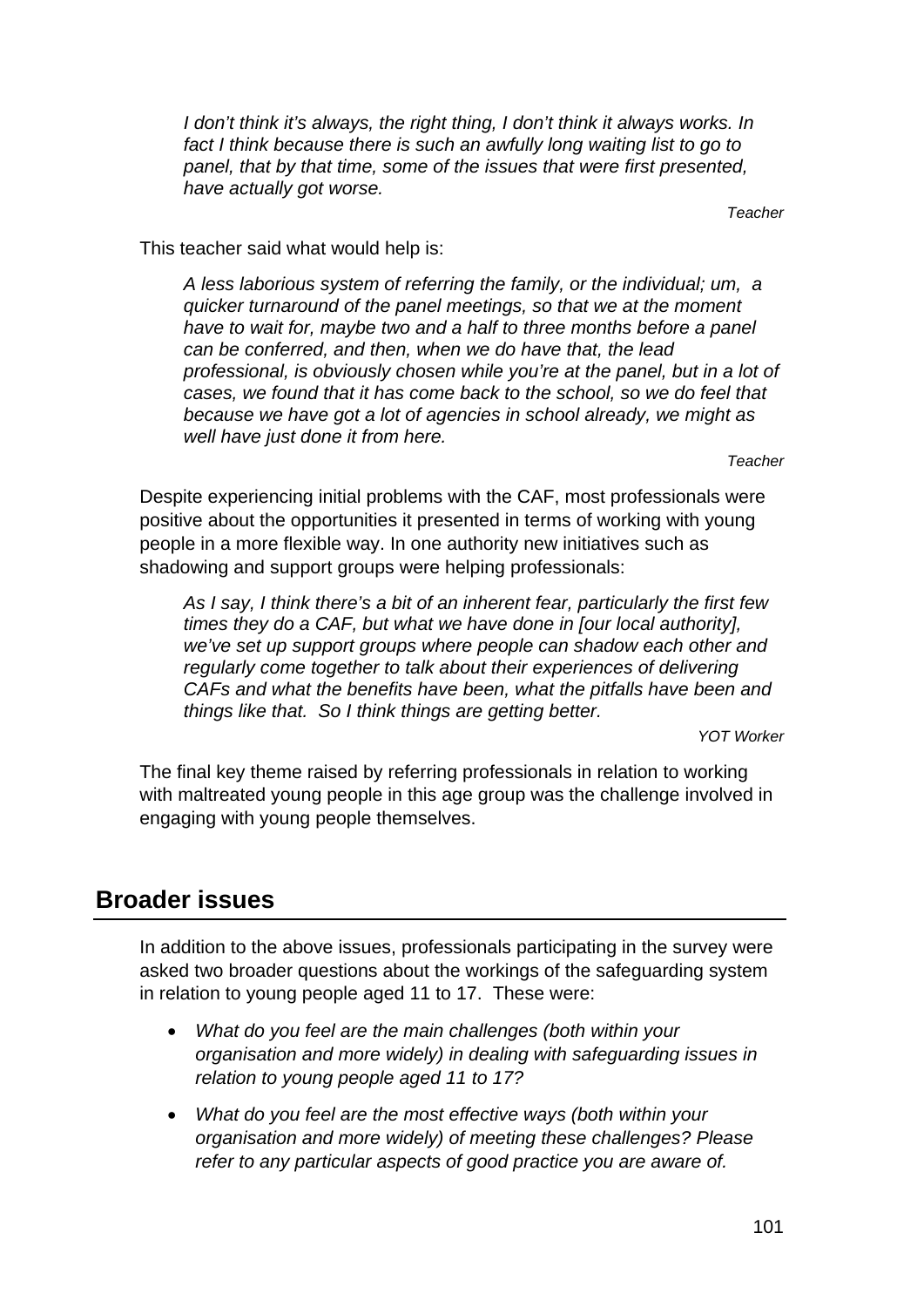Here we briefly summarise some key themes identified in the responses to these questions for referring professionals, many of which echo themes from the practice study discussed above.

# **Resource and capacity issues**

A very common challenge highlighted by staff in all professional groups was limited resources and capacity which was seen as resulting in a highly pressurised environment and as raising thresholds for intervention:

*We are all dealing with high thresholds. I am sure Social Care would*  wish to be proactive and implement preventative work, however, this is *not possible.* 

*Teacher* 

Resource issues were also felt to affect interventions in other key agencies such as the Police, Youth Offending Teams and the voluntary sector

*It's a challenge having the time to find out more details, make reports and refer accurately.* 

*Voluntary sector worker* 

These issues were linked to a perception that the likelihood of intervention decreased as young people got older:

*There also seems to be a bias towards younger children and the likelihood in this area that anything will be done about a 16 or 17 year old being neglected or emotionally abused is unlikely.* 

*Teacher* 

Professionals also highlighted that there are too few services for young people in this age group (especially over 16s) and families. A lack of preventative services and resources and also preventative work (Children In Need actions) for this age group was highlighted as a challenge with regards to safeguarding young people.

Inevitably one of the main suggestions in response to this challenge was greater investment in services. In addition, some professionals suggested that other agencies could adopt different strategies to reduce the pressure on Children's Social Care services:

*I believe there should be close examination of the figures relating to referral to see what percentage have correctly identified areas of risk so that policy advice can be modified where necessary… It is vital that we protect those in need and we want social services to have the capacity to be involved where the needs are most without wasting their time in unnecessary referrals. There is a risk that bogging them down will prevent them from having staff, resources and time to deal with the vital issues such as those which hit the headlines all too often.*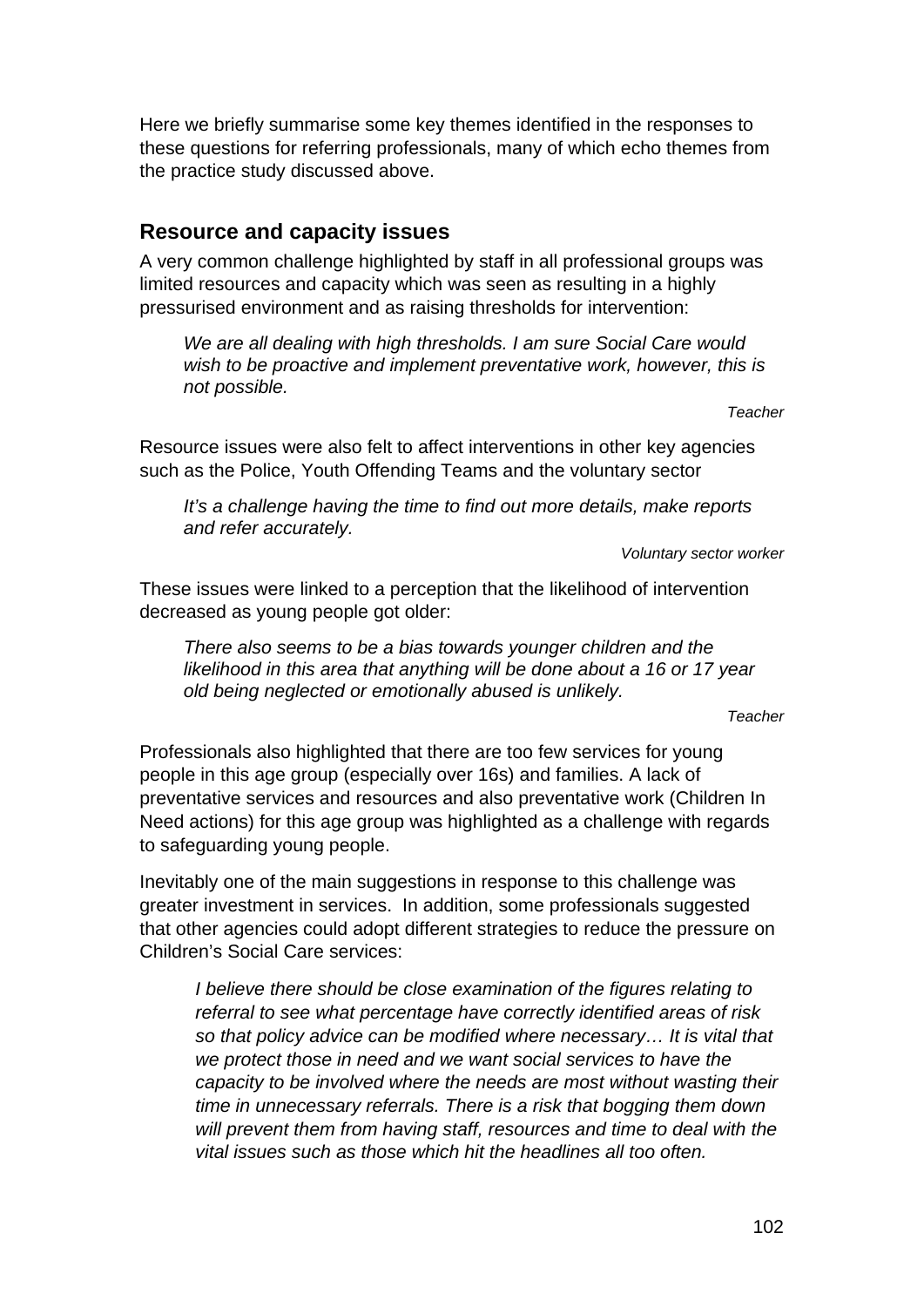# **Working together**

A second strong theme in referring professionals' responses was the importance of joint working across agencies. Two particular issues were highlighted here.

First, effective information-sharing was identified as critical:

*The main challenges are the prompt exchange of information between the agencies involved which does not always happen and can drag out an enquiry. The police and other agencies look at a job from very different angles as we all have a unique role to play and it is about working together so that all the agencies that are involved are happy and that most importantly the young person/s involved are safe and being well looked after. When multi agencies talk, listen and work together then we can safeguard children and young people effectively.* 

*Police* 

Second, consistent thresholds across agencies were also identified as an challenge for multi-agency working:

*varying thresholds for action and intervention between different areas and organizations.* 

*Voluntary sector worker* 

The referring professionals suggested a number of strategies for meeting these challenges including information-sharing protocols; threshold agreements; cross-agency placements and secondments; identification of link professionals between agencies; and co-location of staff within multi-agency settings.

*We are currently working on placing myself within the local duty social work team for one morning a week to foster better communication and understanding of our limitations, thresholds and to place the needs and welfare of the children at the centre of all our practice.* 

*Teacher* 

*Ideally there should be an enhanced co-located team of social services and police for child protection.* 

*Police* 

### **Training, advice and guidance**

A third key challenge highlighted by all groups of professionals was the lack of knowledge of child protection procedures and safeguarding understanding by professionals. There were felt to be particular issues here in relation to young people aged 11 to 17: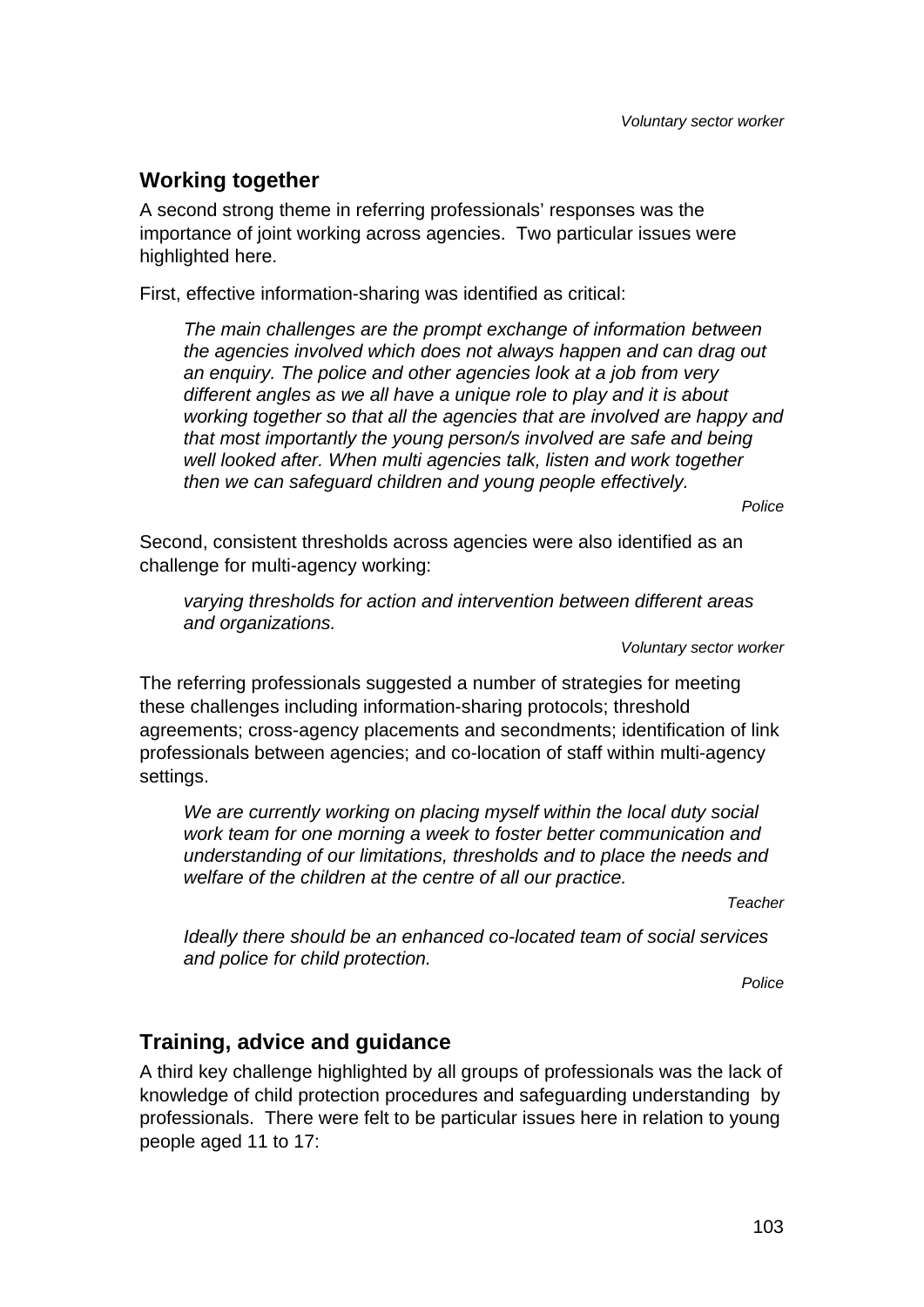*Lack of recognition of the serious safeguarding issues possible with older young people* 

*YOT worker* 

*(It's a challenge) identifying cases of emotional abuse and determining when it is right to intervene in those cases as teenagers often don't 'get on' with their parents.* 

*Teacher* 

Suggested strategies to tackle this challenge included more training, including regular refresher courses; effective dissemination of policy and guidance documents; and designated lead professionals within agencies to provide support and advice to others.

# **Working with parents**

Professionals identified some key challenges in relation to working with parents of young people aged 11 to 17.

Some professionals mentioned that parents' lack of cooperation was a challenge, as was their lack of control over young people and their interest in their lives.

*Lack of parental control / taking responsibility for their children.* 

*Police* 

Domestic violence was also viewed as a key safeguarding issue for this age group.

In addition, professionals felt that the stigma attached to being involved with 'social services' was an obstacle.

In order to work more effectively with parents two key suggestions were made. First, a non-judgemental approach and building up trust were seen to be effective. Second, providing parenting support was seen as important:

*I would like more 'parenting a teenager' support for families. Dads in particular seem to mean well, want their boys to turn out well (they leave girls to mum!) but lack the skills to work with them so end up resorting to hitting them* 

*Teacher* 

# **Engaging with young people**

The final key theme raised by referring professionals in relation to working with maltreated young people in this age group was the challenges involved in engaging with young people themselves.

Again here professionals highlighted that older young people can be very reluctant to engage with services including the police and children's social care services as they become more independent. Young people were felt not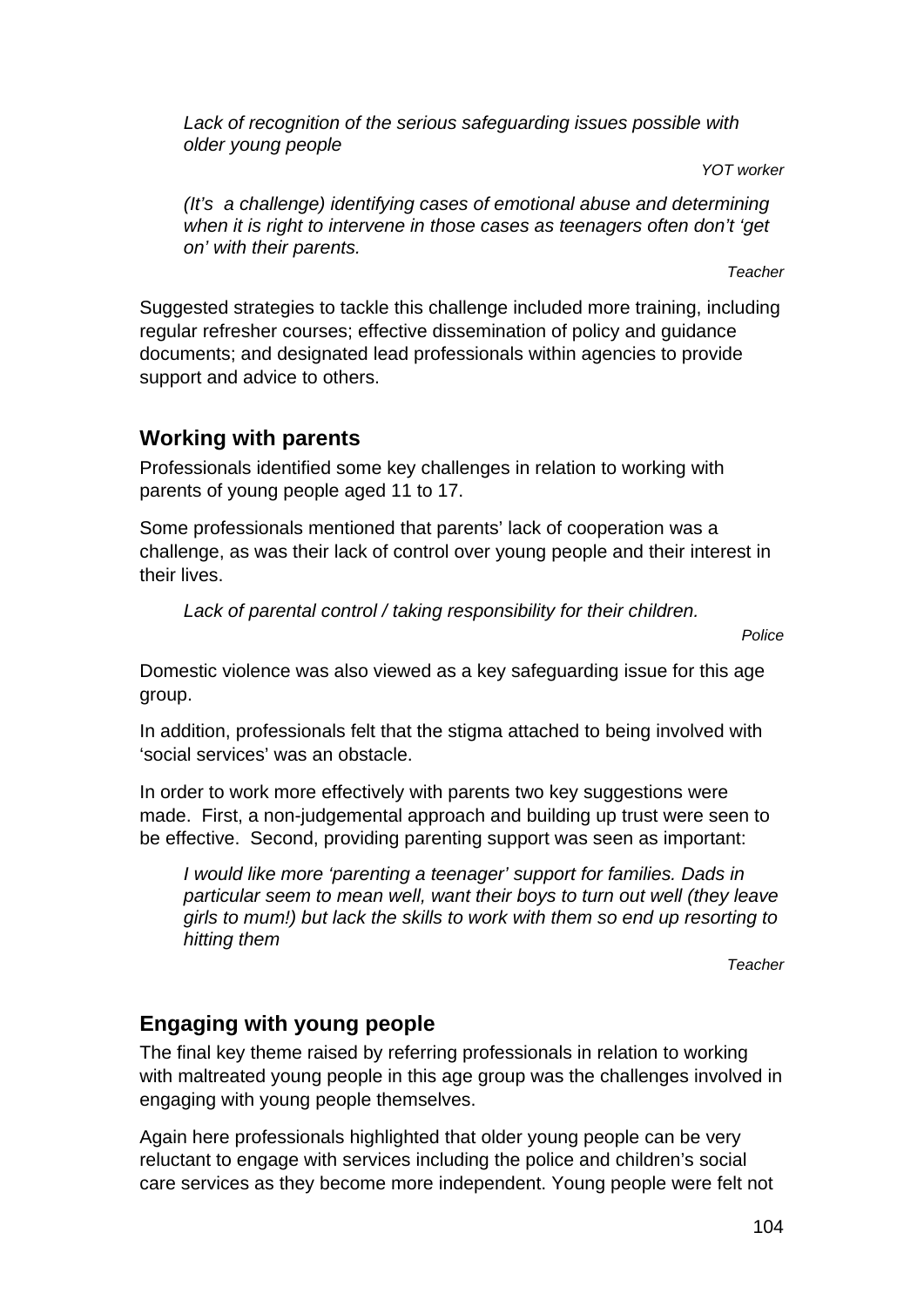to trust agencies enough to disclose abuse or if they do disclose to them then do not want the abuse to be investigated, struggling with loyalty issues and fear regarding making allegations of abuse relating to parents/carers. The age of young people in relation to their street credibility (related to peer pressure) was also highlighted as a factor:

*As young people approach the age of 16 upwards they become more independent and fight against the intervention of professional agencies. This often makes our task that much more problematic when trying to safeguard them. Often their 'street credibility' in front of their friends is the most important thing to them and therefore getting a sensitive disclosure from them can be difficult. Without these disclosures safeguarding them can be impossible.* 

*Police* 

Professionals highlighted the challenges with regards to building up rapport and relationships with young people, and to engage them in services. There was a perception that some professionals lack the skills to engage and work with this age group:

*The lack of skills in the Children's Services workforce in engaging with adolescents - it's a service which has almost exclusively concentrated on babies and small children for so long that it has lost its wider skills* 

*YOT professional* 

In terms of meeting these challenges, professionals focused on issues of the style of working with this age group, including the provision of time, confidentiality and advice and support:

*Children being given as many opportunities as possible where they can talk about safeguarding issues in confidence.* 

*Voluntary sector professional* 

*Just keep reassuring them (young people) they will be believed and that you will respect their point of view.* 

*Police* 

# **Summary**

This chapter has presented the research findings on the perspectives of professionals in the police, schools, youth offending teams and the voluntary sector in relation to practice with young people who may be experiencing maltreatment.

Here we provide a brief summary of key findings from the chapter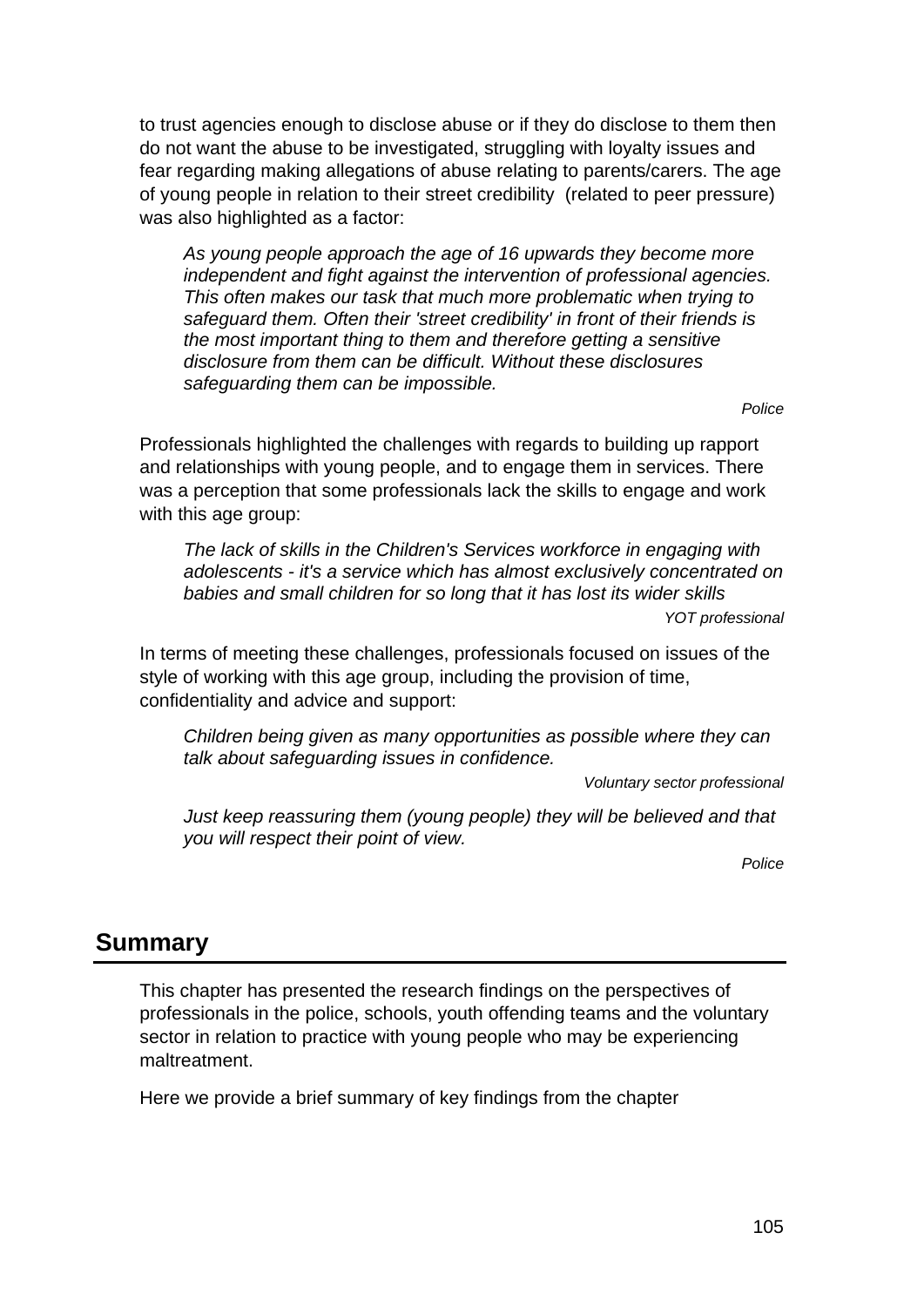#### *Assessing risk*

- Professionals ratings of immediate and longer-term risk in relation to hypothetical scenarios representing potential cases of maltreatment varied by some of the characteristics of young people involved in the scenarios. Young people who are older are significantly less likely to be perceived to be at longer-term risk (although the strength of the association is not that large). Disabled young people were also significantly more likely to be perceived as being at immediate and longer-term risk.
- Looking at age profiles in more detail it appears that overall risk is perceived to be lower particularly for young people aged 16 and 17.
- More detailed analysis of age-related risk assessments for scenarios representing different types of maltreatment indicates significant age patterns for supervisory neglect and emotional abuse involving isolation – with these scenarios seen as representing less risk as young people get older. There was also tentative evidence of a link between age and risk in cases of physical abuse in that older young people may be viewed as being more at risk in these cases.
- Some of the factors identified by professionals in connection with assessing risk for young people in comparison with children related to young people's own contribution to situations, young people being seen as more competent and resilient, and young people being seen as 'putting themselves at risk'.

### *Deciding whether to make a referral*

- In terms of decisions about whether to make a referral to children's social care services, overall there was a significant difference between agencies here with professionals in the Police being much more likely to make a referral in response to a given scenario than the other professional groups (teachers, youth justice workers and voluntary sector workers).
- Professionals' assessments of risk appeared to have a strong influence on likelihood of referral. Moreover, when these risk assessments were taken into account, the age of young people did not appear to be associated with likelihood of referral (when all types of maltreatment were considered together). This suggests that age primarily affects risk assessments rather than likelihood of referral.
- There was, however, evidence of age-related factors in relation to some types of maltreatment – in particular supervisory neglect and sexual abuse. In the latter case, due to a complex set of factors, there was a significantly lower likelihood of referral of older young people (particularly those age 16 and 17) even when the same risk factors were assessed.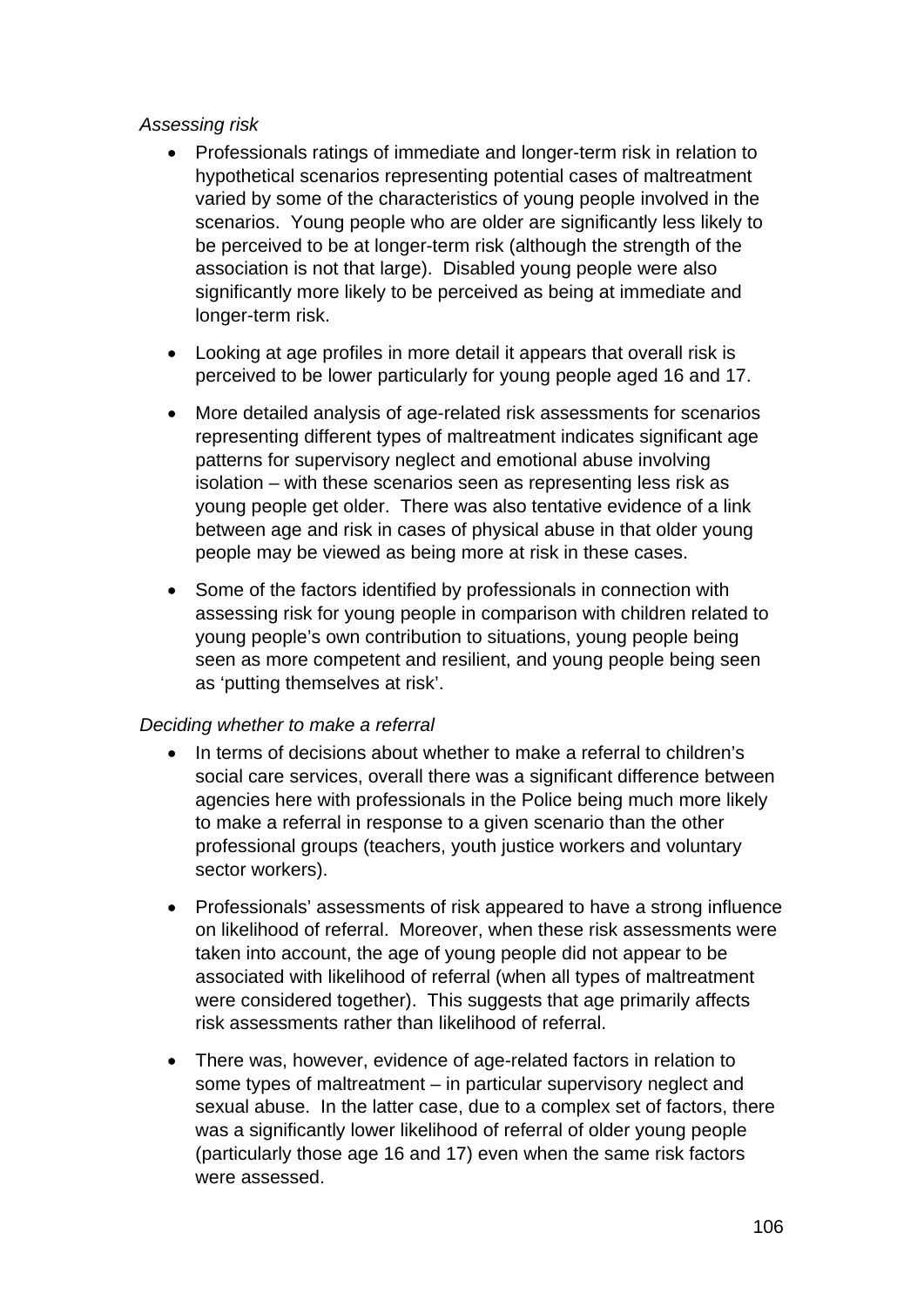- There was evidence from the interviews with referring professionals of confusion and concern about thresholds for making referrals to children's social care services in relation to older young people. Professionals mentioned having more difficulties knowing whether to refer and determining levels of thresholds in cases of emotional abuse and neglect.
- Thresholds were seen by professionals to become higher once young people are aged 15.
- There was also evidence of some key dilemmas for professionals in undertaking risk assessments and referral decisions for this age group – including the complexity of some cases where there was two-way violence, referring against young people's wishes, confusion about how to deal with sexual relationships between young people and older men and concerns about losing relationships with the young person and their family if a referral was made. Some professionals were also concerned about whether to make a referral if they did not know if a response would be received.

#### *Experiences of making a referral*

- Professionals' experiences of making referrals and of working relationships with children's social care services regarding potential referrals was generally very positive. There were, however, some concerns about the use of central call centres to deal with referrals, and also some difficulties for professionals who worked across different local authority areas and experienced variations in thresholds.
- Professionals expressed concern about ongoing information-sharing after a referral had been made and professionals and young people reported it as particularly difficult to contact social workers by telephone. It was felt that this aspect of practice could be improved, although there was recognition of the pressures which Children's Services were under.
- Children's social care services were perceived as less likely to take action in cases involving older young people, particularly once young people were 15 years old and over – although again resource issues were acknowledged.

#### *Alternatives to making a referral*

- Professionals identified a number of alternative responses they might take when they made a decision not to make a referral to children's social care services – including monitoring the situation, providing direct services and working with other agencies.
- There was some discussion about the use of the CAF in cases where the thresholds for child protection intervention may not be met.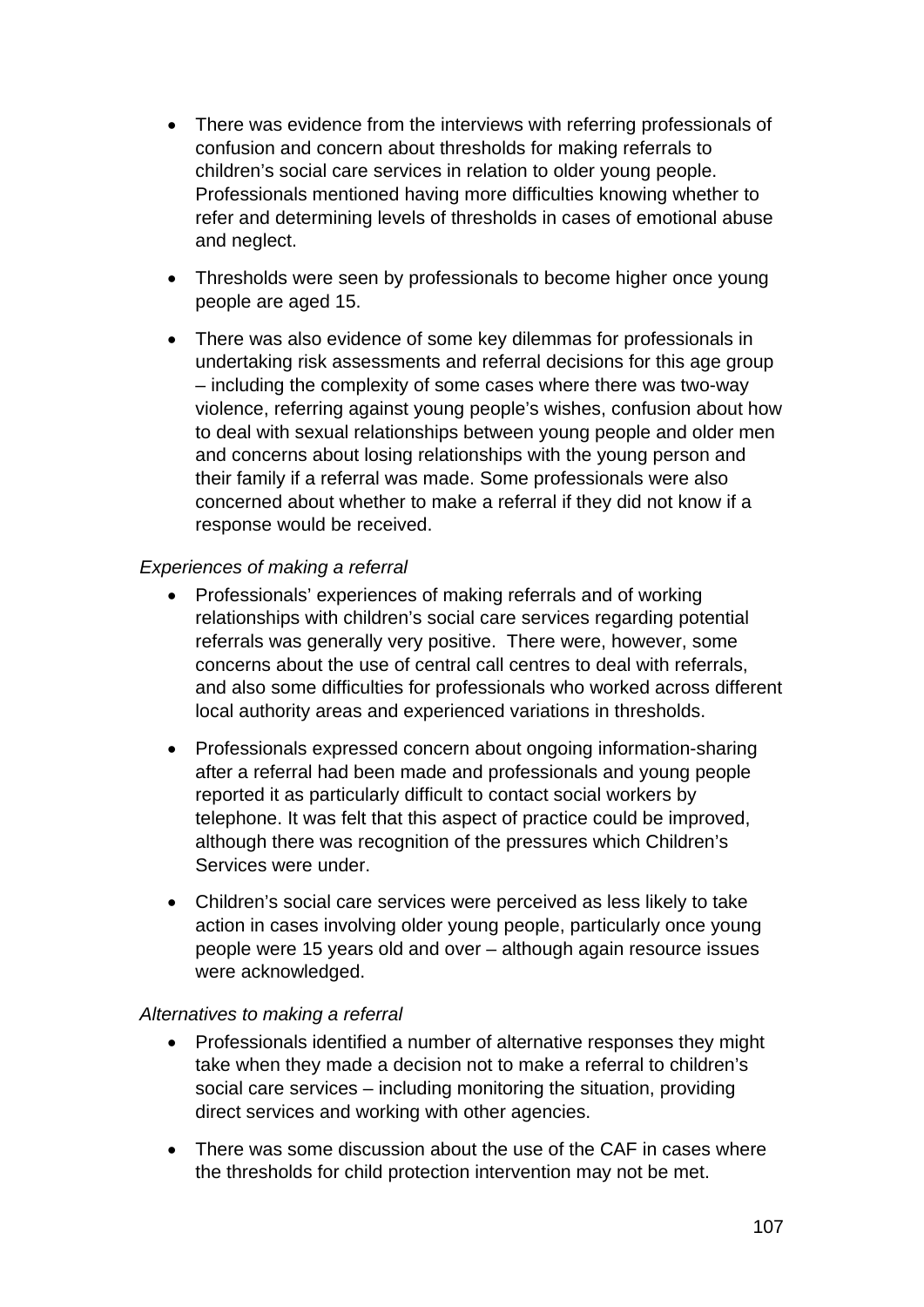Generally the CAF was seen as a positive tool where there were not child protection issues. However there were some obstacles to implementation relating to the time and responsibilities involved.

#### *Broader issues*

Referring professionals also identified five key broader challenges in terms of meeting the needs of young people aged 11 to 17 who are maltreated.

- Resource and capacity issues were seen as key issue for safeguarding work in general and for this age group in particular
- Challenges relating to multi-agency working were identified including information-sharing and consistency of thresholds for intervention across agencies
- The need for training and accessible support for professionals in a range of settings working with young people who may be being maltreated was discussed by survey respondents. There were some issues here also about skills within the children's social care workforce to work with this age group in particular.
- Working with parents was viewed as a significant challenge in relation to young people aged 11 to 17. Trust was a key issue and the potential for enhancing parenting skills was identified as an important strategy
- Finally, referring professionals felt that there were some specific challenges in engaging with young people in this age range in order to ensure their safety.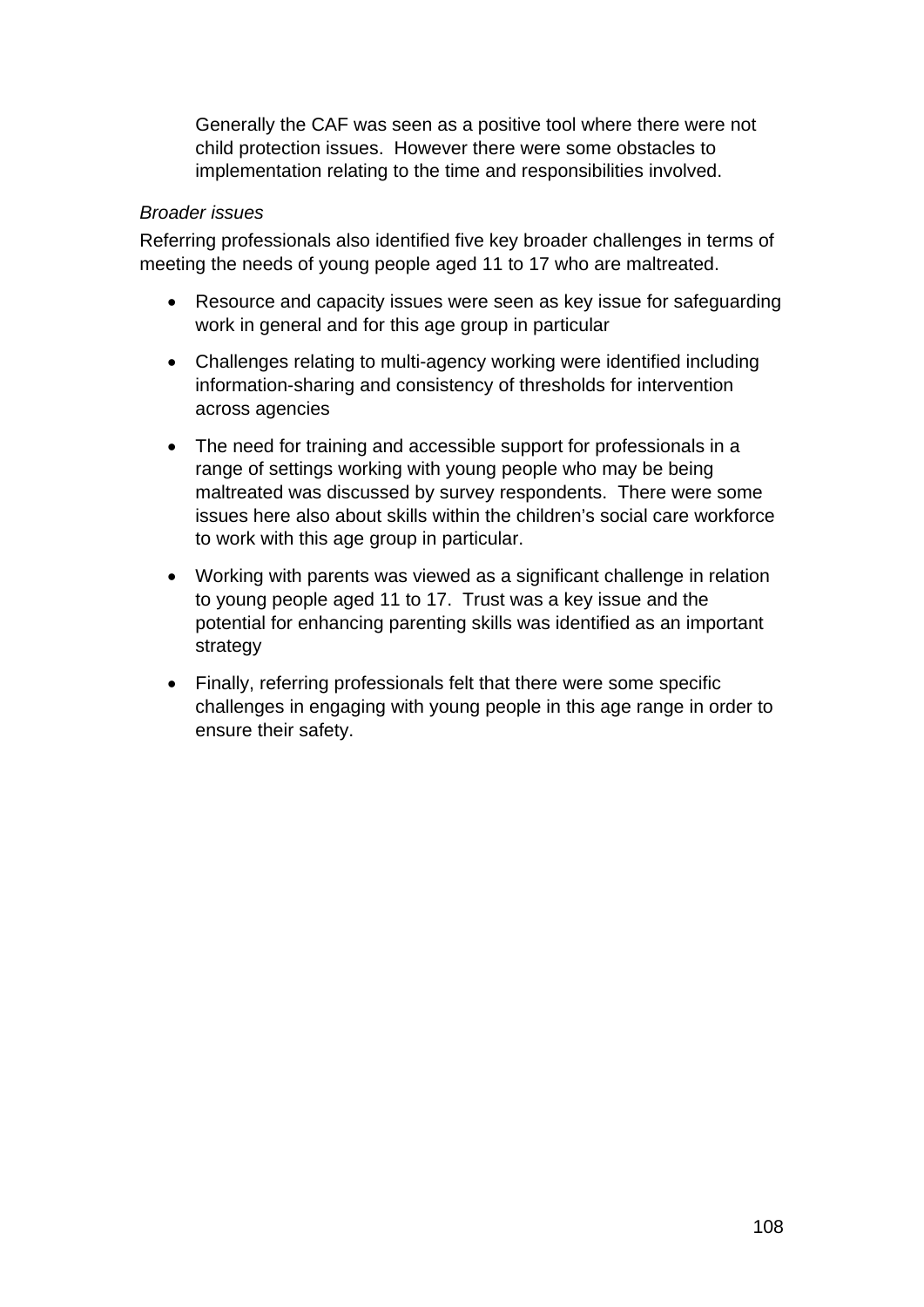# **5**

# **Statistics on processing of referrals to children's social care**

The last two chapters have explore the perspectives and experiences of of young people and referring professionals. In Chapter 6 we explore the perspectives of professionals in children's social care. However, first, in this chapter we look at official statistics relating to referrals to, and child protection processes in, local authority Children's Services departments. Our focus in the chapter is on an analysis of age-related patterns in the processing of referrals through the various different levels of response used by local authorities.

The data comes from two sources – data gathered from the four local authorities involved in the practice study; and age-related information available in the national statistical returns on child protection.

In order to contextualise these statistics we begin this chapter with a description of the key components of the child protection process as it operated in England during the main fieldwork period for this research project (2008 to 2010).

# **The safeguarding process**

This section gives brief explanations for the processes currently used by local authorities in England to safeguard children who are considered to be at risk.

# *Referrals and thresholds*

Distinction is made in this chapter between all cases referred to Children's Social Care Services where there is concern for the welfare of a child from a member of the public or a referring agency, and referrals where a request for a statutory service was identified. Where a request for a service was identified, thresholds for concern have been reached for local authority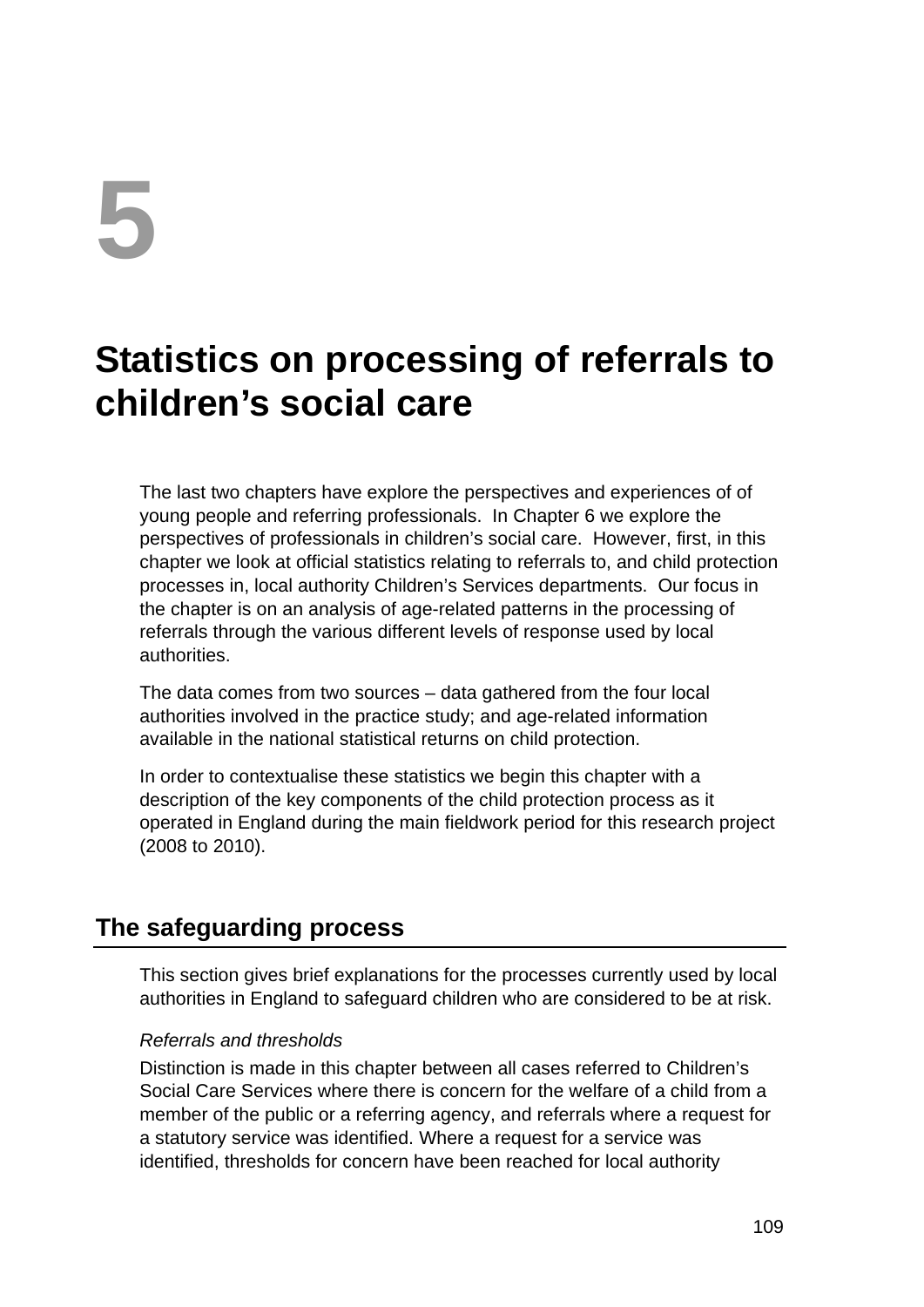services and/or action. The definition of a referral in this chapter is taken from the CPR3 as follows:

*A referral is defined as a request for services to be provided by children's social care.* 

*This is either:* 

 *in respect of a case of a child not previously known to the local authority;* 

*or* 

*where a case was previously open but is now closed.* 

*New information about a child who is already an open case does not constitute a referral for the purpose of this return. Open cases should include cases of children receiving an ongoing service that will continue until it is reviewed at a given date, but, until that date, the case is not active so far as fieldwork and decision making is concerned.* 

*Reception and initial contact activity is not in itself a referral for the purposes of CPR3. Such activity may, or may not, lead to a referral. Only the number of actual referrals should be counted on the return. Neither referrals to Youth Offending Teams (YOT) nor referrals to an NHS trust count for the purposes of CPR3. As a rule of thumb, referrals count if they lead to children's social care consideration of whether a child is a child in need and therefore requires services.* 

*DCSF, 2009b: 6* 

#### *Initial assessment*

An initial assessment is used to ascertain whether a child is in need, at risk of significant harm, requires any further services or to establish whether a more detailed core assessment should be undertaken (HM Government, 2010b). During the period when data for the practice study was gathered the target for an initial assessment to be completed was within 7 working days of a referral. The time scale was more recently changed to 10 days. (HM Government, 2010b)

## *Core assessment*

A Core Assessment is a structured, in-depth assessment of a child or young person's needs where their circumstances are complex. Core Assessments are used to establish whether any subsequent actions will be undertaken or services provided by local authorities. A Core Assessment should be completed within 35 days of its commencement.

## *Child in need*

An initial assessment may indicate that a child is a 'child in need' as defined by section 17 of the Children Act 1989 but that there are no substantiated concerns that the child may be suffering, or is likely to suffer, significant harm (HM Government, 2010b).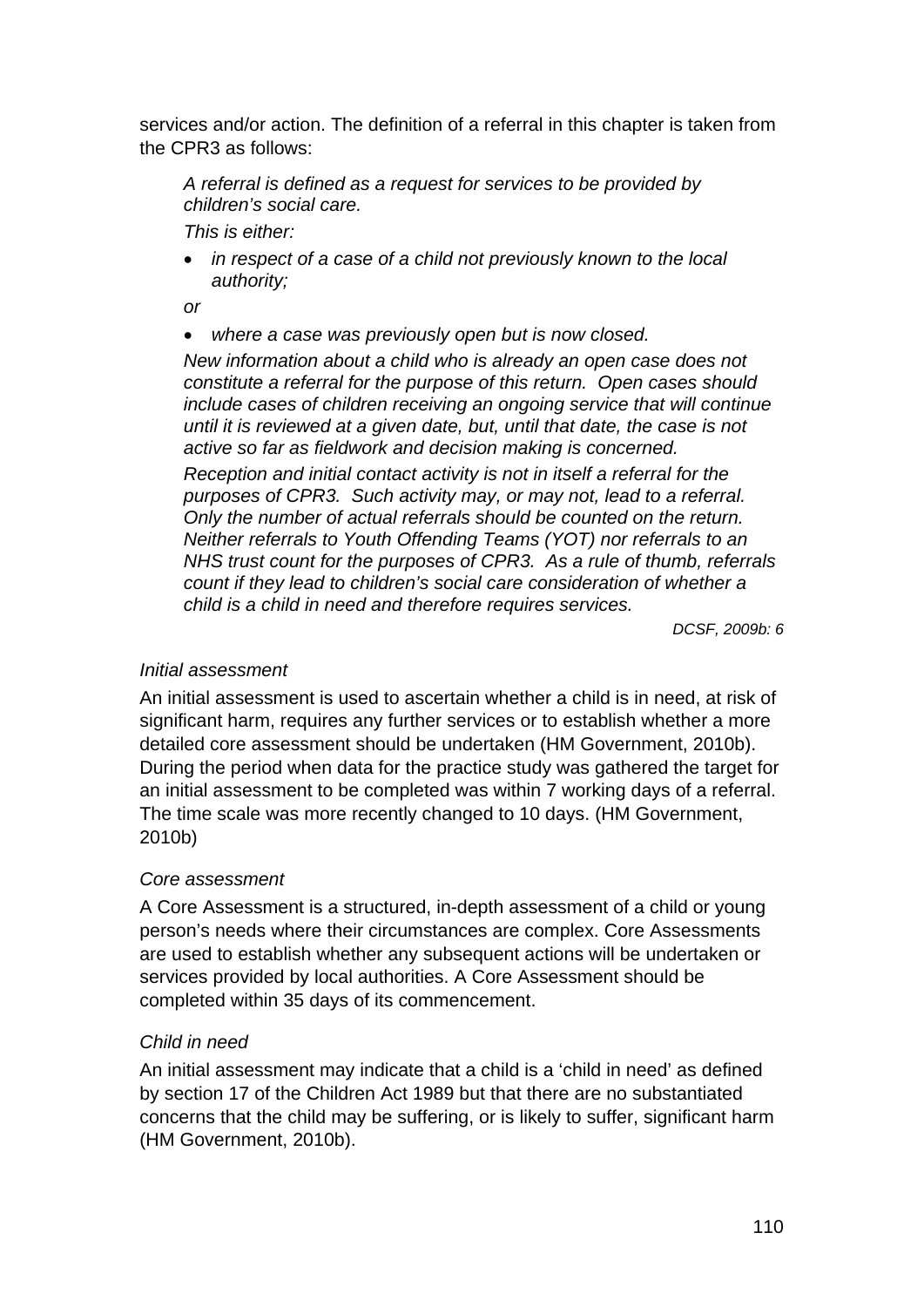#### *Section 47 enquiry*

If after an initial assessment there are still concerns a child is suffering or is at risk of suffering significant harm a strategy discussion will be undertaken to decide whether to initiate enquiries under Section 47 of the Children Act, 1989 to determine whether any further action is required to safeguard and promote the welfare of the child (HM Government, 2010b).

## *Child protection proceedings.*

An initial child protection conference must be convened within 15 working days of the strategy discussion that initiated Section 47 enquiries. A Child Protection Plan will be developed should the initial child protection conference deem it necessary to safeguard and promote the welfare of the child (HM Government, 2010b).

# **The national picture**

The Government collates and publishes annual statistics on the operation of the child protection system. These include details of numbers of children referred to children's social care; numbers of initial and core assessments completed; numbers of Section 47 enquiries and initial child protection conferences; and the number of children becoming, being and ceasing to be the subject of a child protection plan.

For some of these statistics, age distributions are also published. The age bands used in these statistical outputs are: under 1, 1 to 4, 5 to 9, 10 to 15, and 16 and over. These bands do not correspond exactly with the age range for our study but here we summarise age-related information, paying particular attention to the 10 to 15 age band.

The most recent available statistics at the time of writing related to the year ending 31st March 2009 (DCSF, 2009a).

# **Age distribution of children and young people subject to a child protection plan**

The statistical return presents a time series of numbers and proportions of children and young people who were the subject of a child protection plan at the end of each year.

For the most recent year, approximately 8,600 children and young people in the 10 to 15 age band, and approximately 590 aged 16 and over were subject to a child protection plan. This may include children and young people who had been subject to a plan prior to the current reporting year.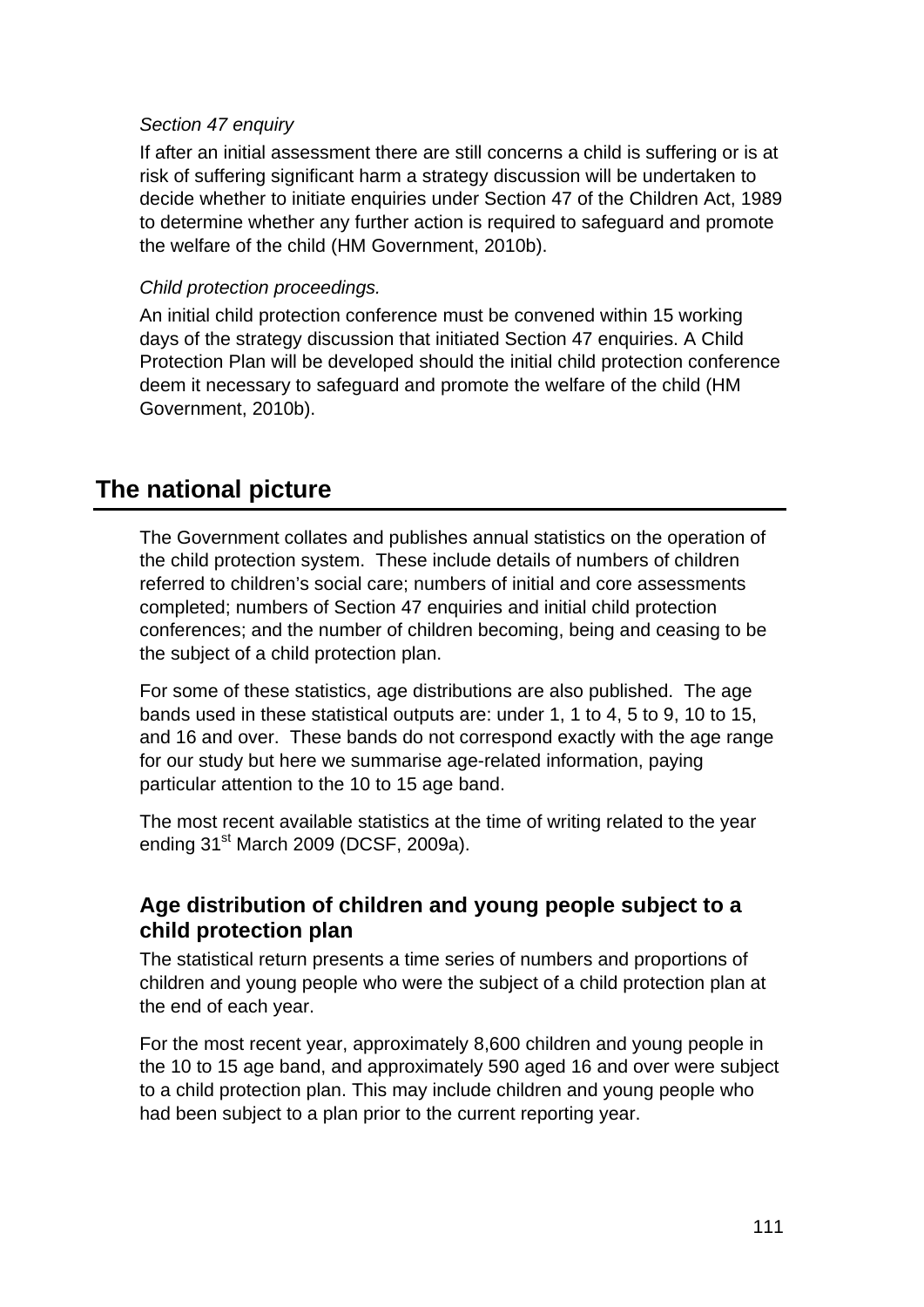The numbers in the 10 to 15 age group increased substantially compared to 7,600 in the previous year. There were, however, also substantial increases for younger age groups.

The proportion of young people aged 10 to 15 who were subject to a child protection plan had remained fairly constant (between 27% and 29%) in the period from 2000 to 2007 (DCSF, 2009a: Table 3B). However there was some indication of a drop in this percentage over the last two years – 26% in 2008 and 23% in 2009. It is not yet clear whether this represents a consistent trend.

# **Age distribution of children and young people becoming subject to a child protection plan**

The statistical return provides basic age distributions for those children and young people who became subject of a child protection plan during the year. The numbers and rates per 10,000 are shown in Table 6. It can be seen that rates per 10,000 fall with age but that there remain substantial numbers (over 9,000) of new cases relating to the 10 to 17 age group. Rates are much lower in the 16 and over age group.

| Age group   | No. of<br>registrations | Rate per<br>10,000 |  |
|-------------|-------------------------|--------------------|--|
| Under 1     | 5,500                   | 83                 |  |
| 1 to $4$    | 10,700                  | 44                 |  |
| 5 to 9      | 9,500                   | 33                 |  |
| 10 to 15    | 8,700                   | 24                 |  |
| 16 and over | 430                     | 3                  |  |
| Total       | 37,900                  | 34                 |  |

#### **Table 6: Children who became the subject of a child protection plan during the year ending 31 March 2008, by age group (England)**

*Source: DCSF (2009a: Table 5B)* 

# **Children subject to a child protection plan by age group and category of maltreatment**

Figures are not published on the age breakdown for new registrations by category of abuse. However, this information is available for all children currently subject to a child protection plan (Table 7**).** As the table shows, neglect is the most common category of maltreatment across all age groups although it is the category that declines most substantially as age increases.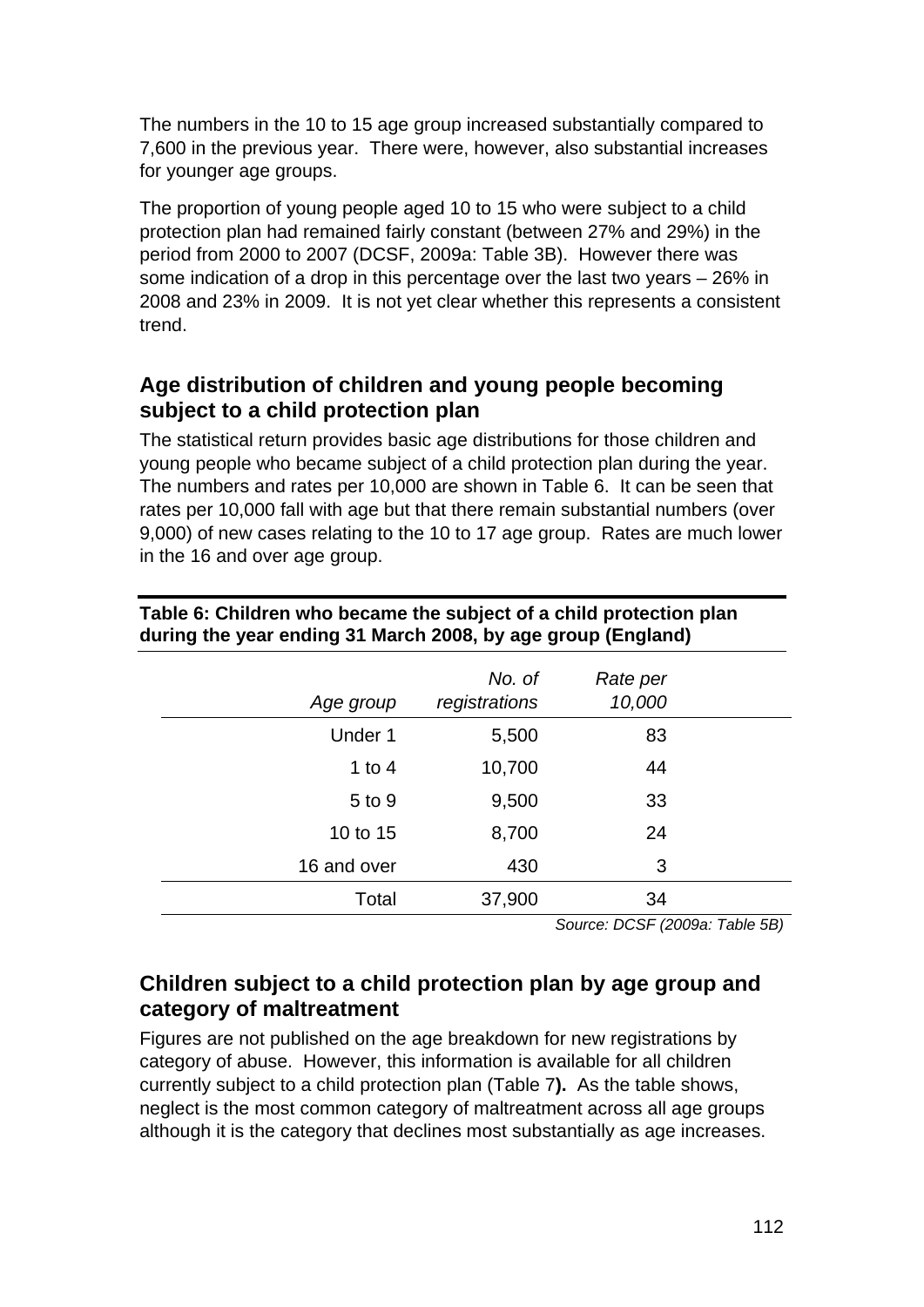The statistics also provide information about gender differences by age. Cases involving females are more likely to be categorised as sexual abuse. All other categories are slightly more likely to be male. This tendency is a little more pronounced in 10 to 15 age group.

## **Table 7: Children and young people who were the subject of a Child Protection Plan at 31 March 2008, by age and category of abuse (England) – rates per 10,000**

| Category of<br>maltreatment | Under 1 | 1 to 4 | 5 to 9        | 10 to 15 | 16 and<br>over |
|-----------------------------|---------|--------|---------------|----------|----------------|
| <b>Neglect</b>              | 34      | 21     | 15            | 10       | $\overline{2}$ |
| <b>Emotional abuse</b>      | 11      | 11     | 10            |          | 1              |
| Physical abuse              | 12      | 6      | 4             | 2        |                |
| Sexual abuse                | 2       | 1      | $\mathcal{P}$ |          |                |
| Other                       | 4       | 4      | 3             | 2        | $\mathcal{L}$  |
|                             |         |        |               |          |                |

*Source: DCSF (2009a: Table 4C)* 

Note that some children will have been on the child protection register for some time and so the recorded category of maltreatment may well refer back to the original reason for registration and may not be reflective of the current situation.

Figure 7 provides a visual illustration of the age-related patterns in Table 7.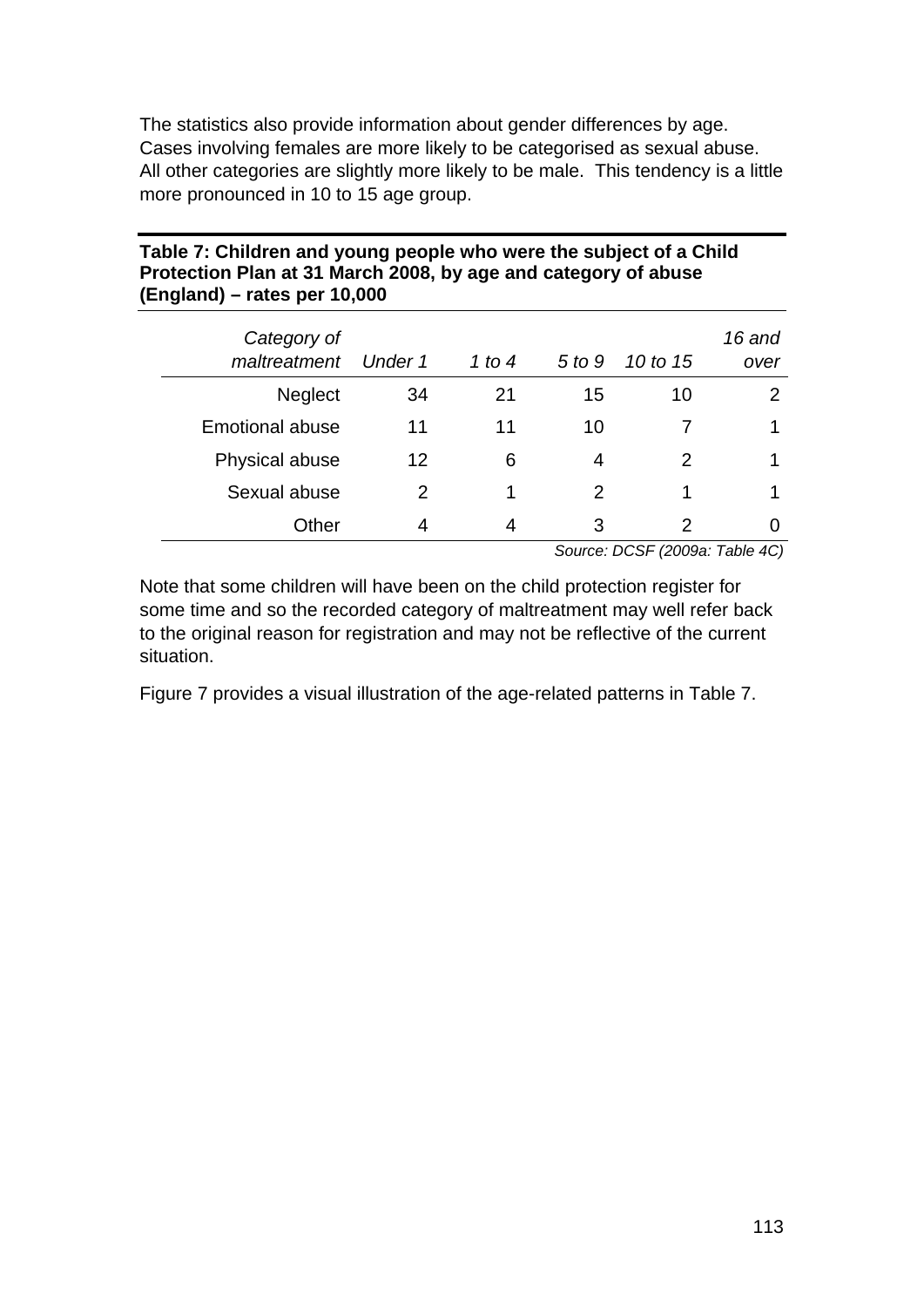## **Figure 7: Age-related patterns in categories of maltreatment for children and young people subject to a child protection plan (rates per 10,000)**



# **Regional and area variations**

In addition to statistics for England as a whole, some age-related statistics are published for regions and individual local areas.

The proportion of young people subject to a child protection plan who were aged 10 to 15 was 28% across England as a whole. It ranged from 23% to 30% across different Government regions. However it varied much more substantially by local authority area – with the lowest proportion being 15% and the highest 41%.

Similarly the proportion of young people becoming subject to a child protection plan during the year was 25% across England as a whole. The range of variation was 21% to 26% by Government region and from 12% to 37% by local authority area with a good spread of variation in between these two extremes.

These area variations are not unique to this age group. There is also wide variability in percentages across other age groups.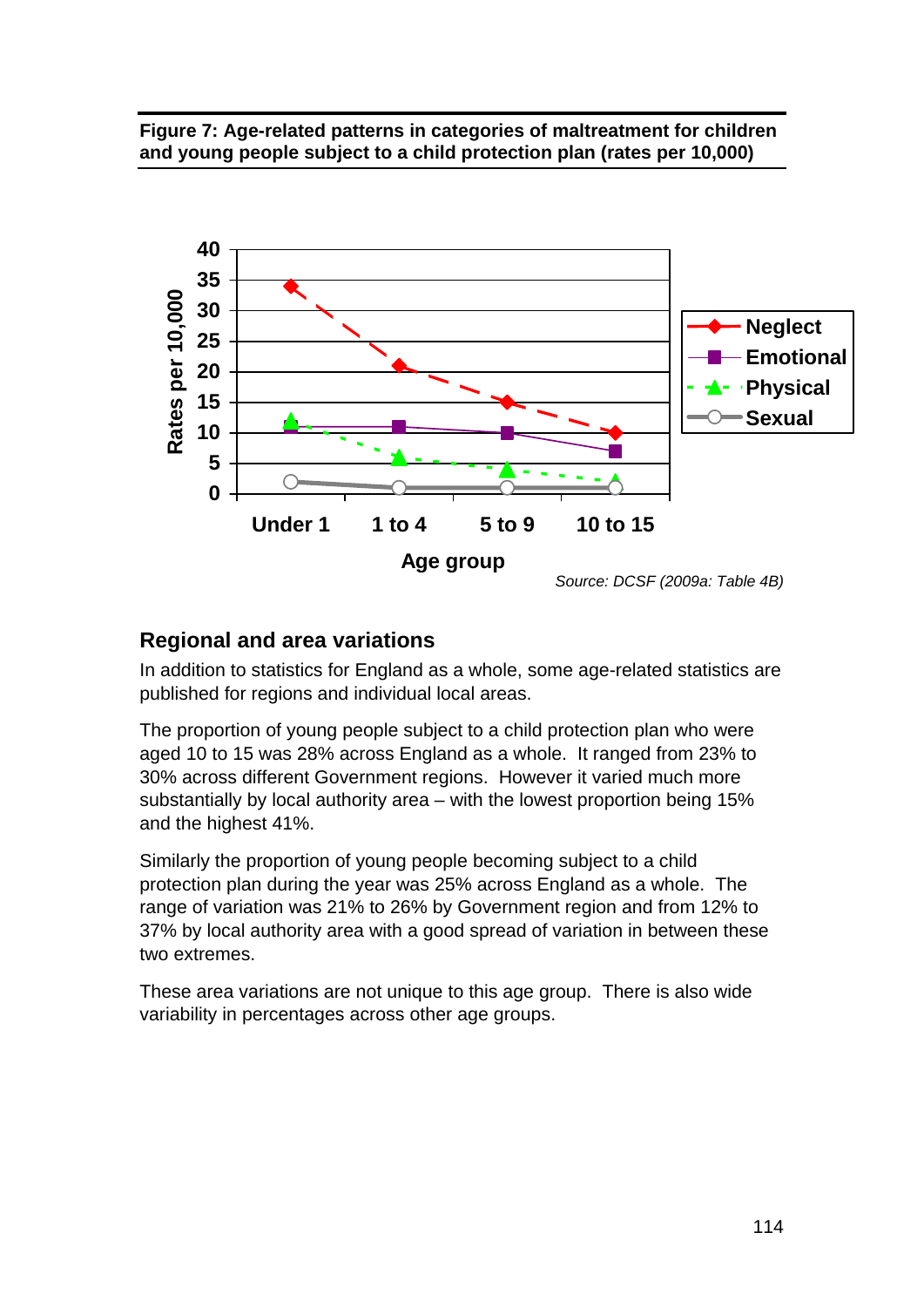**Figure 8: Variations in proportion of children and young people subject to a child protection plan who are aged 10 to 15, England, year ending 31st March 2009** 



 *Source: DCSF (2009a: Table 11C)* 

These variations by local authority area are very unlikely to be due to local variations in need across different age groups and seem to indicate a variability in responses according to local authority area.

# **Statistics from the practice study**

We asked the four local authorities participating in the practice study to provide some statistics over a 12-month period regarding referrals of children and young people and initial responses to these referrals. This data was collected by age group and covered a 12 month period during  $2008/09^{13}$ . In this section we explore the extent of age-related patterns in these statistics.

# **Referrals**<sup>14</sup>

1

#### *Rates of referral*

Figure 9 shows the age distribution of referrals in three of the participating local authority areas for which detailed distributions were available. The

 $13$  With the exception of the child in need data which covered a 7 month period as per the DCSF census for 08/09.

 $14$  'Referral' here is defined by the same criteria used for the CPR3 return (see earlier in this chapter). The data collected from each authority was from request for a service.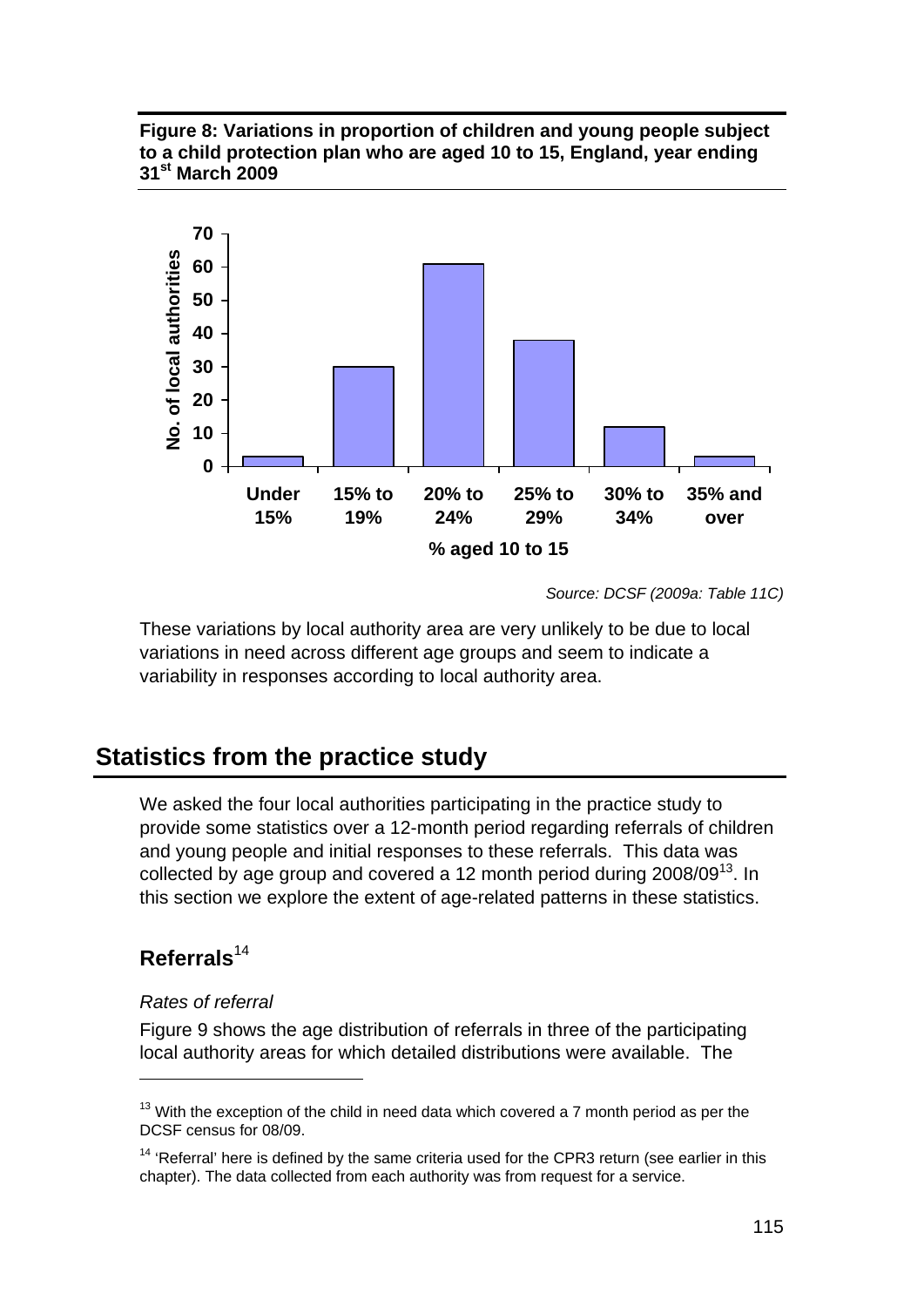figures shows the percentage of the total referrals aged 0 to 17 who were in each year group. There are some differences in patterns of distributions here, but generally the highest level of referral was for children aged less than one year old. Across all three authorities there is a slight peak in referrals in the 14 to 15 age range and then a drop in the 16 to 17 age range.



**Figure 9: Age distribution of referrals in three local authority areas** 

#### *Source of referrals*

We were also able to gather age-related information regarding referral sources (Table 8). The proportion of referrals from different agencies varied across local areas. In the metropolitan and the shire authorities the police are the largest referrer of 11- to 17-year-olds. This is likely to be due to their policies of managing domestic violence incidents. In the Greater London authority a large proportion of 11- to 17-year-olds were referred by legal and government professionals. This reflects the large number of UASC in the borough. It is of interest that self referrals of young people across all authorities is very low, suggesting there are barriers to young people making direct referrals to children's social care services (see Chapter 3 for young people's perspectives on this issue).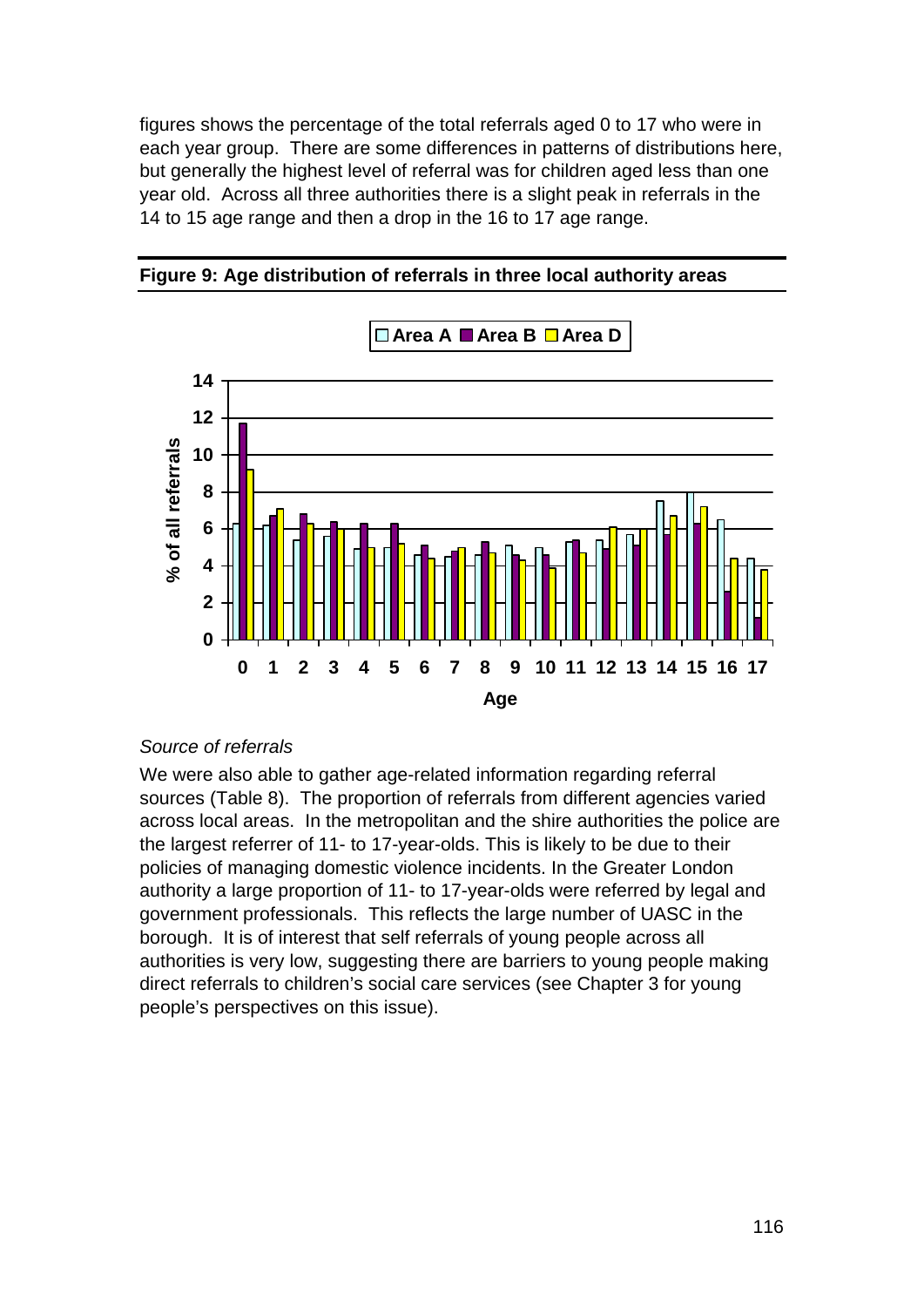|                                   | <b>Local Authority Area</b> |      |              |          |
|-----------------------------------|-----------------------------|------|--------------|----------|
| Referral agency by category       | A                           | B    | $\mathsf{C}$ | D        |
| Anonymous / unknown               | 5.6                         | 12.9 | 1.4          | 2.9      |
| Early years                       | 0.1                         | 0.1  | 0            | $\Omega$ |
| Education                         | 19.2                        | 10.6 | 5.2          | 23.1     |
| Health                            | 14.1                        | 8.8  | 10.4         | 7.6      |
| Housing                           | 1.5                         | 0.8  | 1.2          | 1.5      |
| Legal professional and government | 0.4                         | 29.5 | 0            | 1.6      |
| Non-professional                  | 17.2                        | 11.3 | 12.3         | 14.4     |
| Other local authority             | 1.8                         | 4.8  | 18.9         | 2.8      |
| Other professional                | 13.6                        | 3.1  | 10.8         | 7.3      |
| Police                            | 10.3                        | 7.6  | 33.7         | 38       |
| Prison / Probation / YOTs         | 1.7                         | 2.4  | 0.7          | $\Omega$ |
| Self                              | 1                           | 1.7  | 3            | 0.9      |
| Social care professional          | 13.5                        | 6.6  | 2.5          | 0        |
| Total                             | 100%                        | 100% | 100%         | 100%     |

## **Table 8***:* **Percentage of referrals of 11-17 year olds by referral agency type**

We were also able to investigate the relative likelihood of referrals from different professional sources for young people as compared with children. The main finding from this analysis was that health professionals were generally significantly less likely to be a source of referrals for young people aged 11 to 17 than for children aged 0 to 10.

# **Age-related patterns in responses to referrals**

In this and the subsequent sections below we present findings of age-related patterns in the responses to referrals by the four local authorities. For example, we have calculated the percentage of initial assessments in each age group relative to the total number of referrals received during the year. Because some referrals towards the end of the year may not be linked with relevant responses recorded during the same 12 month period, and also because some responses may relate to referrals before the beginning of the period, the percentages calculated can not be seen to be completely accurate. Nevertheless the large majority of referrals received during the year will have been processed by the survey cut-off data and the above factors will to some extent balance each other out. So it is unlikely that this slight imprecision would have a substantial impact on the patterns observed.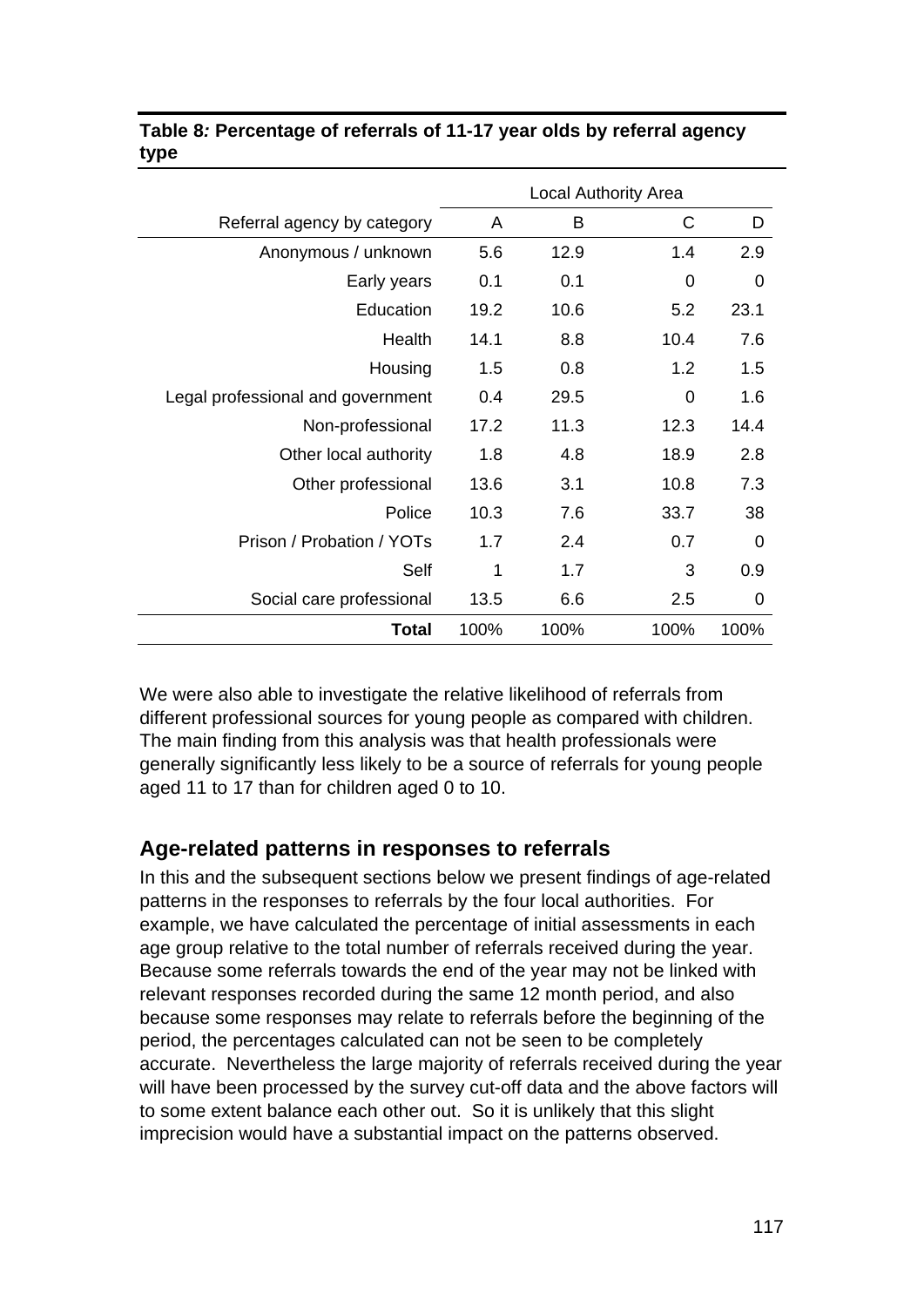The data we received from the four local authorities used slightly different age bands and it was not always possible to combine data across the four authorities in one table or chart. So the age-related patterns are presented separately for each authority in Figure 11 to Figure 14 (see end of chapter) In this section, where we refer to a finding as statistically significant this relates to a significance level of less than 0.01.

#### *Initial assessment*

There is a downward trend by age in terms of referrals proceeding to initial assessment. The downward trend is most apparent in Area B, with 45% of young people aged 12 to 15 proceeding to initial assessment in comparison to 50% and over in younger age groups. There were a relatively high number of 14 to 17 year olds receiving initial assessments in the Greater London Authority. However this was due to a high number of UASC of that age referred to the authority. Without the UASC, the Greater London Authority shows similar patterns to the other three local authorities. These age relatedpatterns were all statistically significant with the exception of Area C.

#### *Core Assessment*

There were statistically significant age-related patterns relating to core assessments in all four areas. A visual inspection of the four charts shows that nature of these patterns differed from one authority to another. For example in Area B there was quite a sharp drop between the 0 to 4 age group and the next age group, whereas in Area A there was a more even pattern across the younger age groups and a decrease for the oldest age group (14 to 17).

#### *Section 47 enquiry*

There were significant age-related patterns in all areas. In particular there were a relatively low percentage of referrals leading to a Section 47 enquiry amongst the oldest age groups of young people.

#### *Child Protection Plans*

In relation to young people subject to a child protection plan there were also significant age-related patterns in all four authorities. Again there was a relatively low involvement of the oldest age group in this part of the child protection process.

#### *Child In Need Reviews*

We also collected data on the age distribution of young people subject to Child in Need reviews. Unfortunately, for most of the areas, this information was only available for all open cases rather than for new cases opened during the period for which referral statistics were gathered. Therefore it was not possible to link the referral data with the likelihood of a new Child in Need review being initiated. In addition, one area was not able to provide this data for specific year groups. In general this data suggests two peaks – the first for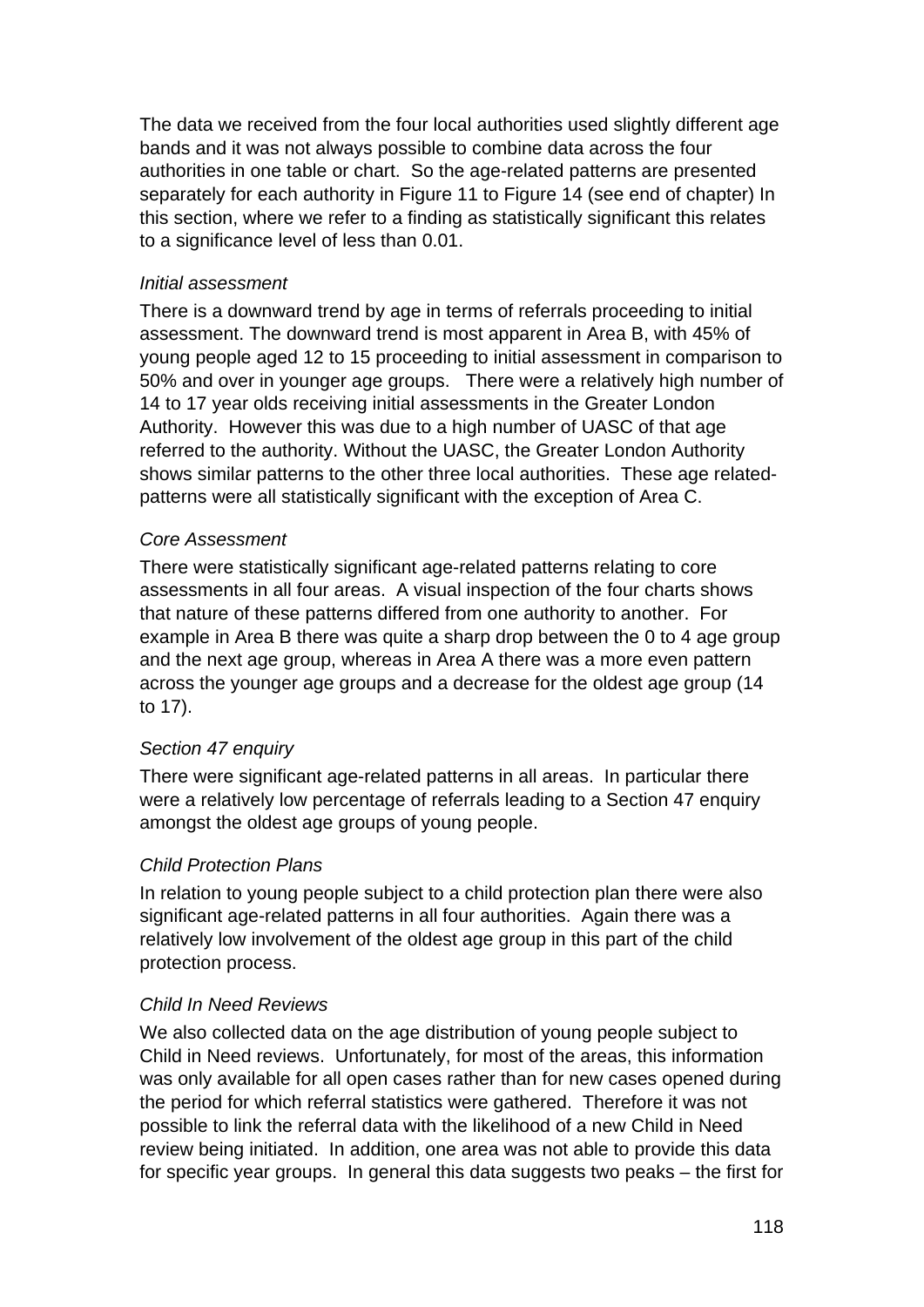pre-school children and the second in the mid-teenage years – see Figure 10. As stated these statistics include all open cases and are not therefore directly indicative of the likelihood of children and young people of a particular age *becoming* subject to a Child in Need review.





# **Summary**

## *National statistics*

Overall, our analysis of age-related patterns in national child protection statistics suggests a substantial number of recognised cases of maltreatment involving young people, with some age-related variability in response across local authorities. However, the limited amount of information and the age bands used in published statistics do not permit a more detailed analysis of age-related patterns.

## *Statistics from the practice study*

In general the data gathered from the practice study shows a downward agerelated trend in all parts of the response process.

Although there is a downward trend of initial assessments by age, it is after initial assessment that differences in the way referrals are dealt with by age group become more pronounced. Referrals of older age groups of children and young people appear to be significantly less likely to go down a child protection route (via section 47 and/or child protection plan).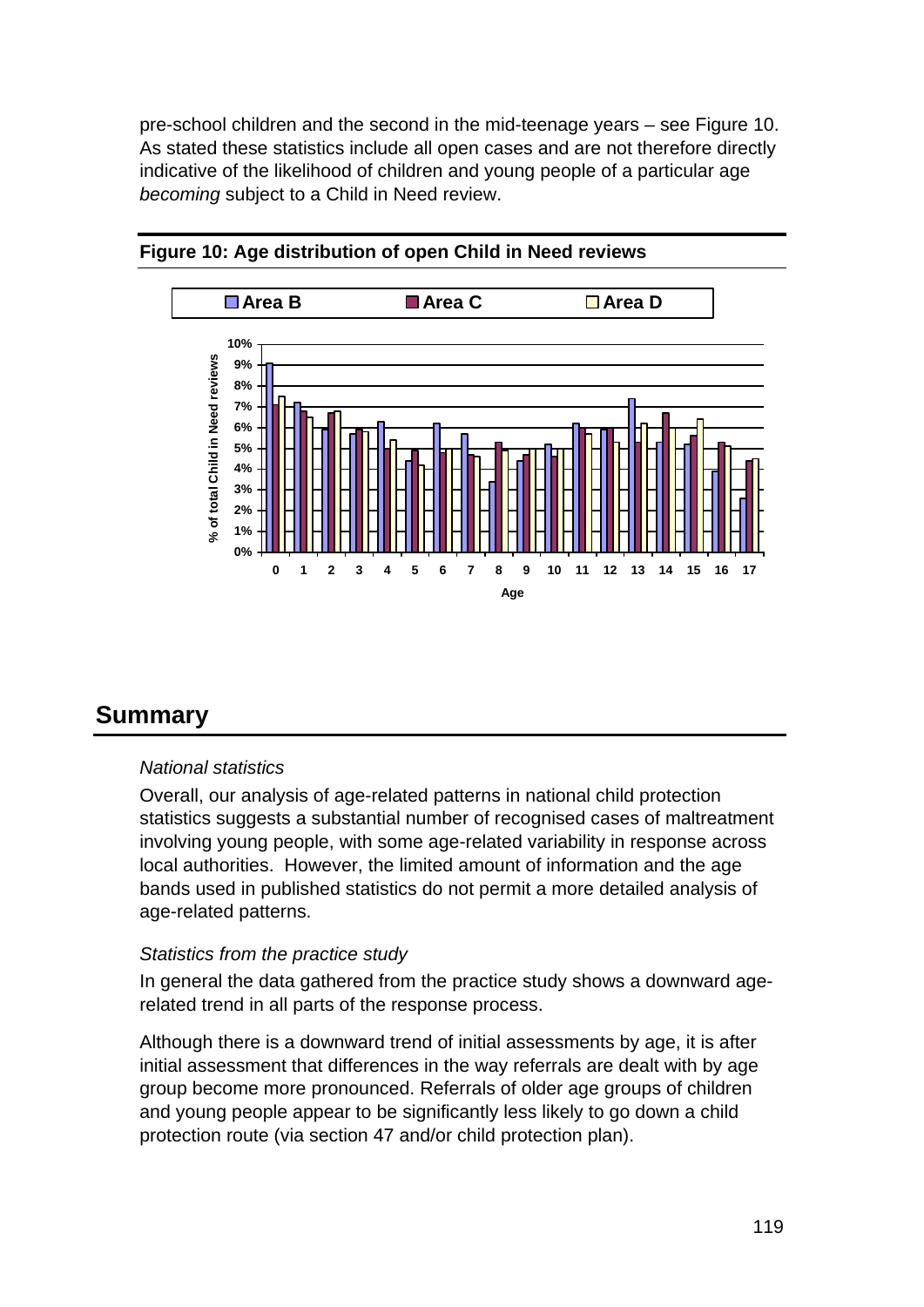However caution is needed in drawing conclusions on the basis of this analysis. In particular, these age-related patterns should not be seen as necessarily indicating that older young people who are referred to Children's social Care are less likely to receive a service, but rather that practice with regards to young people may differ from that typically used for younger children. Unfortunately, due to limitations in the available data, we have not been able to analyse age-related patterns in relation to the number of new Child in Need reviews as a proportion of the number of referrals received during the year. As discussed in Chapters 4 and 6, this is an important gap in our analysis because it would appear that professionals may often perceive this process as more appropriate than the child protection process in the case of young people.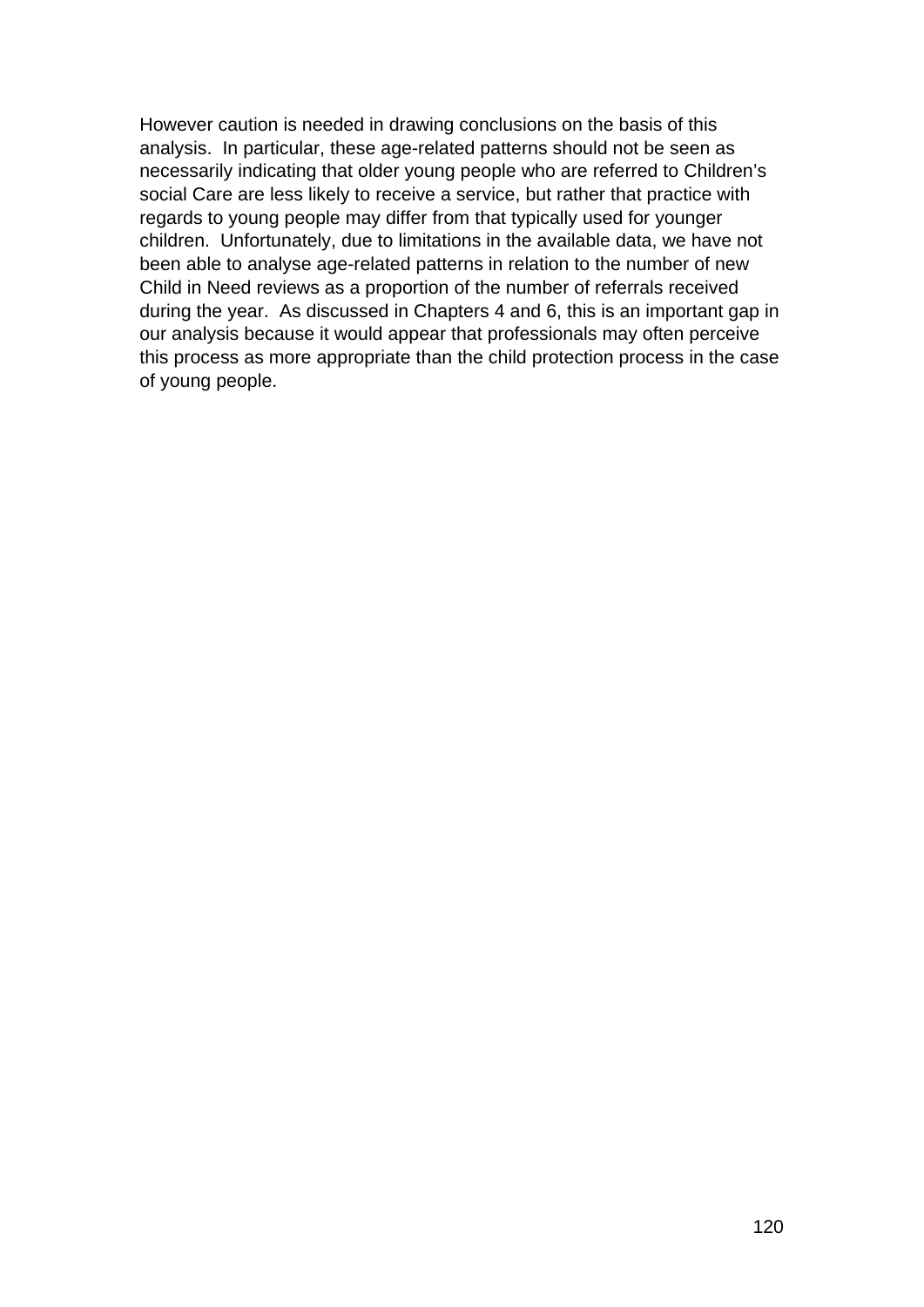

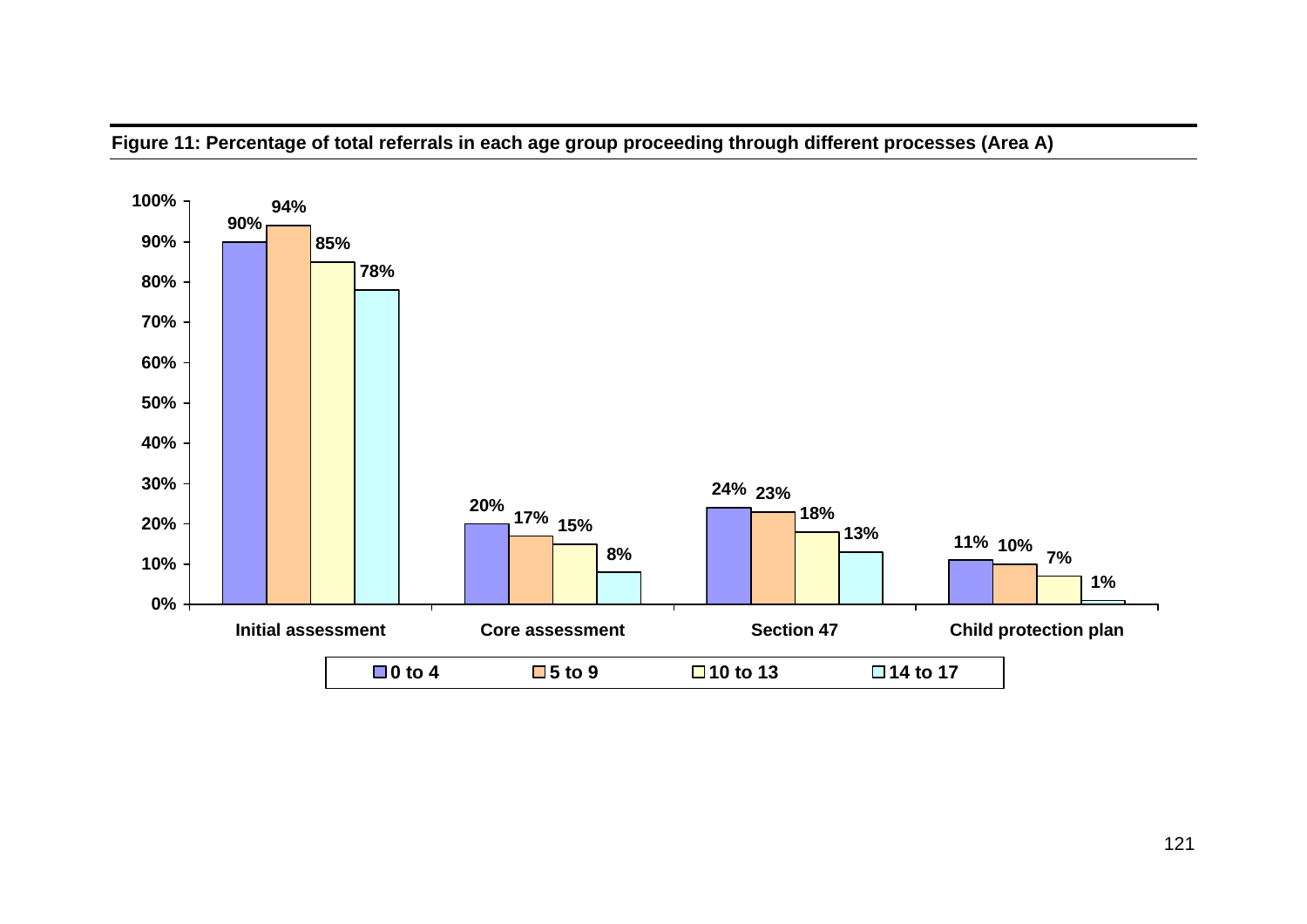

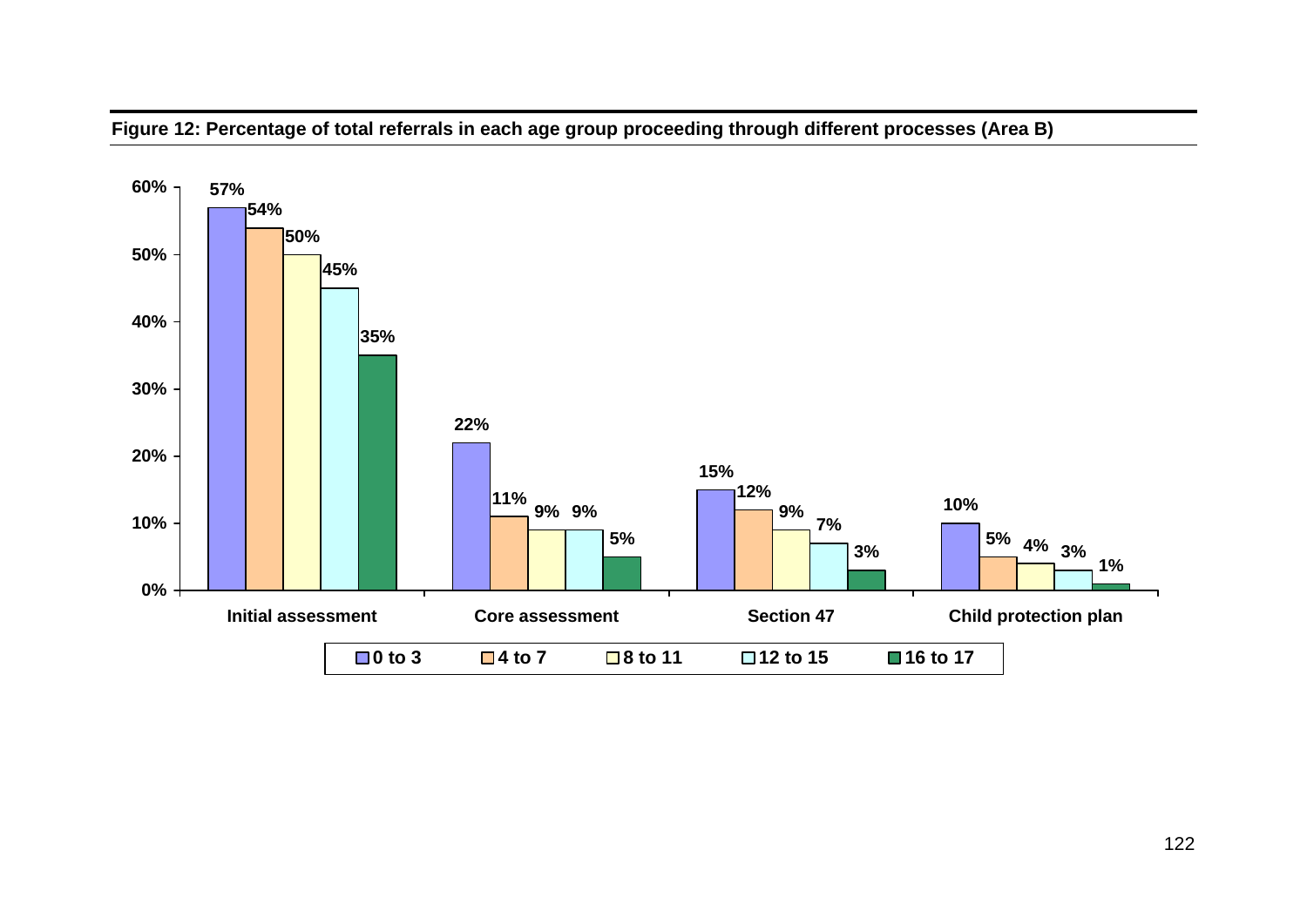

**Figure 13: Percentage of total referrals in each age group proceeding through different processes (Area C)**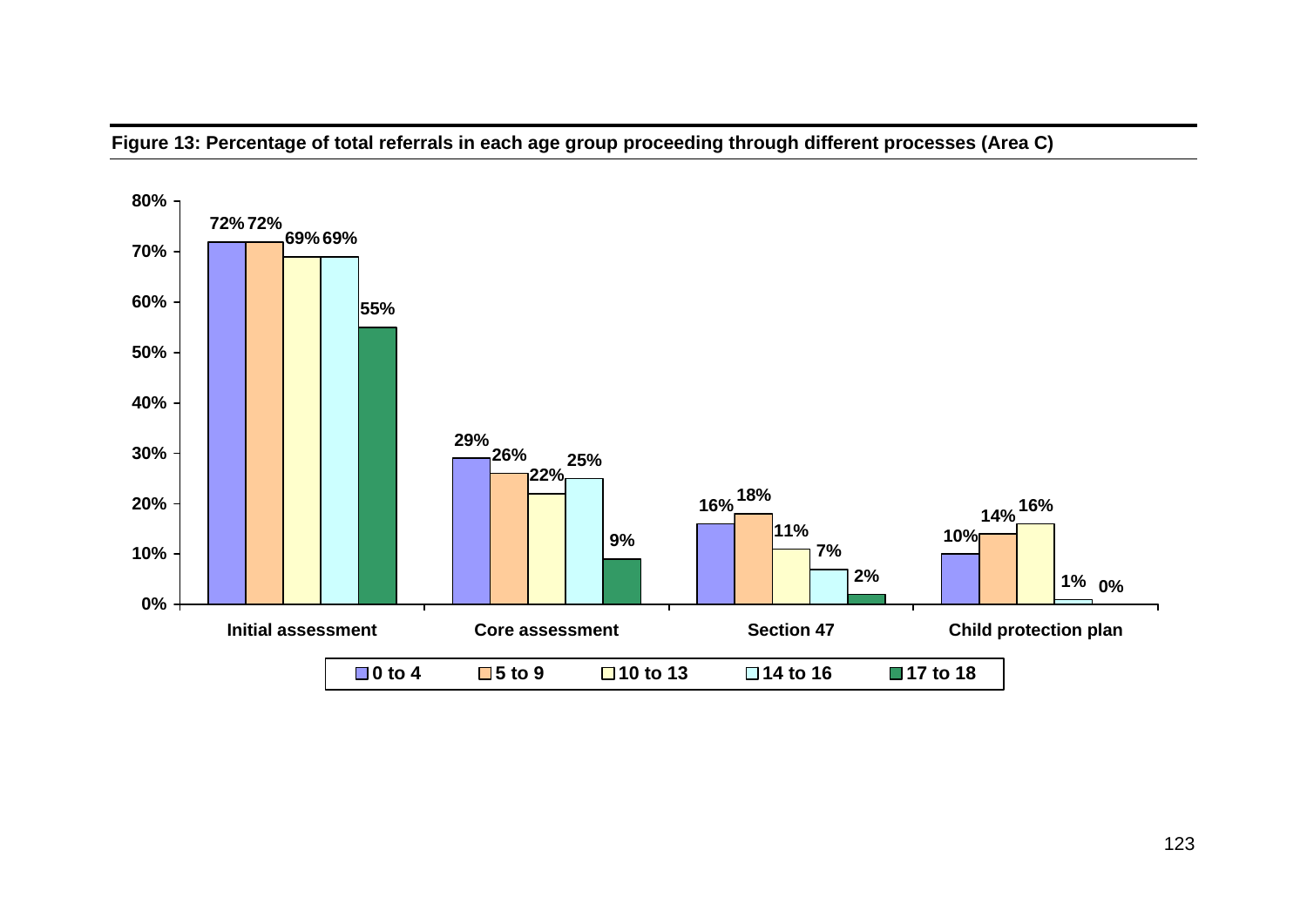

**Figure 14: Percentage of total referrals in each age group proceeding through different processes (Area D)**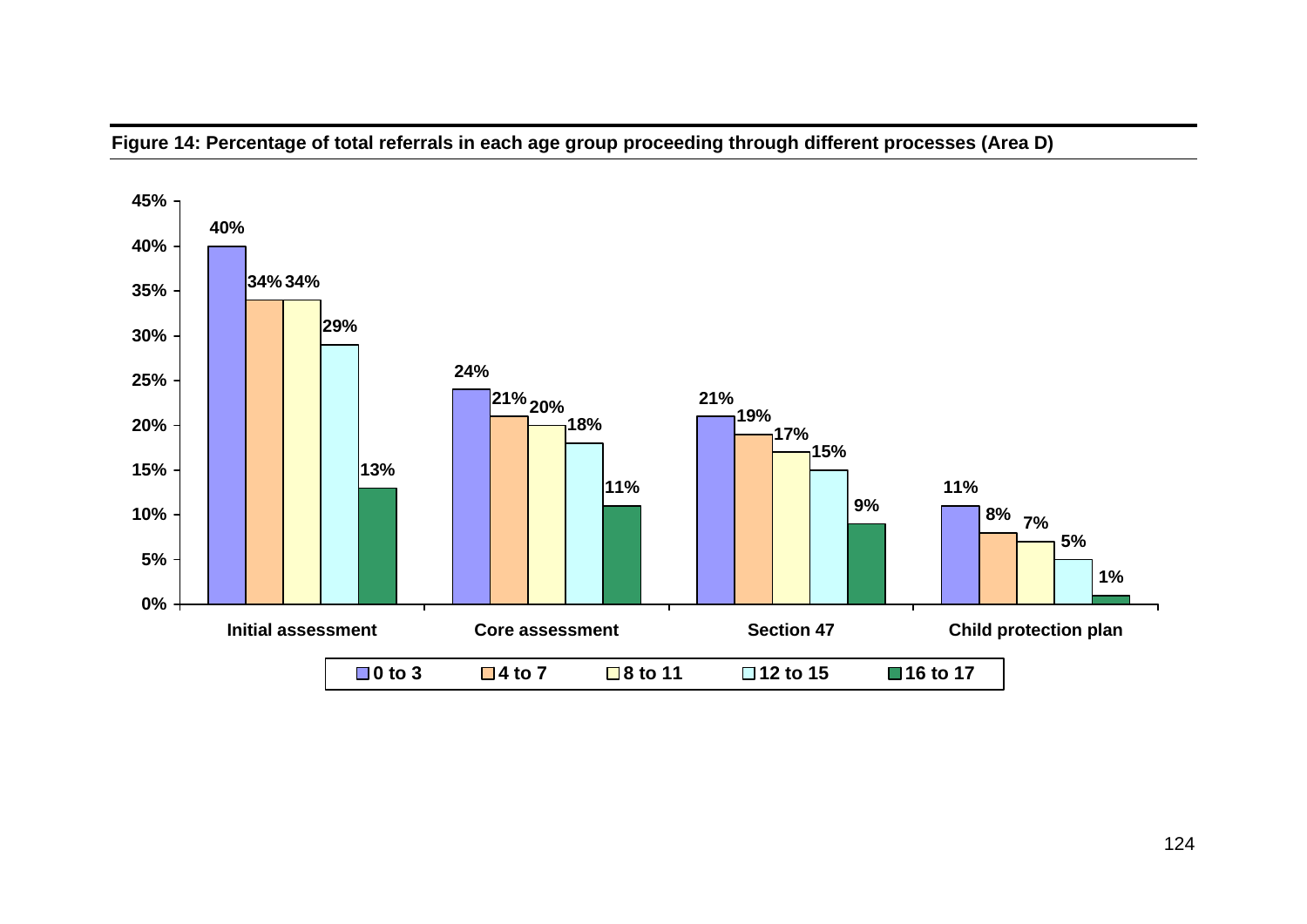# **6**

# **Children's social care perspectives**

This chapter explores issues of working with cases of potential maltreatment of young people from the perspective of social work practitioners and managers within local authority children's social care services. As in the previous chapter we make use here of material from the survey questionnaires and from the in depth interviews with social work practitioners which were conducted for the practice study.

We focus the discussion here around three key questions:

- How do social work professionals assess risk in relation to referrals of possible maltreatment, and specifically how does the age of the young person affect perceptions of risk?
- How do these professionals make decisions about whether a referral should be dealt with through the child protection route, and how does the age of the young person affect these decisions?
- What alternative actions do social work professionals take when a referral is not to be dealt with through the child protection route?

As in the previous chapter we also discuss some broader issues identified by professionals within children's social care through the survey and also through the local policy study interviews undertaking with senior managers.

The total number of participants from children's social care was 42 practitioners who participated in the survey; 22 practitioners who participated in telephone interviews for the practice study, and six senior managers who participated in telephone interviews at the beginning and towards the end of the research project.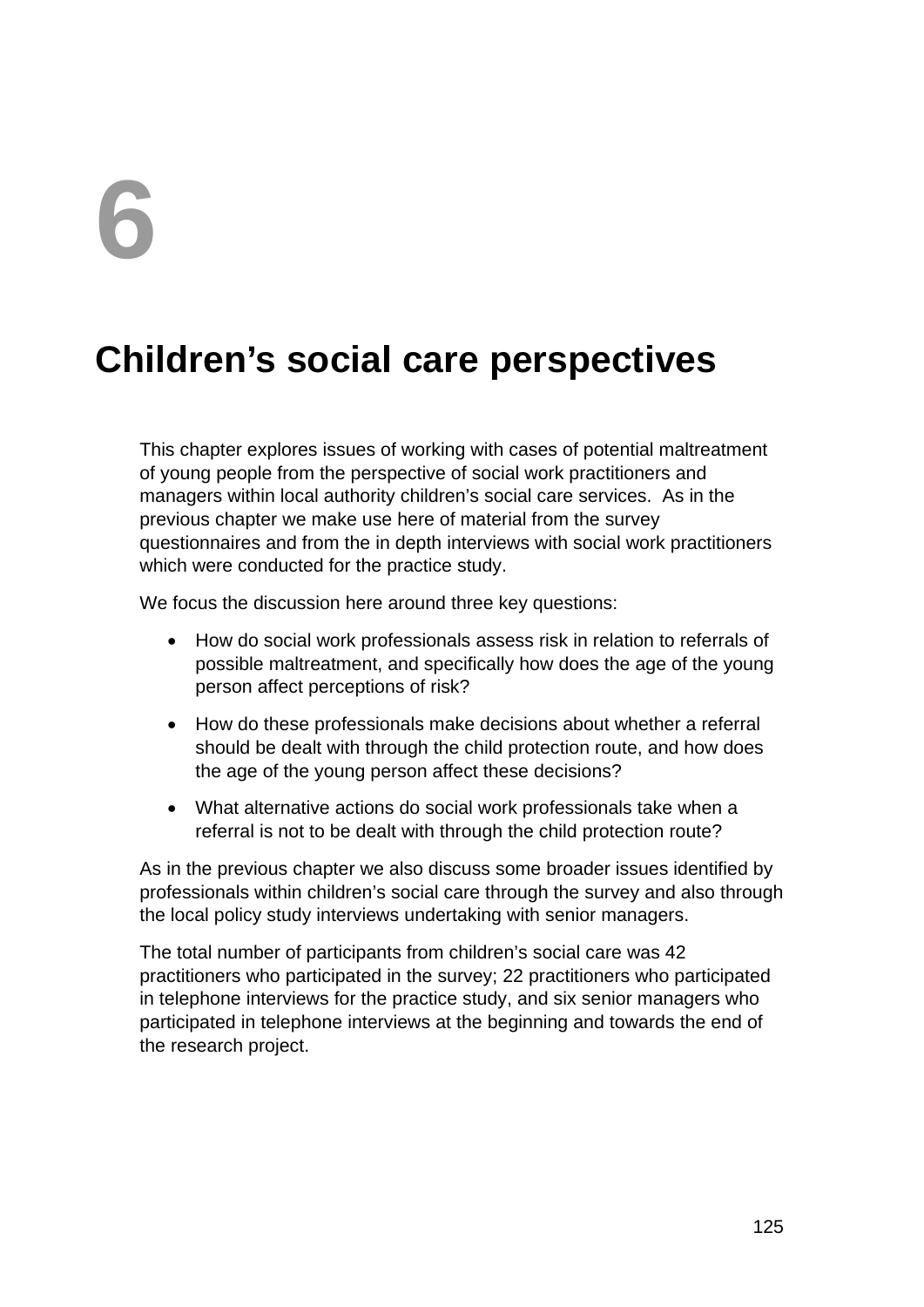# **Assessing risk**

In this section we focus on an exploration of children social care staff's assessment of risk in the hypothetical scenarios in the questionnaire survey. Due to the smaller than anticipated sample size, there are limitations on the types of statistical analysis that we were able to use for the data gathered and so it is only possible to present some very basic overview findings on risk assessment here. However the responses to the questionnaire also contain a substantial amount of qualitative data which also provides valuable insights into the way in which risk assessment is conducted and the extent to which age is a factor in this process.

# **Overall risk assessments**

The two response variables relating to risk assessment were identical to those in the questionnaire for referring professionals. The mean scores (5.2 and 6.6) for these two questions for Children's Services staff are not significantly different from the mean scores for referring agencies (5.2 and 6.9) discussed in the previous chapter. Thus it appears that Children's Services staff reach broadly the same assessments of risk as do referring professionals.

There were small age-related variations in these risk assessments. Where young people in the scenarios were older the assessment of risk tended to be slightly lower. However the correlations were quite small and did not reach statistical significance.

# **Risk assessment for specific scenarios**

Figure 15 shows the immediate and longer-term risk assessments for each different scenario by Children's Services staff.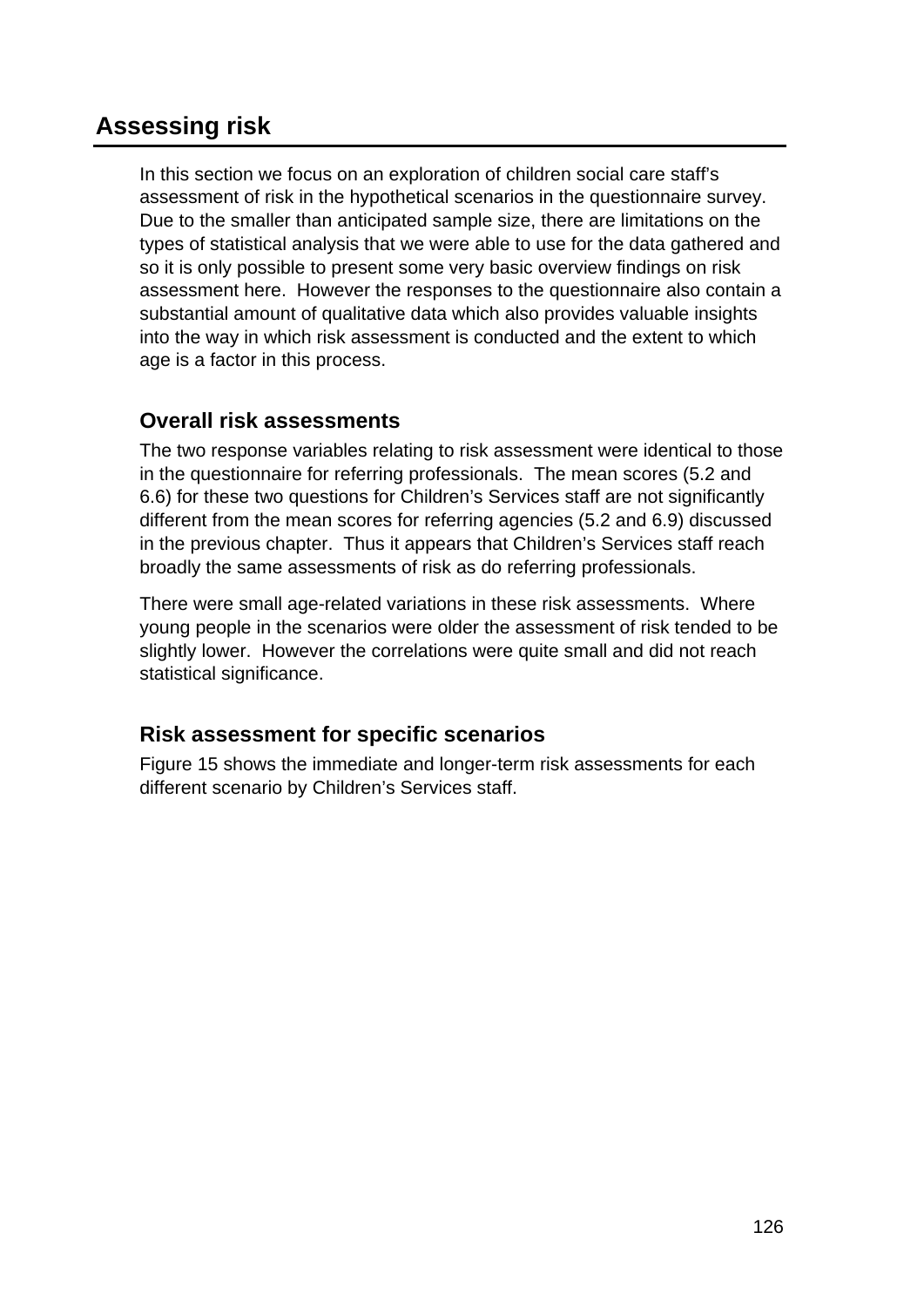**Figure 15: Relative risk ratings for each scenario (Children's social care staff)** 



We also computed correlation coefficients between the age of the young person and the two risk ratings for each scenario. The correlations were only significant for one scenario – supervisory neglect – where there was quite a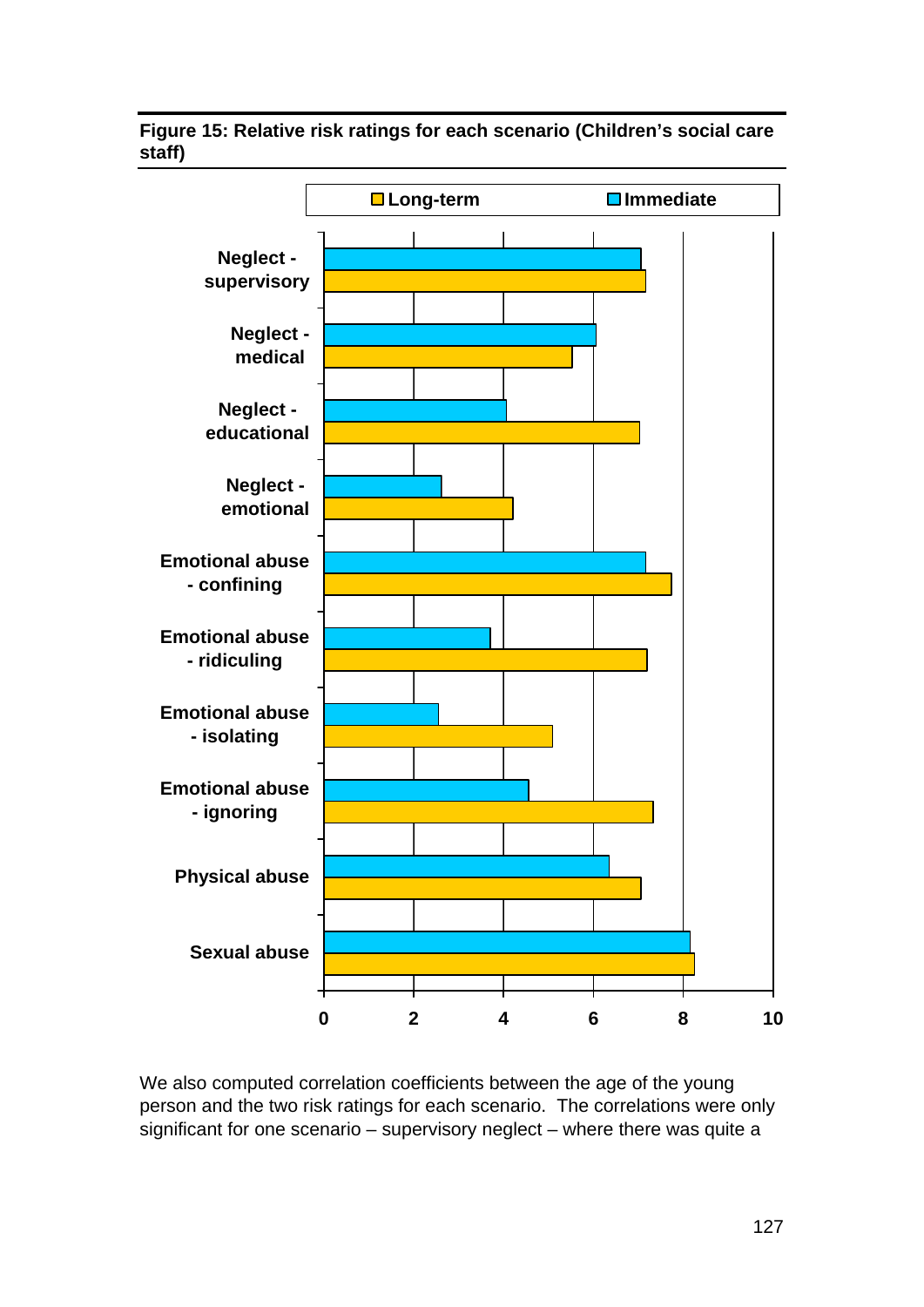strong negative association<sup>15</sup> between age and both risk ratings  $-$  i.e. older young people were perceived to be at lower risk. However this analysis is limited by the sample size obtained.

We now move on to a consideration of age-related comments in social work professionals notes to each scenario.

Many of these comments echoed those discussed for referring professionals earlier in the report. However there were also some additional themes in social work staff's responses.

#### *Young people's competence*

1

As for referring professionals, in relation to many scenarios the increased competence of young people as they grow older appeared to be an important factor in risk assessment. The following comments were in relation to a scenario where a young person of 17 had a possible broken wrist and parents were not assisting the young person in seeking medical attention:

*Again this is a situation where it is difficult to tell whether it is a one off or an indication of long term neglect/failure to meet the young person's needs. Failure to obtain medical attention is unacceptable, but given the young person's age parents may have felt they were capable of attending alone.* 

*Age: 17, Medical neglect* 

The comments below were in relation to a scenario in which parents were regularly ridiculing a young person of 17 in front of their friends.

*I do not think this would warrant social work involvement, although the 17 year old is described as having mobility issues, they do not have learning difficulties. In the 16-18 age range I would expect young people to be taking more responsibility for their situation, and suggesting solutions themselves to such scenarios. I would want to know what other support is out there for this young person, and suggest that Connexions, college, school, friends or family are the first port of call to provide support for this teenager. I would also ask them how they behave towards their parents, do they antagonise or use poor language as well.* 

*Age: 17, Emotional – ridiculing* 

Finally the following example relates to a 16-year-old who is spending time on the streets in the local area after 11pm without parents knowing his whereabouts:

<sup>&</sup>lt;sup>15</sup> Pearson's correlation coefficients were -.405 ( $p = .021$ ) and -.397 ( $p = .027$ ) for risk of immediate harm and risk of longer-term negative outcomes respectively.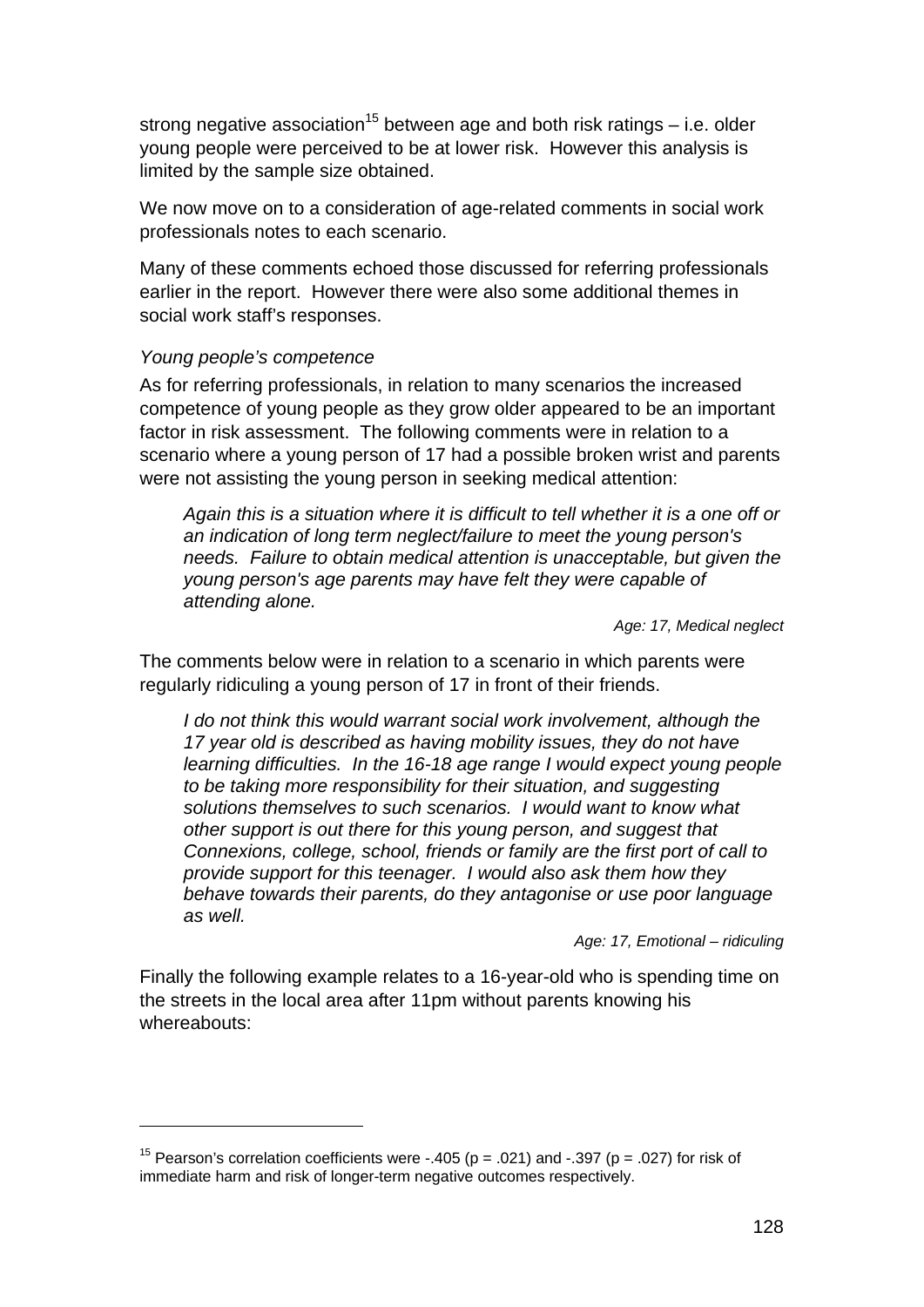*This young person could be at risk by the people he associates with however he is of an age whereby he can make these decisions. Further action would be taken if there were concerns regarding the people he identified as spending time with. Advice and information would be provided to parents.* 

*Age: 16, Supervisory Neglect* 

On the other hand, in scenarios which were generally perceived as high risk – such as the emotional abuse (confining) scenario – social work professionals were likely to see the risks as the same irrespective of age:

*The planning for this young person should not be any different to that of a younger child as in law child protection procedures can be invoked for any person under the age of 18 years old.* 

*Age: 17, Emotional – confining* 

It was also recognised that an older age did not always equate with increased competence and it was necessary to take into account individual factors also:

*Emotional harm. Longer term impact rather than immediate. Whilst aged 16 may function at younger age due to learning difficulties. Support to be provided to J. Discussion with mum re why behaving this way.* 

*Age: 16, Emotional – ignoring* 

#### *Young people putting themselves at risk*

A second area in common with themes from referring professionals' comments was the concept of older young people 'putting themselves at risk', although in the example below this was seen as creating a higher rating of risk in response to a scenario about parents endorsing a 14-year-old not attending school:

*Safeguarding initially, hence my responses. A 14 year old boy could be at higher immediate risk if he is exposing himself to danger in the day. We do not know in the information given. Negative long term outcomes will result from lack of education. His parents response might prompt a child in need response.* 

*Age: 14, Educational Neglect* 

#### *Normative behaviour*

An additional theme evident in some of the notes from social care practitioners was a sense of relative risk in relation to what constitutes normative behaviour for children or young people of a particular age within a particular context, as the following two examples relating to potential supervisory neglect and emotional neglect of 17-year-olds respectively illustrate: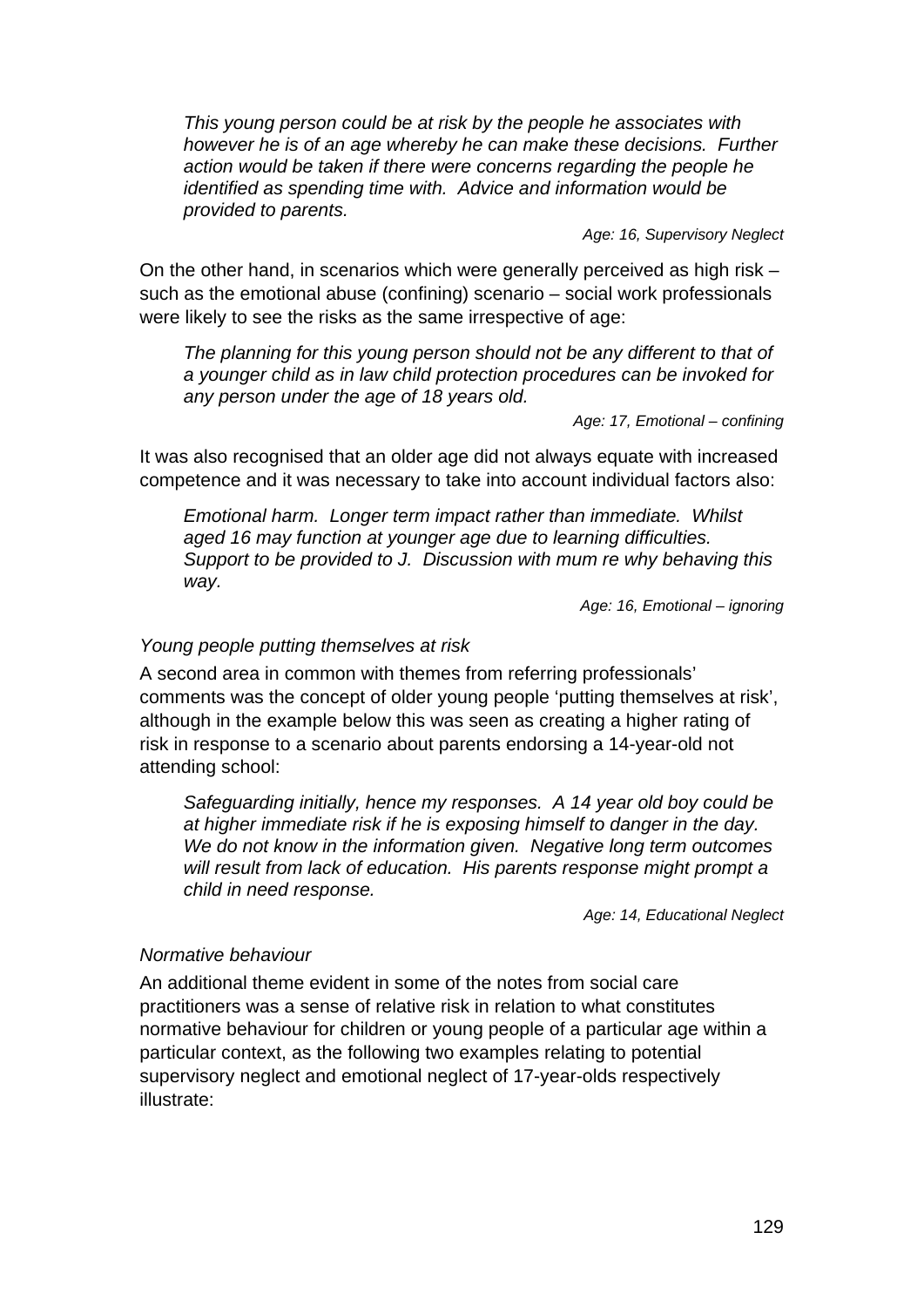*Normal behaviour – he may take some risks but this is part of growing up. Encourage him to try and remember to tell his parents where he is. Age: 17, Supervisory Neglect* 

*Similarly to the previous scenario, this would more certainly not be a social work issue. Again, what other professionals or family are out there for this young person. Many young people have a difficult relationship with their parents as teenagers, this doesn't need social work necessarily. I would point a referrer with these concerns to talk to the family first.* 

*Age: 17, Emotional Neglect* 

Again here there was evidence of physical abuse being seen as more inappropriate as young people became older

*Depends on frequency, whether injuries are inflicted etc. What are the child's resilience factors - who is protective? Often culturally acceptable - so work with dad to develop alternative. Not appropriate, especially as a girl gets older - bad role model - lowers self esteem - What is history? Any other concerns, e.g. MH, DV, Drug/Alcohol abuse* 

*Age: 14, Physical abuse* 

*Hitting a child on the face is inappropriate and would likely leave a mark. This would be a criminal offence. Due to the young person being 15, the discipline used by father is probably not beneficial. What does the young person that is 'bad'? What are mother's views on the matter? Is she protective? CIN plan unless non acknowledgement of inappropriateness of hitting on the face therefore revert to CP plan. Written agreement would need to be signed.* 

*Age: 15, Physical abuse* 

The scenario of potential sexual abuse evoked some divergent reactions from social work professionals. The two quotes below are from two professionals responding to the same basic scenario in relation to a 17-year-old.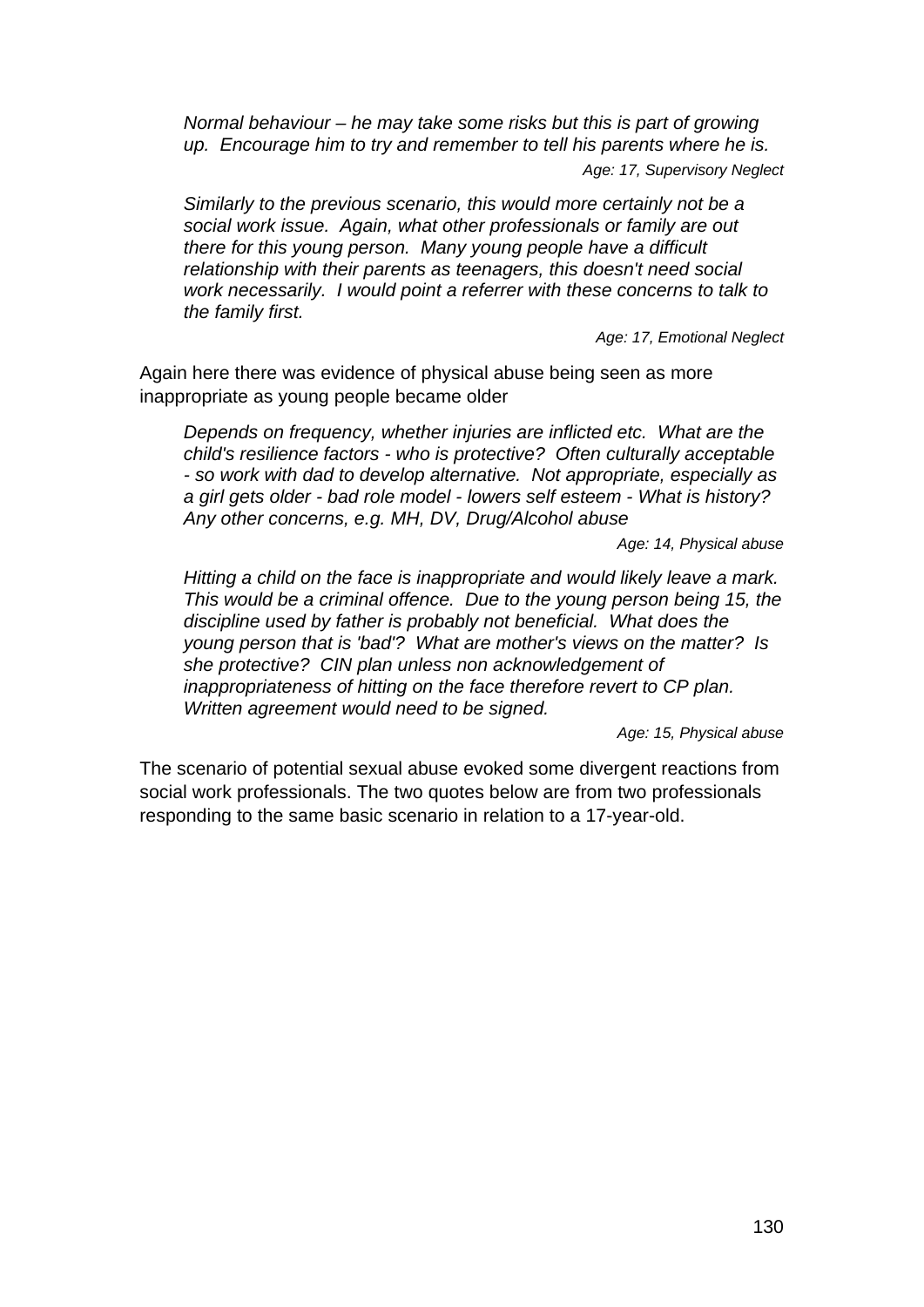*Clear evidence of inappropriate sexualised behaviour.* 

*Age: 17* 

*This could well be normal exploration of sexuality and further details would be required. It could be sensitive to be involved as both children are of an age where they (dependent on the severity of the learning difficulty) can make their own choices around sexuality. Whilst relationships between cousins is not ideal, it is not illegal. With any family, African ethnicity or not, there may also be a sensitivity to issues of sexuality, sexual exploration and homosexuality and involving or informing the parents would depend on further information from the young people involved. Dependent on further information this could well be innocent sexual exploration, however, it could also indicate concerning sexual relationships or behaviour in the family, but there is not evidence for this and such issues need to be approached sensitively with families.* 

*Age: 17* 

## *Legal position*

Finally there were some comments which related to the different legal position of 16- and 17-year-olds. For example, in the following case of possible emotional abuse (ignoring) in relation to a 17-year-old, the option of leaving home appeared to be a key factor in risk assessment:

*As J is of an age where he has legal rights to housing and benefits, training and work opportunities, he can be supported in seeking independence, and guided in seeking support from appropriate service providers around his emotional need following this scenario with his mother* 

*Age: 17, Emotional abuse – ignoring* 

# **Decision-making about referrals**

We now focus on how social work practitioners and managers made decisions about referrals they received. We look first briefly at evidence from the survey of professionals and then move on to the material gathered from in-depth interviews with social work professionals.

# **Responses to survey scenarios**

In addition to the two risk assessment questions discussed in the previous section, social work staff were asked two other questions in relation to each hypothetical scenario in the questionnaire survey:

• In your view, what is the likelihood that this case would prompt a strategy meeting?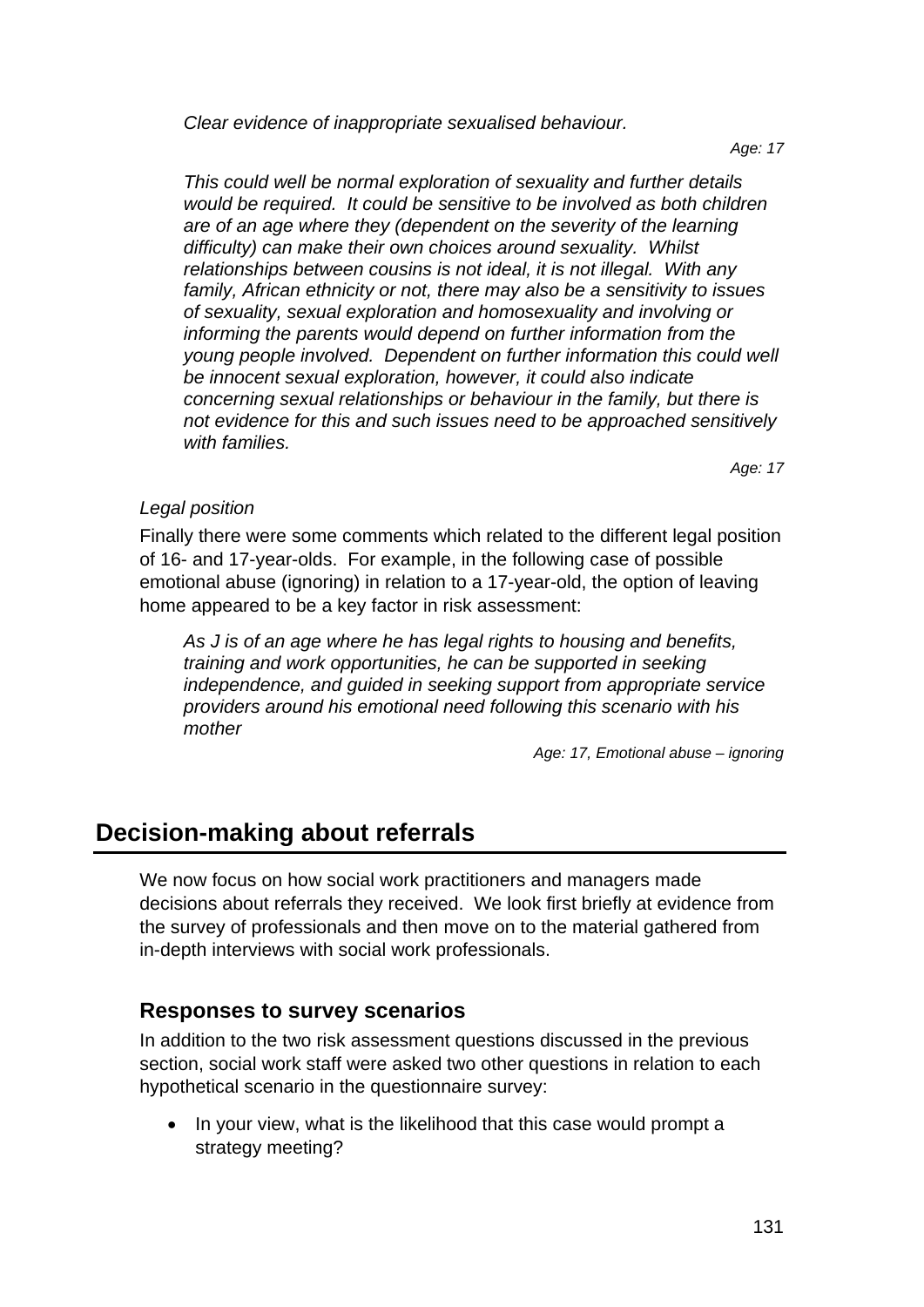• And what is the likelihood that this case would lead to a Section 47 enquiry following an initial assessment?'

The two questions were intended to assess immediate action and likely longer-term action. Overall the mean scores for the two questions were broadly similar with a slightly higher average (4.7) for the first question than the second (4.4).

Overall there was a small negative correlation between the age of the young person in the scenario and the responses to the above question – so that respondents were slightly less likely to think that the case would prompt a strategy meeting or Section 47 enquiry as the age of the young person increased. However this association was not statistically significant.

The average responses to each scenario for the above two questions are shown in Figure 16. Most categories of neglect and emotional abuse were assessed, on average as being unlikely to be dealt with through strategy discussions and Section 47 enquiries.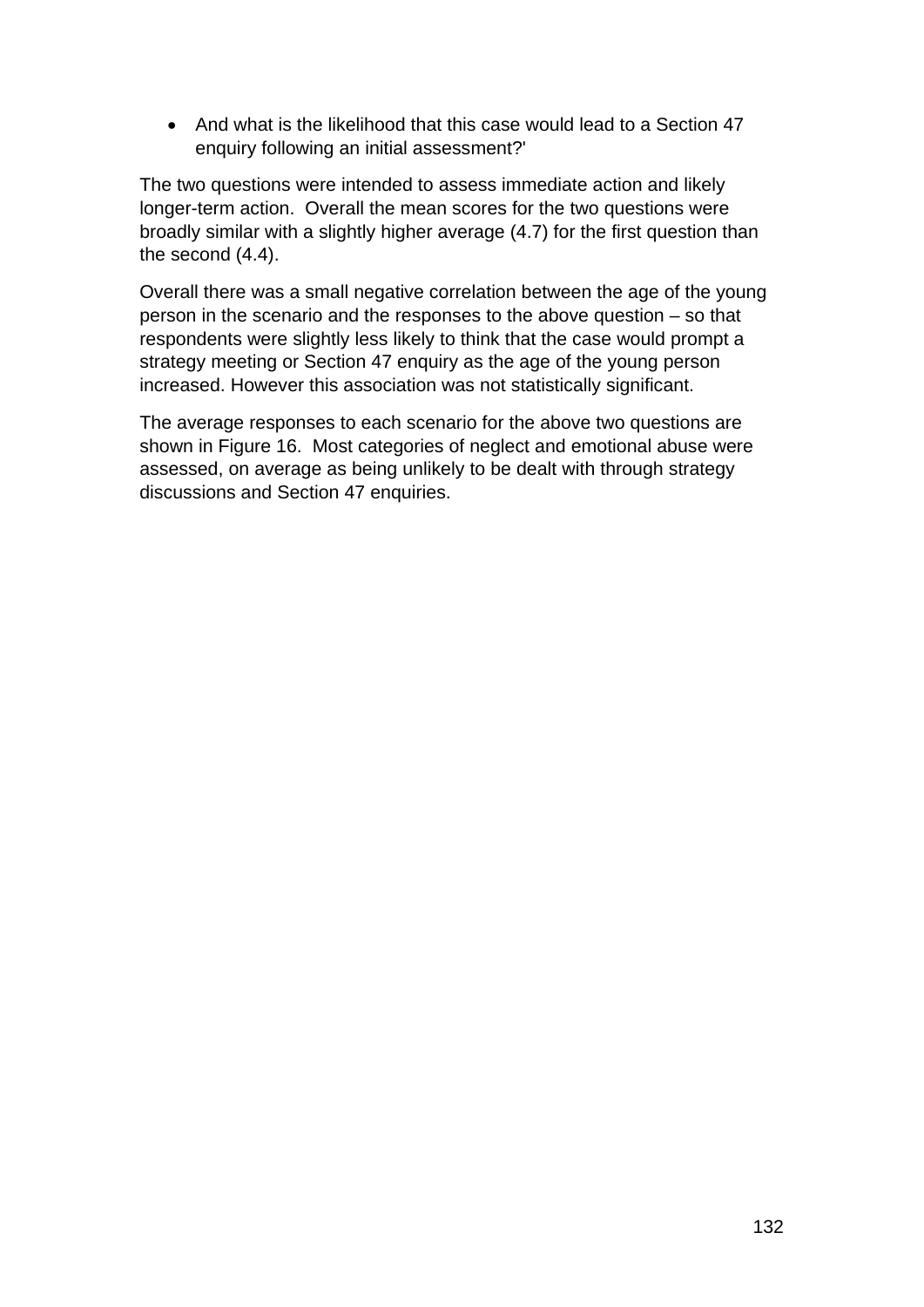#### **Figure 16: Decision-making ratings for each scenario (Children's social care staff)**



As with risk assessment the only statistically significant associations between the age of the young person in the scenario and social work professionals responses to the above two questions were in relation to supervisory neglect. There was also a reasonable sizeable negative correlation between age and likelihood of child protection action in relation to sexual abuse – again in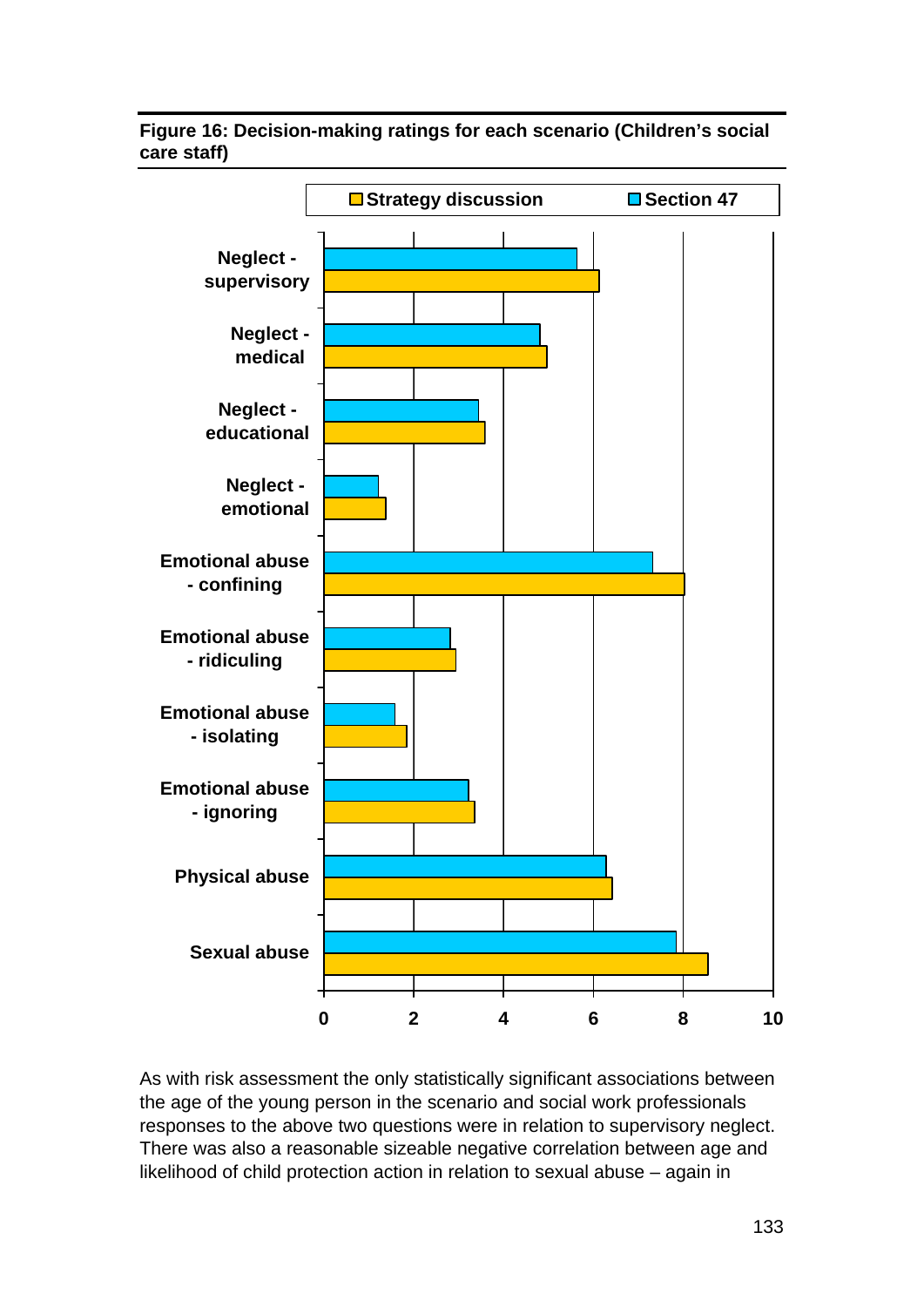cases involving older young people child protection responses were seen as less likely to happen. However this difference was not statistically significant with this relatively small sample.

To summarise, in general, the results of the statistical analysis of the survey of social workers are inconclusive on age-related matters. There is some evidence of age being a factor in risk assessment and decision-making. However, unfortunately the sample size obtained for this part of the study means that it would be quite unlikely that these patterns would reach a level of statistical significance even if they existed. In this sense, the significant associations observed above in relation to cases of supervisory neglect are particularly notable.

## **Decision-making when referrals of young people are received**

We now turn to evidence on decision-making processes from the interviews carried out for the practice study.

Many of the social work practitioners we interviewed, like the professionals who took part in the study believed that age was a factor in making decisions about referrals. Social work practitioners similarly linked age to vulnerability and/or resilience factors. Some believed that the older the child the less vulnerable and more 'resilient' they were and many drew a further distinction between young people aged 11 to 14 and those aged 15 and over. A number of social work practitioners thought that young people were able to disclose abuse more easily than younger children and that they were less vulnerable because they were able to leave an abusive situation of their own accord.

*Interviewer: Do you think the age of a child influences your decision about risk of significant harm?* 

*SWP: Yeah.* 

*Interviewer:* In what way?

*SWP: Younger children are more susceptible and can't voice. The younger children can't voice what's happening, so I'm more concerned with a baby versus a 16 year old…I'm not more concerned, but you know the concern is there because that child can't speak for themselves*. *Social work practitioner* 

A number of social work practitioners described age having an effect on the response of children's social care services to referrals of young people: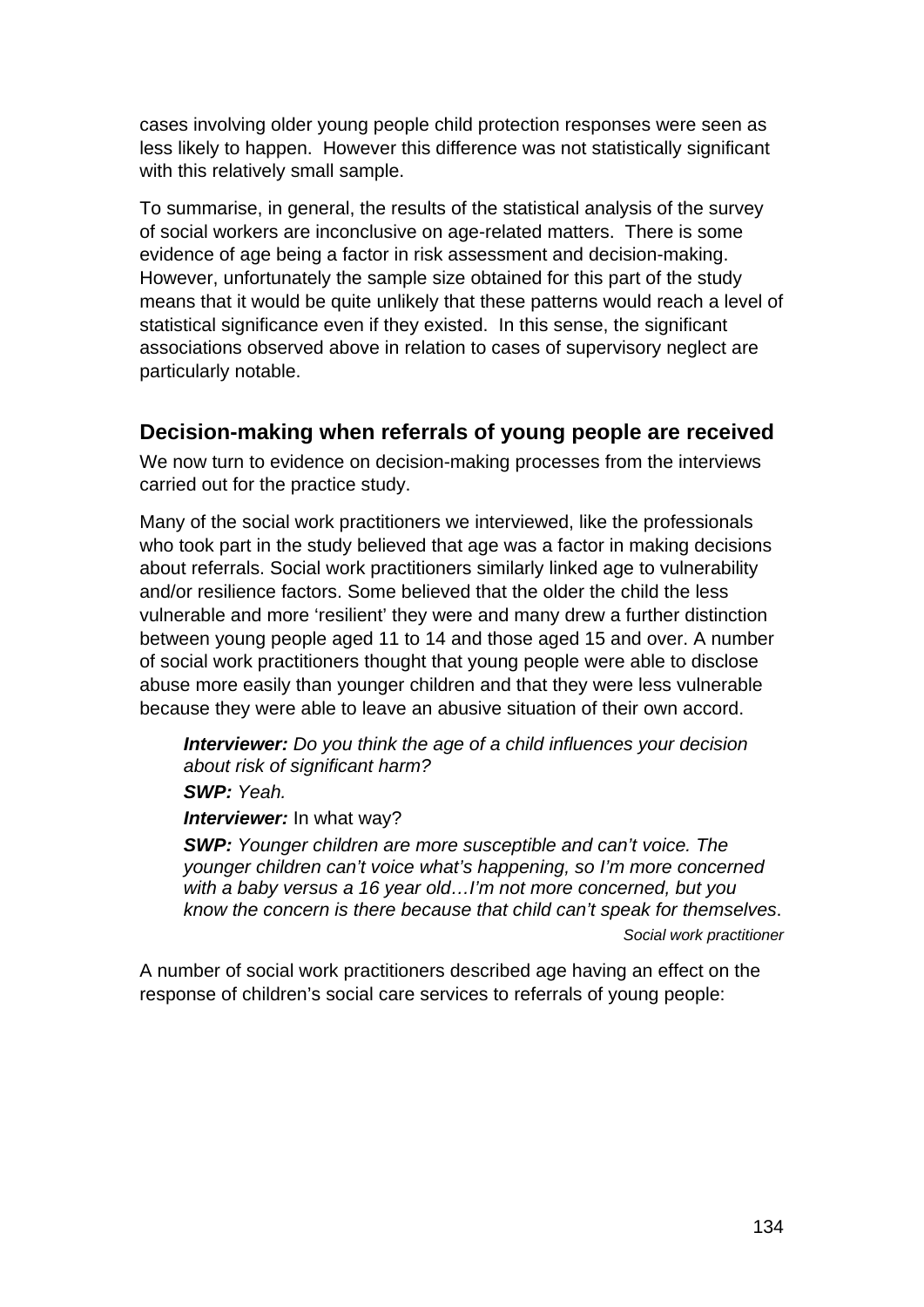*If I get two calls in: a 16-year-old who's said dad's thumped him or a 4 year old who has said dad thumped him, then the 4 year old will get the social worker before the 16-year-old.* 

*Social work practitioner* 

*If we use the analogy of the 16-year-old witnessing D.V, you know, just say an isolated incident, first time in, you know, we will, we will send a letter of support for that. Whereas if it's the first time in and talking about physical D.V. here, first time in with a child under a year or a child under 2 or 3 years we will pop out and have a look at that.* 

*Social work practitioner* 

Other social work practitioners recognised that young people may be as vulnerable as children and some believed that resilience factors should be considered in relation to individual cases rather than the age of the child:

*there's the sort of view that teenagers can, particularly post sixteen kids, can vote with their feet and go, and they're are also able to tell people what's going on and I don't think that's necessarily true.* 

*Social work practitioner* 

*We make attempts to see the family if they've got a referral for an under 5, we go out and see that family within 24 hours, I would certainly try to see the family within 24 hours. Now, it is quite interesting because the research tells us that most our serious case reviews are not the under 5's but the 11- to 17-year-olds.* 

*Social work practitioner* 

Quite often, social work practitioners stated that age didn't necessarily affect the actions taken by social care services, but was more likely to affect the urgency of a response.

*Interviewer: So when you receive the referral of a child or a young person and there are child protection concerns what influences your decision about whether to act upon it?* 

*SWP: It's the team manger but obviously it depends what the information is and the referral, the age of the children.* 

*Interviewer: So the age of the children would affect your decision about whether to act upon it?* 

*SWP: I don't think it's so much as to act upon but how quickly you're going to act on the information.* 

*Social work practitioner* 

The ability of social work practitioners to respond to cases was also often underpinned by resource issues within children's social care services. Social work practitioners across the four local authorities described limited resources, a lack of social work staff, and poor social work retention rates alongside a large volume of referrals and time consuming system processes. This often meant that they were unable to respond as they might have liked and led to priorities having to be set in terms of response. As safeguarding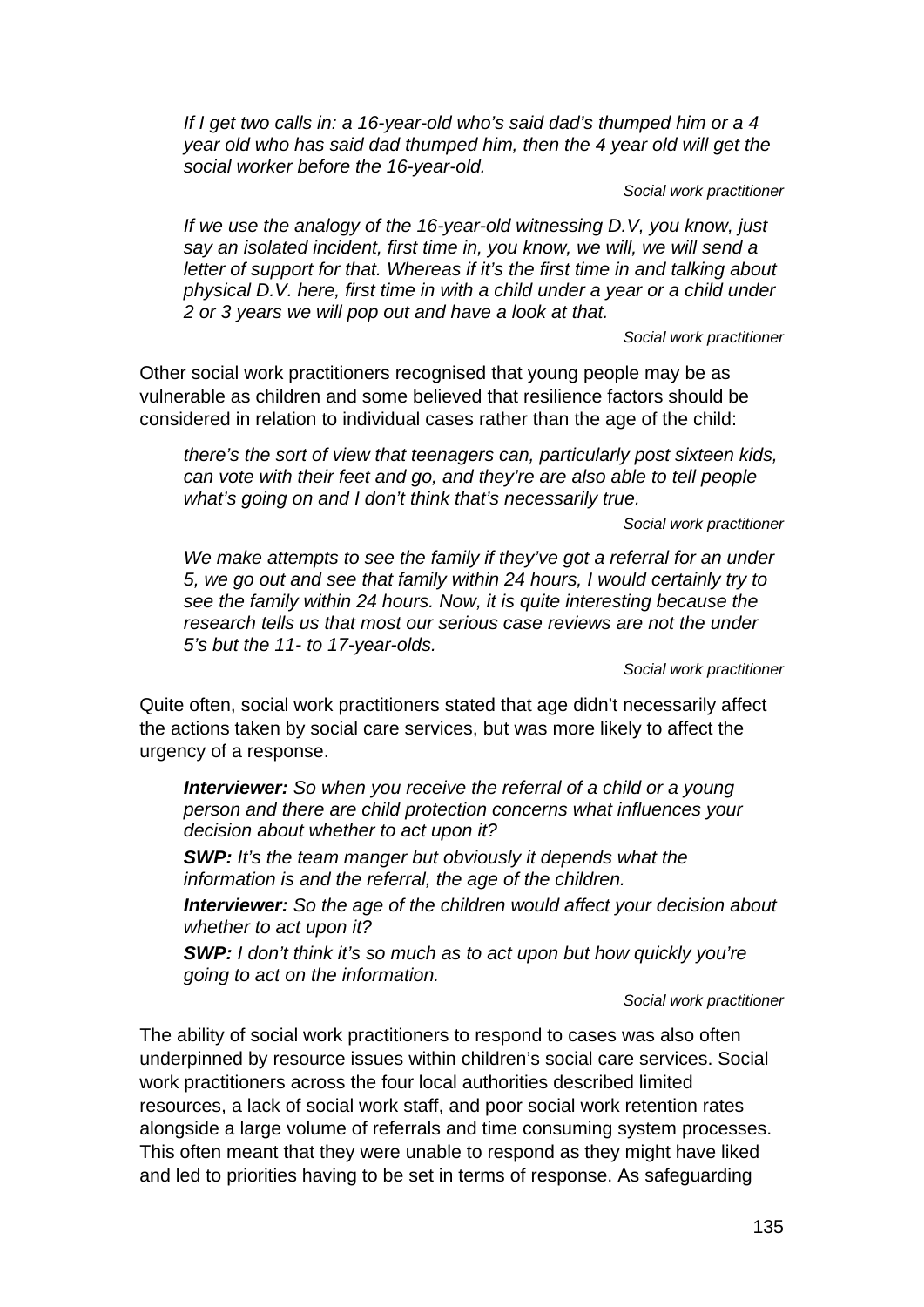issues concerning young people were often seen as less of a priority in comparison to the younger age group, priorities were often set in relation to the age of the child.

*Interviewer: Ok, what do you see as the biggest challenges you face in terms of providing protective services for older children?* 

*SWP: Prioritising them. That's got to be it. You know, we are an understaffed team with, you know, worked to the hilt, staff here don't just don't have a second in the day at all to take a breather and we can't, we can't rush out to a 16-year-old who's perhaps sofa-surfing and perhaps experimenting with drugs and getting into crime, you know that's a big worry, but we can't prioritise that when we're working with 0 to 5 year olds in, you know, some pretty dire situations.* 

*Social work practitioner* 

*We are always resource driven, you know and if, if we had the resources to respond in accordance with every individual child's needs, which I'm confident of the best part that we do, but certainly your age, your age group is a factor.* 

*Social work practitioner* 

These issues often had an effect on the service received by the young people we interviewed. One young person, Anna, observed:

*I think [social work needs] more staff, less work … I mean cos [my social worker's] got like 60 cases on her own…And I think it's just too much work. And when you're trying to juggle all of that it's ridiculous, because not every child that you're supposed to have responsibility for is getting your full attention. Because you just don't …no offence to [my social worker] but you just don't have the time to do it at the end of the day.* 

*Anna, aged 17* 

Many social work practitioners interviewed for the study recognised the importance of building trust in their relationships with young people:

*it's all about rapport I think with the child, and … having them trust you to really follow through on what you're saying to them. I think trust is … trust and rapport are very important in any age group of social work that you're doing…One of the basic tenets of social work is the use of self and establishing rapport and things like that. So I think it's important regardless of what age group you're looking at. But I think that the ability of the child to trust is harder as they grow up, especially if they've been growing up in a household that's dysfunctional.* 

*Social work practitioner* 

However, resource issues in children's social care often created obstacles to building effective relationships with young people as social work practitioners on duty and assessment teams acknowledged they were short on staff resource and practitioner time.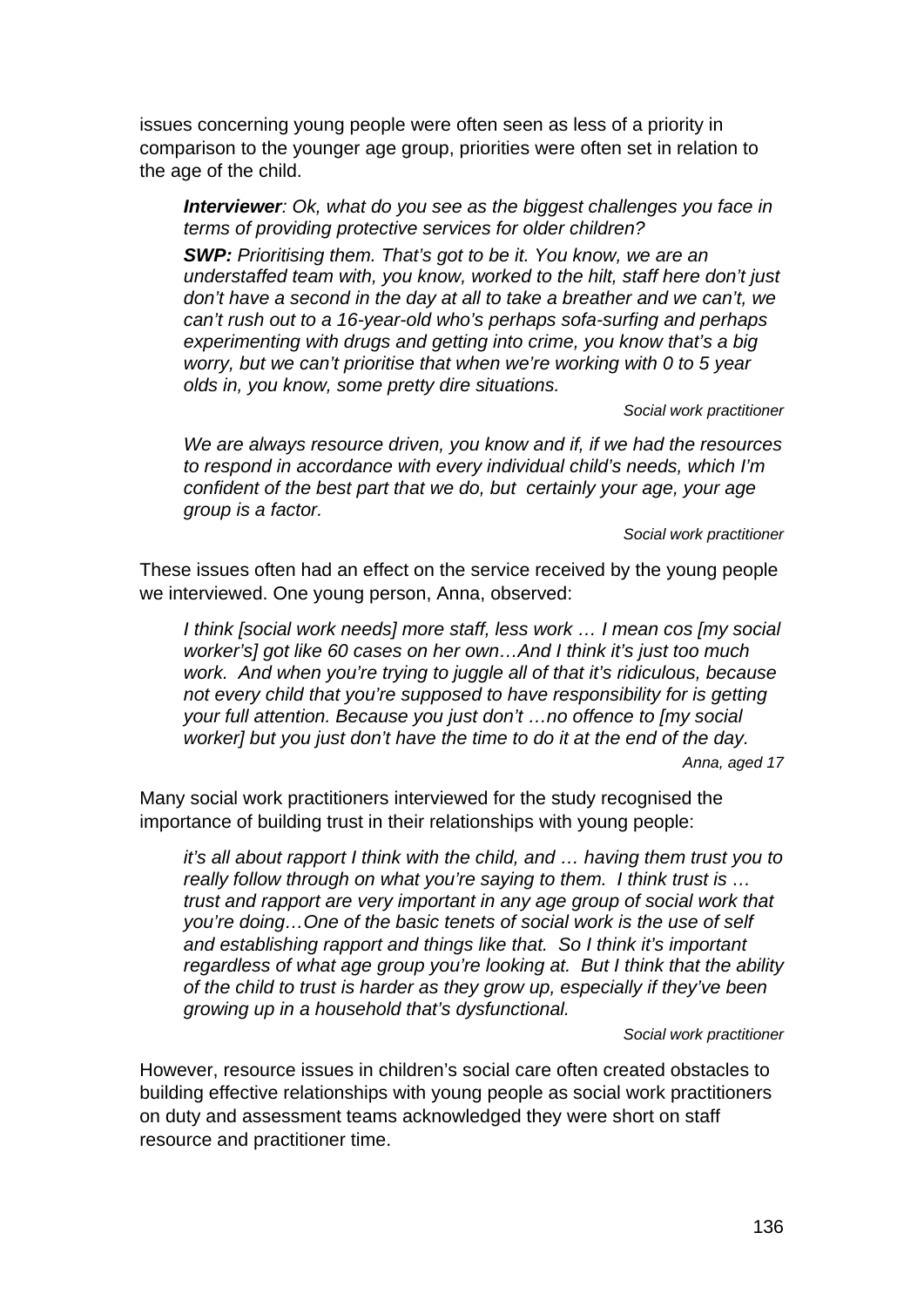*I think it is about developing the relationship with that child as well and a lot of our work has to be done rather quickly* 

*Social Work Practitioner –duty and assessment team* 

In addition to resource issues within children's social care services, some social work practitioners pointed out that there was a lack of resources to meet the needs of young people more generally. Areas highlighted were a lack of preventative services and issues with providing accommodation for young people.

*Interviewer: And what do you see is the biggest challenges that you face in terms of providing protective services for young people?* 

*SWP: I suppose the biggest challenge is actually finding services that prevent them needing the more extreme services. You know because these are the ones that are more likely to be rejected by their families and need to be accommodated. You have very limited resources.* 

*Social Work Practitioner* 

*Interviewer: What do you think about the services that are available for [11- to 17-year-olds] in the X area?* 

*SWP: I don't think there's enough.* 

*Interviewer: Okay, what do you think is missing?* 

*SWP: I don't know that there's anything really missing, I just don't think there's enough … that all children can access it.* 

*Interviewer: What kind of things would you like to see extended? SWP: I think mentoring programmes are a good thing. You know we have a project, the X project - projects like that work with families and provide support to the children. And like a mentoring type of programme. Cos I know you know even what we provide in there, there's not enough, there's not enough … there's waiting lists and that, you know. It's just difficult, there's not enough.*

*Social Work Practitioner* 

# **The child protection process as a response to young people's needs**

Social work practitioners did not always feel that the child protection system met the needs of the 11- to 17-year-old age group. As discussed in Chapter 2, young people's case histories are complex and risks of significant harm may not come from the young person's immediate family. Whilst social work practitioners used the child protection process when a child needed safeguarding from significant harm they also felt that it did not always provide them with the most appropriate tools to work with and engage young people and their families.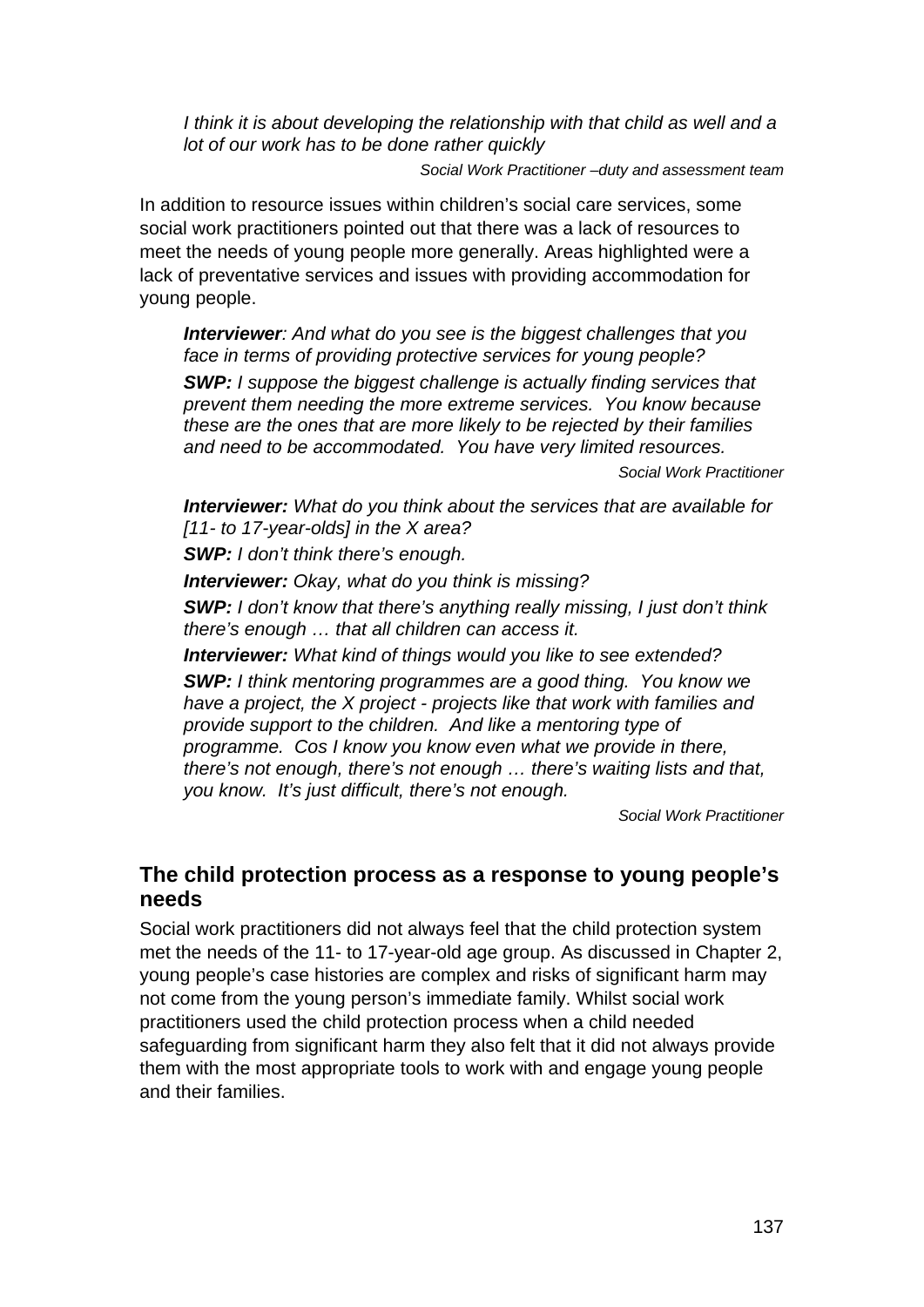#### *Young people's case histories*

Social work practitioners observed that although some young people were referred for maltreatment issues, many young people were referred for risk taking behaviours. Young people were considered more likely to be referred because they were risk to themselves rather than at risk from others. Also, young people were believed to be more at risk of maltreatment from nonfamily members than younger children and therefore child protection procedures which focus on working with the family were considered inappropriate. For many social work practitioners, this meant that the child protection process was not always applicable to the needs of young people.

*I think when children get to fourteen and fifteen and are, are a risk to themselves then the child protection system becomes irrelevant to them. Social Work Practitioner* 

*The child protection process is pretty irrelevant to teenagers, if you've got a child whose hurting themselves for lots of reasons, maybe alcohol misuse, or you know, sexual exploitation or mental health, then they're a risk to themselves… And it's very hard to stop people being a risk to themselves, very, very difficult indeed. The child protection plan is not really relevant in that case. In the circumstances where they are at risk to themselves, the child protection process is pretty irrelevant, where there's been some risk from other people then we would definitely go child protection.* 

*Social Work Practitioner* 

#### *Engaging and working with young people*

A number of social work practitioners identified 11- and 17-year-olds as a difficult age group to work with and engage in safeguarding processes.

*In the age group of 11 to 17 it's not always easy to engage that young person so as much as the services are there and can be offered if the young person doesn't engage and their behaviour isn't deemed as being, well even if it is deemed as being child protection, you can't make somebody do something that they don't want to do. So you can put as many services in or around the family or the child but if that child is unwilling to engage in the services that are offered you're quite limited as to what your next steps are and you're always going to come across that. And it's quite disappointing when that happens.* 

*Social Work Practitioner* 

Many social work practitioners felt that the child protection process alienated young people or failed to engage them. Child protection conferences in particular were not always seen as the best way to engage with young people. Young people often failed to attend and when they did attend, their experiences were often negative.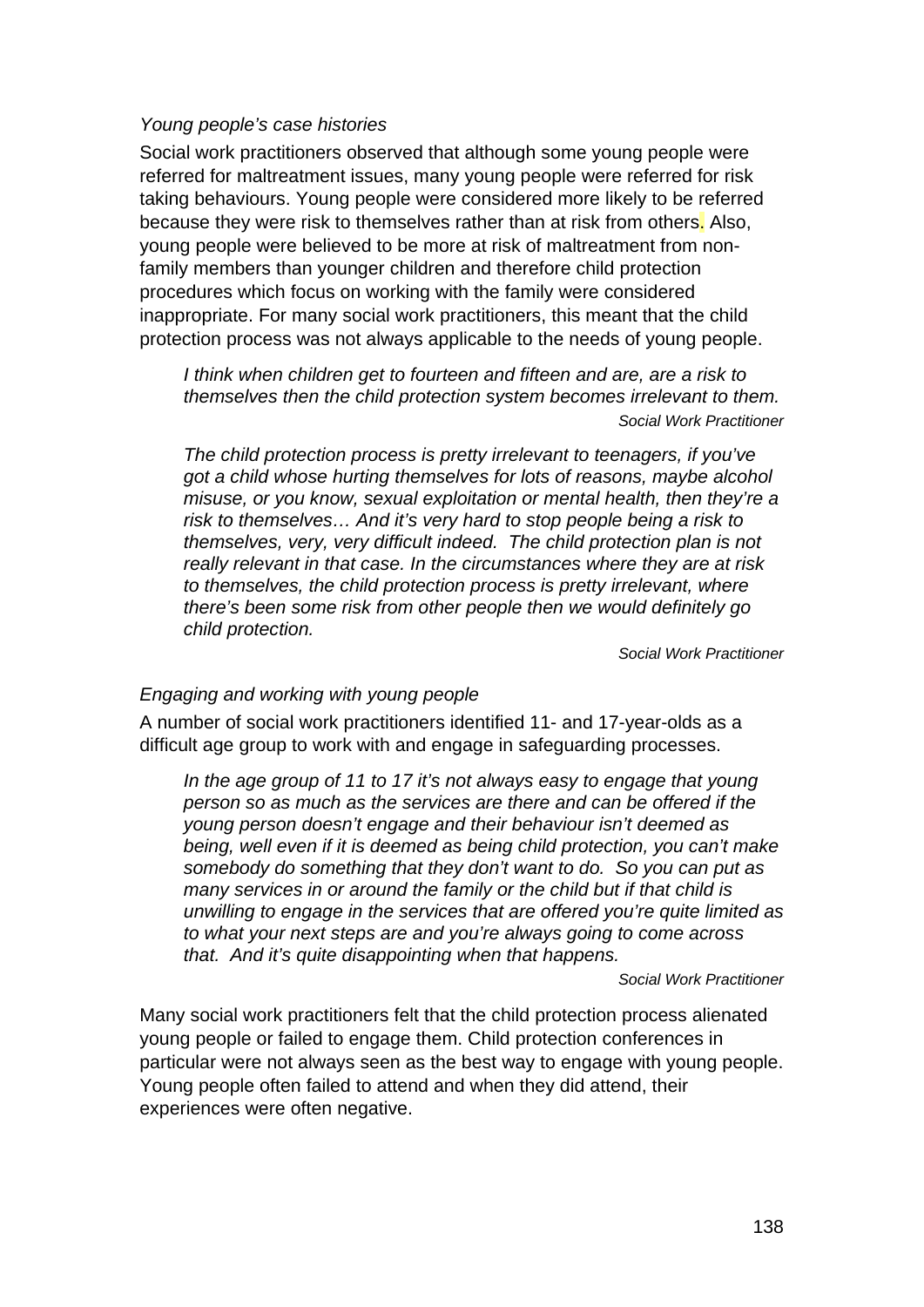*Interviewer: Do you see child protection as always the most appropriate response for the eleven to seventeen year-old age group.* 

*Social worker: No, absolutely not…Because you know, teenagers will very rarely attend their own meetings, it's too intimidating for them. I mean it's horrendous to sit with your teacher and your family together in a room, discussing your misdemeanours, it's not something teenagers are really interested in.* 

*Interviewer: What do you think is the most appropriate response for the older age group?* 

*Social worker: They need to be in control of the process really. They need to have autonomy and independence in the process, and that they can decide you know, who knows what. In terms of meetings, they should have the decision about who attends and what information is shared…and they should have more control over the processes, so if they make a disclosure but they don't want to do anything with it, which is what often happens, we should be able to draw back at that point, but unfortunately we can't, because, you know, a police statement has been made or whatever, and they should be allowed to have control over it* 

A number of social work practitioners felt that young people needed more control over safeguarding processes than the current child protection process allowed them. At times, some social work practitioners also felt that child protection processes focused too much on controlling parents to the detriment of supporting young people and/or incorporating their views. This supports what young people in our study were also saying:

*I think child protection tends to be about putting controls around parents, whereas when youngsters at that sort of age they've got much more of a personal input to situations that need to be reflected.* 

*Social Work Practitioner* 

*I think on the whole it's not the right system to make the changes for them that are needed. It focuses far more on controlling parents in a sense than children's own needs. So certainly my observation would be that the risk management approach does meet their needs better. So it's much more focussed on them.* 

#### *Social Work Practitioner*

Social work practitioners discussed problems in engaging young people and linked this to media stereotypes of social work practice. They felt that young people were often reluctant to engage with children's social care services due to preconceived ideas that they would be placed straight into care and taken away from their families. The social worker talking below felt that the result of this was that young people were unlikely to come to children's social care services for help: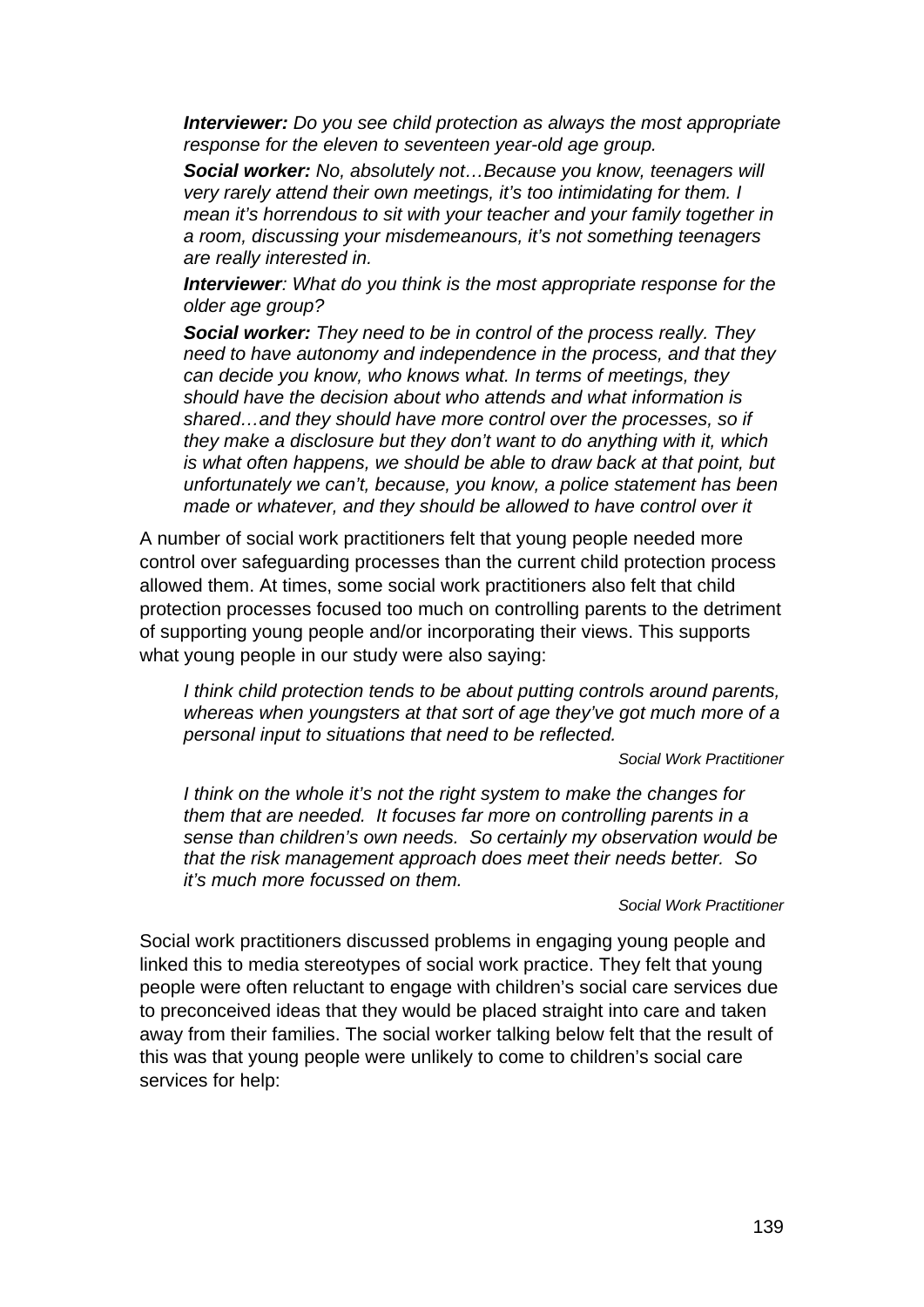*The general view is that children and social care just purely and simply remove children and I think that's reinforced, whether it's reinforced by parents, and I wouldn't say other agencies, but that is the general view that that's what we do. So for a young person to come to us, they don't realise that we can be a supportive role because whether they've had previous involvement and that has had negative impact on their family or whether it's just the general view that that's what we do. I don't think young people would come to us because that's what they believe.* 

*Social work practitioner* 

This view was supported by the referral data presented earlier that shows very low rates of self-referrals (see Chapter 5).and by many other social work professionals we interviewed. We asked social work professionals about the incidence of young people making direct referrals to children's social care services and the barriers to this. A number of key issues were identified. First, appropriate procedures for young people to refer directly were often not in place. Second, social work professionals felt that young people's perception of social services was likely to be negative- due to media and wider societal discourses of social workers taking children away from their families and therefore young people were highly unlikely to self refer directly. Third, it was felt that young people were more likely to self refer to a professional already known to them and with whom they had an existing relationship. In view of the above there were some suggestions about media campaigns aimed at young people and about having social workers in schools / youth groups – and in a position to build up relationships with young people.

*Interviewer: Do you think it would be beneficial if young people could self refer?* 

*Social Work Practitioner: Yeah, I think it could but I guess for some young people they don't receive any positive information about social workers or Social Services so they're concerned about sharing that information and are, I guess, worried about what the outcome may be.* 

*Interviewer: Right, okay. What do you think would help more young people to self-refer?* 

*Social Work Practitioner : Maybe something positive about Social Services and what they can support them with rather than it all being very negative. I guess there could be ... I guess it's about them having information about who they can contact and what would be expected of them and what could happen. I guess, information for them really, I guess that could be through kind of discussions through kind of youth groups or information on kind of boards, posters and things like that may be helpful for young people so that they had that information. I guess they probably wouldn't even know where to start in ringing Social Services.* 

*Social Work Practitioner*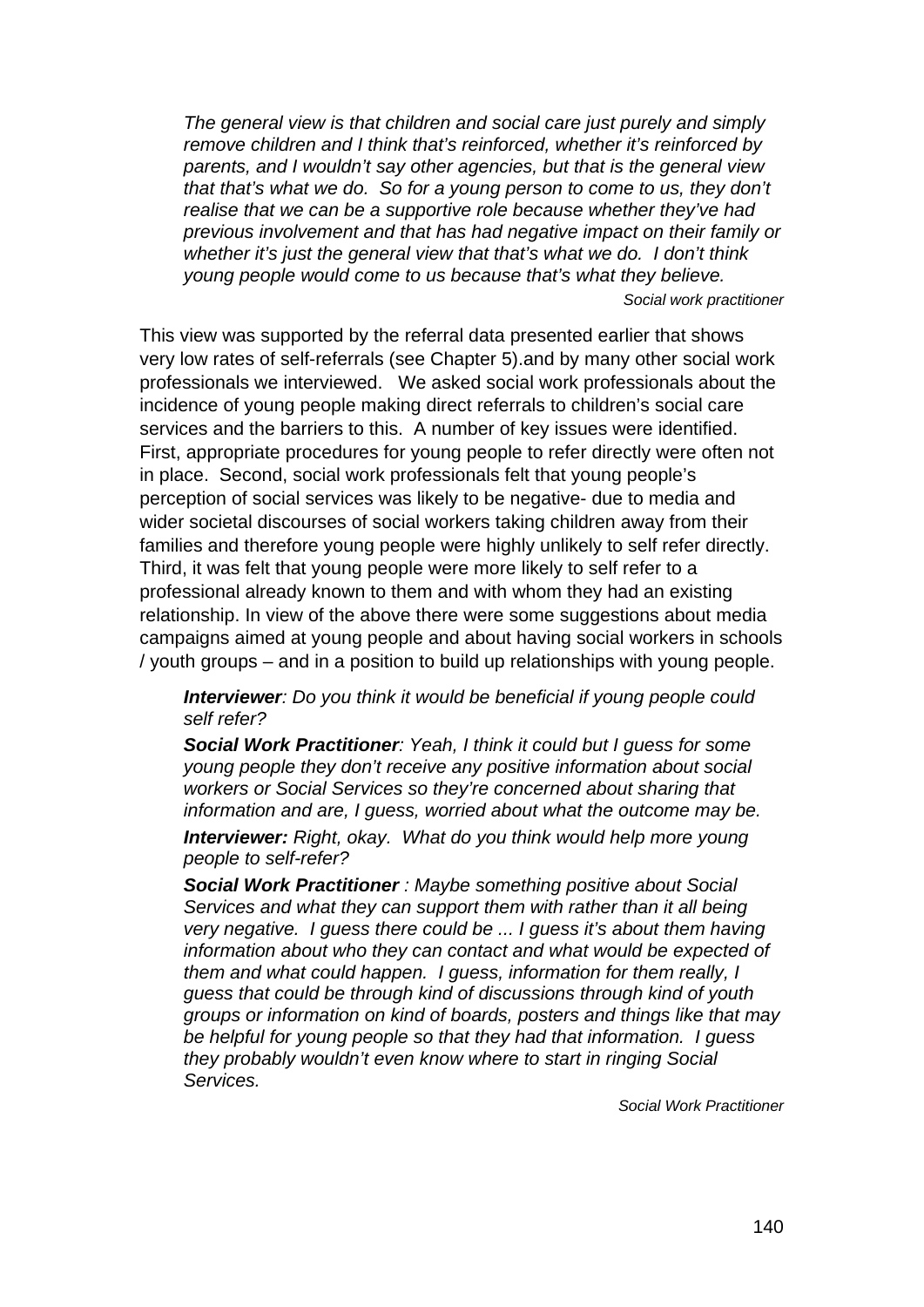*Interviewer: What do you think would help more young people to self refer?* 

*Social Work Practitioner: I suppose having different methods that suit their way of doing things better really. Just things like whether there could be I don't know a text line or emailing in system, or … you know things that young people use more comfortably. Because actually making phone calls and knocking on doors probably isn't their most comfortable way of actually making approaches.* 

*Social Work Practitioner* 

Some social work practitioners also highlighted that child protection plans are not always workable with the parents of older children as they tend to be less motivated to keep young people in the family home. Consequently, many felt that it was more appropriate to work directly with young people, especially those who were 16 years old and over, to prepare them for independent living. In cases in which young people lacked family support this approach was deemed to better meet young person's needs.

*The point of child protection when you've got little children, is generally the parents want to hold on to their children and child protection is a lever to go into care proceedings and say, we're going to seek proceedings and take the children. When you get teenagers, having the child's names on the child protection plan is fairly irrelevant because a lot of the parents of teenagers want them out.* 

*Social Work Practitioner* 

*A lot of the older children, the parents want them out of the house and into some type of placement. And you know our job is to keep the families together…. And it's okay for a while and then you know incidents between parents and child start happening again and we get another referral where the parents want the child out of the house.* 

*Social Work Practitioner* 

As a result of the above, some social work practitioners felt that the child protection system was not the best way to work with young people and their families and some said they were more likely to provide support via a different safeguarding route, especially when the young person was 16 or older.

*We may not complete the child protection conference on a 16 year old, I think we would be more looking to how we can support the family without that.* 

#### *Social Work Practitioner*

Many social work practitioners were in favour of developing a different way of working with young people which incorporated their needs and capabilities.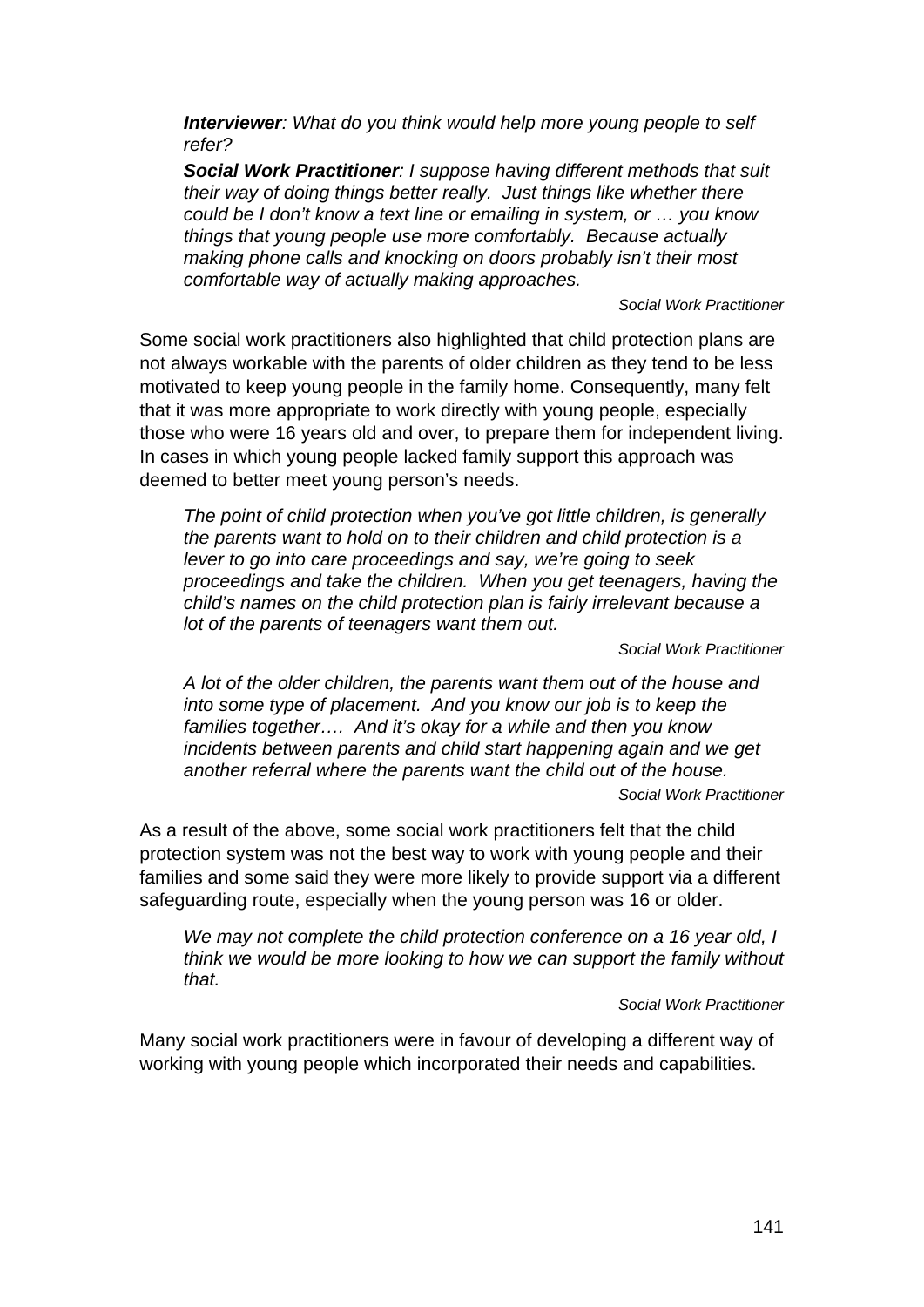I think with that age group, you have young people who, a lot of the time, *not all of the time, a lot of the time, are able to voice what they want to happen. A lot of the time, for example, you can have a teenager ringing up and saying 'my dad's hit me' and it may be not necessarily abuse, it may be over-chastisement. And it may be a form of chastisement that we don't agree with and it may be that the young person doesn't want anything else to happen other than they don't want that form of chastisement used. So I think if you had a forum that could be used instead of a child protection, which can be quite threatening, not just for*  families, not just for parents, but for young people as well.

 *Social Work Practitioner* 

# **Alternative ways of working with young people**

Finally we consider some of the alternative approaches which social work professionals discussed when proceeding through child protection processes was not seen as the most appropriate course of action.

The social work practitioners interviewed for the study discussed a number of alternative ways of working with young people. These were seen as more appropriate in terms of meeting the needs of some young people and were more likely to engage young people in safeguarding processes. This included the Common Assessment Framework (CAF) and Child in Need (CIN).

Practice tended to differ from local authority to local authority. However, the central tenets of practice were similar between local authorities and involved engaging young people in the safeguarding process; giving young people more autonomy, input and control over proceedings; and partnership working so that young people's existing relationships with professionals could be utilised.

For social work professionals the benefit of using CIN and the CAF was in being able to form a Team Around the Child  $(TAC)^{16}$ . This was considered to be a viable way of working with young people as professionals can be included who were known to and trusted by the young person.

# **Common Assessment Framework**

1

There was a wide variation across our four local authorities in terms of use and experience of the Common Assessment Framework (CAF). In one local authority the CAF was not being used, demonstrating that it is yet to be fully implemented across the country as anticipated and in another, social work practitioners felt it was working well. In those authorities that were using the

 $16$  Team Around the Child is low level early intervention. It is considered to be lower level intervention than Child in Need and sits between child in need and universal services.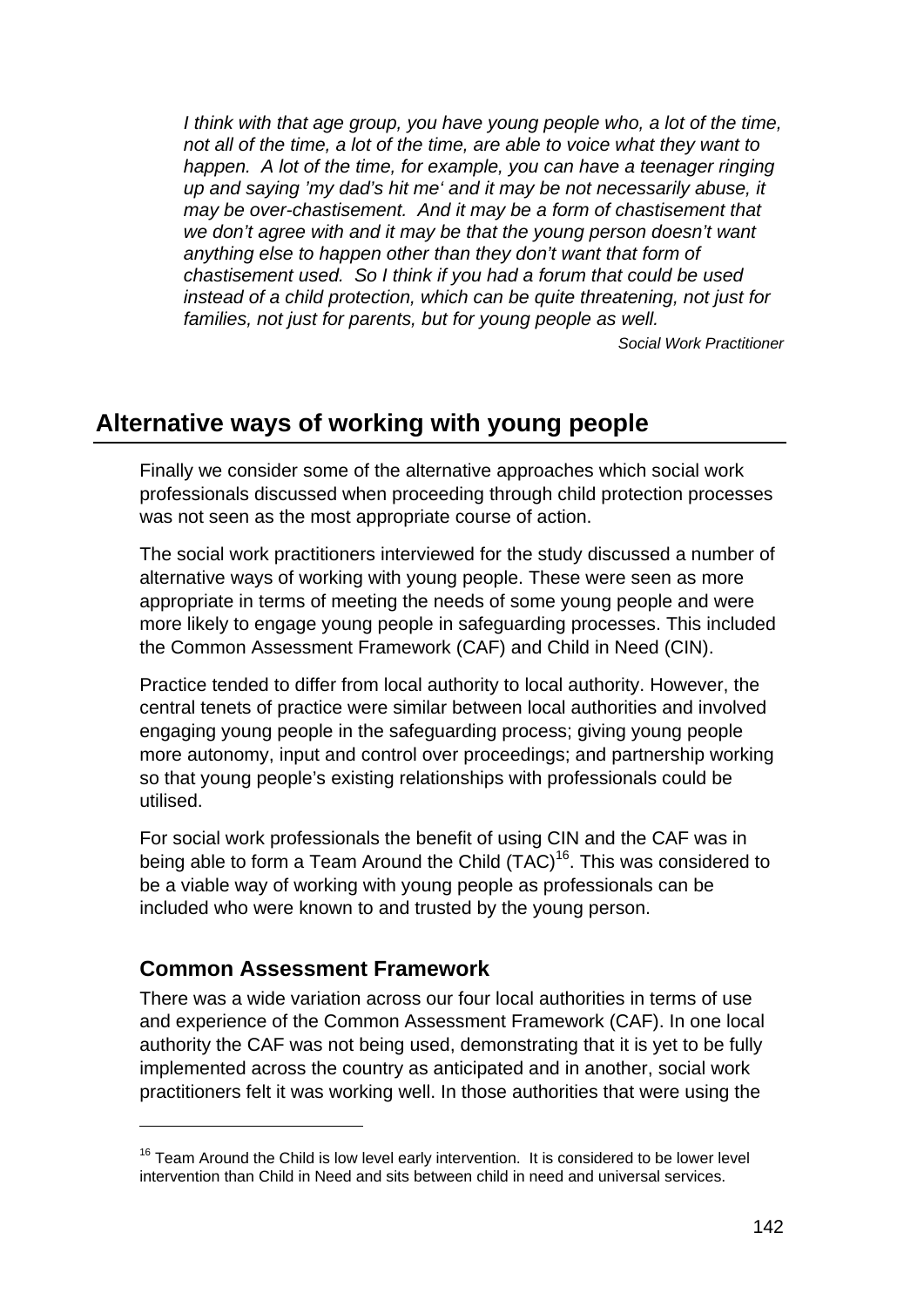CAF, it was cited by many social work practitioners as offering a model of good practice for working with young people. The advantages were seen as the opportunity for professionals who have existing relationships with young people to maintain these relationships through acting as the lead professional and the provision of more control and autonomy to young people over the process.

I think often it is preferable to be dealt with by agencies that the child and *the young person knows and I think by doing a CAF, by pulling together an appropriate team around the child, and I don't mean just identifying bodies, I mean to come up with a plan of support, which I think would be preferable for a teenager or for a child, an older child, so that they know everybody, they can have a say in what happens with their plan and who's going to support them.* 

*Social work Practitioner* 

As discussed in Chapter 3, development of a relationship with one key professional is crucial for young people so this approach allows for continuity and consistency for the young person and the family.

As discussed in the Chapter 4, the CAF was also generally viewed as a positive tool by professionals outside children's social care services, if it was used appropriately to support young people and not as a means of meeting the needs of young people who should receive child protection services:

Implementation of the CAF poses a number of challenges, the most significant of which is a shift in responsibility for some of the supportive safeguarding work away from social workers and on to other key professionals. Some social workers felt that the CAF was not being taken up by professionals and believed that there was some confusion over whose responsibility safeguarding was:

*Certainly in [our local authority] at the moment we're having a, a bit of a challenge really, in encouraging our colleagues in, in our partnership agencies to fully embrace the CAF and I think there's a bit of resentment coming from professionals to do that, 'cause they feel that they're doing our job so to speak, you know, they don't understand that the CAF is there for everyone and that's still a challenge we're facing.* 

*Social care manager* 

*I don't honestly think they see it as their role because assessment has always been, in the past, the role of the social worker. And I have had one worker from a particularly agency who said it wasn't their role to assess, they'd never been trained in assessment.* 

*Social work practitioner* 

Social workers also felt that there was confusion about the thresholds for child protection and the use of the CAF. This social worker said: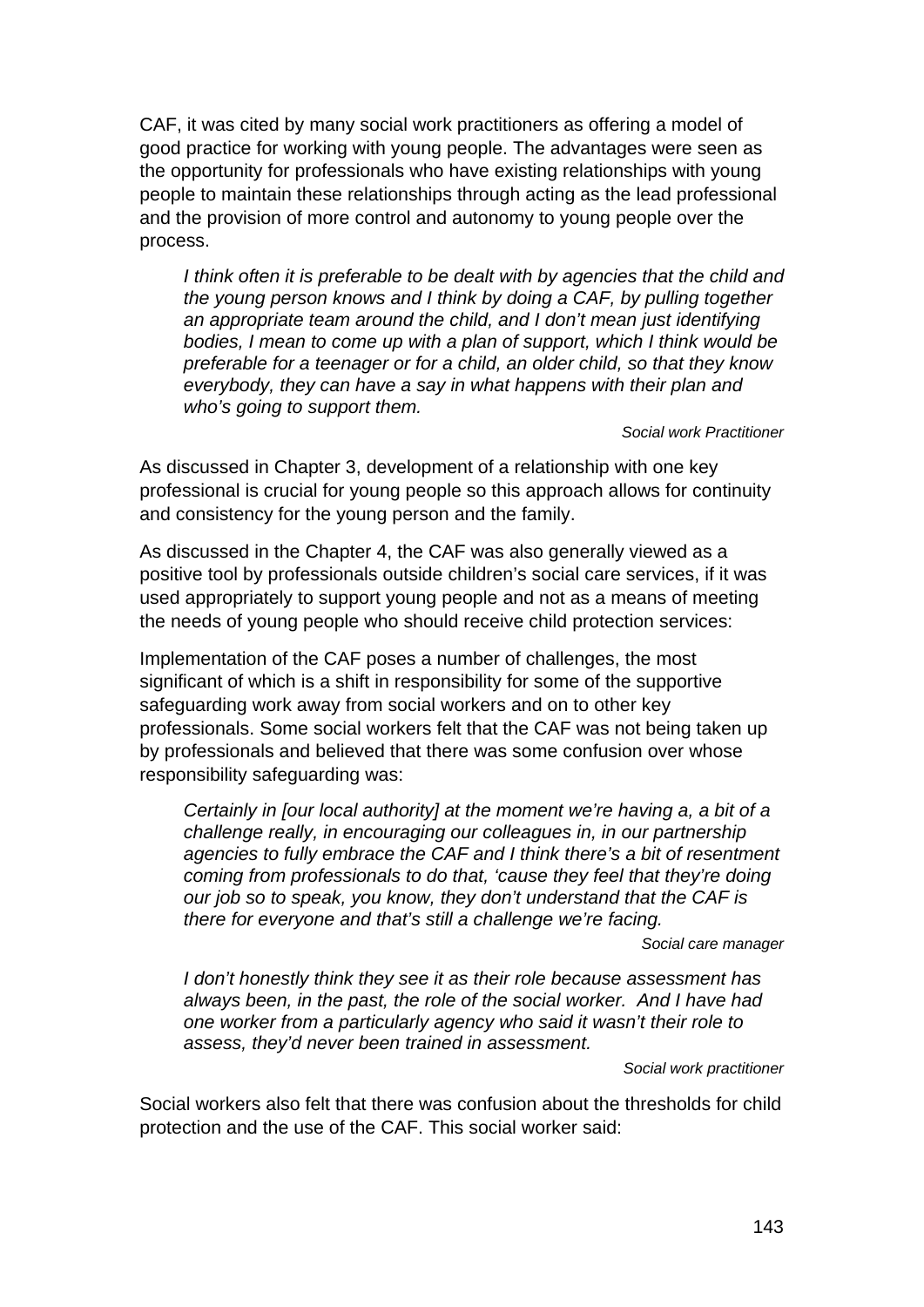*there needs to be more clarity with regards to what constitutes a CAF referral and a referral to ourselves, and I don't honestly think other professionals are completely clear, you know. It's nothing to do with … you know, it's no fault of anyone, I just don't think maybe they're completely clear at the moment.* 

*Social work practitioner* 

## **Child in Need**

Many of the social work practitioners interviewed believed that the Child in Need process (CIN) often offered a more constructive way of working with the older age group as this approach takes account of their needs and capabilities, and many believed CIN to be a less alienating process for young people and their families.

Practices differed from local authority to local authority. In some local authorities teenagers were more likely to go down a Child in Need route initially.

*Interviewer: Can you give me an example of a case in which a young person has been referred for child protection concerns … this is 11- to 17-year-olds … the decision about whether to take any action was borderline and the result was a child protection response?* 

*SWP: I can't actually think of any of those. I mean in some ways it's quite difficult because if in that age group … well over 13 anyway needed service … we've got an adolescent outreach team that tends to take them on. So at that point we've stopped seeing them.* 

*Interviewer: So is it the way it works that the child protection say it's an older child that'll come in, do they tend to go to child in need then to the adolescent team?* 

*SWP: Um … quite often. And that's not to say they don't subsequently end up having either child protection or risk management input, but I think that's probably the route they're more likely to take.* 

*Social work practitioner* 

Some social work practitioners believed that CIN sometimes offered a better way of engaging young people and their families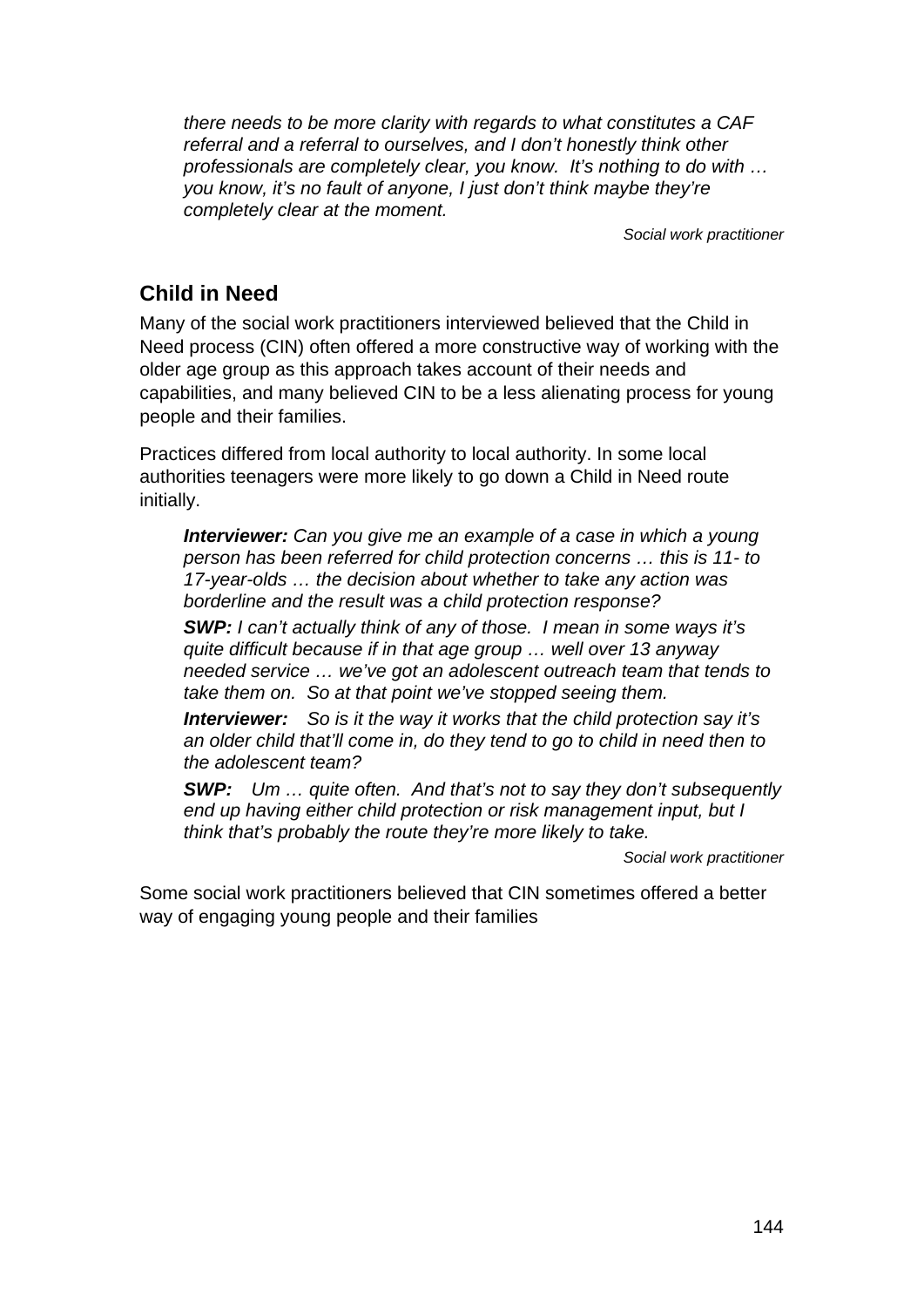*Interviewer: Do you see child protection as always the most appropriate response for the 11 to 17 year old age group?* 

*SWP: No. No. No. It doesn't always engage people. I think, and when I say people you know it can be family members, perhaps grandparents, that then blame the parents that it's gone to child protection or you know perhaps the child gets blamed. I don't think it's always answer and I do think to be honest, child in need is proving very much to confirm and support this, that a protection plan isn't always the answer and I think it's engagement, it's having an appropriate plan, it's being able to work with the family it's being able to engage all the agencies that impinge on that families life, all having the same goals, being aware of what the goals are, I think it's very much the family and young person knowing what those goals are, knowing what their role is in it, knowing what our role is within it and everybody working with them I think, you know, that can*  lead to a success, as much and sometimes if not more than a protection *plan, which can alienate people rather than engage them.* 

*Social work practitioner* 

### **Multi agency risk assessment**

In another local authority multi-agency risk assessment was being developed as an alternative way of working with young people. These processes were often believed to provide more appropriate tools for working with many 11-17 year olds. A number of social work practitioners from one of the authorities discussed using risk management as an effective alternative way of working with the older age group:

*I mean we have now looked at using risk management for adolescents in many instances rather than child protection … and that is making some impact on the figures, and may well be much more appropriate. It's very similar to a child protection conference and still chaired by a safeguarding manager, or independent reviewing officer, and it's still multi-agency, and still puts together a plan … it's just that it isn't a child protection plan, it's a multi-agency plan to manage the risk.* 

*Social work practitioner* 

Some social work practitioners believed that the core assessment focus on needs as opposed to risk made it less appropriate for young people's needs. Social work practitioners felt it was important to establish what the risks to young people were as well as establishing needs and that this was specific to the older age group.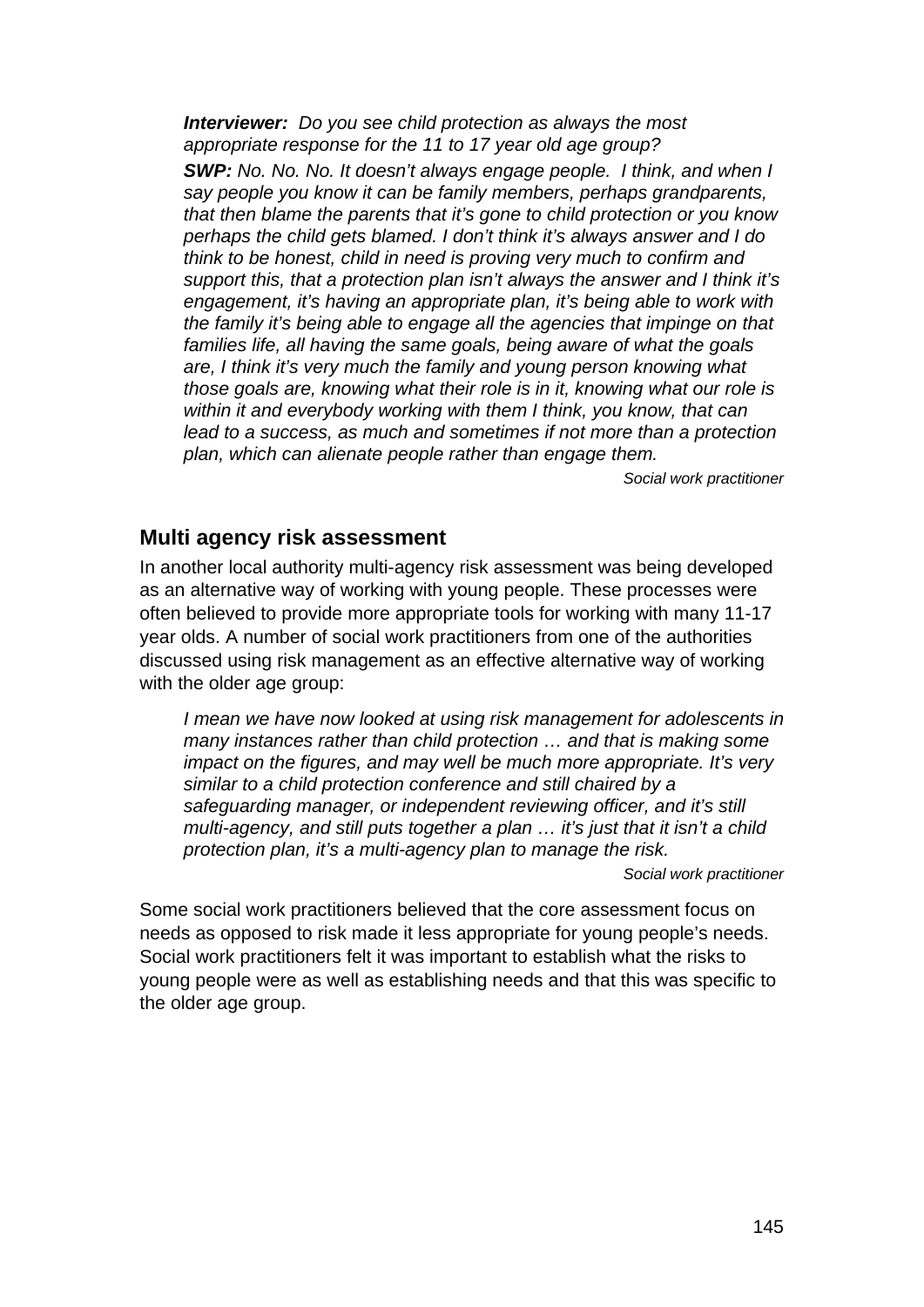*Interviewer: How well do you think the current child protection system responds to the needs of 11- to 17-year-olds?* 

*SWP: I think given that 11- to 17-year-olds have diverse needs, and given that, you know, child protection systems are there for the most vulnerable children, probably, you know … and probably the rise of, you know, risk management arrangements, probably suggests that not that well and other arrangements have arisen to, you know, to kind of respond to that I suppose.* 

*Social work practitioner* 

## **Broader issues**

The questionnaire survey of professionals and the interviews with senior managers in local authorities undertaken as part of the policy study also highlighted some broader themes relevant to working with maltreated young people aged 11 to 17.

The challenges of resource limitations, inter-agency working, training and support, working with parents and engaging with young people were all discussed by social work practitioners in a similar way to the material already presented in Chapter 4. These and additional key themes were also discussed in interviews with senior managers in local authorities conducted during the study.

## **Resources and capacity**

In particular, issues of resources and capacity were a key concern for practitioners, which was seen as having an impact on thresholds and also on styles of working:

*Work loads and time constraints although we always prioritise safeguarding issues this can often lead to other cases being neglected and so then also being put at risk* 

*Social work practitioner* 

*(It's a challenge) having the time to spend with young people in order to build relationships* 

*Social work practitioner* 

## **Information-sharing**

Issues relating to information-sharing were seen as a key challenge for this age group, related to the recognition of young people's increasing capacity for self-determination.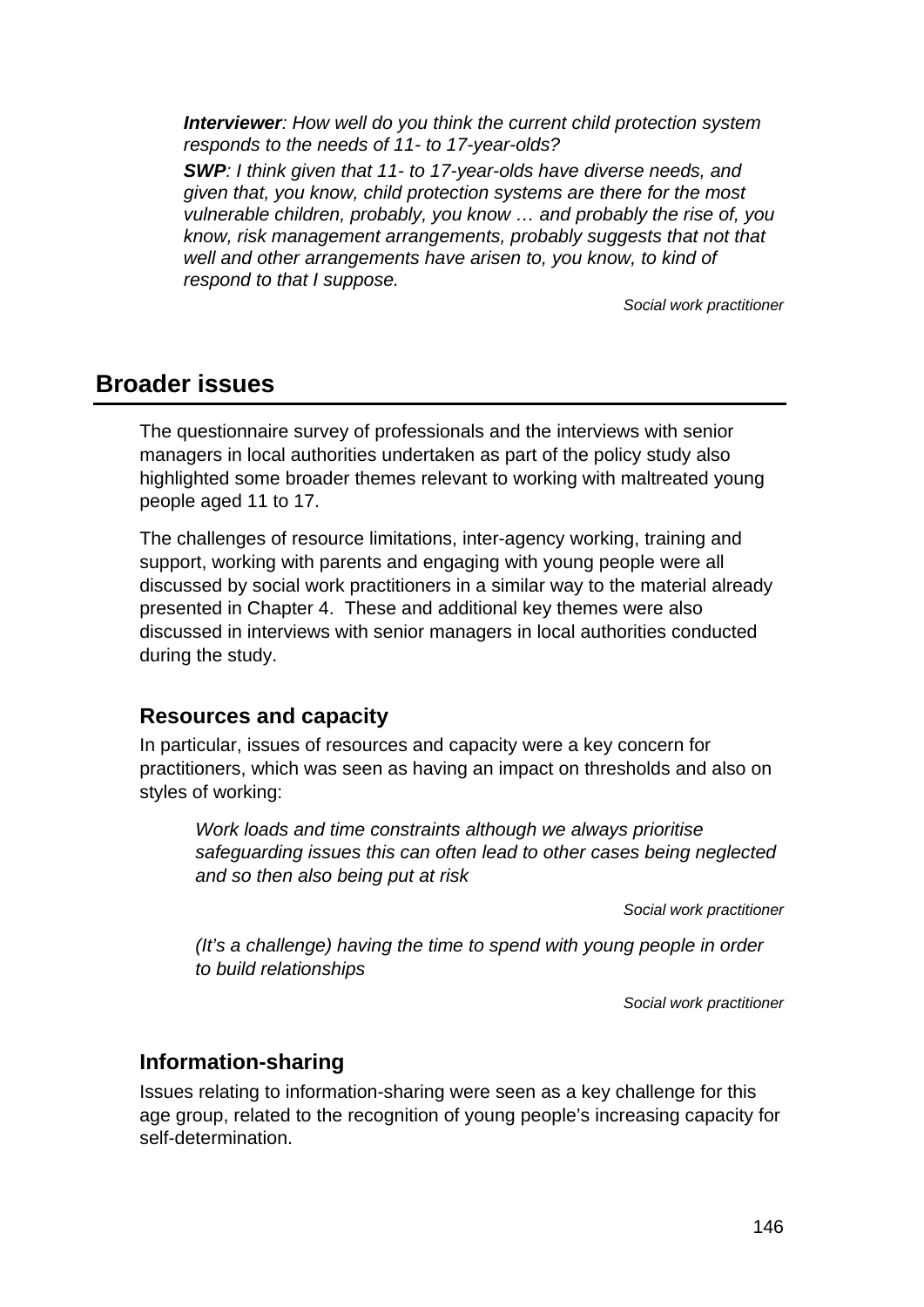*Information-sharing is one of the big issues that always impacts on the kind of processes we use. Although there is information-sharing guidance out there, I think professionals' confidence in the use of that information-sharing guidance isn't as robust as it should be ...* 

*For younger children people are usually much more able to see the issues about information-sharing whereas for older children there's always an issue about whether or not the child should give consent or whether because they're slightly older they should be thinking about .. them being part of the process, and yes they should, but there are occasions when you would want information shared with you so that we can make the decision about whether it's a safeguarding issue or not ...* 

*The issue for us is about making sure that the information-sharing processes are agreed and accepted by all.* 

*Senior manager* 

There was an ambiguity regarding whether information could be shared without young people's consent

*I think there are also some intelligence-gathering, information- sharing processes you have to have in place which is about managing the risk around that young person but if you told them every bit you were going to do they'd scupper it before you got there .. There's time where, with the police, you might need to gather information and monitor things without being completely upfront about what you were doing at that time. Senior manager* 

## **Parents and young people**

As with referring professionals, there was some discussion by children's social care professionals about the additional challenges of working with parents in relation to young people aged 11 to 17 in comparison with children aged 10 and under. The issues relating to maltreatment were perceived as being less often about parental behaviour. Parents were seen as being less able to influence young people – some of whom were 'beyond their control'.

*It's very much about changing the behaviour of the parent to .. protect the child. That's what we're doing with young children. When you get into adolescence it's not as straightforward – self-determination – they are not passive participants in this process or victims and they' ve got a level of self-determination that you've got to take account of. They will often be beyond the control of their parents .. so it's more about working with young people on their terms. Parental influence is reduced, they may want to wash their hands of them.* 

*Senior manager* 

In addition, in some cases, professionals' experience was that parents actively wanted young people to leave home which was a major obstacle to working with them.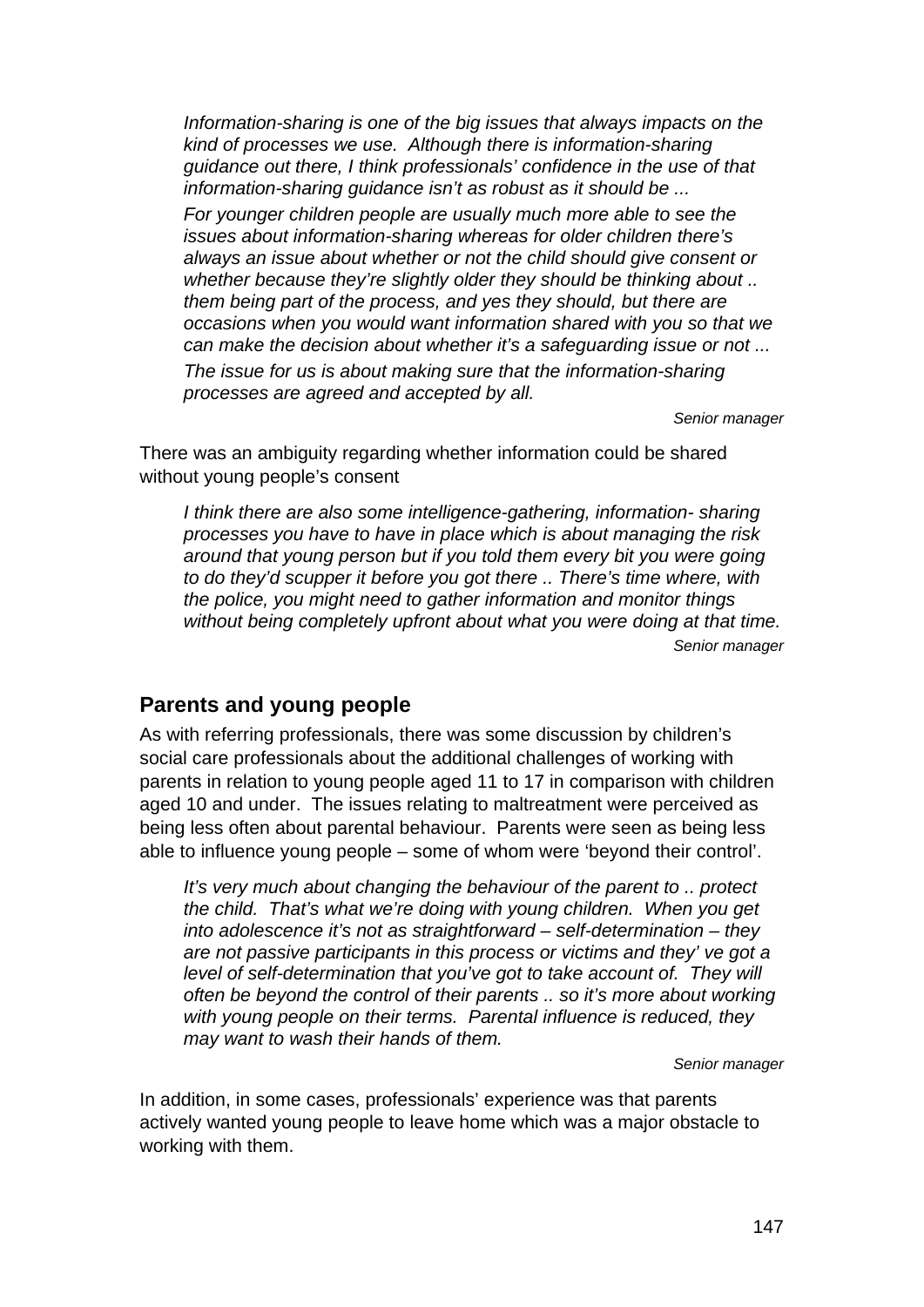## **Engaging and working with young people**

There was also much discussion about the different styles required to work effectively with young people in this age group. There was a recognition that you need to take this seriously – otherwise young people will 'vote with their feet':

*Obviously you have to work with young people and engage them in it otherwise they'll vote with their feet.* 

*Senior manager* 

*They have their views - what the LA plan to do to protect them, they do not always agree with. This often results in them absconding from placement.* 

*Social work practitioner* 

In general this age group were seen as being difficult to engage with and it was viewed as important to try to maintain contact with young people even when situations were far from ideal

There was also a perception of some distinctive issues for this age group which presented additional challenges to practice. Interviewees focused on risks that young people faced outside the home – sexual exploitation, going missing, etc. – young people 'putting themselves at risk' which have already been identified in previous sections of this report. And there were additional complexities in relation to physical abuse (for example, young people fighting back).

It was felt that situations could develop and change much more rapidly than with children:

*Things move very fast with adolescents and that's the difference with young children. .. Our risk management process you might be meeting weekly or monthly depending on the nature of the risk that you're dealing with.* 

*Senior manager* 

There were indications in the interviews with children's social care professionals and managers that young people were perceived as more 'resilient' in the face of maltreatment than children:

*more resilient as they get older so the impact of that abuse might not be as significant.* 

*Senior manager* 

*They are older deemed not as 'vulnerable' as babies / younger children Social work practitioner*

Finally there were some concerns about the potential of agencies to have an impact for this age group, which echo findings from the analysis of Serious Case Reviews (Brandon et al, 2009):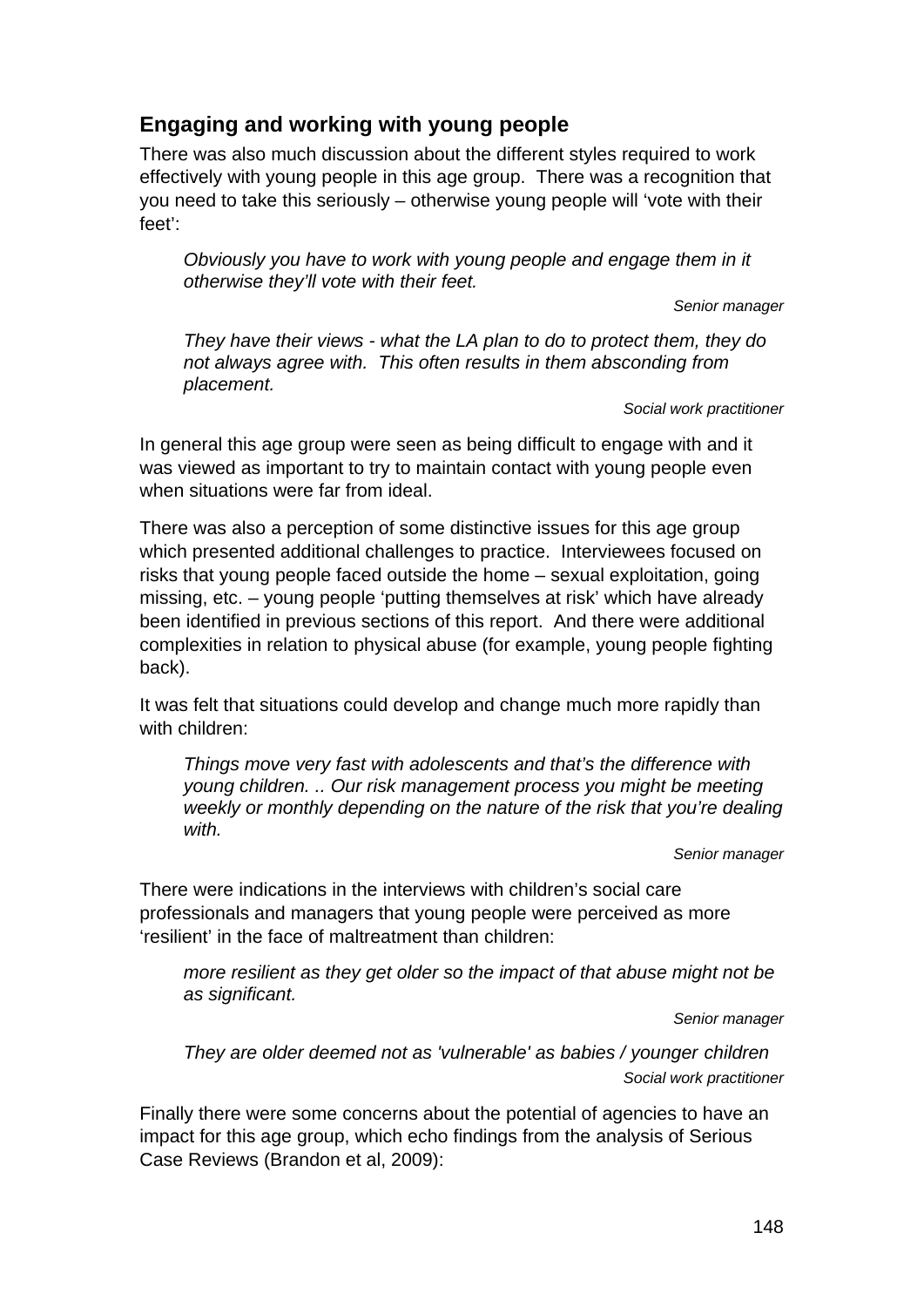*Generally everybody is concerned about the early years and younger children. This has meant once children reach 11 it is often considered to be too late to intervene or assumed that intervention would not change much.* 

*Social work practitioner* 

## **The development of alternative approaches**

In view of some of the above factors such as young people's selfdetermination and the distinctive issues related to this age group, some of the senior managers interviewed for this research expressed doubts about the extent to which the current child protection system offered the most appropriate way of working with young people aged 11 to 17 who may be being maltreated:

*I think the child protection system as we know it .. is fine .. robust .. but it's more geared towards children and young babies in my view and it doesn't necessarily take account of the more complex sets of issues around adolescents, because the child in child protection is a very passive participant in the whole process* 

*Senior manager* 

As a result of the above, several local authorities included in this study had developed their own alternative approaches to responding to maltreatment of older young people

*As a result of that, what we've done locally is come up with a risk management process .. recognises that young people are at a high level of risk – prostitution, going missing* 

*Senior manager* 

## **16- and 17-year-olds**

Finally children's social care staff noted some particular issues related to the 16- to 17-year-old age group. It was felt that there was a lack of consistency of age thresholds for services with some services for children and young people having an age limit at 16.

In addition there were grey areas in the legal position of this age group. It was felt that there was a lack of clarity about *'whether they are adults or children'* and: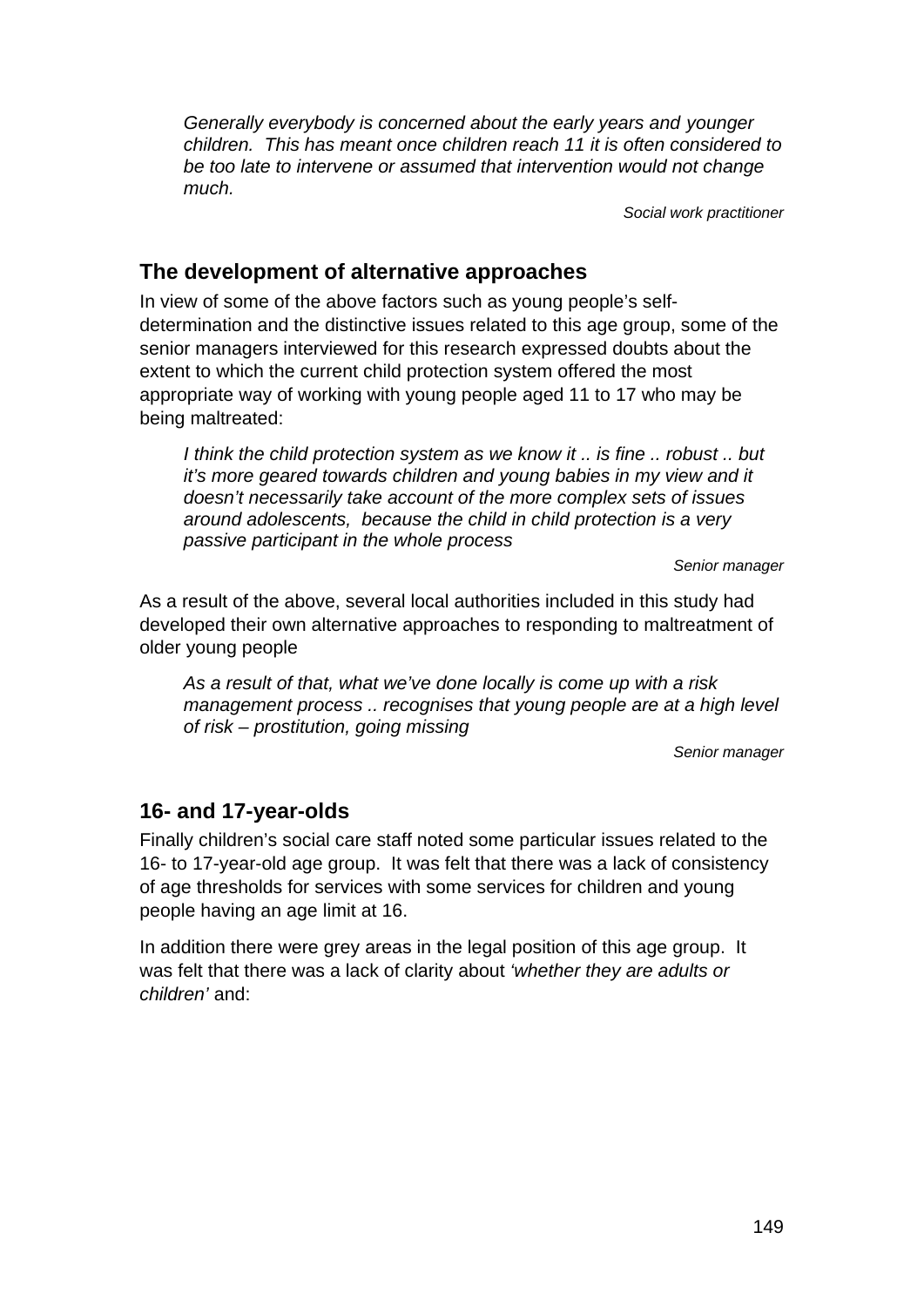*therefore sight is lost of their needs as children, not being 18. And it is obviously a very vexed area. The legislation is all over the place for post-16-year-olds particularly. So these are children not adults but in some legal ways are viewed as adults ... It becomes really difficult in terms of the measures that are available to work with children pre-16 – a lot of them aren't available to work with children post-16. So they're in this kind of grey area it seems to me in terms of the law and policy – we're not quite sure what we want to do with them.* 

*Senior manager* 

These issues have also recently been highlighted in research on meeting the needs of young people who run away from home (Rees et al, 2009)

## **Summary**

This chapter has presented the research findings on the perspectives of social work professionals in relation to practice with young people who may be experiencing maltreatment. A brief summary of key findings from the chapter is as follows:

#### *Assessing risk*

- The scenario-based survey of social work practitioners provided some evidence of age-related factors being taken into account in relation to assessing risks.
- These factors were strongest for supervisory neglect were older young people were seen as been at significantly lower risk on average.
- Social work professionals identified the increased competence of older young people, issues of young people placing themselves at risk, perceptions of normative behaviour for older young people and their different legal position from the age of 16 as factors that were taken into account in risk assessment.

#### *Decision-making about referrals*

- The survey data did not show a statistically significant association between the age of the young person and the likelihood of child protection action, overall. There was evidence of a significantly lower likely of action in relation to older young people in cases of supervisory neglect.
- In interviews with social work professionals, many social work professionals cited the age of children and young people as a relevant factor informing their decision-making. Young people were often perceived as more competent and resilient than children. There were also cases where resource limitations meant that referrals of younger children may be prioritised. In other cases, age did not necessarily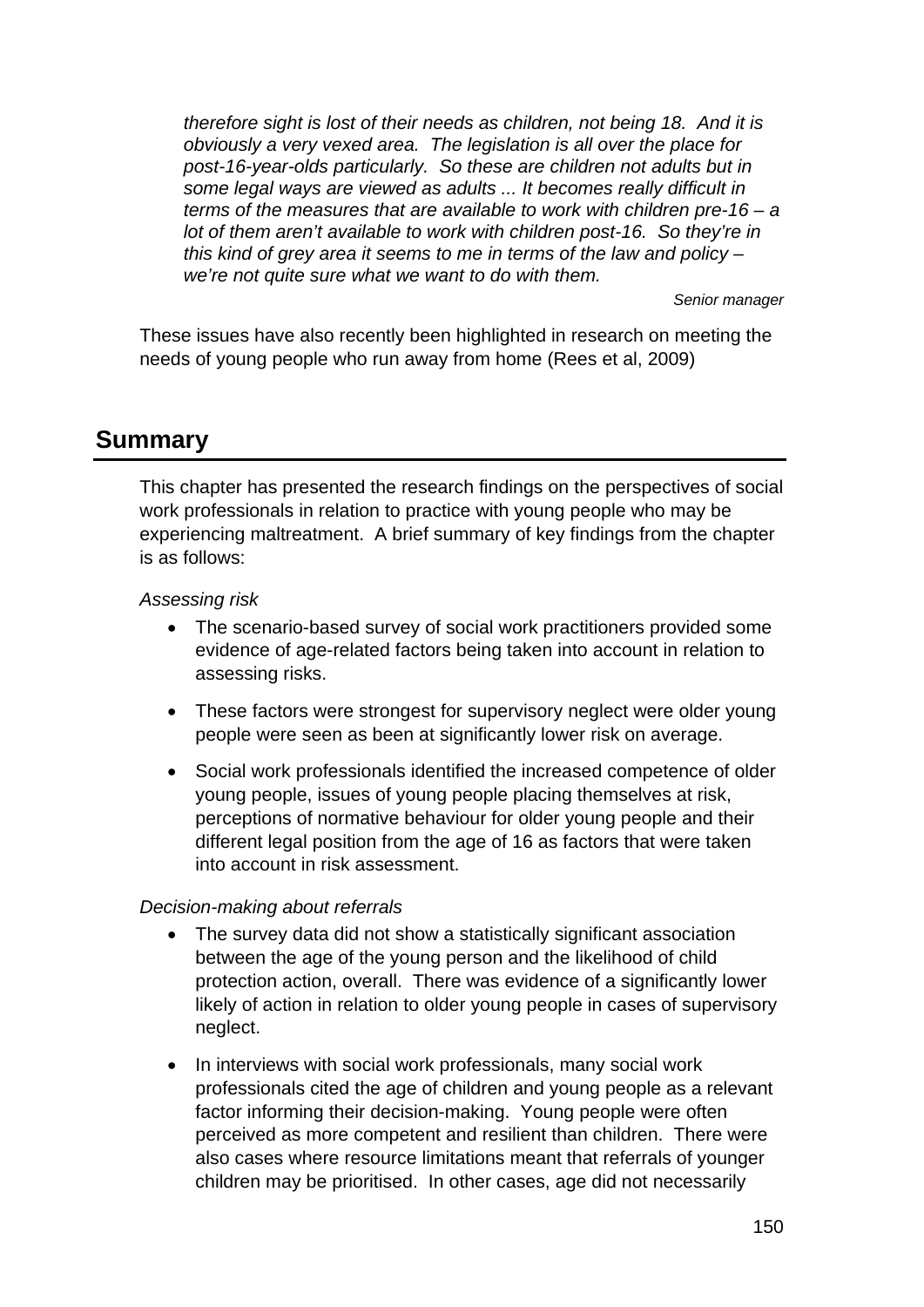affect the eventual response but might affect the speed of the response.

• The interviews also suggested that social work practitioners did not necessarily see the child protection system as being well-suited to dealing with older maltreated young people. There were issues here about increased risks outside the family home which were perceived as less amenable to child protection interventions, and also about difficulties engaging young people and their families in the process.

#### *Alternatives to child protection processes*

 In view of the above findings, social work practitioners often discussed alternative approaches which were seen as more appropriate in meeting the needs of young people who are experiencing maltreatment. These included use of the Common Assessment Framework, the Child in Need process or multi-agency risk assessment.

#### *Broader issues*

Professionals within children's social care services identified a range of broader issues relating to working with maltreated young people aged 11 to 17.

- In common with referring professionals there were concerns about resources, about information-sharing and about levels of training and support for practitioners.
- Many professionals identified distinctive issues related to working with this age group due to young people's increased capacity for selfdetermination; additional risks outside the home.
- There was a perception amongst some social work professionals that young people were more 'resilient' to the impact of maltreatment than children.
- Some doubts were expressed about the extent to which the child protection system as it is currently formulated was the most appropriate framework for working with young people who were maltreated. There was a perception that it was better suited to the issues faced in working with children As result several local authorities in this study had developed alternative ways of responding to the needs of maltreated young people.
- Finally, some gaps in service provision and grey areas in the legal framework for this age group were identified.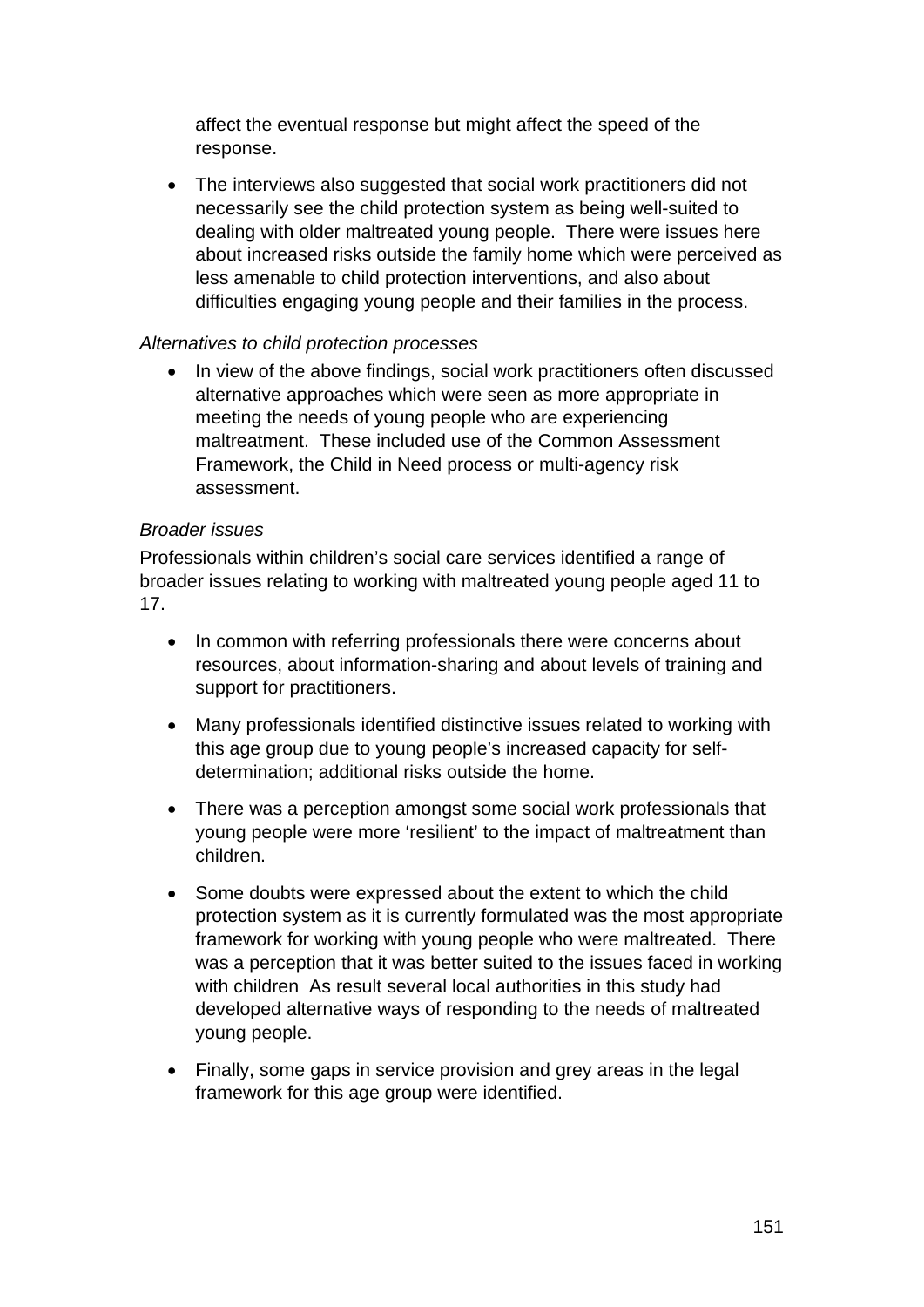**7** 

## **Conclusions**

In this final chapter of the report we first draw together and summarise the findings from different components of the research and different perspectives under a number of key themes. We then conclude the report with a series of key issues for future consideration in terms of practice, policy and research regarding safeguarding young people.

## **Summary of key findings**

## **The nature of adolescent maltreatment**

One of the aims of the project has been to gather together up-to-date evidence on the topic of adolescent maltreatment from the UK and international research literature and from official statistics.

#### *The scale of adolescent maltreatment*

The evidence gathered on the prevalence and incidence of maltreatment across different age groups confirms that adolescent maltreatment is a substantial issue.

Official statistics for England show that 8,700 young people aged 10 to 15 became the subject of a child protection plan in the 12 months to 31<sup>st</sup> March 2009. This is a rate of 24 per 10,000 children in that age group – lower than rates for younger children which average at around 42 per 10,000 across the 0 to 9 age group. In contrast, relatively few young people aged 16 and over become the subject of a child protection plan. In the year ending  $31<sup>st</sup>$  March 2009, there were 430 young people – around 3 per 10,000 in the population for that age group.

Analysis conducted for this project, and previous research, has drawn attention to the large variations in age distribution of child protection registrations between different local areas. In 2009 the proportion of children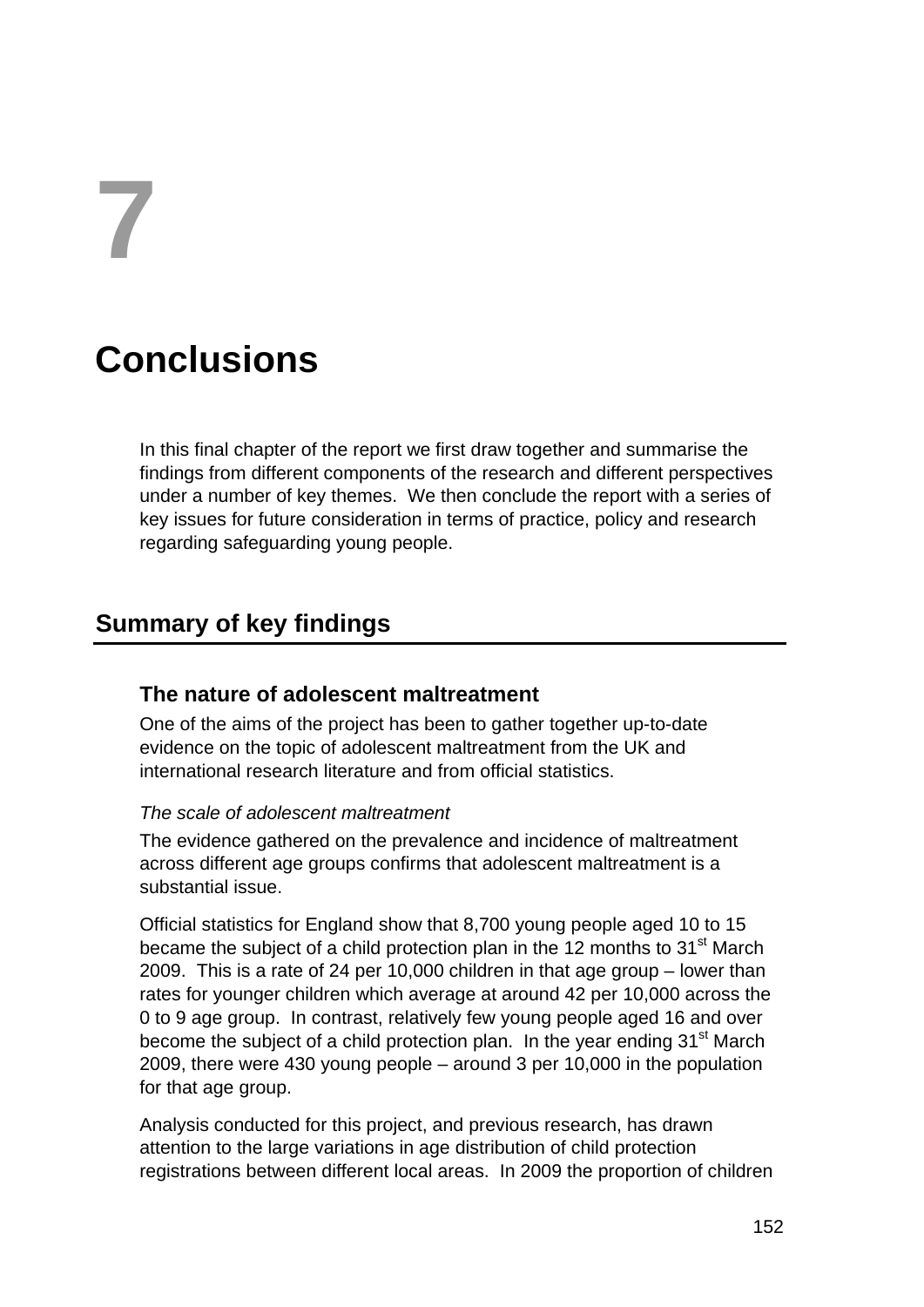becoming subject to a child protection plan who were aged 10 to 15 varied from 12% to 37% across local authorities in England. These variations are highly unlikely to be the result of differing levels of maltreatment across different age groups in different areas and are more likely to be attributable to variations in agency practice in responding to cases of different ages. This was supported by our interviews with practitioners that suggest that thresholds are very much determined on a local level in response to local issues and resources.

The official statistics also provide some indications of the relative prevalence of different forms of maltreatment. Neglect is the most common reason for being subject to a child protection plan for 10- to 15-year-olds (as is the case for younger children), followed by emotional abuse.

The general picture for England described above is also broadly reflected in statistics from other countries, such as the US, Canada and Australia.

Of course, these statistics only relate to cases which have come to the attention of statutory agencies. There are relatively few self-report studies of adolescent maltreatment. However the evidence that does exist suggests substantial levels of maltreatment of all types within this age group. In Chapter 2 we also reviewed evidence of significant levels of under-reporting of maltreatment by young people which points to a likely gap between known cases and true prevalence rates. Our interviews with young people also back this up – suggesting that there are still significant barriers to self reporting. Data presented in Chapter 5 on referral data highlights that self referral to children's social care services is extremely low.

#### *Definitions – a developmental perspective*

In our review of literature we draw attention to the importance of adopting a developmental perspective to the issue of child maltreatment. Parental behaviours which might be deemed abusive or neglectful for a very young child (e.g. allowing a child of two outside the home without knowledge of whereabouts) would be considered appropriate and normative for most older young people, although it is also important to acknowledge that this will vary according to the young person's maturity and abilities.

Thus definitions of maltreatment also need to incorporate developmental considerations. There are very positive indications that this issue is being considered in national and local policy development in England. The most recent version of the Government's Working Together guidance focuses on age-specific issues; and the Core Assessment Records drawn up as part of the Assessment Framework are age banded. Analysis of local threshold and other documents also shows evidence of age-related guidance being drawn up at local area levels.

The current research has raised some important issues to consider here. There is a need to consider age-sensitive issues within existing definitions of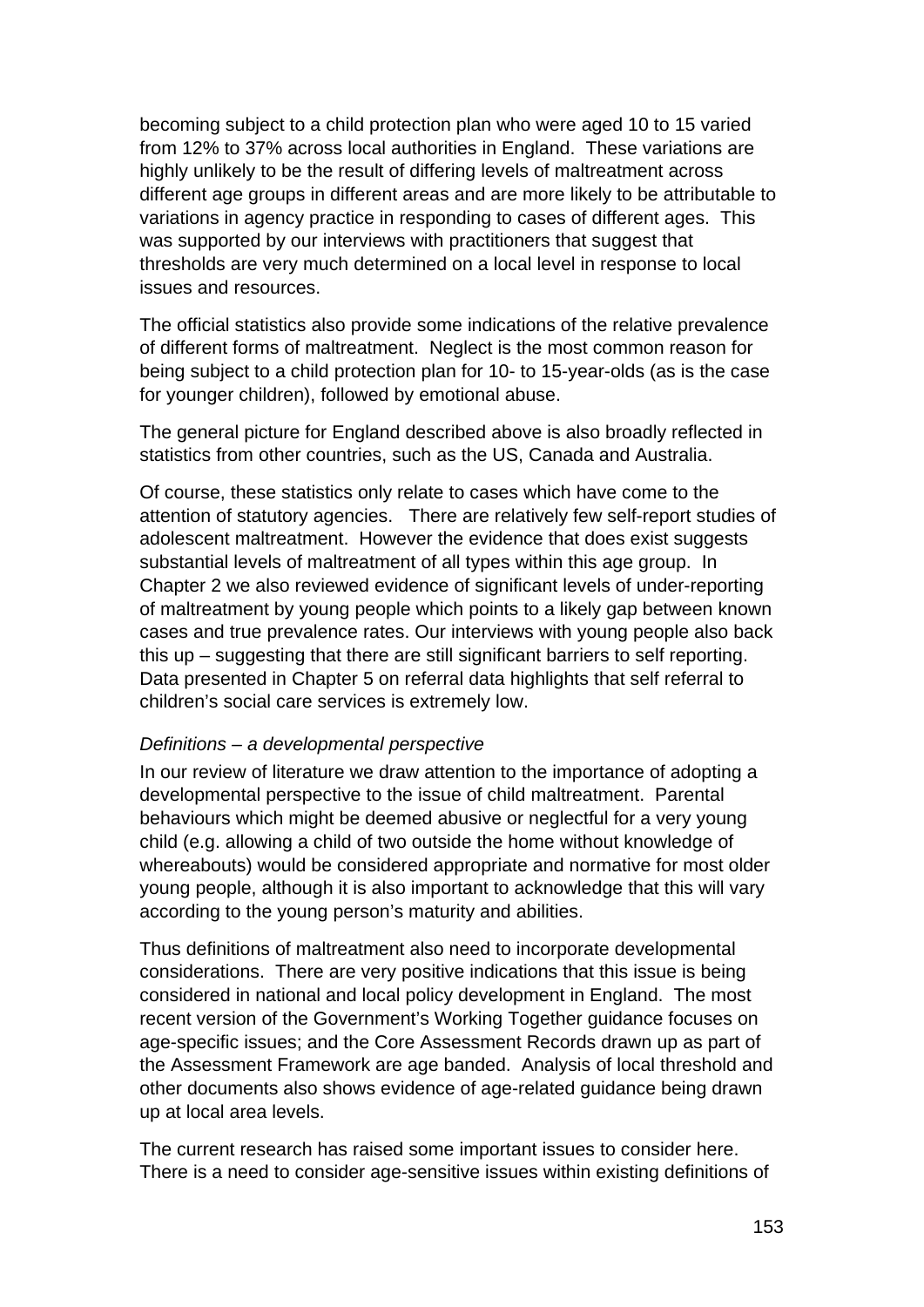maltreatment, and also to consider whether the boundaries of existing definitions might exclude some issues faced by particular age groups. There seems to be a good deal of consensus in the literature and the views gathered through this study that older young people face a wider range of risks than younger children due to their lifestyles (e.g. e-safety) and increasing independence (risks outside the home). The recent change in language in England from 'child protection' to 'safeguarding' has been positive in recognising some of these additional risks. There is still work to be done to consider the implications of this broadening perspective on risk and protection. For example, should the act of forcing a young person to leave home under the age of 16 be considered as child neglect?

#### *The context of adolescent maltreatment*

Another key issue for the study of adolescent maltreatment is to understand the key contexts in which such maltreatment takes place. This includes the identification of potentially causal factors.

There has been substantial research on the contexts of child maltreatment in general, but our literature review found relatively little evidence specifically on contextual factors related to adolescents. It is likely that many of the key issues may be relatively similar across all age groups. However this is unlikely to be the whole picture. Specific contextual factors which are more likely to occur during adolescence may need more specific consideration. Young people are more likely to have experience family change as they grow older and the consequences of this experience may be associated with maltreatment amongst adolescents. For example if there is a link between family change and emotional neglect then this factor will be more salient for older young people. At this age, due to their increased competence, young people may be more likely to take on a caring role within the family – another factor which is known to correlate with neglect. Due to their typically greater independence and mobility, environmental factors related to the local area may also be more salient as risk factors for adolescent maltreatment. Finally, friendships and peer relationships may be particularly important factors for older young people both directly (peer to peer abuse) and also indirectly through peer associations drawing young people into risky situations. On the other hand friendships may also be an important source of support for young people who are experiencing maltreatment. This seems to be a substantial gap in the research and it is difficult to gain a comprehensive overview of the specific contextual factors associated with adolescent maltreatment.

An additional set of contextual factors which was raised by many professionals during this research relate to the behaviour of young people themselves. These included: issues of two-way violence and conflict between parents and young people, and factors related to choices that young people make – in particular risk-taking behaviours. Some research has demonstrated reciprocal effects of parent-child interactions – suggesting for example that young people's behaviour may be an explanatory factor for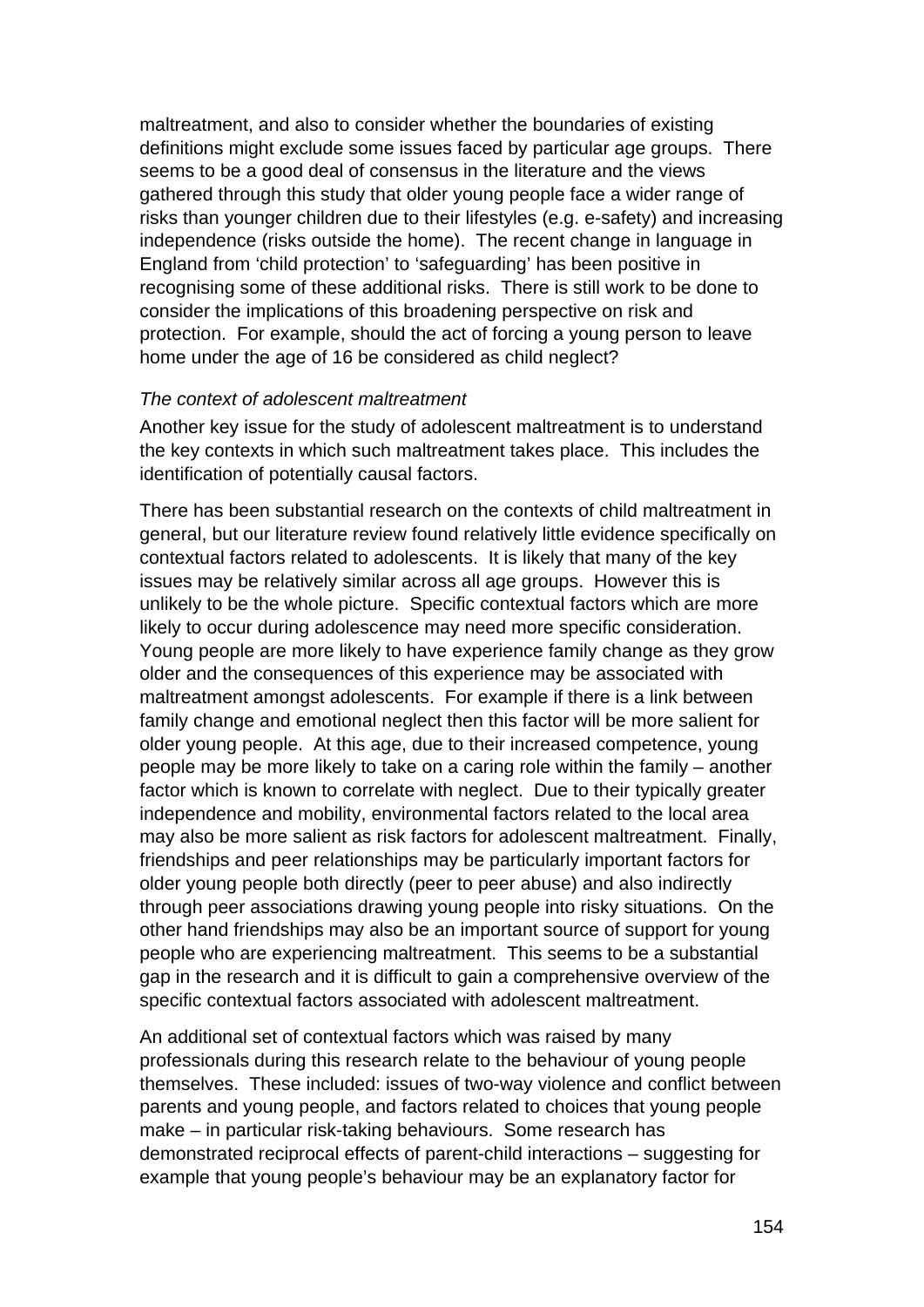neglect. On the other hand, as our current study and previous research has indicated, risk-taking behaviours by young people can also be a symptom of earlier maltreatment. Our research has highlighted the additional challenges which this complex context of adolescent maltreatment presents for professionals.

#### *The consequences of adolescent maltreatment*

More is known about the consequences of adolescent maltreatment, both in itself and in comparison with maltreatment of younger children. Our study suggests that older young people are to some extent perceived as more 'resilient' to the effects of maltreatment than younger children. However the research evidence does not necessarily support this view.

One key source of information is a longitudinal study of a sample of 1,000 young people initially aged around 13 – the Rochester Youth Development Study – conducted in the US from the late 1980s onwards. This study has enabled detailed analysis to be undertaken of the relative impact of maltreatment experienced at different ages. Overall this analysis suggests that the impact of maltreatment in adolescence (including cases where there was no earlier history of child maltreatment) is more strongly associated with a range of negative outcomes than is childhood-only maltreatment.

Another source of information is the study of parenting styles. There has been considerable research around the impact of the 'neglectful parenting' style. The concept of neglectful parenting is broader than current definitions of child neglect but nevertheless provides important pointers regarding the potential impact of neglect. The research suggests negative outcomes across a wide range of areas including physical health, mental health, educational indicators and risk-taking behaviours.

Finally, the recent research on Serious Case Reviews in England has drawn attention to the risks faced by older young people. More than a fifth (22%) of a sample of recent reviews – which related to the death of, or serious harm to, a child or young person - involved young people of secondary school age, half of whom were aged 16 or 17.

These sources of evidence, taken together, provide an indication of the potentially significant short-term and long-term negative consequences of maltreatment of older young people.

## **Perceptions and risk assessment**

A second key area for the research was to understand how adolescent maltreatment was perceived by professionals and young people.

#### *Age-related patterns in assessments of risk*

A small number of previous studies which have explored the influence of the age of the child or young person on perceptions of maltreatment have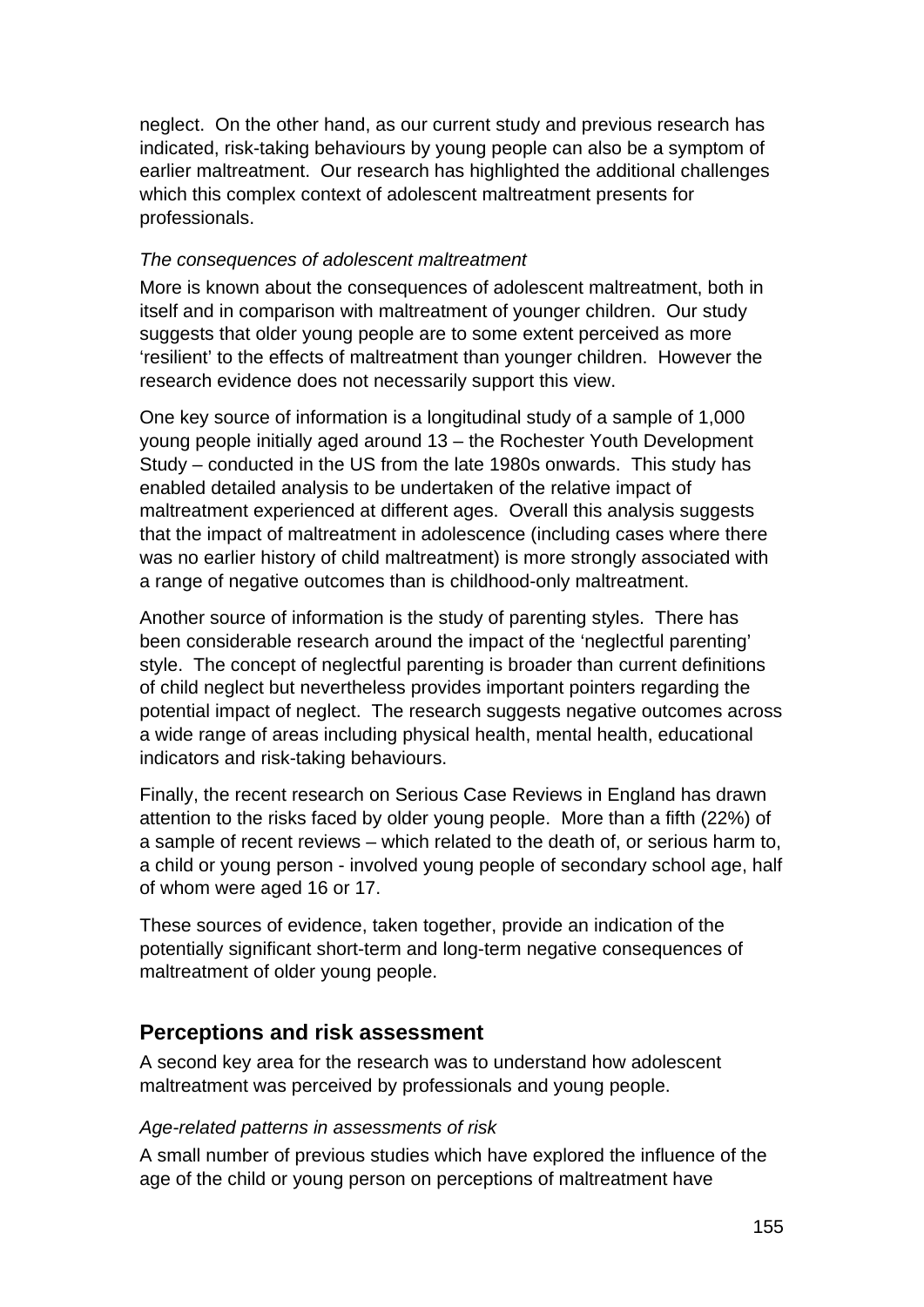suggested a significant association. The current study also found a significant relationship.

The survey of potential referrers suggested that where the child or young person in a scenario was older there was a lower perception of the risk of long-term negative outcomes although the influence of age was not that large. There was no significant effect on perceptions of risk of immediate harm. At a more detailed level the most significant impact of age was in scenarios representing supervisory neglect and emotional abuse involving isolating the child or young person from friendships. The analysis also tentatively suggests that the perceived risks of physical abuse may increase for older young people compared to younger children.

This survey also found that perceptions of risk tended to be higher where the scenario involved a disabled child or young person. Several examples are provided in Chapter 4 where factors related to young people who had mobility or learning difficulties were taken into account along with consideration of the age of the young person. This is an issue which requires further exploration.

The survey of children's social care services staff also found some evidence that older young people were perceived as less likely to be at risk. This association was not statistically significant with the relatively small sample achieved for this part of the study.

#### *Age-related factors*

These surveys, together with the interview study of professionals, provide insight into the way in which the age of young people affects professionals' perceptions of risk, which link closely with some of the complexities regarding the context of adolescent maltreatment discussed earlier in this summary.

First, there were indications that older young people were seen as more competent to deal with maltreatment. This included the perceived ability to escape the situation they were experiencing and also to seek help from agencies or 'self-refer'. [Theoretically this may be true, but it may be pertinent to draw a parallel with the situation of adults experiencing domestic violence in terms of thinking about the power dynamics involved in situations where young people are experiencing abuse].

Second, older young people were perceived by some professionals as more 'resilient' in the sense that they are more able to cope with experiences of maltreatment.

Third, older young people were more likely to be seen as contributing to and exacerbating the situation through their own behaviour. This ties in with the discussion earlier about the occurrence of two-way conflict and violence in older young people's relationships with parents, and also issues of reciprocal effects between young people's and parents' behaviours.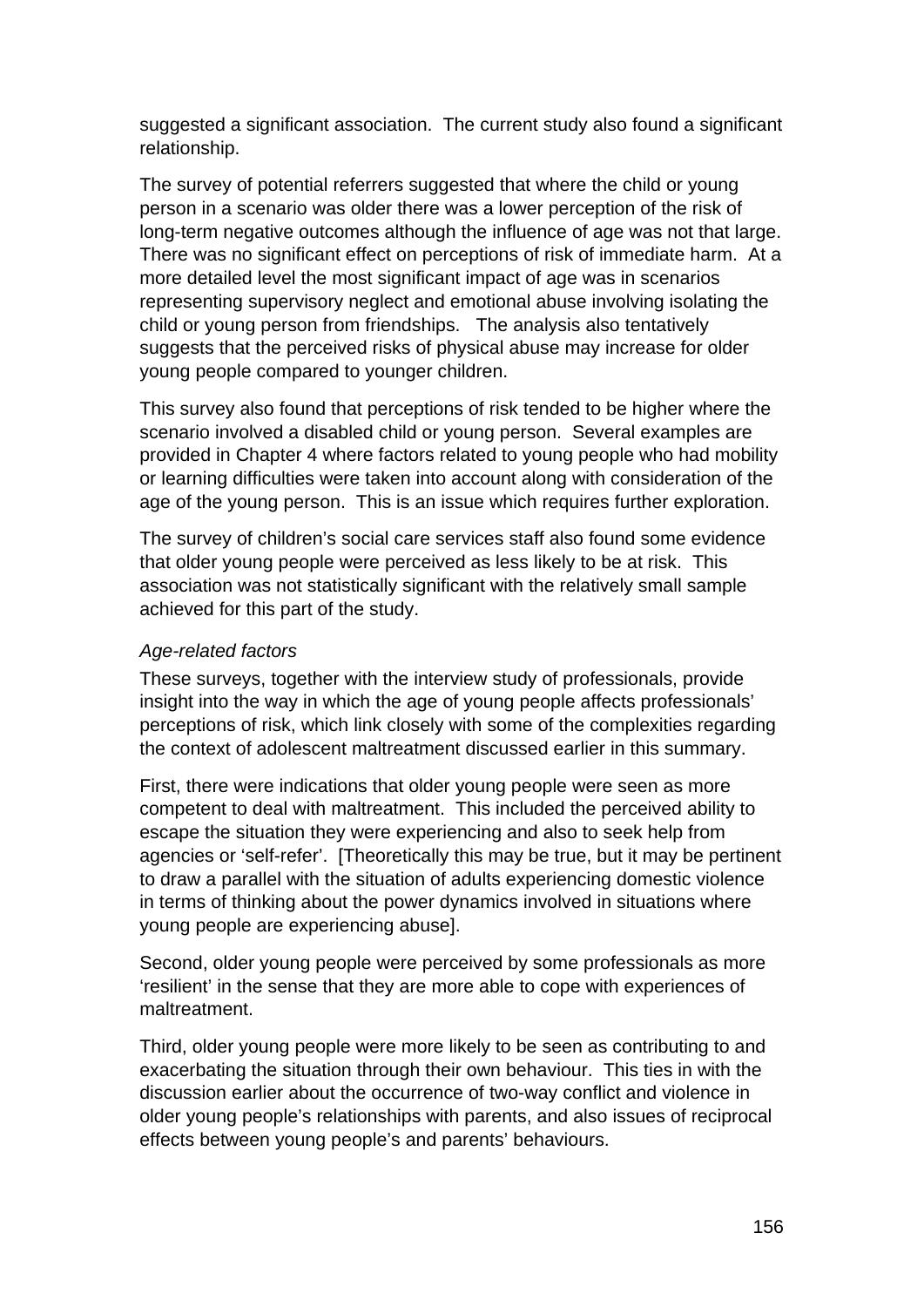Fourth, connected to the above point, in some scenarios and situations explored in the interviews and surveys, young people were perceived as 'putting themselves at risk'. This was raised for example in terms of risktaking behaviours and experiences outside the home within the local area.

All of these factors were cited by professionals as having an impact on their perceptions of risk. They are reflective of a general perception of adolescents as 'imperfect victims' (see Rees & Stein, 1999) and also perhaps of broader societal perceptions about young people in comparison with younger children, a point we will return to later.

#### *Young people's perceptions of risk*

This research project did not include a specific study of young people's own definitions and perceptions of maltreatment. However a separate recent study on adolescent neglect undertaken by the same research partners, did include focus group work with young people which shed light on some of the complexities .. It highlighted that young people define maltreatment more broadly than professionals, seeing what professionals may deem to be poor parenting as maltreatment. It also appeared that definitions of individual types of abuse are less relevant to young people – everything is seen as abuse and distinctions are not drawn in the same way – often because abuse is part of the broader context of young people's lives.

The literature review highlighted two key points from previous research on this topic which seem important to take into account.

First, there is evidence of both agreement and disagreement between young people and professionals about the definition and severity of different types of maltreatment. US research suggests that agreement is highest in relation to sexual abuse and lowest in relation to neglect.

Second, two US studies have independently found that young people's assessments of maltreatment occurrence and severity are more closely associated with future outcomes than are professionals' assessments. This is important evidence which underscores the importance of incorporating young people's views into child protection assessment processes.

## **Responding to adolescent maltreatment**

#### *Making a referral*

The survey of potential referring agencies provided a general overview of patterns of referral of cases of possible maltreatment to children's social care services. In general there was a strong link between perceptions of risk and likelihood of referral for referring agencies. This link was much stronger for some scenarios (e.g. physical abuse) than others (e.g. some categories of emotional abuse).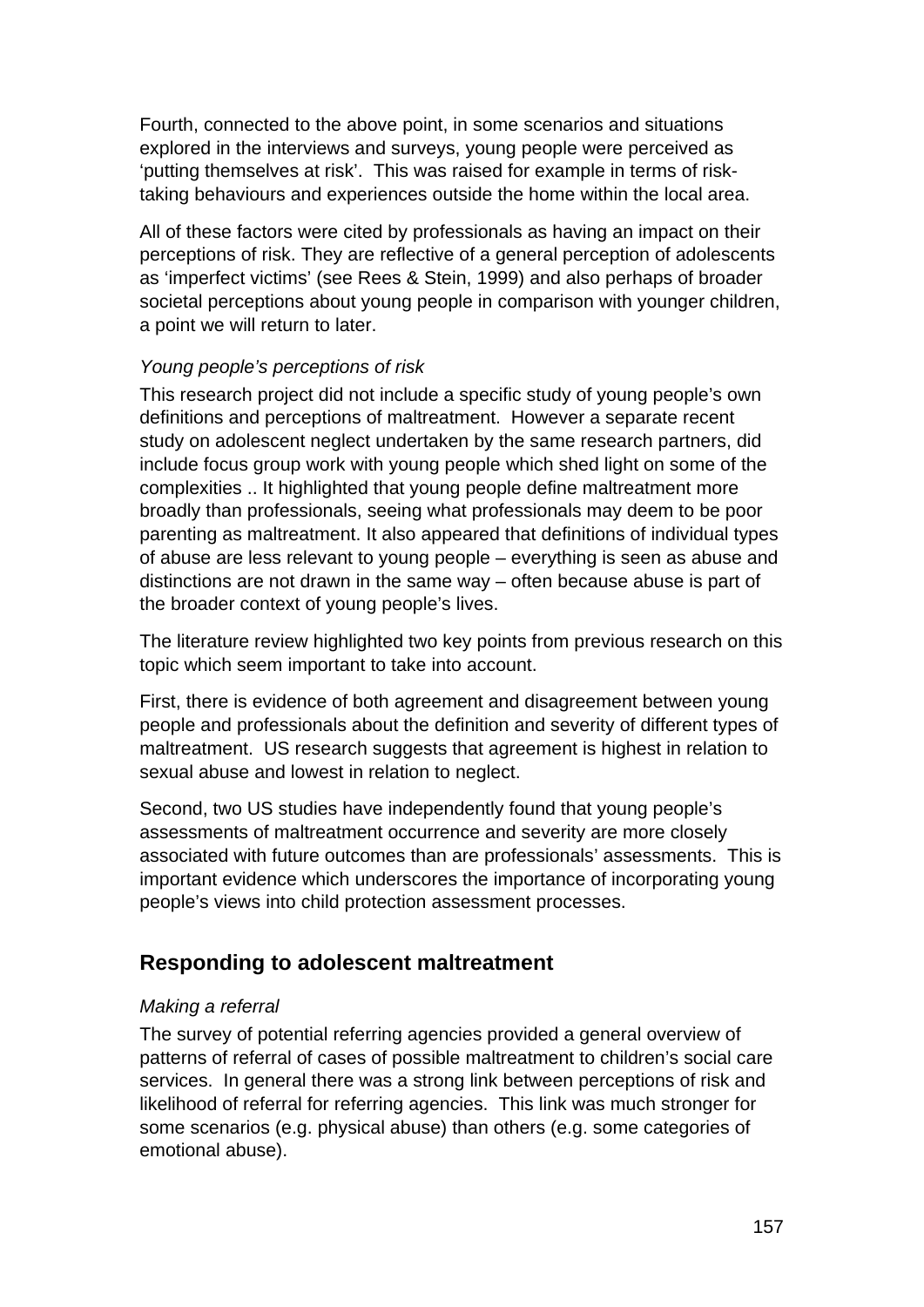There was some evidence of variation across agencies in the likelihood of referring in similar situations. In particular, given the same circumstances, police were significantly more likely to say that they would make a referral than professionals in other agencies (schools, youth offending teams and the voluntary sector).

There was a small but significant association between the age of the child or young person in a scenario and the likelihood of the professional making a referral. However, once assessments of immediate and longer-term risk were taken into consideration, overall the age of the child or young person did not add explanatory power in terms of predicting likelihood of referral. This suggests that in general age only affected likelihood of referral indirectly through its affect on perceptions of risk.

However, this finding did not hold across all types of maltreatment. For supervisory neglect and (marginally) for sexual abuse, older young people were less likely to be referred, even once perceptions of risk were taken into account. There was also some tentative evidence that older young people might be more likely to be referred in cases of physical abuse.

The analysis of local authority statistics showed some significant patterns in referral sources for this age group. Notably self-referrals by young people were relatively rare. This is contrary to the perceptions noted earlier that older young people are more likely to be able to seek help, although it may be that young people initially self-refer to other agencies who then support them in making a referral to children's social care services. We will discuss this issue further in a later section.

In general, the relationship between referring agencies and children's social care services was perceived as being good regarding making referrals, although the existence of centralised call centres to take referrals in some areas was not perceived positively. But the research did throw light on some obstacles to professionals making a referral, some of which are particularly relevant to older young people.

First, there were issues about perceptions of the thresholds operated by children's social care services departments. Some professionals perceived these thresholds as being dictated by resource considerations and were deterred from making a referral of older young people as they did not feel it would be acted on. This seemed to be increasingly true for young people aged 16 and over. Professionals in agencies that spanned a number of local authority areas were aware of varying thresholds which made it more complex for them to assess when to make a referral.

Second, there were perceived to be particular complexities and uncertainties regarding making referrals relating to sexual abuse once young people were 16 years old.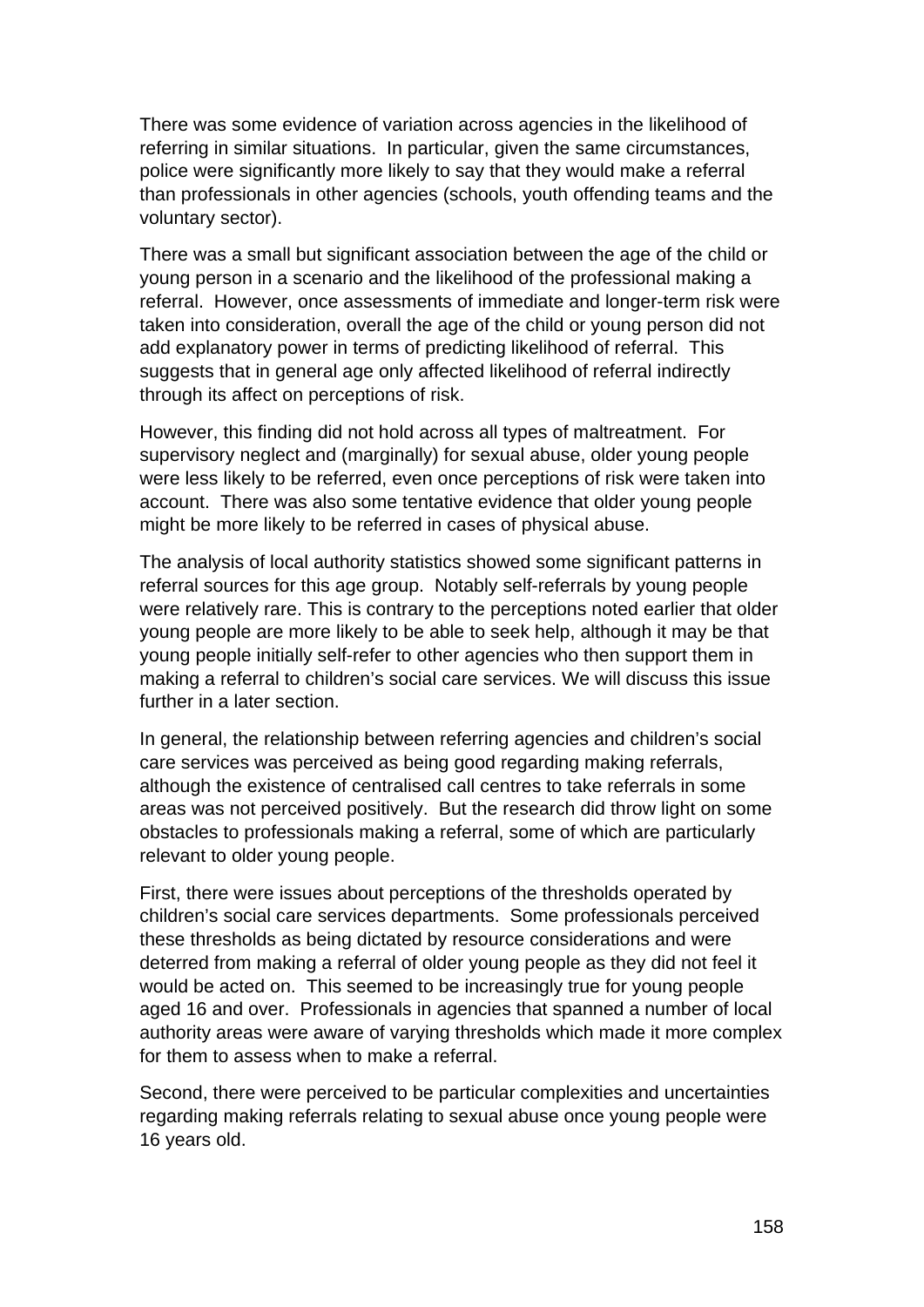Third, across all age groups, there appeared to be more uncertainty regarding thresholds for emotional abuse and neglect and there was a lack of clarity regarding when it was appropriate to make referrals in these instances.

Fourth, some professionals were concerned about the negative impact on their working relationship with young people and families of making a child protection referral, and this was exacerbated when it was felt that the situation may not meet the threshold requirements.

Finally, resource issues involved in assessing cases and making referrals were cited within the Police – an agency which appears to make a high volume of referrals.

For these reasons there was some evidence of professionals exploring alternative ways of working with cases of potential maltreatment of young people. These including monitoring the situation, offering services directly, and working together with, or referring to, agencies other than children's social care services. The use of the CAF was brought up by a number of referring professionals and there were indications that perceptions of the time and responsibilities involved in acting as lead professional was an obstacle to implementation here.

#### *Young people seeking help*

As noted above, professionals recognised the increased competence of young people as they grew older and this contributed to a perception that young people would be more likely than younger children to be able to seek help if they were experiencing maltreatment.

The interviews with young people, however, suggested that young people were more likely to approach friends than professional agencies for help and this is consistent with other recent UK research (e.g. on help-seeking by young runaways). This study has also identified barriers to young people successfully seeking help, which are also consistent with previous similar research.

First, some young people did not have sufficient information or knowledge about agencies in their local area. They often lacked an understanding of the roles of different professionals and did not therefore know who to approach or how to access support.

Second, young people were concerned about the consequences of making a disclosure of maltreatment, both for themselves and their families. Some young people believed that they would automatically be taken into local authority care if they disclosed maltreatment. Others were worried about how the repercussions of the disclosure would affect family members including the perpetrator but also, for example, siblings

These factors, combined with the importance of feeling able to trust, were a key obstacle to making a disclosure to an unfamiliar professional including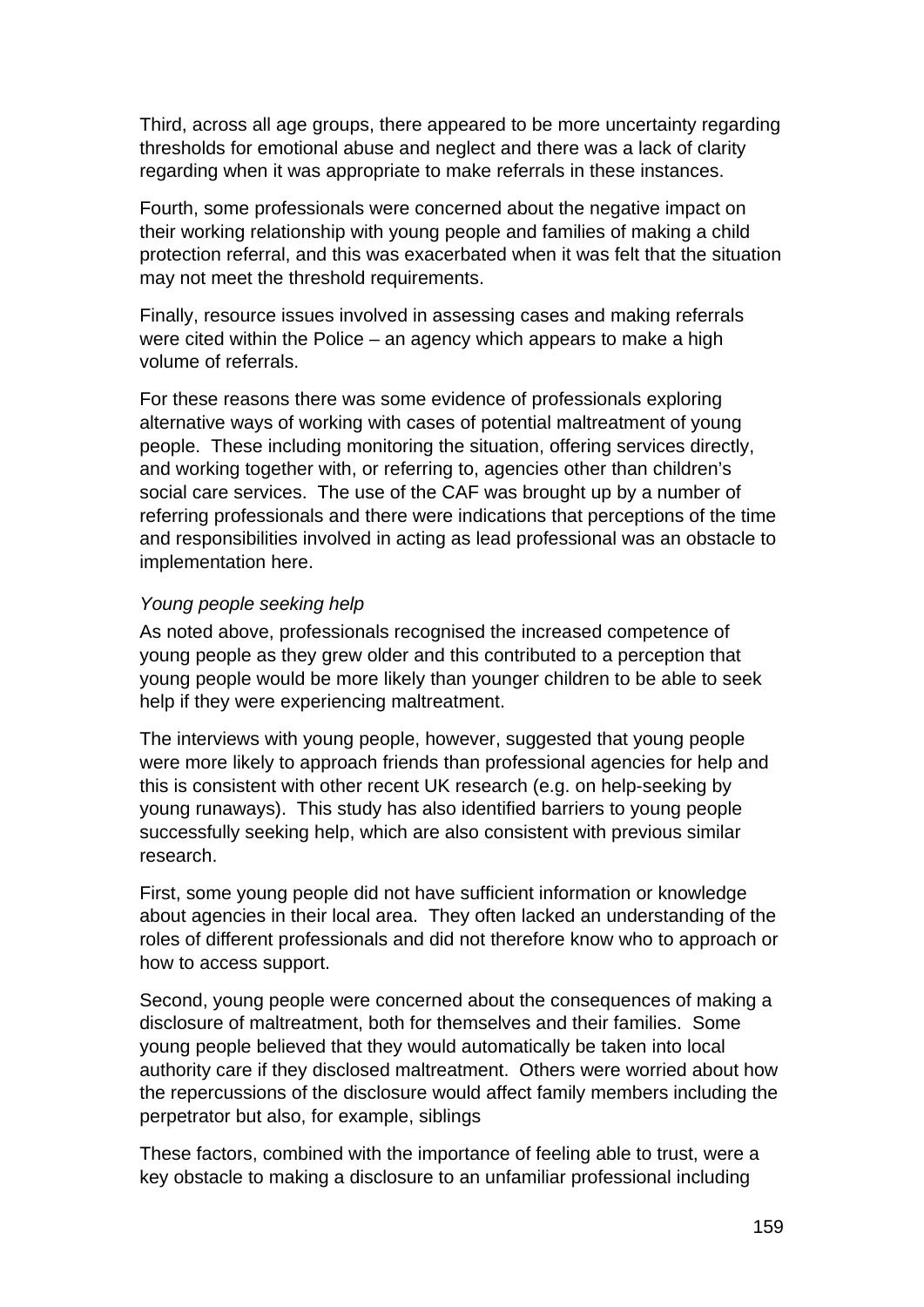self-referral directly to children's social care. Perhaps for this reason, in the interview sample, it seemed that if young people did disclose to a professional it was most likely to be a teacher with whom they already had a relationship. Young people's experiences of professional responses to their disclosures were mixed. Some felt listened to and taken seriously, whilst others did not. Young people were more likely initially to talk to a friend or family member.

The above findings carry important messages for information provision about services and for professional practice, if the potential for young people to be able to seek help when they are being maltreated is to be more fully realised.

In addition, for many of the young people who had ongoing involvement with children's social care services, disclosure of events was a process rather than a one-off event. But ability for young people to disclose intimate details was undermined by frequent changes in social worker and inconsistent and unreliable contact.

#### *Processing and initial response to referrals*

1

Turning to responses to referrals by children's social care services departments, there was evidence in the survey of strong links between assessments of risk and likely immediate actions. Scenarios that were assessed as presenting more immediate risk and/or as likely to lead to more negative long-term outcomes were much more likely to be viewed as leading to an immediate strategy discussion and to a Section 47 enquiry. This was not an entirely uniform picture, however, and our findings suggest that in cases of emotional abuse and of neglect there tended to be a weaker link between risk assessment and actions which may lead to a lower level of response.

The survey provided tentative<sup>17</sup> evidence of age-related factors in children's social care services staff's assessment and responses. This evidence is backed up by the material from the practice study. Some of the social work staff interviewed for the study discussed differential responses to referrals dependent on the age of the child or young person. This seemed partly related to the issues of perceived competence and resilience as discussed for referring agencies earlier. In addition, it was clear that resource issues were a major factor in decision-making about initial response and that this could lead to cases involved older young people having a lower priority and/or a slower response time. Finally, young people, in comparison with children, were seen as more difficult to engage with and a greater challenge to work with.

Viewing the initial processing of referrals from other perspectives, the young people interviewed for the study had sometimes felt ill-informed about this process and/or that they had not been listened to. In addition some had felt that they had not been given enough choice in how things proceeded.

 $17$  Unfortunately our achieved sample size does not permit a more definitive conclusion.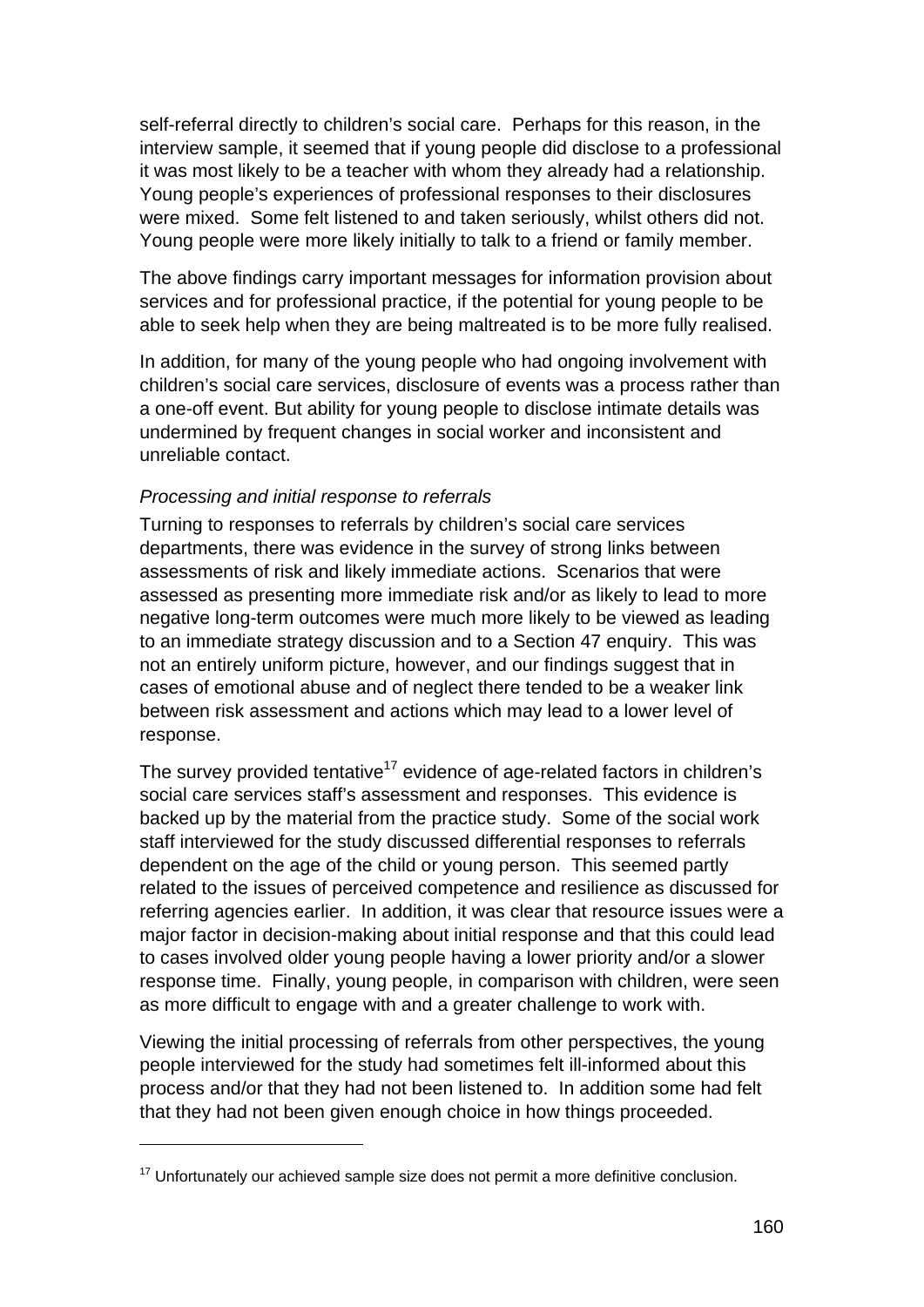#### *Ongoing responses*

A key issue of concern for children's social care services staff was how to formulate the most effective response to referrals of older young people who may be experiencing maltreatment. There was a fairly common view that the child protection process was often not the best way of responding to these young people. There were a number of reasons for this. First, the process was seen as being aimed at younger children who were being hurt by someone within the family, and as being less relevant in circumstances where young people were 'putting themselves at risk' or were maltreated by someone outside the family. Second, some professionals felt that it was difficult to engage young people effectively in the process – citing, for example, difficulties in involving young people in child protection conferences. Third, there was also an issue about whether child protection plans were workable with families of young people where the parent(s) may not be so committed to keeping young people in the family home – and, in some cases, were in fact actively seeking their removal.

Hence, many of the children's social care services staff contributing to the study felt that alternative responses to cases of maltreatment of older young people would be more effective. One option was to deal with the case through the 'child in need' route. This was seen as creating greater potential for recognising the young person's agency and involving the young person and the family. A second option was to pursue multi-agency approaches including use of the Common Assessment Framework, other forms of multiagency risk assessment or a 'Team Around the Child'.

Our analysis of statistics from participating local authorities confirms the above findings. Generally, across all the areas sampled, as young people get older, a referral is less likely to receive child protection and related responses. This included lower rates of initial assessment, core assessment, Section 47 enquiries and instigation of child protection plans. This pattern may be partly attributable to the different nature of referrals of the older age groups (i.e. potentially a lower rate of 'child protection' referrals) although this comes down very much to a matter of definitions. It may also be partly to do with children's social care services departments seeking alternative ways of responding to the needs of maltreated young people. Unfortunately, it was not possible with the statistics gathered, to explore whether older young people were correspondingly more likely to receive a 'child in need' response.

Our interviews with practitioners and senior managers in children's social care services departments highlighted a considerable amount of commitment to finding solutions that were seen as more effective than the child protection route for older young people. On the other hand, national statistics suggest that there is considerable diversity in responses to the same issue across local authorities – with, for example, substantial variations in the rates of young people being subject to a child protection plan in different geographical areas.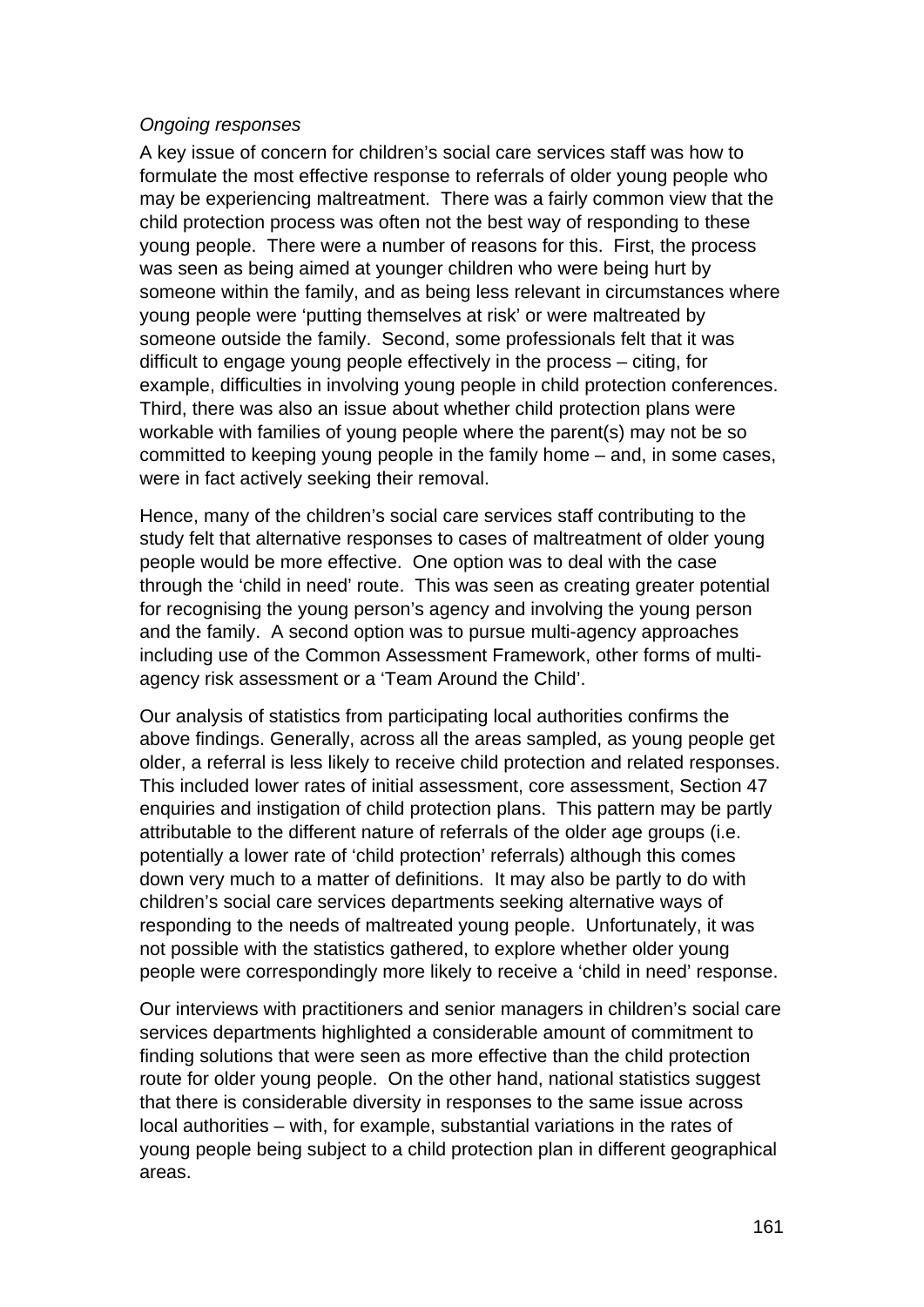## **Broader issues**

Our review of recent relevant Government policy in England has highlighted some of the ways in which safeguarding policy and guidance, and the wider policy framework relating to young people, have taken into account the distinctive issues faced by older young people who may be experiencing maltreatment.

The surveys and interviews with practitioners, policy makers and others has highlighted a number of key broader issues which form an important backdrop to the practice-based issues highlighted in the study

A key over-arching issue relates to resources and capacity, both within children's social care services departments and also within key referring agencies. This study has thrown light on some of the difficult decisions which professionals face in attempting to prioritise their work to balance out the diverse issues and needs faced by children and young people at different ages. The overall level of resources appears to be the central issue, but the research also raises questions about how scarce resources are distributed across the age range. Our research suggests, in particular, a lack of services for young people over 14 which may deter professionals from making referrals.

A second key broad area which generated much discussion related to training and professional awareness of the issues. There are indications of positive developments here. Professionals highlighted the importance of ongoing training and guidance. The study has also highlighted key differences between professionals' perceptions of risk related to the age of children and young people and the research evidence on this issue.

Third, the study has highlighted issues of cross-disciplinary working which have been recurring themes in child protection research in the UK over the last two decades. Again, there are signs of positive progress here but the research has also suggested areas where professional collaboration could still be strengthened, and an important role for Local Safeguarding Children Boards in continuing to facilitate this.

A fourth area relates to transitions of young people across services. The study has highlighted some areas where there may be gaps in the network of service provision for older young people.

Finally, and related to the above point, the research has highlighted areas where professionals do not feel clear about the legal position of young people, particularly 16- and 17-year-olds. There appear to be a number of grey areas here in terms of these young people's status as children and as adults.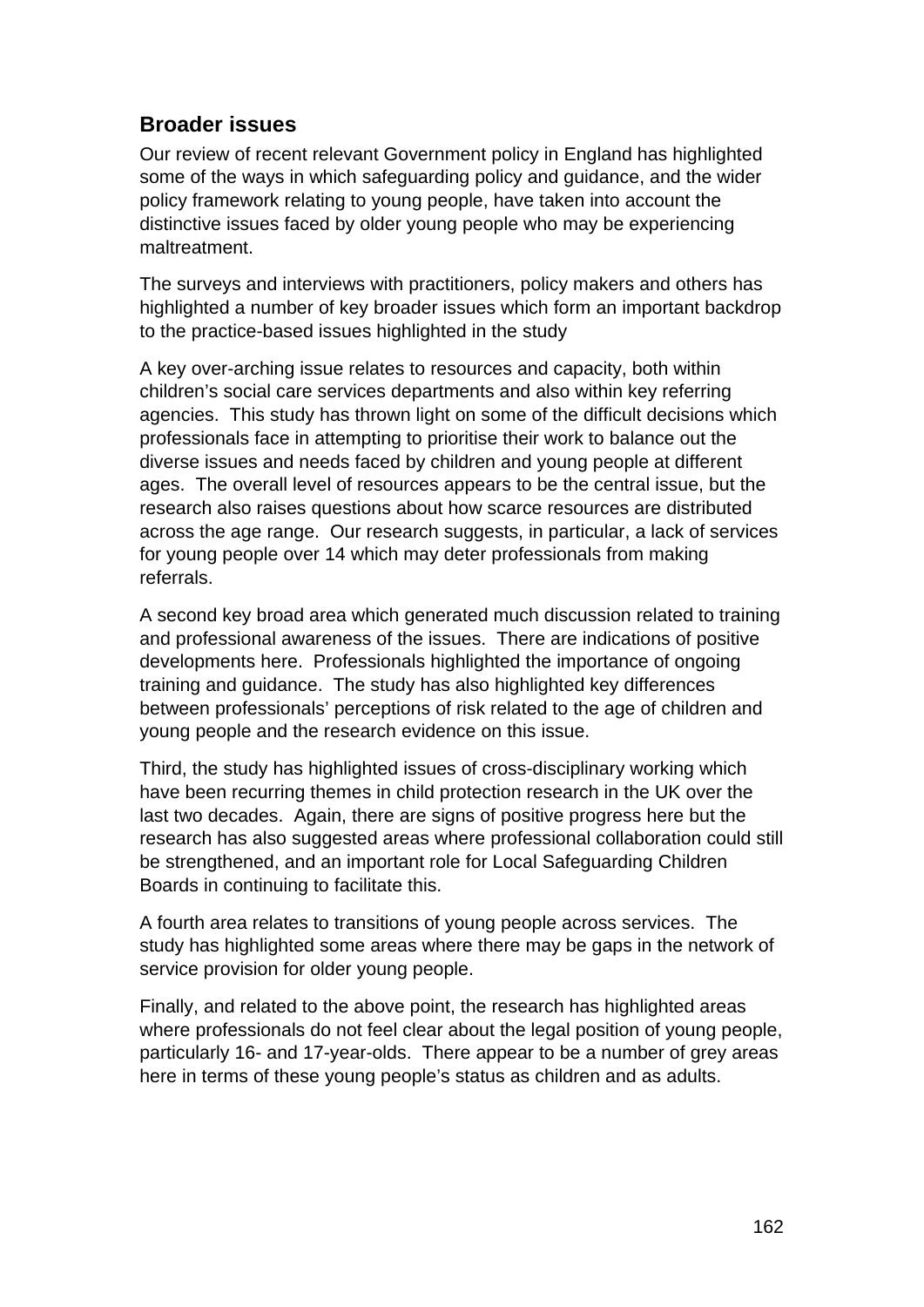## **Young people**

- Young people often turn to their friends as the first source of advice and support when they are experiencing abuse. A young person's guide on 'what to do if a friend is being abused' needs to be developed to support young people in advising their friends and provide information about how young people can access help.
- Most of the young people we spoke to were confused about what had happened to them at different stages of the safeguarding process and why and what different professionals' roles are. Simple and clear information about the safeguarding process needs to be made available to young people who come into contact with children's social care services.
- Peers and schools are an important source of support to young people. Models such as safeguarding forums in schools, or the use of safeguarding mentors in secondary schools may help young people to identify who to speak to and support them to disclose abuse. These could work alongside the child protection leads in schools and feed their views into Local Safeguarding Children Boards.
- Young people who have been maltreated need a consistent professional with whom they can build a relationship with and contact when they need to. This requires children's social care services and others to consider the most effective way of providing this.
- A system of young people's advocates should be considered.
- Young people and their families need to be more actively involved in the child protection process and young people need to have more control over the process and information sharing. New ways of working with young people, families and the wider network around the young person may need to be developed to allow this.

## **Practitioners and practice managers**

 There appears to be a common professional view that the effects of maltreatment are less severe for older young people than for younger children. This view is not, however, well supported by the limited research evidence that exists on this topic. It is important that the evidence on this issue is more effectively disseminated to practitioners and commissioners and its implications for training, practice and service provision fully considered.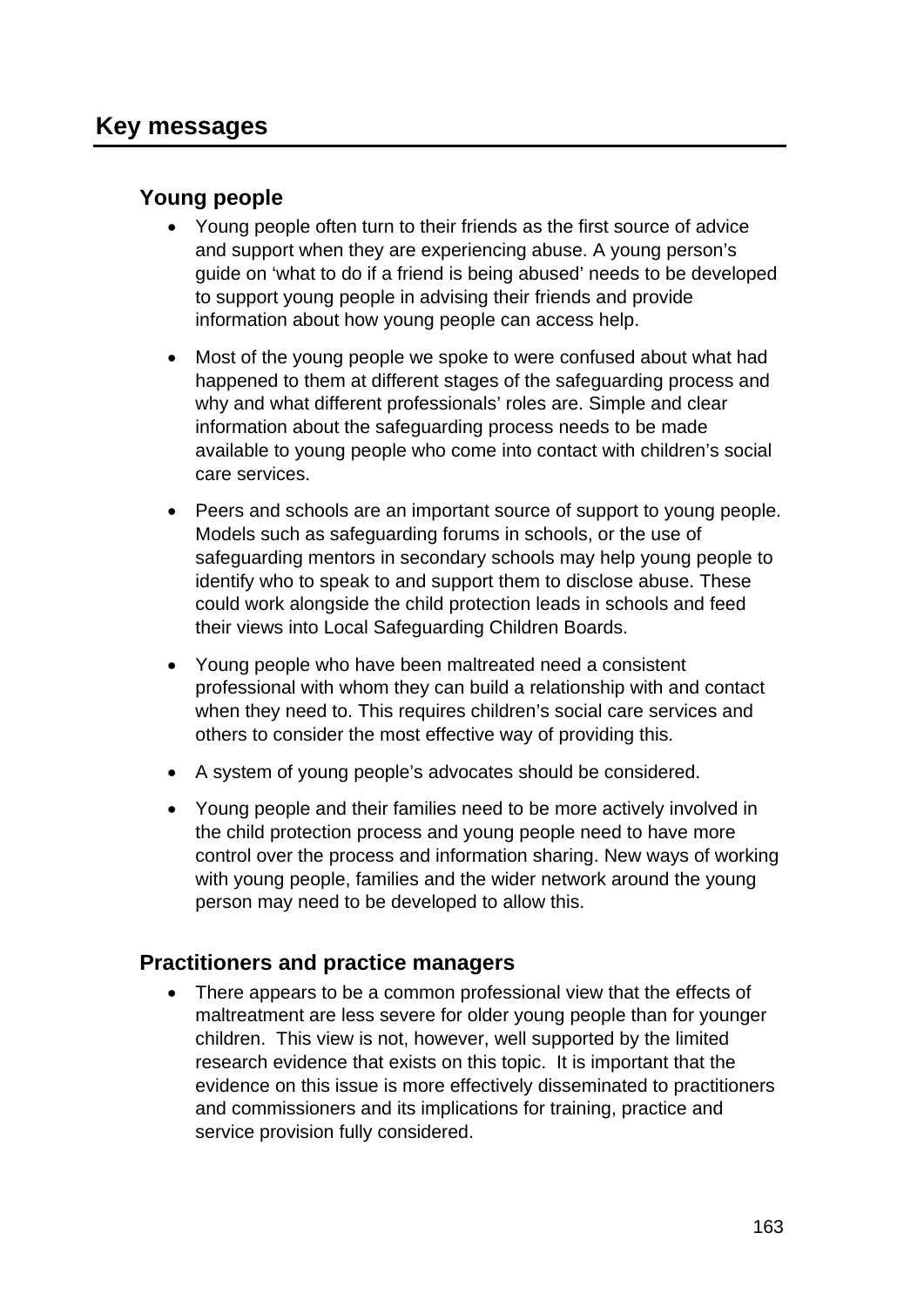• Referral routes are a key issue in relation to older young people accessing protective services. All agencies working with young people should consider the most effective means of facilitating self-referral by young people, and also of publicising services to the general population of young people and adults.

## **Senior managers and policy makers**

- This research has highlighted considerable diversity of approaches to the issue of young people experiencing maltreatment across different local areas. This appears to be linked to a perception that the current child protection system is not well suited to meeting the needs of older young people. Policy makers should consider a review of current alternative approaches to determine what works best for young people and attempt to bring more consistency to service provision.
- Current statistical collation and reporting on child protection cases does not facilitate a full exploration of age-related issues. More detailed age breakdowns would be helpful.
- The research suggests that there needs to be more service provision for young people, particularly in the 14 to 17 age group, that can engage young people and meet their needs.

## **Researchers**

- More research needs to be done that follows young people through different routes of the safeguarding system in order to establish what works for young people. This would follow some young people through child protection, and explore the use of the Common Assessment Framework, the Child in Need process and Team Around the Child to establish the appropriateness of these processes for the older age group. A useful output from this would be a best practice guide on working with 11-17 year olds.
- Age and development related issues are still relatively under-explored in child maltreatment research, especially in the UK. In particular, there is a lack of UK research which seeks to understand the different contexts and outcomes of maltreatment of children and young people at different ages and stages of development.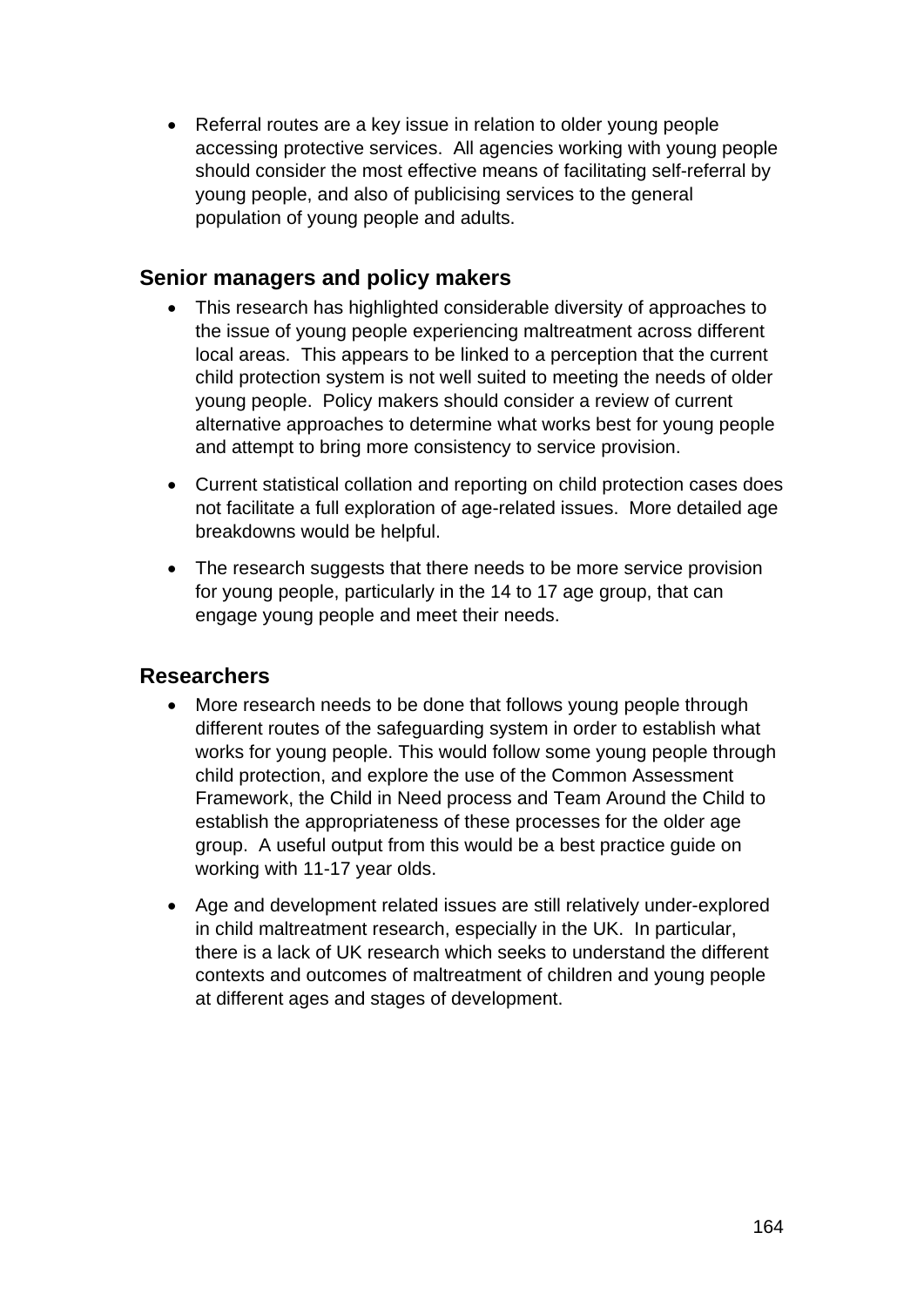## **References**

Allnock D, Bunting L, Price A, Morgan-Klein N, Ellis J, Radford L & Stafford A (2009) *Sexual abuse and therapeutic services for children and young people: the gap between provision and need. Full report.* London, NSPCC.

Asmussen K (2010) *Key Facts about Child Maltreatment (NSPCC Research Briefing)*. London: NSPCC

Aunola K, Stattin H & Nurmi JE (2000) 'Parenting styles and adolescents' achievement strategies' *Journal of Adolescence* 23(2), 205-222

Back S and Lips HM (1998) 'Child sexual abuse: victim age, victim gender, and observer gender as factors contributing to attributions of responsibility' *Child Abuse & Neglect*, 22(12), 1239-1252

Baginsky M (2001) (ed.) *Counselling and support services for young people aged 12-16 who have experienced sexual abuse*. London: NSPCC.

Baginsky M (2007) *Schools, social services and safeguarding children: past practice and future challenges.* London, NSPCC.

Barter C (1996) *Nowhere to Hide: Giving Young Runaways a Voice.* London: Centrepoint/NSPCC.

Brandon M, Bailey S, Belderson P, Gardner R, Sidebotham P, Dodsworth J, Warren C & Black J (2009) *Understanding serious case reviews and their impact: a biennial analysis of serious case reviews 2005-2007. DCSF Research Report, RR129.* London: Department for Children, Schools and Families.

Buist KL, Dekovic M, Meeus W & Aken MAG (2004) 'The reciprocal relationship between early adolescent attachment and internalizing and externalizing problem behaviour' *Journal of Adolescence* 27, 251-266

Butler I & Williamson H (1994) *Children Speak, Children, Trauma and Social Work*. Essex: Longman

Cameron G & Karabanow J (2003) 'The nature and effectiveness of program models for adolescents at risk of entering the formal child protection system' *Child* Welfare 82(4), 443-74

Cawson P, Wattam C, Brooker S & Kelly G (2000) *Child maltreatment in the United Kingdom: a study of the prevalence of child abuse and neglect.*  London: NSPCC

Cicchetti D & Toth S (1995) 'A developmental psychopathology perspective on child abuse and neglect' *Journal of the American Academy of Child & Adolescent Psychiatry*, 34(5), 541-565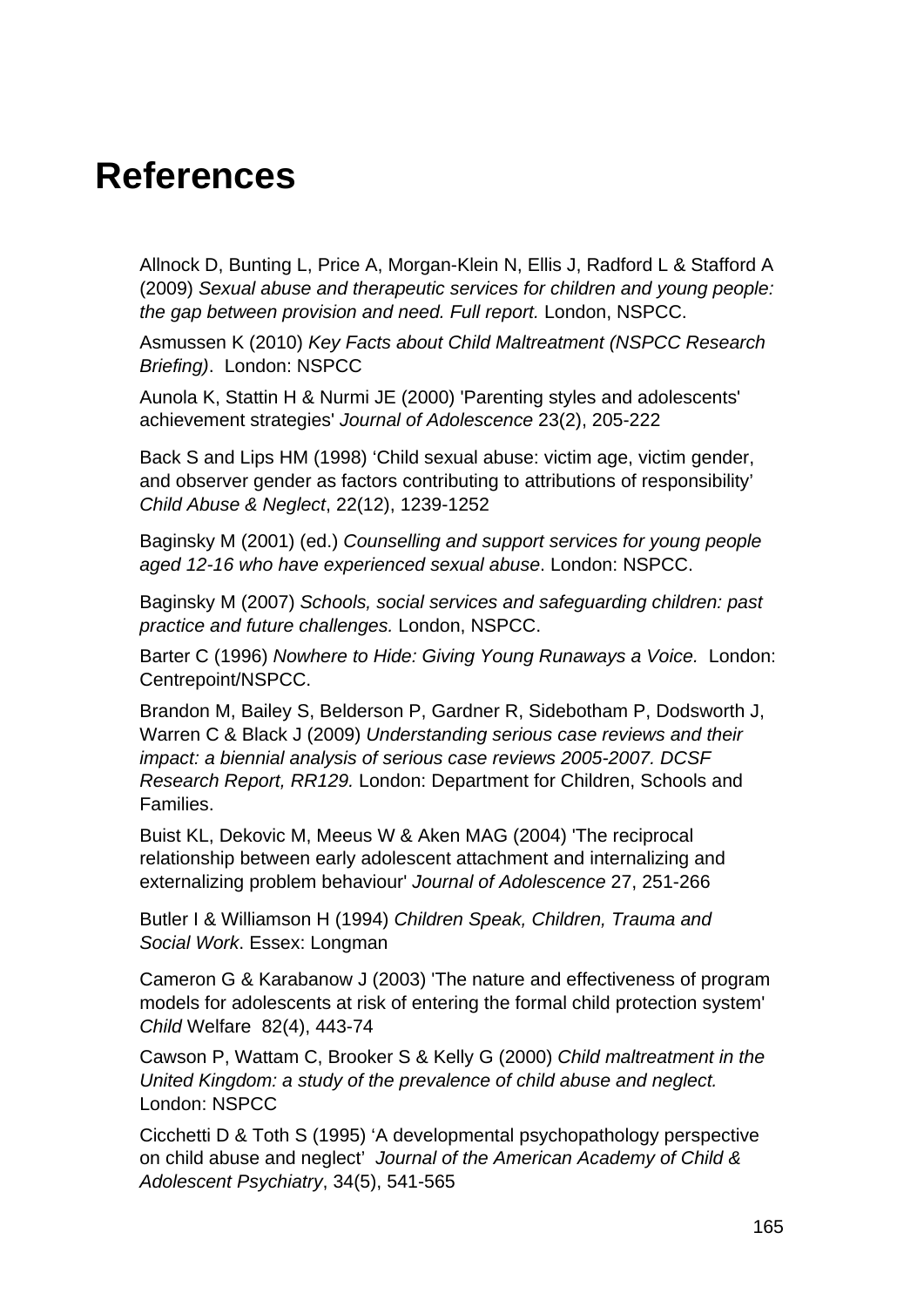Claes M, Lacourse E, Ercolani AP, Pierro A, Leone L & Presaghi F (2005) 'Parenting, peer orientation, drug use, and antisocial behavior in late adolescence: A cross-national study' *Journal of Youth and Adolescence* 34(5), 401-411

Cleaver H & Walker S (2004) 'From policy to practice: The implementation of a new framework for social work assessments of children and families' *Child and Family Social Work*, 9, 81-90

Cleveland MJ, Gibbons FX, Gerrard M, Pomery EA & Brody GH (2005) 'The impact of parenting on risk cognitions and risk behavior: A study of mediation and moderation in a panel of African American adolescents' *Child Development* 76(4), 900-916

Collings SJ & Payne MF (1991) 'Attribution of causal and moral responsibility to victims of father-daughter incest: An exploratory examination of five factors' *Child Abuse & Neglect*, 15, 513-521

Daniel B, Taylor J & Scott J (2009) *Noticing and helping the neglected child: literature review. DCSF Research Brief,RBX-09-03.* London, Department for Children, Schools and Families (DCSF).

DCSF (2007a) *Targeted Youth Support: A Guide*, London: DCSF

DCSF (2007b) *The Children's Plan; Building Brighter Futures*. London: Stationery Office

DCSF (2009a) *Referrals, Assessments and Children and Young People who are the Subject of a Child Protection Plan, England, Year Ending 31 March 2009 (SFR 22/2009).* London: DCSF

DCSF (2009b) *Guidance Notes for the Completion of statistical return CPR3 1st April 2008 to 31st March 2009*.

DfES (2006) *Common assessment Framework for Children and Young People; Practitioners Guide. Integrated Working to Improve Outcomes for Children and Young People*. London: DfES

Everson MD, Smith JB, Hussey JM, English D, Litrownik AJ, Dubowitz H, Thompson R, Knight ED & Runyan DK (2008) 'Concordance between adolescent reports of childhood abuse and child protection service determinations in an at-risk sample of young adolescents' *Child Maltreatment*, 31(1), 14-26

Fallon B, Trocme N, Fluke J, MacLaurin B, Tonmyr L & Yuan YY (2010) 'Methodological challenges in measuring child maltreatment' *Child Abuse &*  Neglect 34, 70-79

Farmer E & Lutman E (2010) *Case management and outcomes for neglected children returned to their parents: a five year follow-up study. Research Briefing,RB214.* [London], Department for Children, Schools and Families (DCSF).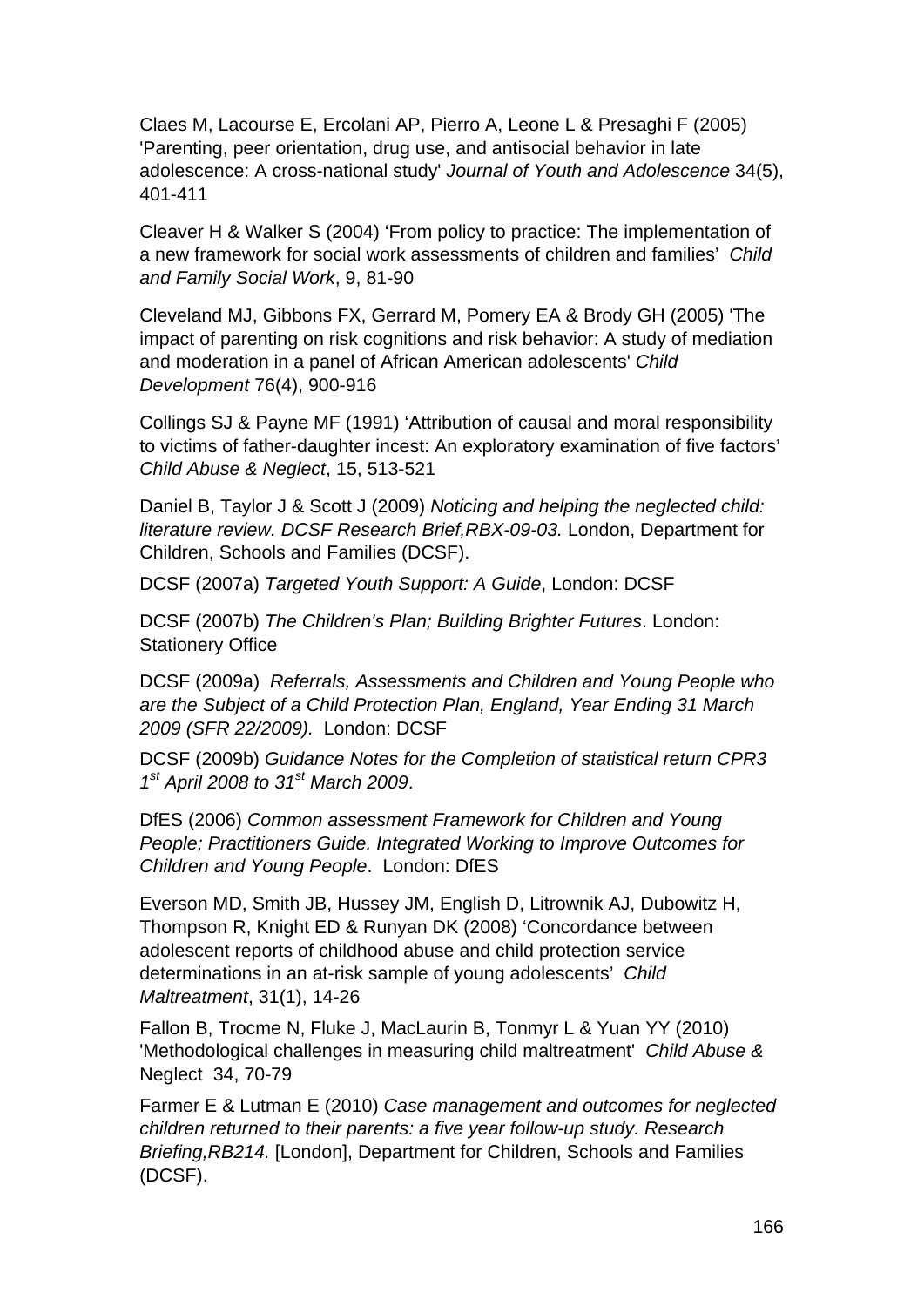Featherstone B & Evans H (2004) *Children Experiencing Maltreatment: Who Do They Turn to?* London: NSPCC

Fuller R, Hallett C, Murray C and Punch S (2000) *Young People and Welfare: Negotiating Pathways.* University of Stirling: ESRC.

Garbarino J (1989) 'Troubled youth, troubled families: the dynamics of adolescent maltreatment' in Cichetti D & Carlson V (eds.) *Child Maltreatment: Theory and Research on the Causes and Consequences of Child Abuse and Neglect*. Cambridge: Cambridge University Press.

Gorin S (2004) *Understanding what children say: children's experiences of domestic violence, parental substance misuse and parental health problems* . London: NCB

HM Government (2006) *Working Together to Safeguarding Children: A guide to inter-agency working to safeguard and promote the welfare of children.* London: The Stationery Office.

HM Government (2010a) *Aiming High for Young People - Three Years On*. London: DCSF.

HM Government (2010b) *Working Together to Safeguarding Children: A guide to inter-agency working to safeguard and promote the welfare of children.* London: DCSF.

HM Treasury (2007a) *Aiming High for Young People: a ten year strategy for positive activities.* London: HM Treasury

HM Treasury (2007b) *Policy Review of Children and Young People: A Discussion Paper*. Norwich: HMSO

Hooper C-A,, Gorin S, Cabral C & Dyson C (2007) *Living with hardship 24/7: the diverse experiences of families in poverty in England*. London, Frank Buttle Trust.

Huh D, Tristan J, Wade E & Stice E (2006) 'Does problem behavior elicit poor parenting? A prospective study of adolescent girls' *Journal of Adolescent Research* 21(2), 185-204

Kaplow JB & Widom CS (2007) 'Age of onset of child maltreatment predicts long-term mental health outcomes' *Journal of Abnormal* Psychology 116(1), 176-187

Karski RL (1999) 'Key decisions in child protective services: Report investigation and court referral' *Children and Youth Services* Review 21(8), 643-656

Kerr M & Stattin H (2003) *Parenting of adolescents: Action or reaction? In Ann C Crouter, & Alan Booth (Eds.) Children's influence on family dynamics. The neglected side of family relationships (pp. 121–152)* Mahwah, NJ: Lawrence Erlbaum Associates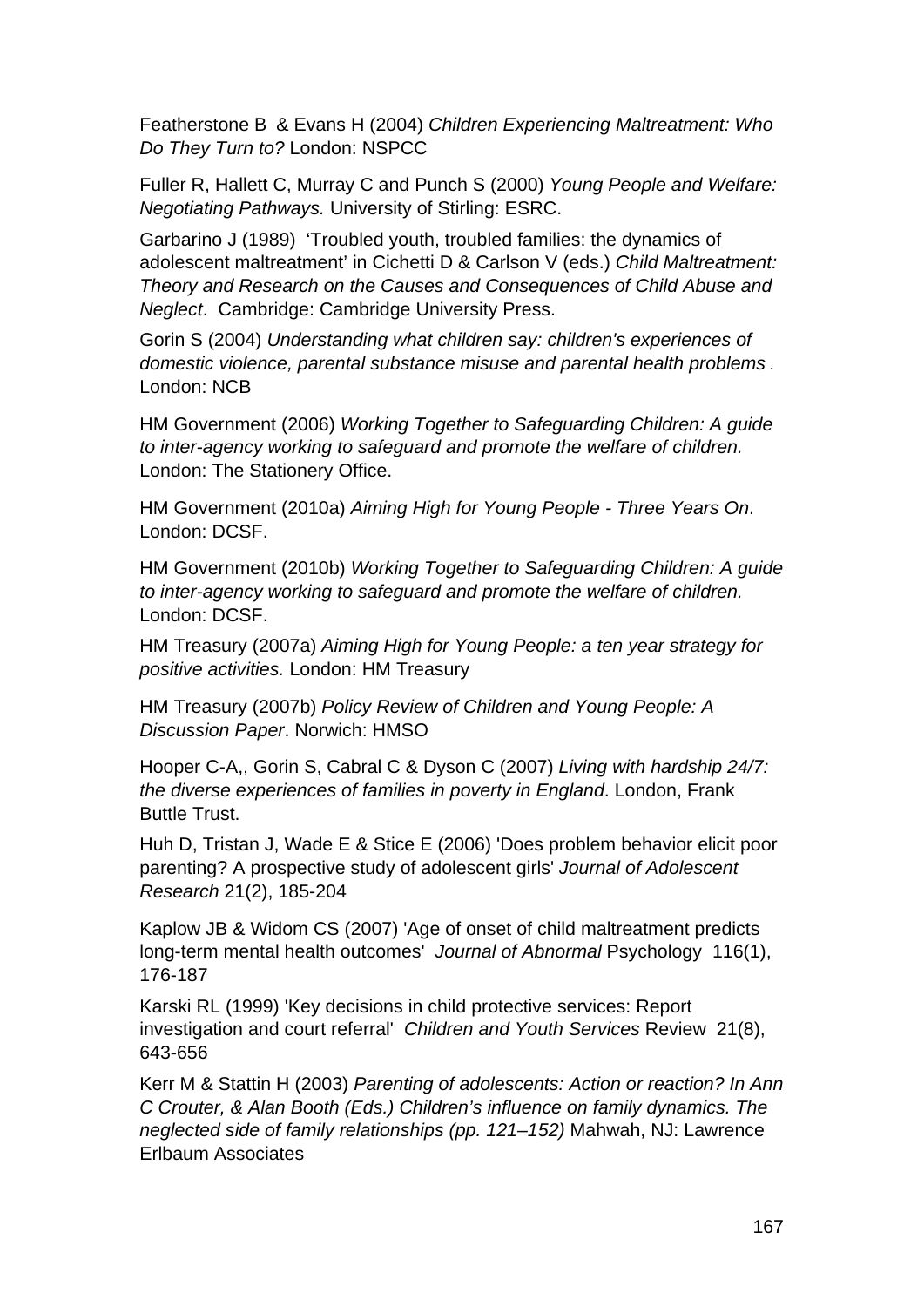Laming (2009) *The Protection of Children in England: A Progress Report*. London: DCSF

Macaskill C (2006) *Beyond refuge: Supporting Young Runaways.* London, NSPCC.

Manly JT, Kim JE, Rogosch FA & Cicchetti D (2001) 'Dimensions of child maltreatment and children's adjustment: Contributions of developmental timing and subtype' *Development and Psychopathology*, 13, 759-782

Maynard C & Wiederman M (1997) 'Undergraduate students' perceptions of child sexual abuse: effects of age, sex, and gender-role attitudes' *Child Abuse & Neglect*, 21(9), 833-844

McGee RA, Wolfe DA & Wilson SK (1997) 'Multiple maltreatment experiences and adolescent behavior problems: adolescents' perspectives' *Development &* Psychopathology 9(1), 131-49

McGee RA, Wolfe DA, Yuen SA, Wilson SK & Carnochan J (1995) 'The measurement of maltreatment: a comparison of approaches' *Child Abuse &*  Neglect 19(2), 233-49.

Mersky JP, Berger LM, Reynolds AJ & Gromoske AN (2009) 'Risk factors for child and adolescent maltreatment: A longitudinal investigation of a cohort of inner-city youth' *Child Maltreatment*, 14, 73-88.

Mullender A., Hague G., Umme I., Kelly L., Malos E. and Regan L (2002). *Children's perspectives on domestic violence*. London: Sage.

Newcomb, MD; Munoz, DT; Carmona, JV (2009) 'Child sexual abuse consequences in community samples of Latino and European American adolescents' *Child Abuse & Neglect* 33(8), 533-544.

O'Toole R, Webster SW, O'Toole AW & Lucal B (1999) 'Teachers' recognition and reporting of child abuse: A factorial survey' *Child Abuse & Neglect,* 23, 1083-1101.

Osbourne, D. (2001) 'Abused young people's views of adult intervention: an Irish study'. *Social Work in Europe, 8 (1), 11-21.* 

Paulson SE, Marchant GJ & Rothlisberg BA (1998) 'Early adolescents' perceptions of patterns of parenting, teaching, and school atmosphere: Implications for achievement' *Journal of Early Adolescence* 18(1), 5-26

Peled E. & Cohavi A. (2009) 'The meaning of running away for girls' *Child Abuse &* Neglect 33, 739-749

Priebe, G; Hansson, K; Svedin, CG (2010) 'Sexual abuse and associations with psychosocial aspects of health. A population-based study with Swedish adolescents' *Nordic Journal of Psychiatry* 64(1), 40-48

Rees G & Lee J (2005) *Still Running 2: Findings from the second national survey of runaways* London: The Children's Society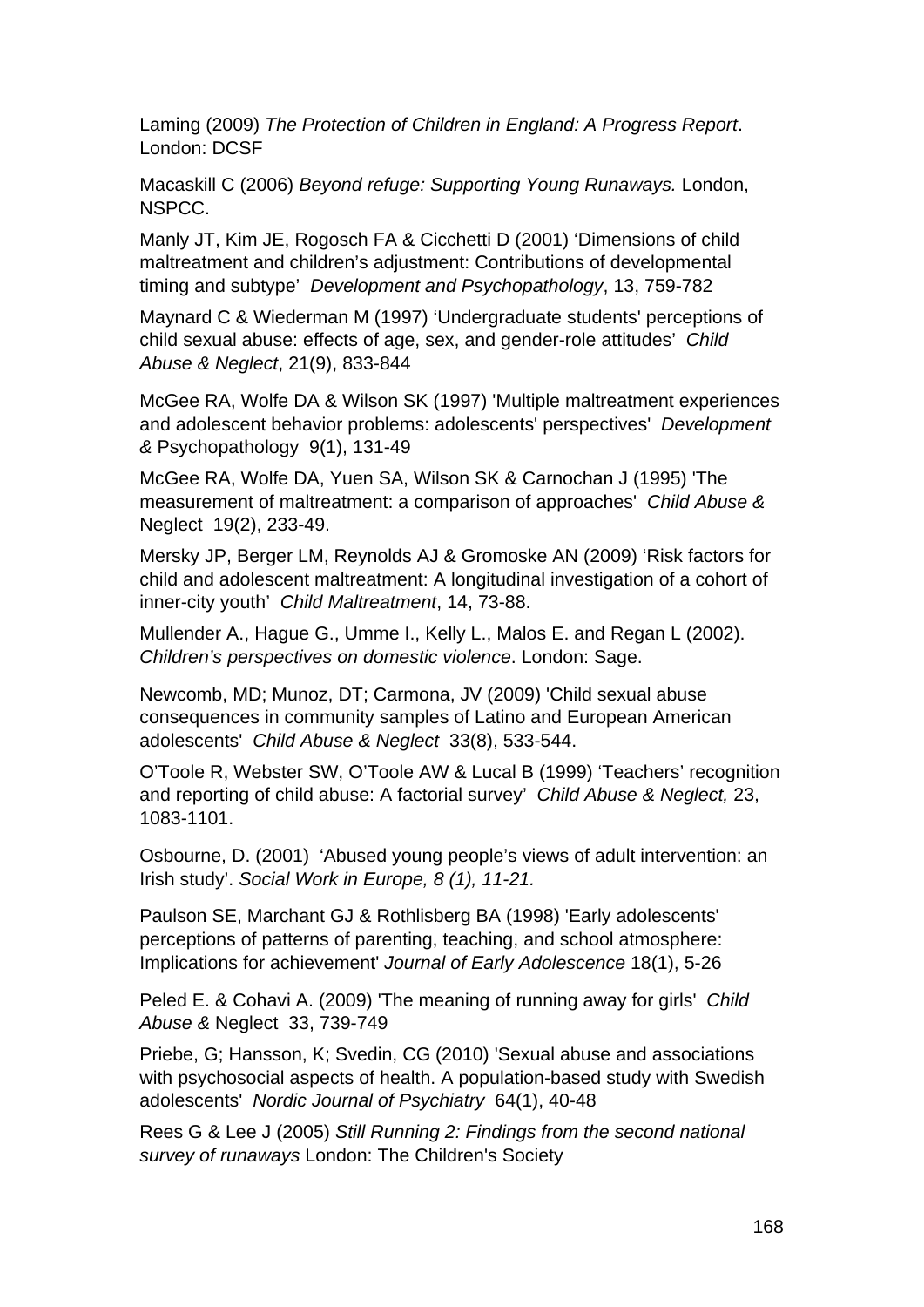Rees G & Stein M (1999) *The Abuse of Adolescents within the Family.*  London: NSPCC

Rees G (1993) *Hidden Truths: Young People's Experiences of Running Away*. London: The Children's Society

Rees G (2001) *Working with Young Runaways – Learning from Practice*. London: The Children's Society

Rees G, Franks M, Raws P & Medforth R (2005) *Responding to Young Runaways: An evaluation of 19 runaways projects, 2003 to 2004.*  London:Department for Education and Skills.

Rees G, Wade J, Franks M & Medforth (2009) *Commissioning, Delivery And Perceptions Of Emergency Accommodation For Young Runaways.* London: **DCSF** 

Reitz E, Dekovic M & Meijer AM (2006) 'Relations between parenting and externalizing and internalizing problem behaviour in early adolescence: Child behaviour as moderator and predictor' *Journal of Adolescence* 29(3), 419-436

Rogers P & Davies M (2007) 'Perceptions of victims and perpetrators in a depicted child sexual abuse case: Gender and age factors' *Journal of Interpersonal Violence,* 22(5), 566-584

Safe on the Streets Research Team (1999) *Still Running – Children on the Streets in the UK*. London: The Children's Society.

Scannapieco M & Connell-Carrick K (2005) *Understanding Child Maltreatment: An Ecological and Developmental Perspective*. Oxford: Oxford University Press.

Scottish Executive (2003). *Young Runaways and Children Abused Through Prostitution. Working Group Consultation Paper. http://www.scotland.gov.uk/library5/justice/vcyr-02.asp* 

Scottish Executive (2002) *It's everyone's Job to make sure I'm alright: report of the Child Protection Audit and Review*. Scottish Executive

Smith, CA; Ireland, TO; Thornberry, TP (2005) 'Adolescent maltreatment and its impact on young adult antisocial behavior' *Child Abuse & Neglect* 29(10), 1099-1119

Southerland, D; Casanueva, CE; Ringeisen, H (2009) 'Young adult outcomes and mental health problems among transition age youth investigated for maltreatment during adolescence' *Children and Youth Services Review*  31(9), 947-956

Stein M, Rees G & Frost N (1994) *Running – The Risk: Young People on the Streets of Britain Today.* London: The Children's Society.

Stein M, Rees G, Hicks L & Gorin S (2009) *Neglected Adolescents – Literature Review (Research Brief).* London: DSCF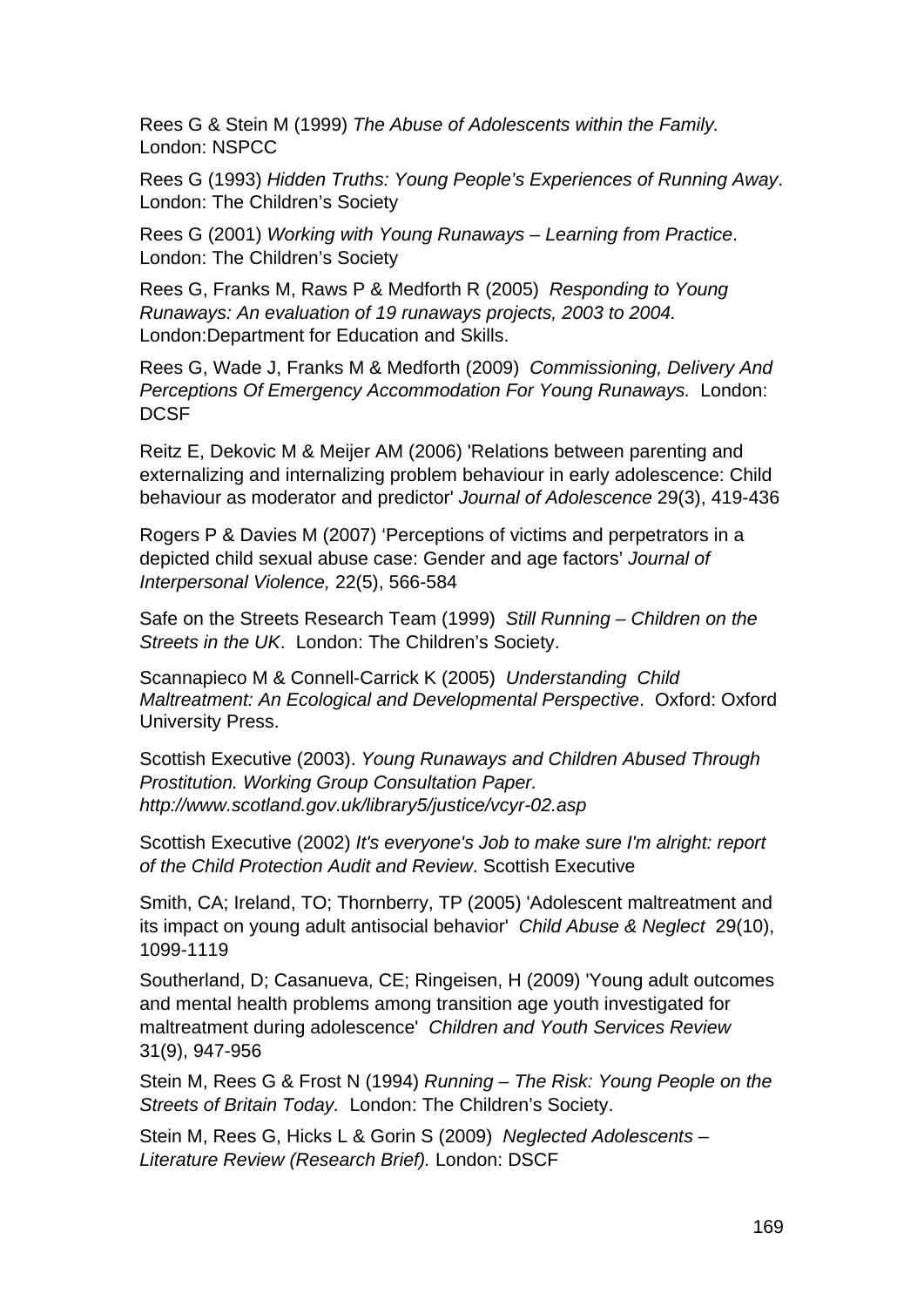Sternberg K.J., Lamb M.E., Guterman E., Abbott C.B & Dawud-Noursi S. (2005) 'Adolescents' perceptions of attachments to their mothers and fathers in families with histories of domestic violence: A longitudinal perspective' *Child Abuse &* Neglect 29, 853-869

Stewart A., Livingston M. & Dennison S. (2008) 'Transitions and turning points: Examining the links between child maltreatment and juvenile offending' *Child Abuse &* Neglect 32, 51-66

Sunday S, Labruna V, Kaplan S, Pelcovitz D, Newman J, & Salzinger S (2008) 'Physical abuse during adolescence: Gender differences in the adolescents' perceptions of family functioning and parenting' *Child Abuse & Neglect* 32(1), 5-18

Taylor BJ (2006) 'Factorial surveys: Using vignettes to study professional judgement' *British Journal of Social Work,* 36(7), 1187-1207

Templeton, L., Velleman, R., Taylor, A. & Toner, P. (2003) *Evaluation of The Pilot Family Alcohol Service: Final Report*. Report to the Camelot Foundation, June 2003.

Thornberry, TP; Henry, KL; Ireland, TO; Smith, CA (2010) 'The Causal Impact of Childhood-Limited Maltreatment and Adolescent Maltreatment on Early Adult Adjustment' *Journal of Adolescent Health* 46(4), 359-365

Thornberry, TP; Ireland, TO; Smith, CA (2001) 'The importance of timing: The varying impact of childhood and adolescent maltreatment on multiple problem outcomes' *Development and Psychopathology* 13(4), 957-979

Thrane LE, Hoyt DR, Whitbeck LB & Yoder KA (2006) 'Impact of family abuse on running away, deviance, and street victimization amongst homeless rural and urban youth' *Child Abuse & Neglect 30(10), 1117-1128.* 

Trickett P.K, Mennen F.E., Kim K., & Sang J. (2009) 'Emotional abuse in a sample of multiply maltreated, urban young adolescents: Issues of definition and identification' *Child Abuse & Neglect* 33(1), 27-35

Tyler, KA; Johnson, KA; Brownridge, DA (2008) 'A longitudinal study of the effects of child maltreatment on later outcomes among high-risk adolescents' *Journal of Youth and Adolescence* 37(5), 506-521

Ungar M, Tutty LM, McConnell S, Barter K & Fairholm J (2009) 'What Canadian youth tell us about disclosing abuse' *Child Abuse &* Neglect 33, 699-708

Vazsonyi AT, Hibbert JR & Snider JB (2003) 'Exotic enterprise no more? Adolescent reports of family and parenting processes from youth in four countries' *Journal of Research On Adolescence* 13(2), 129-160

Wade J (2002) *Missing Out. Young Runaways in Scotland*. Stirling: Aberlour Child Care Trust

Wallander L (2009) '25 years of factorial surveys in sociology: a review' *Social Science Research*, 38, 505-520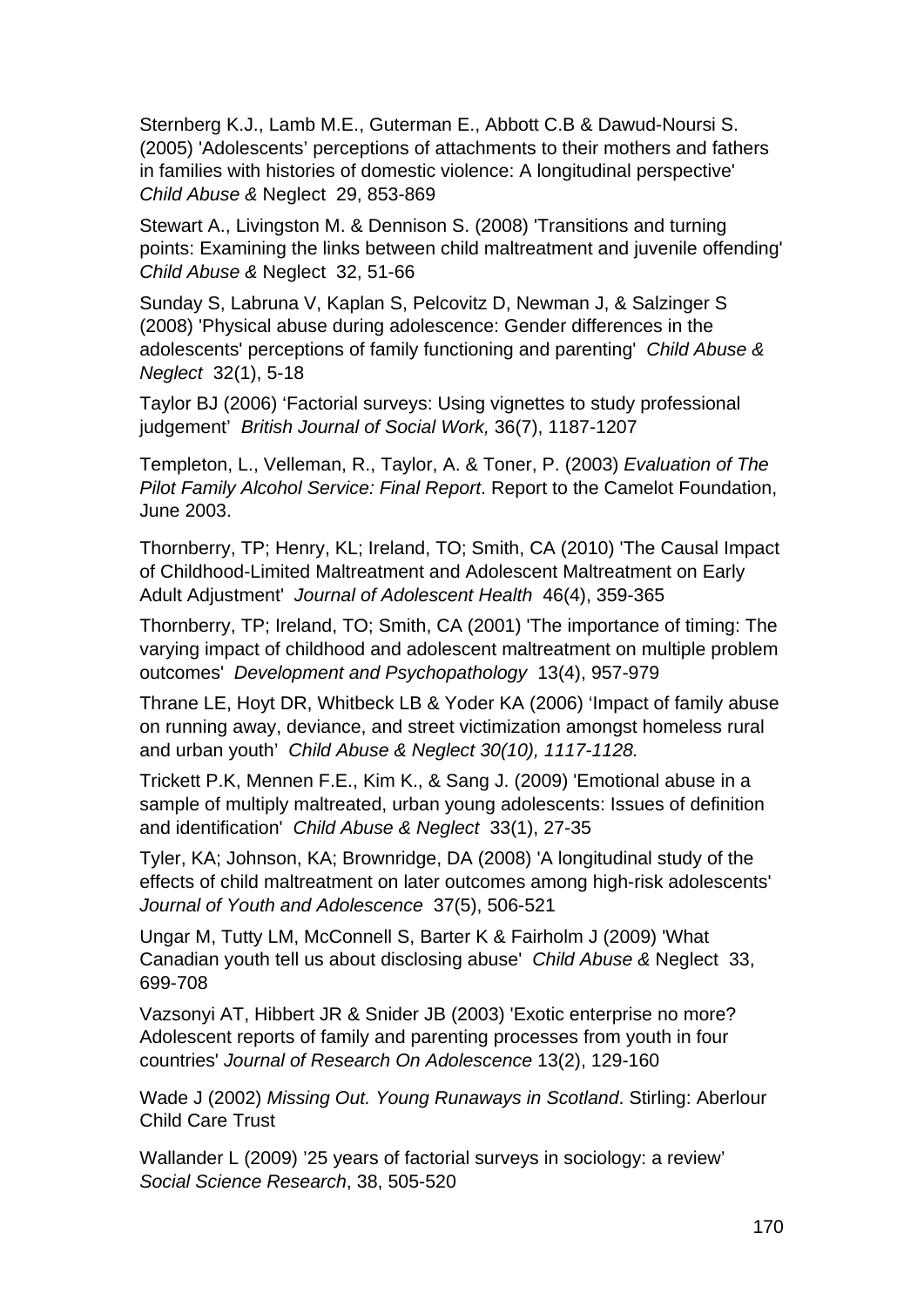Webster SW, O'Toole R, O'Toole AW & Lucal B (2005) 'Overreporting and underreporting of child abuse: Teachers' use of professional discretion' *Child Abuse & Neglect*, 29, 1281-1296

Wells SJ, Fluke JD & Brown CH (1995) 'The decision to investigate: Child Protection practice in 12 local agencies' *Children and Youth Services* Review 17(4), 523-546

Willow C (2009) 'Putting children and their rights at the heart of the safeguarding process' in Cleaver, H. Cawson, P. Gorin, S and Walker, S. (2009) *Safeguarding children: a shared responsibility.* Chichester: Wiley.

Wong WCW, Leung PWS, Tang CSK Chen W-Q, Lee A & Ling DC (2009) 'To unfold a hidden epidemic: Prevalence of child maltreatment and its health implications among high school students in Guangzhou, China' *Child Abuse &* Neglect 33, 441-450

Zellman GL (1992) 'The impact of case characteristics on child abuse reporting decisions' *Child Abuse & Neglect*, 16, 57-74

Zolotor AJ, Runyan DK, Dunne MP, Jain D, Péturs HR, Ramirez C, Volkova E, Deb S, Lidchi V, Muhammad T & Isaeva O (2009) 'ISPCAN Child Abuse Screening Tool Children's Version (ICAST-C): Instrument development and multi-national pilot testing' *Child Abuse & Neglect* 33, 833-841